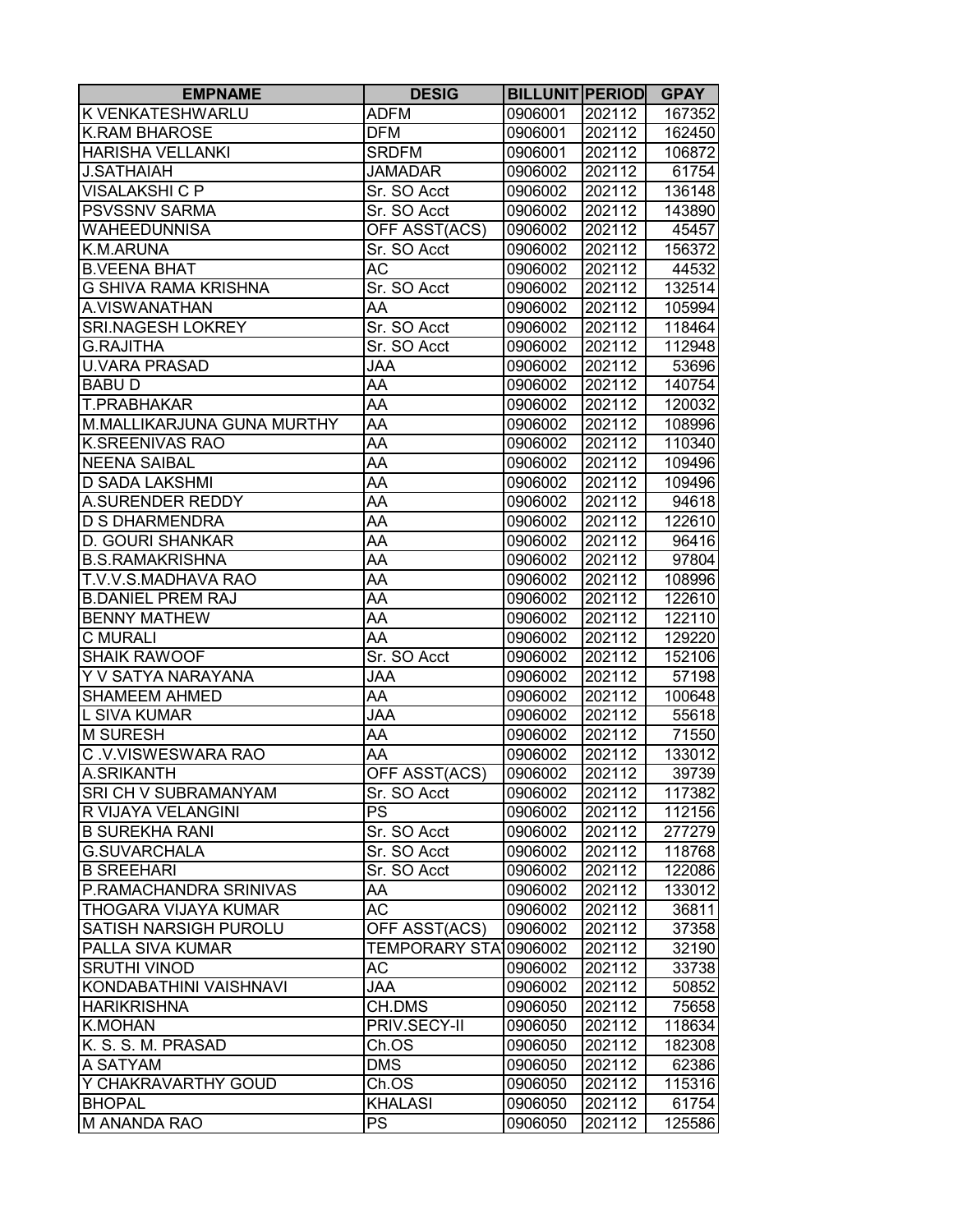| <b>DANGETI NARSIMHA</b>       | <b>OS</b>              | 0906050 | 202112 | 149128 |
|-------------------------------|------------------------|---------|--------|--------|
| T.VENKATA KRISHNA PRASAD      | <b>STENO</b>           | 0906050 | 202112 | 106558 |
| <b>S PADMA RANI</b>           | GEN.ASST(GA)           | 0906050 | 202112 | 52007  |
| <b>S.HARI KRISHNA</b>         | <b>DMS</b>             | 0906050 | 202112 | 88056  |
| <b>KURMAMMA</b>               | <b>HELPER STORE</b>    | 0906050 | 202112 | 71266  |
| <b>S.RAHUL</b>                | $DM\overline{S}$       | 0906050 | 202112 | 73198  |
| <b>G.SAI CHARAN</b>           | <b>STENO</b>           | 0906050 | 202112 | 71392  |
| <b>SUSHANT TIRKEY</b>         | <b>OS</b>              | 0906050 | 202112 | 55883  |
| <b>T S V SURYA PRAKASH</b>    | $\overline{\text{OS}}$ | 0906050 | 202112 | 112156 |
| <b>ACHAT PREM KUMAR MENON</b> | CMPLN. INSP.           | 0906050 | 202112 | 137816 |
| CH.N.S.V.MEHER KUMAR          | Ch.OS                  | 0906050 | 202112 | 144862 |
| <b>B K NAVEEN KUMAR</b>       | GEN.ASST(GA)           | 0906050 | 202112 | 60016  |
| <b>SHAIK ISMAIL</b>           | OS                     | 0906050 | 202112 | 79924  |
| SHAIK MASTAN BASHA            | Ch.DMS                 | 0906050 | 202112 | 177094 |
| <b>GANGA SRIKISHAN V</b>      | Ch.OS                  | 0906050 | 202112 | 122110 |
| <b>SAMPATH K</b>              | <b>B.PEON</b>          | 0906050 | 202112 | 34791  |
| P.VENKATA VIJAY KUMAR         | <b>B.PEON</b>          | 0906050 | 202112 | 32976  |
| <b>AKKEPALLY ANVESH</b>       | <b>DMS</b>             | 0906050 | 202112 | 62386  |
| <b>PARIPALLY SWAMY</b>        | <b>B.PEON</b>          | 0906050 | 202112 | 32190  |
| <b>HIMANSHU KUMAR</b>         | <b>TADK</b>            | 0906050 | 202112 | 27576  |
| M.BASAVARAJ                   | STN.DIRECTOR           | 0906051 | 202112 | 195392 |
| <b>HEMSINGH BANOTH</b>        | <b>ADRM</b>            | 0906051 | 202112 | 258604 |
| <b>K.GANESH</b>               | PS TO DRM              | 0906051 | 202112 | 136648 |
| <b>BHIMI REDDY R KRISHNA</b>  | <b>ADRM</b>            | 0906051 | 202112 | 226432 |
| SHARAT S CHANDRAYAN           | <b>DRM</b>             | 0906051 | 202112 | 264726 |
| AJAY KUMAR RANJAN             | Sr. DMM                | 0906051 | 202112 | 179402 |
| <b>M.VIJAYA KUMAR</b>         | HM(GAZ)                | 0906077 | 202112 | 152132 |
| K VINOD KUMARI                | HM(GAZ)                | 0906077 | 202112 | 156398 |
| PATHKALA RAJ KUMAR            | Sr. DCM                | 0906131 | 202112 | 118697 |
| <b>V.JOHN BENHUR</b>          | <b>ACM</b>             | 0906131 | 202112 | 115792 |
| U.JANARDHAN                   | <b>DCM</b>             | 0906131 | 202112 | 204135 |
| <b>ASMA NOOR BEGUM</b>        | <b>CCRC</b>            | 0906132 | 202112 | 43080  |
| <b>SREEDHARA VIJAY</b>        | SR.CCRC                | 0906132 | 202112 | 55496  |
| MEDISETTI BHARAGAVARAMUL      | Sr.COML.CLERK          | 0906132 | 202112 | 52524  |
| <b>SYED MINHAJUDDIN</b>       | OS                     | 0906132 | 202112 | 77712  |
| <b>MD. ARSHAD</b>             | $\overline{\text{RS}}$ | 0906132 | 202112 | 82136  |
| <b>G BALAKRISHNA</b>          | SR.TE                  | 0906132 | 202112 | 48280  |
| <b>K BIKSHAPATHI</b>          | TЕ                     | 0906132 | 202112 | 82908  |
| <b>J MOHAN BABU</b>           | COML.CLERK             | 0906132 | 202112 | 79924  |
| A DEEPIKA                     | Sr.COML.CLERK          | 0906132 | 202112 | 53227  |
| <b>G M KEZIA RANI</b>         | <b>RS</b>              | 0906132 | 202112 | 92098  |
| M.NAGARAJU                    | TTI                    | 0906132 | 202112 | 67725  |
| S.B.RAVI TEJA                 | Sr.COML.CLERK          | 0906132 | 202112 | 45326  |
| <b>ARVIND KUMAR YADAV</b>     | Sr.COML.CLERK          | 0906132 | 202112 | 47018  |
| <b>B.D.VINOD KUMAR</b>        | CAT. INSP.             | 0906132 | 202112 | 75300  |
| <b>K SREELATHA</b>            | <b>COML.CLERK</b>      | 0906132 | 202112 | 52580  |
| S.SRINIVAS                    | <b>COML.CLERK</b>      | 0906132 | 202112 | 54158  |
| M. RAMESH                     | CCC                    | 0906132 | 202112 | 51614  |
| G. VIVEKANAND                 | Sr.COML.CLERK          | 0906132 | 202112 | 58527  |
| <b>SHAIK AKBAR BASHA</b>      | <b>COML.CLERK</b>      | 0906132 | 202112 | 52382  |
| <b>K DILIP KUMAR</b>          | CCC                    | 0906132 | 202112 | 69692  |
| <b>B MANJULA</b>              | CCC                    | 0906132 | 202112 | 71242  |
| <b>SD MUNEER AHMED</b>        | <b>CCS</b>             | 0906132 | 202112 | 86918  |
| <b>G KISHORE</b>              | COMMERCIAL SUI 0906132 |         | 202112 | 94618  |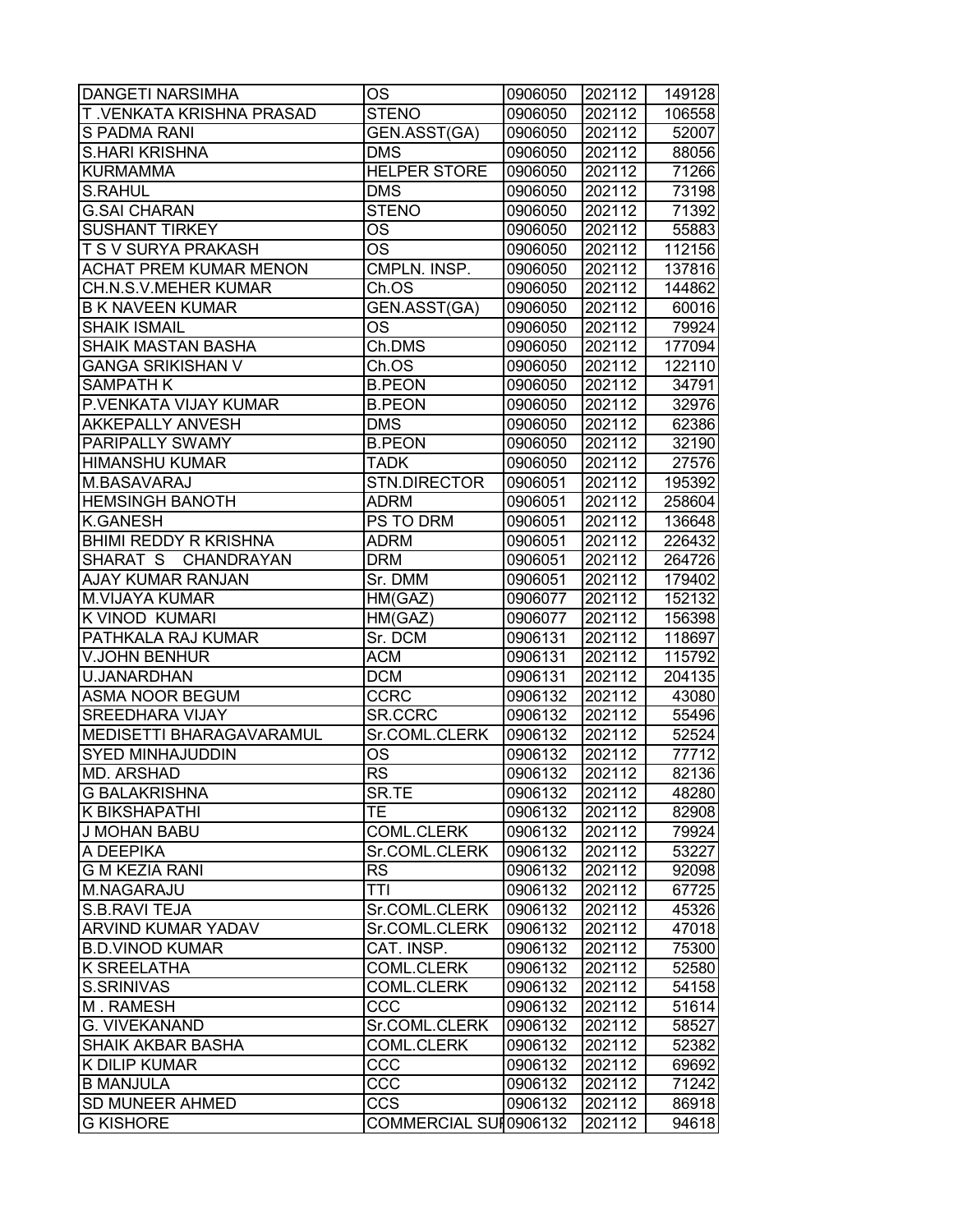| N SHAMBU LINGAM           | COMMERCIAL SUI 0906132 |         | 202112 | 100148 |
|---------------------------|------------------------|---------|--------|--------|
| P RAMA DEVI               | $\overline{ccs}$       | 0906132 | 202112 | 84398  |
| <b>P MADHAVI</b>          | CCC                    | 0906132 | 202112 | 69654  |
| A.PRASANNA                | <b>CCS</b>             | 0906132 | 202112 | 82018  |
| A INDUMATHI               | <b>CCS</b>             | 0906132 | 202112 | 97304  |
| <b>T.MUNIRAJ</b>          | <b>RS</b>              | 0906132 | 202112 | 100148 |
| <b>T SREE VIDYA</b>       | Sr.COML.CLERK          | 0906132 | 202112 | 64124  |
| <b>LAM SUNNY SWAROOP</b>  | <b>COML.CLERK</b>      | 0906132 | 202112 | 56518  |
| <b>T LAXMAN</b>           | <b>ECRC</b>            | 0906132 | 202112 | 70598  |
| <b>SHAIK NOORJAHAN</b>    | <b>ECRC</b>            | 0906132 | 202112 | 81482  |
| A JANAKIRAMAIAH           | <b>ECRC</b>            | 0906132 | 202112 | 84398  |
| <b>G SRIDHAR</b>          | CCC                    | 0906132 | 202112 | 97304  |
| <b>S R SUNIL KUMAR</b>    | <b>CNL</b>             | 0906132 | 202112 | 77712  |
| <b>BUPIN YADAV</b>        | <b>RS</b>              | 0906132 | 202112 | 79924  |
| A. PAVAN KUMAR            | Sr.COML.CLERK          | 0906132 | 202112 | 51866  |
| <b>T VIJAYA LAKSHMI</b>   | <b>RS</b>              | 0906132 | 202112 | 108996 |
| <b>T.I.MOHIUDDIN KHAN</b> | C.S.                   | 0906132 | 202112 | 649416 |
| M.DEVARAJ                 | <b>TTI</b>             | 0906132 | 202112 | 70700  |
| V.SURYAKANTHAM            | <b>ECRC</b>            | 0906132 | 202112 | 94618  |
| A.GANESH                  | <b>ECRC</b>            | 0906132 | 202112 | 94618  |
| SYED.AZIZ AHMED           | <b>ECRC</b>            | 0906132 | 202112 | 94618  |
| <b>M RAJITHA</b>          | <b>COML.CLERK</b>      | 0906132 | 202112 | 60066  |
| <b>GANESH POODARI</b>     | <b>TTI</b>             | 0906132 | 202112 | 66498  |
| <b>D.VENKATA REDDY</b>    | CH.CCRC                | 0906132 | 202112 | 176128 |
| <b>NURJAHAN</b>           | <b>COML.CLERK</b>      | 0906132 | 202112 | 64124  |
| D VENKATESHWARAMMA        | CCC                    | 0906132 | 202112 | 56718  |
| <b>AJAY BABU</b>          | <b>RS</b>              | 0906132 | 202112 | 91932  |
| A.V.TARAKARAM             | <b>RS</b>              | 0906132 | 202112 | 71550  |
| ROMANA SALEEM             | Ch.OS                  | 0906132 | 202112 | 118634 |
| R.JAYAKUMAR               | Ch.COML.INSP.          | 0906132 | 202112 | 97304  |
| <b>NASREEN SULTHANA</b>   | CCC                    | 0906132 | 202112 | 71185  |
| <b>S.KRUPAKAR</b>         | TTI                    | 0906132 | 202112 | 85878  |
| <b>B MUNNAJI RAO</b>      | COML. INSP.            | 0906132 | 202112 | 75158  |
| <b>MD M A KHAN</b>        | <b>TTE</b>             | 0906132 | 202112 | 86838  |
| <b>ZAREENA BANU</b>       | $\overline{ccs}$       | 0906132 | 202112 | 118712 |
| <b>B.DAYAL MEENA</b>      | <b>CRS</b>             | 0906132 | 202112 | 91932  |
| KULLAYAPPA                | <b>COML.CLERK</b>      | 0906132 | 202112 | 67758  |
| P VENKATARAMANA           | <b>CNL</b>             | 0906132 | 202112 | 121834 |
| M.RAMANA REDDY            | PORTER(COML)           | 0906132 | 202112 | 49256  |
| T D G SHANKAR RAO         | Sr. CLERK              | 0906132 | 202112 | 64914  |
| R.M.JANAKI                | <b>COML.CLERK</b>      | 0906132 | 202112 | 79778  |
| R MEENA                   | <b>COML.CLERK</b>      | 0906132 | 202112 | 79924  |
| K.MANDAKINI               | <b>ECRC</b>            | 0906132 | 202112 | 79924  |
| M SURESH BABU             | COML. INSP.            | 0906132 | 202112 | 129220 |
| M. MANI                   | Sr.CC(BOOKING)         | 0906132 | 202112 | 62308  |
| <b>K V VEENA</b>          | <b>ECRC</b>            | 0906132 | 202112 | 65862  |
| S L UDAY KUMAR            | <b>COML.CLERK</b>      | 0906132 | 202112 | 74135  |
| <b>B.SWETHA</b>           | CCC                    | 0906132 | 202112 | 74135  |
| <b>C.KRISHNIAH</b>        | <b>CCS</b>             | 0906132 | 202112 | 122110 |
| <b>HABIBULLA KHADRI</b>   | Ch.COML.INSP.          | 0906132 | 202112 | 94618  |
| <b>DEEPALI BHATNAGAR</b>  | <b>CRS</b>             | 0906132 | 202112 | 118634 |
| <b>MIRZA RAFATH BAIG</b>  | <b>CRS</b>             | 0906132 | 202112 | 108996 |
| M .A SALAM                | <b>CCRC</b>            | 0906132 | 202112 | 56327  |
| <b>B SUVARNA RAJU</b>     | OS                     | 0906132 | 202112 | 91176  |
|                           |                        |         |        |        |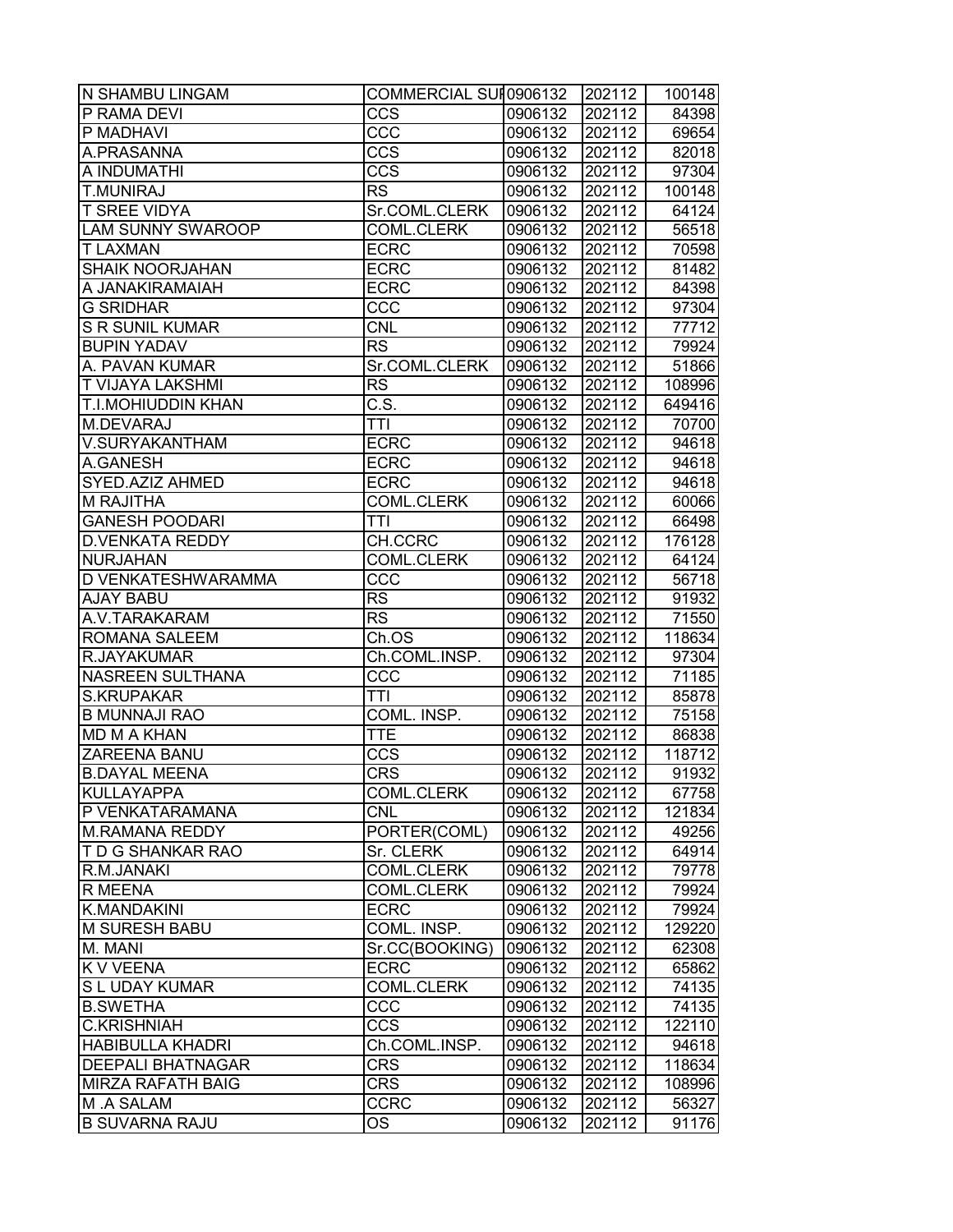| <b>S SESHU LATHA</b>       | Sr. CLERK                | 0906132 | 202112 | 79924  |
|----------------------------|--------------------------|---------|--------|--------|
| <b>G PRABHAKARA RAO</b>    | Ch.OS                    | 0906132 | 202112 | 134584 |
| A VENKATESULU              | CTI                      | 0906132 | 202112 | 104018 |
| <b>M.KARNA KUMARI</b>      | <b>TTI</b>               | 0906132 | 202112 | 60813  |
| J. ANUSHA                  | CCC                      | 0906132 | 202112 | 70196  |
| K.BALAMANI                 | CCC                      | 0906132 | 202112 | 58035  |
| <b>D.RAVI KIRAN</b>        | CCC                      | 0906132 | 202112 | 63129  |
| D. T. NIMJEE               | <b>CNL</b>               | 0906132 | 202112 | 125586 |
| C VENKATESWAR RAO          | <b>CTI</b>               | 0906132 | 202112 | 96178  |
| <b>C AJITHKUMAR</b>        | Sr. CLERK                | 0906132 | 202112 | 72340  |
| <b>MATHEW SABASTIN</b>     | <b>CTI</b>               | 0906132 | 202112 | 95358  |
| R.LALITHA                  | <b>GEN ASST(COM)</b>     | 0906132 | 202112 | 67600  |
| <b>VVS JAGADISHWAR RAO</b> | Sr.COML.CLERK            | 0906132 | 202112 | 72287  |
| <b>PREM PAL</b>            | <b>COML.CLERK</b>        | 0906132 | 202112 | 51221  |
| <b>S A MUKTHAR</b>         | CCC                      | 0906132 | 202112 | 63398  |
| K.PRABHAKAR                | CCC                      | 0906132 | 202112 | 3591   |
| <b>T.VEERASHAM</b>         | <b>CCS</b>               | 0906132 | 202112 | 100148 |
| S VENKATAPPA               | $\overline{\text{C.S.}}$ | 0906132 | 202112 | 72574  |
| <b>DEEPAK DEVDASS</b>      | CCC                      | 0906132 | 202112 | 69622  |
| S.RAGHAVENDRA              | <b>COML.CLERK</b>        | 0906132 | 202112 | 55942  |
| M A NAHEEDKHADAR           | CH.CCRC                  | 0906132 | 202112 | 59185  |
| <b>SK ARIFIRFANI</b>       | COML.CLERK               | 0906132 | 202112 | 49916  |
| <b>CH.AMROSE</b>           | CAT. INSP.               | 0906132 | 202112 | 119540 |
| <b>VENKATESWARLUD</b>      | <b>OS</b>                | 0906132 | 202112 | 107708 |
| <b>RASHEEDA</b>            | Ch.COML.INSP.            | 0906132 | 202112 | 77028  |
| <b>T VEERANARAYANA</b>     | <b>CS</b>                | 0906132 | 202112 | 104864 |
| <b>G.SRIVANI</b>           | CCC                      | 0906132 | 202112 | 68984  |
| <b>B.PRANITA KUMARI</b>    | <b>CCS</b>               | 0906132 | 202112 | 84506  |
| <b>D SRINIVAS</b>          | CCC                      | 0906132 | 202112 | 71242  |
| <b>B GURU PRASADA RAO</b>  | CCC                      | 0906132 | 202112 | 77712  |
| <b>R.GIREESH</b>           | CCC                      | 0906132 | 202112 | 64124  |
| <b>G VENKATESH</b>         | Sr.COML.CLERK            | 0906132 | 202112 | 72464  |
| <b>RUTH NIRMALA</b>        | Sr.COML.CLERK            | 0906132 | 202112 | 56641  |
| M.SHASHAVALI               | <b>COML.CLERK</b>        | 0906132 | 202112 | 63398  |
| <b>G.TRIVIKRAMA RAO</b>    | TTI                      | 0906132 | 202112 | 76478  |
| <b>G RAJESHWARI</b>        | $\overline{\text{OS}}$   | 0906132 | 202112 | 108996 |
| V.SANTOSH                  | <b>CCRC</b>              | 0906132 | 202112 | 56555  |
| <b>G SRINIVAS</b>          | CH.CCRC                  | 0906132 | 202112 | 76058  |
| <b>G.ANAND</b>             | <b>CCS</b>               | 0906132 | 202112 | 109798 |
| <b>E.NARASING RAO</b>      | <b>CCS</b>               | 0906132 | 202112 | 100148 |
| <b>T. RANGANATH</b>        | COML.CLERK               | 0906132 | 202112 | 90698  |
| <b>MALLAMMA</b>            | <b>WATERMAN</b>          | 0906132 | 202112 | 44278  |
| <b>N.M.SANTOSH KUMAR</b>   | CCS(BOOKING)             | 0906132 | 202112 | 77398  |
| <b>D HIMABINDU</b>         | Sr.COML.CLERK            | 0906132 | 202112 | 54998  |
| <b>G MAHESH KUMAR</b>      | <b>RS</b>                | 0906132 | 202112 | 61268  |
| <b>M A FAREED</b>          | <b>COML.CLERK</b>        | 0906132 | 202112 | 70304  |
| ROKKAM RAVI KUMAR          | <b>OS</b>                | 0906132 | 202112 | 118634 |
| <b>K SANJAY KUMAR</b>      | Ch.OS                    | 0906132 | 202112 | 157818 |
| <b>G VINAYA KUMARI</b>     | <b>GEN ASST(COM)</b>     | 0906132 | 202112 | 61754  |
| <b>APARANJI S</b>          | <b>GEN ASST(COM)</b>     | 0906132 | 202112 | 58436  |
| <b>K ANJAIAH</b>           | <b>CS</b>                | 0906132 | 202112 | 67038  |
| <b>BALLI RAVEENDRA</b>     | Ch.OS                    | 0906132 | 202112 | 112156 |
| <b>S KURMAIAH</b>          | CC(BOOKING)              | 0906132 | 202112 | 59909  |
| <b>S MADHU BABU</b>        | <b>CS</b>                | 0906132 | 202112 | 79638  |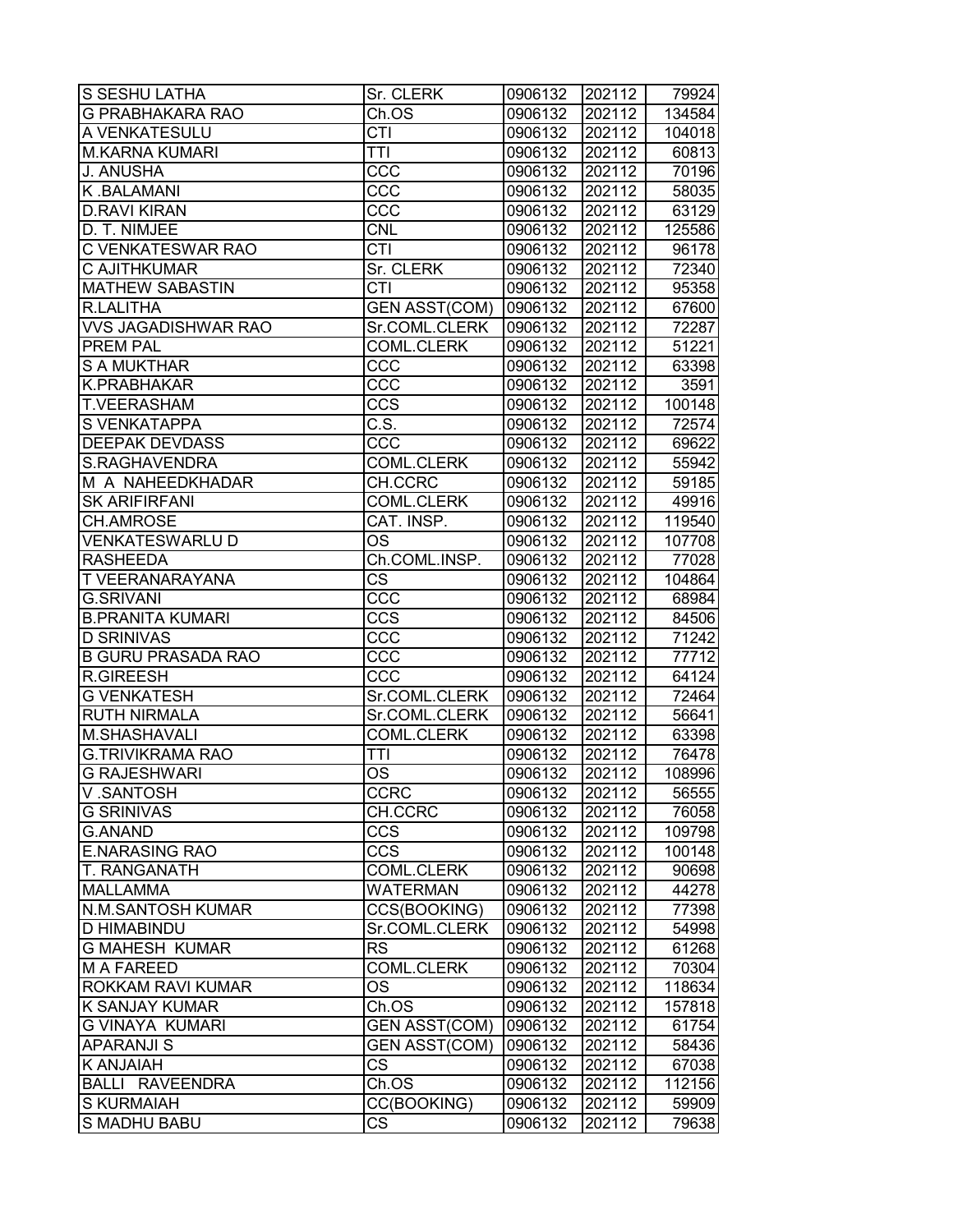| <b>E KRISHNAMURTHY</b>             | COML.CLERK             | 0906132 | 202112 | 79924 |
|------------------------------------|------------------------|---------|--------|-------|
| <b>SYED TAJAMUL HUSSAIN</b>        | <b>TTI</b>             | 0906132 | 202112 | 89158 |
| MD.JAFFAR                          | TTI                    | 0906132 | 202112 | 80478 |
| G.V.NAVANEETHA                     | CCC                    | 0906132 | 202112 | 70341 |
| <b>BALAVARDHAN</b>                 | <b>COML.CLERK</b>      | 0906132 | 202112 | 47018 |
| <b>GEORGE ALPHRET GURIA</b>        | <b>COML.CLERK</b>      | 0906132 | 202112 | 57953 |
| <b>VINOLIA PAULINE</b>             | OS                     | 0906132 | 202112 | 97804 |
| V ANNAPURNA                        | $\overline{\text{CS}}$ | 0906132 | 202112 | 65218 |
| <b>RANJEET KUMAR</b>               | <b>CCRC</b>            | 0906132 | 202112 | 38776 |
| K.V.R.SAILENDRA KUMAR              | Ch.COML.INSP.          | 0906132 | 202112 | 82136 |
| <b>M.SHANKER SINGH</b>             | <b>CTI</b>             | 0906132 | 202112 | 79638 |
| A TONY JOHNSON                     | Sr.COML.CLERK          | 0906132 | 202112 | 51614 |
| <b>K.PRAKASH</b>                   | <b>TTI</b>             | 0906132 | 202112 | 85638 |
| <b>JACQUELINE FRANCIS</b>          | <b>COML.CLERK</b>      | 0906132 | 202112 | 55590 |
| K. PAVAN KUMAR                     | <b>ECRC</b>            | 0906132 | 202112 | 86876 |
| <b>B.RAVI KUMAR</b>                | CS                     | 0906132 | 202112 | 95456 |
| R VINODKUMAR                       | Sr.COML.CLERK          | 0906132 | 202112 | 57255 |
| SABERA BEGUM                       | PORTER(COML)           | 0906132 | 202112 | 43099 |
| <b>M.RAMAN KUMAR</b>               | <b>RS</b>              | 0906132 | 202112 | 77712 |
| <b>K.SRINIVASULU</b>               | <b>CCS</b>             | 0906132 | 202112 | 86918 |
| <b>C N MADHAV</b>                  | COMMERCIAL SUI 0906132 |         | 202112 | 97304 |
| <b>K. NARESH</b>                   | Sr.COML.CLERK          | 0906132 | 202112 | 57707 |
| <b>K.V.PRASAD</b>                  | $\overline{ccs}$       | 0906132 | 202112 | 6885  |
| K.VARALAXMI                        | CH.CCRC                | 0906132 | 202112 | 51918 |
| <b>K.SWATHI</b>                    | Sr.COML.CLERK          | 0906132 | 202112 | 78004 |
| M.BHARGAVI                         | CH.CCRC                | 0906132 | 202112 | 51918 |
| <b>DAMMU BABU RAO</b>              | <b>CCRC</b>            | 0906132 | 202112 | 38423 |
| <b>SAIDULU NAMA</b>                | <b>CCRC</b>            | 0906132 | 202112 | 36592 |
| T. YELLANNA                        | TЕ                     | 0906132 | 202112 | 54968 |
| <b>S.RADHIKA</b>                   | <b>COML.CLERK</b>      | 0906132 | 202112 | 45287 |
| M.L.DEENA ELIZABETH                | <b>COML.CLERK</b>      | 0906132 | 202112 | 48968 |
| CH. RAVINDER                       | <b>COML.CLERK</b>      | 0906132 | 202112 | 51791 |
| A. NAGA MALLESWARA REDDY           | <b>COML.CLERK</b>      | 0906132 | 202112 | 49803 |
| <b>DINESH KUMAR MEENA</b>          | CCC                    | 0906132 | 202112 | 51932 |
| RAM REDDY ASIREDDY                 | Sr.COML.CLERK          | 0906132 | 202112 | 60743 |
| <b>VIJAY BHASKAR BINGI</b>         | <b>COML.CLERK</b>      | 0906132 | 202112 | 48412 |
| <b>AMMASANI KISHORE REDDY</b>      | <b>CCRC</b>            | 0906132 | 202112 | 40108 |
| <b>KAMLESH KUMAR</b>               | Sr.COML.CLERK          | 0906132 | 202112 | 51296 |
| KOKKULA SREENIVAS                  | TTI                    | 0906132 | 202112 | 59969 |
| <b>SURAJ PRATAP MAURYA</b>         | CCC                    | 0906132 | 202112 | 80538 |
| NITESH KUMAR HUDDA                 | CCC                    | 0906132 | 202112 | 56538 |
| <b>MUKUL SHARMA</b>                | <b>JR CLERK</b>        | 0906132 | 202112 | 35107 |
| DHARMENDRA KUMAR SREERAMOJUSTENO   |                        | 0906132 | 202112 | 46270 |
| PENDAM SUDHESHNA DEVI              | <b>CCRC</b>            | 0906132 | 202112 | 41477 |
| K PRASANTH KUMAR                   | <b>CCRC</b>            | 0906133 | 202112 | 40093 |
| NAYANA RAJESH P                    | SR.TE                  | 0906133 | 202112 | 53652 |
| <b>AMRITHIA REGHUNATH G</b>        | SR.TE                  | 0906133 | 202112 | 42968 |
| <b>ABHINANDAN SADASHIV BHOSALE</b> | TE.                    | 0906133 | 202112 | 64762 |
| ABILASH. M.A.                      | SR.TE                  | 0906133 | 202112 | 54920 |
| MRS.MARIA CELESTINA RAJU           | TTI                    | 0906133 | 202112 | 63042 |
| A V VASUDEV                        | <b>COML.CLERK</b>      | 0906133 | 202112 | 41214 |
| <b>BANDAIAH.KOMIRE.</b>            | SR. WRB                | 0906133 | 202112 | 42051 |
| <b>KONDA KRISHNA</b>               | TE.                    | 0906133 | 202112 | 63497 |
| PILLI. PRAMOD KUMAR                | <b>CNL</b>             | 0906133 | 202112 | 86876 |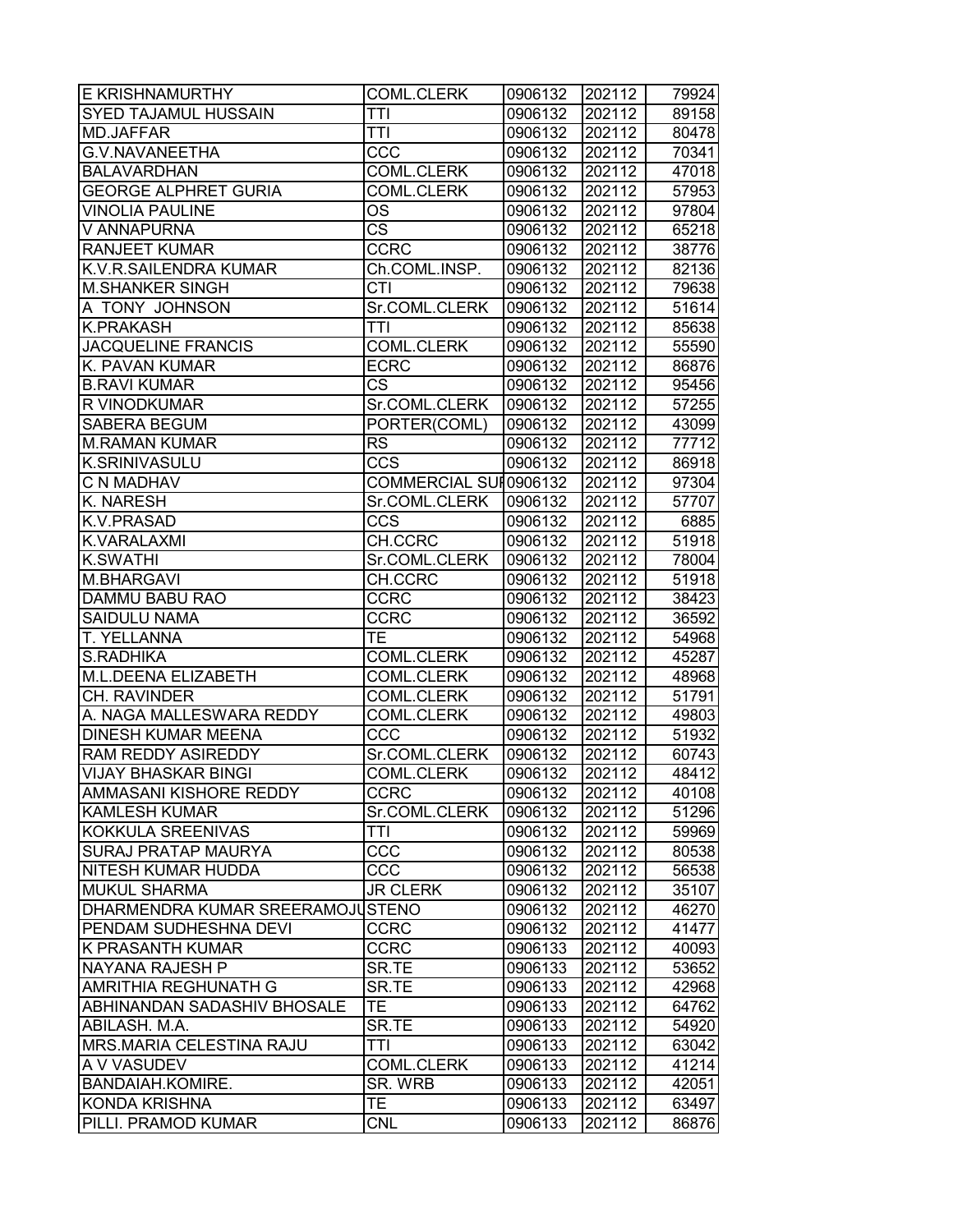| S JAGANNADHAM           | ОS                      | 0906133 | 202112 | 77712  |
|-------------------------|-------------------------|---------|--------|--------|
| Y BHARADHWAJ            | COML.CLERK              | 0906133 | 202112 | 70578  |
| <b>MD.RASHEED</b>       | TTI                     | 0906133 | 202112 | 78268  |
| <b>C VENKATESH</b>      | <b>CNL</b>              | 0906133 | 202112 | 81524  |
| RUTHUJABASAVARAJ L      | SR.TE                   | 0906133 | 202112 | 55118  |
| P ANAND KUMAR           | <b>CCS</b>              | 0906133 | 202112 | 100148 |
| RAVINDER RAJ K G        | <b>TTI</b>              | 0906133 | 202112 | 120116 |
| <b>K SHANKAR</b>        | $\overline{CTI}$        | 0906133 | 202112 | 108996 |
| <b>K RAJESH</b>         | <b>CTTI</b>             | 0906133 | 202112 | 168074 |
| <b>G.BASKARAN</b>       | $\overline{\text{CTI}}$ | 0906133 | 202112 | 140980 |
| <b>MEENA KUMARI</b>     | <b>TTI</b>              | 0906133 | 202112 | 153500 |
| N ANITHA                | <b>TTI</b>              | 0906133 | 202112 | 79702  |
| A VENKATESH             | <b>TTI</b>              | 0906133 | 202112 | 87763  |
| M FARHANA FARHEEN       | CCC                     | 0906133 | 202112 | 71550  |
| <b>B KANCHANA</b>       | TTI                     | 0906133 | 202112 | 86249  |
| <b>K RAMESH</b>         | <b>RS</b>               | 0906133 | 202112 | 94618  |
| K SRINIVAS YADAV        | <b>TTI</b>              | 0906133 | 202112 | 106778 |
| A MAHESH KUMAR          | <b>TTI</b>              | 0906133 | 202112 | 78662  |
| K S SRINIVASA RAO       | <b>TTI</b>              | 0906133 | 202112 | 82461  |
| <b>BALAJI SINGH M</b>   | <b>CTTI</b>             | 0906133 | 202112 | 133906 |
| <b>NASIMA</b>           | TTI                     | 0906133 | 202112 | 79874  |
| M DAVID BOON            | SR.TE                   | 0906133 | 202112 | 59064  |
| N BHAVANI               | <b>COML.CLERK</b>       | 0906133 | 202112 | 71550  |
| S PARTHASARATHY         | CCC                     | 0906133 | 202112 | 75658  |
| <b>V KUMAR</b>          | TTI                     | 0906133 | 202112 | 105132 |
| P CHANDRASEKHAR         | TTI                     | 0906133 | 202112 | 105964 |
| <b>MD.JAMEEL UDDIN</b>  | TTI                     | 0906133 | 202112 | 105244 |
| <b>AJIT KUMAR</b>       | CCS                     | 0906133 | 202112 | 108996 |
| T.BABU                  | <b>CTTI</b>             | 0906133 | 202112 | 122110 |
| <b>K.NARSING RAO</b>    | <b>CCS</b>              | 0906133 | 202112 | 100148 |
| <b>AMJAD AHMED</b>      | TTI                     | 0906133 | 202112 | 86831  |
| K N CHENDRASHEKAR       | <b>TTI</b>              | 0906133 | 202112 | 102236 |
| <b>KULDIP XALXO</b>     | <b>TTI</b>              | 0906133 | 202112 | 91932  |
| <b>IGNATIUS MINZ</b>    | <b>TTI</b>              | 0906133 | 202112 | 94618  |
| <b>LENIN BABU</b>       | <b>CRS</b>              | 0906133 | 202112 | 115316 |
| <b>M A IMTIAZ PASHA</b> | COML.CLERK              | 0906133 | 202112 | 84506  |
| <b>M.SHYAM CARIAPPA</b> | TTI                     | 0906133 | 202112 | 98652  |
| A DURGA RAJU            | CCS                     | 0906133 | 202112 | 94618  |
| <b>KUMAR SUJAI</b>      | TTI                     | 0906133 | 202112 | 84397  |
| A.SRINIVASULU           | <b>TTI</b>              | 0906133 | 202112 | 79678  |
| P NAVANEETHA            | TTI                     | 0906133 | 202112 | 101676 |
| <b>B NAGAMANI</b>       | <b>TTI</b>              | 0906133 | 202112 | 70654  |
| M JAMES                 | <b>TTI</b>              | 0906133 | 202112 | 100604 |
| <b>BHASKAR RAOP</b>     | <b>TTI</b>              | 0906133 | 202112 | 115316 |
| SEETHA RAMUDU B         | PORTER(COML)            | 0906133 | 202112 | 65704  |
| <b>M.SRINIVAS</b>       | <b>CTTI</b>             | 0906133 | 202112 | 127396 |
| K.SUDERSHAN             | $\overline{\text{CTI}}$ | 0906133 | 202112 | 115316 |
| P.KIRAN KUMAR           | $\overline{\text{TTI}}$ | 0906133 | 202112 | 85417  |
| <b>GLC SURESH KUMAR</b> | <b>TTI</b>              | 0906133 | 202112 | 107018 |
| <b>CH MADHAVI</b>       | <b>CRS</b>              | 0906133 | 202112 | 112556 |
| S JAGADISHWAR           | CTTI                    | 0906133 | 202112 | 115316 |
| <b>FATHIMA BEGUM</b>    | TTI                     | 0906133 | 202112 | 74957  |
| K DEVENDER PRASAD       | TTI                     | 0906133 | 202112 | 99036  |
| N.GOVIND RAJU           | TTI                     | 0906133 | 202112 | 95066  |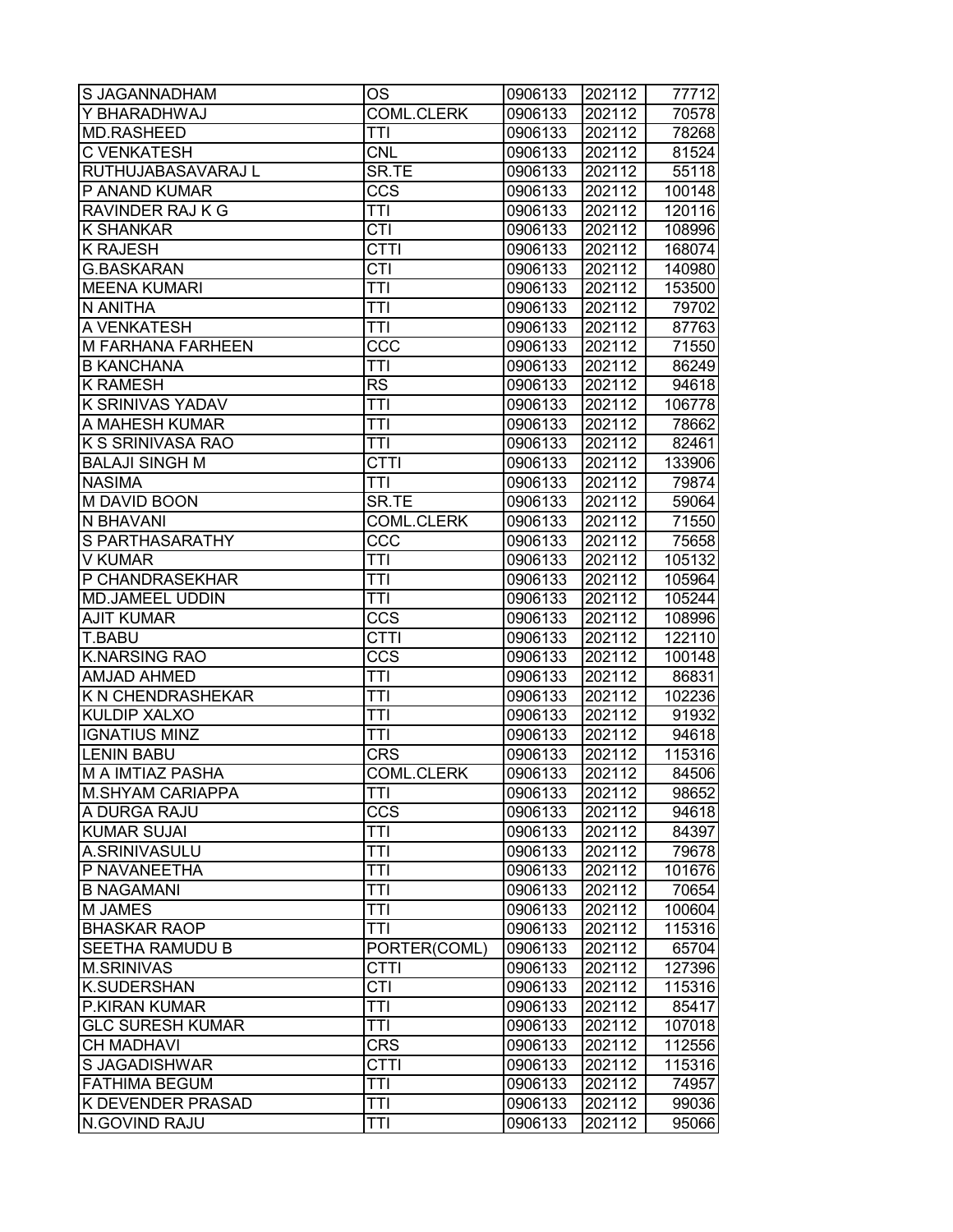| SNVRKREDDY                            | <b>TTI</b>              | 0906133            | 202112           | 101644         |
|---------------------------------------|-------------------------|--------------------|------------------|----------------|
| V VENUMADHAV                          | TTI                     | 0906133            | 202112           | 103978         |
| R.G.RAJU                              | <b>CTTI</b>             | 0906133            | 202112           | 101656         |
| <b>J.SHYAM</b>                        | <b>TTI</b>              | 0906133            | 202112           | 86858          |
| <b>K NANDAKUMAR</b>                   | CTI                     | 0906133            | 202112           | 129674         |
| <b>B.BHEEMAIAH</b>                    | <b>TTI</b>              | 0906133            | 202112           | 87044          |
| <b>M.K.UDAY BHASKAR</b>               | <b>TTI</b>              | 0906133            | 202112           | 92643          |
| K.NARASIMHA CHARY.                    | <b>TTI</b>              | 0906133            | 202112           | 81814          |
| PAPI REDDY G                          | <b>CTI</b>              | 0906133            | 202112           | 124836         |
| P D OBEIDH                            | $\overline{\text{CTI}}$ | 0906133            | 202112           | 108996         |
| <b>DENVER FERNANDEZ</b>               | ТĪІ                     | 0906133            | 202112           | 107578         |
| <b>K VICRAMAN</b>                     | <b>TTI</b>              | 0906133            | 202112           | 92351          |
| <b>MOHD NAZEERUDDIN</b>               | TTI                     | 0906133            | 202112           | 105994         |
| <b>D MANJULA</b>                      | <b>COML.CLERK</b>       | 0906133            | 202112           | 79924          |
| A.RANGAIAH                            | TTI                     | 0906133            | 202112           | 99324          |
| K.DATTATRAYA                          | <b>CTTI</b>             | 0906133            | 202112           | 141849         |
| <b>G NAGALAKSHMI</b>                  | <b>ECRC</b>             | 0906133            | 202112           | 79924          |
| <b>RENJI NINAN VARKEY</b>             | <b>CTTI</b>             | 0906133            | 202112           | 115316         |
| <b>E.D.SREENATH</b>                   | <b>CTTI</b>             | 0906133            | 202112           | 115316         |
| <b>K.KRISHNA</b>                      | <b>CTTI</b>             | 0906133            | 202112           | 94618          |
| P PRASHANTH KUMAR                     | <b>CTTI</b>             | 0906133            | 202112           | 123636         |
| R MEENAKSHI KUMARI                    | <b>TTI</b>              | 0906133            | 202112           | 79501          |
| J. SHAMRAO                            | <b>COML.CLERK</b>       | 0906133            | 202112           | 79924          |
| <b>D SATHI PANDU</b>                  | <b>COML.CLERK</b>       | 0906133            | 202112           | 79924          |
| M ASHWINI                             | <b>COML.CLERK</b>       | 0906133            | 202112           | 89481          |
| <b>B GOPAL KRISHNA</b>                | TTI                     | 0906133            | 202112           | 119464         |
| P LAKSHMI SRAVANTHI                   | <b>TTI</b>              | 0906133            | 202112           | 70419          |
| <b>K BABU</b>                         | PORTER(COML)            | 0906133            | 202112           | 38899          |
| <b>B LAXMANACHARY</b>                 | <b>TTI</b>              | 0906133            | 202112           | 83896          |
| <b>M.JOEL DAVID</b>                   | <b>TTI</b>              | 0906133            | 202112           | 87841          |
| M MADHUSUDHAN RAO                     | <b>TTI</b>              | 0906133            | 202112           | 69654          |
| P KISHORE                             | <b>TTI</b>              | 0906133            | 202112           | 83149          |
| <b>BHERARAM CHOUDHARY</b>             | <b>TTI</b>              | 0906133            | 202112           | 86127          |
| <b>SHAIK ALI</b>                      | <b>TTI</b>              | 0906133            | 202112           | 81679          |
| <b>PRAKASH V L C</b>                  | <b>CTTI</b>             | 0906133            | 202112           | 126076         |
| YADAGIRI A                            | TTI                     | 0906133            | 202112           | 131144         |
| <b>MOHEED SHAH</b>                    | TTI                     | 0906133            | 202112           | 96927          |
| <b>M.KIRAN KUMAR</b>                  | <b>CTI</b>              | 0906133            | 202112           | 112308         |
| R.C.S.RAJU                            | <b>CTTI</b>             | 0906133            | 202112           | 127994         |
| <b>R KUMAR</b>                        | <b>CTTI</b>             | 0906133            | 202112           | 131426         |
| <b>RAJAN TIRKEY</b>                   | <b>CTTI</b>             | 0906133            | 202112           | 158154         |
| P.S.KISHORE                           | <b>CTI</b>              | 0906133            | 202112           | 115674         |
| <b>R DINAKAR</b>                      | <b>TTI</b>              |                    | 202112           |                |
| <b>LIJU K ABRAHAM</b>                 | SR.TE                   | 0906133            |                  | 67758          |
| R M RADHA KRISHNA                     | SR.TE                   | 0906133<br>0906133 | 202112<br>202112 | 80668<br>65862 |
| <b>ASWATHI VIJAYAN</b>                | TTI                     | 0906133            | 202112           |                |
|                                       |                         |                    |                  | 76414          |
| <b>B RAJANI</b><br><b>M SARITHA</b>   | <b>ECRC</b><br>SR.TE    | 0906133            | 202112<br>202112 | 10773          |
|                                       |                         | 0906133            |                  | 80982          |
| <b>CH SAIKRISHNA</b>                  | TTI                     | 0906133            | 202112           | 83604          |
| E RANI                                | <b>TTI</b>              | 0906133            | 202112           | 66422          |
| <b>B ANAND RAVI KUMAR</b><br>S.SWAPNA | <b>TTI</b><br>TTĪ       | 0906133            | 202112           | 123996         |
|                                       |                         | 0906133            | 202112           | 72817          |
| <b>K YADAMMA</b>                      | TTI                     | 0906133            | 202112           | 74615          |
| <b>G.VINAY KUMAR</b>                  | TTI                     | 0906133            | 202112           | 90426          |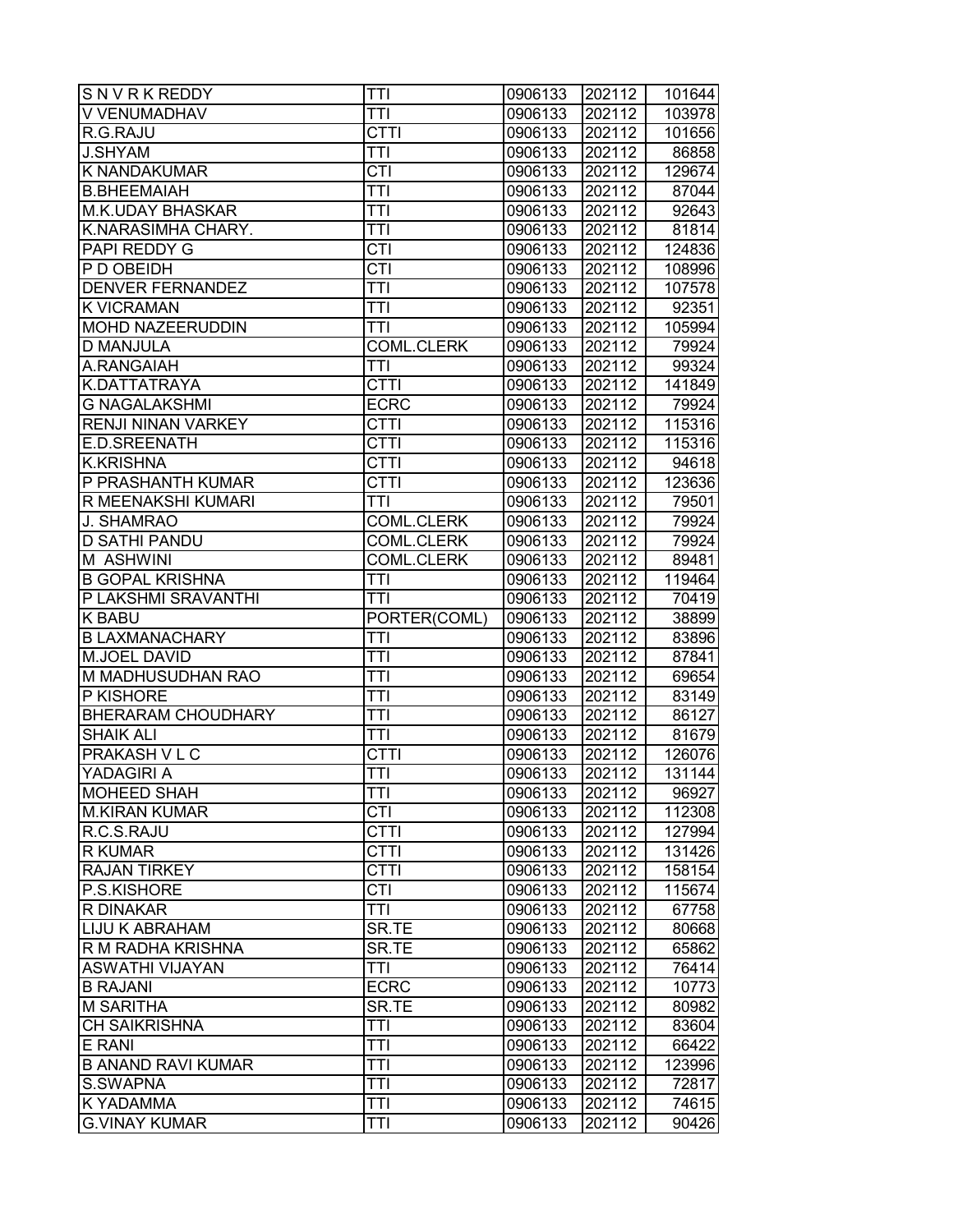| <b>K.KISHORE KUMAR</b>                        | CTI                    | 0906133            | 202112           | 112432         |
|-----------------------------------------------|------------------------|--------------------|------------------|----------------|
| <b>S.VENKATESWAR RAO</b>                      | <b>CTTI</b>            | 0906133            | 202112           | 117994         |
| A.P.SRINIVASAN                                | <b>CTI</b>             | 0906133            | 202112           | 118634         |
| S.SATHYANARAYANA                              | <b>CTTI</b>            | 0906133            | 202112           | 118634         |
| N.PRABHAKAR SHINDE                            | $\overline{CTI}$       | 0906133            | 202112           | 121114         |
| Y.VENKATARAMANA                               | $\overline{CTI}$       | 0906133            | 202112           | 116954         |
| <b>MISKINANNA</b>                             | <b>TTI</b>             | 0906133            | 202112           | 79651          |
| P PUSHPA                                      | <b>TTI</b>             | 0906133            | 202112           | 65893          |
| S.RAGHAVENDRAMMA                              | <b>CCRC</b>            | 0906133            | 202112           | 47036          |
| <b>K.SATYA SRIDHAR</b>                        | TTI                    | 0906133            | 202112           | 91932          |
| A K GAYATRI                                   | $\overline{CC}$        | 0906133            | 202112           | 91932          |
| A.C. RAKESH MOULI                             | TTI                    | 0906133            | 202112           | 79809          |
| S.HANUMANTHRAO                                | TTI                    | 0906133            | 202112           | 81771          |
| KUMBHA VENKATESWARLU                          | CH.CCRC                | 0906133            | 202112           | 77712          |
| <b>REHAN HUSSAIN</b>                          | TTI                    | 0906133            | 202112           | 80284          |
| P. NARYA NAIK                                 | TTI                    | 0906133            | 202112           | 79971          |
| M.MUNIRATHNAM                                 | TTI                    | 0906133            | 202112           | 98636          |
| <b>K.SREERAM</b>                              | <b>TTI</b>             | 0906133            | 202112           | 68132          |
| M.S.BHASKAR                                   | <b>CTI</b>             | 0906133            | 202112           | 149344         |
| <b>C.NARESH KUMAR</b>                         | <b>TTI</b>             | 0906133            | 202112           | 94506          |
| <b>SHAJI JOHN</b>                             | TTI                    | 0906133            | 202112           | 101852         |
| <b>G.BHASKER RAMU</b>                         | TTI                    | 0906133            | 202112           | 99596          |
| <b>M AAMER NAHDI</b>                          | <b>CTTI</b>            | 0906133            | 202112           | 133012         |
| Y.V.PRAVEEN KUMAR                             | TTI                    | 0906133            | 202112           | 86876          |
| <b>K.RAGHUVEER</b>                            | TTI                    | 0906133            | 202112           | 94186          |
| RAMU D                                        | <b>TTI</b>             | 0906133            | 202112           | 81372          |
| K VENKATA SWAMY                               | PORTER(COML)           | 0906133            | 202112           | 55949          |
| <b>J.RAMESHWARI</b>                           | TTI                    | 0906133            | 202112           | 65438          |
| M BALA PULLANNA                               | SR.TE                  | 0906133            | 202112           |                |
| YELLAPPA G                                    | PORTER(COML)           | 0906133            | 202112           | 63484<br>71350 |
| <b>B H RUDRAPPA</b>                           | <b>TTI</b>             | 0906133            | 202112           | 98192          |
| V SARASWATHI                                  | <b>RS</b>              | 0906133            | 202112           | 72836          |
|                                               | SR.TE                  |                    |                  |                |
| <b>T.VENU GOPAL</b><br>VIJAYSWETA V DANABOINA |                        | 0906133<br>0906133 | 202112<br>202112 | 67489          |
| LAXMAN CHANDRAPPA KURANI                      | Sr.COML.CLERK<br>SR.TE |                    | 202112           | 58436<br>64662 |
|                                               |                        | 0906133            |                  |                |
| <b>BRIGHT K DEVASSYA</b>                      | TE                     | 0906133            | 202112           | 64768          |
| SHESHE GOWDA B M                              | SR.TE                  | 0906133            | 202112           | 59018          |
| A.SREEDEVI                                    | TTI                    | 0906133            | 202112           | 75528          |
| UPPALAIAH CHINTAMALLA                         | TTI                    | 0906133            | 202112           | 89217          |
| <b>NARENDER MURADI</b>                        | TTI                    | 0906133            | 202112           | 76434          |
| <b>RAJESH KUMAR</b>                           | TTI                    | 0906133            | 202112           | 93119          |
| <b>S.BHASKAR REDDY</b>                        | <b>CCRC</b>            | 0906133            | 202112           | 41340          |
| <b>ANUP KUMAR</b>                             | <b>TTI</b>             | 0906133            | 202112           | 57123          |
| <b>RAMESH REDDI</b>                           | TE.                    | 0906133            | 202112           | 63044          |
| Y.RAMAKRISHNUDU                               | <b>TTI</b>             | 0906133            | 202112           | 71498          |
| R K SANTHOSH MANI                             | SR.TE                  | 0906133            | 202112           | 46149          |
| RAPARTHI ANIL KUMAR                           | <b>COML.CLERK</b>      | 0906133            | 202112           | 49649          |
| VELPURI ANJENEYA VENKATA RAJESCOML.CLERK      |                        | 0906133            | 202112           | 41282          |
| PITTAL RAJANI                                 | <b>COML.CLERK</b>      | 0906133            | 202112           | 40108          |
| R. ANBARASI                                   | <b>COML.CLERK</b>      | 0906133            | 202112           | 6469           |
| <b>PRAVEEN KUMAR SINGH</b>                    | CCC                    | 0906133            | 202112           | 68567          |
| P.SUMITHRA                                    | TE.                    | 0906133            | 202112           | 42320          |
| <b>CHINTHA SUDHAKAR</b>                       | SR.TE                  | 0906133            | 202112           | 50852          |
| <b>IMANDI KARTHIK RAMAN</b>                   | SR.TE                  | 0906133            | 202112           | 33518          |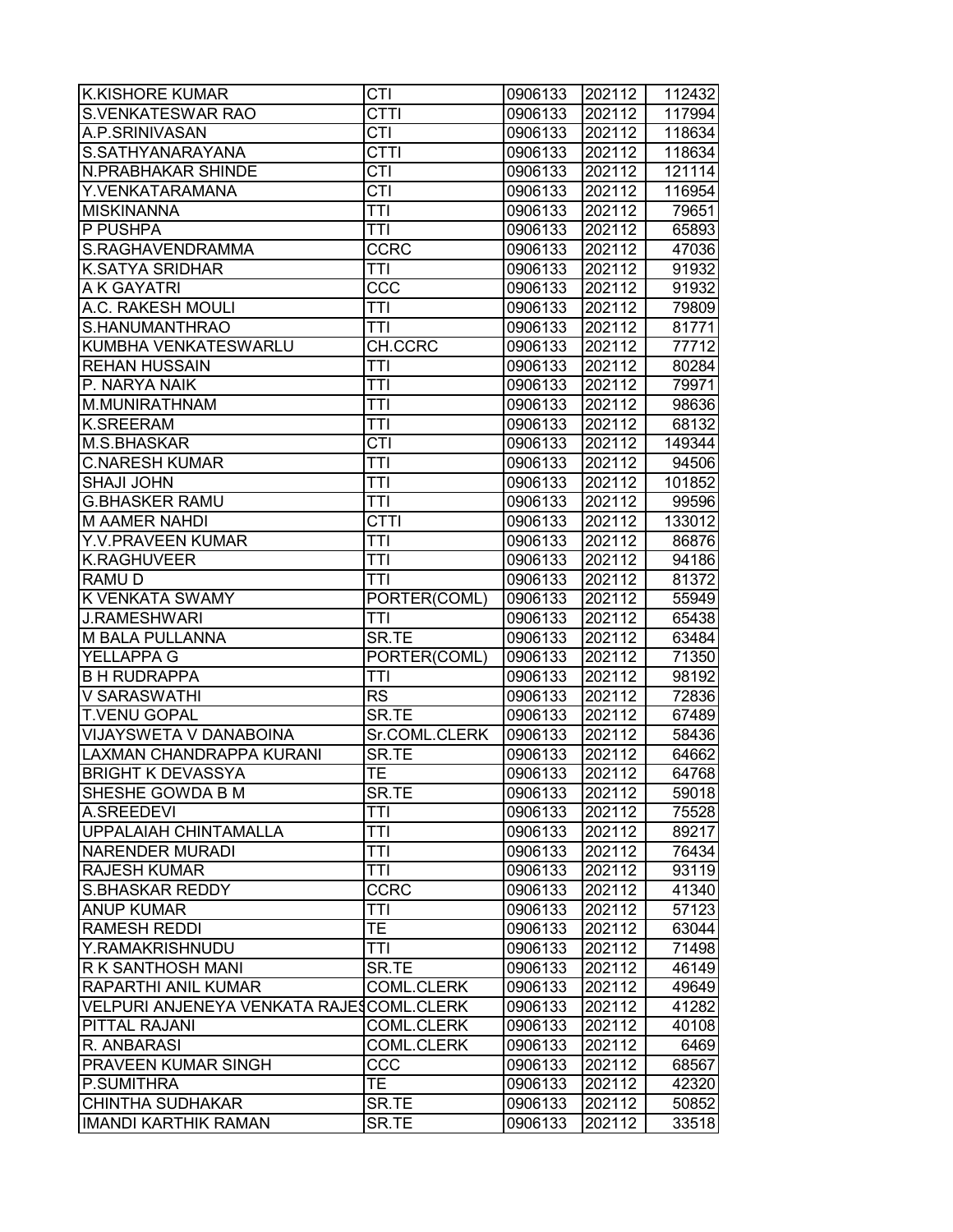| SUHKDEV.K.G.                  | SR.TE                    | 0906133 | 202112 | 50311  |
|-------------------------------|--------------------------|---------|--------|--------|
| <b>DILIP KUMAR YADAV</b>      | ТE                       | 0906133 | 202112 | 38015  |
| <b>NILESH KUMAR</b>           | <b>TE</b>                | 0906133 | 202112 | 51836  |
| KESAVARAJUGARI ANJALI SARVANI | <b>CCRC</b>              | 0906133 | 202112 | 70608  |
| <b>THUSHMITHA</b>             | <b>TE</b>                | 0906133 | 202112 | 40108  |
| <b>PAWAR MAYUR SHASHIKANT</b> | <b>CCRC</b>              | 0906133 | 202112 | 40108  |
| <b>R.HARI KRISHNA</b>         | <b>ASST OP(ELEC)</b>     | 0906170 | 202112 | 38061  |
| L.RAJU                        | TECH.(POWER)-III 0906170 |         | 202112 | 38164  |
| JYOTI SHATRUGHAN TOLE         | <b>ASST OP(ELEC)</b>     | 0906170 | 202112 | 31637  |
| CHALLABOYINA KISHOREBABU      | ASST(TL/AC)              | 0906170 | 202112 | 38899  |
| <b>VIVEK KUMAR</b>            | TECH.(POWER)-III 0906170 |         | 202112 | 43426  |
| W .CHANDRA SEKHAR             | ASST(TRD)                | 0906170 | 202112 | 35739  |
| <b>P.SAI BABA</b>             | Sr.TECH.(POWER)0906170   |         | 202112 | 70196  |
| A RAMESH                      | Sr.TECH.(POWER)0906170   |         | 202112 | 74014  |
| <b>FAHIM</b>                  | TECH.(POWER)-I   0906170 |         | 202112 | 51745  |
| <b>M.ARUN KUMAR</b>           | AC.MECHANIC-III  0906170 |         | 202112 | 44532  |
| CH.BHOOMAIAH                  | TECH.(POWER)-II 0906170  |         | 202112 | 41411  |
| <b>GOUTHAM P N LOBHA</b>      | TECH.(POWER)-I 0906170   |         | 202112 | 58291  |
| <b>AHMED HUSSAIN</b>          | TECH-I(ELECT)            | 0906170 | 202112 | 61478  |
| A L VINOD KUMAR               | JE (ELEC)                | 0906170 | 202112 | 92869  |
| <b>V BALARAM</b>              | Sr.TECH.(POWER)0906170   |         | 202112 | 65862  |
| <b>SYED ZUBAIR</b>            | Sr.TECH(AC.MECH0906170   |         | 202112 | 71089  |
| <b>G.PAVANKUMAR</b>           | TECH-I(ELECT)            | 0906170 | 202112 | 59858  |
| <b>C.SRINIVAS</b>             | <b>ASST OP(ELEC)</b>     | 0906170 | 202112 | 37728  |
| <b>JAYANTA KUMAR SINHA</b>    | TECH.(POWER)-II 0906170  |         | 202112 | 49314  |
| <b>NAGAPPA</b>                | Sr.TECH.(POWER)0906170   |         | 202112 | 52315  |
| <b>E.SOMA VENKAT REDDY</b>    | TECH.(POWER)-II 0906170  |         | 202112 | 43051  |
| <b>K.BABU RAO</b>             | <b>ASST OP(ELEC)</b>     | 0906170 | 202112 | 48048  |
| <b>R.KUMARI</b>               | TECH.(POWER)-I 0906170   |         | 202112 | 61788  |
| <b>LATHA</b>                  | TECH.(ELEC)-II           | 0906170 | 202112 | 61438  |
| <b>B ANITHA</b>               | TECH.(POWER)-II 0906170  |         | 202112 | 55750  |
| K LAXMI NARAYANA              | TECH-I(ELECT)            | 0906170 | 202112 | 63261  |
| <b>J SAMSON</b>               | <b>FITTER-III</b>        | 0906170 | 202112 | 53854  |
| <b>V.VINOD REDDY</b>          | <b>ASST OP(ELEC)</b>     | 0906170 | 202112 | 41713  |
| <b>R.SRINIVAS</b>             | <b>ASST OP(ELEC)</b>     | 0906170 | 202112 | 40581  |
| J CHENNAIAH                   | TECH-I(ELECT)            | 0906170 | 202112 | 56909  |
| M.KALEEM ULLAH BAIG           | SR.TECH.(ELEC)           | 0906170 | 202112 | 75658  |
| <b>SAM THOMAS</b>             | TECH.(POWER)-II 0906170  |         | 202112 | 47890  |
| A.MALLESHAM                   | Sr.TECH.(POWER)0906170   |         | 202112 | 100148 |
| <b>SK.MOHAMMAD</b>            | TECH.(POWER)-I           | 0906170 | 202112 | 71550  |
| <b>MD.TAHER HUSSAIN</b>       | TECH.(POWER)-I           | 0906170 | 202112 | 67772  |
| <b>G.SRIDHAR</b>              | SSE (MAINT.)             | 0906170 | 202112 | 130672 |
| <b>D.VASANT KUMAR</b>         | TECH.(POWER)-I           | 0906170 | 202112 | 63006  |
| <b>CH.YADAGIRI</b>            | TECH.(POWER)-I           | 0906170 | 202112 | 63452  |
| P.VARALAXMI                   | TECH.(POWER)-I           | 0906170 | 202112 | 61438  |
| <b>B.NARSIMLU</b>             | TECH.(POWER)-I           | 0906170 | 202112 | 66454  |
| P PREM KUMAR                  | SSE (ELEC)               | 0906170 | 202112 | 124585 |
| R LAKSHMI NARAYANA            | Sr.TECH.(POWER)0906170   |         | 202112 | 58557  |
| <b>J SHIVAKUMAR</b>           | SR.TECH.(ELEC)           | 0906170 | 202112 | 77183  |
| P VENKATESHAM                 | TECH.(POWER)-II 0906170  |         | 202112 | 59135  |
| R PARAMESWAR REDDY            | Sr.TECH.(POWER)0906170   |         | 202112 | 91932  |
| C.N.HEMALATHA                 | TECH.(POWER)-I           | 0906170 | 202112 | 51745  |
| <b>MOHAMMED SADIQ</b>         | <b>FITTER-I</b>          | 0906170 | 202112 | 63498  |
| M CHANDRA BHASKAR             | TECH-I(ELECT)            | 0906170 | 202112 | 53861  |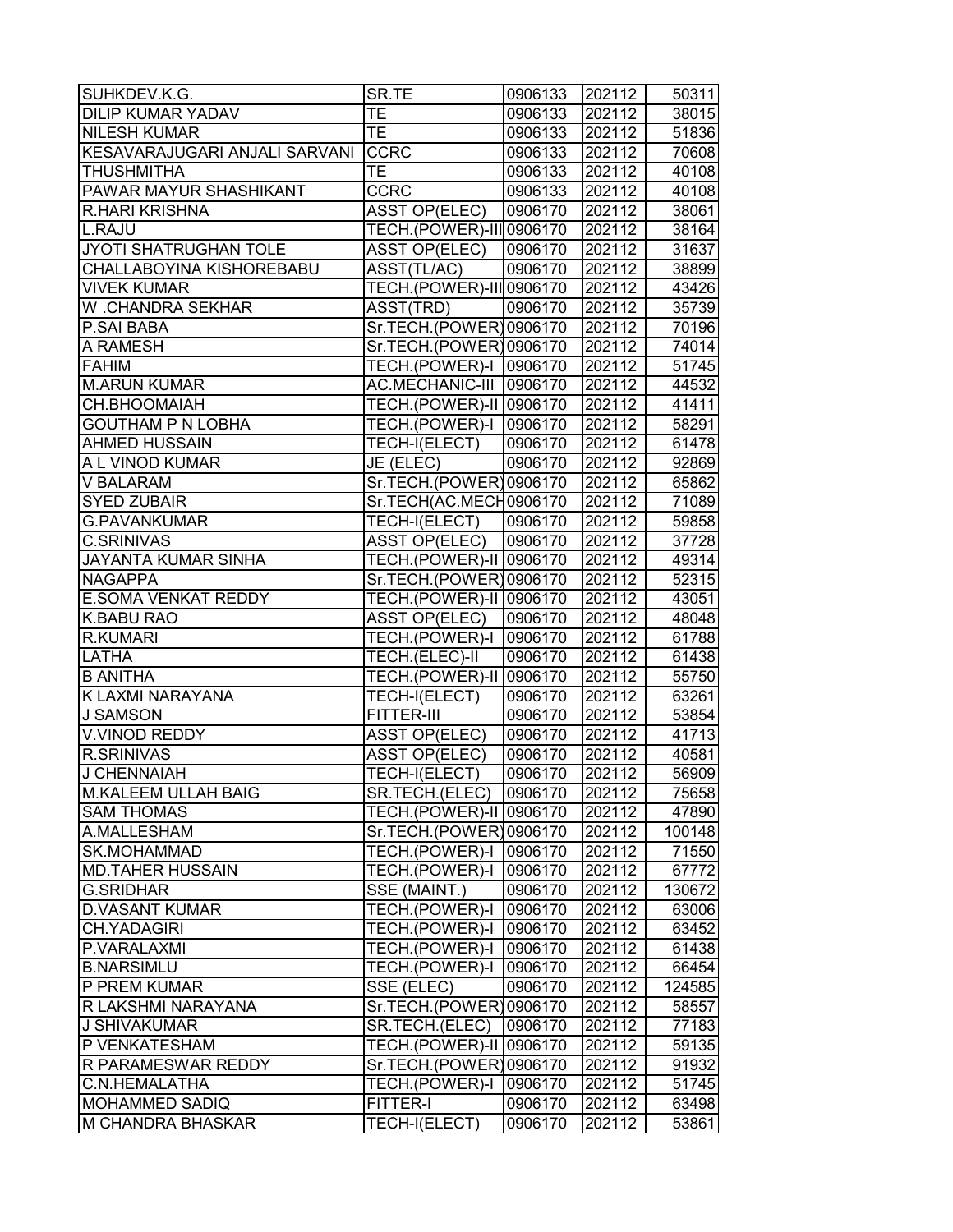| <b>G HANUMANTHU</b>       | Sr.TECH.(POWER)0906170          |         | 202112 | 69654                   |
|---------------------------|---------------------------------|---------|--------|-------------------------|
| <b>DINESH PAL</b>         | SR.TECH.(ELEC)                  | 0906170 | 202112 | 61067                   |
| P.RAMESH                  | Sr.TECH.(POWER)0906170          |         | 202112 | 59898                   |
| S.MELINI                  | TECH.(POWER)-I 0906170          |         | 202112 | 56698                   |
| K V SATYANARAYANA         | Sr.TECH(FITTER) 0906170         |         | 202112 | 84319                   |
| CH KIRAN BABU             | Sr.TECH(AC.MECH0906170          |         | 202112 | 67758                   |
| <b>PAWAN SAMBRANI</b>     | SR.TECH.(ELEC)                  | 0906170 | 202112 | 75658                   |
| A VASANTHA                | FITTER-III                      | 0906170 | 202112 | 62838                   |
| CH. BHAGAVANTHAM          | <b>TECH.(POWER)-II 0906170</b>  |         | 202112 | 55750                   |
| SRINIVAS K V              | Sr.TECH.(POWER)0906170          |         | 202112 | 74875                   |
| SIVANAGARAJU GOPALAM      | <b>TECH.</b> (POWER)-II 0906170 |         | 202112 | 51447                   |
| N.LAVANYA                 | TECH.(POWER)-II 0906170         |         | 202112 | 48798                   |
| <b>B MAHENDER</b>         | TECH.(POWER)-I 0906170          |         | 202112 | 55758                   |
| <b>B SRINIVAS</b>         | TECH.(POWER)-II 0906170         |         | 202112 | 53811                   |
| R NARSIMHULU              | <b>ASST OP(ELEC)</b>            | 0906170 | 202112 | 57657                   |
| <b>MAMIDALA YADAGIRI</b>  | Sr.TECH.(POWER)0906170          |         | 202112 | 70196                   |
| <b>G.SRINIVASULU</b>      | <b>ASST OP(ELEC)</b>            | 0906170 | 202112 | 59836                   |
| <b>SLAXMI</b>             | <b>FITTER-II</b>                | 0906170 | 202112 | 61438                   |
| A R VINAYKUMAR            | TECH.(POWER)-I                  | 0906170 | 202112 | 59351                   |
| <b>MAZAR HUSSAIN</b>      | TECH.(POWER)-II 0906170         |         | 202112 | 45695                   |
| <b>K.V.SANTOSH KUMAR</b>  | TECH.(POWER)-I                  | 0906170 | 202112 | 63176                   |
| <b>K SRINIVAS</b>         | TECH.(ELEC)-II                  | 0906170 | 202112 | 63571                   |
| <b>G.RAJA SEKHAR</b>      | <b>ASST OP(ELEC)</b>            | 0906170 | 202112 | 38325                   |
| <b>B.RAMESH</b>           | Sr.TECH.(POWER)0906170          |         | 202112 | 80022                   |
| <b>R.SANTOSH</b>          | TECH-III(ELECT)                 | 0906170 | 202112 | 37362                   |
| <b>K ASHOK KUMAR</b>      | TECH-I(ELECT)                   | 0906170 | 202112 | 61930                   |
| P BALARAM                 | JE (ELEC)                       | 0906170 | 202112 | 95360                   |
|                           |                                 |         |        |                         |
| Y JAGAN                   | Sr.TECH.(POWER)0906170          |         | 202112 |                         |
| <b>K VENKAT REDDY</b>     | SSE (ELEC)                      | 0906170 | 202112 | 78322<br>101693         |
| E NARENDER                | TECH-I(ELECT)                   | 0906170 | 202112 |                         |
| P.BABU                    | TECH.(POWER)-I                  | 0906170 | 202112 |                         |
| <b>K PRATAP</b>           | Sr.TECH.(POWER)0906170          |         | 202112 | 67747<br>65241<br>97304 |
| P. ADITYAN                | TECH.(POWER)-II 0906170         |         | 202112 | 61402                   |
| <b>G.SIRISHA</b>          | <b>TINSMITH-II</b>              | 0906170 | 202112 | 61438                   |
| <b>MEDIKONDA SREEDHAR</b> | Sr.TECH.(POWER)0906170          |         | 202112 | 90826                   |
| <b>SYED KHALANDER</b>     | TECH.(POWER)-I 0906170          |         | 202112 | 61491                   |
| <b>B. P.GIRI BABU</b>     | TECH.(POWER)-II 0906170         |         | 202112 | 44671                   |
| <b>ARAVIND KUMAR</b>      | TECH.(POWER)-II 0906170         |         | 202112 | 47270                   |
| <b>D PAVAN KUMAR</b>      | TECH.(POWER)-II 0906170         |         | 202112 | 51484                   |
| <b>S PADMA</b>            | TECH.(POWER)-II 0906170         |         | 202112 | 55750                   |
| <b>K.SOLOMON RAJU</b>     | Sr.TECH.(POWER)0906170          |         | 202112 | 68400                   |
| N.NARSIMHULU              | <b>ASST OP(ELEC)</b>            | 0906170 | 202112 | 41728                   |
| KATARI NAGESWARA RAO      | SSE (ELEC)                      | 0906170 | 202112 | 105994                  |
| N YADAGIRI                | Sr.TECH.(POWER)0906170          |         | 202112 | 66834                   |
| <b>VANAM RAVI</b>         | SE (ELEC)                       | 0906170 | 202112 | 108996                  |
| <b>JAFFAR ALI</b>         | SR.TECH.(ELEC)                  | 0906170 | 202112 | 75658                   |
| <b>B SRINIVAS</b>         | TECH.(POWER)-II 0906170         |         | 202112 | 59074                   |
| P.JANARDHAN               | TECH.(POWER)-II 0906170         |         | 202112 | 47228                   |
| R JANGAIAH                | TECH.(POWER)-II 0906170         |         | 202112 | 57428                   |
| A PREETHAM                | TECH-I(ELECT)                   | 0906170 | 202112 | 52725                   |
| P VIJAYA                  | TECH-I(ELECT)                   | 0906170 | 202112 | 59858                   |
| <b>SRINIVAS A</b>         | Sr.TECH.(POWER)0906170          |         | 202112 | 93736                   |
| <b>ASHOK VARDHAN M</b>    | JE (ELEC)                       | 0906170 | 202112 | 94979                   |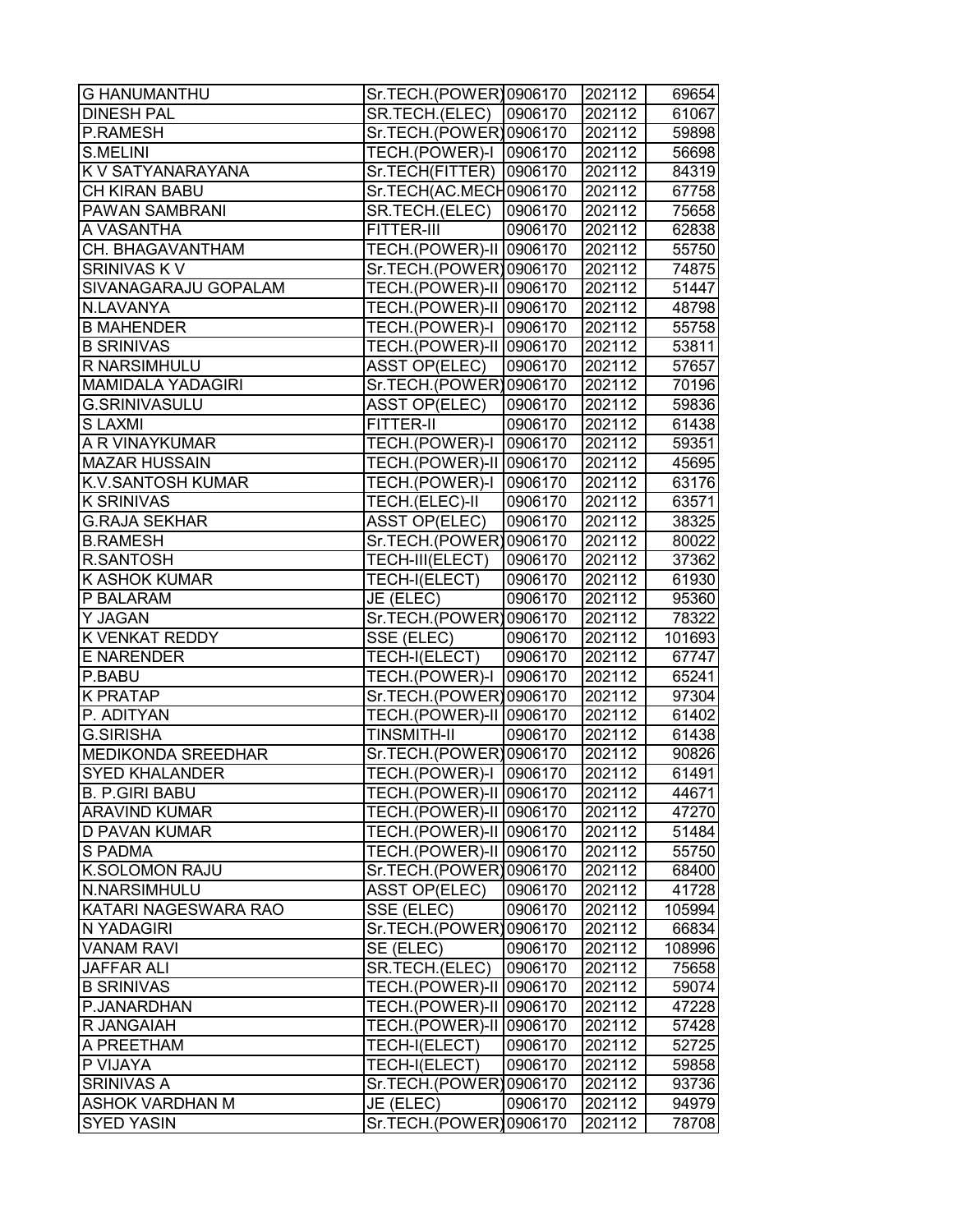| <b>M ASHOK KUMAR</b>         | Sr.TECH(ELECT)                 | 0906170 | 202112 | 70024  |
|------------------------------|--------------------------------|---------|--------|--------|
| <b>BINDU SHAJI</b>           | SR.TECH.(ELEC)                 | 0906170 | 202112 | 70214  |
| <b>RAGHU DUVVA</b>           | <b>ASST OP(ELEC)</b>           | 0906170 | 202112 | 35739  |
| <b>KISHAN KUMAR RAI</b>      | TECH.(POWER)-II 0906170        |         | 202112 | 60263  |
| <b>B.V.LAKSHMI NARASIMHA</b> | SSE (ELEC)                     | 0906170 | 202112 | 109574 |
| <b>C MALLAIAH</b>            | TECH.(POWER)-I 0906170         |         | 202112 | 71856  |
| P.ANJINI KUMAR               | AC.MECHANIC-III 0906170        |         | 202112 | 36811  |
| <b>RATHOD RAMESH</b>         | AC.MECHANIC-III                | 0906170 | 202112 | 45796  |
| <b>A SHANTHI</b>             | TECH-I(ELECT)                  | 0906170 | 202112 | 63176  |
| P.BALRAJU                    | FITTER-II                      | 0906170 | 202112 | 64610  |
| P.SUDARSHAN                  | <b>ASST OP(ELEC)</b>           | 0906170 | 202112 | 50220  |
| <b>SUSHIL KUMAR MISRA</b>    | <b>ASST OP(ELEC)</b>           | 0906170 | 202112 | 37914  |
| <b>D ARVIND</b>              | Sr.TECH.(POWER)0906170         |         | 202112 | 73970  |
| <b>S.NAVEEN KUMAR</b>        | KHALASI HELPER 0906170         |         | 202112 | 41375  |
| <b>D NARSING RAO</b>         | SE (ELEC)                      | 0906170 | 202112 | 152106 |
| <b>SHAIK KAREEM</b>          | TECH.(POWER)-II 0906170        |         | 202112 | 59359  |
| <b>B SHIVAKUMAR</b>          | SR.TECH.(ELEC)                 | 0906170 | 202112 | 79242  |
| <b>T SRINIVAS</b>            | TECH.(TL)-I                    | 0906170 | 202112 | 55764  |
| <b>BYSA. RAMA KRISHNA</b>    | <b>TECH.(POWER)-II 0906170</b> |         | 202112 | 45006  |
| A.ANIL KUMAR YADAV           | ASST(TL/AC)                    | 0906170 | 202112 | 53854  |
| <b>R.RAGHAVENDER RAO</b>     | <b>ASST OP(ELEC)</b>           | 0906170 | 202112 | 39585  |
| V JAI KUMAR                  | <b>OS</b>                      | 0906170 | 202112 | 108996 |
| P.R.VANISHREE                | TECH-I(ELECT)                  | 0906170 | 202112 | 61438  |
| <b>G.CHANDRASEKHARA RAO</b>  | SSE (ELEC)                     | 0906170 | 202112 | 102506 |
| <b>J.A.PRATAP CHANDRA</b>    | TECH.(POWER)-II 0906170        |         | 202112 | 50062  |
| <b>E S PRAVEENKUMAR</b>      | FITTER (MCM)                   | 0906170 | 202112 | 100148 |
| A YASHODA                    | TECH.(POWER)-I 0906170         |         | 202112 | 61438  |
| <b>T.SRINIVAS</b>            | TECH.(POWER)-I   0906170       |         | 202112 | 56698  |
| A NAVEEN KUMAR               | TECH.(POWER)-I 0906170         |         | 202112 | 51745  |
| P.RAMADEVI                   | TECH-I(ELECT)                  | 0906170 | 202112 | 59858  |
| M NAGARAJU                   | Sr.TECH.(POWER)0906170         |         | 202112 | 61832  |
| K BHIKSHAPATHY               | TECH.(POWER)-I                 | 0906170 | 202112 | 59858  |
| P.PRAVEEN                    | Sr.TECH.(POWER)0906170         |         | 202112 | 67758  |
| <b>M.SANJEEV</b>             | <b>ASST OP(ELEC)</b>           | 0906170 | 202112 | 34791  |
| U.RAJU                       | <b>ASST OP(ELEC)</b>           | 0906170 | 202112 | 37429  |
| V.SUBRAMANYAM                | JE (ELEC)                      | 0906170 | 202112 | 100148 |
| <b>M.SRINIVAS</b>            | TECH.(POWER)-II 0906170        |         | 202112 | 50814  |
| <b>T.NARESH</b>              | TECH.(POWER)-II 0906170        |         | 202112 | 47418  |
| <b>SMT.K.INDRAMMA</b>        | TECH.(POWER)-I                 | 0906170 | 202112 | 61438  |
| <b>SIDHESHWAR KUMAR</b>      | TECH.(POWER)-III 0906170       |         | 202112 | 39458  |
| <b>SILVERU SHYAM SUNDER</b>  | <b>ASST OP(ELEC)</b>           | 0906170 | 202112 | 31702  |
| <b>CHANDRABHAN SINGH</b>     | SR.TECH.(ELEC)                 | 0906170 | 202112 | 57778  |
| R P PRAVEEN KUMAR            | Sr.TECH(FITTER)                | 0906170 | 202112 | 75658  |
| <b>C.SANDHYA</b>             | TECH-I(ELECT)                  | 0906170 | 202112 | 52274  |
| <b>POTAJI CHANDER</b>        | TECH-I(ELECT)                  | 0906170 | 202112 | 50834  |
| <b>N.PRAKASH</b>             | TECH.(POWER)-I                 | 0906170 | 202112 | 48383  |
| <b>RALLAPALLI SAINADH</b>    | <b>SSE</b>                     | 0906170 | 202112 | 85445  |
| <b>V.VIJAYA KUMAR</b>        | Sr.TECH.(POWER)0906170         |         | 202112 | 65862  |
| <b>T.NARSIMHULU</b>          | Sr.TECH.(POWER)0906170         |         | 202112 | 56985  |
| S SATHYANARAYANA             | Sr.TECH.(POWER)0906170         |         | 202112 | 67031  |
| Y.MADHU                      | TECH.(POWER)-II 0906170        |         | 202112 | 46513  |
| <b>B.RAMESH</b>              | TECH.(POWER)-II 0906170        |         | 202112 | 49190  |
| <b>SUDHEER MOHANTY</b>       | TECH.(POWER)-II 0906170        |         | 202112 | 41047  |
| <b>M BHARATH KUMAR</b>       | <b>ASST OP(ELEC)</b>           | 0906170 | 202112 | 32563  |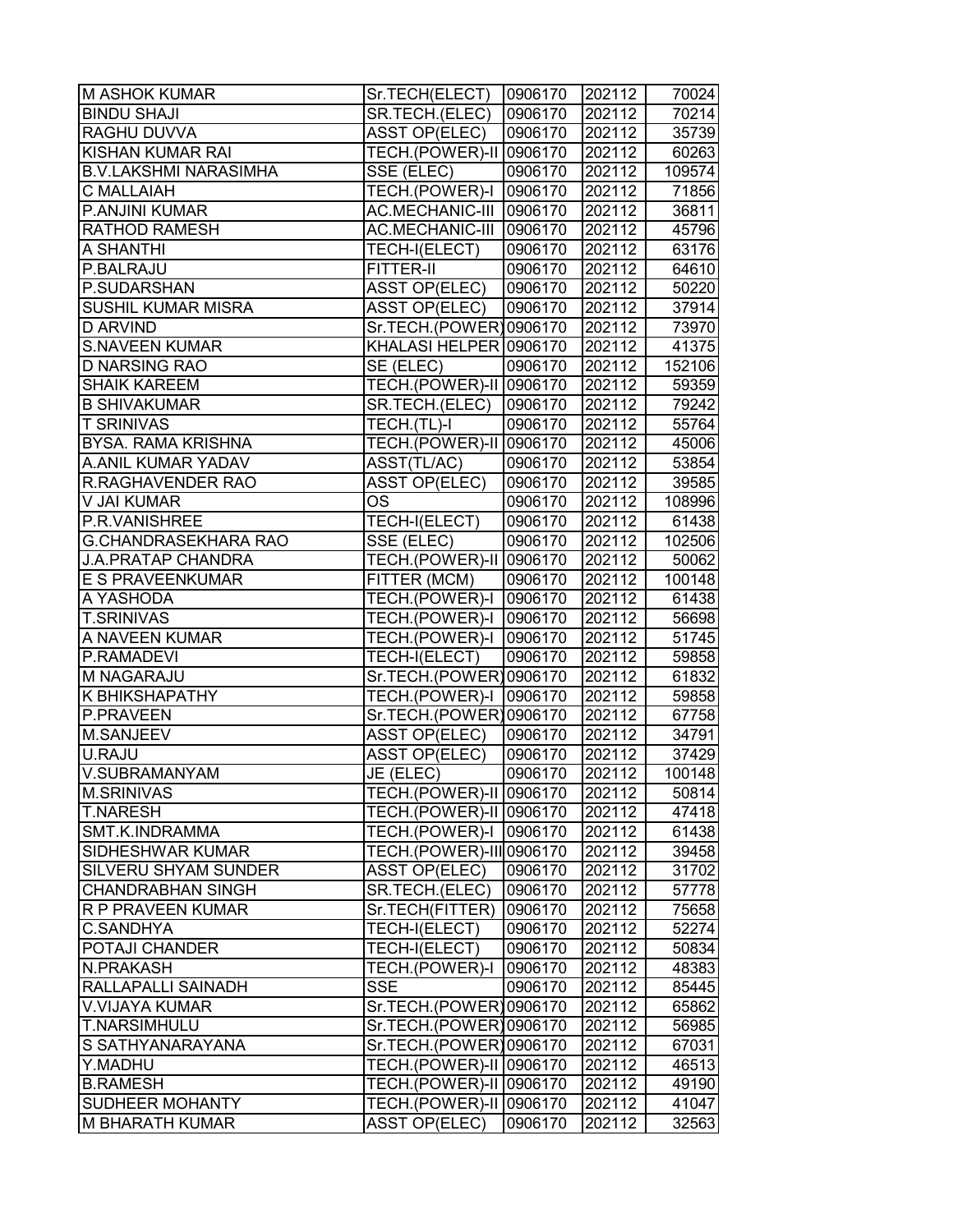| M.A.ALEEM                   | <b>ASST OP(ELEC)</b>     | 0906170 | 202112 | 33922 |
|-----------------------------|--------------------------|---------|--------|-------|
| P.BALAIAH                   | TECH.(POWER)-II 0906170  |         | 202112 | 49026 |
| P. MALLIKARJUN              | <b>ASST OP(ELEC)</b>     | 0906170 | 202112 | 33022 |
| M.MACHENDER                 | TECH.(POWER)-I           | 0906170 | 202112 | 43238 |
| <b>PRAKASH KUMAR</b>        | <b>ASST OP(ELEC)</b>     | 0906170 | 202112 | 33626 |
| <b>MUKESH KUMAR</b>         | <b>ASST OP(ELEC)</b>     | 0906170 | 202112 | 33406 |
| <b>AKUNAMONI SURESH</b>     | <b>ASST OP(ELEC)</b>     | 0906170 | 202112 | 35332 |
| <b>MITTTHU KUMAR MANDAL</b> | <b>ASST OP(ELEC)</b>     | 0906170 | 202112 | 32356 |
| <b>RAJU KUMAR</b>           | <b>ASST OP(ELEC)</b>     | 0906170 | 202112 | 35193 |
| <b>MITHILESH KUMAR</b>      | <b>ASST OP(ELEC)</b>     | 0906170 | 202112 | 33190 |
| <b>VIJAY KUMAR NIRALA</b>   | <b>ASST OP(ELEC)</b>     | 0906170 | 202112 | 31184 |
| <b>SUJEET KUMAR YADAV</b>   | <b>ASST OP(ELEC)</b>     | 0906170 | 202112 | 34958 |
| <b>AKASH KUMAR</b>          | <b>ASST OP(ELEC)</b>     | 0906170 | 202112 | 28284 |
| <b>MADAN MOHAN</b>          | <b>ASST OP(ELEC)</b>     | 0906170 | 202112 | 34600 |
| <b>SHIVASAGAR</b>           | TECH-III(ELECT)          | 0906170 | 202112 | 34107 |
| <b>PANKAJ KUMAR</b>         | <b>ASST OP(ELEC)</b>     | 0906170 | 202112 | 32190 |
| <b>ROHAN KUMAR</b>          | <b>ASST OP(ELEC)</b>     | 0906170 | 202112 | 32356 |
| <b>ATUL KUMAR</b>           | <b>ASST OP(ELEC)</b>     | 0906170 | 202112 | 33590 |
| <b>HANUMANTH SRINIVAS</b>   | ASST LSHED(DSL)0906170   |         | 202112 | 36733 |
| POOJA KUMARI                | <b>ASST OP(ELEC)</b>     | 0906170 | 202112 | 33172 |
| <b>JURU PURAN</b>           | TECH.(POWER)-II 0906170  |         | 202112 | 48337 |
| <b>NEELAM KIRAN</b>         | AC.MECHANIC-III 0906170  |         | 202112 | 37555 |
| <b>GINDHAM MAHAVEER</b>     | JE (ELEC)                | 0906170 | 202112 | 69054 |
| <b>BANKI VINAY</b>          | JE (ELEC)                | 0906170 | 202112 | 57293 |
| <b>PULLA HARISH</b>         | JE (ELEC)                | 0906170 | 202112 | 62386 |
| <b>DINESH SINGH</b>         | TECH-II(ELECT)           | 0906170 | 202112 | 49486 |
| <b>RASKATLA SATISH</b>      | TECH.(POWER)-III 0906170 |         | 202112 | 36669 |
| RAJA VIKRAM VERMA           | TECH.(POWER)-III 0906170 |         | 202112 | 34159 |
| <b>ABHIMANYU KUMAR</b>      | TECH(ELEC)-III           | 0906170 | 202112 | 36666 |
| <b>DILIP KUMAR</b>          | AC.MECHANIC-III 0906170  |         | 202112 | 35927 |
| <b>RAKESH KUMAR</b>         | TECH(ELEC)-III           | 0906170 | 202112 | 35509 |
| <b>SEVA KUMAR</b>           | TECH(ELEC)-III           | 0906170 | 202112 | 35388 |
| <b>SHAMBHU KUMAR</b>        | AC.MECHANIC-III          | 0906170 | 202112 | 30624 |
| <b>HEM RAJ MEENA</b>        | TECH(ELEC)-III           | 0906170 | 202112 | 36038 |
| <b>NARESH KUMAR MEENA</b>   | AC.MECHANIC-III          | 0906170 | 202112 | 34159 |
| <b>SADDAM HUSSAIN</b>       | TECH(ELEC)-III           | 0906170 | 202112 | 34159 |
| <b>PANKAJ KUMAR</b>         | <b>TECH(ELEC)-III</b>    | 0906170 | 202112 | 36666 |
| <b>MUNNA KUMAR</b>          | TECH(ELEC)-III           | 0906170 | 202112 | 35592 |
| <b>JITHENDRA KUMAR</b>      | TECH(ELEC)-III           | 0906170 | 202112 | 34159 |
| <b>ADITYA RANJAN</b>        | TECH(ELEC)-III           | 0906170 | 202112 | 35770 |
| <b>MAJID MOHAMMAD</b>       | TECH(ELEC)-III           | 0906170 | 202112 | 36959 |
| <b>DILIP KUMAR</b>          | AC.MECHANIC-III          | 0906170 | 202112 | 35107 |
| <b>ARUN KUMAR</b>           | TECH(ELEC)-III           | 0906170 | 202112 | 34338 |
| <b>CHANDAN KUMAR</b>        | TECH(ELEC)-III           | 0906170 | 202112 | 34159 |
| <b>SHYAM KUMAR</b>          | <b>TECH(ELEC)-III</b>    | 0906170 | 202112 | 37405 |
| <b>RANJEET KUMAR</b>        | TECH(ELEC)-III           | 0906170 | 202112 | 35412 |
| <b>CHHOTU KUMAR</b>         | TECH(ELEC)-III           | 0906170 | 202112 | 36290 |
| <b>SUMAN SAURAV</b>         | TECH(ELEC)-III           | 0906170 | 202112 | 35509 |
| <b>AMIT KUMAR SAH</b>       | TECH(ELEC)-III           | 0906170 | 202112 | 34159 |
| <b>SAURABH KUMAR</b>        | TECH(ELEC)-III           | 0906170 | 202112 | 60111 |
| <b>RANVIR KUMAR</b>         | TECH(ELEC)-III           | 0906170 | 202112 | 36450 |
| <b>PRABHAKAR KUMAR</b>      | TECH(ELEC)-III           | 0906170 | 202112 | 34338 |
| <b>ABHISHEK KUMAR</b>       | TECH(ELEC)-III           | 0906170 | 202112 | 37118 |
| <b>CHANDNI PARWEEN</b>      | TECH(ELEC)-III           | 0906170 | 202112 | 30464 |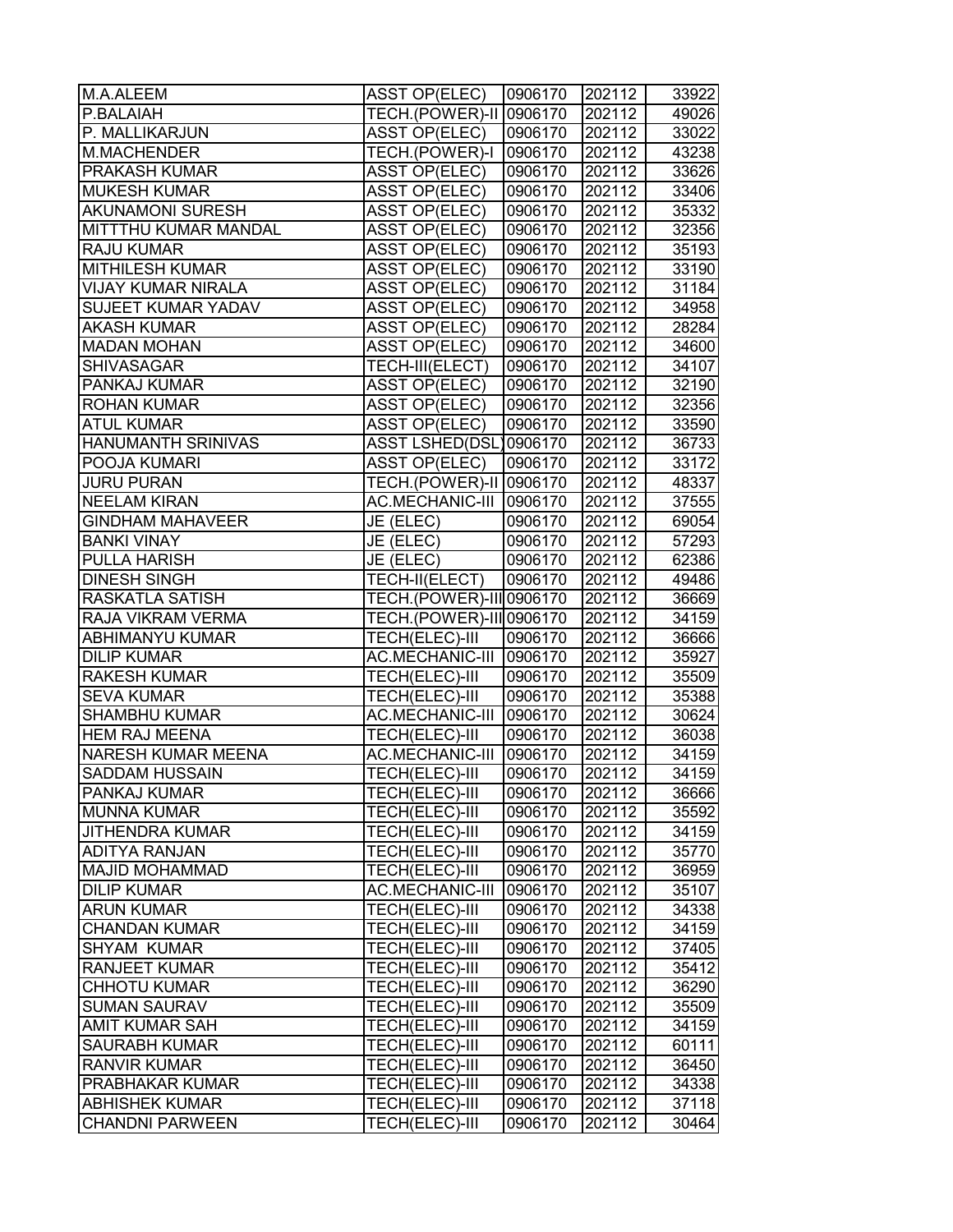| <b>RAJESH SHRIVAS</b>                    | AC.MECHANIC-III  0906170                        |                    | 202112           | 35107                                                                                           |
|------------------------------------------|-------------------------------------------------|--------------------|------------------|-------------------------------------------------------------------------------------------------|
| <b>RAVI KUMAR SINGH</b>                  | GEN.ASST(ELEC)   0906170                        |                    | 202112           | 27772                                                                                           |
| <b>KIRAN KUMARI</b>                      | GEN.ASST(ELEC)   0906170                        |                    | 202112           | 33172                                                                                           |
| <b>CHANDRA BHAWAN PRASAD</b>             | GEN.ASST(ELEC)   0906170                        |                    | 202112           | 33172                                                                                           |
| <b>PAPPU KUMAR</b>                       | SSE (ELEC)                                      | 0906171            | 202112           | 80198                                                                                           |
| RAJKIRAN N.                              | KHALASI HELPER 0906171                          |                    | 202112           | 33664                                                                                           |
| <b>D.DEEPAK KUMAR</b>                    | TECH-III(ELECT)                                 | 0906171            | 202112           | 47567                                                                                           |
| <b>GOPAL</b>                             | <b>HELPER ELEC</b>                              | 0906171            | 202112           | 33954                                                                                           |
| M BHAGAVANTHU                            | FITTER-I                                        | 0906171            | 202112           | 55368                                                                                           |
| <b>GAADHAM NARSING RAO</b>               | ASST(TL/AC)                                     | 0906171            | 202112           | 49588                                                                                           |
| <b>RAJENDER</b>                          | AC.MECHANIC-III 0906171                         |                    | 202112           | 61525                                                                                           |
| <b>K RAMANJANEYULU</b>                   | Sr.TECH(ELECT)                                  | 0906171            | 202112           | 83525                                                                                           |
| <b>G VASUDEV RAJU</b>                    | Sr.TECH(ELECT)                                  | 0906171            | 202112           | 72526                                                                                           |
| R.SIVA KUMAR                             | <b>AC.MECHANIC-III</b>                          | 0906171            | 202112           | 52564                                                                                           |
| <b>K POCHADRI</b>                        | Sr.TECH(ELECT)                                  | 0906171            | 202112           | 72356                                                                                           |
| NARASIMHA SWAMY                          | TECH-I(ELECT)                                   | 0906171            | 202112           | 49217                                                                                           |
| <b>SYED AFZAL</b>                        | TECH-I(ELECT)                                   | 0906171            | 202112           | 54868                                                                                           |
| <b>YADAGIRI</b>                          | TECH-I(ELECT)                                   | 0906171            | 202112           | 51297                                                                                           |
| <b>B CHIDANANDA RAO</b>                  | <b>TECH-I</b>                                   | 0906171            | 202112           | 63516                                                                                           |
| <b>C NARSIMLU</b>                        | TL FITTER EHLF-IIO906171                        |                    | 202112           | 54194                                                                                           |
| <b>K RANI</b>                            | TL FITTER EHLF-IIO906171                        |                    | 202112           | 54194                                                                                           |
| A.S.SRIKANTH                             | FITTER-I                                        | 0906171            | 202112           | 82566                                                                                           |
| <b>M P CHAKRAVARTHY</b>                  | <b>AC.MECHANIC-II</b>                           | 0906171            | 202112           | 54616                                                                                           |
| M.PUSHPA RANI                            | TECH-II(ELECT)                                  | 0906171            | 202112           | 46270                                                                                           |
| K.KANTHA RAO                             | TECH-II(ELECT)                                  | 0906171            | 202112           | 45116                                                                                           |
| A SUBRAHMANYESWARA RAO                   | SSE (ELEC)                                      | 0906171            | 202112           | 102538                                                                                          |
| M.PRASHANTHI                             | ASST(TL/AC)                                     | 0906171            | 202112           | 34860                                                                                           |
|                                          |                                                 |                    |                  |                                                                                                 |
|                                          |                                                 |                    |                  |                                                                                                 |
| ETTA VENKATESWARLU                       | JE (ELEC)                                       | 0906171            | 202112           |                                                                                                 |
| <b>G GURUSWAMY</b>                       | TECH-I(ELECT)                                   | 0906171            | 202112           |                                                                                                 |
| V LINGANNA                               | TECH-I(ELECT)                                   | 0906171            | 202112           |                                                                                                 |
| P BRAHMA NAIDU                           | TECH-III(ELECT)                                 | 0906171            | 202112           |                                                                                                 |
| CH.VENKATESHWARA REDDY                   | ASST(TL/AC)                                     | 0906171            | 202112           |                                                                                                 |
| C.BALARAJU                               | ASST(TL/AC)                                     | 0906171            | 202112           |                                                                                                 |
| <b>M.GANGA PRASAD</b><br><b>G.PAVAN</b>  | AC.MECHANIC-III<br><b>HELPER ELEC</b>           | 0906171<br>0906171 | 202112<br>202112 |                                                                                                 |
| <b>SHASHIDHAR REDDY</b>                  |                                                 | 0906171            | 202112           |                                                                                                 |
|                                          | ASST(TL/AC)                                     |                    |                  |                                                                                                 |
| <b>DASIREDDY RAVI</b><br><b>C.RAMESH</b> | ASST(TL/AC)<br>ASST(TL/AC)                      | 0906171<br>0906171 | 202112<br>202112 |                                                                                                 |
| <b>G MOHAN</b>                           | Sr.TECH(ELECT)                                  | 0906171            |                  | 86876<br>52618<br>53468<br>63966<br>40335<br>48272<br>50294<br>48979<br>43186<br>40182<br>36249 |
| <b>Y RAMULU</b>                          | TL FITTER EHLF-IIO906171                        |                    | 202112<br>202112 |                                                                                                 |
| <b>CH.VAMSHI KRISHNA</b>                 |                                                 |                    |                  |                                                                                                 |
| <b>KESHRAM MEENA</b>                     | <b>TL FITTER EHLF-IIO906171</b>                 |                    | 202112           | 63535<br>72453<br>56878                                                                         |
| KAILASH CHAND MEENA                      | ACRC MECHANIC-0906171<br><b>AC.MECHANIC-III</b> | 0906171            | 202112<br>202112 |                                                                                                 |
| P.VINOD KHANNA                           | AC.MECHANIC-III                                 |                    | 202112           | 44896<br>48746                                                                                  |
| <b>G.SRINIVAS</b>                        | TECH-II(ELECT)                                  | 0906171<br>0906171 | 202112           | 41836<br>52988                                                                                  |
| <b>K NARENDER</b>                        |                                                 | 0906171            | 202112           | 69048                                                                                           |
| <b>HUSSAIN</b>                           | TECH.(TL)-I<br>Sr.TECH(ELECT)                   | 0906171            | 202112           | 91932                                                                                           |
| <b>C VENUGOPAL</b>                       | TECH.(AW)-II                                    | 0906171            | 202112           | 64500                                                                                           |
| <b>S VENKATASWAMY</b>                    | Sr.TECH(ELECT)                                  | 0906171            | 202112           | 62959                                                                                           |
| <b>JAYACHANDER G</b>                     | TECH.(TL)-I                                     | 0906171            | 202112           | 61500                                                                                           |
| SRINIVASULU                              | Sr.TECH(ELECT)                                  | 0906171            | 202112           | 79668                                                                                           |
| <b>B ANJAIAH</b>                         | Sr.TECH(ELECT)                                  | 0906171            | 202112           | 86876                                                                                           |
| <b>D.SAMPATH KUMAR</b>                   | Sr.TECH(ELECT)                                  | 0906171            | 202112           | 82136                                                                                           |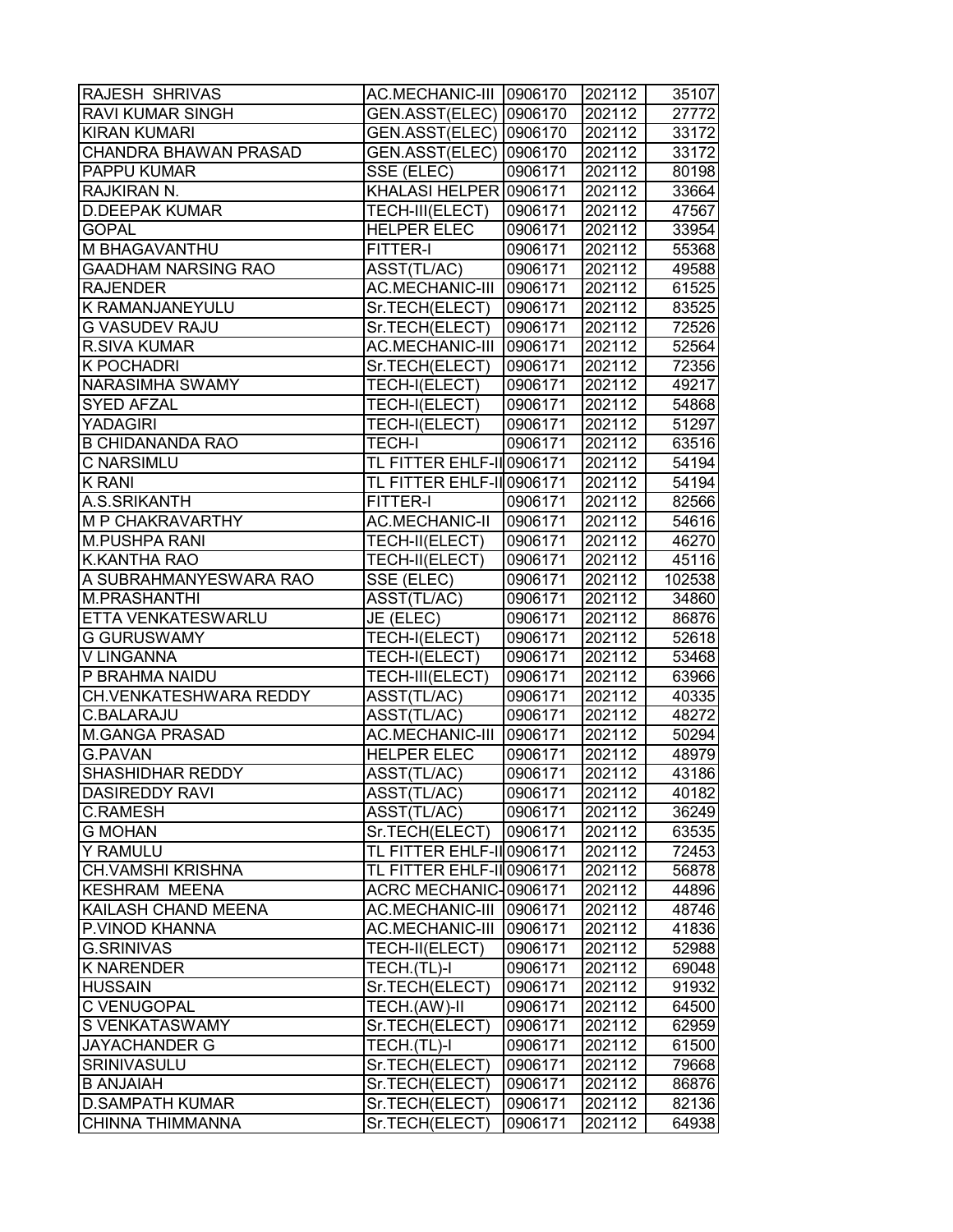| VADDI MOHAN LAXMAJI       | TECH-II(ELECT)           | 0906171 | 202112 | 69054  |
|---------------------------|--------------------------|---------|--------|--------|
| <b>B.BALAJI</b>           | Sr.TECH(ELECT)           | 0906171 | 202112 | 111898 |
| S SRINIVAS                | Sr.TECH(ELECT)           | 0906171 | 202112 | 87736  |
| <b>MD ABDUL KHADER</b>    | TL FITTER EHLF-IIO906171 |         | 202112 | 58785  |
| S.SHALIMIYA               | Sr.TECH(ELECT)           | 0906171 | 202112 | 83798  |
| A NAGARAJU                | <b>AC.MECHANIC-I</b>     | 0906171 | 202112 | 60997  |
| <b>G SAINATH</b>          | <b>AC.MECHANIC-I</b>     | 0906171 | 202112 | 82300  |
| E ANIL KUMAR PILLAI       | <b>AC.MECHANIC-I</b>     | 0906171 | 202112 | 80505  |
| <b>SK YOUSUFF</b>         | FITTER-I                 | 0906171 | 202112 | 55068  |
| <b>K RAJAMOULI</b>        | <b>AC.MECHANIC-II</b>    | 0906171 | 202112 | 64696  |
| <b>M. SRINIVAS</b>        | Sr.TECH(AC.MECH0906171   |         | 202112 | 78538  |
| <b>N MANEESH</b>          | TECH.(ELEC)-I            | 0906171 | 202112 | 70903  |
| <b>RANJIT PANDIT</b>      | TECH-II(ELECT)           | 0906171 | 202112 | 68612  |
| <b>ABDUL KAREEM</b>       | <b>AC.MECHANIC-II</b>    | 0906171 | 202112 | 61220  |
| <b>DEEPAK PATRO</b>       | TECH-III(ELECT)          | 0906171 | 202112 | 55802  |
| <b>M YADAIAH</b>          | TECH-I(ELECT)            | 0906171 | 202112 | 53318  |
| <b>SK ISMAIL</b>          | Sr.TECH.(POWER)0906171   |         | 202112 | 79924  |
| A.YELLAPPA                | <b>AC.MECHANIC-I</b>     | 0906171 | 202112 | 83073  |
| <b>C B SHANKER</b>        | Sr.TECH(ELECT)           | 0906171 | 202112 | 86876  |
| <b>VENKATESWARLU P</b>    | SR. TECH                 | 0906171 | 202112 | 66058  |
| P.NAGESWARA RAO           | TECH-I(ELECT)            | 0906171 | 202112 | 69958  |
| Y.W.JAYA KUMAR            | Sr.TECH(ELECT)           | 0906171 | 202112 | 77712  |
| A RAVINDER                | Sr.TECH(ELECT)           | 0906171 | 202112 | 60011  |
| <b>G GOVINDAIAH</b>       | FITTER (MCM)             | 0906171 | 202112 | 92098  |
| S.RAJKUMAR                | <b>TECH-I</b>            | 0906171 | 202112 | 62487  |
| <b>PRASAD</b>             | TECH-I(ELECT)            | 0906171 | 202112 | 52226  |
| <b>RAJU</b>               | TECH-I(ELECT)            | 0906171 | 202112 | 58948  |
| <b>G.PRAVEEN DAVID</b>    | SSE (ELEC)               | 0906171 | 202112 | 86056  |
| <b>K.LAKSHMANA RAO</b>    | FITTER-I                 | 0906171 | 202112 | 62066  |
| MD.HABEBUDDIN             | FITTER-I                 | 0906171 | 202112 | 55625  |
| <b>ABDUL RAHEEM</b>       | Sr.TECH(ELECT)           | 0906171 | 202112 | 73961  |
| C PRABHAKAR               | Sr.TECH(ELECT)           | 0906171 | 202112 | 72526  |
| <b>B MURALI MOHAN</b>     | Sr.TECH(ELECT)           | 0906171 | 202112 | 74506  |
| M SATYANARAYANA           | <b>AC.MECHANIC-II</b>    | 0906171 | 202112 | 69413  |
| <b>SHAHEEN BEGUM</b>      | FITTER-I                 | 0906171 | 202112 | 64914  |
| T. AMIT KUMAR             | <b>FITTER-I</b>          | 0906171 | 202112 | 60864  |
| A.SRINIVAS                | <b>FITTER-I</b>          | 0906171 | 202112 | 61688  |
| M. MOSES                  | <b>FITTER-I</b>          | 0906171 | 202112 | 65246  |
| N.ROHINI                  | Sr.TECH.(TL)             | 0906171 | 202112 | 69654  |
| <b>G.KRUPANANDAM</b>      | AC.MECHANIC-III          | 0906171 | 202112 | 65157  |
| P.THIRUPATHIAH            | TECH-II(ELECT)           | 0906171 | 202112 | 41278  |
| <b>CH PADMAJA</b>         | TECH.(TL)-II             | 0906171 | 202112 | 52575  |
| <b>Y SRINIVAS</b>         | <b>AC.MECHANIC-II</b>    | 0906171 | 202112 | 81272  |
| M DAIVA PRASAD            | Sr.TECH(ELECT)           | 0906171 | 202112 | 91271  |
| <b>MERAJ AHMED</b>        | <b>AC.MECHANIC-I</b>     | 0906171 | 202112 | 67338  |
| P A SAIKIRAN              | TECH-II(ELECT)           | 0906171 | 202112 | 61109  |
| <b>DR MADHUSUDHAN RAO</b> | <b>AC.MECHANIC-I</b>     | 0906171 | 202112 | 69840  |
| <b>JAMAL PASHA</b>        | TECH.(TL)-I              | 0906171 | 202112 | 68365  |
| <b>E KIRAN KUMAR</b>      | TL FITTER EHLF-IIO906171 |         | 202112 | 56596  |
| E GOPI                    | Sr.TECH(ELECT)           | 0906171 | 202112 | 72526  |
| ANJANEYULU                | <b>HELPER ELEC</b>       | 0906171 | 202112 | 38065  |
| <b>S ANJAIAH</b>          | Sr.TECH(ELECT)           | 0906171 | 202112 | 74968  |
| <b>G SHANKRAIAH</b>       | TECH-II(ELECT)           | 0906171 | 202112 | 54283  |
| JYOTI RAM MOHAN           | Sr.TECH(ELECT)           | 0906171 | 202112 | 66751  |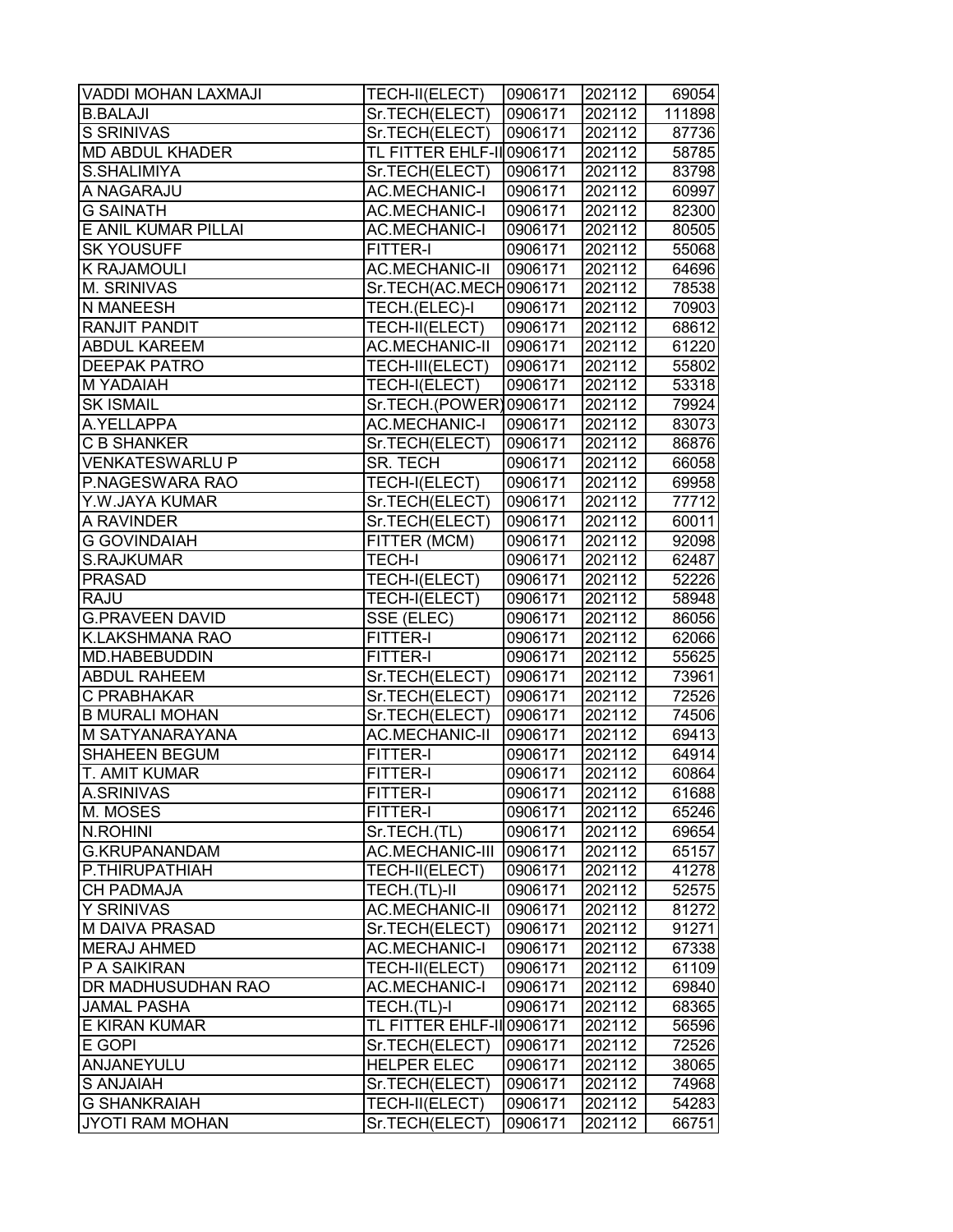| KONDA. VIJAY KUMAR         | <b>TECH.</b> (POWER)-III 0906171 |         | 202112 | 41451  |
|----------------------------|----------------------------------|---------|--------|--------|
| <b>KUWAR MAJHI</b>         | TECH-III(ELECT)                  | 0906171 | 202112 | 42061  |
| <b>MOTA RAJESH</b>         | TECH.(TL)-I                      | 0906171 | 202112 | 52800  |
| <b>TALARI NAIDU</b>        | TECH-II(ELECT)                   | 0906171 | 202112 | 52897  |
| K NARSING RAO              | TECH-III(ELECT)                  | 0906171 | 202112 | 46477  |
| <b>RAJNIKANTH YADAV</b>    | AC.MECHANIC-II                   | 0906171 | 202112 | 65209  |
| D.HARIYA                   | SSE (ELEC)                       | 0906171 | 202112 | 106941 |
| <b>C VENKATASWAMY</b>      | Sr.TECH(ELECT)                   | 0906171 | 202112 | 79638  |
| <b>S.RAJ GOPAL</b>         | AC.MECHANIC-III                  | 0906171 | 202112 | 63819  |
| K.ANJANEYULU               | TECH-I(ELECT)                    | 0906171 | 202112 | 63019  |
| <b>K.RAVI KUMAR</b>        | ASST(TL/AC)                      | 0906171 | 202112 | 36125  |
| <b>B.SAI KIRAN</b>         | TECH-II(ELECT)                   | 0906171 | 202112 | 54336  |
| <b>TOKURI GOPI</b>         | ASST(TL/AC)                      | 0906171 | 202112 | 40381  |
| <b>VENKATA SWAMY</b>       | Sr.TECH(FITTER)                  | 0906171 | 202112 | 63530  |
| <b>G SRINIVASULU</b>       | FITTER-II                        | 0906171 | 202112 | 57216  |
| A RAMESH                   | <b>AC.MECHANIC-II</b>            | 0906171 | 202112 | 74224  |
| <b>T.VENKATAIAH</b>        | ASST(TL/AC)                      | 0906171 | 202112 | 39926  |
| <b>G VENKATSWAMY</b>       | TECH-I(ELECT)                    | 0906171 | 202112 | 51217  |
| <b>M SUNIL KUMAR</b>       | <b>AC.MECHANIC-III</b>           | 0906171 | 202112 | 71466  |
| <b>KOTA RAMESH</b>         | Sr.TECH(AC.MECH0906171           |         | 202112 | 77151  |
| <b>R.SRINIVASULU</b>       | TECH-I(ELECT)                    | 0906171 | 202112 | 69958  |
| <b>G. SATYAVATHI</b>       | ASST(TL/AC)                      | 0906171 | 202112 | 37793  |
| <b>T CHENNAMMA</b>         | TECH-I(ELECT)                    | 0906171 | 202112 | 52618  |
| A.SANKAR                   | SSE (ELEC)                       | 0906171 | 202112 | 95098  |
| <b>G.DHANA SHANKER</b>     | SR.TECH.(ELEC)                   | 0906171 | 202112 | 72382  |
| A MADANA MOHANREDDY        | ASST(TL/AC)                      | 0906171 | 202112 | 60046  |
| <b>D SRINIVASULU</b>       | TECH-III(ELECT)                  | 0906171 | 202112 | 48720  |
| <b>SK.FARDUN VALI</b>      | TECH-III(ELECT)                  | 0906171 | 202112 | 38858  |
| R.PURUSHOTHAM RAJU         | TECH-II(ELECT)                   | 0906171 | 202112 | 51228  |
| <b>P V NAGENDER RAO</b>    | Sr.TECH(AC.MECH0906171           |         | 202112 | 94812  |
| K RAGHAVA                  | FITTER-I                         | 0906171 | 202112 | 59548  |
| K.KRISHNA MURTHY           | TECH.(TL)-II                     | 0906171 | 202112 | 52301  |
| S.D.VENUGOPAL              | SR.TECH.(ELEC)                   | 0906171 | 202112 | 88376  |
| P.SRINIVAS RAO             | <b>AC.MECHANIC-I</b>             | 0906171 | 202112 | 78705  |
| <b>B.RAMULU</b>            | Sr.TECH(AC.MECH0906171           |         | 202112 | 97736  |
| <b>P K SURESH KUMAR</b>    | Sr.TECH(ELECT)                   | 0906171 | 202112 | 66185  |
| N ELLAIAH                  | AC.MECHANIC-II                   | 0906171 | 202112 | 82953  |
| <b>MERAJ UNNISA</b>        | TL FITTER EHLF-II 0906171        |         | 202112 | 46270  |
| <b>ABDULQUDDUS</b>         | FITTER-I                         | 0906171 | 202112 | 62580  |
| P.NARENDER                 | <b>AC.MECHANIC-I</b>             | 0906171 | 202112 | 58191  |
| A ASHOKKUMAR               | TECH/3                           | 0906171 | 202112 | 65246  |
| P.RAGHAVENDER              | TL FITTER EHLF-IIO906171         |         | 202112 | 48566  |
| L KRISHNA                  | <b>JR CLERK</b>                  | 0906171 | 202112 | 61754  |
| V.N. NAVEEN KUMAR          | Sr.TECH.(TL)                     | 0906171 | 202112 | 60315  |
| P.SANJEEVA                 | ASST(TL/AC)                      | 0906171 | 202112 | 38899  |
| S.VENKATARAMUDU            | AC.MECHANIC-III                  | 0906171 | 202112 | 53694  |
| M.NAGAMADDAIAH             | ASST(TL/AC)                      | 0906171 | 202112 | 50398  |
| <b>D KANAKA THARA</b>      | <b>FITTER-I</b>                  | 0906171 | 202112 | 63176  |
| JADHAV UTTAM HEERA SINGH   | TECH.(POWER)-I                   | 0906171 | 202112 | 56985  |
| <b>G RAVI KUMAR</b>        | <b>AC.MECHANIC-I</b>             | 0906171 | 202112 | 64200  |
| <b>D RAVINDRA KUMAR</b>    | <b>AC.MECHANIC-II</b>            | 0906171 | 202112 | 80305  |
| <b>P J KARUNAKAR</b>       | Sr.TECH(ELECT)                   | 0906171 | 202112 | 100328 |
| <b>M. RAJ KUMAR</b>        | <b>HELPER ELEC</b>               | 0906171 | 202112 | 45185  |
| <b>MARPINA RAVI KISHOR</b> | SSE (ELEC)                       | 0906171 | 202112 | 112156 |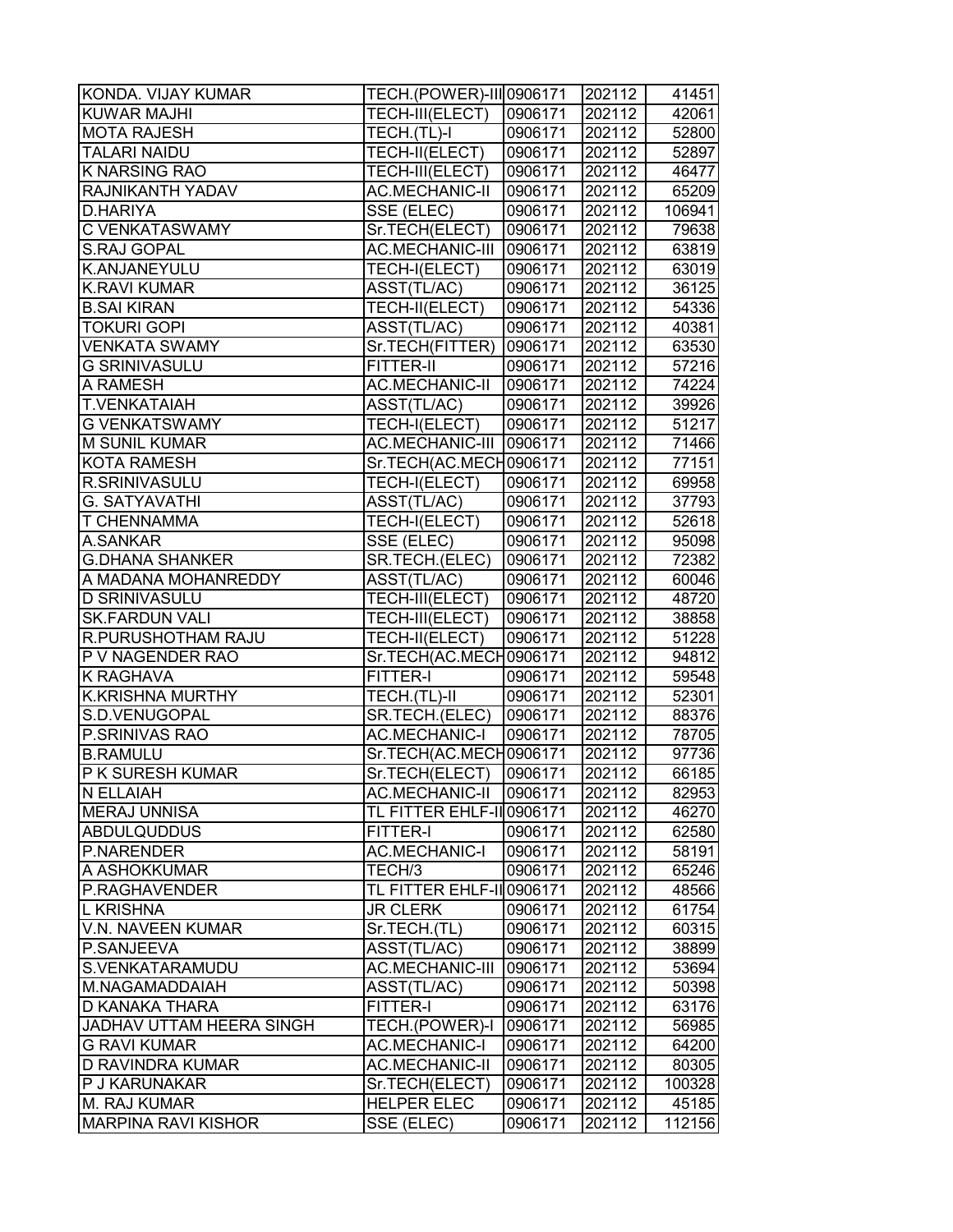| M.RAGHAVAIAH                   | TECH-II(ELECT)           | 0906171 | 202112 | 44216  |
|--------------------------------|--------------------------|---------|--------|--------|
| <b>MADANNATH</b>               | ASST(TL/AC)              | 0906171 | 202112 | 59805  |
| <b>K.RAMESH</b>                | TECH.(TL)-I              | 0906171 | 202112 | 107696 |
| <b>U.RAJESH</b>                | TECH.(TL)-I              | 0906171 | 202112 | 48562  |
| <b>SHIV KUMAR</b>              | <b>HELPER ELEC</b>       | 0906171 | 202112 | 31800  |
| <b>SONU ALAM</b>               | <b>HELPER ELEC</b>       | 0906171 | 202112 | 27957  |
| <b>PUNAM KUMARI</b>            | <b>HELPER ELEC</b>       | 0906171 | 202112 | 26790  |
| <b>SHYAM SUNDER SINGH</b>      | <b>HELPER ELEC</b>       | 0906171 | 202112 | 26700  |
| <b>GAUTAM KUMAR</b>            | <b>HELPER ELEC</b>       | 0906171 | 202112 | 32190  |
| <b>JAKEEY KUMAR</b>            | <b>HELPER ELEC</b>       | 0906171 | 202112 | 30050  |
| <b>K RAMESH</b>                | <b>HELPER ELEC</b>       | 0906171 | 202112 | 31150  |
| P.ARUNA                        | JE (ELEC)                | 0906171 | 202112 | 57670  |
| <b>NEELI ARUN KUMAR</b>        | JE (ELEC)                | 0906171 | 202112 | 63538  |
| YENUBERI CHIRANJEEVI KARTHIK   | JE (ELEC)                | 0906171 | 202112 | 71242  |
| <b>K.ARUN KUMAR</b>            | ASST(TL/AC)              | 0906171 | 202112 | 41453  |
| <b>RAHUL</b>                   | TECH.(TL)-III            | 0906171 | 202112 | 36486  |
| <b>ANIL KUMAR</b>              | TECH.(TL)-III            | 0906171 | 202112 | 35412  |
| <b>DHARMENDRA KUMAR</b>        | TECH.(TL)-III            | 0906171 | 202112 | 34875  |
| <b>UDAY SINGH</b>              | TECH-III(ELECT)          | 0906171 | 202112 | 42055  |
| <b>SUBHASH VERMA</b>           | TECH.(TL)-III            | 0906171 | 202112 | 35949  |
| RAVISHANKAR KUMAR SINHA        | TECH-III(ELECT)          | 0906171 | 202112 | 37690  |
| <b>ROHIT KUMAR</b>             | TECH-III(ELECT)          | 0906171 | 202112 | 32182  |
| <b>VIJAY SINGH MALI</b>        | TECH.(TL)-III            | 0906171 | 202112 | 35412  |
| <b>SHASHI KANT</b>             | <b>HELPER ELEC</b>       | 0906171 | 202112 | 33172  |
| <b>KASHAPOGU NAVEEN</b>        | GEN.ASST(ELEC)   0906171 |         | 202112 | 28809  |
| <b>RAUSHAN KUMAR</b>           | GEN.ASST(ELEC)           | 0906171 | 202112 | 27959  |
| <b>FATIMA BEE</b>              | <b>TECH-III</b>          | 0906172 | 202112 | 37161  |
| <b>SREERAM K.S</b>             | JE-II(TRS)               | 0906172 | 202112 | 67758  |
| <b>MALLALA SWATHI</b>          | TECH-III(ELECT)          | 0906172 | 202112 | 35107  |
| <b>KONGA BALA KRISHNA</b>      | KHALASI HELPER 0906172   |         | 202112 | 34791  |
| M.S.V.SUBBA RAO                | SSE(DRAWING-EL0906172    |         | 202112 | 129220 |
| K PAPA RAO                     | OS.                      | 0906172 | 202112 | 78064  |
| <b>G ANJANEYULU</b>            | <b>TRACK MNTR-IV</b>     | 0906172 | 202112 | 37161  |
| <b>RAYITI NAGARAJU</b>         | KHALASI HELPER 0906172   |         | 202112 | 39207  |
| <b>BOUROTHU VARAHALU NAIDU</b> | <b>HELPER ELEC</b>       | 0906172 | 202112 | 37793  |
| <b>G VENKATESWARA RAO</b>      | Ch.OS                    | 0906172 | 202112 | 118634 |
| K. VISHWANATHAM                | SSE (ELEC)               | 0906172 | 202112 | 133984 |
| <b>SARA BANU</b>               | OS                       | 0906172 | 202112 | 71902  |
| <b>K DAYANAND</b>              | <b>TECH-I</b>            | 0906172 | 202112 | 59858  |
| <b>K PAVAN KUMAR</b>           | <b>TECH-I</b>            | 0906172 | 202112 | 59858  |
| <b>J M PRAVEEN KUMAR</b>       | JE-I(TRS)                | 0906172 | 202112 | 62386  |
| <b>BANDI KISHORE</b>           | TECH.(ELEC)-I            | 0906172 | 202112 | 59858  |
| <b>TL SAIBABA</b>              | Sr.TECH(ELECT)           | 0906172 | 202112 | 91932  |
| PATI SRINIVASA RAO             | TECH.(ELEC)-I            | 0906172 | 202112 | 95566  |
| <b>B.SRINIVAS RAO</b>          | TECH-II(ELECT)           | 0906172 | 202112 | 55750  |
| <b>SWAMY NARSIAH</b>           | SR.TECH.(ELEC)           | 0906172 | 202112 | 77712  |
| <b>SRINIVAS REDDY K</b>        | TECH-III(ELECT)          | 0906172 | 202112 | 65230  |
| <b>V RAMESH</b>                | Sr.TECH(ELECT)           | 0906172 | 202112 | 79924  |
| N VENKATESH                    | SR.TECH.(ELEC)           | 0906172 | 202112 | 61832  |
| <b>G.S.SRI RAMULU</b>          | Sr.TECH(ELECT)           | 0906172 | 202112 | 73604  |
| P.R.RAJU                       | SR.TECH.(ELEC)           | 0906172 | 202112 | 77712  |
| <b>R SUNILKUMAR</b>            | Sr.TECH(ELECT)           | 0906172 | 202112 | 67758  |
| KUPENDER                       | SSE(TRS)                 | 0906172 | 202112 | 100148 |
| <b>G VENKATESH</b>             | TECH.(ELEC)-I            | 0906172 | 202112 | 59858  |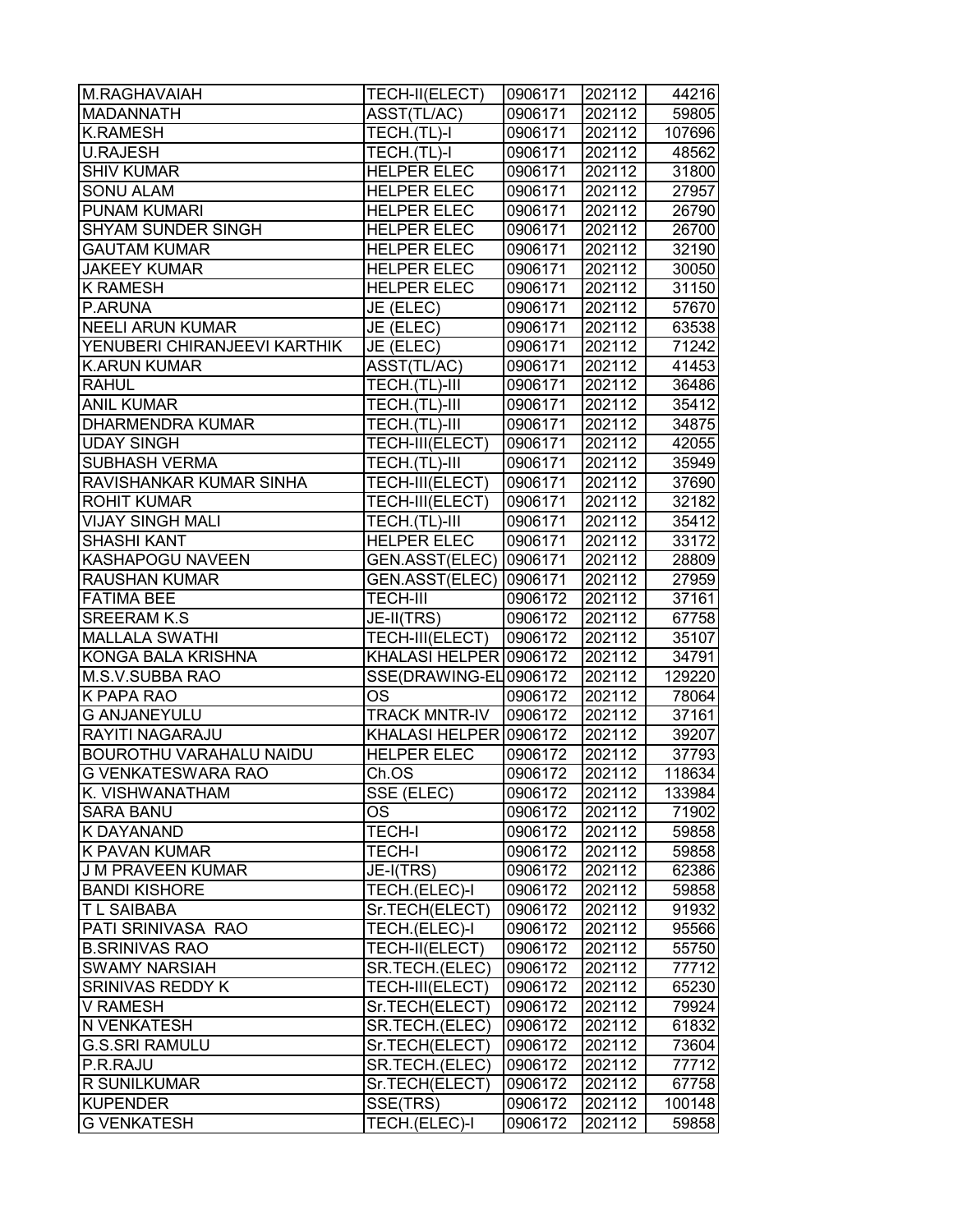| <b>M MALLESH</b>              | <b>TECH-I</b>          | 0906172 | 202112 | 61614  |
|-------------------------------|------------------------|---------|--------|--------|
| A JASWANTH RAO                | TECH.(ELEC)-I          | 0906172 | 202112 | 62322  |
| S SUDERSHAN                   | TECH-I(ELECT)          | 0906172 | 202112 | 63176  |
| <b>S RAMAKRISHNA</b>          | SSE (ELEC)             | 0906172 | 202112 | 105994 |
| <b>N SURESH CHAND</b>         | Sr.TECH(ELECT)         | 0906172 | 202112 | 94618  |
| <b>M VENKATESH</b>            | TECH-I(ELECT)          | 0906172 | 202112 | 66652  |
| <b>M BHADRIYA</b>             | Sr.TECH(ELECT)         | 0906172 | 202112 | 99284  |
| <b>G HANUMANTHA RAO</b>       | Sr.TECH(ELECT)         | 0906172 | 202112 | 100709 |
| S.LAKSHMI                     | TECH-I(ELECT)          | 0906172 | 202112 | 59858  |
| <b>NARESH GOUD</b>            | TECH-III(ELECT)        | 0906172 | 202112 | 52432  |
| <b>M RAVI KUMAR</b>           | Sr.TECH(ELECT)         | 0906172 | 202112 | 86876  |
| <b>M.SRINIVAS</b>             | TECH-III(ELECT)        | 0906172 | 202112 | 44532  |
| C H P SRINIVASA RAO           | Sr.TECH(ELECT)         | 0906172 | 202112 | 79924  |
| <b>M.VIJAY KUMAR</b>          | TECH-III(ELECT)        | 0906172 | 202112 | 55540  |
| K V NARSIMULU                 | SR.TECH.(ELEC)         | 0906172 | 202112 | 71550  |
| <b>K EMMANUEL</b>             | POINTSMAN-A            | 0906172 | 202112 | 36811  |
| <b>MD IBRAHIM</b>             | TECH-III(ELECT)        | 0906172 | 202112 | 49248  |
| P.VANI                        | Sr.TECH(ELECT)         | 0906172 | 202112 | 66657  |
| <b>M YADAIAH</b>              | TECH-I(ELECT)          | 0906172 | 202112 | 61438  |
| <b>I.ANANTHARAJU</b>          | TECH-I(ELECT)          | 0906172 | 202112 | 66856  |
| <b>G PRABHAKAR</b>            | FITTER-I               | 0906172 | 202112 | 59394  |
| <b>K NAGABUSHNAM</b>          | Sr.TECH(ELECT)         | 0906172 | 202112 | 74506  |
| YADAGIRI                      | Sr.TECH(ELECT)         | 0906172 | 202112 | 60129  |
| <b>B.BHASKAR REDDY</b>        | TECH.(ELEC)-I          | 0906172 | 202112 | 59858  |
| <b>SK DASTAGIR</b>            | Sr.TECH(ELECT)         | 0906172 | 202112 | 105994 |
| <b>T RAJESH</b>               | TECH.(ELEC)-I          | 0906172 | 202112 | 49125  |
| <b>VENKATESH M</b>            | SSE(TRS)               | 0906172 | 202112 | 112156 |
| T BHIXAPATY                   | SR.TECH.(ELEC)         | 0906172 | 202112 | 71550  |
| <b>SRI GOLLA SEKHAR</b>       | TECH-III(ELECT)        | 0906172 | 202112 | 48142  |
| <b>B KISHAN</b>               | TECH-III(ELECT)        | 0906172 | 202112 | 58070  |
| <b>VIJAYA KUMAR K</b>         | FITTER-I               | 0906172 | 202112 | 89404  |
| <b>T.HARI BABU</b>            | TECH-I(ELECT)          | 0906172 | 202112 | 77114  |
| M.A.ZAHEER                    | Sr.TECH(ELECT)         | 0906172 | 202112 | 72381  |
| <b>K.MURUGAN</b>              | Sr.TECH(ELECT)         | 0906172 | 202112 | 82136  |
| RAMESH CHANDRA VISHWAKARMA    | TECH-III(ELECT)        | 0906172 | 202112 | 41527  |
| <b>BEEMAGANI NAVEEN KUMAR</b> | TECH-III(ELECT)        | 0906172 | 202112 | 45073  |
| <b>KARNATI SHANKAR</b>        | TECH-III(ELECT)        | 0906172 | 202112 | 39373  |
| <b>C.NAGESWARA REDDY</b>      | TECH-II(ELECT)         | 0906172 | 202112 | 46270  |
| <b>RAM NARESH MEENA</b>       | TECH.(ELEC)-I          | 0906172 | 202112 | 53696  |
| <b>ASHOK KUMAR MEENA</b>      | TECH.(ELEC)-I          | 0906172 | 202112 | 49154  |
| K RAVINDER                    | SSE(TRS)               | 0906172 | 202112 | 136804 |
| P RAMKUMAR                    | Sr.TECH(ELECT)         | 0906172 | 202112 | 82192  |
| <b>B.RAKESH</b>               | Sr.TECH(FURNACI0906172 |         | 202112 | 67758  |
| P GANGARAJU                   | FITTER-I               | 0906172 | 202112 | 54627  |
| <b>K NARASIMHAREDDY</b>       | TECH-II(ELECT)         | 0906172 | 202112 | 61896  |
| <b>SRI VEERESH KINNELA</b>    | TECH-II(ELECT)         | 0906172 | 202112 | 43885  |
| <b>M MADHAVI</b>              | OS                     | 0906172 | 202112 | 108996 |
| K RAVI SANTH                  | SS                     | 0906172 | 202112 | 118004 |
| K DANIAL RAJ                  | <b>FITTER-I</b>        | 0906172 | 202112 | 74573  |
| <b>GANESH NARSIAH M</b>       | Sr.TECH(ELECT)         | 0906172 | 202112 | 71550  |
| <b>K PRAVEEN</b>              | POINTSMAN-A            | 0906172 | 202112 | 30196  |
| KOPPULA NARESHKUMAR           | TECH-III(ELECT)        | 0906172 | 202112 | 48324  |
| D ANAND                       | SSE (ELEC)             | 0906172 | 202112 | 94618  |
| VENKATESHWARLU KONAGONDA      | TECH-III(ELECT)        | 0906172 | 202112 | 39373  |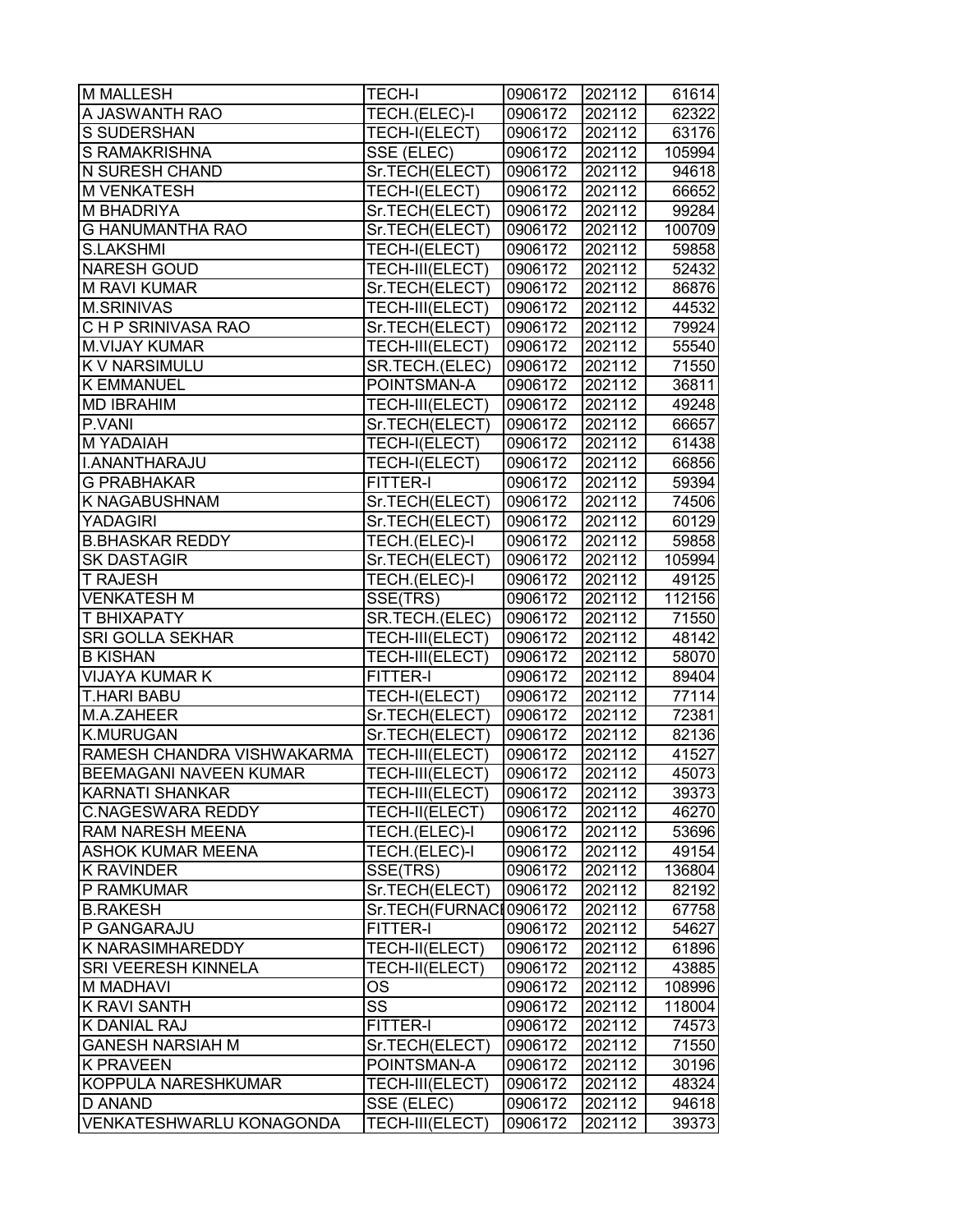| SRI D SHYAM KUMAR         | TECH-II(ELECT)     | 0906172 | 202112              | 7101   |
|---------------------------|--------------------|---------|---------------------|--------|
| M DEVADANAM               | FITTER-I           | 0906172 | 202112              | 64914  |
| P.PRABHAKAR RAO           | SR.TECH.(ELEC)     | 0906172 | 202112              | 56985  |
| V KUMARACHARY             | <b>FITTER-II</b>   | 0906172 | 202112              | 71748  |
| P SRINIVAS                | <b>FITTER-III</b>  | 0906172 | 202112              | 64914  |
| <b>ABDUL SAMI</b>         | FITTER-III         | 0906172 | 202112              | 118914 |
| S VENKATESWAR             | Sr.TECH(ELECT)     | 0906172 | 202112              | 71550  |
| O SHIVA                   | TECH-III(ELECT)    | 0906172 | 202112              | 48823  |
| V.SANTHOSHCHARY           | <b>TINSMITH-II</b> | 0906172 | 202112              | 59858  |
| M PRAVEEN KUMAR           | <b>TINSMITH-I</b>  | 0906172 | 202112              | 62058  |
| M GOPAL NAIK              | <b>FITTER-I</b>    | 0906172 | 202112              | 55771  |
| M SUDHAKAR RAO            | JE (ELEC)          | 0906172 | 202112              | 108996 |
| A SATYANARAYANA           | TECH-I(ELECT)      | 0906172 | 202112              | 58880  |
| S S V NARAYANA            | SSE(TRS)           | 0906172 | 202112              | 125586 |
| <b>MD JABER</b>           | FITTER-III         | 0906172 | 202112              | 59858  |
| <b>D.GOPIKRISHNA</b>      | <b>TINSMITH-II</b> | 0906172 | 202112              | 59858  |
| <b>HEENA HYDER</b>        | TECH-I(ELECT)      | 0906172 | 202112              | 50057  |
| <b>SYED ARIFUDDIN</b>     | TECH-I(ELECT)      | 0906172 | 202112              | 61438  |
| K VIJAYALAKSHMI           | <b>OS</b>          | 0906172 | 202112              | 105994 |
| R PRASANNA RAO            | ASST.TR.INST       | 0906172 | 202112              | 95516  |
| <b>JOGENDRANATH</b>       | Sr.TECH(ELECT)     | 0906172 | 202112              | 70490  |
| P RAJESHWARI              | TECH-I(ELECT)      | 0906172 | 202112              | 44102  |
| <b>SHARINATH</b>          | TECH-I(ELECT)      | 0906172 | 202112              | 49568  |
| <b>B YADAGIRI</b>         | Sr.TECH(ELECT)     | 0906172 | 202112              | 75658  |
| M MAHESH KUMAR            | <b>FITTER-I</b>    | 0906172 | 202112              | 64914  |
| P.KISHORE                 | <b>TECH-III</b>    | 0906172 | 202112              | 51010  |
| P.YADAGIRI                | TECH-I(ELECT)      | 0906172 | 202112              | 67909  |
| <b>G.PRADEEP KUMAR</b>    | TECH-III(ELECT)    | 0906172 | 202112              | 39179  |
| <b>B SAI MOHAN</b>        | SSE(TRS)           | 0906172 | 202112              | 105994 |
| P KURUMAIAH               | TECH-I(ELECT)      | 0906172 | 202112              | 63176  |
| R MURALIKRISHNA           | TECH-I(ELECT)      | 0906172 | 202112              | 64914  |
| <b>B CHANDRASEKHAR</b>    | TECH-I(ELECT)      | 0906172 | 202112              | 64080  |
| <b>M VENU</b>             | SSE(TRS)           | 0906172 | $\overline{202}112$ | 129220 |
| R.YADAGIRI                | Sr.TECH(ELECT)     | 0906172 | 202112              | 62659  |
| <b>S.SIRINTAJ</b>         | FITTER-III         | 0906172 | 202112              | 58278  |
| <b>S SRINIVAS</b>         | TECH.(ELEC)-I      | 0906172 | 202112              | 66501  |
| <b>B.SREENU</b>           | FITTER-I           | 0906172 | 202112              | 65940  |
| <b>G SUNITHA</b>          | TECH-I(ELECT)      | 0906172 | 202112              | 24087  |
| <b>B BALARAJU</b>         | SSE(TRS)           | 0906172 | 202112              | 118634 |
| K.SANDHYA                 | TECH-III(ELECT)    | 0906172 | 202112              | 37728  |
| <b>MOHD YOUNUS</b>        | TECH-I(ELECT)      | 0906172 | 202112              | 57640  |
| <b>SYED JAFFER</b>        | Sr.TECH(ELECT)     | 0906172 | 202112              | 75658  |
| RAMA KRISHNA GOGINENI     | TECH.(TRS)-II      | 0906172 | 202112              | 55846  |
| Y BHAVANI                 | TECH-II(ELECT)     | 0906172 | 202112              | 46270  |
| NAGARAJU PERUMALLA        | ASST.TR.INST       | 0906172 | 202112              | 76626  |
| <b>S.K.DINESH KUMAR</b>   | SSE (ELEC)         | 0906172 | 202112              | 136804 |
| <b>AKLESH KUMAR YADAV</b> | TECH-III(ELECT)    | 0906172 | 202112              | 29606  |
| A MADHU SUDHAN            | GEN.ASST(ELEC)     | 0906172 | 202112              | 32190  |
| J SWAPNA                  | TECH-III(ELECT)    | 0906172 | 202112              | 33238  |
| <b>NARESH SWAMI</b>       | TECH-III(ELECT)    | 0906172 | 202112              | 35006  |
| DEEPAK KUMAR MEHRA        | TECH-III(ELECT)    | 0906172 | 202112              | 29606  |
| DHIRAJ KUMAR GUPTA        | TECH-III(ELECT)    | 0906172 | 202112              | 35006  |
| <b>GANTA RAJA GOUD</b>    | TECH-III(ELECT)    | 0906172 | 202112              | 35006  |
| <b>G.PRIYA DARSHINI</b>   | TECH-III(ELECT)    | 0906172 | 202112              | 33238  |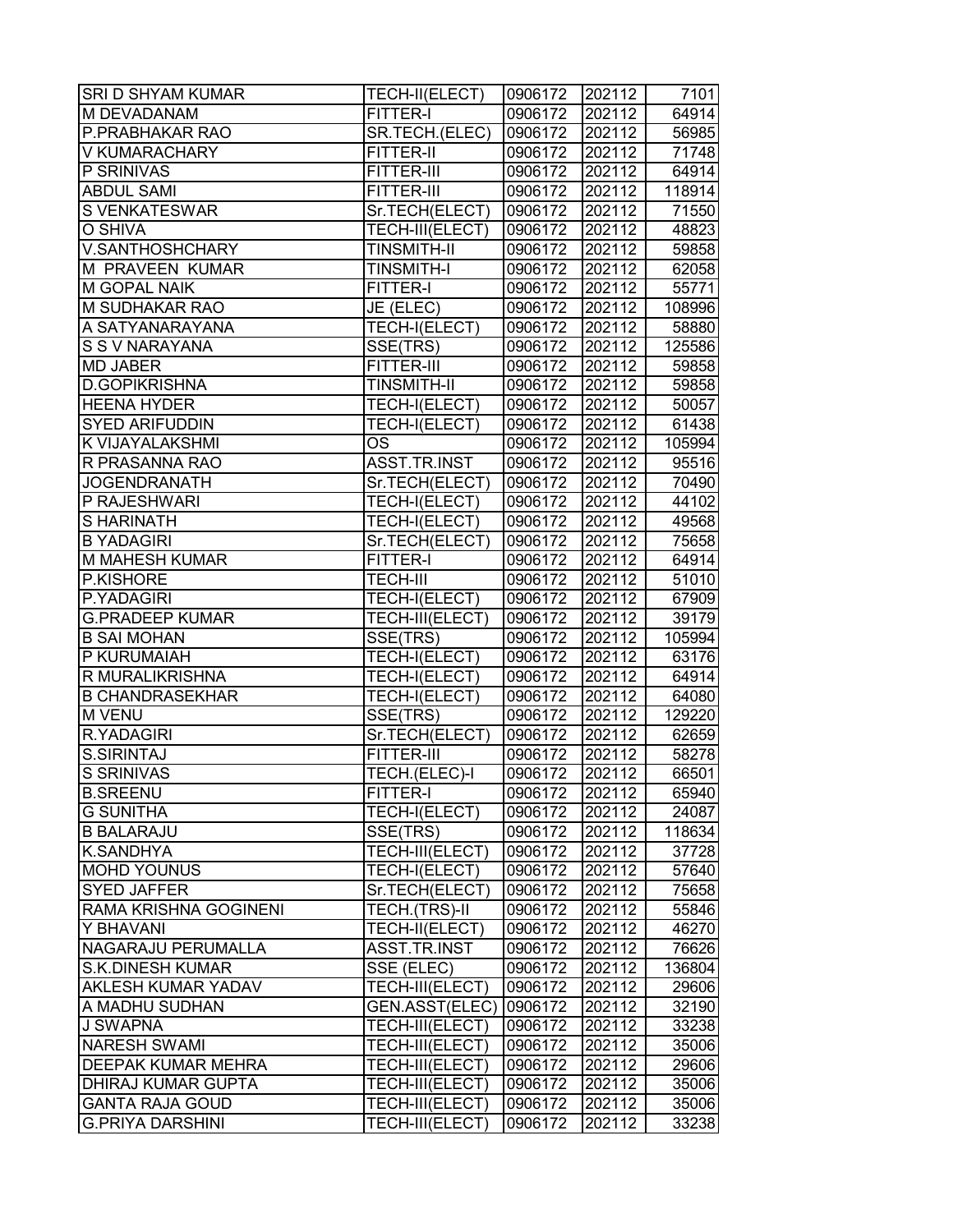| <b>G.KRISHNA KUMAR</b>           | TECH-II(ELECT)          | 0906172 | 202112 | 48108  |
|----------------------------------|-------------------------|---------|--------|--------|
| P SHIRISHA                       | TECH-III(ELECT)         | 0906172 | 202112 | 27838  |
| <b>B.RAJESH</b>                  | TECH-III(ELECT)         | 0906172 | 202112 | 34581  |
| <b>K.MAHESH</b>                  | TECH-III(ELECT)         | 0906172 | 202112 | 33238  |
| RAMINENI VINAY KUMAR             | JE(DRAWING-ELE 0906172  |         | 202112 | 91951  |
| <b>SUMANT KUMAR</b>              | TECH-III(ELECT)         | 0906172 | 202112 | 34159  |
| <b>SAMOD KUMAR</b>               | TECH-III(ELECT)         | 0906172 | 202112 | 36318  |
| <b>KANDRU SANDEEP</b>            | JE (ELEC)               | 0906172 | 202112 | 63660  |
| <b>THYSEEN</b>                   | <b>HELPER</b>           | 0906172 | 202112 | 30749  |
| POOSA VAMSHI                     | <b>HELPER ELEC</b>      | 0906172 | 202112 | 31692  |
| <b>MOHAMMED UBEID RUMAN</b>      | <b>HELPER ELEC</b>      | 0906172 | 202112 | 31849  |
| <b>GOGUMALLA SUDHAKAR</b>        | TECH-III(ELECT)         | 0906172 | 202112 | 33238  |
| <b>MUDAVATH PANDU</b>            | SSE(MECH)               | 0906172 | 202112 | 115316 |
| KODAVATH SUDHAKAR                | <b>B.PEON</b>           | 0906172 | 202112 | 33843  |
| <b>SANJAY KUMAR</b>              | TECH-III(ELECT)         | 0906172 | 202112 | 13368  |
| NIZAMPURAM CHAITANYA PRASAD      | JE (TR)                 | 0906172 | 202112 | 64937  |
| <b>BIKASH KUMAR PANDAY</b>       | TECH-III(ELECT)         | 0906172 | 202112 | 26025  |
| <b>ASHOK KUMAR ANURAGI</b>       | TECH-III(ELECT)         | 0906172 | 202112 | 34159  |
| <b>SHEET KUMAR</b>               | TECH-III(ELECT)         | 0906172 | 202112 | 34159  |
| <b>SANJAY KUMAR</b>              | TECH-III(ELECT)         | 0906172 | 202112 | 34159  |
| <b>AMIT DEBNATH</b>              | TECH-III(ELECT)         | 0906172 | 202112 | 34159  |
| <b>ANISH KUMAR SINGH</b>         | TECH-III(ELECT)         | 0906172 | 202112 | 34159  |
| <b>RITU RAJ</b>                  | TECH-III(ELECT)         | 0906172 | 202112 | 29145  |
| <b>UDAY KUMAR YADAV</b>          | TECH-III(ELECT)         | 0906172 | 202112 | 35280  |
| RAJU LAL MEENA                   | TECH-III(ELECT)         | 0906172 | 202112 | 34159  |
| <b>RAUSHAN KUMAR</b>             | TECH-III(ELECT)         | 0906172 | 202112 | 34159  |
| KUM RONI SHRAVYA                 | JE (ELEC)               | 0906172 | 202112 | 61146  |
| <b>V.NITISH KUMAR</b>            | KHALASI HELPER 0906172  |         | 202112 | 31404  |
| <b>MOHMMAD NAYEEMUDDIN</b>       | ASST LSHED(ELE00906172  |         | 202112 | 30749  |
| <b>GATTU BALA MURALI KRISHNA</b> | <b>HELPER</b>           | 0906172 | 202112 | 30749  |
| Y.PRADEEPA                       | <b>KH HELPER</b>        | 0906172 | 202112 | 30749  |
| <b>SYED ARIFUDDIN</b>            | KHALASI HELPER 0906172  |         | 202112 | 30749  |
| P VENKATESH                      | TECH.(POWER)-I          | 0906174 | 202112 | 63130  |
| <b>Y.SRINIVAS</b>                | FITTER-II               | 0906174 | 202112 | 69240  |
| Y FATHIMA REDDY                  | <b>ASST OP(ELEC)</b>    | 0906174 | 202112 | 5643   |
| P.DASARATH                       | TECH.(POWER)-I 0906174  |         | 202112 | 43823  |
| <b>NARSING RAO</b>               | TECH-I(ELECT)           | 0906174 | 202112 | 82820  |
| <b>DAYARAM MEENA</b>             | <b>FITTER-I</b>         | 0906174 | 202112 | 53277  |
| <b>WAGHMARE SAHEBRAO</b>         | TECH.(POWER)-II 0906174 |         | 202112 | 41811  |
| Y MAHINDER                       | TECH.(POWER)-II 0906174 |         | 202112 | 57562  |
| <b>RAJESH KUMAR MEENA</b>        | TECH-I(ELECT)           | 0906174 | 202112 | 55368  |
| <b>MUKESH KUMAR</b>              | <b>ASST OP(ELEC)</b>    | 0906174 | 202112 | 48846  |
| <b>PRATEEK</b>                   | <b>SSE</b>              | 0906174 | 202112 | 157582 |
| M.UMAMAHESWARA SASTRY            | SSE DRAWING CIV0906176  |         | 202112 | 129220 |
| V ANIL KUMAR                     | <b>PEON</b>             | 0906176 | 202112 | 55276  |
| <b>T SRINIVASA RAO</b>           | Ch.OS                   | 0906176 | 202112 | 136148 |
| <b>MANOJ KUMAR</b>               | OS                      | 0906176 | 202112 | 105994 |
| M. SHYAM KUMAR                   | <b>TADK</b>             | 0906176 | 202112 | 32190  |
| MUKKERA YATHIN KUMAR             | JE (ELEC)               | 0906176 | 202112 | 62386  |
| <b>S.MURALI KRISHNA</b>          | TECH-II(ELECT)          | 0906177 | 202112 | 73184  |
| <b>SRI RAMAGONI RAGHU</b>        | ASST LSHED(ELE(0906177  |         | 202112 | 43154  |
| <b>ABDULLAH SHAREEF</b>          | ASST LSHED(ELE(0906177  |         | 202112 | 68365  |
| <b>K LACHU</b>                   | JE (ELEC)               | 0906177 | 202112 | 70547  |
| K KRISHNA KISHORE                | SSE (TRD)               | 0906177 | 202112 | 114429 |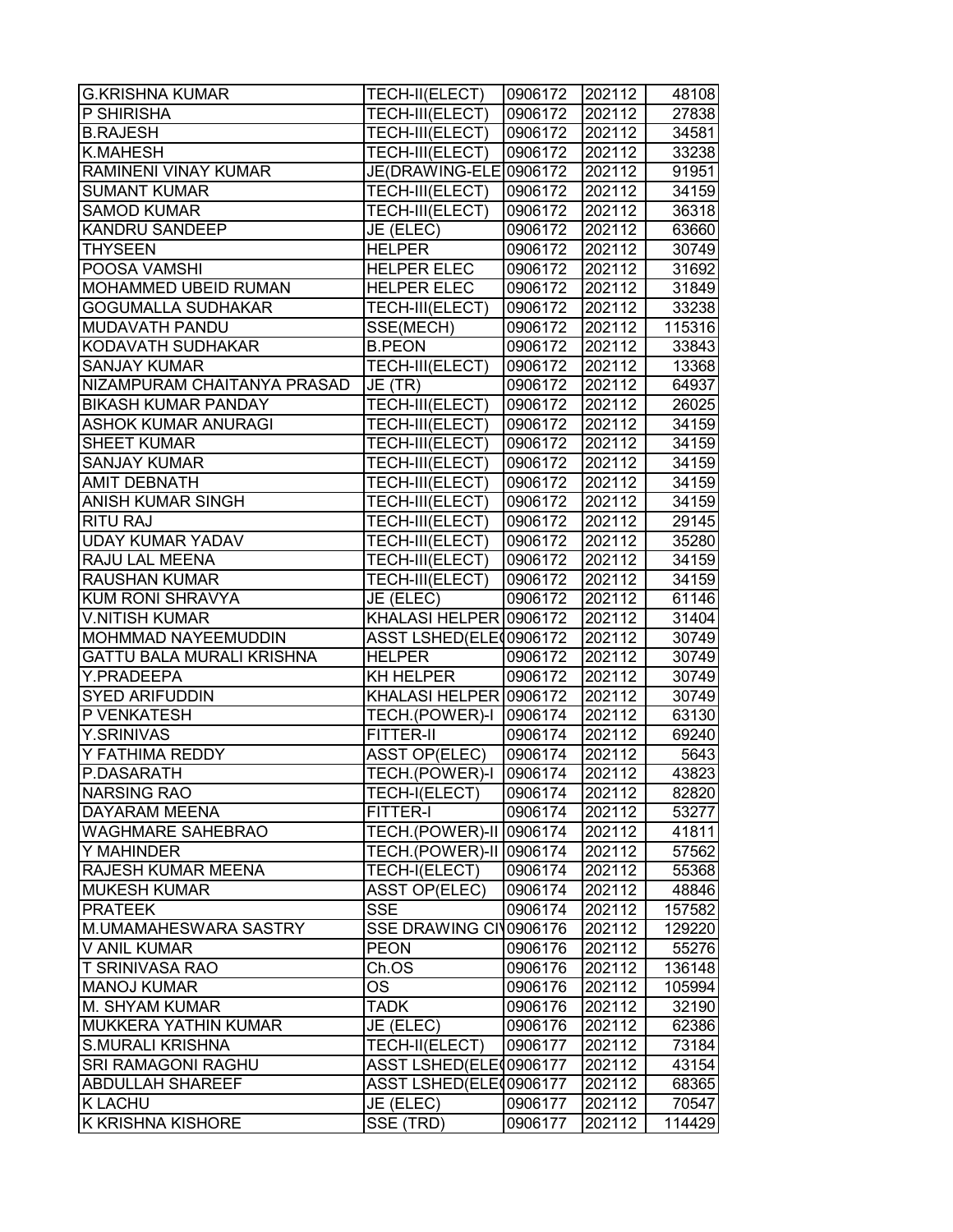| <b>ALEEMPASHA</b>                              | TECH-III(ELECT)               | 0906177 | 202112 | 71668  |
|------------------------------------------------|-------------------------------|---------|--------|--------|
| <b>VIJAYA PRATAP G</b>                         | SSE (WORKS)                   | 0906177 | 202112 | 118671 |
| <b>RAMESH MISE</b>                             | Sr.TECH(ELECT)                | 0906177 | 202112 | 114547 |
| <b>MD IBRAHIM</b>                              | Sr.TECH(ELECT)                | 0906177 | 202112 | 99439  |
| P V THIRUPATHI RAO                             | T.W.DRIVER-II(R)              | 0906177 | 202112 | 90641  |
| <b>U PRAVEEN KUMAR</b>                         | TECH-II(ELECT)                | 0906177 | 202112 | 71931  |
| P Y RAVIKANTH                                  | ASST LSHED(ELE 0906177        |         | 202112 | 52695  |
| <b>B SURESH KUMAR</b>                          | $\overline{\text{SSE}}$ (TRD) | 0906177 | 202112 | 122231 |
| <b>N.RAMESH</b>                                | ASST LSHED(ELE 0906177        |         | 202112 | 45218  |
| K.BIKSHAPATHI                                  | ASST LSHED(ELE 0906177        |         | 202112 | 46619  |
| CH.SAMUEL RAJ                                  | SSE (TRD)                     | 0906177 | 202112 | 125586 |
| <b>VENU GOPALA CHARY</b>                       | SSE (TRD)                     | 0906177 | 202112 | 77712  |
| MOODU.SRAVAN                                   | SSE(TR)                       | 0906177 | 202112 | 79261  |
| R NIRANJAN                                     | SSE (TRD)                     | 0906177 | 202112 | 77673  |
| THIGULLA NARENDER REDDY                        | SSE (TRD)                     | 0906177 | 202112 | 88947  |
| V MUKESH                                       | SE (TRD)                      | 0906177 | 202112 | 96351  |
| P.KRISHNAKANTH                                 | <b>B.PEON</b>                 | 0906177 | 202112 | 34990  |
| <b>LAKHIRAM TUDU</b>                           | KHALASI HELPER 0906177        |         | 202112 | 43041  |
| BOYA CHINNANELATOR MAHENDRA JJE (TRD)          |                               | 0906177 | 202112 | 76706  |
| RANGAPURAM SANTHOSH SAGAR                      | JE (TRD)                      | 0906177 | 202112 | 62704  |
| <b>TAUFIK ANSARI</b>                           | TECH.(TRD)-III                | 0906177 | 202112 | 40355  |
| <b>SAMPAT KUMAR VERMA</b>                      | TECH.(TRD)-III                | 0906177 | 202112 | 48579  |
| <b>MANOJ KUMAR</b>                             | TECH.(TRD)-III                | 0906177 | 202112 | 41483  |
| ANIL KUMAR MEENA                               | TECH.(TRD)-III                | 0906177 | 202112 | 44236  |
| <b>SANDEEP KUMAR</b>                           | TECH.(TRD)-III                | 0906177 | 202112 | 38283  |
| PINTU KUMAR MEENA                              | TECH.(TRD)-III                | 0906177 | 202112 | 38859  |
| MD SADDAM HUSSAIN                              | TECH.(TRD)-III                | 0906177 | 202112 | 40283  |
| NITISH KUMAR                                   | TECH.(TRD)-III                | 0906177 | 202112 | 30903  |
| <b>LALIT KUMAR</b>                             | TECH.(TRD)-III                | 0906177 | 202112 | 41620  |
| <b>CHANDAN KUMAR</b>                           | TECH.(TRD)-III                | 0906177 | 202112 | 38625  |
| KUSHAL PAL SINGH                               | TECH.(TRD)-III                | 0906177 | 202112 | 35233  |
| RAHUL KUMAR                                    | TECH.(TRD)-III                | 0906177 | 202112 | 38074  |
| <b>SHAIK MEERABI</b>                           | JE(DRAWING-ELE                | 0906178 | 202112 | 100148 |
| K RAMA MOHANRAO                                | <b>OS</b>                     | 0906178 | 202112 | 153394 |
| <b>KISHAN KUMAR</b>                            | SSE(DRAWING-EL0906178         |         | 202112 | 89136  |
| <b>NAFEES BEGUM</b>                            | <b>PEON</b>                   | 0906178 | 202112 | 63492  |
|                                                |                               |         |        |        |
| N RAJ PAL<br><b>B ARVIND KUMAR</b>             | OS<br><b>PEON</b>             | 0906178 | 202112 | 108996 |
|                                                |                               | 0906178 | 202112 | 61754  |
| P C SARAMMA                                    | <b>FPO</b>                    | 0906178 | 202112 | 65704  |
| <b>UDESHWAR PRASAD</b><br><b>SHANTA KUMARI</b> | <b>JR CLERK</b>               | 0906178 | 202112 | 39373  |
|                                                | Sr. CLERK                     | 0906178 | 202112 | 94618  |
| <b>M ARUNA SRIDEVI</b>                         | Ch.OS                         | 0906178 | 202112 | 118634 |
| M VENKATARAMANAPPA                             | Ch.OS                         | 0906178 | 202112 | 118634 |
| K GOPALA KRISHNA                               | <b>JR CLERK</b>               | 0906178 | 202112 | 65704  |
| <b>GEETHA VENUNATH</b>                         | STENO GR-I                    | 0906178 | 202112 | 100148 |
| D MADAN NAYAK                                  | SSE DRAWING CIV0906178        |         | 202112 | 105994 |
| KANNAYA SRINIVAS                               | SSE (ELEC)                    | 0906178 | 202112 | 79312  |
| KHOCHARE ASAVARI BABASO                        | <b>JR CLERK</b>               | 0906178 | 202112 | 34159  |
| C.N.S.PRASAD                                   | <b>AEE</b>                    | 0906180 | 202112 | 174884 |
| <b>GULWANT S PUSAM</b>                         | <b>AEE</b>                    | 0906180 | 202112 | 145362 |
| A KOTESWAR RAO                                 | Sr.DEE                        | 0906180 | 202112 | 250483 |
| <b>K.SRINIBASH</b>                             | <b>AEE</b>                    | 0906180 | 202112 | 130692 |
| YEMULA SRITEJA                                 | Sr.DEE                        | 0906180 | 202112 | 119583 |
| P RAJADURAI                                    | PROFESSOR (ACC0906321         |         | 202112 | 143387 |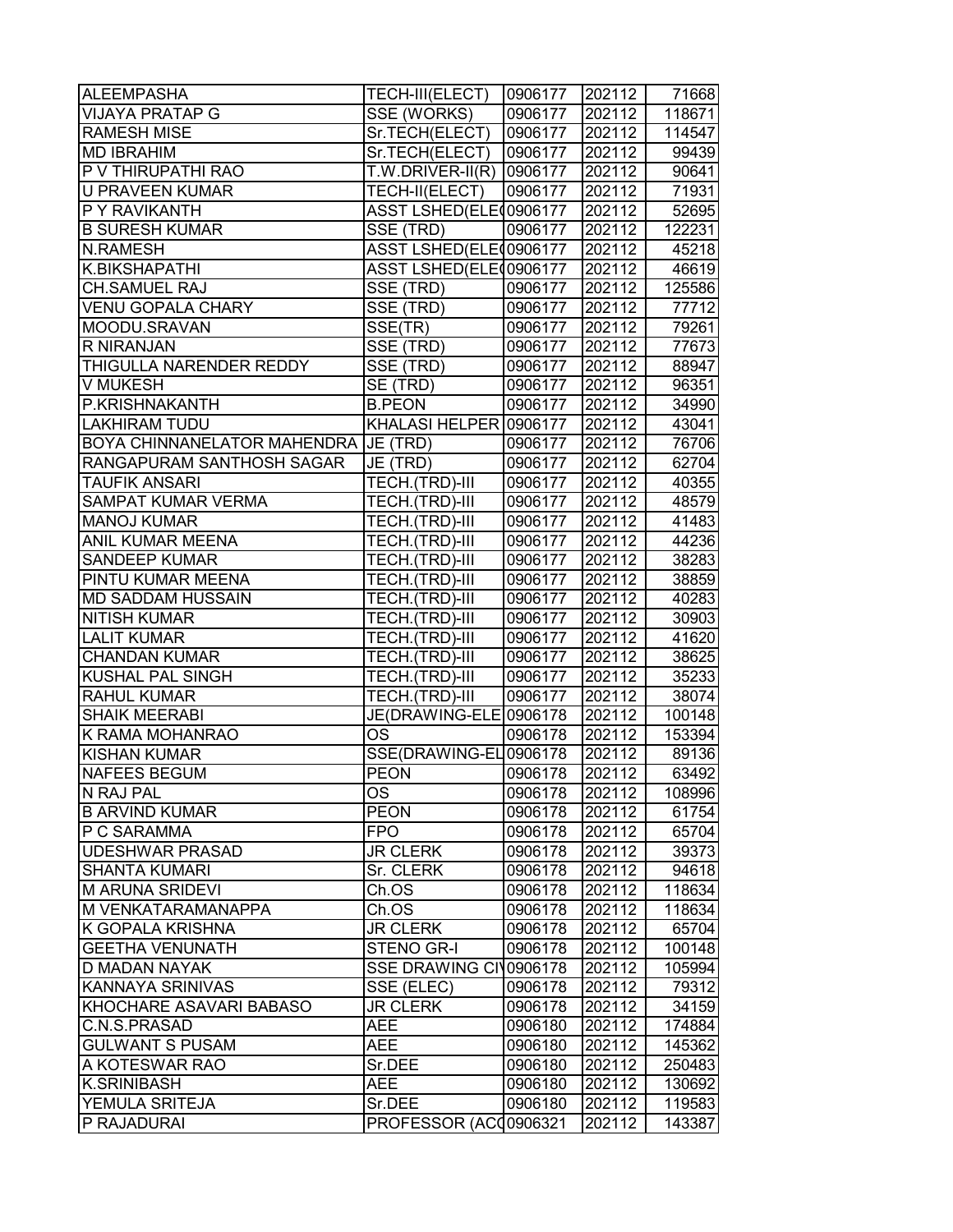| <b>B SINGAIAH</b>                      | <b>ADG</b>             | 0906321 | 202112 | 364590 |
|----------------------------------------|------------------------|---------|--------|--------|
| K.K.SUBRAMANI                          | <b>AFA</b>             | 0906321 | 202112 | 179192 |
| NIRANJAN KUMAR                         | OFF ASST(ACS)          | 0906322 | 202112 | 32190  |
| Y.S.SUBRAHMANYAM                       | <b>STENO</b>           | 0906322 | 202112 | 94618  |
| CH JAGADEESWARA RAO                    | AA                     | 0906322 | 202112 | 102992 |
| L VENKATESH                            | <b>OFF ASST(ACS)</b>   | 0906322 | 202112 | 53854  |
| SRINIVASA RAO K N                      | AA                     | 0906322 | 202112 | 125586 |
| <b>MA SHARIF</b>                       | AA                     | 0906322 | 202112 | 112156 |
| <b>M ANJAN KUMAR</b>                   | OFF ASST(ACS)          | 0906322 | 202112 | 49588  |
| <b>BENHUR J</b>                        | Sr. SO Acct            | 0906322 | 202112 | 159728 |
| <b>VEERANNA A</b>                      | AA                     | 0906322 | 202112 | 112880 |
| MOHAMMAD JAFFAR                        | <b>MCM FCD</b>         | 0906322 | 202112 | 67072  |
| P ESWARA RAO                           | АC                     | 0906322 | 202112 | 53854  |
| S GAYAZ AHAMED                         | Sr. SO Acct            | 0906322 | 202112 | 132514 |
| V VENKATESH                            | Sr. SO Acct            | 0906322 | 202112 | 101072 |
| T.SUDHAKAR                             | <b>MV DRIVER-II</b>    | 0906322 | 202112 | 65142  |
| SHARMIELA R A                          | Sr. SO Acct            | 0906322 | 202112 | 136148 |
| <b>SURENDRA KUMAR YADAV</b>            | OFF ASST(ACS)          | 0906322 | 202112 | 31637  |
| MARAYYOLLA AMRUTHA                     | OFF ASST(ACS)          | 0906322 | 202112 | 32976  |
| <b>ANALA KAMALA PRIYA</b>              | <b>IRAS PROB.</b>      | 0906323 | 202112 | 73491  |
| <b>TARUN TOMAR</b>                     | <b>IRAS PROB.</b>      | 0906323 | 202112 | 90118  |
| <b>VISHAL BABURAO DEVKE</b>            | <b>IRAS PROB.</b>      | 0906323 | 202112 | 75718  |
| LAKSHAY KUMAR CHOWDHURY                | <b>IRAS PROB.</b>      | 0906323 | 202112 | 75718  |
| <b>MANKAR SUBODH RAMESH</b>            | <b>IRAS PROB.</b>      | 0906323 | 202112 | 75718  |
| K. BALAJI                              | <b>IRAS PROB.</b>      | 0906323 | 202112 | 91918  |
| <b>ARNAV SHIVENDU</b>                  | <b>IRAS PROB.</b>      | 0906323 | 202112 | 91018  |
| <b>BABAR ALI CHAGATTA</b>              | <b>IRAS PROB.</b>      | 0906323 | 202112 | 77248  |
| VIJENDRA KUMAR MEENA                   | <b>IRAS PROB.</b>      | 0906323 | 202112 | 75718  |
| PAWAN KUMAR MEENA                      | <b>IRAS PROB.</b>      | 0906323 | 202112 | 77248  |
| SHUBHAM NAGRALE                        | <b>IRAS PROB.</b>      | 0906323 | 202112 | 75718  |
| <b>KRISHAN KUMAR POONIA</b>            | <b>IRAS PROB.</b>      | 0906323 | 202112 | 75718  |
| <b>ADITI SINGH</b>                     | <b>IRAS PROB.</b>      | 0906323 | 202112 | 75718  |
| <b>HIMMAT SINGH UJJAWAL</b>            | <b>IRAS PROB.</b>      | 0906323 | 202112 | 75718  |
| SIDDHANT SINGH DANGI                   | <b>IRAS PROB.</b>      | 0906323 | 202112 | 91018  |
| <b>VILAS WAHI</b>                      | <b>IRAS PROB.</b>      | 0906323 | 202112 | 75718  |
| UPADHYAY SATYAKUMAR RAMANJO IRAS PROB. |                        | 0906323 | 202112 | 75718  |
| SUSAN BLESSY BAKKI                     | <b>IRAS PROB.</b>      | 0906323 | 202112 | 96058  |
| <b>ABHAY KUMAR SONKER</b>              | <b>IRAS PROB.</b>      | 0906323 | 202112 | 75718  |
| YADAV SATYAJEET MADAN                  | <b>IRAS PROB.</b>      | 0906323 | 202112 | 75718  |
| <b>NADIA BEIG</b>                      | <b>IRAS PROB.</b>      | 0906323 | 202112 | 75718  |
| YASHWANT MEENA                         | IRAS PROB.             | 0906323 | 202112 | 97318  |
| <b>SUJATA AGRAWAL</b>                  | <b>IRAS PROB.</b>      | 0906323 | 202112 | 89848  |
| <b>BHARAT BHUSHAN</b>                  | <b>IRAS PROB.</b>      | 0906323 | 202112 | 75718  |
| SHARMA SHRUTI JAGATRAM                 | IRAS PROBATION 0906323 |         | 202112 | 98758  |
| K SAI KIRAN                            | ASST(C/W)              | 0906420 | 202112 | 36490  |
| <b>G ARJUN</b>                         | JE (CnW)               | 0906420 | 202112 | 69654  |
| <b>ND VAISHNAVI</b>                    | TECH.(C-W)-I           | 0906420 | 202112 | 50852  |
| <b>G MADHAVI</b>                       | TECH.(C-W)-III         | 0906420 | 202112 | 36055  |
| S BHARATH RAJ                          | ASST(C/W)              | 0906420 | 202112 | 84791  |
| <b>TRITTYMOL JOSEPH</b>                | TECH.(C-W)-III         | 0906420 | 202112 | 37161  |
| <b>B NIKHIL KUMAR</b>                  | TECH.(C-W)-III         | 0906420 | 202112 | 36474  |
| <b>J.S.SAI KIRAN</b>                   | ASST(C/W)              | 0906420 | 202112 | 34946  |
| AKSHYAYA KUMAR BEHERA                  | <b>SSE MECH</b>        | 0906420 | 202112 | 87436  |
| K PHANI TEJA                           | TECH.(C-W)-II          | 0906420 | 202112 | 49401  |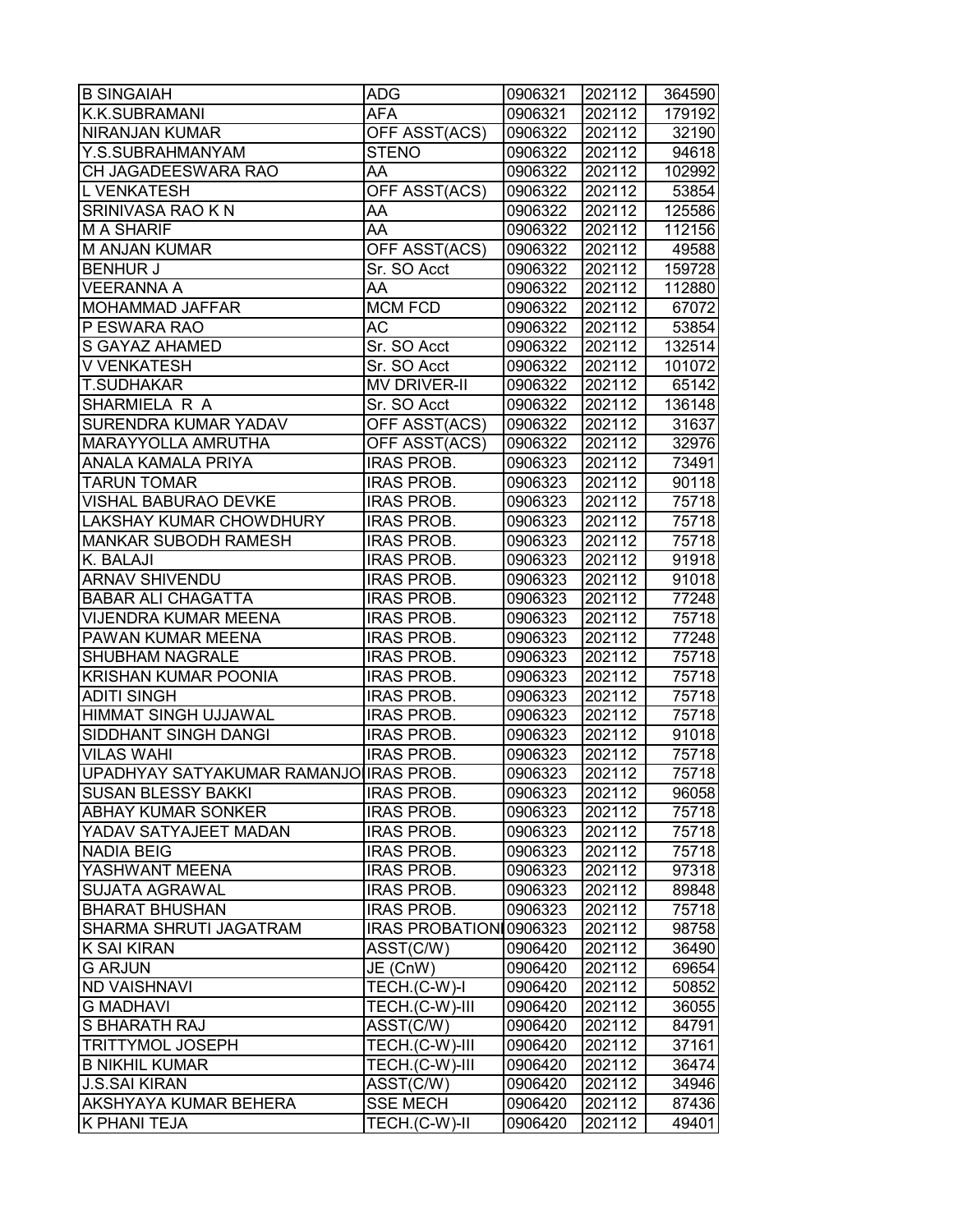| <b>L VENKATESH</b>      | TECH.(C-W)-II                  | 0906420 | 202112 | 47534  |
|-------------------------|--------------------------------|---------|--------|--------|
| <b>NAGANNA</b>          | ASST(C/W)                      | 0906420 | 202112 | 32174  |
| Y RAKESH BABU           | ASST(C/W)                      | 0906420 | 202112 | 84791  |
| L HANUMANTH RAO         | ASST(C/W)                      | 0906420 | 202112 | 35521  |
| <b>K AKBAR</b>          | KHALASI HELPER 0906420         |         | 202112 | 38077  |
| <b>SAINATH</b>          | ASST(C/W)                      | 0906420 | 202112 | 34550  |
| M VINOD KUMAR           | ASST(C/W)                      | 0906420 | 202112 | 36055  |
| <b>SYED JAHANGIR</b>    | $\overline{\text{ASST}}$ (C/W) | 0906420 | 202112 | 39493  |
| <b>G SATISH KUMAR</b>   | SSE (CnW)                      | 0906420 | 202112 | 130586 |
| P.GIRIDHAR              | TECH.(C-W)-II                  | 0906420 | 202112 | 42507  |
| RAJ KUMAR KANOUJIYA     | ASST(C/W)                      | 0906420 | 202112 | 37989  |
| KHAJARAHEEMUDDIN        | <b>TECH-I</b>                  | 0906420 | 202112 | 63832  |
| <b>MOHD OMAR</b>        | <b>TECH-II</b>                 | 0906420 | 202112 | 59212  |
| <b>BHARAT LAL MEENA</b> | TECH.(C-W)-I                   | 0906420 | 202112 | 44497  |
| <b>M UMENDER</b>        | TECH.(C-W)-III                 | 0906420 | 202112 | 39373  |
| I SRINIVASULU           | Sr.TECH(FITTER)                | 0906420 | 202112 | 82136  |
| <b>B R VINOD</b>        | SSE (CnW)                      | 0906420 | 202112 | 100148 |
| <b>SHIVAKUMAR</b>       | ASST(C/W)                      | 0906420 | 202112 | 47915  |
| <b>AMIT KUMAR</b>       | TECH.(C-W)-I                   | 0906420 | 202112 | 44147  |
| N.ANILKUMAR             | SR.TECH.(C-W)                  | 0906420 | 202112 | 67038  |
| <b>ELIA JACOB</b>       | SR. TECH                       | 0906420 | 202112 | 73761  |
| <b>SK JALALUDDIN</b>    | Ch.OS                          | 0906420 | 202112 | 23679  |
| S UMESH SINGH           | TECH.(C-W)-III                 | 0906420 | 202112 | 43738  |
| <b>G SESHAGIRI RAO</b>  | SSE (CnW)                      | 0906420 | 202112 | 140754 |
| <b>SYED HAMEEDALI</b>   | Sr.TECH(FITTER)                | 0906420 | 202112 | 98266  |
| SHAILAJA RAMANTHA       | TECH.(C-W)-III                 | 0906420 | 202112 | 43426  |
| <b>MALLIAH POCHIAH</b>  | <b>TECH-I</b>                  | 0906420 | 202112 | 64210  |
| SRIKANTH S P            | SR.TECH.(C-W)                  | 0906420 | 202112 | 75658  |
| <b>MIROMARALI</b>       | SR.TECH.(C-W)                  | 0906420 | 202112 | 77712  |
| RAMARAO B               | Sr.TECH.(TRIMMEI0906420        |         | 202112 | 62487  |
| <b>SUDARSHAN KUMAR</b>  | TECH.(C-W)-II                  | 0906420 | 202112 | 42933  |
| <b>BABITA KUMARI</b>    | TECH.(C-W)-II                  | 0906420 | 202112 | 47534  |
| <b>SHIVA KUMAR J</b>    | <b>TECH-I</b>                  | 0906420 | 202112 | 78733  |
| D RAJESH                | <b>TECH-I</b>                  | 0906420 | 202112 | 53696  |
| <b>ISSAQUE</b>          | TECH.(C-W)-III                 | 0906420 | 202112 | 57282  |
| <b>K.LUTHER</b>         | TECH.(C-W)-III                 | 0906420 | 202112 | 53770  |
| <b>BHASKAR B</b>        | FITTER (MCM)                   | 0906420 | 202112 | 104864 |
| KOUKUNTLA PRABHAKAR     | TECH.(C-W)-II                  | 0906420 | 202112 | 50820  |
| RAJESH KUMAR MEENA      | Sr.TECH(FITTER)                | 0906420 | 202112 | 60555  |
| P SAI BABU              | <b>SSE</b>                     | 0906420 | 202112 | 144862 |
| <b>KAMLESH BAIRWA</b>   | TECH.(C-W)-III                 | 0906420 | 202112 | 43239  |
| <b>MALYA SWAMY NAIK</b> | TECH.(C-W)-II                  | 0906420 | 202112 | 44550  |
| T PUSHPALATHA           | Sr.TECH(FITTER)                | 0906420 | 202112 | 71550  |
| M MOHAN RAJU            | JE (CnW)                       | 0906420 | 202112 | 62507  |
| <b>SK HUSSAN SAHAB</b>  | Sr.TECH(FITTER)                | 0906420 | 202112 | 53972  |
| P JAGATHI               | TECH.(C-W)-II                  | 0906420 | 202112 | 97534  |
| <b>K SRIKANTH</b>       | TECH.(C-W)-I                   | 0906420 | 202112 | 94147  |
| V SREELATHA             | TECH.(C-W)-III                 | 0906420 | 202112 | 32095  |
| <b>ZAKEER HUSSAIN</b>   | TECH.(C-W)-II                  | 0906420 | 202112 | 44493  |
| <b>M.SWAPNA</b>         | SR.TECH.(C-W)                  | 0906420 | 202112 | 9855   |
| J NAVANITHA             | SR.TECH.(C-W)                  | 0906420 | 202112 | 62386  |
| <b>JAYARAM M</b>        | FITTER (MCM)                   | 0906420 | 202112 | 102992 |
| P DEVENDER PRASAD       | JE (CnW)                       | 0906420 | 202112 | 141849 |
| <b>SMT.S ANITHA</b>     | Sr. CLERK                      | 0906420 | 202112 | 85454  |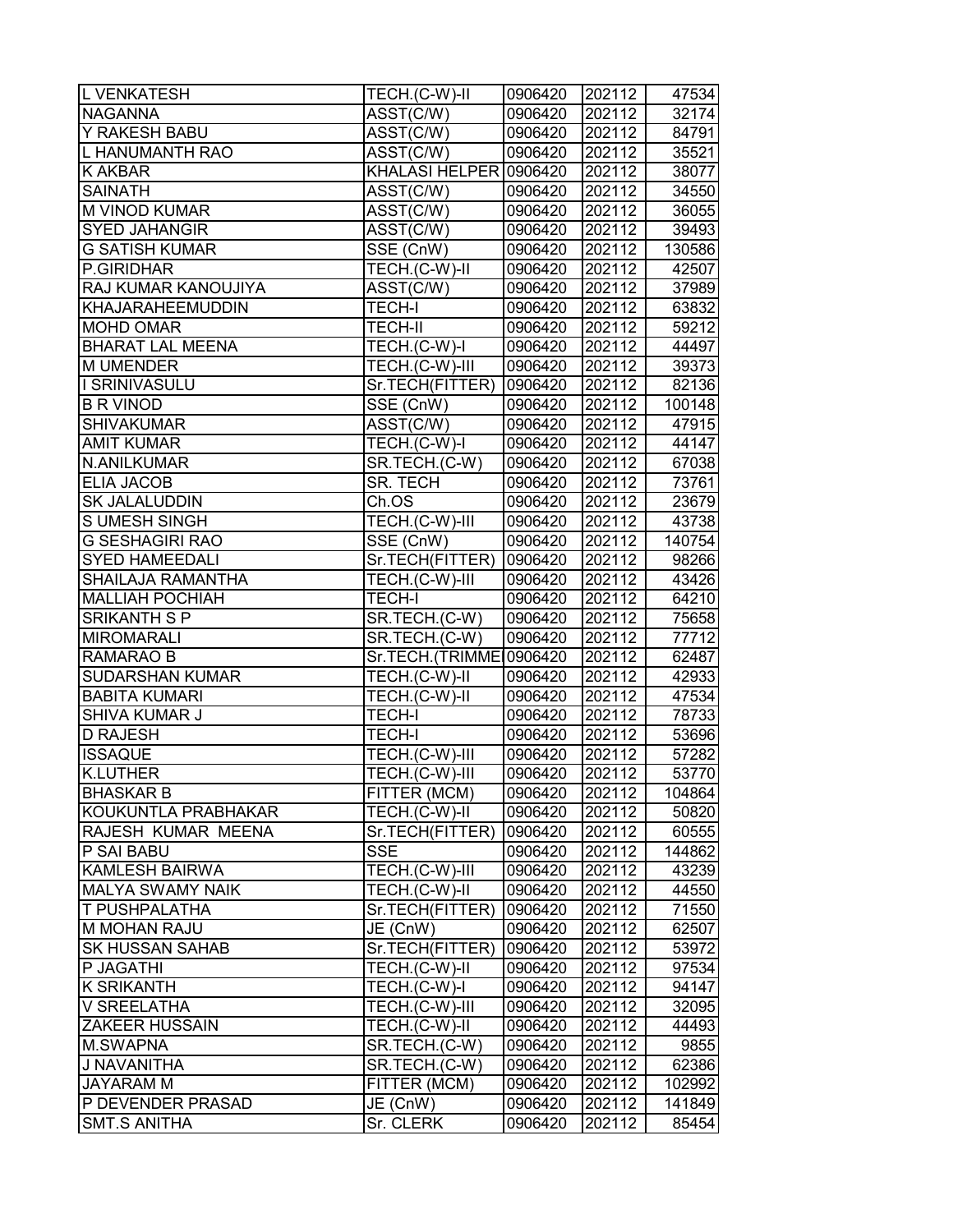| <b>B.VIJAYA</b>               | TECH.(C-W)-II                 | 0906420 | 202112 | 65704  |
|-------------------------------|-------------------------------|---------|--------|--------|
| <b>R SURENDER M</b>           | SR.TECH(MECH)                 | 0906420 | 202112 | 82126  |
| M SURYAPRAKASH RAO            | SSE (CnW)                     | 0906420 | 202112 | 184724 |
| <b>ASHIS ANMOL MINZ</b>       | <b>JR CLERK</b>               | 0906420 | 202112 | 45326  |
| <b>SADARAK BUDHENA</b>        | SR.TECH.(C-W)                 | 0906420 | 202112 | 99679  |
| <b>V.RAVIKUMAR</b>            | $\overline{\text{SSE}}$ (CnW) | 0906420 | 202112 | 169998 |
| <b>K VENKATESH</b>            | SR.TECH(M.V.DVR0906420        |         | 202112 | 97304  |
| M JANGAIAH                    | Sr.TECH(FITTER)               | 0906420 | 202112 | 75658  |
| S DAMODAR                     | <b>OS</b>                     | 0906420 | 202112 | 105994 |
| SURENDRA SINGH K              | TECH.(C-W)-II                 | 0906420 | 202112 | 38661  |
| R.LAKSHMANA RAO               | <b>OS</b>                     | 0906420 | 202112 | 105994 |
| <b>G CHANDRI NAIDU</b>        | ASST(C/W)                     | 0906420 | 202112 | 41649  |
| <b>BHASKER K</b>              | TECH.(C-W)-II                 | 0906420 | 202112 | 47678  |
| P.K.RAVIKUMAR                 | SSE (CnW)                     | 0906420 | 202112 | 125586 |
| <b>M PRAMODH KUMAR</b>        | TECH.(C-W)-II                 | 0906420 | 202112 | 50138  |
| A ARUL ARIK SWAMY             | TECH.(C-W)-II                 | 0906420 | 202112 | 44827  |
| <b>GANESH</b>                 | TECH.(C-W)-III                | 0906420 | 202112 | 49639  |
| SHIMBU DAYAL MEENA            | JE (CnW)                      | 0906420 | 202112 | 62704  |
| <b>D SRINIVAS</b>             | TECH.(C-W)-I                  | 0906420 | 202112 | 73690  |
| $\overline{\mathsf{N}}$ SRINU | Sr.TECH(FITTER)               | 0906420 | 202112 | 79204  |
| <b>B PULLA REDDY</b>          | <b>TECH-III</b>               | 0906420 | 202112 | 35133  |
| <b>KHAJA MOINUDDIN</b>        | TECH.(C-W)-III                | 0906420 | 202112 | 34401  |
| <b>B BHEEM RAJ</b>            | TECH.(C-W)-II                 | 0906420 | 202112 | 50496  |
| P RAVI KUMAR                  | TECH.(C-W)-I                  | 0906420 | 202112 | 7884   |
| VIJAY KANIYALAL               | <b>KHALASI</b>                | 0906420 | 202112 | 67600  |
| <b>G.SRIDHAR</b>              | TECH.(C-W)-III                | 0906420 | 202112 | 37823  |
| <b>GHOUSIA BEGUM</b>          | SR.TECH.(C-W)                 | 0906420 | 202112 | 64124  |
| <b>B RAMASWAMY</b>            | TECH.(C-W)-III                | 0906420 | 202112 | 46723  |
| P SHYAM                       | Sr.TECH(FITTER)               | 0906420 | 202112 | 71550  |
| P S MAHALAXMI                 | FITTER-I                      | 0906420 | 202112 | 71550  |
| <b>MANOJ KUMAR</b>            | TECH.(C-W)-III                | 0906420 | 202112 | 43239  |
| <b>VENKANNAI</b>              | TECH.(C-W)-II                 | 0906420 | 202112 | 62367  |
| <b>MITHLESH KUMAR</b>         | TECH.(C-W)-III                | 0906420 | 202112 | 43024  |
| <b>NAGARAJU</b>               | Sr.TECH(FITTER)               | 0906420 | 202112 | 61788  |
| <b>SUSMIT SEN</b>             | TECH.(C-W)-II                 | 0906420 | 202112 | 43531  |
| <b>K MAHESHBABU</b>           | TECH/3                        | 0906420 | 202112 | 39576  |
| KUNDAN KUMAR                  | TECH.(C-W)-II                 | 0906420 | 202112 | 47493  |
| <b>HUSSAIN KHAN</b>           | SR.TECH.(C-W)                 | 0906420 | 202112 | 71550  |
| P VENKATESWAR RAO             | Sr.TECH(FITTER)               | 0906420 | 202112 | 73604  |
| <b>B.GOPAL</b>                | TECH.(C-W)-II                 | 0906420 | 202112 | 63966  |
| <b>T RAJU</b>                 | SSE (CnW)                     | 0906420 | 202112 | 132136 |
| <b>JAHANGIR BABA</b>          | <b>SSE</b>                    | 0906420 | 202112 | 91932  |
| <b>B YELLA REDDY</b>          | Sr.TECH(FITTER)               | 0906420 | 202112 | 12123  |
| A SRIHARI                     | JE(MECH)                      | 0906420 | 202112 | 72623  |
| <b>G VARA LAKSHMI</b>         | ASST(C/W)                     | 0906420 | 202112 | 45395  |
| <b>K NAGARAJU</b>             | <b>SSE</b>                    | 0906420 | 202112 | 79924  |
| <b>B.SUNIL NAIK</b>           | SSE (CnW)                     | 0906420 | 202112 | 92607  |
| <b>B PARASHURAM</b>           | SR.TECH.(C-W)                 | 0906420 | 202112 | 58832  |
| <b>MD MAQBUL</b>              | SR.TECH.(C-W)                 | 0906420 | 202112 | 80193  |
| <b>VEMPATI RAMA RAO</b>       | TECH.(C-W)-II                 | 0906420 | 202112 | 47534  |
| <b>KRUSHNA</b>                | TECH.(C-W)-II                 | 0906420 | 202112 | 52560  |
| <b>D RAVI KANTHA CHARY</b>    | TECH.(C-W)-III                | 0906420 | 202112 | 48142  |
| <b>MALAVATH RAMESH</b>        | TECH.(C-W)-I                  | 0906420 | 202112 | 55274  |
| K.JAYAPRAKASH                 | TECH(PAINTER)-II 0906420      |         | 202112 | 43426  |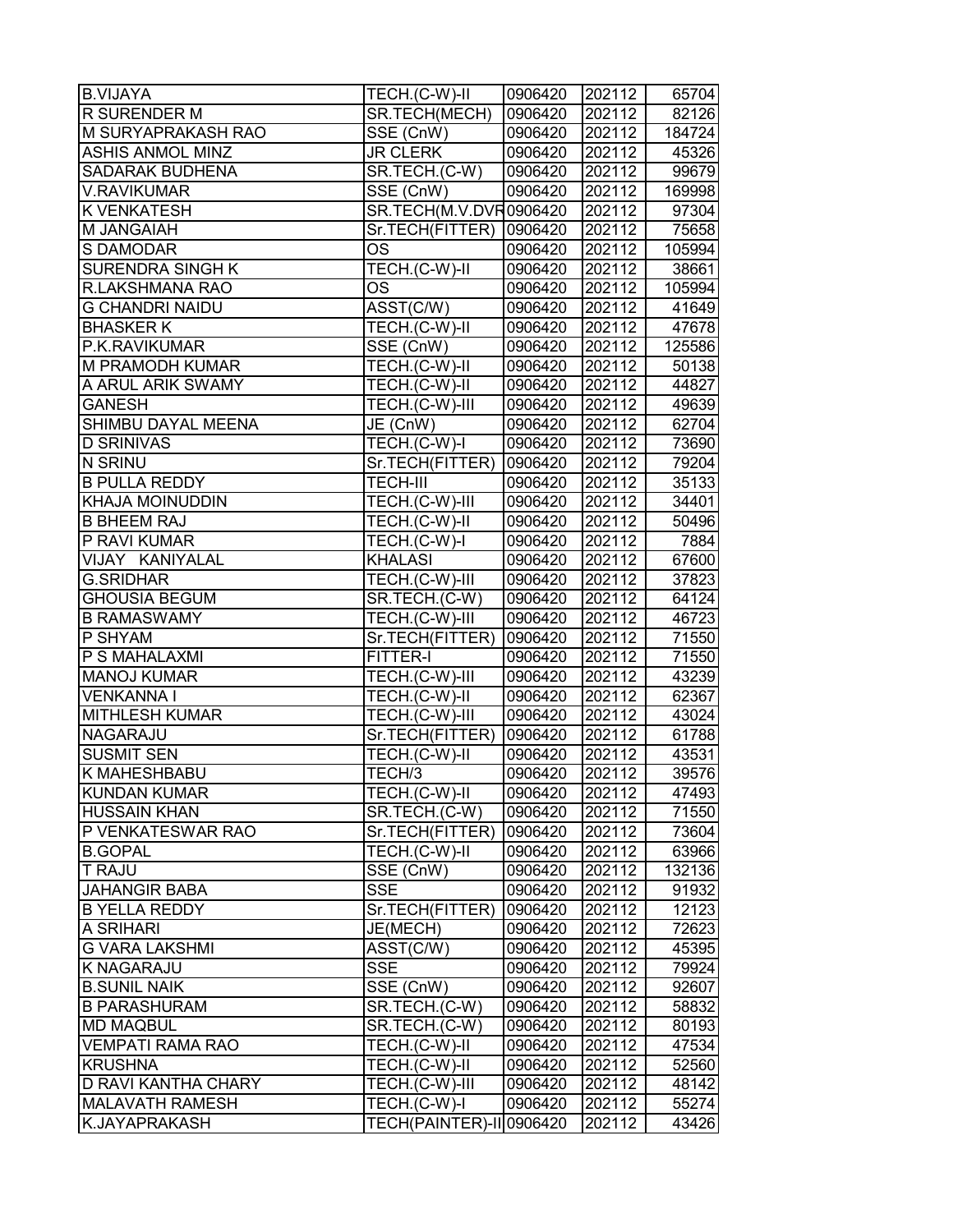| <b>PALLATI SURENDER</b>         | JE (CnW)                       | 0906420 | 202112 | 108996 |
|---------------------------------|--------------------------------|---------|--------|--------|
| A S RAMNATH                     | FITTER-I                       | 0906420 | 202112 | 53696  |
| <b>K ANAND KUMAR</b>            | TECH.(C-W)-III                 | 0906420 | 202112 | 94278  |
| YOGESH KUMAR MEENA              | Sr.TECH(FITTER)                | 0906420 | 202112 | 58702  |
| <b>M BALRAM</b>                 | TECH.(C-W)-III                 | 0906420 | 202112 | 39373  |
| <b>B.L CHENNA KESAVA RAO</b>    | TECH.(C-W)-III                 | 0906420 | 202112 | 39373  |
| <b>CHIRIVELLA MARIDASS</b>      | TECH.(C-W)-II                  | 0906420 | 202112 | 51320  |
| V RANAVEER                      | TECH.(C-W)-II                  | 0906420 | 202112 | 53770  |
| P SRIRAMULU                     | TECH.(C-W)-II                  | 0906420 | 202112 | 40007  |
| P RAMACHANDRA RAO               | SAFETY COUNSEL0906420          |         | 202112 | 136804 |
| P SHYAMALA                      | Sr.TECH(FITTER)                | 0906420 | 202112 | 71550  |
| <b>R LAWERENCE</b>              | SR.TECH.(C-W)                  | 0906420 | 202112 | 80153  |
| <b>S SUSHIL SURESH</b>          | TECH.(C-W)-II                  | 0906420 | 202112 | 40121  |
| <b>K SURENDRA</b>               | <b>TECH-III</b>                | 0906420 | 202112 | 36370  |
| <b>SAMUEL KISHORE JAGADHANE</b> | ASST(C/W)                      | 0906420 | 202112 | 32100  |
| <b>MD SHAFI AHMED</b>           | TECH.(C-W)-II                  | 0906420 | 202112 | 52133  |
| P.SHANKAR                       | ASST(C/W)                      | 0906420 | 202112 | 35739  |
| CHALLA UMAMAHESWARA RAO         | <b>OS</b>                      | 0906420 | 202112 | 106304 |
| <b>S.VIJAYA BHASKAR</b>         | JE (CnW)                       | 0906420 | 202112 | 100403 |
| <b>B ROSHAN ZAHEER</b>          | TECH.(C-W)-I                   | 0906420 | 202112 | 72225  |
| A RAJU                          | ASST(C/W)                      | 0906420 | 202112 | 36616  |
| <b>SWEETY</b>                   | <b>JR CLERK</b>                | 0906420 | 202112 | 34286  |
| <b>D KUMARA SWAMY</b>           | ASST(C/W)                      | 0906420 | 202112 | 84791  |
| <b>AMBADI SURESH</b>            | TECH.(C-W)-II                  | 0906420 | 202112 | 45006  |
| <b>SAI KUMAR</b>                | TECH.(C-W)-III                 | 0906420 | 202112 | 36244  |
| P.V.NIKHIL                      | TECH.(C-W)-II                  | 0906420 | 202112 | 45356  |
| <b>B KUMAR</b>                  | $\overline{\text{ASST}}$ (C/W) | 0906420 | 202112 | 32190  |
| P UDAY CHANDRA                  | ASST(C/W)                      | 0906420 | 202112 | 32190  |
| <b>S KRISHNAM NAIDU</b>         | ASST(C/W)                      | 0906420 | 202112 | 34526  |
| <b>B PARUSHARAMULU</b>          | ASST(C/W)                      | 0906420 | 202112 | 34358  |
| <b>K SARKAR</b>                 | KHALASI HELPER 0906420         |         | 202112 | 26790  |
| <b>G.SRISHAILAM</b>             | ASST(C/W)                      | 0906420 | 202112 | 32190  |
| <b>K NAVEEN</b>                 | ASST(C/W)                      | 0906420 | 202112 | 34025  |
| <b>D VENKATESH</b>              | KHALASI HELPER 0906420         |         | 202112 | 36576  |
| <b>G PRANAY KUMAR</b>           | <b>JE MECH</b>                 | 0906420 | 202112 | 66211  |
| P B NIKHIL TEJA YADAV           | JE (CnW)                       | 0906420 | 202112 | 66422  |
| <b>SATYENDRA PRASAD</b>         | ASST(C/W)                      | 0906420 | 202112 | 33357  |
| <b>B ANJANEYULU</b>             | ASST(C/W)                      | 0906420 | 202112 | 38926  |
| V YOGISHWAR                     | ASST(C/W)                      | 0906420 | 202112 | 37858  |
| <b>K DEVENDRA</b>               | ASST(C/W)                      | 0906420 | 202112 | 34309  |
| NAVNEET KUMAR R                 | ASST(C/W)                      | 0906420 | 202112 | 32794  |
| <b>SUMAN KUMAR</b>              | ASST(C/W)                      | 0906420 | 202112 | 32190  |
| <b>KALURAM MEENA</b>            | ASST(C/W)                      | 0906420 | 202112 | 33357  |
| <b>SVD PRITHVI RAJU</b>         | JE (CnW)                       | 0906420 | 202112 | 71592  |
| <b>L.SATISH GIRI</b>            | JE(MECH)                       | 0906420 | 202112 | 80943  |
| <b>DEVARASETTY SRIKANTH</b>     | JE(MECH)                       | 0906420 | 202112 | 64124  |
| <b>SALESH KUMAR</b>             | TECH.(C-W)-III                 | 0906420 | 202112 | 35107  |
| <b>T.LALITHA</b>                | ASST(C/W)                      | 0906420 | 202112 | 32190  |
| <b>POONAM</b>                   | ASST(C/W)                      | 0906420 | 202112 | 32190  |
| <b>JITENDRA SINGH YADAV</b>     | TECH.(C-W)-III                 | 0906420 | 202112 | 34518  |
| KALYANKAR PRUTHVI RAJ           | JE (CnW)                       | 0906420 | 202112 | 74417  |
| NARABOINA KAVITHA RANI          | JE (CnW)                       | 0906420 | 202112 | 67386  |
| <b>GOLI GOVARDHAN</b>           | JE (CnW)                       | 0906420 | 202112 | 78729  |
| <b>CHERIPALLY RAMAKRISHNA</b>   | JE (CnW)                       | 0906420 | 202112 | 69299  |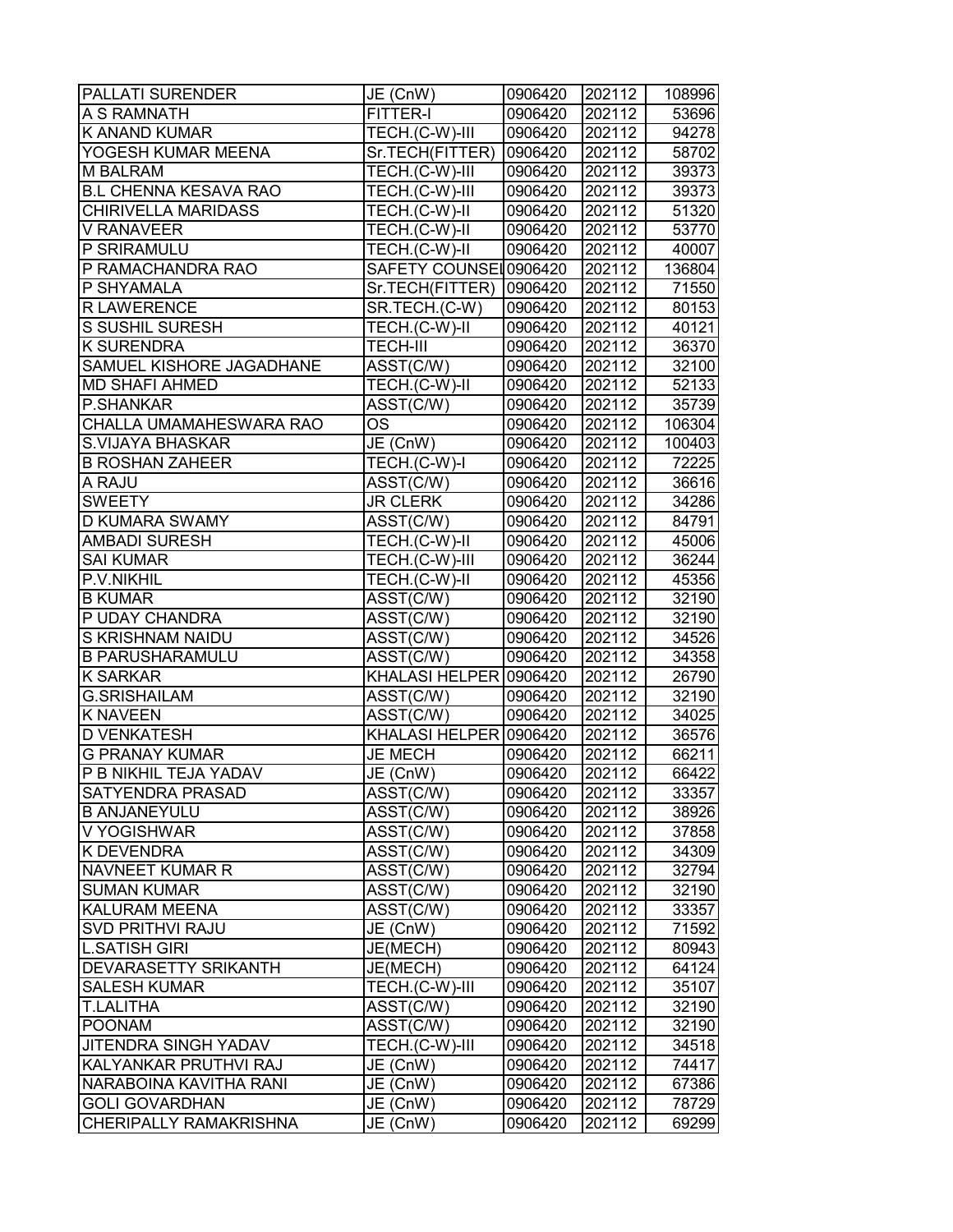| <b>MEDIGERI RAHUL</b>     | <b>FITTER-II</b> | 0906420 | 202112 | 41705  |
|---------------------------|------------------|---------|--------|--------|
| <b>YASMEEN</b>            | <b>TRAINEES</b>  | 0906420 | 202112 | 67386  |
| SUNDARA SRI HARSHA        | JE (CnW)         | 0906420 | 202112 | 68342  |
| <b>SIVAKOTI AKHIL</b>     | JE (CnW)         | 0906420 | 202112 | 69617  |
| <b>S.ABDUL RASHEED</b>    | JE (CnW)         | 0906420 | 202112 | 60115  |
| <b>V.KRISHNUDU</b>        | ASST(C/W)        | 0906420 | 202112 | 28210  |
| <b>DEEPENDRA KUMAR</b>    | TECH.(C-W)-III   | 0906420 | 202112 | 34338  |
| NIRANJAN KUMAR SINGH      | TECH.(C-W)-III   | 0906420 | 202112 | 28624  |
| <b>DINESH CHAND MEENA</b> | TECH.(C-W)-III   | 0906420 | 202112 | 34159  |
| RANJIT PRADHAN            | TECH.(C-W)-III   | 0906420 | 202112 | 34338  |
| PRADEEP KUMAR             | TECH.(C-W)-III   | 0906420 | 202112 | 36666  |
| <b>DUDARAM BAIRWA</b>     | TECH.(C-W)-III   | 0906420 | 202112 | 31131  |
| <b>SANKAR DHALI</b>       | TECH.(C-W)-III   | 0906420 | 202112 | 30772  |
| NIRANJAN KUMAR PAL        | TECH.(C-W)-III   | 0906420 | 202112 | 34159  |
| PRABHAT PANJIYAR          | TECH.(C-W)-III   | 0906420 | 202112 | 36712  |
| <b>MD.SHAH ALAM</b>       | TECH.(C-W)-III   | 0906420 | 202112 | 39951  |
| <b>BITTU KUMAR</b>        | TECH.(C-W)-III   | 0906420 | 202112 | 34875  |
| <b>VIKKY CHOUDHARY</b>    | TECH.(C-W)-III   | 0906420 | 202112 | 37105  |
| <b>CHANDAN KUMAR</b>      | TECH.(C-W)-III   | 0906420 | 202112 | 34159  |
| <b>RANGNATH KUMAR</b>     | TECH.(C-W)-III   | 0906420 | 202112 | 31131  |
| <b>AJAY KUMAR</b>         | TECH.(C-W)-III   | 0906420 | 202112 | 28624  |
| <b>RITESH KUMAR</b>       | TECH.(C-W)-III   | 0906420 | 202112 | 28624  |
| <b>DHARMENDRA KUMAR</b>   | TECH.(C-W)-III   | 0906420 | 202112 | 35770  |
| <b>JITENDRA KUMAR</b>     | TECH.(C-W)-III   | 0906420 | 202112 | 34159  |
| RANJEET KUMAR PATEL       | TECH.(C-W)-III   | 0906420 | 202112 | 34159  |
| RAVI RAJ                  | TECH.(C-W)-III   | 0906420 | 202112 | 31057  |
| NIRBHAY KUMAR             | TECH.(C-W)-III   | 0906420 | 202112 | 36307  |
| <b>USHA ROMI BASKEY</b>   | TECH.(C-W)-III   | 0906420 | 202112 | 34159  |
| PREM YADAV                | ASST(C/W)        | 0906420 | 202112 | 33172  |
| V BHARATH KUMAR           | TECH.(C-W)-III   | 0906421 | 202112 | 33829  |
| <b>SHAIK MOIZ</b>         | ASST(C/W)        | 0906421 | 202112 | 32804  |
| <b>KRISHNA PRASAD</b>     | TECH.(C-W)-I     | 0906421 | 202112 | 43118  |
| <b>MANGI LAL MEENA</b>    | TECH.(C-W)-I     | 0906421 | 202112 | 46230  |
| <b>MAHESH V</b>           | TECH.(C-W)-III   | 0906421 | 202112 | 31320  |
| CH KUMARASWAMY            | Ch.LOCO INSP.    | 0906421 | 202112 | 170821 |
| <b>G VENKATESHWARLU</b>   | Ch.LOCO INSP.    | 0906421 | 202112 | 146383 |
| KAMLESH PRASAD MEENA      | FITTER-I         | 0906421 | 202112 | 59403  |
| TIMMADI MOHAN             | TECH.(C-W)-II    | 0906421 | 202112 | 40838  |
| <b>B SREENIVAS</b>        | SR.TECH.(C-W)    | 0906421 | 202112 | 68730  |
| <b>ANKAM SURESH</b>       | TECH.(C-W)-II    | 0906421 | 202112 | 39616  |
| PAWANKUMARTHAKUR          | JE(MECH)         | 0906421 | 202112 | 57232  |
| <b>B KRISHNA PRASAD</b>   | Ch.LOCO INSP.    | 0906421 | 202112 | 138339 |
| <b>M SHANKER</b>          | <b>TECH-I</b>    | 0906421 | 202112 | 52269  |
| <b>VALLALA RAJU</b>       | Ch.LOCO INSP.    | 0906421 | 202112 | 146383 |
| SANDAM SRNIVAS            | OS               | 0906421 | 202112 | 70958  |
| <b>MOSIN KHAN</b>         | TECH.(C-W)-II    | 0906421 | 202112 | 39109  |
| K UDAY KUMAR              | SSE (CnW)        | 0906421 | 202112 | 68823  |
| <b>MAN MOHAN MEENA</b>    | JE(MECH)         | 0906421 | 202112 | 64122  |
| RAMBRIKSHA KUMAR          | JE D CnW         | 0906421 | 202112 | 51486  |
| AMRIT LAL MEENA           | JE(MECH)         | 0906421 | 202112 | 59619  |
| RAVULA KOTESH             | TECH.(C-W)-II    | 0906421 | 202112 | 40744  |
| <b>SK KHADER</b>          | SAFAIWALA        | 0906421 | 202112 | 45461  |
| P PADMA RAO               | SSE (CnW)        | 0906421 | 202112 | 89438  |
| <b>SHADULLA BABA</b>      | TECH.(C-W)-III   | 0906421 | 202112 | 35735  |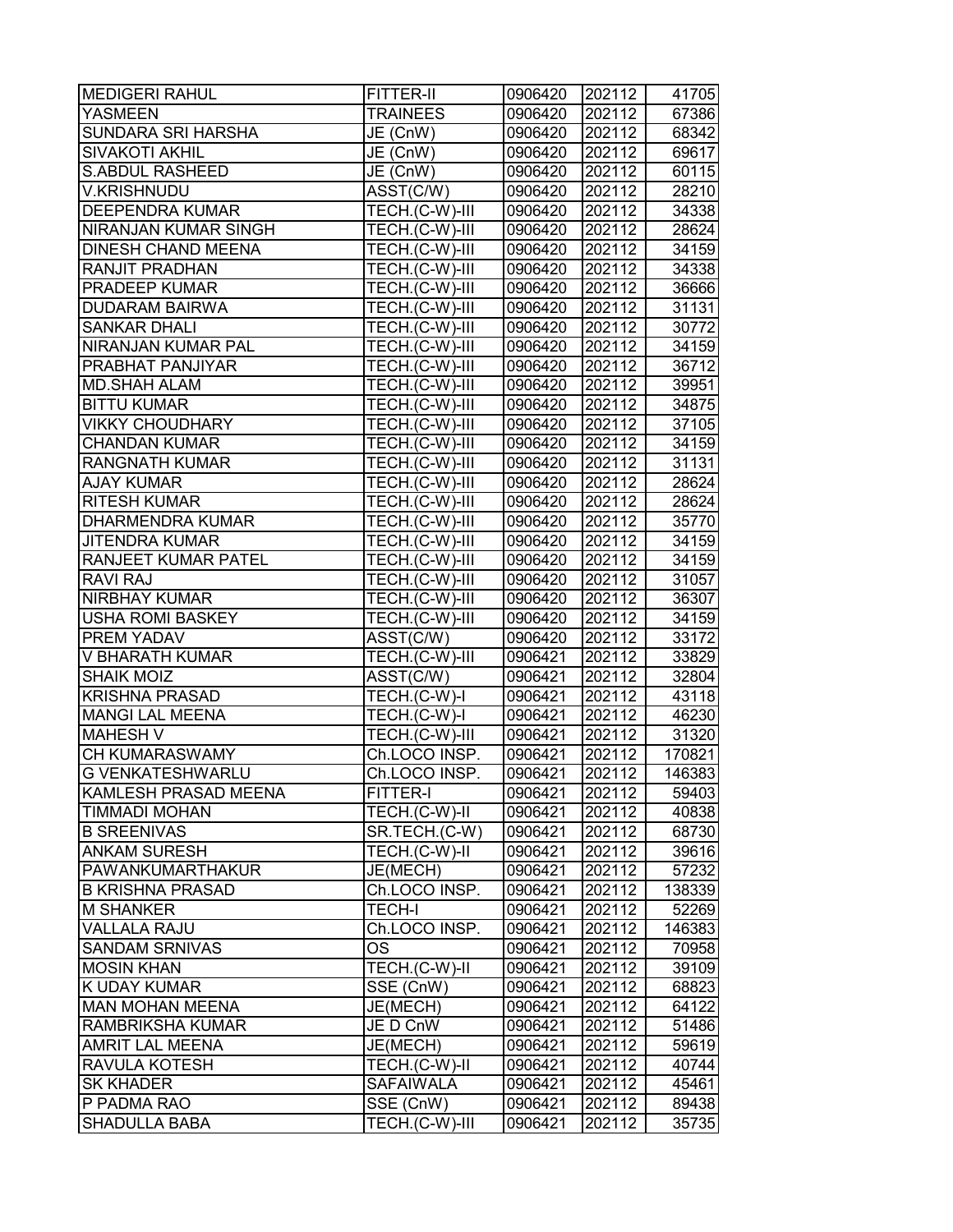| Y SAVITHA                 | SR.TECH(MECH)                  | 0906421 | 202112              | 61578  |
|---------------------------|--------------------------------|---------|---------------------|--------|
| <b>R SRINIVAS</b>         | TECH.(C-W)-I                   | 0906421 | 202112              | 60458  |
| <b>MD SHOAIB AKHTAR</b>   | OS                             | 0906421 | 202112              | 116038 |
| <b>L SRINIVAS</b>         | TECH.(C-W)-II                  | 0906421 | 202112              | 38193  |
| <b>MOHANA RAO TURPATI</b> | TECH.(C-W)-III                 | 0906421 | 202112              | 32957  |
| K SIVA GANESH             | KHALASI HELPER 0906421         |         | 202112              | 31821  |
| K NAROTTAM                | ASST(C/W)                      | 0906421 | 202112              | 27471  |
| K ANJANEYULU              | ASST(C/W)                      | 0906421 | $\overline{202}112$ | 30272  |
| T LAKSHMANA RAO           | ASST(C/W)                      | 0906421 | 202112              | 28320  |
| DUBBA VYKUNTA RAO         | $\overline{\text{ASST}}$ (C/W) | 0906421 | 202112              | 27137  |
| <b>B JANAKI RAO</b>       | ASST(C/W)                      | 0906421 | 202112              | 28536  |
| JITHENDRAN A              | ASST(C/W)                      | 0906421 | 202112              | 28305  |
| <b>B RAVINDER</b>         | TECH.(C-W)-III                 | 0906421 | 202112              | 34049  |
| <b>R.PANDARI</b>          | ASST(C/W)                      | 0906421 | 202112              | 26977  |
| P GANGA KISHAN            | TECH.(C-W)-III                 | 0906421 | 202112              | 37507  |
| K.RAGHURAM YADAV          | JE (CnW)                       | 0906421 | 202112              | 74977  |
| P SHIVA KUMAR             | KHALASI HELPER 0906421         |         | 202112              | 32288  |
| <b>M.SUNEETH KUMAR</b>    | JE (CnW)                       | 0906421 | 202112              | 60292  |
| <b>VISHANU KUMAR</b>      | ASST(C/W)                      | 0906421 | 202112              | 33328  |
| P.LATHA                   | ASST(C/W)                      | 0906421 | 202112              | 31559  |
| MANOJ KUMAR SRIVASTWA     | TECH.(ELEC)-II                 | 0906422 | 202112              | 45228  |
| <b>G.INDRASENA REDDY</b>  | TECH(ELEC)-III                 | 0906422 | 202112              | 45006  |
| SHER MOHAMMED KHAN        | TECH(MECH).-III                | 0906422 | 202112              | 39523  |
| K.NARASINGHAM             | SSE(MECH)                      | 0906422 | 202112              | 118634 |
| <b>VEERA LAXMI</b>        | ASST LSHED(ELE 0906422         |         | 202112              | 32976  |
| PRATHIBA BHARATHI         | ASST LSHED(ELE00906422         |         | 202112              | 8429   |
| S.PEDDA BUGGANNA          | TECH.(MECH)-I                  | 0906422 | 202112              | 71370  |
| <b>ANAND KUNAL</b>        | TECH(MECH).-III                | 0906422 | 202112              | 42578  |
| A.SRINIVAS                | TECH(ELEC)-III                 | 0906422 | 202112              | 49047  |
| <b>LAHU KUMAR</b>         | FITTER-III                     | 0906422 | 202112              | 26553  |
| M JAGADEESWAR             | Ch.OS                          | 0906422 | 202112              | 125586 |
| M SRINIVASREDDY           | SSE (ELEC)                     | 0906422 | 202112              | 122110 |
| SAYYED AMJATH HUSSAIN     | SSE(MECH)                      | 0906422 | 202112              | 87551  |
| M.KAVITHA                 | TECH.(LOCO)-III                | 0906422 | 202112              | 44532  |
| A VENUGOPAL               | ASST LSHED(DSL)0906422         |         | 202112              | 28362  |
| V. SRINIVAS               | <b>OS</b>                      | 0906422 | 202112              | 71550  |
| SANKATI. MERLIN           | TECH(MECH).-III                | 0906422 | 202112              | 36811  |
| <b>M.CHANDER</b>          | SSE (CnW)                      | 0906422 | 202112              | 90134  |
| R.N.RENUKA                | Ch.OS                          | 0906422 | 202112              | 118634 |
| V.RAMU                    | TECH.(MECH)-I                  | 0906422 | 202112              | 64914  |
| SRINIVAS V R V            | OS                             | 0906422 | 202112              | 115316 |
| A.MALLESH                 | <b>TECH(ELEC)-III</b>          | 0906422 | 202112              | 47060  |
| <b>D SHIVA PRASAD</b>     | TECH(MECH).-III                | 0906422 | 202112              | 50017  |
| MOHD SHUKOOR              | TECH(MECH).-III                | 0906422 | 202112              | 56409  |
| <b>B.R.SRINIVAS</b>       | JE(MECH)                       | 0906422 | 202112              | 73536  |
| P.SANDEEP KUMAR           | TECH(MECH).-III                | 0906422 | 202112              | 43426  |
| <b>D.SRINIVASULU</b>      | TECH(ELEC)-III                 | 0906422 | 202112              | 44076  |
| <b>D.SHIVA NAIK</b>       | TECH.(MECH)-II                 | 0906422 | 202112              | 59179  |
| <b>SUNIL KUMAR</b>        | TECH(ELEC)-III                 | 0906422 | 202112              | 43854  |
| <b>B H SRINIVAS</b>       | SSE(MECH)                      | 0906422 | 202112              | 184338 |
| <b>GB GIRIDHARA</b>       | TECH(MECH).-III                | 0906422 | 202112              | 41920  |
| <b>SMT.PRAGATI SINHA</b>  | ASST LSHED(ELE00906422         |         | 202112              | 32554  |
| <b>K.SARIKA</b>           | TECH(MECH).-III                | 0906422 | 202112              | 50062  |
| <b>SK.ANWAR PASHA</b>     | ASST LSHED(DSL)0906422         |         | 202112              | 44431  |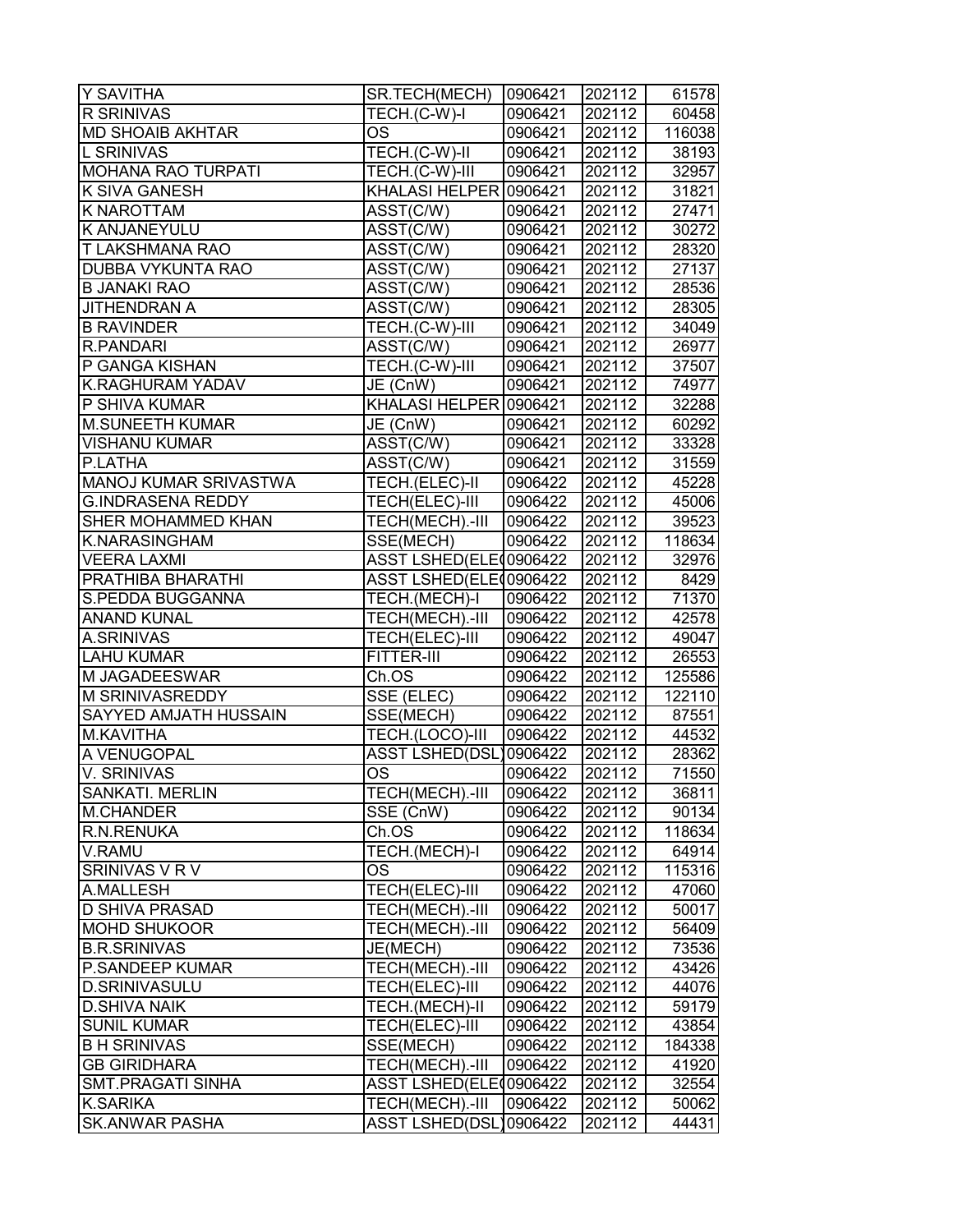| MD.RAOUFF                   | TECH.(MECH)-II         | 0906422 | 202112 | 45326  |
|-----------------------------|------------------------|---------|--------|--------|
| N.THABITHA                  | TECH.(MECH)-I          | 0906422 | 202112 | 53696  |
| <b>G NARENDRA BABU</b>      | SR.TECH.(ELEC)         | 0906422 | 202112 | 77712  |
| M LAKSHMINARAYANA           | TECH.(AW)-I            | 0906422 | 202112 | 66652  |
| <b>T VENKAT SUBBAIAH</b>    | TECH.(MECH)-I          | 0906422 | 202112 | 80710  |
| <b>VENKATESAM K</b>         | Sr. CLERK              | 0906422 | 202112 | 64914  |
| <b>SHAFI</b>                | TECH.(MECH)-II         | 0906422 | 202112 | 42259  |
| KUM.SWATHI NARABOYINA       | TECH(ELEC)-III         | 0906422 | 202112 | 38710  |
| <b>B HARSHINI</b>           | Sr.TECH(AW)            | 0906422 | 202112 | 10152  |
| P RAMBABU                   | Sr.TECH(AW)            | 0906422 | 202112 | 79924  |
| MD.RIYAZ                    | TECH.(ELEC)-I          | 0906422 | 202112 | 59858  |
| <b>D RAVI</b>               | TECH.(MECH)-II         | 0906422 | 202112 | 45850  |
| <b>G V HARI KRISHNA</b>     | SR.TECH(MECH)          | 0906422 | 202112 | 81580  |
| S. VIJAY KUMAR              | <b>OS</b>              | 0906422 | 202112 | 108996 |
| M SATYANARAYANA             | TECH.(MECH)-I          | 0906422 | 202112 | 78914  |
| <b>C.CHANDRA SHEKAR</b>     | TECH.(MECH)-II         | 0906422 | 202112 | 63176  |
| P.N.RAMESH                  | TECH(MECH).-III        | 0906422 | 202112 | 59476  |
| K.M.RAVINDER                | TECH.(ELEC)-I          | 0906422 | 202112 | 63176  |
| <b>B V RANI</b>             | <b>OS</b>              | 0906422 | 202112 | 94618  |
| S.THIRUMALESHA              | SSE(MECH)              | 0906422 | 202112 | 129220 |
| P SATHYANARAYANA            | TECH(ELEC)-III         | 0906422 | 202112 | 47914  |
| R.NAGA RANI                 | TECH(MECH).-III        | 0906422 | 202112 | 43426  |
| <b>SUBHAKAR GOUD EEDIGA</b> | SSE(MECH)              | 0906422 | 202112 | 81310  |
| N T VIJAY KUMAR             | TECH.(ELEC)-I          | 0906422 | 202112 | 63176  |
| <b>M MITRA</b>              | SR.TECH(MECH)          | 0906422 | 202112 | 74484  |
| <b>B VENKATESWARARAO</b>    | SR.TECH(MECH)          | 0906422 | 202112 | 82061  |
| P.S.SANTOSH                 | SR.TECH(MECH)          | 0906422 | 202112 | 80478  |
| <b>M.RAVINDER</b>           | TECH.(MECH)-I          | 0906422 | 202112 | 53562  |
| <b>K.N.AJAY NARENDER</b>    | TECH(MECH).-III        | 0906422 | 202112 | 44532  |
| P JAYARAM                   | TECH.(MECH)-I          | 0906422 | 202112 | 64914  |
| <b>BHOSALE SUNIL G</b>      | TECH.(MECH)-I          | 0906422 | 202112 | 59412  |
| <b>B RAMACHANDARAIAH</b>    | TECH.(MECH)-I          | 0906422 | 202112 | 64914  |
| <b>N GABRIEL</b>            | ASST LSHED(DSL)0906422 |         | 202112 | 47946  |
| <b>S SUBHASH</b>            | SSE(MECH)              | 0906422 | 202112 | 152781 |
| P NAGESH                    | SR.TECH(MECH)          | 0906422 | 202112 | 71550  |
| <b>B KUMAR</b>              | <b>SR.TECH(MECH)</b>   | 0906422 | 202112 | 69654  |
| Y SANTOSH KUMAR             | TECH.(ELEC)-I          | 0906422 | 202112 | 59858  |
| N. RAJINI                   | TECH(MECH).-III        | 0906422 | 202112 | 43426  |
| <b>G.RAMULU</b>             | SSE (ELEC)             | 0906422 | 202112 | 122110 |
| <b>MD OMER KHAN</b>         | TECH(MECH).-III        | 0906422 | 202112 | 60490  |
| <b>G VIJAYA RAM</b>         | SSE(MECH)              | 0906422 | 202112 | 120844 |
| <b>CHAVAN EKNATH</b>        | SR.TECH(MECH)          | 0906422 | 202112 | 65305  |
| <b>K ANIL BABU</b>          | TECH.(MECH)-I          | 0906422 | 202112 | 57609  |
| R ANJANEYULU                | TECH.(MECH)-I          | 0906422 | 202112 | 70665  |
| ANJANEYULU                  | Sr.TECH(AW)            | 0906422 | 202112 | 84004  |
| <b>T SATYA PRAKASH</b>      | SSE(MECH)              | 0906422 | 202112 | 100148 |
| <b>T VENKATESHWAR RAO</b>   | SR.TECH(MECH)          | 0906422 | 202112 | 84506  |
| <b>KUSUMA PRASAD</b>        | SSE(MECH)              | 0906422 | 202112 | 122785 |
| A SRIDHAR                   | <b>CMS</b>             | 0906422 | 202112 | 97304  |
| <b>B MALLA REDDY</b>        | SSE(MECH)              | 0906422 | 202112 | 105994 |
| <b>R RAMESH</b>             | SR.TECH(MECH)          | 0906422 | 202112 | 91932  |
| <b>SUBASHDAS</b>            | <b>OS</b>              | 0906422 | 202112 | 66273  |
| <b>R RAVINDRA CHARI</b>     | TECH.(MECH)-II         | 0906422 | 202112 | 66144  |
| <b>P T SUDHAKAR</b>         | TECH.(ELEC)-I          | 0906422 | 202112 | 63498  |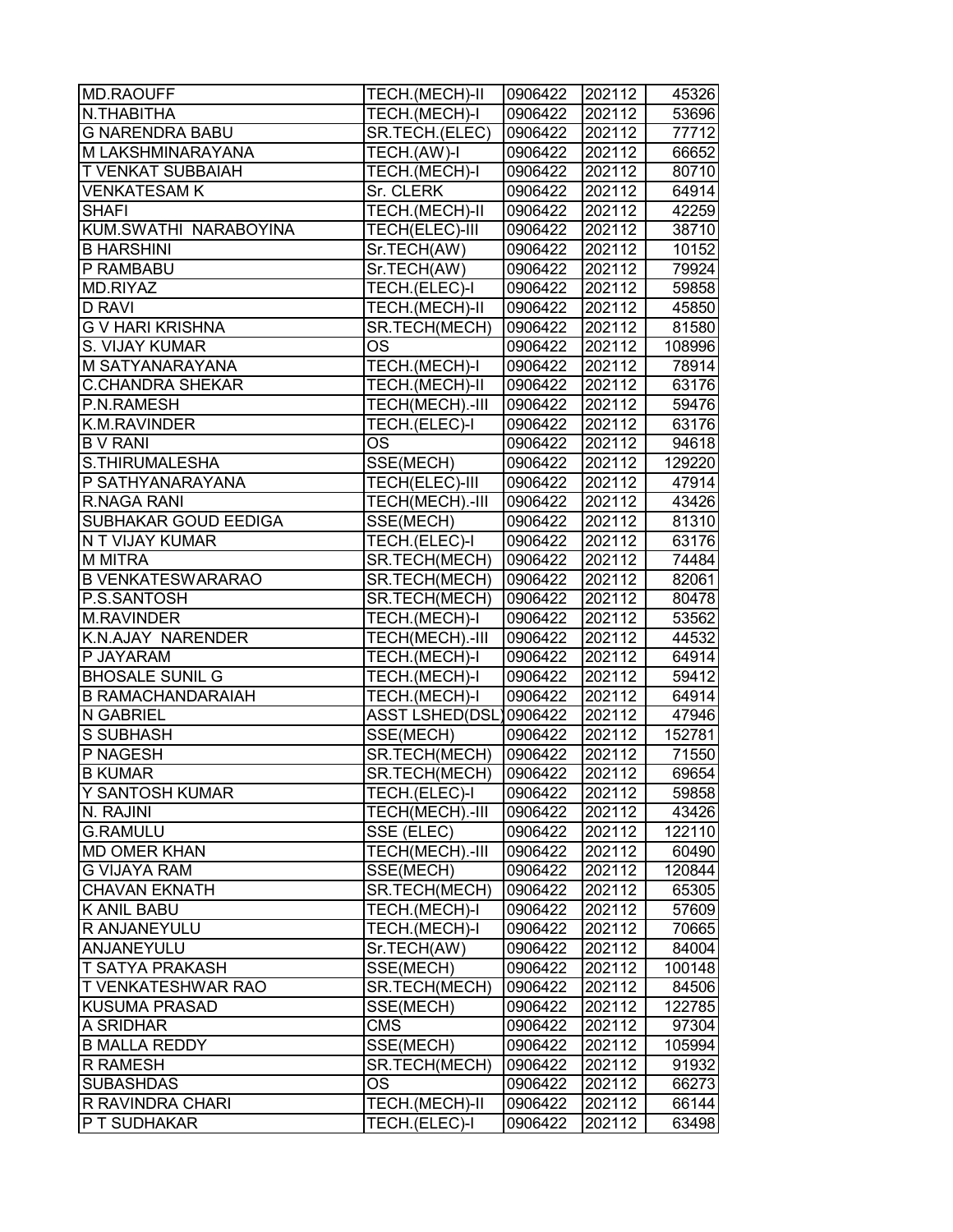| YADAV SUNIL P              | TECH.(MECH)-I          | 0906422 | 202112 | 68578  |
|----------------------------|------------------------|---------|--------|--------|
| V MOULAALI                 | TECH.(ELEC)-I          | 0906422 | 202112 | 67912  |
| P PRAVEEN KUMAR            | TECH.(MECH)-I          | 0906422 | 202112 | 64914  |
| P YADAIAH                  | TECH.(MECH)-I          | 0906422 | 202112 | 72340  |
| <b>R NARSING RAO</b>       | TECH.(ELEC)-I          | 0906422 | 202112 | 68548  |
| <b>S.V.SOMLA NAIK</b>      | SR.TECH(MECH)          | 0906422 | 202112 | 91932  |
| <b>EMMANUELJUDE XAVIER</b> | JE (ELEC)              | 0906422 | 202112 | 100148 |
| P SRIHARI RAMULU           | TECH.(ELEC)-I          | 0906422 | 202112 | 46932  |
| SRINIVASULU                | SR.TECH.(ELEC)         | 0906422 | 202112 | 71550  |
| <b>BAGANNA</b>             | TECH.(MECH)-I          | 0906422 | 202112 | 71550  |
| <b>M S NARAYANA</b>        | SR.TECH(MECH)          | 0906422 | 202112 | 71550  |
| RAMDAS CHINNAIAH           | SR.TECH.(ELEC)         | 0906422 | 202112 | 58557  |
| R HEERA SINGH              | Sr.TECH(AW)            | 0906422 | 202112 | 67758  |
| K P SAIKUMAR               | TECH.(MECH)-II         | 0906422 | 202112 | 63176  |
| Y SRINIVASA RAO            | TECH.(AW)-I            | 0906422 | 202112 | 65246  |
| <b>SK MOINUDDIN</b>        | TECH.(MECH)-II         | 0906422 | 202112 | 63176  |
| <b>SINGAM PRAKASH</b>      | TECH(ELEC)-III         | 0906422 | 202112 | 52274  |
| HANUMAN PRASAD MEENA       | TECH.(ELEC)-I          | 0906422 | 202112 | 50852  |
| <b>D SUSHEEL KUMAR</b>     | SSE(MECH)              | 0906422 | 202112 | 152106 |
| <b>G MUKTESWARA RAO</b>    | JE(MECH)               | 0906422 | 202112 | 100148 |
| A NARAYANA BHAVANI         | TECH.(MECH)-I          | 0906422 | 202112 | 68548  |
| <b>REKHA</b>               | <b>PEON</b>            | 0906422 | 202112 | 61754  |
| <b>GOLLA MASANNA</b>       | TECH(ELEC)-III         | 0906422 | 202112 | 45352  |
| <b>SUMER SINGH MEENA</b>   | TECH(MECH).-III        | 0906422 | 202112 | 51263  |
| <b>D.MAHENDER REDDY</b>    | TECH(ELEC)-III         | 0906422 | 202112 | 36811  |
| KOLA.SRIKANTH              | TECH(MECH).-III        | 0906422 | 202112 | 44752  |
| <b>MD OMER</b>             | TECH.(MECH)-I          | 0906422 | 202112 | 59764  |
| L.K.PANDU NAIK             | TECH.(AW)-I            | 0906422 | 202112 | 49047  |
| K VEERA BABU               | ASST LSHED(DSL)0906422 |         | 202112 | 40130  |
| J PANDARINATH              | SSE(MECH)              | 0906422 | 202112 | 109409 |
| <b>K SRINIVAS</b>          | SR.TECH(MECH)          | 0906422 | 202112 | 78607  |
| T NARAYANA                 | SR.TECH.(ELEC)         | 0906422 | 202112 | 71550  |
| D.SATYANARAYANA            | SR.TECH.(ELEC)         | 0906422 | 202112 | 73954  |
| <b>MD MEHBOOB KHAN</b>     | SR.TECH(MECH)          | 0906422 | 202112 | 60459  |
| C.H.VENKATESHWARLU         | SR.TECH(MECH)          | 0906422 | 202112 | 71919  |
| <b>M SUNITHA</b>           | <b>JR CLERK</b>        | 0906422 | 202112 | 61754  |
| A CHANDRA SEKHAR           | TECH.(MECH)-I          | 0906422 | 202112 | 71550  |
| T KRISHNAIAH               | SR.TECH.(ELEC)         | 0906422 | 202112 | 92026  |
| T NARAYANA                 | JE (ELEC)              | 0906422 | 202112 | 71550  |
| LAXMANJI                   | SR.TECH(MECH)          | 0906422 | 202112 | 60129  |
| <b>B ANJANI CHANDER</b>    | SR.TECH(MECH)          | 0906422 | 202112 | 71550  |
| ANJANEYULU                 | SR.TECH(MECH)          | 0906422 | 202112 | 71550  |
| P V P KIRAN KUMAR          | Sr.LOCO INSP.          | 0906422 | 202112 | 179860 |
| A.SUDHAKAR                 | TECH.(MECH)-I          | 0906422 | 202112 | 55691  |
| M KONDA REDDY              | Sr.TECH(AW)            | 0906422 | 202112 | 74279  |
| Y NARASIMHA RAO            | SR.TECH.(ELEC)         | 0906422 | 202112 | 71550  |
| <b>BHASKAR</b>             | TECH.(MECH)-I          | 0906422 | 202112 | 57640  |
| <b>S MANNEMU</b>           | SR.TECH(MECH)          | 0906422 | 202112 | 60498  |
| <b>MOHAN PHILOMAN</b>      | TECH.(MECH)-I          | 0906422 | 202112 | 68548  |
| S RAMAKRISHNA              | TECH.(MECH)-I          | 0906422 | 202112 | 66652  |
| A. SURYANARAYANA           | Ch.OS                  | 0906422 | 202112 | 129220 |
| A.GANGARAJU                | TECH(ELEC)-III         | 0906422 | 202112 | 36811  |
| <b>SMT.HUSSAIN BANU</b>    | TECH.(ELEC)-II         | 0906422 | 202112 | 57737  |
| <b>G.DAMODAR</b>           | TECH.(MECH)-I          | 0906422 | 202112 | 71395  |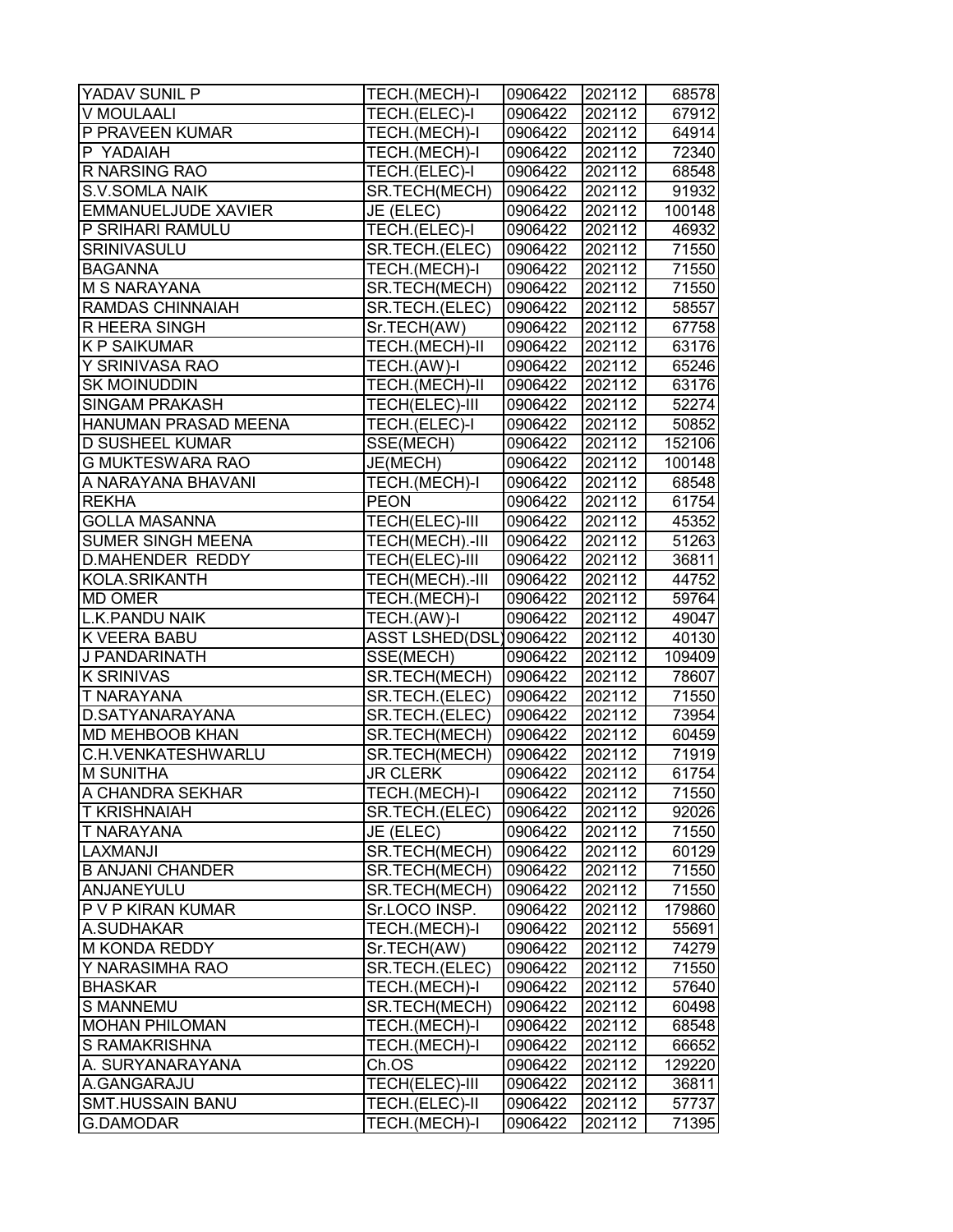| A SRINIVAS                | TECH.(ELEC)-I          | 0906422  | 202112 | 64468  |
|---------------------------|------------------------|----------|--------|--------|
| C RAJESH                  | SR.TECH(MECH)          | 0906422  | 202112 | 73604  |
| <b>MAHMOOD PASHA</b>      | TECH.(MECH)-I          | 0906422  | 202112 | 64914  |
| <b>D.VENKAT RAO</b>       | TECH.(MECH)-I          | 0906422  | 202112 | 79574  |
| <b>MD ZAKIR KHAN</b>      | TECH.(MECH)-I          | 0906422  | 202112 | 64914  |
| <b>S ARUN KUMAR</b>       | TECH.(MECH)-I          | 0906422  | 202112 | 63506  |
| <b>S PRASAD</b>           | SR.TECH.(ELEC)         | 0906422  | 202112 | 65862  |
| A JUDE                    | TECH.(ELEC)-I          | 0906422  | 202112 | 60162  |
| L SHASIDHAR REDDY         | TECH.(ELEC)-I          | 0906422  | 202112 | 59858  |
| M P SARAVANAN             | TECH.(ELEC)-I          | 0906422  | 202112 | 59858  |
| SYED MASOOD               | TECH.(MECH)-I          | 0906422  | 202112 | 66652  |
| <b>TILKESHWAR KUMAR</b>   | ASST LSHED(ELE00906422 |          | 202112 | 43426  |
| SRINIVASULU M             | SSE(MECH)              | 0906422  | 202112 | 112156 |
| <b>SHAEEN BEGUM</b>       | OS                     | 0906422  | 202112 | 102992 |
| <b>D.NARSINGH RAO</b>     | TECH(MECH).-III        | 0906422  | 202112 | 62610  |
| <b>SUMEET SINGH</b>       | <b>ASST LSHED(DSL</b>  | 0906422  | 202112 | 45565  |
| SK AKBAR AHMED            | SR.TECH(MECH)          | 0906422  | 202112 | 71550  |
| <b>D.ANIL KUMAR</b>       | TECH(MECH).-III        | 0906422  | 202112 | 32947  |
| P.VIJAYA                  | ASST LSHED(DSL)0906422 |          | 202112 | 31637  |
| <b>JP SRINATH</b>         | TECH(ELEC)-III         | 0906422  | 202112 | 43639  |
| A.SAI KISHORE             | <b>ASST LSHED(DSL</b>  | 10906422 | 202112 | 37793  |
| Y.SOWMYA                  | SSE (ELEC)             | 0906422  | 202112 | 75208  |
| <b>K.RAVINDER</b>         | TECH(MECH).-III        | 0906422  | 202112 | 40886  |
| P.SHIVA KUMAR             | ASST LSHED(DSL)0906422 |          | 202112 | 39104  |
| V.KAMALAKAR               | SSE(MECH)              | 0906422  | 202112 | 94618  |
| <b>M NARSING RAO</b>      | TECH.(MECH)-I          | 0906422  | 202112 | 68548  |
| <b>D.KISHORE BABU</b>     | TECH.(MECH)-I          | 0906422  | 202112 | 48602  |
| HANAMANTARAY BIRADAR      | ASST LSHED(DSL)0906422 |          | 202112 | 38447  |
| K.ANJAIAH                 | TECH(MECH).-III        | 0906422  | 202112 | 39373  |
| A.PRABHAKAR               | TECH(MECH).-III        | 0906422  | 202112 | 37161  |
| <b>SANOJ KUMAR BHARTI</b> | TECH(MECH).-III        | 0906422  | 202112 | 49715  |
| <b>B RAVI KUMAR</b>       | TECH.(MECH)-II         | 0906422  | 202112 | 57330  |
| AMIT KUMAR ARUN PRASAD    | TECH(MECH).-III        | 0906422  | 202112 | 43426  |
| RAM PRATAP MEENA          | TECH(MECH).-III        | 0906422  | 202112 | 38344  |
| RAJESH KUMAR MEENA        | TECH.(MECH)-II         | 0906422  | 202112 | 44147  |
| <b>HARIKESH MEENA</b>     | TECH.(ELEC)-I          | 0906422  | 202112 | 60579  |
| <b>K.SRIKANTH</b>         | TECH(ELEC)-III         | 0906422  | 202112 | 34159  |
| <b>G.RAJA KUMARI</b>      | TECH.(ELEC)-I          | 0906422  | 202112 | 47029  |
| <b>D.NARASINGR AO</b>     | JE (CnW)               | 0906422  | 202112 | 68906  |
| <b>G DHANUNJAYUDU</b>     | SR.TECH.(ELEC)         | 0906422  | 202112 | 73604  |
| <b>K RAJESH</b>           | TECH.(MECH)-I          | 0906422  | 202112 | 72340  |
| MOHAMMED AZEEM            | TECH.(MECH)-II         | 0906422  | 202112 | 57330  |
| M SRINIVAS RAO            | SR.TECH(MECH)          | 0906422  | 202112 | 64914  |
| <b>G.MD.SHAVALI</b>       | SSE (ELEC)             | 0906422  | 202112 | 152106 |
| PULI RAVICHANDER          | ASST LSHED(ELE00906422 |          | 202112 | 40427  |
| N.BALRAJ                  | SSE(MECH)              | 0906422  | 202112 | 82136  |
| <b>B.RAJU</b>             | TECH(MECH).-III        | 0906422  | 202112 | 39373  |
| SARDAR. K                 | TECH.(MECH)-II         | 0906422  | 202112 | 44409  |
| <b>M.SATISH KUMAR</b>     | TECH(MECH).-III        | 0906422  | 202112 | 43426  |
| K ASP.SUNDAR RAJ          | TECH.(ELEC)-I          | 0906422  | 202112 | 65437  |
| <b>K.SURESH</b>           | TECH(ELEC)-III         | 0906422  | 202112 | 39580  |
| A.K.BHARATH               | <b>ASST LSHED(DSL</b>  | 0906422  | 202112 | 35739  |
| <b>D.SRINIVASA KUMAR</b>  | SSE(MECH)              | 0906422  | 202112 | 110419 |
| <b>VINOD KUMAR SHARMA</b> | TECH(MECH).-III        | 0906422  | 202112 | 35131  |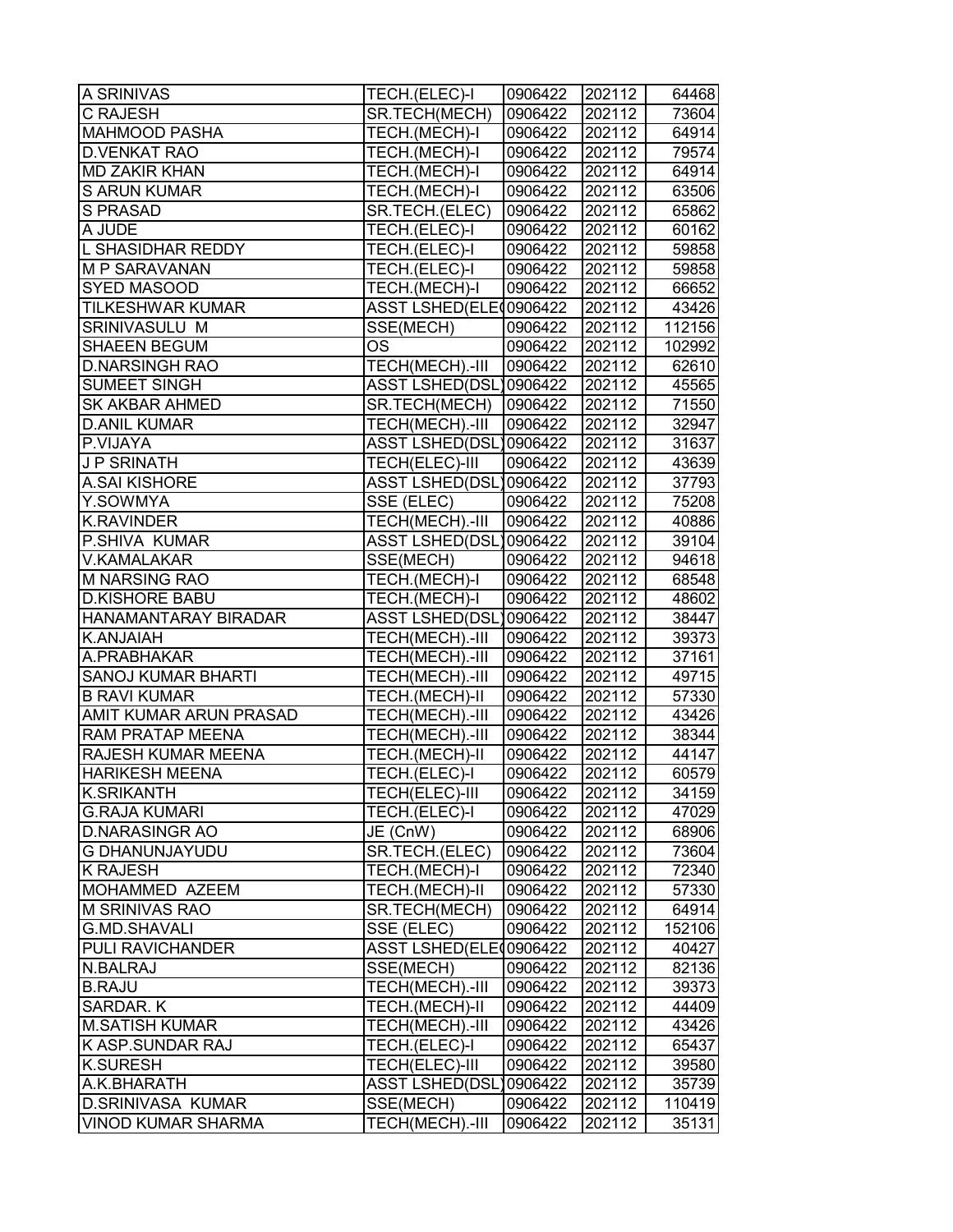| SUNDHAR MEKALA             | TECH(MECH).-III        | 0906422 | 202112              | 43426  |
|----------------------------|------------------------|---------|---------------------|--------|
| K.VISHNU VARDHAN GOUD      | ASST LSHED(DSL)0906422 |         | 202112              | 43426  |
| P THYAGARAJAN              | TECH.(MECH)-I          | 0906422 | 202112              | 63176  |
| <b>K.SRIHARI</b>           | TECH(MECH).-III        | 0906422 | 202112              | 46270  |
| M SREEDHAR RAO             | ОS                     | 0906422 | 202112              | 200131 |
| DASHWANTSING.D.            | Sr.TECH(AW)            | 0906422 | 202112              | 60129  |
| R B NARSING RAO            | JE(MECH)               | 0906422 | 202112              | 73604  |
| M.SAILU                    | SR.TECH(MECH)          | 0906422 | $\overline{202}112$ | 99981  |
| MUTHAIAH KATAMALLA         | TECH.(AW)-II           | 0906422 | 202112              | 51215  |
| <b>B.VENKATESH</b>         | TECH.(MECH)-II         | 0906422 | 202112              | 52274  |
| <b>G.BALAKRISHNA</b>       | POINTSMAN-A            | 0906422 | 202112              | 39709  |
| <b>SHAIK GAFFAR</b>        | SSE(MECH)              | 0906422 | 202112              | 94618  |
| <b>SAI KARTIK ANAND</b>    | JE(MECH)               | 0906422 | 202112              | 73604  |
| SANTOSH KUMAR MEENA        | SR.TECH.(ELEC)         | 0906422 | 202112              | 63024  |
| M NARSING RAO              | TECH.(MECH)-II         | 0906422 | 202112              | 62228  |
| P MURALIDHAR               | TECH.(MECH)-I          | 0906422 | 202112              | 64914  |
| <b>J.SRINIVASU</b>         | SSE (WORKS)            | 0906422 | 202112              | 91932  |
| <b>K S DEVENDER</b>        | TECH.(MECH)-II         | 0906422 | 202112              | 60917  |
| <b>TVENAKATSRINIVASRAO</b> | SSE (ELEC)             | 0906422 | 202112              | 114831 |
| <b>SMT D.MOUNIKA BAI</b>   | ASST LSHED(ELE 0906422 |         | 202112              | 36811  |
| <b>B APPANNA</b>           | TECH.(MECH)-I          | 0906422 | 202112              | 57640  |
| D.YADAIAH                  | TECH.(ELEC)-I          | 0906422 | 202112              | 58278  |
| J RAMULU                   | SR.TECH(MECH)          | 0906422 | 202112              | 71550  |
| S SHAMEEM                  | SR.TECH.(ELEC)         | 0906422 | 202112              | 66714  |
| <b>V.RAMANA KOILADA</b>    | TECH.(ELEC)-I          | 0906422 | 202112              | 53696  |
| <b>GOPAL MEENA</b>         | TECH.(ELEC)-I          | 0906422 | 202112              | 53696  |
| <b>E.N KRISHNA KUMAR</b>   | SSE(MECH)              | 0906422 | 202112              | 152106 |
| K.VIKRAM SINGH             | TECH(MECH).-III        | 0906422 | 202112              | 51484  |
| <b>G.NARENDER</b>          | ASST LSHED(DSL)0906422 |         | 202112              | 37469  |
| M.RAJU                     | TECH.(ELEC)-I          | 0906422 | 202112              | 56698  |
| <b>MD QUTUBUDDIN</b>       | SR.TECH(MECH)          | 0906422 | 202112              | 76718  |
| <b>V GANESH</b>            | TECH.(ELEC)-I          | 0906422 | 202112              | 70444  |
| R PENTAIAH                 | TECH.(MECH)-I          | 0906422 | 202112              | 64914  |
| K.SHANMUKHAM               | ASST LSHED(DSL)0906422 |         | 202112              | 37793  |
| <b>M.V.RAJESH KUMAR</b>    | SSE(MECH)              | 0906422 | 202112              | 79924  |
| <b>T.SUMAN</b>             | ASST LSHED(DSL)0906422 |         | 202112              | 36003  |
| K.LINGAMAIAH               | TECH(MECH).-III        | 0906422 | 202112              | 44930  |
| <b>G.LAXMI</b>             | TECH.(ELEC)-II         | 0906422 | 202112              | 44147  |
| A.MALLESHAM                | <b>CMS</b>             | 0906422 | 202112              | 115316 |
| CH.VENKANNA                | TECH.(AW)-II           | 0906422 | 202112              | 50852  |
| N. THAPAN KUMAR            | SSE (ELEC)             | 0906422 | 202112              | 95293  |
| M.P.SATHYANARAYANA         | TECH.(AW)-I            | 0906422 | 202112              | 83946  |
| <b>S.SUJITH KUMAR</b>      | TECH(MECH).-III        | 0906422 | 202112              | 39373  |
| <b>B RAMESH</b>            | TECH.(ELEC)-I          | 0906422 | 202112              | 63176  |
| M INDRASENA                | SSE (ELEC)             | 0906422 | 202112              | 156372 |
| A SRI RAMKUMAR             | SR.TECH.(ELEC)         | 0906422 | 202112              | 77712  |
| <b>K DHEERENDER</b>        | SR.TECH(MECH)          | 0906422 | 202112              | 79924  |
| <b>B SALEEMUDDIN</b>       | TECH.(MECH)-II         | 0906422 | 202112              | 65872  |
| Y SADANAND                 | SR.TECH(MECH)          | 0906422 | 202112              | 75658  |
| <b>G.S.MANIKANDAN</b>      | ASST LSHED(DSL)0906422 |         | 202112              | 36348  |
| KONDURI RAVI               | <b>CMS</b>             | 0906422 | 202112              | 97304  |
| <b>GUDELLI . RAMESH</b>    | SSE (ELEC)             | 0906422 | 202112              | 117316 |
| M MADHUSUDHAN RAJ          | SSE (ELEC)             | 0906422 | 202112              | 118634 |
| <b>V PREM KUMAR</b>        | SR.TECH.(ELEC)         | 0906422 | 202112              | 94968  |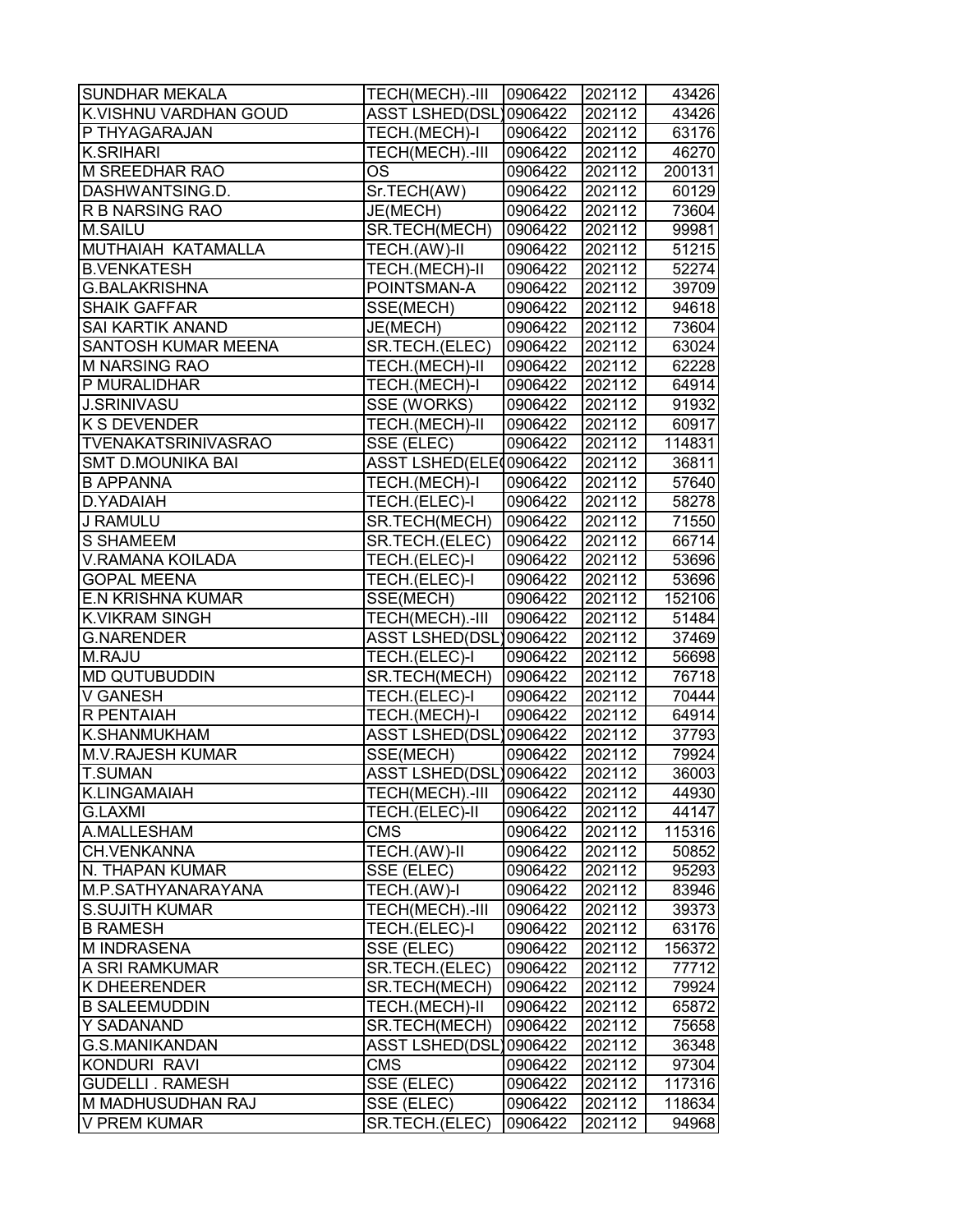| <b>G S N MURTHY</b>                    | SSE(MECH)              | 0906422 | 202112 | 118634 |
|----------------------------------------|------------------------|---------|--------|--------|
| <b>M.SRINIVASA RAO</b>                 | SR.TECH.(ELEC)         | 0906422 | 202112 | 80322  |
| <b>MALOTH LALSINGH</b>                 | Ch.OS                  | 0906422 | 202112 | 105994 |
| <b>V.MOHAN RAO</b>                     | TECH.(ELEC)-I          | 0906422 | 202112 | 53696  |
| <b>CH.VENKATESH</b>                    | TECH.(MECH)-II         | 0906422 | 202112 | 52274  |
| <b>JANIPASHA MD</b>                    | SSE(MECH)              | 0906422 | 202112 | 79924  |
| <b>G SANTOSHA LAKSHMI</b>              | TECH(MECH).-III        | 0906422 | 202112 | 50062  |
| <b>G.SREEDHAR</b>                      | SSE (ELEC)             | 0906422 | 202112 | 92607  |
| <b>B RAMACHANDRAM</b>                  | SSE(MECH)              | 0906422 | 202112 | 91932  |
| <b>B A B KAMALAKAR</b>                 | SSE(MECH)              | 0906422 | 202112 | 129220 |
| <b>EDLA SRINIVAS</b>                   | TECH.(AW)-II           | 0906422 | 202112 | 46270  |
| CHINTHALA DAYAKAR                      | TECH(MECH).-III        | 0906422 | 202112 | 46528  |
| <b>BADRIGARI RAJ KUMAR</b>             | <b>CMA</b>             | 0906422 | 202112 | 75658  |
| NAGARAJU PAKANTI                       | JE (DIESEL)            | 0906422 | 202112 | 96645  |
| <b>M.SAI LAXMAN</b>                    | TECH(MECH).-III        | 0906422 | 202112 | 44532  |
| <b>SYED AKRAM</b>                      | TECH.(ELEC)-II         | 0906422 | 202112 | 48797  |
| G. VEERA VENKATA SURESH KUMARSSE(MECH) |                        | 0906422 | 202112 | 85181  |
| C SREENIVASULU                         | TECH(MECH).-III        | 0906422 | 202112 | 47796  |
| <b>V.N.RAKESH KUMAR</b>                | TECH(MECH).-III        | 0906422 | 202112 | 37161  |
| R.V.NEHA                               | JE (ELEC)              | 0906422 | 202112 | 64938  |
| S.M.MOHIUDDIN AHMED                    | JE(MECH)               | 0906422 | 202112 | 69654  |
| <b>D.YASHWANTH KUMAR</b>               | TECH(ELEC)-III         | 0906422 | 202112 | 33974  |
| SODE KOTESWARA RAO                     | JE(MECH)               | 0906422 | 202112 | 69654  |
| <b>N.RAJESH</b>                        | JE (ELEC)              | 0906422 | 202112 | 69654  |
| SRINIVASULU                            | TECH.(MECH)-I          | 0906422 | 202112 | 64914  |
| P.DEVENDER                             | TECH(MECH).-III        | 0906422 | 202112 | 42719  |
| MANDUGULA RAJASHEKAR                   | TECH(MECH).-III        | 0906422 | 202112 | 39373  |
| M.SRINIVASULU                          | TECH.(ELEC)-I          | 0906422 | 202112 | 71527  |
| <b>DANAIAH</b>                         | SR.TECH(MECH)          | 0906422 | 202112 | 71550  |
| <b>K KISHAN</b>                        | TECH.(MECH)-I          | 0906422 | 202112 | 68548  |
| V.GOVIND                               | SR.TECH.(ELEC)         | 0906422 | 202112 | 71550  |
| YADATI JAGADEESH KUMAR                 | ASST LSHED(ELE00906422 |         | 202112 | 35781  |
| KANNARAPU RAJITHA                      | ASST LSHED(ELE 0906422 |         | 202112 | 34791  |
| K SWETHA                               | JE(MECH)               | 0906422 | 202112 | 69654  |
| <b>MUDDASANI NAGESH</b>                | JE(MECH)               | 0906422 | 202112 | 84506  |
| <b>B VISHNU</b>                        | ASST LSHED(DSL)0906422 |         | 202112 | 32190  |
| VANGARA VENKATESWARLU                  | <b>TRACK MNTR-IV</b>   | 0906422 | 202112 | 32190  |
| MUDAVATH VINOD KUMAR                   | ASST LSHED(DSL)0906422 |         | 202112 | 32190  |
| <b>CHEKKA OMPRAKASH</b>                | ASST LSHED(DSL)0906422 |         | 202112 | 32190  |
| K YASHWANTH                            | TECH(MECH).-III        | 0906422 | 202112 | 35107  |
| SHIVASHANKAR KUMAR                     | ASST LSHED(DSL)0906422 |         | 202112 | 32190  |
| <b>JANIGE RAMESH YADAV</b>             | ASST LSHED(DSL)0906422 |         | 202112 | 32190  |
| <b>BHEEM SAGAR</b>                     | ASST LSHED(DSL)0906422 |         | 202112 | 33357  |
| <b>BIKAS KUMAR</b>                     | ASST LSHED(ELE00906422 |         | 202112 | 32190  |
| PABITRA BEHERA                         | ASST LSHED(ELE00906422 |         | 202112 | 32190  |
| <b>MD AZIZ ANSARI</b>                  | ASST LSHED(ELE00906422 |         | 202112 | 32190  |
| ADITYA KUMAR SINGH                     | ASST LSHED(DSL)0906422 |         | 202112 | 36744  |
| <b>RAM SEVAK</b>                       | ASST LSHED(DSL)0906422 |         | 202112 | 32190  |
| PERAKA MAHESH                          | ASST LSHED(DSL)0906422 |         | 202112 | 32190  |
| PATRO JOGOBONDHU                       | ASST LSHED(DSL)0906422 |         | 202112 | 32190  |
| <b>DEEPAK PRASAD</b>                   | ASST LSHED(ELE00906422 |         | 202112 | 32190  |
| <b>TULSHI DASS</b>                     | ASST LSHED(ELE00906422 |         | 202112 | 33958  |
| M CHANDRA SHEKAR GOUD                  | ASST LSHED(DSL)0906422 |         | 202112 | 32190  |
| <b>RAJESH KUMAR</b>                    | ASST LSHED(DSL)0906422 |         | 202112 | 32356  |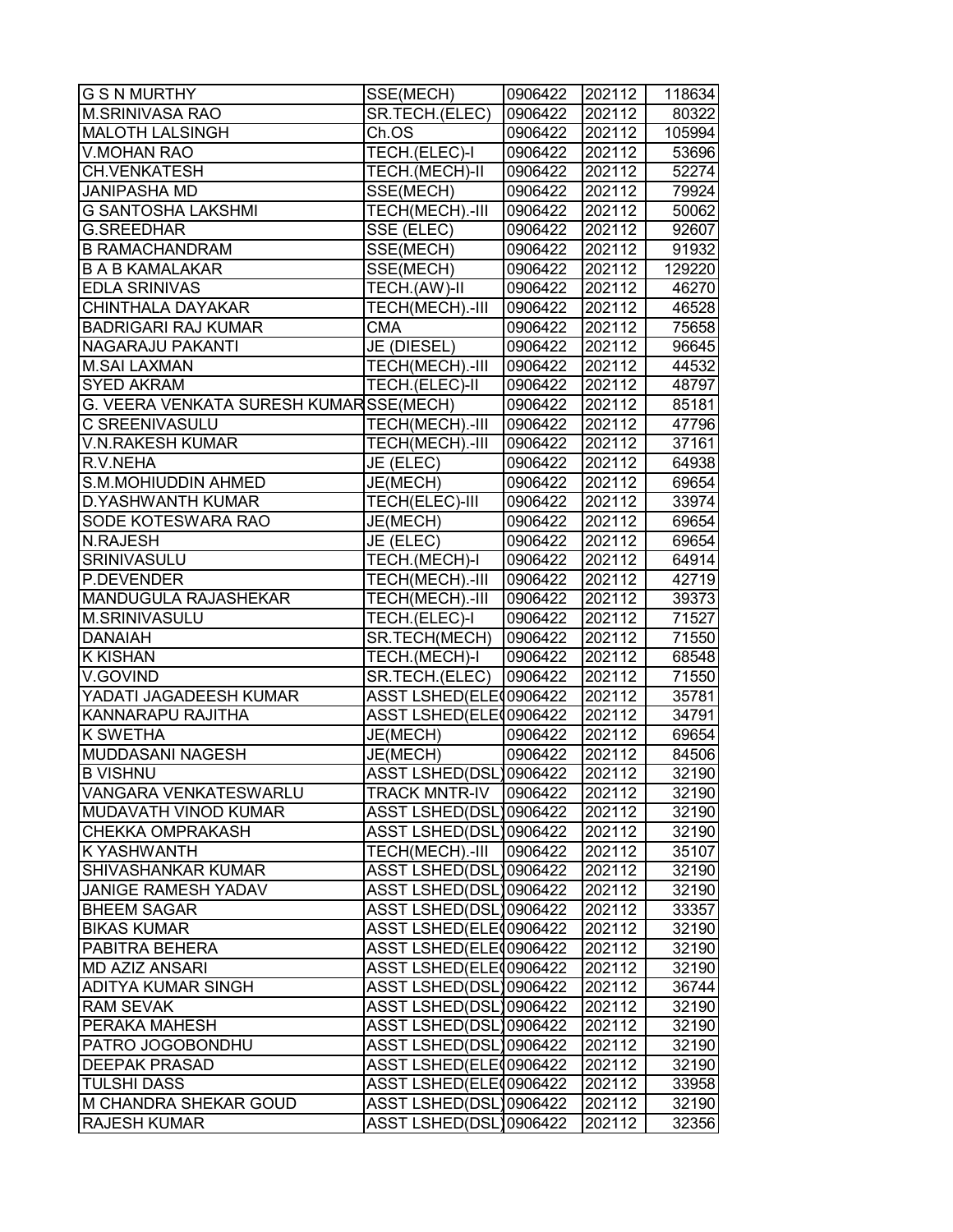| PATCHARLA VISHNU              | ASST LSHED(ELE00906422  |         | 202112 | 32190  |
|-------------------------------|-------------------------|---------|--------|--------|
| ROHIT GAUTAM                  | ASST LSHED(DSL)0906422  |         | 202112 | 32190  |
| PANKAJ KUMAR                  | POINTSMAN-B             | 0906422 | 202112 | 33691  |
| PANKAJ SINGH                  | POINTSMAN-B             | 0906422 | 202112 | 33525  |
| <b>VISHWANATH KUMAR</b>       | TECH(MECH).-III         | 0906422 | 202112 | 37375  |
| M RAM REDDY                   | <b>CMA</b>              | 0906422 | 202112 | 65862  |
| <b>KUMAR RAJNEESH</b>         | TECH(MECH).-III         | 0906422 | 202112 | 36582  |
| <b>NITISH KUMAR</b>           | ASST LSHED(ELE00906422  |         | 202112 | 33843  |
| CH NARASIMHULU                | TECH(MECH).-III         | 0906422 | 202112 | 36055  |
| <b>B C RAGHAVA RAO</b>        | JE(MECH)                | 0906422 | 202112 | 65862  |
| M SANDEEP SINGH               | TECH(MECH).-III         | 0906422 | 202112 | 36055  |
| MULLAPUDI HARI HARA SAIRAM    | <b>B.PEON</b>           | 0906422 | 202112 | 32190  |
| P JANARDHAN                   | ASST LSHED(DSL)0906422  |         | 202112 | 32190  |
| <b>SANJAY KUMAR SAHU</b>      | TECH(MECH).-III         | 0906422 | 202112 | 38238  |
| <b>ANAND RAM</b>              | TECH(ELEC)-III          | 0906422 | 202112 | 37161  |
| ASHISH KUMAR                  | TECH(MECH).-III         | 0906422 | 202112 | 28624  |
| YASHPAL SINGH                 | TECH(MECH).-III         | 0906422 | 202112 | 32390  |
| <b>RAJESH KUMAR</b>           | TECH(MECH).-III         | 0906422 | 202112 | 34159  |
| <b>JEETENDRA KUMAR</b>        | TECH(MECH).-III         | 0906422 | 202112 | 34159  |
| RANJEET RAM                   | TECH(MECH).-III         | 0906422 | 202112 | 34159  |
| <b>BIPIN KUMAR</b>            | TECH(ELEC)-III          | 0906422 | 202112 | 34159  |
| <b>SANGAM KUMAR</b>           | TECH(ELEC)-III          | 0906422 | 202112 | 34338  |
| <b>RANJIT KUMAR</b>           | TECH(MECH).-III         | 0906422 | 202112 | 34159  |
| <b>SHYAM SUNDAR</b>           | TECH(MECH).-III         | 0906422 | 202112 | 34489  |
| <b>BANSOD BHUSHAN</b>         | TECH(MECH).-III         | 0906422 | 202112 | 34159  |
| SHIVPAL VERMA                 | TECH(ELEC)-III          | 0906422 | 202112 | 44523  |
| SHAILENDRA KUMAR MEENA        | TECH(ELEC)-III          | 0906422 | 202112 | 34159  |
| <b>MRITYUNJAYJHA</b>          | TECH(MECH).-III         | 0906422 | 202112 | 34159  |
| <b>HEMANT RAJPOOT</b>         | TECH(MECH).-III         | 0906422 | 202112 | 41556  |
| <b>GAJRAJ SINGH SHEKHAWAT</b> | TECH(MECH).-III         | 0906422 | 202112 | 35520  |
| RAUSHAN KUMAR                 | TECH(MECH).-III         | 0906422 | 202112 | 34923  |
| <b>AJAY KUMAR</b>             | TECH(ELEC)-III          | 0906422 | 202112 | 34159  |
| <b>DINESH KUMAR</b>           | TECH(ELEC)-III          | 0906422 | 202112 | 41290  |
| <b>MUKESH KUMAR</b>           | TECH(MECH).-III         | 0906422 | 202112 | 37161  |
| <b>RAJU KUMAR</b>             | TECH(MECH).-III         | 0906422 | 202112 | 37161  |
| <b>MANOJ KUMAR MAHTO</b>      | TECH(ELEC)-III          | 0906422 | 202112 | 37161  |
| RAMKESH MEENA                 | TECH(MECH).-III         | 0906422 | 202112 | 46235  |
| PRITAM MITTHUJI RAMTEKE       | TRAINEE SKILLED 0906422 |         | 202112 | 33238  |
| <b>JALINDRA SINGH</b>         | TRAINEE SKILLED 0906422 |         | 202112 | 39159  |
| <b>RAM PUKAR GUPTA</b>        | TECH(MECH).-III         | 0906422 | 202112 | 40872  |
| SIRIKUNTLA SRIKANTH           | KH HELPER               | 0906422 | 202112 | 34303  |
| <b>VYAS JI</b>                | KH HELPER               | 0906422 | 202112 | 33172  |
| PANKAJ KUMAR                  | TRAINEE SKILLED 0906422 |         | 202112 | 43831  |
| PRAMOD SAH                    | TECH(MECH).-III         | 0906422 | 202112 | 38238  |
| PRADIP KUMAR YADAV            | TECH(MECH).-III         | 0906422 | 202112 | 34159  |
| <b>JITENDRA PASWAN</b>        | TECH(MECH).-III         | 0906422 | 202112 | 34159  |
| <b>KISHOR KUNAL</b>           | TECH(MECH).-III         | 0906422 | 202112 | 39159  |
| <b>MANISH MEENA</b>           | TECH(MECH).-III         | 0906422 | 202112 | 43004  |
| <b>SHIVAM GUPTA</b>           | SSE(MECH)               | 0906423 | 202112 | 91366  |
| AJINKYA SATISH BORKAR         | SSE(MECH)               | 0906423 | 202112 | 86876  |
| M SHAZIA CARIAPPA             | <b>OS</b>               | 0906423 | 202112 | 102992 |
| K V R PRASAD                  | Sr.LOCO INSP.           | 0906423 | 202112 | 167140 |
| <b>B RAJENDER</b>             | Sr.LOCO INSP.           | 0906423 | 202112 | 184312 |
| V VENKAT GANESH BABU          | <b>OS</b>               | 0906423 | 202112 | 115316 |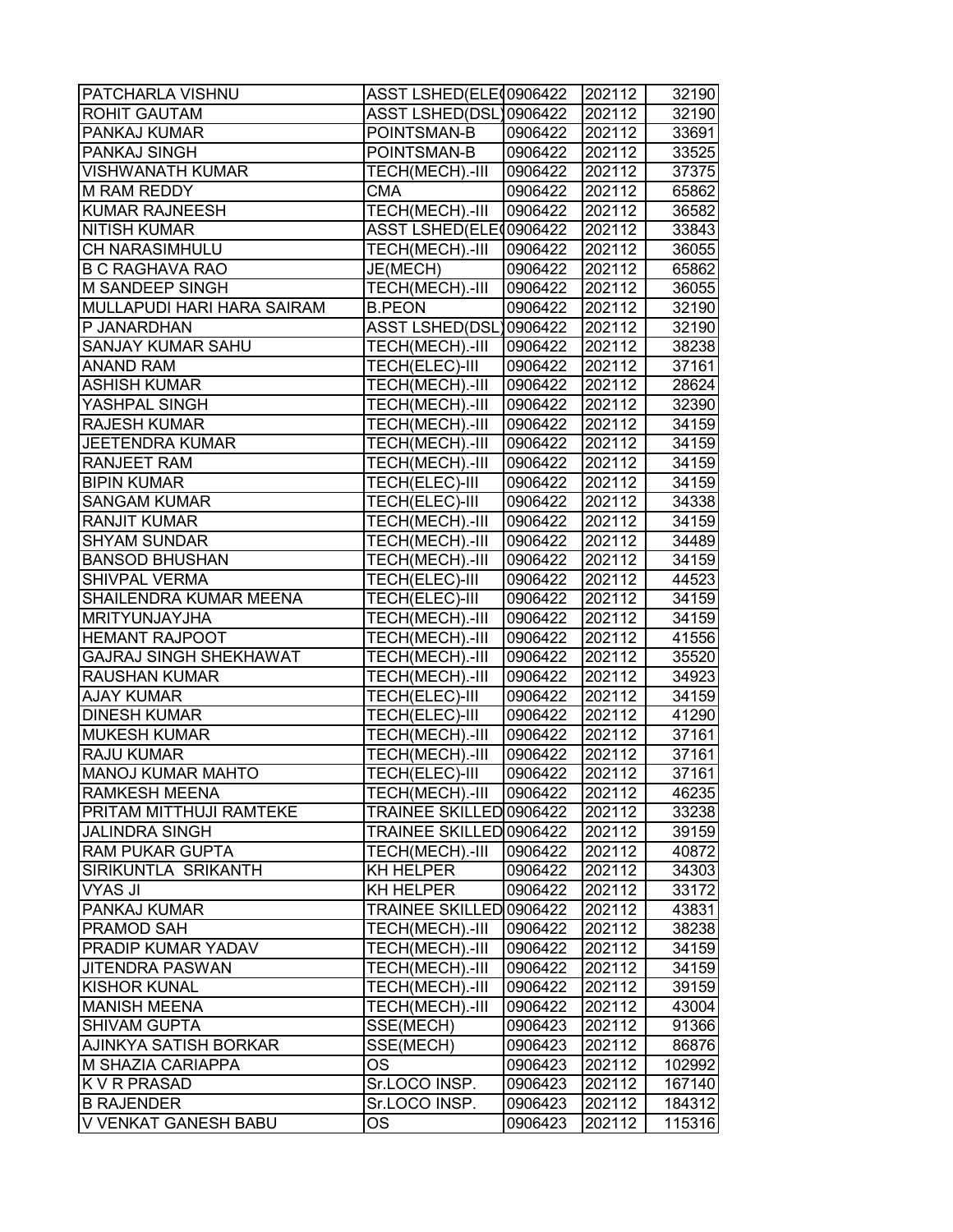| <b>D SRINIVASA RAO</b>     | Ch.OS                  | 0906423 | 202112 | 147998 |
|----------------------------|------------------------|---------|--------|--------|
| P STALIN                   | OS                     | 0906423 | 202112 | 118634 |
| S SRI DEVI                 | OS                     | 0906423 | 202112 | 120870 |
| <b>T CHINNA ANJANEYULU</b> | Sr.LOCO INSP.          | 0906423 | 202112 | 120913 |
| <b>CHANDRA RAO K</b>       | Sr.LOCO INSP.          | 0906423 | 202112 | 159198 |
| <b>CHITTIRAJU ARIGELA</b>  | Ch.LOCO INSP.          | 0906423 | 202112 | 172143 |
| <b>D SRINIVASA RAO</b>     | Sr.LOCO INSP.          | 0906423 | 202112 | 152092 |
| Y LAXMIPATHI               | <b>OS</b>              | 0906423 | 202112 | 112156 |
| K S G RAJA RAO             | Sr. CLERK              | 0906423 | 202112 | 97304  |
| <b>M R DEEPA RANI</b>      | $\overline{\text{OS}}$ | 0906423 | 202112 | 112156 |
| A LAXMI NARSIMLOO          | OS                     | 0906423 | 202112 | 105994 |
| <b>MV SUBBARAO</b>         | Ch.LOCO INSP.          | 0906423 | 202112 | 157818 |
| <b>K ANANDA KUMAR</b>      | Sr.LOCO INSP.          | 0906423 | 202112 | 167140 |
| <b>JOHN DANDU</b>          | OS                     | 0906423 | 202112 | 115316 |
| <b>T KRISHNA PRIYA</b>     | Ch.OS                  | 0906423 | 202112 | 115316 |
| <b>RAJANIS</b>             | OS                     | 0906423 | 202112 | 153394 |
| K.TIRUPATI ROY CHOUDARY    | Sr.LOCO INSP.          | 0906423 | 202112 | 147762 |
| <b>P.RAVI SHANKER</b>      | <b>FITTER-III</b>      | 0906423 | 202112 | 53854  |
| <b>ELIZABETH</b>           | Sr. CLERK              | 0906423 | 202112 | 68548  |
| <b>CH SRIDHAR</b>          | <b>PEON</b>            | 0906423 | 202112 | 6237   |
| A N GIRIDHAR               | Ch.LOCO INSP.          | 0906423 | 202112 | 167140 |
| CH PREMA LATHA             | OS                     | 0906423 | 202112 | 112156 |
| <b>T SAMPATH KUMAR</b>     | OS                     | 0906423 | 202112 | 100148 |
| P DAMODAR RAO              | Ch.OS                  | 0906423 | 202112 | 167140 |
| <b>S VENKATARAMANA</b>     | Sr. CLERK              | 0906423 | 202112 | 64574  |
| <b>SHAIK MASTHAN</b>       | Ch.LOCO INSP.          | 0906423 | 202112 | 164603 |
| <b>SHANTY BINOJ .M</b>     | OS                     | 0906423 | 202112 | 105994 |
| <b>T MARY RATNA</b>        | <b>PEON</b>            | 0906423 | 202112 | 61754  |
| <b>RAMESH KUMAR</b>        | SSE (CnW)              | 0906423 | 202112 | 91932  |
| <b>NEETU SINGH</b>         | <b>OS</b>              | 0906423 | 202112 | 112156 |
| <b>M.NAGENDER REDDY</b>    | <b>FITTER-III</b>      | 0906423 | 202112 | 56028  |
| P.RAJU                     | TECH.(C-W)-I           | 0906423 | 202112 | 118548 |
| <b>RAM NARAIN</b>          | Ch.LOCO INSP.          | 0906423 | 202112 | 199003 |
| PALAKURTHI SRINIVAS        | Sr.LOCO INSP.          | 0906423 | 202112 | 173879 |
| <b>KVENUGOPAL</b>          | Ch.LOCO INSP.          | 0906423 | 202112 | 162408 |
| <b>KIRAN KUMAR.S</b>       | Sr.LOCO INSP.          | 0906423 | 202112 | 177361 |
| <b>E.RAMA KRISHNA</b>      | Ch.LOCO INSP.          | 0906423 | 202112 | 172143 |
| <b>AHMED KHAN</b>          | <b>HELPER</b>          | 0906423 | 202112 | 102007 |
| <b>T SUNEETA</b>           | <b>STENO</b>           | 0906423 | 202112 | 103112 |
| S VIJAY KUMAR              | Sr. CLERK              | 0906423 | 202112 | 73264  |
| <b>SUBBA RAO O V</b>       | ОS                     | 0906423 | 202112 | 97304  |
| <b>G SRINIVAS</b>          | SSE (CnW)              | 0906423 | 202112 | 143890 |
| MVVSATYANARAYANA           | <b>OS</b>              | 0906423 | 202112 | 129220 |
| <b>RAJU B</b>              | SSE (CnW)              | 0906423 | 202112 | 108996 |
| <b>M.VINOD KUMAR</b>       | FITTER-III             | 0906423 | 202112 | 45457  |
| <b>SK MOHD SIDDIQ</b>      | Sr. CLERK              | 0906423 | 202112 | 80872  |
| <b>CH RAMBABU</b>          | Sr.LOCO INSP.          | 0906423 | 202112 | 146367 |
| <b>SK KARIMULLA</b>        | Sr. CLERK              | 0906423 | 202112 | 72340  |
| M JANARDHAN                | OS                     | 0906423 | 202112 | 105994 |
| <b>D.RAMI REDDY</b>        | Ch.LOCO INSP.          | 0906423 | 202112 | 147199 |
| PRAMOD KUMAR KUNTALA       | JE (CnW)               | 0906423 | 202112 | 73602  |
| <b>G ANJANEYULU</b>        | <b>TRACK MNTR-IV</b>   | 0906426 | 202112 | 26593  |
| <b>ZEESHAN AHMAD</b>       | Sr. DME                | 0906430 | 202112 | 114556 |
| P.MADHUSUDHAN RAO          | Sr. DME                | 0906430 | 202112 | 163549 |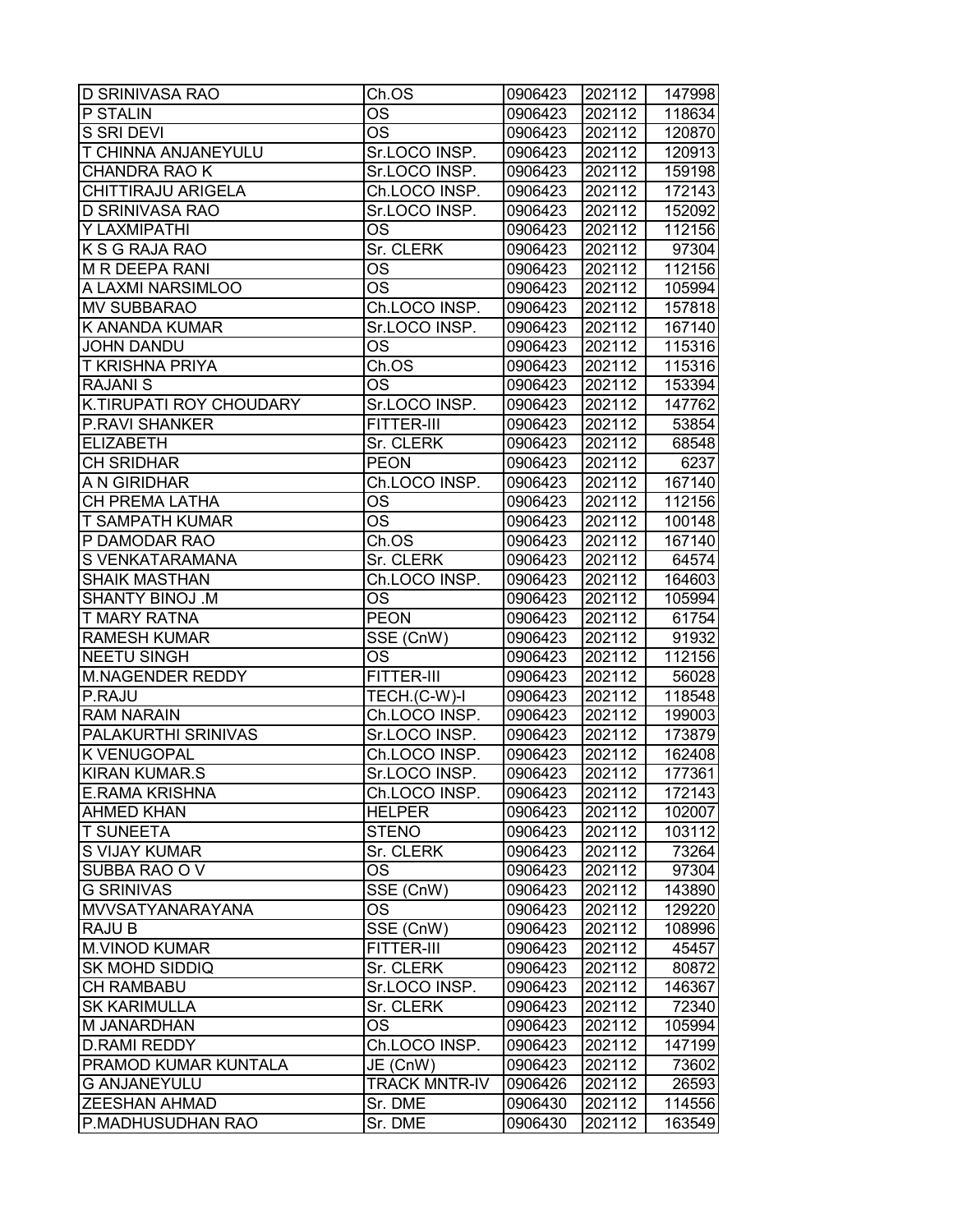| <b>T.PRABHU CHARAN</b>       | AEME        | 0906430 | 202112 | 148610 |
|------------------------------|-------------|---------|--------|--------|
| <b>S MURALI</b>              | ADME        | 0906430 | 202112 | 171728 |
| CH.BAPAIAH                   | <b>ADME</b> | 0906430 | 202112 | 175286 |
| V R RAJU                     | <b>ADME</b> | 0906430 | 202112 | 172345 |
| <b>G.SRINIVASA RAO</b>       | CDO         | 0906430 | 202112 | 174884 |
| <b>C.R.KRISHNA REDDY</b>     | <b>ADME</b> | 0906430 | 202112 | 144074 |
| RAJKUMAR BHOOKYA             | Sr.ALP      | 0906550 | 202112 | 56828  |
| YARRAM.BAJI BABU             | Sr.ALP      | 0906550 | 202112 | 52059  |
| MIDIDODDI KIRAN              | Sr.ALP      | 0906550 | 202112 | 57548  |
| S.YADAGIRI                   | Sr.ALP      | 0906550 | 202112 | 74010  |
| RAMA MOHAN RAO MEKALA        | Sr.ALP      | 0906550 | 202112 | 49650  |
| N.NAVANEETH KUMAR            | Sr.ALP      | 0906550 | 202112 | 58110  |
| RAMBABU MEGAVATH             | Sr.ALP      | 0906550 | 202112 | 81759  |
| BHUKYA.PRIYANKA              | Sr.ALP      | 0906550 | 202112 | 60168  |
| KAIRI.AJAY KUMAR             | Sr.ALP      | 0906550 | 202112 | 75020  |
| <b>MADIGANI RAVI VARMA</b>   | Sr.ALP      | 0906550 | 202112 | 77304  |
| GODUGU.PAVAN KUMAR           | Sr.ALP      | 0906550 | 202112 | 67997  |
| RAGHUVEER NAIK B             | Sr.ALP      | 0906550 | 202112 | 77304  |
| JELLA.RAMU                   | Sr.ALP      | 0906550 | 202112 | 82006  |
| RENUKUNTLA LEELADHAR         | Sr.ALP      | 0906550 | 202112 | 73183  |
| HARIVARAM CHAITANYA SEKHAR   | Sr.ALP      | 0906550 | 202112 | 75438  |
| BHUKYA.RAMAKRISHNA NAIK      | Sr.ALP      | 0906550 | 202112 | 76253  |
| <b>BALA KRISHNA PRASAD G</b> | Sr.ALP      | 0906550 | 202112 | 70048  |
| <b>V.GANESH NAIK</b>         | Sr.ALP      | 0906550 | 202112 | 78003  |
| CHAKALI.VITTAL               | Sr.ALP      | 0906550 | 202112 | 77087  |
| MOHAMMAD AZEEM               | Sr.ALP      | 0906550 | 202112 | 69336  |
| RAJEEV PANDIT                | Sr.ALP      | 0906550 | 202112 | 82155  |
| LAXMAN.GOODA                 | Sr.ALP      | 0906550 | 202112 | 55302  |
| KASUKURTHI.SURESH            | Sr.ALP      | 0906550 | 202112 | 104849 |
| CHAMALA.SANDEEP KUMAR        | Sr.ALP      | 0906550 | 202112 | 79631  |
| SAPHAVATH ANJANEYULU NAIK    | Sr.ALP      | 0906550 | 202112 | 78396  |
| MOHAMMAD SHAHID              | Sr.ALP      | 0906550 | 202112 | 72296  |
| PADHI RANJAN KUMAR           | Sr.ALP      | 0906550 | 202112 | 81056  |
| <b>SYED SALIM IBRAHIM</b>    | LP(PASS)    | 0906550 | 202112 | 142877 |
| SATYNARAYANA MEENA           | <b>ALP</b>  | 0906550 | 202112 | 50320  |
| RAFEEQ MD KHAN               | Sr.ALP      | 0906550 | 202112 | 71221  |
| <b>VALKI BHASKAR</b>         | Sr.ALP      | 0906550 | 202112 | 81044  |
| NAGASIVA CHILLA              | Sr.ALP      | 0906550 | 202112 | 75445  |
| <b>SHAIK MOULALI</b>         | Sr.ALP      | 0906550 | 202112 | 67109  |
| <b>K.RANJITH KUMAR</b>       | Sr.ALP      | 0906550 | 202112 | 62396  |
| P.SHASHIVARDHAN              | Sr.ALP      | 0906550 | 202112 | 73561  |
| <b>G.GOUTHAM</b>             | Sr.ALP      | 0906550 | 202112 | 51599  |
| M.MAHIPAL REDDY              | Sr.ALP      | 0906550 | 202112 | 76275  |
| CHANDAWAR VIKRAM             | Sr.ALP      | 0906550 | 202112 | 56349  |
| <b>B.SRINIVASULU</b>         | Sr.ALP      | 0906550 | 202112 | 71271  |
| SHANKAR REDDY P              | Sr.ALP      | 0906550 | 202112 | 79650  |
| NUNAVATH KUMAR               | Sr.ALP      | 0906550 | 202112 | 78675  |
| <b>VENKATESH CHINTALA</b>    | Sr.ALP      | 0906550 | 202112 | 66006  |
| YEPURI VENKATESH             | Sr.ALP      | 0906550 | 202112 | 70382  |
| <b>C.ABHILASH GOUD</b>       | Sr.ALP      | 0906550 | 202112 | 54280  |
| RAFEEQ AHMED                 | LP (GOODS)  | 0906550 | 202112 | 164021 |
| KORUPOLU SREEDHAR            | LP (GOODS)  | 0906550 | 202112 | 135561 |
| <b>GOSULA RAMAKRISHNA</b>    | <b>ALP</b>  | 0906550 | 202112 | 105910 |
| NIMMAL HANUMANTH RAO         | <b>ALP</b>  | 0906550 | 202112 | 117626 |
|                              |             |         |        |        |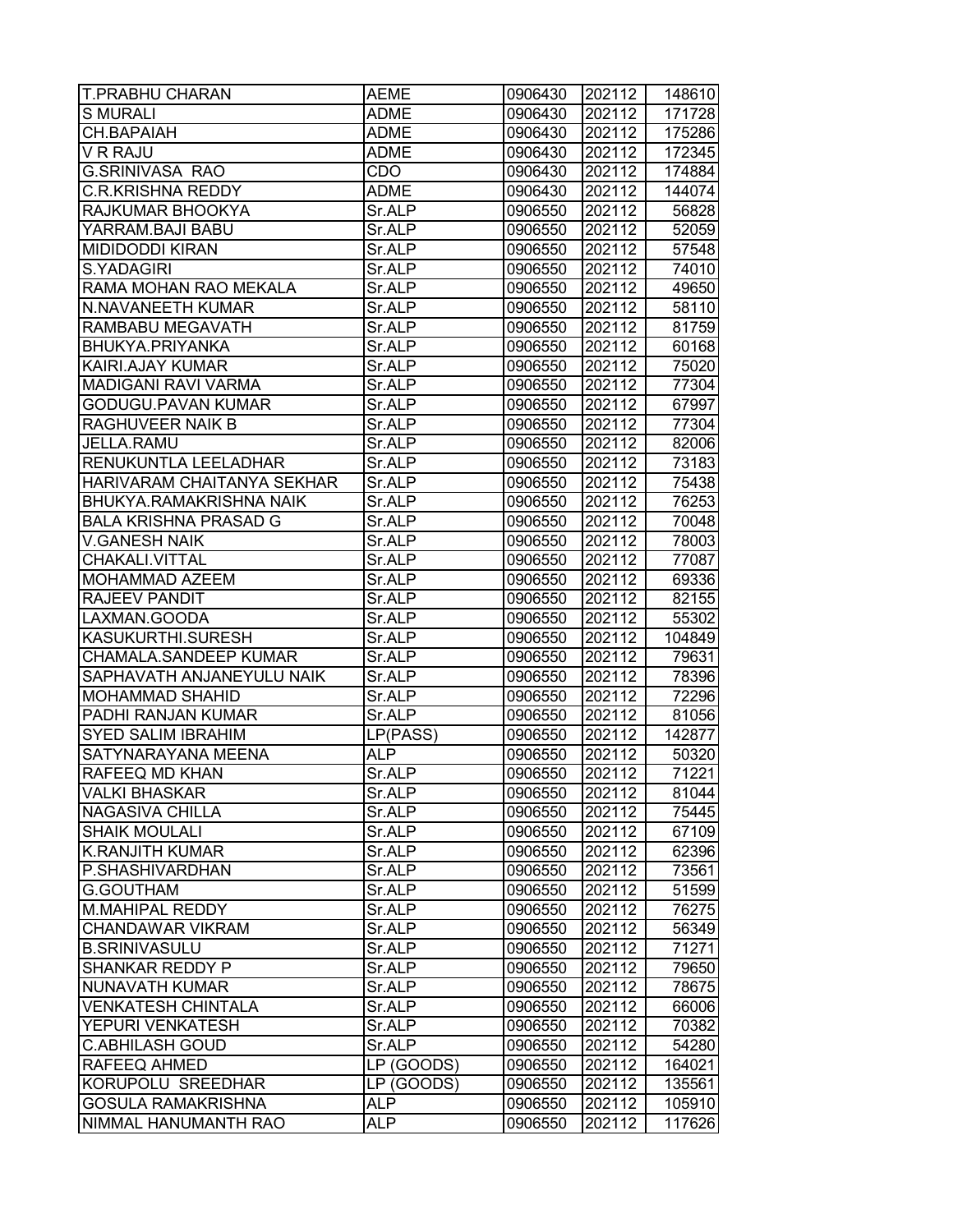| <b>PALEPU SATYANARAYANA</b>   | (MedDeCatg)LP           | 0906550 | 202112 | 67600  |
|-------------------------------|-------------------------|---------|--------|--------|
| PRATAP KUMAR BEHERA           | LP (GOODS)              | 0906550 | 202112 | 84362  |
| M.A.MOIZ                      | LP (GOODS)              | 0906550 | 202112 | 91880  |
| Y.KOTESWARA RAO               | Sr.ALP                  | 0906550 | 202112 | 70596  |
| P SRINIVASA RAO               | LP (GOODS)              | 0906550 | 202112 | 119009 |
| P.CHANDU                      | LP (GOODS)              | 0906550 | 202112 | 105107 |
| P MURALI MOHAN RAO            | LP(PASS)                | 0906550 | 202112 | 139971 |
| <b>I.SWATANTRA KUMAR</b>      | LP (GOODS)              | 0906550 | 202112 | 100749 |
| <b>DAYARAM MEENA</b>          | <b>ALP</b>              | 0906550 | 202112 | 55201  |
| <b>G RAMBABU</b>              | LP (GOODS)              | 0906550 | 202112 | 89064  |
| A SREENIVASA RAO              | LP(MAIL/EXP)            | 0906550 | 202112 | 157696 |
| <b>K BALAKRISHNAIAH</b>       | LP(MAIL/EXP)            | 0906550 | 202112 | 177146 |
| <b>DEEPAK KUMAR KESHRI</b>    | LP (GOODS)              | 0906550 | 202112 | 22326  |
| <b>KISTAIAH DAYALA</b>        | Sr.ALP                  | 0906550 | 202112 | 90311  |
| <b>P.SHANKER</b>              | LP (GOODS)              | 0906550 | 202112 | 82723  |
| <b>RAJEEV KATURI</b>          | LP (GOODS)              | 0906550 | 202112 | 87651  |
| <b>ANILKUMAR GATLA</b>        | LP (GOODS)              | 0906550 | 202112 | 82672  |
| <b>KARTEEK DARABOYINA</b>     | LP (GOODS)              | 0906550 | 202112 | 77176  |
| <b>BANDARI RAMAKRISHNA</b>    | LP (GOODS)              | 0906550 | 202112 | 84244  |
| <b>VAJA NAGARAJU</b>          | LP (GOODS)              | 0906550 | 202112 | 80799  |
| <b>GOUDA MAHESH</b>           | LP (GOODS)              | 0906550 | 202112 | 95707  |
| SOMESWARARAO GUNTUKU          | LP (GOODS)              | 0906550 | 202112 | 89718  |
| <b>NIGGA RAMESH</b>           | LP (GOODS)              | 0906550 | 202112 | 86794  |
| <b>B.SUNIL NAIK</b>           | (MedDeCatg)LP           | 0906550 | 202112 | 82136  |
| <b>T.NARSIMULU</b>            | (MedDeCatg)LP           | 0906550 | 202112 | 91932  |
| <b>KATTA SRINIVAS</b>         | LP (GOODS)              | 0906550 | 202112 | 90188  |
| A.CHIRANJEEVI                 | LP (GOODS)              | 0906550 | 202112 | 99483  |
| <b>KRANTHI KUMAR.S</b>        | LP (GOODS)              | 0906550 | 202112 | 90532  |
| <b>KORIPELLI RAM KUMAR</b>    | LP (GOODS)              | 0906550 | 202112 | 98530  |
| <b>K.BALA KRISHNAMA CHARY</b> | LP (GOODS)              | 0906550 | 202112 | 99793  |
| <b>SURENDRA BOYA</b>          | LP (GOODS)              | 0906550 | 202112 | 97203  |
| <b>SATHEESH KUMAR KADARU</b>  | LP (GOODS)              | 0906550 | 202112 | 91834  |
| <b>S.SAHEB KUMAR VARMA</b>    | LP (GOODS)              | 0906550 | 202112 | 97679  |
| <b>ENJAMURI MAHESH KUMAR</b>  | LP (GOODS)              | 0906550 | 202112 | 93671  |
| <b>K.MAHESH</b>               | LP (GOODS)              | 0906550 | 202112 | 77294  |
| <b>EDDULA RAVI CHANDRAN</b>   | LP (GOODS)              | 0906550 | 202112 | 90624  |
| A.S.V.KOTESWARA RAO           | (RUN)LP-SHUNTE [0906550 |         | 202112 | 63690  |
| <b>K.NARESH</b>               | LP (GOODS)              | 0906550 | 202112 | 83798  |
| <b>RAJESH KUMAR</b>           | LP (GOODS)              | 0906550 | 202112 | 118634 |
| <b>G SRINIVASULU</b>          | LP(MAIL/EXP)            | 0906550 | 202112 | 176463 |
| K MANOJ SATWAJI               | (RUN)LP-SHUNTE [0906550 |         | 202112 | 89000  |
| <b>VIJAYA KUMAR THATI</b>     | LP(PASS)                | 0906550 | 202112 | 111382 |
| <b>PAWAN PASWAN</b>           | <b>ALP</b>              | 0906550 | 202112 | 67289  |
| <b>DHARMESH KUMAR</b>         | LP (GOODS)              | 0906550 | 202112 | 127884 |
| <b>SURAJ TAMSOY</b>           | LP (GOODS)              | 0906550 | 202112 | 119961 |
| RAJ KUMAR MEENA               | LP (GOODS)              | 0906550 | 202112 | 100946 |
| <b>RADHESHYAM PAL</b>         | LP (GOODS)              | 0906550 | 202112 | 154243 |
| <b>MADAN KUMAR</b>            | (RUN)LP-SHUNTE [0906550 |         | 202112 | 86274  |
| <b>PANKAJ KUMAR</b>           | LP (GOODS)              | 0906550 | 202112 | 102301 |
| <b>B. GOURI PRASAD</b>        | LP(PASS)                | 0906550 | 202112 | 111143 |
| <b>K.PAVAN</b>                | LP (GOODS)              | 0906550 | 202112 | 98531  |
| <b>GOLLA LINGAPPA</b>         | LP (GOODS)              | 0906550 | 202112 | 87662  |
| P. VIJAYA SHEKAR BABU         | (RUN)LP-SHUNTE [0906550 |         | 202112 | 109601 |
| P VENKATA PRASAD              | LP(PASS)                | 0906550 | 202112 | 109568 |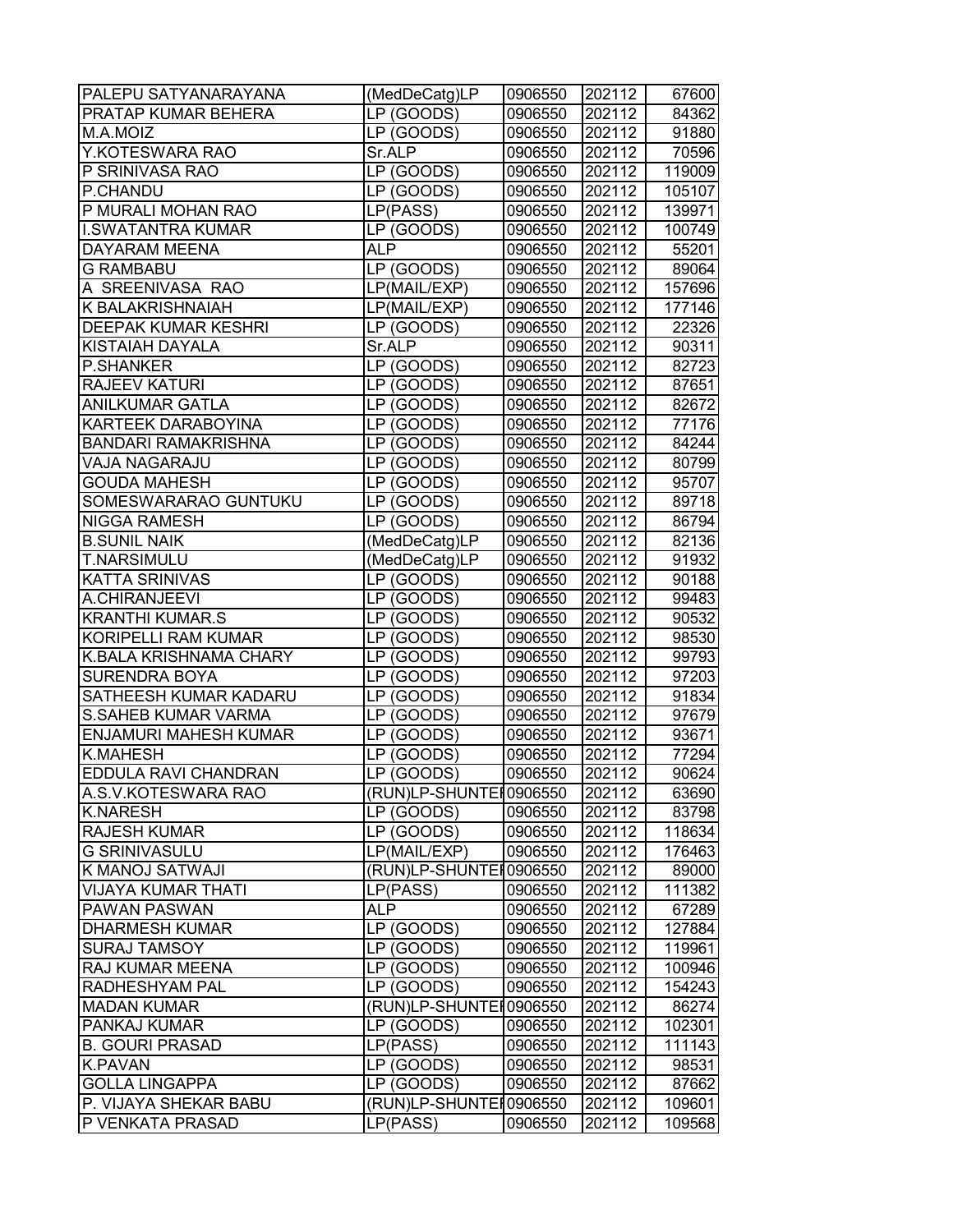| PUNDAREEKAM.M                | Sr.ALP                 | 0906550 | 202112 | 117281 |
|------------------------------|------------------------|---------|--------|--------|
| <b>MOHD SIRAJUDDIN</b>       | LP(MAIL/EXP)           | 0906550 | 202112 | 175698 |
| K.SASI KALYAN CHAKRA         | LP (GOODS)             | 0906550 | 202112 | 96748  |
| P ESWARACHARY                | LP(PASS)               | 0906550 | 202112 | 134100 |
| <b>K.RAJASEKHAR</b>          | (RUN)LP-SHUNTEH0906550 |         | 202112 | 111570 |
| <b>VEGI KASI VISWANADH</b>   | LP(MAIL/EXP)           | 0906550 | 202112 | 172593 |
| <b>CHILLALE SURESH</b>       | LP(PASS)               | 0906550 | 202112 | 127585 |
| <b>V.NARSIMLU</b>            | LP (GOODS)             | 0906550 | 202112 | 80002  |
| D PRABHAKAR                  | LP(PASS)               | 0906550 | 202112 | 120890 |
| <b>M.RAKESH</b>              | LP (GOODS)             | 0906550 | 202112 | 82864  |
| P SURYANARAYANA              | LP(MAIL/EXP)           | 0906550 | 202112 | 176728 |
| <b>R RAMESH</b>              | LP(MAIL/EXP)           | 0906550 | 202112 | 172650 |
| N SREERAMAN                  | LP(MAIL/EXP)           | 0906550 | 202112 | 173213 |
| <b>MANOJ T K</b>             | LP(MAIL/EXP)           | 0906550 | 202112 | 178617 |
| D NAVEEN KUMAR               | LP(MAIL/EXP)           | 0906550 | 202112 | 170219 |
| <b>B SRINIVASA RAO</b>       | LP(MAIL/EXP)           | 0906550 | 202112 | 173387 |
| ROOPSINGH PALIYA             | LP(MAIL/EXP)           | 0906550 | 202112 | 165694 |
| <b>DASARI VIJAYA SARADHI</b> | LP(PASS)               | 0906550 | 202112 | 136438 |
| POTLURI APPA RAO             | LP(PASS)               | 0906550 | 202112 | 131062 |
| <b>K.PRAVEEN KUMAR</b>       | LP(PASS)               | 0906550 | 202112 | 105810 |
| <b>BINOD KUMAR</b>           | (RUN)LP-SHUNTER0906550 |         | 202112 | 79432  |
| <b>RAJESH KUMAR NR</b>       | LP (GOODS)             | 0906550 | 202112 | 119380 |
| PAWANKISHORE PANDEY          | LP(MAIL/EXP)           | 0906550 | 202112 | 135900 |
| RAMESH PAPULLA               | LP(MAIL/EXP)           | 0906550 | 202112 | 177930 |
| <b>VIKAS KUMAR</b>           | LP (GOODS)             | 0906550 | 202112 | 116498 |
| RAJVEER MEENA                | LP(PASS)               | 0906550 | 202112 | 115776 |
| PRADEEP KUMAR CHAUHAN        | LP(PASS)               | 0906550 | 202112 | 126547 |
| RAKESH KUMAR PODDAR          | LP (GOODS)             | 0906550 | 202112 | 118424 |
| <b>JEETENDRA KUMAR</b>       | LP(PASS)               | 0906550 | 202112 | 93715  |
| LAKPATHI.S                   | LP (GOODS)             | 0906550 | 202112 | 81801  |
| <b>VINOD KUMAR</b>           | LP (GOODS)             | 0906550 | 202112 | 122108 |
| <b>B VIJAY BHASKER</b>       | LP(MAIL/EXP)           | 0906550 | 202112 | 148701 |
| TEDDU VENKATESHWAR RAO       | LP(PASS)               | 0906550 | 202112 | 127782 |
| <b>BIRENDRA KUMAR</b>        | ALP.                   | 0906550 | 202112 | 56282  |
| CH TRINADH KUMAR             | LP(PASS)               | 0906550 | 202112 | 145746 |
| <b>APPANNA TANNI</b>         | LP(PASS)               | 0906550 | 202112 | 140137 |
| RAJESH KUMAR MEENA           | LP (GOODS)             | 0906550 | 202112 | 105991 |
| RISHIKESH KUMAR              | <b>ALP</b>             | 0906550 | 202112 | 113517 |
| RAJANIKANTH PEDDI            | LP(PASS)               | 0906550 | 202112 | 133270 |
| <b>M SURENDER</b>            | (RUN)LP-SHUNTEI0906550 |         | 202112 | 109302 |
| V RAJU                       | LP(MAIL/EXP)           | 0906550 | 202112 | 154425 |
| <b>S.V.MANOJ KUMAR</b>       | (RUN)LP-SHUNTEI0906550 |         | 202112 | 130624 |
| RAM DULAREY SONKAR           | LP(MAIL/EXP)           | 0906550 | 202112 | 151144 |
| <b>MODEM SRINIVASU</b>       | LP (GOODS)             | 0906550 | 202112 | 118818 |
| KASIPOYENA SREENIVASU        | LP(MAIL/EXP)           | 0906550 | 202112 | 168369 |
| RAVI RANJAN KUMAR            | LP (GOODS)             | 0906550 | 202112 | 117872 |
| <b>BINOD KUMAR VARMA</b>     | LP(PASS)               | 0906550 | 202112 | 128615 |
| <b>DINESH CHAND MEENA</b>    | LP(PASS)               | 0906550 | 202112 | 23271  |
| <b>DASS ELURU</b>            | (MedDeCatg)LP          | 0906550 | 202112 | 67038  |
| N.RAMAKRISHNANAIK            | LP (GOODS)             | 0906550 | 202112 | 88490  |
| <b>VISLAVATH SRINIVAS</b>    | LP (GOODS)             | 0906550 | 202112 | 77474  |
| PESANGI SEENU                | LP(MAIL/EXP)           | 0906550 | 202112 | 146418 |
| <b>ARVIND KUMAR</b>          | ALP                    | 0906550 | 202112 | 106182 |
| <b>VISHAL KUMAR</b>          | LP(PASS)               | 0906550 | 202112 | 126808 |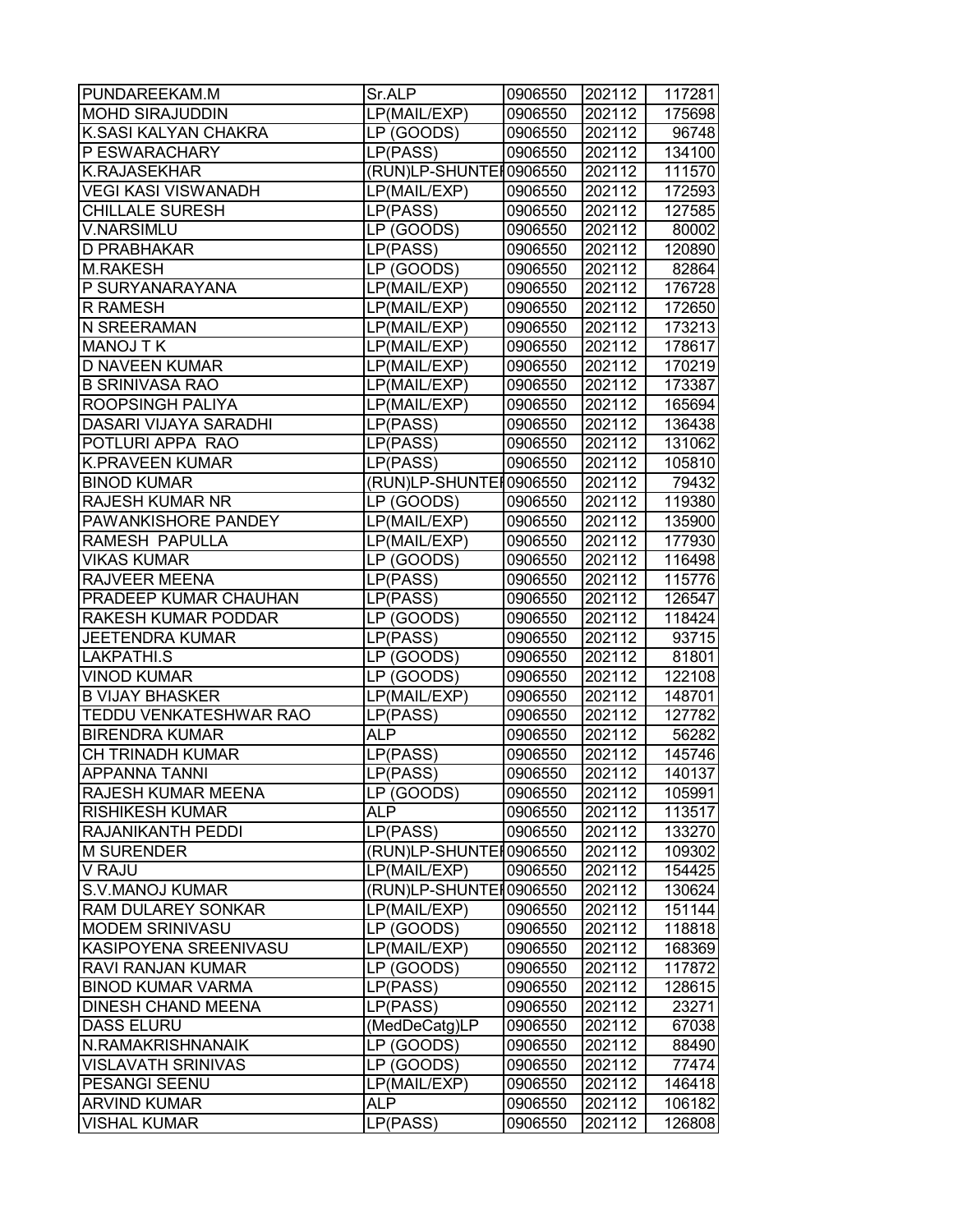| P PRASAD<br>LP(PASS)<br>0906550<br>202112<br>110593<br><b>MD JILANI</b><br>LP(PASS)<br>0906550<br>202112<br>127744<br>CH V S K RAMARAJU<br>202112<br>122654<br>LP(PASS)<br>0906550<br>M VISHNU MURTHY<br>0906550<br>202112<br>138302<br>LP(PASS)<br>202112<br><b>KALLEM YADAGIRI</b><br>LP(MAIL/EXP)<br>0906550<br>192720<br>202112<br>A.R.DEEPAK<br>LP (GOODS)<br>0906550<br>85632<br>202112<br><b>THIRUMAL PILLI</b><br>LP (GOODS)<br>0906550<br>83853<br><b>MYADARI BHASKAR</b><br>LP (GOODS)<br>202112<br>0906550<br>108054<br><b>SUBHASH PATRO</b><br>202112<br>LP (GOODS)<br>0906550<br>E.ANJANEYULU<br>LP (GOODS)<br>202112<br>0906550<br>SUDINI SIVAPRASAD REDDY<br>LP (GOODS)<br>0906550<br>202112<br>SANKU SANTHOSH KUMAR<br>LP (GOODS)<br>0906550<br>202112<br><b>SANTOSH KUMAR</b><br>LP (GOODS)<br>0906550<br>202112<br>M SUDHAKARA REDDY<br>LP(MAIL/EXP)<br>0906550<br>202112<br>A JOHN<br>LP(MAIL/EXP)<br>0906550<br>202112<br>S.MUTHUKRISHNAN<br>LP(MAIL/EXP)<br>0906550<br>202112<br>202112<br><b>G V SEKHARBABU</b><br>LP(MAIL/EXP)<br>0906550<br><b>SRI.NIRBHAY KUMAR SINGH</b><br>0906550<br>202112<br>ALP<br>PALINA ANANDA RAO<br>LP (GOODS)<br>0906550<br>202112<br><b>ANUPAM KUMAR</b><br>LP (GOODS)<br>202112<br>0906550<br><b>SANTOSH KUMAR TIWARY</b><br>LP (GOODS)<br>202112<br>0906550<br><b>AMAR SINGH MEENA</b><br>202112<br>ALP<br>0906550<br><b>B LEELA KRISHNA</b><br>LP(PASS)<br>202112<br>0906550<br>P VENKATA RAMA RAO<br>LP(PASS)<br>0906550<br>202112<br><b>KUNDAN KUMAR</b><br>LP (GOODS)<br>202112<br>0906550<br>LP (GOODS)<br>PRAKASH KUMAR SINGH<br>0906550<br>202112<br>SATISH.P<br>LP (GOODS)<br>0906550<br>202112<br>R S SATYA PRAKASH<br>(MedDeCatg)LP<br>202112<br>0906550<br><b>N.PRAVEEN KUMAR</b><br>0906550<br>202112<br>LP (GOODS)<br>202112<br>RATHAN POCHAMPALLY<br>LP (GOODS)<br>0906550<br><b>G.MADHUSUDHAN</b><br>(RUN)LP-SHUNTE 10906550<br>202112<br>202112<br>N KISTAIAH<br>0906550<br>(MedDeCatg)LP<br>T EMANUEL RAJU<br>LP(MAIL/EXP)<br>202112<br>0906550<br>KAKI RAMAKRISHNA<br>LP(MAIL/EXP)<br>0906550<br>202112<br>202112<br><b>RAJU MANNURU</b><br>LP (GOODS)<br>0906550<br><b>SHAIK IRSHAD ALI</b><br>LP (GOODS)<br>0906550<br>202112<br><b>MOHANA RAO PADALA</b><br>LP (GOODS)<br>0906550<br>202112<br>YOGENDRAKUMARGUPTA<br>LP(MAIL/EXP)<br>202112<br>0906550<br>KIRANKUMAR BUNGA<br>LP(MAIL/EXP)<br>0906550<br>202112<br><b>D SIVAREDDY</b><br>202112<br>LP(MAIL/EXP)<br>0906550<br><b>NITESH KUMAR</b><br>ALP<br>0906550<br>202112<br><b>SURESH MANEPALLI</b><br>LP (GOODS)<br>0906550<br>202112<br><b>CHEVVA SURESH</b><br>202112<br>LP (GOODS)<br>0906550<br>T.SHIVALINGAM<br>Sr.ALP<br>202112<br>0906550<br>202112<br><b>SUNIL KUMAR</b><br>Sr.ALP<br>0906550<br><b>ANISH KUMAR</b><br>Sr.ALP<br>202112<br>0906550<br><b>LAKSHMAN DAS</b><br>Sr.ALP<br>0906550<br>202112<br>CHITTALA VENKATARAMANA<br>LP(MAIL/EXP)<br>0906550<br>202112<br><b>S.PRAVEEN KUMAR</b><br>LP (GOODS)<br>202112<br>0906550<br><b>B.RAGHAVENDAR</b><br>LP (GOODS)<br>0906550<br>202112<br>AMIT KUMAR NAGENDRA<br>ALP<br>0906550<br>202112<br>RAMBISHNU KUSHWAHA<br>LP(PASS)<br>0906550<br>202112<br>202112<br>SAIKRISHNA UPPULURI<br>(RUN)LP-SHUNTE [0906550 | K VENKATA RAMANA | LP(PASS) | 0906550 | 202112 | 123383 |
|-----------------------------------------------------------------------------------------------------------------------------------------------------------------------------------------------------------------------------------------------------------------------------------------------------------------------------------------------------------------------------------------------------------------------------------------------------------------------------------------------------------------------------------------------------------------------------------------------------------------------------------------------------------------------------------------------------------------------------------------------------------------------------------------------------------------------------------------------------------------------------------------------------------------------------------------------------------------------------------------------------------------------------------------------------------------------------------------------------------------------------------------------------------------------------------------------------------------------------------------------------------------------------------------------------------------------------------------------------------------------------------------------------------------------------------------------------------------------------------------------------------------------------------------------------------------------------------------------------------------------------------------------------------------------------------------------------------------------------------------------------------------------------------------------------------------------------------------------------------------------------------------------------------------------------------------------------------------------------------------------------------------------------------------------------------------------------------------------------------------------------------------------------------------------------------------------------------------------------------------------------------------------------------------------------------------------------------------------------------------------------------------------------------------------------------------------------------------------------------------------------------------------------------------------------------------------------------------------------------------------------------------------------------------------------------------------------------------------------------------------------------------------------------------------------------------------------------------------------------------------------------------------------------------------------------------------------------------------------------------------------------------------------------------------------------------------------------------------------------------------------------------------------------------------------------------------------------------|------------------|----------|---------|--------|--------|
|                                                                                                                                                                                                                                                                                                                                                                                                                                                                                                                                                                                                                                                                                                                                                                                                                                                                                                                                                                                                                                                                                                                                                                                                                                                                                                                                                                                                                                                                                                                                                                                                                                                                                                                                                                                                                                                                                                                                                                                                                                                                                                                                                                                                                                                                                                                                                                                                                                                                                                                                                                                                                                                                                                                                                                                                                                                                                                                                                                                                                                                                                                                                                                                                                 |                  |          |         |        |        |
|                                                                                                                                                                                                                                                                                                                                                                                                                                                                                                                                                                                                                                                                                                                                                                                                                                                                                                                                                                                                                                                                                                                                                                                                                                                                                                                                                                                                                                                                                                                                                                                                                                                                                                                                                                                                                                                                                                                                                                                                                                                                                                                                                                                                                                                                                                                                                                                                                                                                                                                                                                                                                                                                                                                                                                                                                                                                                                                                                                                                                                                                                                                                                                                                                 |                  |          |         |        |        |
|                                                                                                                                                                                                                                                                                                                                                                                                                                                                                                                                                                                                                                                                                                                                                                                                                                                                                                                                                                                                                                                                                                                                                                                                                                                                                                                                                                                                                                                                                                                                                                                                                                                                                                                                                                                                                                                                                                                                                                                                                                                                                                                                                                                                                                                                                                                                                                                                                                                                                                                                                                                                                                                                                                                                                                                                                                                                                                                                                                                                                                                                                                                                                                                                                 |                  |          |         |        |        |
|                                                                                                                                                                                                                                                                                                                                                                                                                                                                                                                                                                                                                                                                                                                                                                                                                                                                                                                                                                                                                                                                                                                                                                                                                                                                                                                                                                                                                                                                                                                                                                                                                                                                                                                                                                                                                                                                                                                                                                                                                                                                                                                                                                                                                                                                                                                                                                                                                                                                                                                                                                                                                                                                                                                                                                                                                                                                                                                                                                                                                                                                                                                                                                                                                 |                  |          |         |        |        |
|                                                                                                                                                                                                                                                                                                                                                                                                                                                                                                                                                                                                                                                                                                                                                                                                                                                                                                                                                                                                                                                                                                                                                                                                                                                                                                                                                                                                                                                                                                                                                                                                                                                                                                                                                                                                                                                                                                                                                                                                                                                                                                                                                                                                                                                                                                                                                                                                                                                                                                                                                                                                                                                                                                                                                                                                                                                                                                                                                                                                                                                                                                                                                                                                                 |                  |          |         |        |        |
|                                                                                                                                                                                                                                                                                                                                                                                                                                                                                                                                                                                                                                                                                                                                                                                                                                                                                                                                                                                                                                                                                                                                                                                                                                                                                                                                                                                                                                                                                                                                                                                                                                                                                                                                                                                                                                                                                                                                                                                                                                                                                                                                                                                                                                                                                                                                                                                                                                                                                                                                                                                                                                                                                                                                                                                                                                                                                                                                                                                                                                                                                                                                                                                                                 |                  |          |         |        |        |
|                                                                                                                                                                                                                                                                                                                                                                                                                                                                                                                                                                                                                                                                                                                                                                                                                                                                                                                                                                                                                                                                                                                                                                                                                                                                                                                                                                                                                                                                                                                                                                                                                                                                                                                                                                                                                                                                                                                                                                                                                                                                                                                                                                                                                                                                                                                                                                                                                                                                                                                                                                                                                                                                                                                                                                                                                                                                                                                                                                                                                                                                                                                                                                                                                 |                  |          |         |        |        |
|                                                                                                                                                                                                                                                                                                                                                                                                                                                                                                                                                                                                                                                                                                                                                                                                                                                                                                                                                                                                                                                                                                                                                                                                                                                                                                                                                                                                                                                                                                                                                                                                                                                                                                                                                                                                                                                                                                                                                                                                                                                                                                                                                                                                                                                                                                                                                                                                                                                                                                                                                                                                                                                                                                                                                                                                                                                                                                                                                                                                                                                                                                                                                                                                                 |                  |          |         |        |        |
| 100749<br>79232<br>107555<br>74764<br>198634<br>203112<br>210137<br>201605<br>83811<br>105024<br>119304<br>119300<br>62022<br>119676<br>122075<br>109441<br>69798<br>102402<br>132519<br>88197<br>103282<br>115256<br>138718<br>175612<br>194321<br>105803<br>87360<br>101933<br>153641<br>151609<br>139480<br>61578<br>87494<br>100326<br>80832<br>72505<br>59016<br>60351<br>165040<br>79675<br>122291<br>84968<br>120672<br>108749                                                                                                                                                                                                                                                                                                                                                                                                                                                                                                                                                                                                                                                                                                                                                                                                                                                                                                                                                                                                                                                                                                                                                                                                                                                                                                                                                                                                                                                                                                                                                                                                                                                                                                                                                                                                                                                                                                                                                                                                                                                                                                                                                                                                                                                                                                                                                                                                                                                                                                                                                                                                                                                                                                                                                                           |                  |          |         |        | 91203  |
|                                                                                                                                                                                                                                                                                                                                                                                                                                                                                                                                                                                                                                                                                                                                                                                                                                                                                                                                                                                                                                                                                                                                                                                                                                                                                                                                                                                                                                                                                                                                                                                                                                                                                                                                                                                                                                                                                                                                                                                                                                                                                                                                                                                                                                                                                                                                                                                                                                                                                                                                                                                                                                                                                                                                                                                                                                                                                                                                                                                                                                                                                                                                                                                                                 |                  |          |         |        |        |
|                                                                                                                                                                                                                                                                                                                                                                                                                                                                                                                                                                                                                                                                                                                                                                                                                                                                                                                                                                                                                                                                                                                                                                                                                                                                                                                                                                                                                                                                                                                                                                                                                                                                                                                                                                                                                                                                                                                                                                                                                                                                                                                                                                                                                                                                                                                                                                                                                                                                                                                                                                                                                                                                                                                                                                                                                                                                                                                                                                                                                                                                                                                                                                                                                 |                  |          |         |        |        |
|                                                                                                                                                                                                                                                                                                                                                                                                                                                                                                                                                                                                                                                                                                                                                                                                                                                                                                                                                                                                                                                                                                                                                                                                                                                                                                                                                                                                                                                                                                                                                                                                                                                                                                                                                                                                                                                                                                                                                                                                                                                                                                                                                                                                                                                                                                                                                                                                                                                                                                                                                                                                                                                                                                                                                                                                                                                                                                                                                                                                                                                                                                                                                                                                                 |                  |          |         |        |        |
|                                                                                                                                                                                                                                                                                                                                                                                                                                                                                                                                                                                                                                                                                                                                                                                                                                                                                                                                                                                                                                                                                                                                                                                                                                                                                                                                                                                                                                                                                                                                                                                                                                                                                                                                                                                                                                                                                                                                                                                                                                                                                                                                                                                                                                                                                                                                                                                                                                                                                                                                                                                                                                                                                                                                                                                                                                                                                                                                                                                                                                                                                                                                                                                                                 |                  |          |         |        |        |
|                                                                                                                                                                                                                                                                                                                                                                                                                                                                                                                                                                                                                                                                                                                                                                                                                                                                                                                                                                                                                                                                                                                                                                                                                                                                                                                                                                                                                                                                                                                                                                                                                                                                                                                                                                                                                                                                                                                                                                                                                                                                                                                                                                                                                                                                                                                                                                                                                                                                                                                                                                                                                                                                                                                                                                                                                                                                                                                                                                                                                                                                                                                                                                                                                 |                  |          |         |        |        |
|                                                                                                                                                                                                                                                                                                                                                                                                                                                                                                                                                                                                                                                                                                                                                                                                                                                                                                                                                                                                                                                                                                                                                                                                                                                                                                                                                                                                                                                                                                                                                                                                                                                                                                                                                                                                                                                                                                                                                                                                                                                                                                                                                                                                                                                                                                                                                                                                                                                                                                                                                                                                                                                                                                                                                                                                                                                                                                                                                                                                                                                                                                                                                                                                                 |                  |          |         |        |        |
|                                                                                                                                                                                                                                                                                                                                                                                                                                                                                                                                                                                                                                                                                                                                                                                                                                                                                                                                                                                                                                                                                                                                                                                                                                                                                                                                                                                                                                                                                                                                                                                                                                                                                                                                                                                                                                                                                                                                                                                                                                                                                                                                                                                                                                                                                                                                                                                                                                                                                                                                                                                                                                                                                                                                                                                                                                                                                                                                                                                                                                                                                                                                                                                                                 |                  |          |         |        |        |
|                                                                                                                                                                                                                                                                                                                                                                                                                                                                                                                                                                                                                                                                                                                                                                                                                                                                                                                                                                                                                                                                                                                                                                                                                                                                                                                                                                                                                                                                                                                                                                                                                                                                                                                                                                                                                                                                                                                                                                                                                                                                                                                                                                                                                                                                                                                                                                                                                                                                                                                                                                                                                                                                                                                                                                                                                                                                                                                                                                                                                                                                                                                                                                                                                 |                  |          |         |        |        |
|                                                                                                                                                                                                                                                                                                                                                                                                                                                                                                                                                                                                                                                                                                                                                                                                                                                                                                                                                                                                                                                                                                                                                                                                                                                                                                                                                                                                                                                                                                                                                                                                                                                                                                                                                                                                                                                                                                                                                                                                                                                                                                                                                                                                                                                                                                                                                                                                                                                                                                                                                                                                                                                                                                                                                                                                                                                                                                                                                                                                                                                                                                                                                                                                                 |                  |          |         |        |        |
|                                                                                                                                                                                                                                                                                                                                                                                                                                                                                                                                                                                                                                                                                                                                                                                                                                                                                                                                                                                                                                                                                                                                                                                                                                                                                                                                                                                                                                                                                                                                                                                                                                                                                                                                                                                                                                                                                                                                                                                                                                                                                                                                                                                                                                                                                                                                                                                                                                                                                                                                                                                                                                                                                                                                                                                                                                                                                                                                                                                                                                                                                                                                                                                                                 |                  |          |         |        |        |
|                                                                                                                                                                                                                                                                                                                                                                                                                                                                                                                                                                                                                                                                                                                                                                                                                                                                                                                                                                                                                                                                                                                                                                                                                                                                                                                                                                                                                                                                                                                                                                                                                                                                                                                                                                                                                                                                                                                                                                                                                                                                                                                                                                                                                                                                                                                                                                                                                                                                                                                                                                                                                                                                                                                                                                                                                                                                                                                                                                                                                                                                                                                                                                                                                 |                  |          |         |        |        |
|                                                                                                                                                                                                                                                                                                                                                                                                                                                                                                                                                                                                                                                                                                                                                                                                                                                                                                                                                                                                                                                                                                                                                                                                                                                                                                                                                                                                                                                                                                                                                                                                                                                                                                                                                                                                                                                                                                                                                                                                                                                                                                                                                                                                                                                                                                                                                                                                                                                                                                                                                                                                                                                                                                                                                                                                                                                                                                                                                                                                                                                                                                                                                                                                                 |                  |          |         |        |        |
|                                                                                                                                                                                                                                                                                                                                                                                                                                                                                                                                                                                                                                                                                                                                                                                                                                                                                                                                                                                                                                                                                                                                                                                                                                                                                                                                                                                                                                                                                                                                                                                                                                                                                                                                                                                                                                                                                                                                                                                                                                                                                                                                                                                                                                                                                                                                                                                                                                                                                                                                                                                                                                                                                                                                                                                                                                                                                                                                                                                                                                                                                                                                                                                                                 |                  |          |         |        |        |
|                                                                                                                                                                                                                                                                                                                                                                                                                                                                                                                                                                                                                                                                                                                                                                                                                                                                                                                                                                                                                                                                                                                                                                                                                                                                                                                                                                                                                                                                                                                                                                                                                                                                                                                                                                                                                                                                                                                                                                                                                                                                                                                                                                                                                                                                                                                                                                                                                                                                                                                                                                                                                                                                                                                                                                                                                                                                                                                                                                                                                                                                                                                                                                                                                 |                  |          |         |        |        |
|                                                                                                                                                                                                                                                                                                                                                                                                                                                                                                                                                                                                                                                                                                                                                                                                                                                                                                                                                                                                                                                                                                                                                                                                                                                                                                                                                                                                                                                                                                                                                                                                                                                                                                                                                                                                                                                                                                                                                                                                                                                                                                                                                                                                                                                                                                                                                                                                                                                                                                                                                                                                                                                                                                                                                                                                                                                                                                                                                                                                                                                                                                                                                                                                                 |                  |          |         |        |        |
|                                                                                                                                                                                                                                                                                                                                                                                                                                                                                                                                                                                                                                                                                                                                                                                                                                                                                                                                                                                                                                                                                                                                                                                                                                                                                                                                                                                                                                                                                                                                                                                                                                                                                                                                                                                                                                                                                                                                                                                                                                                                                                                                                                                                                                                                                                                                                                                                                                                                                                                                                                                                                                                                                                                                                                                                                                                                                                                                                                                                                                                                                                                                                                                                                 |                  |          |         |        |        |
|                                                                                                                                                                                                                                                                                                                                                                                                                                                                                                                                                                                                                                                                                                                                                                                                                                                                                                                                                                                                                                                                                                                                                                                                                                                                                                                                                                                                                                                                                                                                                                                                                                                                                                                                                                                                                                                                                                                                                                                                                                                                                                                                                                                                                                                                                                                                                                                                                                                                                                                                                                                                                                                                                                                                                                                                                                                                                                                                                                                                                                                                                                                                                                                                                 |                  |          |         |        |        |
|                                                                                                                                                                                                                                                                                                                                                                                                                                                                                                                                                                                                                                                                                                                                                                                                                                                                                                                                                                                                                                                                                                                                                                                                                                                                                                                                                                                                                                                                                                                                                                                                                                                                                                                                                                                                                                                                                                                                                                                                                                                                                                                                                                                                                                                                                                                                                                                                                                                                                                                                                                                                                                                                                                                                                                                                                                                                                                                                                                                                                                                                                                                                                                                                                 |                  |          |         |        |        |
|                                                                                                                                                                                                                                                                                                                                                                                                                                                                                                                                                                                                                                                                                                                                                                                                                                                                                                                                                                                                                                                                                                                                                                                                                                                                                                                                                                                                                                                                                                                                                                                                                                                                                                                                                                                                                                                                                                                                                                                                                                                                                                                                                                                                                                                                                                                                                                                                                                                                                                                                                                                                                                                                                                                                                                                                                                                                                                                                                                                                                                                                                                                                                                                                                 |                  |          |         |        |        |
|                                                                                                                                                                                                                                                                                                                                                                                                                                                                                                                                                                                                                                                                                                                                                                                                                                                                                                                                                                                                                                                                                                                                                                                                                                                                                                                                                                                                                                                                                                                                                                                                                                                                                                                                                                                                                                                                                                                                                                                                                                                                                                                                                                                                                                                                                                                                                                                                                                                                                                                                                                                                                                                                                                                                                                                                                                                                                                                                                                                                                                                                                                                                                                                                                 |                  |          |         |        |        |
|                                                                                                                                                                                                                                                                                                                                                                                                                                                                                                                                                                                                                                                                                                                                                                                                                                                                                                                                                                                                                                                                                                                                                                                                                                                                                                                                                                                                                                                                                                                                                                                                                                                                                                                                                                                                                                                                                                                                                                                                                                                                                                                                                                                                                                                                                                                                                                                                                                                                                                                                                                                                                                                                                                                                                                                                                                                                                                                                                                                                                                                                                                                                                                                                                 |                  |          |         |        |        |
|                                                                                                                                                                                                                                                                                                                                                                                                                                                                                                                                                                                                                                                                                                                                                                                                                                                                                                                                                                                                                                                                                                                                                                                                                                                                                                                                                                                                                                                                                                                                                                                                                                                                                                                                                                                                                                                                                                                                                                                                                                                                                                                                                                                                                                                                                                                                                                                                                                                                                                                                                                                                                                                                                                                                                                                                                                                                                                                                                                                                                                                                                                                                                                                                                 |                  |          |         |        |        |
|                                                                                                                                                                                                                                                                                                                                                                                                                                                                                                                                                                                                                                                                                                                                                                                                                                                                                                                                                                                                                                                                                                                                                                                                                                                                                                                                                                                                                                                                                                                                                                                                                                                                                                                                                                                                                                                                                                                                                                                                                                                                                                                                                                                                                                                                                                                                                                                                                                                                                                                                                                                                                                                                                                                                                                                                                                                                                                                                                                                                                                                                                                                                                                                                                 |                  |          |         |        |        |
|                                                                                                                                                                                                                                                                                                                                                                                                                                                                                                                                                                                                                                                                                                                                                                                                                                                                                                                                                                                                                                                                                                                                                                                                                                                                                                                                                                                                                                                                                                                                                                                                                                                                                                                                                                                                                                                                                                                                                                                                                                                                                                                                                                                                                                                                                                                                                                                                                                                                                                                                                                                                                                                                                                                                                                                                                                                                                                                                                                                                                                                                                                                                                                                                                 |                  |          |         |        |        |
|                                                                                                                                                                                                                                                                                                                                                                                                                                                                                                                                                                                                                                                                                                                                                                                                                                                                                                                                                                                                                                                                                                                                                                                                                                                                                                                                                                                                                                                                                                                                                                                                                                                                                                                                                                                                                                                                                                                                                                                                                                                                                                                                                                                                                                                                                                                                                                                                                                                                                                                                                                                                                                                                                                                                                                                                                                                                                                                                                                                                                                                                                                                                                                                                                 |                  |          |         |        |        |
|                                                                                                                                                                                                                                                                                                                                                                                                                                                                                                                                                                                                                                                                                                                                                                                                                                                                                                                                                                                                                                                                                                                                                                                                                                                                                                                                                                                                                                                                                                                                                                                                                                                                                                                                                                                                                                                                                                                                                                                                                                                                                                                                                                                                                                                                                                                                                                                                                                                                                                                                                                                                                                                                                                                                                                                                                                                                                                                                                                                                                                                                                                                                                                                                                 |                  |          |         |        |        |
|                                                                                                                                                                                                                                                                                                                                                                                                                                                                                                                                                                                                                                                                                                                                                                                                                                                                                                                                                                                                                                                                                                                                                                                                                                                                                                                                                                                                                                                                                                                                                                                                                                                                                                                                                                                                                                                                                                                                                                                                                                                                                                                                                                                                                                                                                                                                                                                                                                                                                                                                                                                                                                                                                                                                                                                                                                                                                                                                                                                                                                                                                                                                                                                                                 |                  |          |         |        |        |
|                                                                                                                                                                                                                                                                                                                                                                                                                                                                                                                                                                                                                                                                                                                                                                                                                                                                                                                                                                                                                                                                                                                                                                                                                                                                                                                                                                                                                                                                                                                                                                                                                                                                                                                                                                                                                                                                                                                                                                                                                                                                                                                                                                                                                                                                                                                                                                                                                                                                                                                                                                                                                                                                                                                                                                                                                                                                                                                                                                                                                                                                                                                                                                                                                 |                  |          |         |        |        |
|                                                                                                                                                                                                                                                                                                                                                                                                                                                                                                                                                                                                                                                                                                                                                                                                                                                                                                                                                                                                                                                                                                                                                                                                                                                                                                                                                                                                                                                                                                                                                                                                                                                                                                                                                                                                                                                                                                                                                                                                                                                                                                                                                                                                                                                                                                                                                                                                                                                                                                                                                                                                                                                                                                                                                                                                                                                                                                                                                                                                                                                                                                                                                                                                                 |                  |          |         |        |        |
|                                                                                                                                                                                                                                                                                                                                                                                                                                                                                                                                                                                                                                                                                                                                                                                                                                                                                                                                                                                                                                                                                                                                                                                                                                                                                                                                                                                                                                                                                                                                                                                                                                                                                                                                                                                                                                                                                                                                                                                                                                                                                                                                                                                                                                                                                                                                                                                                                                                                                                                                                                                                                                                                                                                                                                                                                                                                                                                                                                                                                                                                                                                                                                                                                 |                  |          |         |        |        |
|                                                                                                                                                                                                                                                                                                                                                                                                                                                                                                                                                                                                                                                                                                                                                                                                                                                                                                                                                                                                                                                                                                                                                                                                                                                                                                                                                                                                                                                                                                                                                                                                                                                                                                                                                                                                                                                                                                                                                                                                                                                                                                                                                                                                                                                                                                                                                                                                                                                                                                                                                                                                                                                                                                                                                                                                                                                                                                                                                                                                                                                                                                                                                                                                                 |                  |          |         |        |        |
|                                                                                                                                                                                                                                                                                                                                                                                                                                                                                                                                                                                                                                                                                                                                                                                                                                                                                                                                                                                                                                                                                                                                                                                                                                                                                                                                                                                                                                                                                                                                                                                                                                                                                                                                                                                                                                                                                                                                                                                                                                                                                                                                                                                                                                                                                                                                                                                                                                                                                                                                                                                                                                                                                                                                                                                                                                                                                                                                                                                                                                                                                                                                                                                                                 |                  |          |         |        |        |
|                                                                                                                                                                                                                                                                                                                                                                                                                                                                                                                                                                                                                                                                                                                                                                                                                                                                                                                                                                                                                                                                                                                                                                                                                                                                                                                                                                                                                                                                                                                                                                                                                                                                                                                                                                                                                                                                                                                                                                                                                                                                                                                                                                                                                                                                                                                                                                                                                                                                                                                                                                                                                                                                                                                                                                                                                                                                                                                                                                                                                                                                                                                                                                                                                 |                  |          |         |        |        |
|                                                                                                                                                                                                                                                                                                                                                                                                                                                                                                                                                                                                                                                                                                                                                                                                                                                                                                                                                                                                                                                                                                                                                                                                                                                                                                                                                                                                                                                                                                                                                                                                                                                                                                                                                                                                                                                                                                                                                                                                                                                                                                                                                                                                                                                                                                                                                                                                                                                                                                                                                                                                                                                                                                                                                                                                                                                                                                                                                                                                                                                                                                                                                                                                                 |                  |          |         |        |        |
|                                                                                                                                                                                                                                                                                                                                                                                                                                                                                                                                                                                                                                                                                                                                                                                                                                                                                                                                                                                                                                                                                                                                                                                                                                                                                                                                                                                                                                                                                                                                                                                                                                                                                                                                                                                                                                                                                                                                                                                                                                                                                                                                                                                                                                                                                                                                                                                                                                                                                                                                                                                                                                                                                                                                                                                                                                                                                                                                                                                                                                                                                                                                                                                                                 |                  |          |         |        |        |
|                                                                                                                                                                                                                                                                                                                                                                                                                                                                                                                                                                                                                                                                                                                                                                                                                                                                                                                                                                                                                                                                                                                                                                                                                                                                                                                                                                                                                                                                                                                                                                                                                                                                                                                                                                                                                                                                                                                                                                                                                                                                                                                                                                                                                                                                                                                                                                                                                                                                                                                                                                                                                                                                                                                                                                                                                                                                                                                                                                                                                                                                                                                                                                                                                 |                  |          |         |        |        |
|                                                                                                                                                                                                                                                                                                                                                                                                                                                                                                                                                                                                                                                                                                                                                                                                                                                                                                                                                                                                                                                                                                                                                                                                                                                                                                                                                                                                                                                                                                                                                                                                                                                                                                                                                                                                                                                                                                                                                                                                                                                                                                                                                                                                                                                                                                                                                                                                                                                                                                                                                                                                                                                                                                                                                                                                                                                                                                                                                                                                                                                                                                                                                                                                                 |                  |          |         |        |        |
|                                                                                                                                                                                                                                                                                                                                                                                                                                                                                                                                                                                                                                                                                                                                                                                                                                                                                                                                                                                                                                                                                                                                                                                                                                                                                                                                                                                                                                                                                                                                                                                                                                                                                                                                                                                                                                                                                                                                                                                                                                                                                                                                                                                                                                                                                                                                                                                                                                                                                                                                                                                                                                                                                                                                                                                                                                                                                                                                                                                                                                                                                                                                                                                                                 |                  |          |         |        |        |
|                                                                                                                                                                                                                                                                                                                                                                                                                                                                                                                                                                                                                                                                                                                                                                                                                                                                                                                                                                                                                                                                                                                                                                                                                                                                                                                                                                                                                                                                                                                                                                                                                                                                                                                                                                                                                                                                                                                                                                                                                                                                                                                                                                                                                                                                                                                                                                                                                                                                                                                                                                                                                                                                                                                                                                                                                                                                                                                                                                                                                                                                                                                                                                                                                 |                  |          |         |        |        |
|                                                                                                                                                                                                                                                                                                                                                                                                                                                                                                                                                                                                                                                                                                                                                                                                                                                                                                                                                                                                                                                                                                                                                                                                                                                                                                                                                                                                                                                                                                                                                                                                                                                                                                                                                                                                                                                                                                                                                                                                                                                                                                                                                                                                                                                                                                                                                                                                                                                                                                                                                                                                                                                                                                                                                                                                                                                                                                                                                                                                                                                                                                                                                                                                                 |                  |          |         |        |        |
|                                                                                                                                                                                                                                                                                                                                                                                                                                                                                                                                                                                                                                                                                                                                                                                                                                                                                                                                                                                                                                                                                                                                                                                                                                                                                                                                                                                                                                                                                                                                                                                                                                                                                                                                                                                                                                                                                                                                                                                                                                                                                                                                                                                                                                                                                                                                                                                                                                                                                                                                                                                                                                                                                                                                                                                                                                                                                                                                                                                                                                                                                                                                                                                                                 |                  |          |         |        |        |
|                                                                                                                                                                                                                                                                                                                                                                                                                                                                                                                                                                                                                                                                                                                                                                                                                                                                                                                                                                                                                                                                                                                                                                                                                                                                                                                                                                                                                                                                                                                                                                                                                                                                                                                                                                                                                                                                                                                                                                                                                                                                                                                                                                                                                                                                                                                                                                                                                                                                                                                                                                                                                                                                                                                                                                                                                                                                                                                                                                                                                                                                                                                                                                                                                 |                  |          |         |        |        |
|                                                                                                                                                                                                                                                                                                                                                                                                                                                                                                                                                                                                                                                                                                                                                                                                                                                                                                                                                                                                                                                                                                                                                                                                                                                                                                                                                                                                                                                                                                                                                                                                                                                                                                                                                                                                                                                                                                                                                                                                                                                                                                                                                                                                                                                                                                                                                                                                                                                                                                                                                                                                                                                                                                                                                                                                                                                                                                                                                                                                                                                                                                                                                                                                                 |                  |          |         |        |        |
|                                                                                                                                                                                                                                                                                                                                                                                                                                                                                                                                                                                                                                                                                                                                                                                                                                                                                                                                                                                                                                                                                                                                                                                                                                                                                                                                                                                                                                                                                                                                                                                                                                                                                                                                                                                                                                                                                                                                                                                                                                                                                                                                                                                                                                                                                                                                                                                                                                                                                                                                                                                                                                                                                                                                                                                                                                                                                                                                                                                                                                                                                                                                                                                                                 |                  |          |         |        |        |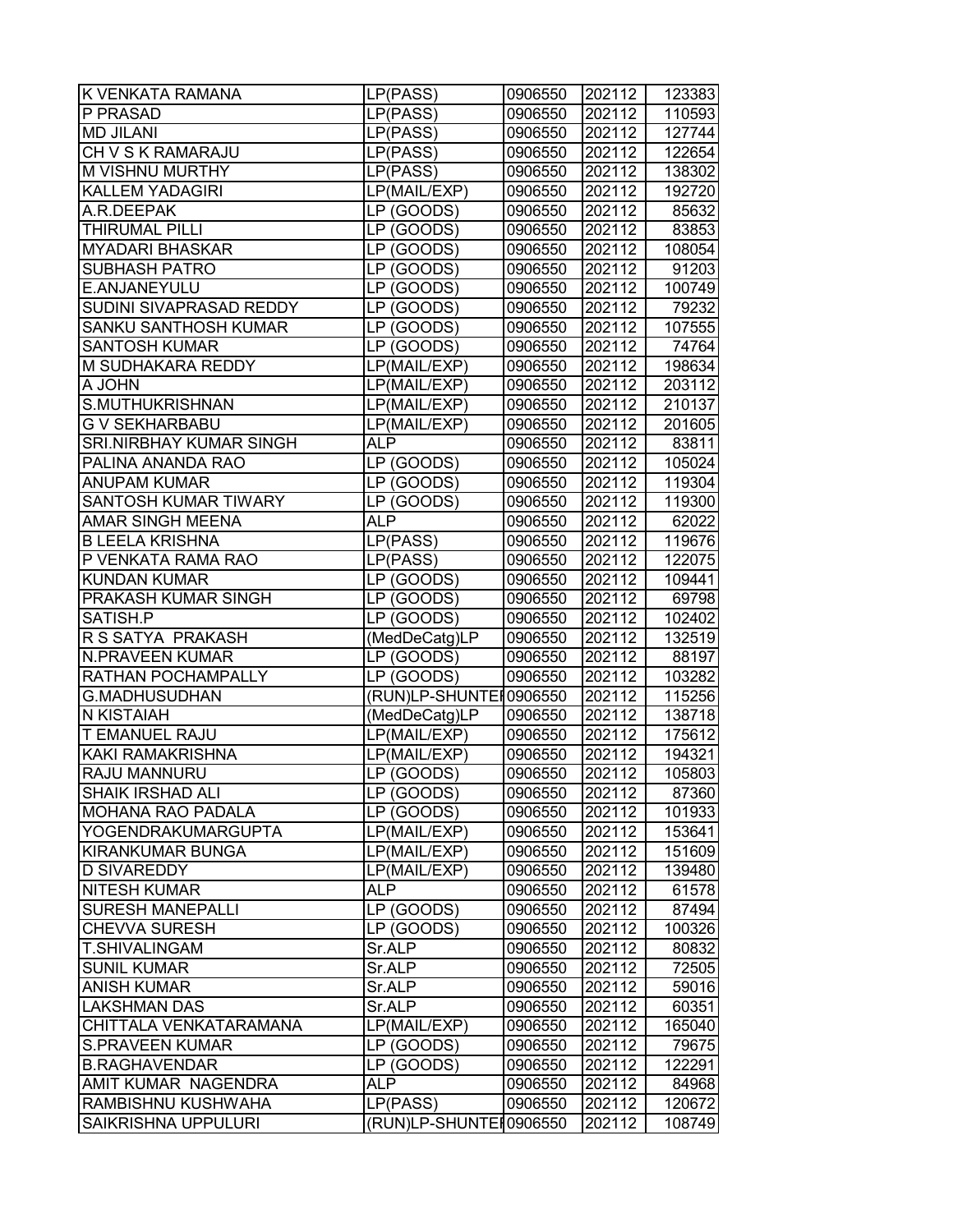| <b>DHANANJAY KUMAR</b>     | LP (GOODS)              | 0906550 | 202112 | 111114 |
|----------------------------|-------------------------|---------|--------|--------|
| R APPA RAO                 | LP(PASS)                | 0906550 | 202112 | 128316 |
| <b>JUVED ALAM</b>          | LP(PASS)                | 0906550 | 202112 | 104451 |
| <b>MUZAFFAR AHMED</b>      | LP(MAIL/EXP)            | 0906550 | 202112 | 201892 |
| M.YOGESH                   | Sr.ALP                  | 0906550 | 202112 | 83250  |
| <b>K V BRAHMAIAH</b>       | LP(MAIL/EXP)            | 0906550 | 202112 | 184180 |
| <b>SUSHIL KUMAR MEENA</b>  | LP(MAIL/EXP)            | 0906550 | 202112 | 153329 |
| P NARASIMHAMURTHY          | LP(MAIL/EXP)            | 0906550 | 202112 | 160910 |
| <b>K RAMESH KUMAR</b>      | LP(MAIL/EXP)            | 0906550 | 202112 | 198772 |
| <b>SUNIL PRASAD MOURYA</b> | LP(PASS)                | 0906550 | 202112 | 133313 |
| <b>MANISH KUMAR</b>        | $\overline{LP}$ (GOODS) | 0906550 | 202112 | 80633  |
| <b>MUKESH KUMAR MANDAL</b> | LP (GOODS)              | 0906550 | 202112 | 79867  |
| <b>MOTURU LAXMAN RAO</b>   | LP (GOODS)              | 0906550 | 202112 | 91070  |
| P RAVI KUMAR               | LP(PASS)                | 0906550 | 202112 | 123125 |
| RAKESH KUMAR MEENA         | LP(MAIL/EXP)            | 0906550 | 202112 | 123504 |
| <b>RAKESH KUMAR</b>        | LP (GOODS)              | 0906550 | 202112 | 120184 |
| <b>SRI.VIVEK KUMAR</b>     | ALP                     | 0906550 | 202112 | 53090  |
| <b>B.SRINIVAS RAO</b>      | LP (GOODS)              | 0906550 | 202112 | 97266  |
| G.SATYANARAYANA            | LP (GOODS)              | 0906550 | 202112 | 86629  |
| <b>M.PAVAN KUMAR</b>       | LP (GOODS)              | 0906550 | 202112 | 77912  |
| <b>SYED OSMAN</b>          | Sr.ALP                  | 0906550 | 202112 | 73204  |
| <b>B.MADHU</b>             | LP (GOODS)              | 0906550 | 202112 | 119712 |
| KOTAPATI NARASIMHA RAO     | LP (GOODS)              | 0906550 | 202112 | 95830  |
| <b>KONDETI SRINIVAS</b>    | LP(MAIL/EXP)            | 0906550 | 202112 | 163824 |
| <b>T JEEVAN A MURTHY</b>   | LP(PASS)                | 0906550 | 202112 | 147611 |
| <b>J LAKSHMAN</b>          | LP(MAIL/EXP)            | 0906550 | 202112 | 113040 |
| <b>B NARENDER</b>          | LP(PASS)                | 0906550 | 202112 | 107266 |
| <b>T.SURENDER</b>          | LP (GOODS)              | 0906550 | 202112 | 107306 |
| <b>ROHIT KUMAR</b>         | LP (GOODS)              | 0906550 | 202112 | 116932 |
| <b>T RAVIMANIKYALA RAO</b> | LP(MAIL/EXP)            | 0906550 | 202112 | 155862 |
| <b>G.BHOOPATHI REDDY</b>   | LP (GOODS)              | 0906550 | 202112 | 106589 |
| <b>RAMESH LAVOORI</b>      | LP (GOODS)              | 0906550 | 202112 | 85791  |
| <b>J.SRINIVAS</b>          | LP (GOODS)              | 0906550 | 202112 | 80954  |
| Y.PRANAV                   | <b>ALP</b>              | 0906550 | 202112 | 62846  |
| <b>B.SURESH KUMAR</b>      | LP(PASS)                | 0906550 | 202112 | 124294 |
| <b>SIVA VENKATA RAO.E</b>  | (RUN)LP-SHUNTE 0906550  |         | 202112 | 97063  |
| <b>ABHAY KUMAR SINGH</b>   | LP (GOODS)              | 0906550 | 202112 | 115198 |
| K OM SHIVA SHANKER         | LP(PASS)                | 0906550 | 202112 | 134885 |
| <b>G.M.A.AHAMAD BAIG</b>   | LP(MAIL/EXP)            | 0906550 | 202112 | 203528 |
| <b>CHINTALAPUDI SURESH</b> | LP(PASS)                | 0906550 | 202112 | 146590 |
| <b>SANTOSH RAVIDAS</b>     | LP(PASS)                | 0906550 | 202112 | 96890  |
| <b>KOTA ASHOK KUMAR</b>    | LP(PASS)                | 0906550 | 202112 | 110503 |
| <b>ARVIND KUMAR SINGH</b>  | LP (GOODS)              | 0906550 | 202112 | 117892 |
| <b>MUNNA KUMAR SINGH</b>   | LP (GOODS)              | 0906550 | 202112 | 119206 |
| <b>MUDAM SHANKAR</b>       | LP(PASS)                | 0906550 | 202112 | 106807 |
| M.SRINIVASULU              | LP(PASS)                | 0906550 | 202112 | 123515 |
| <b>B NARESH</b>            | LP(PASS)                | 0906550 | 202112 | 127427 |
| <b>K NAGA SHANKER</b>      | LP(PASS)                | 0906550 | 202112 | 110950 |
| <b>M CHANDRA MOULI</b>     | LP(MAIL/EXP)            | 0906550 | 202112 | 133012 |
| K M V SATYANARAYANA        | LP(PASS)                | 0906550 | 202112 | 139998 |
| <b>EERLA RAJESH</b>        | (MedDeCatg)LP           | 0906550 | 202112 | 115278 |
| SUNKARA SRINIVASA RAO      | LP(PASS)                | 0906550 | 202112 | 131683 |
| P.SATYANARAYANA            | LP(PASS)                | 0906550 | 202112 | 129950 |
| <b>MD MOHSIN ALI</b>       | LP(PASS)                | 0906550 | 202112 | 124356 |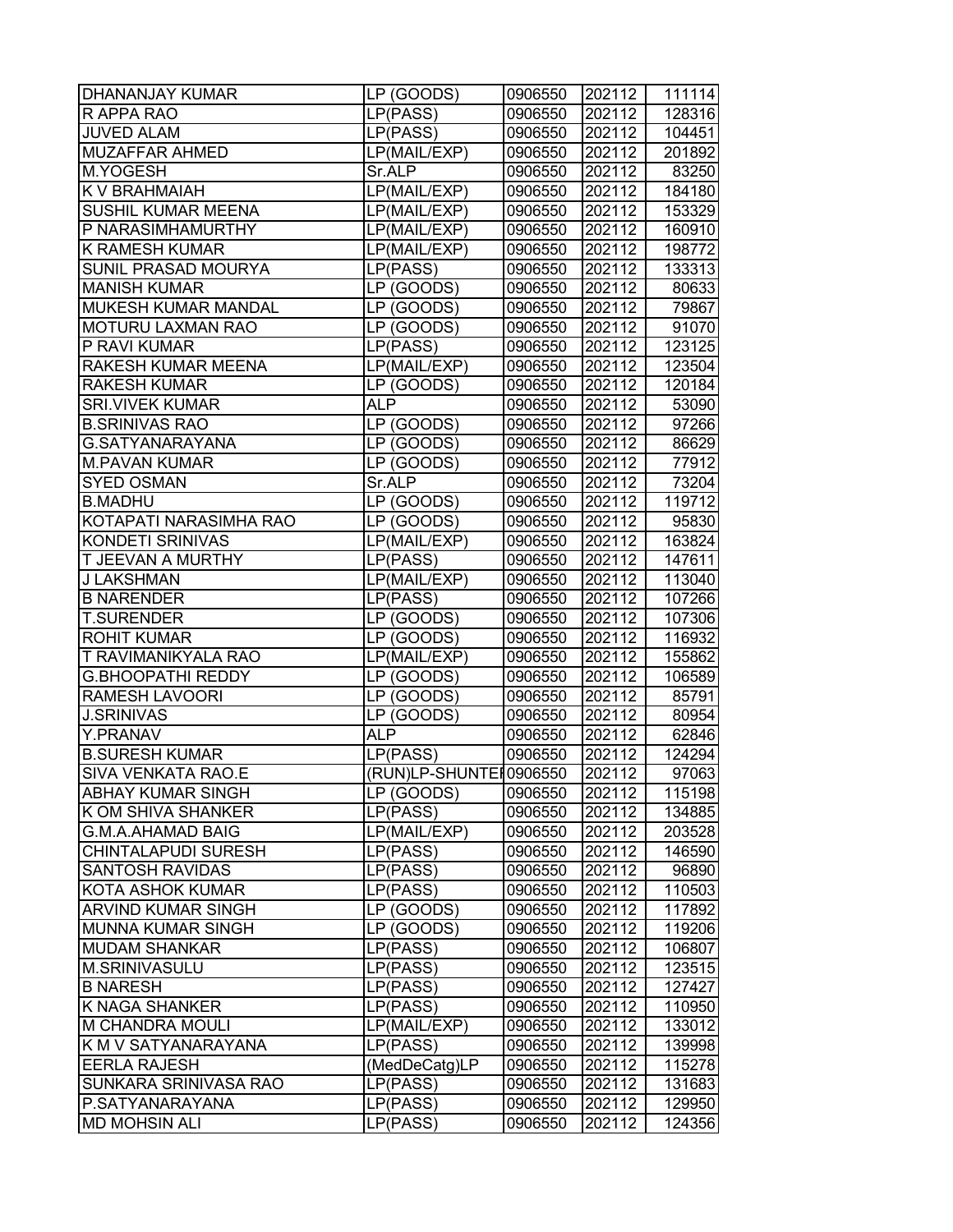| <b>GANGADHAR V</b>          | LP(MAIL/EXP)           | 0906550 | 202112 | 174287 |
|-----------------------------|------------------------|---------|--------|--------|
| SHEKHAR SUMAN               | $LP$ (GOODS)           | 0906550 | 202112 | 120680 |
| V VENKAT SURESH             | LP(PASS)               | 0906550 | 202112 | 122016 |
| RANVIR KUMAR                | ALP.                   | 0906550 | 202112 | 60130  |
| <b>BABLU KUMAR</b>          | LP (GOODS)             | 0906550 | 202112 | 101629 |
| <b>VIKAS KUMAR</b>          | <b>ALP</b>             | 0906550 | 202112 | 57386  |
| LAKKOJU KRISHNA RAO         | LP (GOODS)             | 0906550 | 202112 | 101547 |
| <b>SANTOSH KUMAR</b>        | <b>ALP</b>             | 0906550 | 202112 | 64008  |
| P.LAKSHMINARAYAN            | LP (GOODS)             | 0906550 | 202112 | 93827  |
| <b>BADE VICTOR RAJU</b>     | LP (GOODS)             | 0906550 | 202112 | 72039  |
| RAMARAM LAXMINARAYANA       | LP (GOODS)             | 0906550 | 202112 | 82382  |
| <b>AMIT KUMAR</b>           | LP(PASS)               | 0906550 | 202112 | 132457 |
| K.VENKATASREENU             | LP(PASS)               | 0906550 | 202112 | 139089 |
| M.NAGESWAR                  | LP (GOODS)             | 0906550 | 202112 | 120529 |
| KADAVA ASHOK                | LP (GOODS)             | 0906550 | 202112 | 83664  |
| <b>BASANT KUMAR ANAND</b>   | ALP                    | 0906550 | 202112 | 65242  |
| <b>DEVISINGH KHATROTH</b>   | LP (GOODS)             | 0906550 | 202112 | 80436  |
| K.PURANJAYKRISHNA           | LP (GOODS)             | 0906550 | 202112 | 86497  |
| <b>KELOTH RAMBABU</b>       | Sr.ALP                 | 0906550 | 202112 | 160974 |
| KONDAPURAM MAHESH           | <b>ALP</b>             | 0906550 | 202112 | 93790  |
| Y.SAI KRISHNA               | (MedDeCatg)LP          | 0906550 | 202112 | 70278  |
| <b>C.KOTESHKUMAR</b>        | LP (GOODS)             | 0906550 | 202112 | 88292  |
| <b>B.SANDEEP</b>            | LP (GOODS)             | 0906550 | 202112 | 101933 |
| SATISH KUMAR TIPOJI         | LP (GOODS)             | 0906550 | 202112 | 99189  |
| K.BALAKISHAN                | LP (GOODS)             | 0906550 | 202112 | 93308  |
| V.VIJAYAKUMAR               | LP (GOODS)             | 0906550 | 202112 | 105055 |
| <b>J.RAGHAVENDAR</b>        | LP (GOODS)             | 0906550 | 202112 | 85291  |
| AVINASH KUMAR MISHRA        | LP (GOODS)             | 0906550 | 202112 | 18898  |
| <b>NARESH KUMAR MEENA</b>   | LP(PASS)               | 0906550 | 202112 | 104346 |
| NARESH KUMAR CHAUDHARY      | Sr.ALP                 | 0906550 | 202112 | 103811 |
| <b>RANJEET KEWAT</b>        | LP (GOODS)             | 0906550 | 202112 | 90000  |
| NUNAVATH VEERANNA           | LP (GOODS)             | 0906550 | 202112 | 108761 |
| M. SUNIL BABU               | LP (GOODS)             | 0906550 | 202112 | 101547 |
| <b>R.SURESH</b>             | (RUN)LP-SHUNTEI0906550 |         | 202112 | 74920  |
| <b>JAGDISH PRASAD MEENA</b> | LP (GOODS)             | 0906550 | 202112 | 109129 |
| SANJIT KUMAR                | LP (GOODS)             | 0906550 | 202112 | 120218 |
| CH SRINIVASARAO             | LP(MAIL/EXP)           | 0906550 | 202112 | 149876 |
| RACHAMANTI ANJANEYULU       | LP (GOODS)             | 0906550 | 202112 | 82096  |
| K.SATISH KUMAR              | LP(PASS)               | 0906550 | 202112 | 103746 |
| <b>S.NARENDER</b>           | LP(PASS)               | 0906550 | 202112 | 143936 |
| <b>J.SRINIVASU</b>          | LP(PASS)               | 0906550 | 202112 | 152504 |
| N.SHIVASHANKAR              | LP(PASS)               | 0906550 | 202112 | 154851 |
| PREM SHIVA KUMAR            | LP(MAIL/EXP)           | 0906550 | 202112 | 174131 |
| O SRINIVAS                  | LP(PASS)               | 0906550 | 202112 | 124472 |
| <b>ANAND KUMAR</b>          | LP(MAIL/EXP)           | 0906550 | 202112 | 143560 |
| A SATEESH KUMAR             | LP(PASS)               | 0906550 | 202112 | 144046 |
| <b>S RAMPRASAD</b>          | LP(PASS)               | 0906550 | 202112 | 118098 |
| V VENKATA NARESH            | LP(PASS)               | 0906550 | 202112 | 118098 |
| <b>SURENDRA KUMAR</b>       | LP(PASS)               | 0906550 | 202112 | 132710 |
| P KRUPA RAO                 | LP(PASS)               | 0906550 | 202112 | 143121 |
| JITENDRA KUMAR YADAV        | Sr.ALP                 | 0906550 | 202112 | 60086  |
| RANDHIR KUMAR               | Sr.ALP                 | 0906550 | 202112 | 60966  |
| <b>AJAJ ANSARI</b>          | Sr.ALP                 | 0906550 | 202112 | 77419  |
| <b>RAVI KUMAR.G</b>         | LP (GOODS)             | 0906550 | 202112 | 75934  |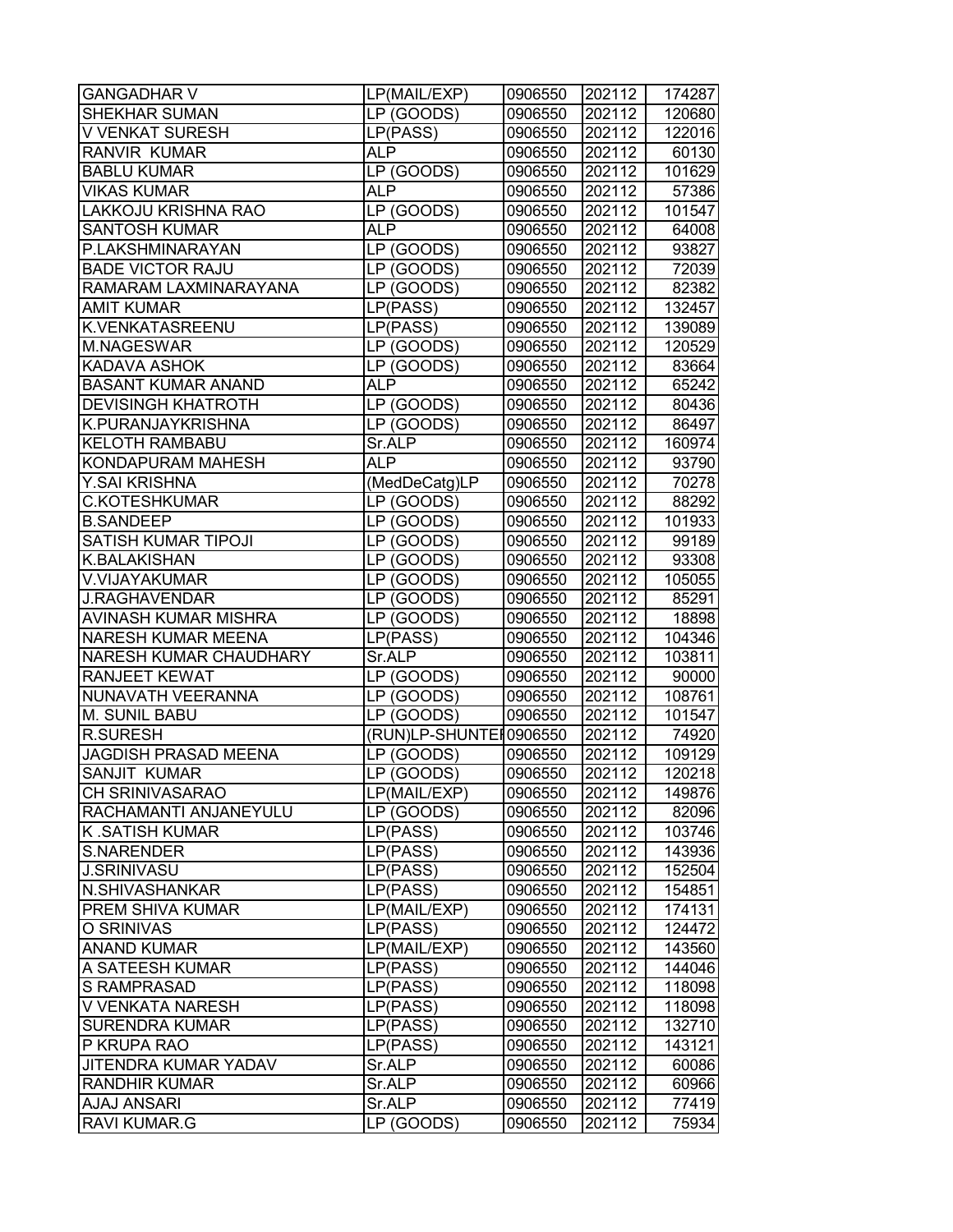| ANIL KUMAR PANDRANKI        | LP (GOODS)                 | 0906550 | 202112 | 132903           |
|-----------------------------|----------------------------|---------|--------|------------------|
| RANJEEV KUMAR               | <b>ALP</b>                 | 0906550 | 202112 | 58389            |
| SHARVAN KUMAR               | ALP                        | 0906550 | 202112 | 58037            |
| <b>ABHAY KUMAR</b>          | ALP                        | 0906550 | 202112 | 60685            |
| <b>K SATISH KUMAR</b>       | (RUN)LP-SHUNTE [0906550    |         | 202112 | 100819           |
| H.M.T. ARULRAJ              | LP (GOODS)                 | 0906550 | 202112 | 104816           |
| <b>SURESH BABU VUTA</b>     | (RUN)LP-SHUNTEI0906550     |         | 202112 | 109038           |
| RAMOJIRAO MANGAM            | (RUN)LP-SHUNTEI0906550     |         | 202112 | 114646           |
| <b>G.CHAKRAVARTHI</b>       | (RUN)LP-SHUNTEI0906550     |         | 202112 | 90204            |
| <b>JAI HANUMAN</b>          | <b>ALP</b>                 | 0906550 | 202112 | 60744            |
| M ANIL KUMAR                | LP(MAIL/EXP)               | 0906550 | 202112 | 155184           |
| PARAMJEET KUMAR ROY         | LP (GOODS)                 | 0906550 | 202112 | 77076            |
| <b>MOHAN KUMAR</b>          | LP (GOODS)                 | 0906550 | 202112 | 75993            |
| <b>GINKA RAMAKRISHNA</b>    | Sr.ALP                     | 0906550 | 202112 | 69991            |
| <b>B DORABABU</b>           | LP(PASS)                   | 0906550 | 202112 | 98981            |
| <b>ANIKET KUMAR</b>         | Sr.ALP                     | 0906550 | 202112 | 68284            |
| D.PURUSHOTHAM               | LP (GOODS)                 | 0906550 | 202112 | 80379            |
| <b>K.RAMESH BABU</b>        | LP (GOODS)                 | 0906550 | 202112 | 89364            |
| MD.ISHAQ                    | LP (GOODS)                 | 0906550 | 202112 | 101933           |
| <b>TARUN KUMAR SINGH</b>    | LP (GOODS)                 | 0906550 | 202112 | 80864            |
| <b>DINESH JHA</b>           | Sr.ALP                     | 0906550 | 202112 | 71982            |
| CHUNMUN KUMAR PATEL         | LP (GOODS)                 | 0906550 | 202112 | 84190            |
| M.RAGHAVENDRA               | LP (GOODS)                 | 0906550 | 202112 | 112400           |
| D.VENKATESWARLU             | LP(PASS)                   | 0906550 | 202112 | 96490            |
| <b>SHASHI KUMAR</b>         | LP (GOODS)                 | 0906550 | 202112 | 84162            |
| <b>NARENDRA KUMAR</b>       | LP (GOODS)                 | 0906550 | 202112 | 5185             |
| <b>J.SANTHOSH KUMAR</b>     | LP (GOODS)                 | 0906550 | 202112 | 80941            |
| A. SRINIVAS                 | LP(PASS)                   | 0906550 | 202112 | 131448           |
| RAJENDRABABU DHARAVATH      | LP (GOODS)                 | 0906550 | 202112 | 107132           |
| M RAVI BABU                 |                            |         | 202112 |                  |
| V.MANIKUMAR                 | LP(MAIL/EXP)               | 0906550 | 202112 | 169676<br>177908 |
| <b>SRAVAN KUMAR MAKHAM</b>  | LP(MAIL/EXP)<br>LP (GOODS) | 0906550 | 202112 |                  |
| <b>MADDULA KUMAR</b>        | (RUN)LP-SHUNTE 10906550    | 0906550 |        | 93800<br>106224  |
| <b>MD.SHAMSHAD</b>          | LP (GOODS)                 |         | 202112 |                  |
| <b>AJAY KUMAR.T</b>         |                            | 0906550 | 202112 | 78220<br>91580   |
|                             | LP (GOODS)                 | 0906550 | 202112 |                  |
| <b>BIJAY KUMAR YADAV</b>    | Sr.ALP                     | 0906550 | 202112 | 73174            |
| P SURYANARAYANA             | LP(PASS)                   | 0906550 | 202112 | 158307           |
| S. VENKATESWAR RAO          | (RUN)LP-SHUNTE 10906550    |         | 202112 | 101984           |
| RANDHIR PANDIT              | LP (GOODS)                 | 0906550 | 202112 | 81089            |
| JILANI BHASHA               | LP(MAIL/EXP)               | 0906550 | 202112 | 161406           |
| <b>CHHOTAN KUMAR</b>        | LP (GOODS)                 | 0906550 | 202112 | 101315           |
| ERRA SREENU                 | LP (GOODS)                 | 0906550 | 202112 | 114667           |
| RAVI KUMAR.H                | LP (GOODS)                 | 0906550 | 202112 | 82732            |
| RAJ KISHOR KUMAR RAMAN      | Sr.ALP                     | 0906550 | 202112 | 99198            |
| <b>RAVI PRAKASH</b>         | LP (GOODS)                 | 0906550 | 202112 | 84299            |
| <b>JAVIR HUSSAIN ANSARI</b> | LP (GOODS)                 | 0906550 | 202112 | 77080            |
| <b>DILEEP KUMAR</b>         | Sr.ALP                     | 0906550 | 202112 | 68422            |
| AMRENDRA KUMAR              | LP (GOODS)                 | 0906550 | 202112 | 78300            |
| S RAMAKRISHNA               | LP(PASS)                   | 0906550 | 202112 | 141075           |
| <b>SUSHIL KUMAR</b>         | Sr.ALP                     | 0906550 | 202112 | 72490            |
| <b>ARAVIND KUMAR</b>        | Sr.ALP                     | 0906550 | 202112 | 76318            |
| <b>JANARDAN KUMAR RAM</b>   | Sr.ALP                     | 0906550 | 202112 | 74819            |
| <b>MULPUR SASIKIRAN</b>     | Sr.ALP                     | 0906550 | 202112 | 85303            |
| <b>HARENDRA KUMAR</b>       | Sr.ALP                     | 0906550 | 202112 | 72262            |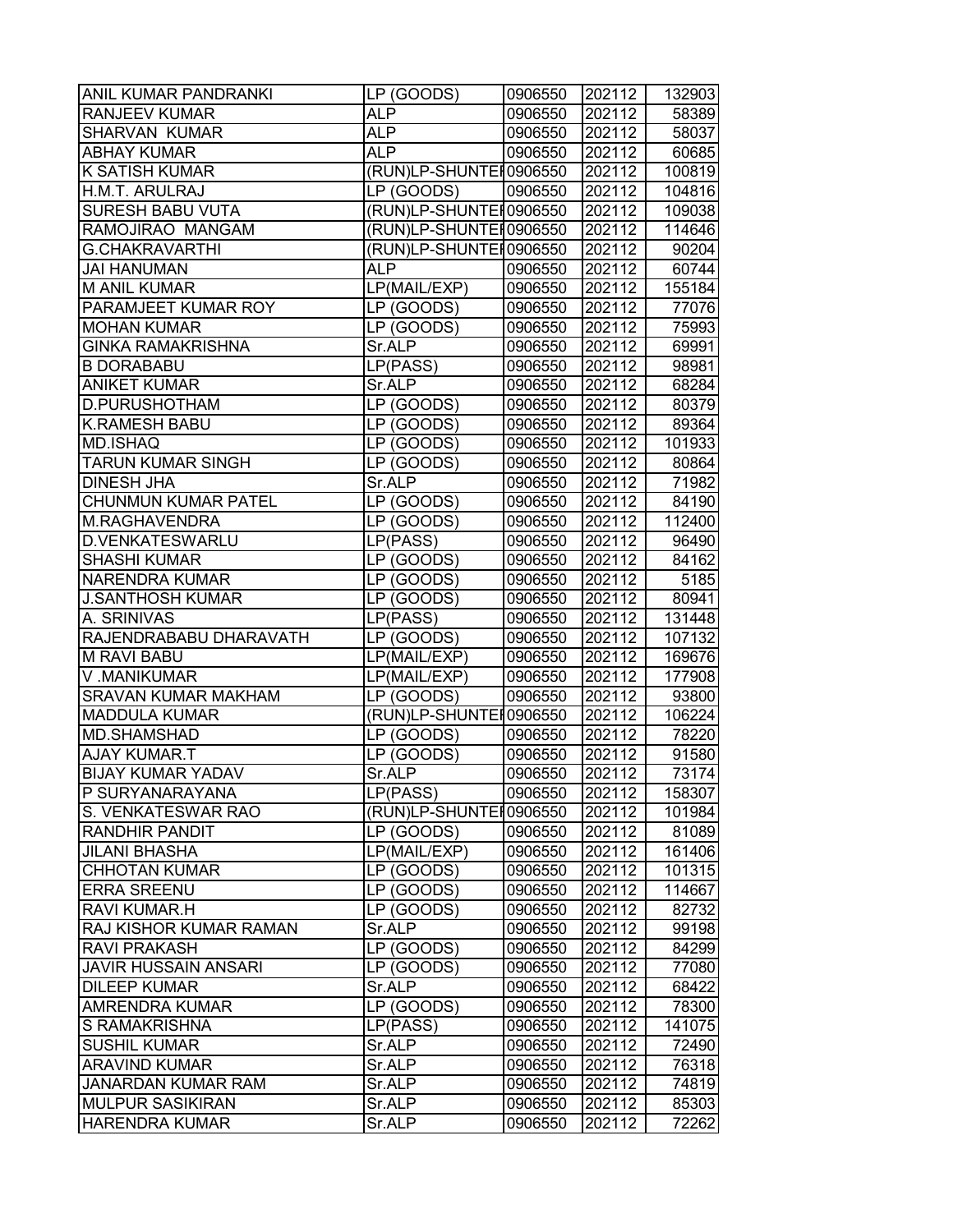| <b>MADDA RAMESH BABU</b>      | Sr.ALP     | 0906550 | 202112 | 94625  |
|-------------------------------|------------|---------|--------|--------|
| BATHULA RAMAKRISHNA           | Sr.ALP     | 0906550 | 202112 | 74268  |
| CHEBROLU RAMAKRISHNA          | Sr.ALP     | 0906550 | 202112 | 75168  |
| <b>GAJENDRA KUMAR</b>         | Sr.ALP     | 0906550 | 202112 | 74324  |
| <b>MAHENDRA SINGH</b>         | Sr.ALP     | 0906550 | 202112 | 85988  |
| <b>ROHIT KOSTA</b>            | Sr.ALP     | 0906550 | 202112 | 81578  |
| SANTOSH KUMAR SAH             | Sr.ALP     | 0906550 | 202112 | 80848  |
| SANTOSH PANDIT                | Sr.ALP     | 0906550 | 202112 | 84967  |
| YENDUVA CHINNAMNAIDU          | Sr.ALP     | 0906550 | 202112 | 68922  |
| UTTAM KUMAR YADAV             | Sr.ALP     | 0906550 | 202112 | 81871  |
| <b>KRISHNARJUNA RAO.V</b>     | Sr.ALP     | 0906550 | 202112 | 88629  |
| <b>S RAGHUVEER</b>            | <b>ALP</b> | 0906550 | 202112 | 127909 |
| <b>MANISH KUMAR</b>           | <b>ALP</b> | 0906550 | 202112 | 90654  |
| <b>NAVAL KISHORE YADAV</b>    | <b>ALP</b> | 0906550 | 202112 | 90424  |
| <b>BICKY KUMAR</b>            | <b>ALP</b> | 0906550 | 202112 | 89829  |
| <b>SUNNY KANT KUMAR</b>       | LP (GOODS) | 0906550 | 202112 | 77915  |
| DHARMENDRA KUMAR              | ALP        | 0906550 | 202112 | 86717  |
| ROOPSING.MEENA                | <b>ALP</b> | 0906550 | 202112 | 48244  |
| <b>SUNIL KUMAR SINGH</b>      | <b>ALP</b> | 0906550 | 202112 | 88947  |
| <b>SUNIL KUMAR</b>            | Sr.ALP     | 0906550 | 202112 | 79100  |
| <b>CHANDAN KUMAR</b>          | Sr.ALP     | 0906550 | 202112 | 54774  |
| <b>DEEPU KUMAR</b>            | Sr.ALP     | 0906550 | 202112 | 84459  |
| YOGESH KUMAR SAINI            | Sr.ALP     | 0906550 | 202112 | 83710  |
| RAJIV KUMAR SINGH             | Sr.ALP     | 0906550 | 202112 | 70202  |
| <b>G RAJESH</b>               | <b>ALP</b> | 0906550 | 202112 | 54581  |
| SANTOSH KUMAR INTI            | Sr.ALP     | 0906550 | 202112 | 69264  |
| <b>V.GANESH BABU</b>          | Sr.ALP     | 0906550 | 202112 | 83731  |
| P.SRIKANTH                    | Sr.ALP     | 0906550 | 202112 | 58856  |
| <b>MADANMOHAN R</b>           | Sr.ALP     | 0906550 | 202112 | 70675  |
| <b>TETAKALI RAVI</b>          | Sr.ALP     | 0906550 | 202112 | 81021  |
| K.VENKATA RAMANA NAIK         | Sr.ALP     | 0906550 | 202112 | 72391  |
| <b>S.SRIHARI</b>              | Sr.ALP     | 0906550 | 202112 | 57474  |
| <b>JAKKAM ARUN</b>            | Sr.ALP     | 0906550 | 202112 | 62595  |
| P.NAVEEN REDDY                | Sr.ALP     | 0906550 | 202112 | 77614  |
| RANJAN KUMAR NUT              | Sr.ALP     | 0906550 | 202112 | 80759  |
| <b>MALYALA MAHESH BABU</b>    | Sr.ALP     | 0906550 | 202112 | 59127  |
| K.BALAKRISHNA                 | Sr.ALP     | 0906550 | 202112 | 58794  |
| <b>G.GANESH</b>               | Sr.ALP     | 0906550 | 202112 | 53138  |
| Y.SRINIVAS                    | Sr.ALP     | 0906550 | 202112 | 53983  |
| <b>D.SAI KRISHNA</b>          | Sr.ALP     | 0906550 | 202112 | 51781  |
| <b>MIRIYALA RERAJU</b>        | Sr.ALP     | 0906550 | 202112 | 74042  |
| DHARAVATH NAGESWARA RAO       | Sr.ALP     | 0906550 | 202112 | 81552  |
| PAPPULA GIRISH KUMAR          | Sr.ALP     | 0906550 | 202112 | 5200   |
| KUNDURU PRAVEEN KUMAR         | Sr.ALP     | 0906550 | 202112 | 60163  |
| <b>B.DEVENDRA NAIK</b>        | Sr.ALP     | 0906550 | 202112 | 73932  |
| RAJU RAMAVATH                 | Sr.ALP     | 0906550 | 202112 | 78404  |
| <b>BOLLEDDU ANAND</b>         | Sr.ALP     | 0906550 | 202112 | 65910  |
| <b>BANAVATH NAGENDRA NAIK</b> | Sr.ALP     | 0906550 | 202112 | 70804  |
| <b>P.NARESH KUMAR</b>         | Sr.ALP     | 0906550 | 202112 | 72531  |
| <b>T.RAJESHWAR</b>            | Sr.ALP     | 0906550 | 202112 | 53517  |
| <b>SRI.DARBAR SUBHASH</b>     | LP(PASS)   | 0906550 | 202112 | 149044 |
| VADIGI TARAKA RAMA RAO        | LP (GOODS) | 0906550 | 202112 | 127315 |
| <b>JINUGU SRINIVASA RAO</b>   | LP (GOODS) | 0906550 | 202112 | 94308  |
| <b>SAURABH KUMAR</b>          | Sr.ALP     | 0906550 | 202112 | 71106  |
|                               |            |         |        |        |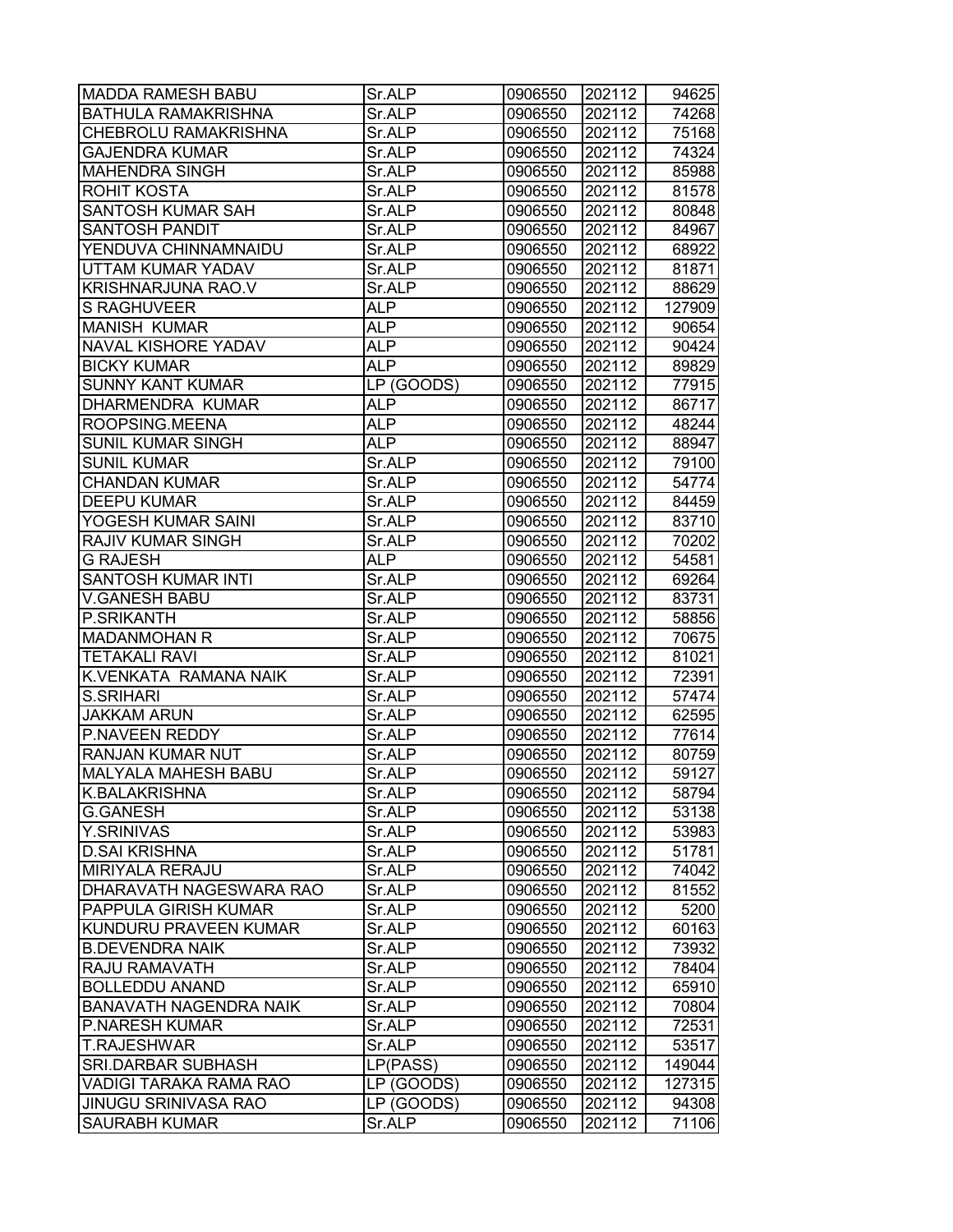| C HARIBABU                       | <b>ALP</b> | 0906550 | 202112 | 44101  |
|----------------------------------|------------|---------|--------|--------|
| <b>ARUNA RAJU PETETI</b>         | Sr.ALP     | 0906550 | 202112 | 54388  |
| SRINIVASULU                      | LP (GOODS) | 0906550 | 202112 | 100542 |
| <b>G.KOMURAIAH</b>               | LP (GOODS) | 0906550 | 202112 | 170407 |
| <b>NIRDOSH KUMAR</b>             | Sr.ALP     | 0906550 | 202112 | 80798  |
| ROHIT KUMAR SHARMA               | Sr.ALP     | 0906550 | 202112 | 76864  |
| KATIKA VENKATESH                 | Sr.ALP     | 0906550 | 202112 | 73457  |
| RAMU VEMU                        | Sr.ALP     | 0906550 | 202112 | 61256  |
| <b>SHATRUGHN KUMAR</b>           | Sr.ALP     | 0906550 | 202112 | 74583  |
| <b>S SUBBANNA</b>                | <b>ALP</b> | 0906550 | 202112 | 104795 |
| <b>ANANDH</b>                    | <b>ALP</b> | 0906550 | 202112 | 52531  |
| <b>MARUTHI KANDI</b>             | <b>ALP</b> | 0906550 | 202112 | 124536 |
| <b>MD.AASIM HUSSAIN</b>          | Sr.ALP     | 0906550 | 202112 | 72428  |
| SHUBHAM KUMAR SINGH              | Sr.ALP     | 0906550 | 202112 | 73517  |
| <b>SERU RAHUL</b>                | Sr.ALP     | 0906550 | 202112 | 66386  |
| VANUMU ESWARA RAO                | Sr.ALP     | 0906550 | 202112 | 79862  |
| <b>M.RAMESH</b>                  | Sr.ALP     | 0906550 | 202112 | 82363  |
| KORLA VINOD CHANDRA              | Sr.ALP     | 0906550 | 202112 | 72963  |
| PARSHURAM KUMAR                  | Sr.ALP     | 0906550 | 202112 | 77187  |
| <b>CHANDAN KUMAR</b>             | Sr.ALP     | 0906550 | 202112 | 74239  |
| <b>VEMIREDDY.V.SEKHAR REDDY</b>  | Sr.ALP     | 0906550 | 202112 | 69313  |
| <b>RAM AMOTH RAY</b>             | Sr.ALP     | 0906550 | 202112 | 76171  |
| PINDRA.LAKSHMI NARAYANA          | LP(PASS)   | 0906550 | 202112 | 135284 |
| V.V.S.L.JANARDHAN                | LP (GOODS) | 0906550 | 202112 | 136333 |
| P.SRIKANTH                       | <b>ALP</b> | 0906550 | 202112 | 89738  |
| SRI.JYOTI RANJAN CHAND           | Sr.ALP     | 0906550 | 202112 | 64126  |
| HARIHARA SUBRAMANIAN A           | <b>ALP</b> | 0906550 | 202112 | 45775  |
| SRI.KAMLESH KUMAR MEENA          | Sr.ALP     | 0906550 | 202112 | 71135  |
| <b>SRI.RANJEET KUMAR</b>         | Sr.ALP     | 0906550 | 202112 | 75857  |
| SATHEESH C.B                     | Sr.ALP     | 0906550 | 202112 | 80646  |
| SRI.D.MADHUKRISHNA               | Sr.ALP     | 0906550 | 202112 | 72731  |
| <b>SHYAMALA MARY</b>             | Sr.ALP     | 0906550 | 202112 | 65957  |
| <b>BAPI SARKAR</b>               | Sr.ALP     | 0906550 | 202112 | 80689  |
| PINTU KUMAR                      | Sr.ALP     | 0906550 | 202112 | 71427  |
| RAJIB KUMAR MOHANTY              | Sr.ALP     | 0906550 | 202112 | 60897  |
| MUKKOLLU MADHU VENKATA NAGA ALP  |            | 0906550 | 202112 | 43952  |
| <b>C.SRIKANTH REDDY</b>          | <b>ALP</b> | 0906550 | 202112 | 57907  |
| POTARLANKA PREM KUMAR            | <b>ALP</b> | 0906550 | 202112 | 59514  |
| RACHABATTULA SIVA RAMA KRISHNALP |            | 0906550 | 202112 | 47578  |
| <b>MOTURU YAGNANTH</b>           | <b>ALP</b> | 0906550 | 202112 | 49801  |
| <b>GADHAPATI NARESH</b>          | <b>ALP</b> | 0906550 | 202112 | 38104  |
| <b>KARRA GOWTHAM</b>             | <b>ALP</b> | 0906550 | 202112 | 49970  |
| MARRAPU.DURGA                    | <b>ALP</b> | 0906550 | 202112 | 36018  |
| THAMMINENI RAMAMOHAN             | <b>ALP</b> | 0906550 | 202112 | 50751  |
| <b>MAMIDALA SAINATH</b>          | <b>ALP</b> | 0906550 | 202112 | 48681  |
| RAJESH CHEEPURAPALLI             | <b>ALP</b> | 0906550 | 202112 | 48391  |
| DIVYA MURTHY ASIPU               | <b>ALP</b> | 0906550 | 202112 | 48483  |
| KUTURU SRI RAGHAVENDRA REDDY ALP |            | 0906550 | 202112 | 47354  |
| PATHAKOTI.KARTHIK                | <b>ALP</b> | 0906550 | 202112 | 51348  |
| Y.NIKHILA                        | <b>ALP</b> | 0906550 | 202112 | 55136  |
| YERRA ASWIN KUMAR                | <b>ALP</b> | 0906550 | 202112 | 46443  |
| P.VIKASH KUMAR REDDY             | <b>ALP</b> | 0906550 | 202112 | 60852  |
| PARASA NAGASAI HEMCHANDU         | <b>ALP</b> | 0906550 | 202112 | 43567  |
| POSINA.MAHESH                    | ALP.       | 0906550 | 202112 | 43867  |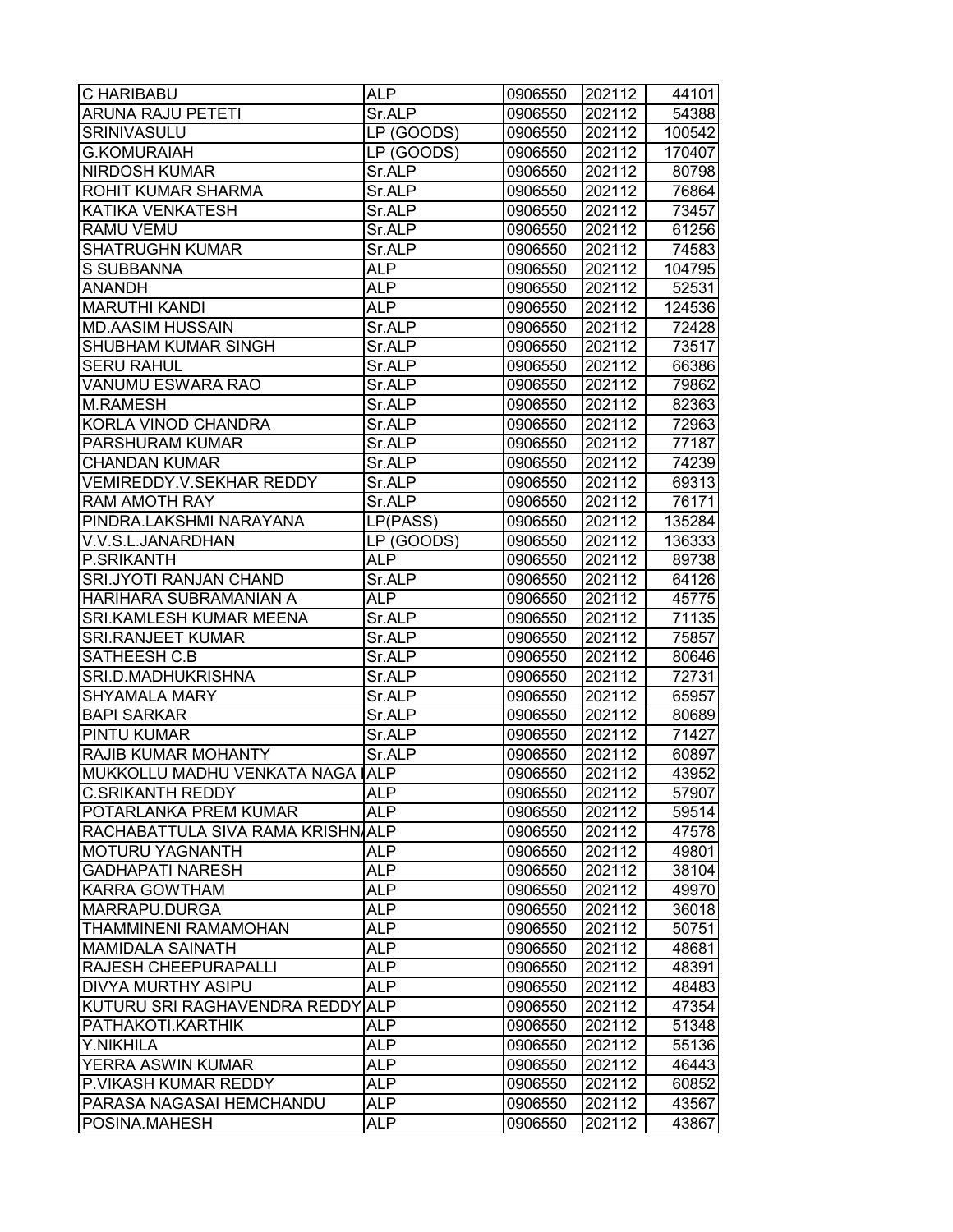| SILUMULA STANLEY                 | <b>ALP</b> | 0906550 | 202112 | 40916 |
|----------------------------------|------------|---------|--------|-------|
| ANANTHA GOPAL                    | <b>ALP</b> | 0906550 | 202112 | 42204 |
| <b>GANDRA SAI KIRAN</b>          | <b>ALP</b> | 0906550 | 202112 | 44884 |
| BEERAKA JUTHENDRA SUBRAHMANYALP  |            | 0906550 | 202112 | 39916 |
| <b>MARIGAY ADITYA</b>            | <b>ALP</b> | 0906550 | 202112 | 53702 |
| NALLAVALI MADHU SUDHAN REDDY ALP |            | 0906550 | 202112 | 58782 |
| <b>VIPIN KUMAR</b>               | <b>ALP</b> | 0906550 | 202112 | 42008 |
| <b>NALLA MADHU</b>               | <b>ALP</b> | 0906550 | 202112 | 48097 |
| SURISETTI SATYA SIVA GANESH      | <b>ALP</b> | 0906550 | 202112 | 55075 |
| A.RAJU                           | Sr.ALP     | 0906550 | 202112 | 53368 |
| PALLATI RAMESH                   | Sr.ALP     | 0906550 | 202112 | 76820 |
| KOTHA PALLY SANDEEP GOUD         | <b>ALP</b> | 0906550 | 202112 | 46227 |
| KOLUSU.SRAVANI                   | <b>ALP</b> | 0906550 | 202112 | 55641 |
| NADAKUDUTI SAI KRISHNA           | <b>ALP</b> | 0906550 | 202112 | 49257 |
| CHOKKAPU VINOD KUMAR             | <b>ALP</b> | 0906550 | 202112 | 44733 |
| <b>P.NARESH BABU</b>             | ALP        | 0906550 | 202112 | 48230 |
| KAGAZU VIJAYA BASKAR REDDY       | <b>ALP</b> | 0906550 | 202112 | 44687 |
| <b>RANJAN KR GIRI</b>            | <b>ALP</b> | 0906550 | 202112 | 60659 |
| GANTYADA.NARESH                  | <b>ALP</b> | 0906550 | 202112 | 56140 |
| PATTIPAKA RAMESH                 | <b>ALP</b> | 0906550 | 202112 | 83809 |
| <b>VUPPARI SHRAVANI</b>          | <b>ALP</b> | 0906550 | 202112 | 34905 |
| GUTHULA DURGA SRAVANYA           | <b>ALP</b> | 0906550 | 202112 | 34905 |
| <b>MANOJ DUDI</b>                | <b>ALP</b> | 0906550 | 202112 | 40532 |
| <b>ERLA SAIKRUSHNA</b>           | <b>ALP</b> | 0906550 | 202112 | 58813 |
| VADAPALLY NAGA DEEPAK            | <b>ALP</b> | 0906550 | 202112 | 39687 |
| <b>NEELI RAJU</b>                | <b>ALP</b> | 0906550 | 202112 | 41965 |
| <b>HARINARTHINI SUSHMA</b>       | ALP        | 0906550 | 202112 | 48115 |
| DHONDI VINAY KUMAR               | <b>ALP</b> | 0906550 | 202112 | 46010 |
| NAGARAJU                         | <b>ALP</b> | 0906550 | 202112 | 46850 |
| SHAMARTHI RAVI KUMAR             | <b>ALP</b> | 0906550 | 202112 | 43660 |
| MOHD SHAHID UL ISLAM             | <b>ALP</b> | 0906550 | 202112 | 42680 |
| <b>VELPULA VEERAPRATHAP</b>      | <b>ALP</b> | 0906550 | 202112 | 49626 |
| <b>NENAVATH LOKESH NAIK</b>      | <b>ALP</b> | 0906550 | 202112 | 45934 |
| <b>MADAM ANIL KUMAR</b>          | <b>ALP</b> | 0906550 | 202112 | 45268 |
| MOHAMMED MUSTAQH AHMED           | <b>ALP</b> | 0906550 | 202112 | 44374 |
| CHINTHALA VINAY GOUD             | <b>ALP</b> | 0906550 | 202112 | 40522 |
| S SRIKAR GOUD                    | <b>ALP</b> | 0906550 | 202112 | 44313 |
| <b>CHANDRA BHUSHAN KUMAR</b>     | <b>ALP</b> | 0906550 | 202112 | 84677 |
| <b>EEPURI SANDEEP</b>            | <b>ALP</b> | 0906550 | 202112 | 40866 |
| <b>BHOGADI RANGA SUBHASHINI</b>  | <b>ALP</b> | 0906550 | 202112 | 42141 |
| <b>KALURAM</b>                   | <b>ALP</b> | 0906550 | 202112 | 34019 |
| <b>BATTU BHARGAVA</b>            | <b>ALP</b> | 0906550 | 202112 | 43851 |
| PEDDI BALNATH RAM                | <b>ALP</b> | 0906550 | 202112 | 50508 |
| KUNIGIRI SREEKANTH               | <b>ALP</b> | 0906550 | 202112 | 46952 |
| N SAI RAM ABHISHEK               | <b>ALP</b> | 0906550 | 202112 | 36846 |
| VARAKALA SAHUL PRAMOD            | <b>ALP</b> | 0906550 | 202112 | 45708 |
| <b>G BALAJI</b>                  | <b>ALP</b> | 0906550 | 202112 | 44319 |
| V VINAY KUMAR CHARY              | <b>ALP</b> | 0906550 | 202112 | 41962 |
| <b>MARATI KALADHAR</b>           | <b>ALP</b> | 0906550 | 202112 | 44656 |
| <b>B BHARGAVA</b>                | <b>ALP</b> | 0906550 | 202112 | 43596 |
| MUDDANUR JAYANTH                 | <b>ALP</b> | 0906550 | 202112 | 44478 |
| <b>BAGARE SRINIVAS</b>           | ALP        | 0906550 | 202112 | 41206 |
| SAINI SAI PREM KUMAR             | <b>ALP</b> | 0906550 | 202112 | 38216 |
| <b>SUMAN GOMASA</b>              | ALP.       | 0906550 | 202112 | 44736 |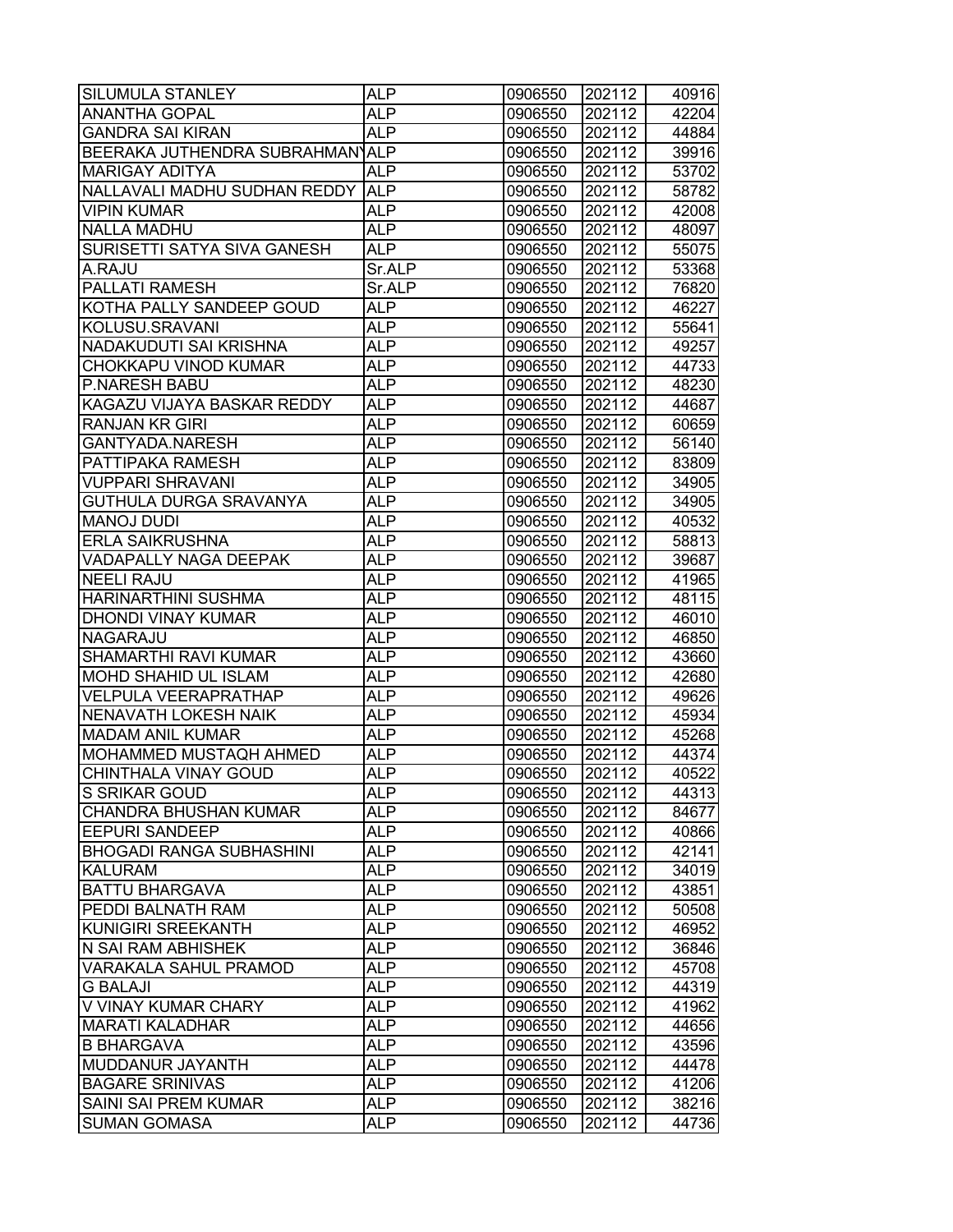| <b>DUTA SHIVA KUMAR</b>         | <b>ALP</b>              | 0906550 | 202112 | 43378  |
|---------------------------------|-------------------------|---------|--------|--------|
| NADMINTI SIRIGIRI NAVANEETH SAI | <b>ALP</b>              | 0906550 | 202112 | 40501  |
| PERMANDLA STEVEN                | <b>ALP</b>              | 0906550 | 202112 | 43330  |
| <b>RAMESH BABU G</b>            | Sr.ALP                  | 0906550 | 202112 | 56131  |
| <b>KOTMIRKAR RAJU</b>           | <b>ALP</b>              | 0906550 | 202112 | 54800  |
| CHETTUKINDHI. NAMRATHA          | Sr.ALP                  | 0906550 | 202112 | 48233  |
| <b>D VAMSHEEDHER REDDY</b>      | Sr.ALP                  | 0906550 | 202112 | 53839  |
| <b>K.PRAVEEN KUMAR</b>          | Sr.ALP                  | 0906550 | 202112 | 53099  |
| KADUMURI PRADEEP KUMAR          | <b>ALP</b>              | 0906550 | 202112 | 54007  |
| <b>ROHIT KUMAR SHARMA</b>       | <b>ALP</b>              | 0906550 | 202112 | 54285  |
| A BHARATH KUMAR                 | <b>ALP</b>              | 0906550 | 202112 | 42714  |
| <b>MD SALMAN KHAN</b>           | <b>ALP</b>              | 0906550 | 202112 | 50409  |
| <b>VIDEM SAI KUMAR</b>          | <b>ALP</b>              | 0906550 | 202112 | 7256   |
| SUNCHANAKOTA DHARMA TEJA        | <b>ALP</b>              | 0906550 | 202112 | 53859  |
| <b>DEVENDRA GAUTAM</b>          | <b>ALP</b>              | 0906550 | 202112 | 50463  |
| <b>NAGARAM PREM CHAND</b>       | ALP                     | 0906550 | 202112 | 55120  |
| <b>KOLI MAHESH KUMAR</b>        | <b>ALP</b>              | 0906550 | 202112 | 47222  |
| <b>S SENTHIL KUMAR</b>          | <b>ALP</b>              | 0906550 | 202112 | 50172  |
| POGULA SHIVA SHANKAR            | <b>ALP</b>              | 0906550 | 202112 | 48548  |
| <b>MAHESH B</b>                 | <b>ALP</b>              | 0906550 | 202112 | 44504  |
| <b>GOLLA RAJESH</b>             | <b>ALP</b>              | 0906550 | 202112 | 52588  |
| <b>DANDOTIKAR RAKESH</b>        | <b>ALP</b>              | 0906550 | 202112 | 48757  |
| <b>MANGALI NARESH</b>           | <b>ALP</b>              | 0906550 | 202112 | 50787  |
| <b>GOPI NARASIMHA RAO</b>       | <b>ALP</b>              | 0906550 | 202112 | 55464  |
| YEDIRI HARI KRISHNA REDDY       | <b>ALP</b>              | 0906550 | 202112 | 51264  |
| <b>SINGU SAI SHARAN</b>         | ALP                     | 0906550 | 202112 | 57189  |
| <b>MADDUR SHIVA SHANKAR</b>     | <b>ALP</b>              | 0906550 | 202112 | 57545  |
| SIRIGADDE BUDDA RAMU            | <b>ALP</b>              | 0906550 | 202112 | 42522  |
| KURRI PRAVEEN KUMAR             | <b>ALP</b>              | 0906550 | 202112 | 48212  |
| P RAMESH CHANDRA KANTH          | <b>ALP</b>              | 0906550 | 202112 | 45061  |
| <b>SURYAWANSHI ROHIT SURESH</b> | <b>ALP</b>              | 0906550 | 202112 | 40634  |
| <b>VUTUKOORI SRIDHAR</b>        | <b>ALP</b>              | 0906550 | 202112 | 42885  |
| MEGAVATH VIJAY KRISHNA NAIK     | <b>ALP</b>              | 0906550 | 202112 | 41969  |
| ORUGANTI ANIL KUMAR             | <b>ALP</b>              | 0906550 | 202112 | 40407  |
| <b>BANDARI PRAYOG</b>           | <b>ALP</b>              | 0906550 | 202112 | 43457  |
| SMT.P.KARUNA                    | Sr.PHARMACIST           | 0906570 | 202112 | 57558  |
| <b>SRI. CH.ASWINI KUMAR</b>     | H. - M. INSP.-I         | 0906570 | 202112 | 87876  |
| K VIJAYA KUMAR                  | H.KEEPING.ASST(0906570  |         | 202112 | 49019  |
| A SHYAM KUMAR                   | H.KEEPING.ASST(0906570  |         | 202112 | 76801  |
| <b>B PADMAVATHAMMA</b>          | H.KEEPING.ASST(0906570  |         | 202112 | 53874  |
| <b>SAROJANA</b>                 | H.KEEPING.ASST(0906570  |         | 202112 | 12601  |
| <b>VENKATAIAH</b>               | H.KEEPING.ASST(0906570  |         | 202112 | 48758  |
| <b>LAXMI</b>                    | H.KEEPING.ASST(0906570  |         | 202112 | 47628  |
| <b>T DHANA LAXMI</b>            | H.KEEPING.ASST(0906570  |         | 202112 | 60036  |
| <b>G PADMA</b>                  | H.KEEPING.ASST(0906570  |         | 202112 | 47966  |
| Y GOPALRAO                      | <b>KHALASI</b>          | 0906570 | 202112 | 52007  |
| <b>SHANKARAMMA</b>              | H.KEEPING.ASST(0906570  |         | 202112 | 61774  |
| <b>LALITHA BAI</b>              | SR.H.KEEPING.AS 0906570 |         | 202112 | 61754  |
| <b>MANIMALA B</b>               | <b>MATRON</b>           | 0906570 | 202112 | 123496 |
| P NEELAMMA                      | H.KEEPING.ASST(0906570  |         | 202112 | 45482  |
| <b>SMT RAYEESA ANJUM</b>        | H.KEEPING.ASST(0906570  |         | 202112 | 59992  |
| K PADMAVATHI                    | H.KEEPING.ASST(0906570  |         | 202112 | 55296  |
| <b>G PADMA</b>                  | H.KEEPING.ASST(0906570  |         | 202112 | 46656  |
| V LAXMI                         | SR.H.KEEPING.AS 0906570 |         | 202112 | 56876  |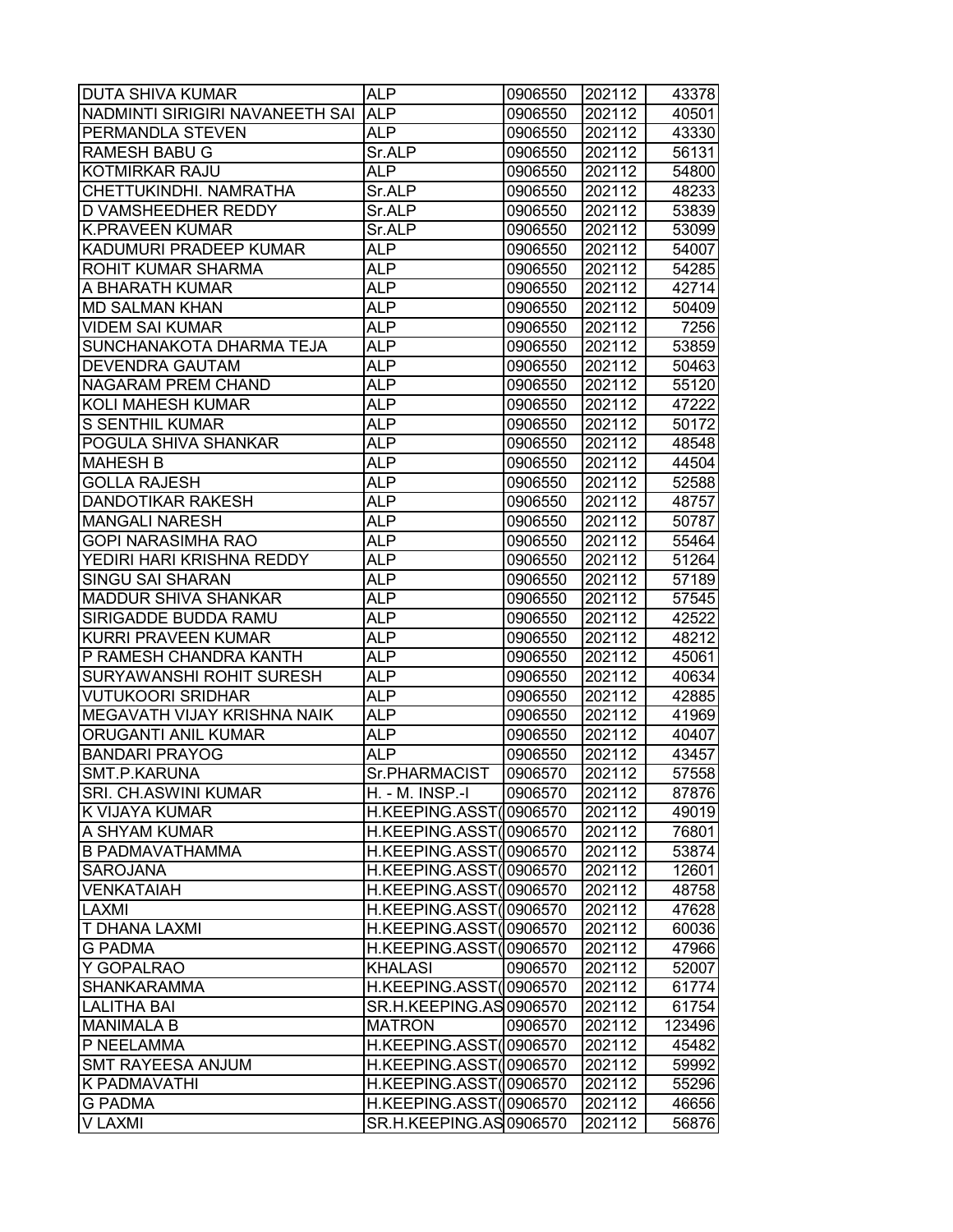| C YADAMMA                | H.KEEPING.ASST(0906570  |         | 202112 | 53874  |
|--------------------------|-------------------------|---------|--------|--------|
| <b>B YADALAXMI</b>       | H.KEEPING.ASST(0906570  |         | 202112 | 53874  |
| G YADAMMA                | H.KEEPING.ASST(0906570  |         | 202112 | 44078  |
| <b>CHANDRAKALA</b>       | SR.H.KEEPING.AS 0906570 |         | 202112 | 56874  |
| <b>FARZANA BEGUM</b>     | H.KEEPING.ASST(0906570  |         | 202112 | 50586  |
| J AMRUTHA                | SR.H.KEEPING.AS 0906570 |         | 202112 | 50538  |
| V SARAIAH                | H.KEEPING.ASST(0906570  |         | 202112 | 66382  |
| KALAVATHY T              | SR.H.KEEPING.AS 0906570 |         | 202112 | 67620  |
| <b>G.ANJANA DEVI</b>     | H.KEEPING.ASST(0906570  |         | 202112 | 52027  |
| <b>MAHIJABEEN</b>        | H.KEEPING.ASST(0906570  |         | 202112 | 45477  |
| CH VIJAYA LAXMI          | H.KEEPING.ASST(0906570  |         | 202112 | 61774  |
| S.NIYAAMATH HIDAYATULLA  | <b>PHARMACIST</b>       | 0906570 | 202112 | 112878 |
| <b>KP INDIRA</b>         | CH NURSING SUP 0906570  |         | 202112 | 131968 |
| <b>SYED BASHA</b>        | H.KEEPING.ASST(0906570  |         | 202112 | 59856  |
| K HANUMANTHA             | H.KEEPING.ASST(0906570  |         | 202112 | 59402  |
| T PADMA RANI             | Ch.PHARMACIST           | 0906570 | 202112 | 137112 |
| <b>V RAMESH</b>          | H.KEEPING.ASST(0906570  |         | 202112 | 40687  |
| <b>G NARASIMHAM</b>      | H. - M. INSP.-I         | 0906570 | 202112 | 153306 |
| <b>NARASIMHA P</b>       | SR.H.KEEPING.AS 0906570 |         | 202112 | 67620  |
| <b>SUDARSHAN B</b>       | SR.H.KEEPING.AS 0906570 |         | 202112 | 67600  |
| P RAJYA LAXMI            | H.KEEPING.ASST(0906570  |         | 202112 | 29934  |
| <b>SANTOSHAMMA</b>       | H.KEEPING.ASST(0906570  |         | 202112 | 48398  |
| T N SHYAM RAO            | H.KEEPING.ASST(0906570  |         | 202112 | 35739  |
| <b>B LAXMI BAI</b>       | H.KEEPING.ASST(0906570  |         | 202112 | 53874  |
| <b>RAMULAMMA</b>         | H.KEEPING.ASST(0906570  |         | 202112 | 42878  |
| S LAXMI                  | H.KEEPING.ASST(0906570  |         | 202112 | 45477  |
| M MURALI KRISHNA         | H.KEEPING.ASST(0906570  |         | 202112 | 35764  |
| A TIRUPALU               | HOSPITAL ATTD.          | 0906570 | 202112 | 51878  |
| <b>SMT YADAMMA</b>       | H.KEEPING.ASST(0906570  |         | 202112 | 57797  |
| <b>KRISHNA VENI</b>      | H.KEEPING.ASST(0906570  |         | 202112 | 51149  |
| M A RASHEED JAMEEL       | H. - M. INSP.-II        | 0906570 | 202112 | 138788 |
| K CHAKRADHAR             | HOSPITAL ATTD.          | 0906570 | 202112 | 44767  |
| G GOPAL                  | <b>KHALASI</b>          | 0906570 | 202112 | 48303  |
| <b>K LAXMI</b>           | SR.H.KEEPING.AS 0906570 |         | 202112 | 50566  |
| DANIEL VINAY SAGAR U     | NURSING SUPDT 0906570   |         | 202112 | 85758  |
| <b>T.SHIVA PRASAD</b>    | H.KEEPING.ASST(0906570  |         | 202112 | 35739  |
| RAMGOPAL SOLANKI         | <b>HOSP ASST</b>        | 0906570 | 202112 | 33869  |
| <b>VIJAY KUMAR GUDEM</b> | HEALTH INSP.            | 0906570 | 202112 | 57498  |
| SANDRA KISHORE KUMAR     | KHALASI HELPER 0906571  |         | 202112 | 32190  |
| <b>B ARUN PRASAD</b>     | <b>PHARMACIST</b>       | 0906571 | 202112 | 60299  |
| <b>BALAMANI</b>          | H.KEEPING.ASST(         | 0906571 | 202112 | 58436  |
| <b>N.RAVI KUMAR</b>      | <b>PHARMACIST</b>       | 0906571 | 202112 | 104248 |
| <b>K.C.KISHOR</b>        | Sr.RADIOGRAPHE 0906571  |         | 202112 | 58072  |
| <b>RUDAL KUMAR</b>       | HOSPITAL ATTD.          | 0906571 | 202112 | 36914  |
| T HANUMANTHU             | H.KEEPING.ASST(0906571  |         | 202112 | 5426   |
| <b>G LAXMI DEVI</b>      | H.KEEPING.ASST(0906571  |         | 202112 | 61774  |
| D PADMAVATHI             | SR.H.KEEPING.AS 0906571 |         | 202112 | 63512  |
| LAXMIBAI                 | SR.H.KEEPING.AS 0906571 |         | 202112 | 57868  |
| M.VACHASPATHI            | <b>OS</b>               | 0906571 | 202112 | 137816 |
| <b>LAXMI BAI</b>         | H.KEEPING.ASST(0906571  |         | 202112 | 60036  |
| <b>B PRAMEELA</b>        | H.KEEPING.ASST(0906571  |         | 202112 | 53874  |
| K MALLAMMA               | H.KEEPING.ASST(0906571  |         | 202112 | 1738   |
| <b>DASARATH</b>          | H.KEEPING.ASST(0906571  |         | 202112 | 63986  |
| <b>G SURENDRA</b>        | <b>PHARMACIST</b>       | 0906571 | 202112 | 107092 |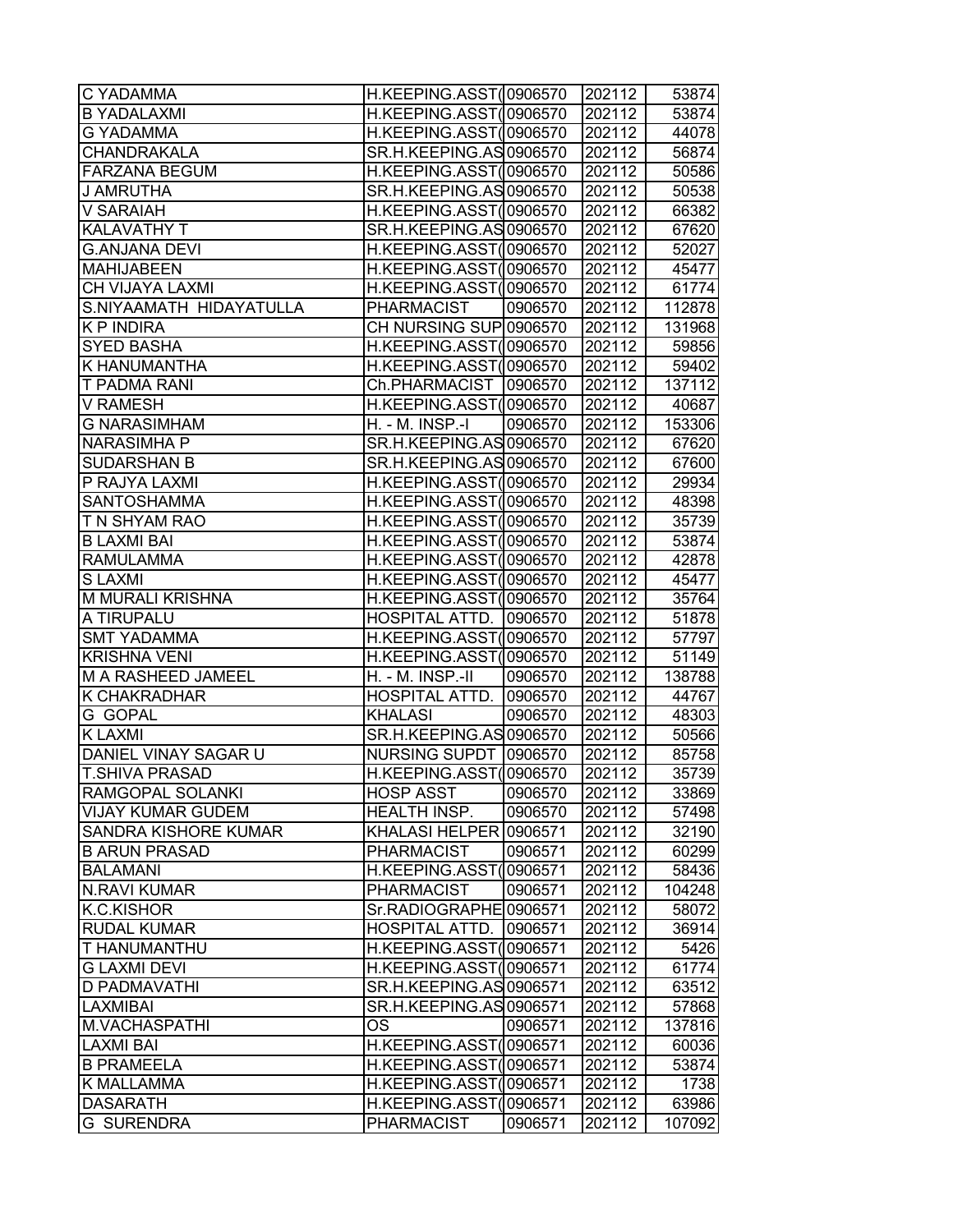| MANDA JAGAN MOHAN REDDY    | H. - M. INSP.-I         | 0906571 | 202112 | 95128  |
|----------------------------|-------------------------|---------|--------|--------|
| <b>B.SUSHEELA</b>          | H.KEEPING.ASST(0906571  |         | 202112 | 48624  |
| R ANANTHA SARADHI          | Ch.OS                   | 0906571 | 202112 | 167140 |
| <b>SMT SIVA LAXMI</b>      | H.KEEPING.ASST(0906571  |         | 202112 | 58456  |
| LAXMAMMA                   | H.KEEPING.ASST(0906571  |         | 202112 | 55296  |
| <b>D YADAGIRI</b>          | H.KEEPING.ASST(0906571  |         | 202112 | 49406  |
| K ARUNA RANI               | H.KEEPING.ASST(0906571  |         | 202112 | 51030  |
| S RADHA BAI                | <b>PHARMACIST</b>       | 0906571 | 202112 | 119992 |
| <b>M MARIA PETERS</b>      | H.KEEPING.ASST(0906571  |         | 202112 | 30590  |
| <b>G NAGAMANI</b>          | H.KEEPING.ASST(0906571  |         | 202112 | 45477  |
| <b>K ANASURYA</b>          | SR.H.KEEPING.AS 0906571 |         | 202112 | 60016  |
| K SIVARAJ                  | H. - M. INSP.-I         | 0906571 | 202112 | 112088 |
| <b>T SARALA</b>            | SR.H.KEEPING.AS 0906571 |         | 202112 | 67620  |
| A SRINIVASA RAO            | DRESSER-I               | 0906571 | 202112 | 61740  |
| D BHARATHI                 | H.KEEPING.ASST(0906571  |         | 202112 | 61774  |
| ZAREENA BEGUM              | H.KEEPING.ASST(0906571  |         | 202112 | 52828  |
| P SAIBABA                  | HOSPITAL ATTD. 0906571  |         | 202112 | 60954  |
| <b>G.SHALINI</b>           | <b>PHARMACIST</b>       | 0906571 | 202112 | 110094 |
| PRADEEP KUMAR PANDEY       | H.KEEPING.ASST(0906571  |         | 202112 | 38919  |
| N VARALAXMI                | H.KEEPING.ASST(0906571  |         | 202112 | 50756  |
| U SRINIVAS                 | H.KEEPING.ASST(0906571  |         | 202112 | 47182  |
| <b>SYED SALAUDDIN</b>      | <b>STENO</b>            | 0906571 | 202112 | 96648  |
| <b>MD SHERIFF</b>          | SR.H.KEEPING.AS 0906571 |         | 202112 | 59998  |
| <b>B PRABHAVATHI</b>       | Ch.OS                   | 0906571 | 202112 | 115316 |
| <b>K ANASUYA</b>           | H.KEEPING.ASST(0906571  |         | 202112 | 52452  |
| <b>BHUJANGARAO JANGIAH</b> | SR.H.KEEPING.AS 0906571 |         | 202112 | 67620  |
| <b>KALIM TIRKEY</b>        | HOSPITAL ATTD. 0906571  |         | 202112 | 46690  |
| ABEEDA BEGUM               | H.KEEPING.ASST(0906571  |         | 202112 | 19271  |
| S MARY JOCHEBED            | CH NURSING SUP 0906571  |         | 202112 | 138088 |
| A MAMATHA                  | SR NURSING SUP 0906571  |         | 202112 | 95532  |
| ABDUL AZAM KHAN            | H.KEEPING.ASST(0906571  |         | 202112 | 55296  |
| J MADHAVI                  | H.KEEPING.ASST(0906571  |         | 202112 | 53874  |
| SUDERSHAN D                | SR.H.KEEPING.AS 0906571 |         | 202112 | 69014  |
| <b>D.SURYA</b>             | H.KEEPING.ASST(0906571  |         | 202112 | 48344  |
| <b>M A RAMESH BABU</b>     | LAB. ATTD.              | 0906571 | 202112 | 55325  |
| <b>GAURAV KUMAR</b>        | HOSPITAL ATTD. 0906571  |         | 202112 | 38544  |
| <b>SK AHMED</b>            | SR.H.KEEPING.AS 0906571 |         | 202112 | 63278  |
| T UMESH KUMAR              | Ch. LAB. SUPDT.         | 0906571 | 202112 | 137112 |
| P SARADA                   | H.KEEPING.ASST(0906571  |         | 202112 | 51030  |
| M SOMARAJU                 | Ch.HEALTH INSP.         | 0906571 | 202112 | 123110 |
| <b>MD IMRAN</b>            | H.KEEPING.ASST(         | 0906571 | 202112 | 35764  |
| YERROLLA PREMSAGAR         | <b>HEALTH INSP.</b>     | 0906571 | 202112 | 56138  |
| K. SREEKANTH               | HEALTH INSP.            | 0906571 | 202112 | 65124  |
| <b>SUNIL KUMAR</b>         | <b>HOSP ASST</b>        | 0906571 | 202112 | 40362  |
| SINGARAPU RAJU             | <b>HOSP ASST</b>        | 0906571 | 202112 | 33958  |
| S.MEGHANA                  | CLERK-CUM-TYPI\$0906571 |         | 202112 | 40161  |
| PAKA SAIKUMAR              | <b>B.PEON</b>           | 0906571 | 202112 | 31404  |
| DR K ANURADHA              | <b>CMS</b>              | 0906582 | 202112 | 337107 |
| MUDIGONDA KAVITHA          | <b>DMO</b>              | 0906590 | 202112 | 123463 |
| DR.M MUTHYAM KUMAR         | SR.CONSULTANT(0906590   |         | 202112 | 344687 |
| DR.NALLA SRIKANTH          | ADMO                    | 0906590 | 202112 | 109020 |
| DR.RAMINDER KAUR           | Sr.DMO                  | 0906590 | 202112 | 604340 |
| DR. PRANAYA VANI           | <b>DMO</b>              | 0906590 | 202112 | 163436 |
| DR. BEEMDAS MOODAVATH      | <b>DMO</b>              | 0906596 | 202112 | 133210 |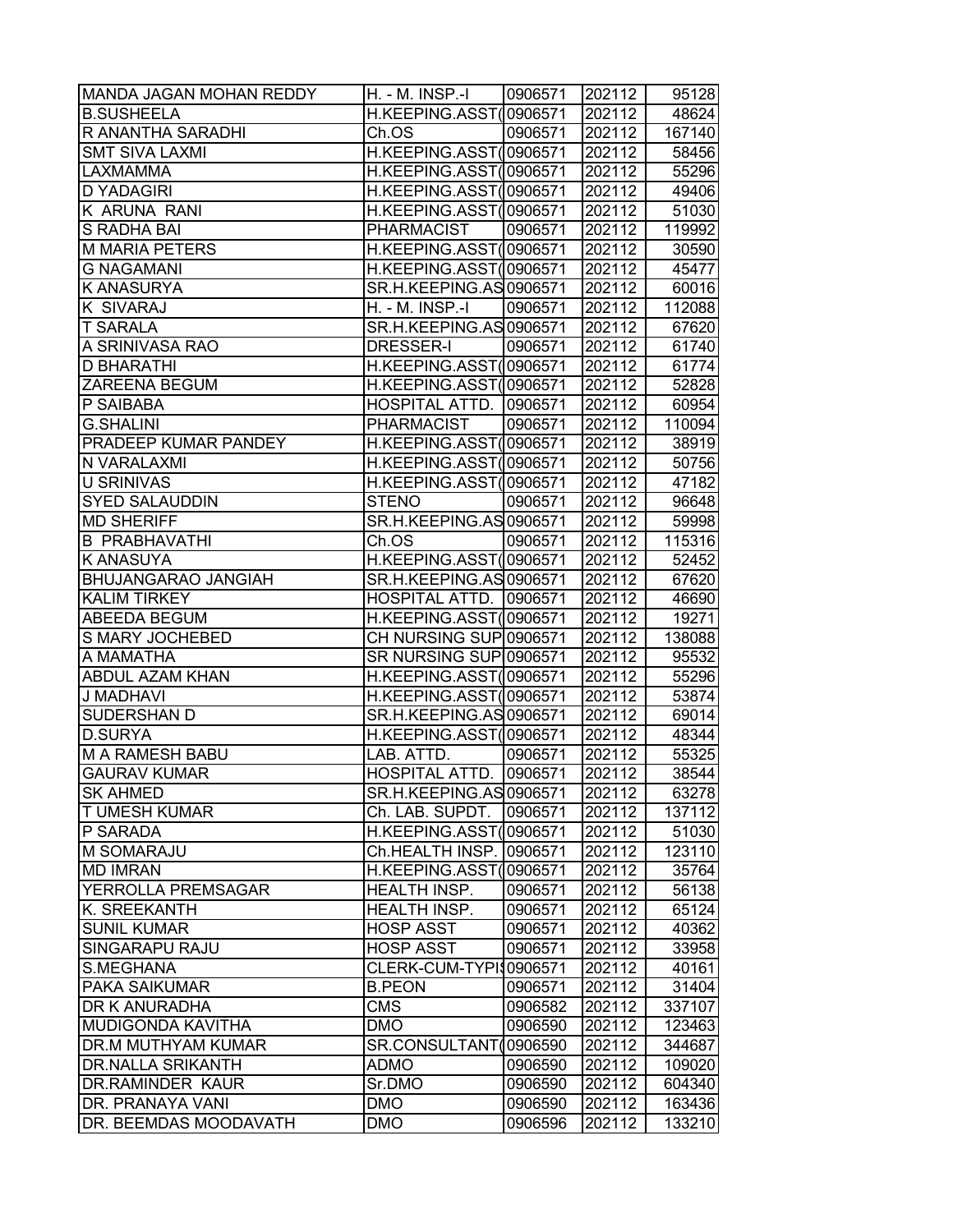| DR.VINAY KUMAR.G.              | <b>DMO</b>             | 0906596 | 202112 | 138017 |
|--------------------------------|------------------------|---------|--------|--------|
| T. R. SYAMALA                  | POINTSMAN-B            | 0906620 | 202112 | 36681  |
| <b>ANWAR PASHA</b>             | POINTSMAN-A            | 0906620 | 202112 | 31559  |
| K.B. VENU GOPAL                | POINTSMAN-A            | 0906620 | 202112 | 38952  |
| MANOJ KUMAR YADAV              | POINTSMAN-A            | 0906620 | 202112 | 38009  |
| KAVALI SRINIVAS                | <b>SM</b>              | 0906620 | 202112 | 82522  |
| <b>S.REKHA</b>                 | GEN.ASST(OPT)          | 0906620 | 202112 | 34791  |
| <b>CHAKKA GANESH</b>           | <b>B.PEON</b>          | 0906620 | 202112 | 34791  |
| <b>SAROJARAM PRASAD B</b>      | STENO GR-I             | 0906620 | 202112 | 73604  |
| RAMA RAM                       | POINTSMAN-A            | 0906620 | 202112 | 40845  |
| <b>S.ROOP SINGH</b>            | POINTSMAN-A            | 0906620 | 202112 | 40309  |
| MUNNAM VENKATA RAMAKRISHNA ROS |                        | 0906620 | 202112 | 105994 |
| Y SURESH                       | POINTSMAN-A            | 0906620 | 202112 | 51118  |
| <b>M SRINIVAS</b>              | <b>SM</b>              | 0906620 | 202112 | 129586 |
| <b>U RAMKUMAR</b>              | $\overline{\text{SM}}$ | 0906620 | 202112 | 106624 |
| <b>T. KISHORE</b>              | <b>SM</b>              | 0906620 | 202112 | 115327 |
| <b>ANAND KUMAR SAW</b>         | SS                     | 0906620 | 202112 | 92562  |
| <b>D.CHANDRA KANTHA CHARY</b>  | POINTSMAN-B            | 0906620 | 202112 | 36337  |
| <b>ABDHESH KUMAR YADAV</b>     | <b>SM</b>              | 0906620 | 202112 | 81103  |
| A SRINIVAS                     | POINTSMAN-A            | 0906620 | 202112 | 40443  |
| K.AYYANNA                      | POINTSMAN-A            | 0906620 | 202112 | 44982  |
| <b>H.BABU</b>                  | POINTSMAN-A            | 0906620 | 202112 | 66319  |
| <b>K RAVINDER</b>              | POINTSMAN-A            | 0906620 | 202112 | 46128  |
| <b>M.SUDHAKAR</b>              | POINTSMAN-B            | 0906620 | 202112 | 35694  |
| SATYANARAYANA M                | POINTSMAN-A            | 0906620 | 202112 | 69197  |
| <b>MUMTAZ BEGUM</b>            | GEN.ASST(OPT)          | 0906620 | 202112 | 52007  |
| <b>C.MAHENDER</b>              | $S\overline{S}$        | 0906620 | 202112 | 73398  |
| A RAVINDERNATH                 | SSE (CnW)              | 0906620 | 202112 | 104948 |
| M RAMULU                       | POINTSMAN-A            | 0906620 | 202112 | 55790  |
| S.RAMUDU                       | SS                     | 0906620 | 202112 | 94758  |
| <b>SYED SIDDIQUI</b>           | POINTSMAN-A            | 0906620 | 202112 | 56398  |
| P C KHADER KHAN                | SS                     | 0906620 | 202112 | 75788  |
| <b>GUNJAN KUMAR</b>            | $\overline{\text{SS}}$ | 0906620 | 202112 | 69173  |
| A. MADHU SUDAN REDDY           | <b>INST.TRANS.</b>     | 0906620 | 202112 | 91802  |
| <b>B.K. RAJASEKHAR</b>         | <b>SM</b>              | 0906620 | 202112 | 67075  |
| V RAMUDU                       | POINTSMAN-A            | 0906620 | 202112 | 65079  |
| R SHOBAN                       | SS                     | 0906620 | 202112 | 105064 |
| M NAGESWARA RAO                | $\overline{\text{SS}}$ | 0906620 | 202112 | 124988 |
| K GOVINDA RAJULU               | SS                     | 0906620 | 202112 | 104281 |
| M RAMAKRISHNA                  | $\overline{\text{SS}}$ | 0906620 | 202112 | 78946  |
| <b>G.SUJATHA</b>               | POINTSMAN-A            | 0906620 | 202112 | 39449  |
| <b>LALAN KUMAR</b>             | SM                     | 0906620 | 202112 | 56566  |
| <b>AEDDULA RAJU</b>            | POINTSMAN-A            | 0906620 | 202112 | 34923  |
| <b>C BALA PRASAD</b>           | SHUNTING MASTE0906620  |         | 202112 | 48452  |
| LAXMINARAYANA M                | SS                     | 0906620 | 202112 | 113157 |
| K.SHIVAJI MALHARI              | POINTSMAN-A            | 0906620 | 202112 | 37789  |
| S SAIBABA                      | POINTSMAN-A            | 0906620 | 202112 | 46842  |
| <b>G VENKATRAMULU</b>          | POINTSMAN-A            | 0906620 | 202112 | 73869  |
| N.VEERASWAMY                   | SSE DRAWING Sn 0906620 |         | 202112 | 116196 |
| K PEDDI RAJU                   | SS                     | 0906620 | 202112 | 139478 |
| R LAXMI KANTHA RAO             | $\overline{\text{SS}}$ | 0906620 | 202112 | 126451 |
| N R S PRASAD                   | SS                     | 0906620 | 202112 | 139940 |
| <b>S.NAGA SAI KUMAR</b>        | $\overline{\text{ss}}$ | 0906620 | 202112 | 86696  |
| C CHANDRA KUMAR                | POINTSMAN-A            | 0906620 | 202112 | 57553  |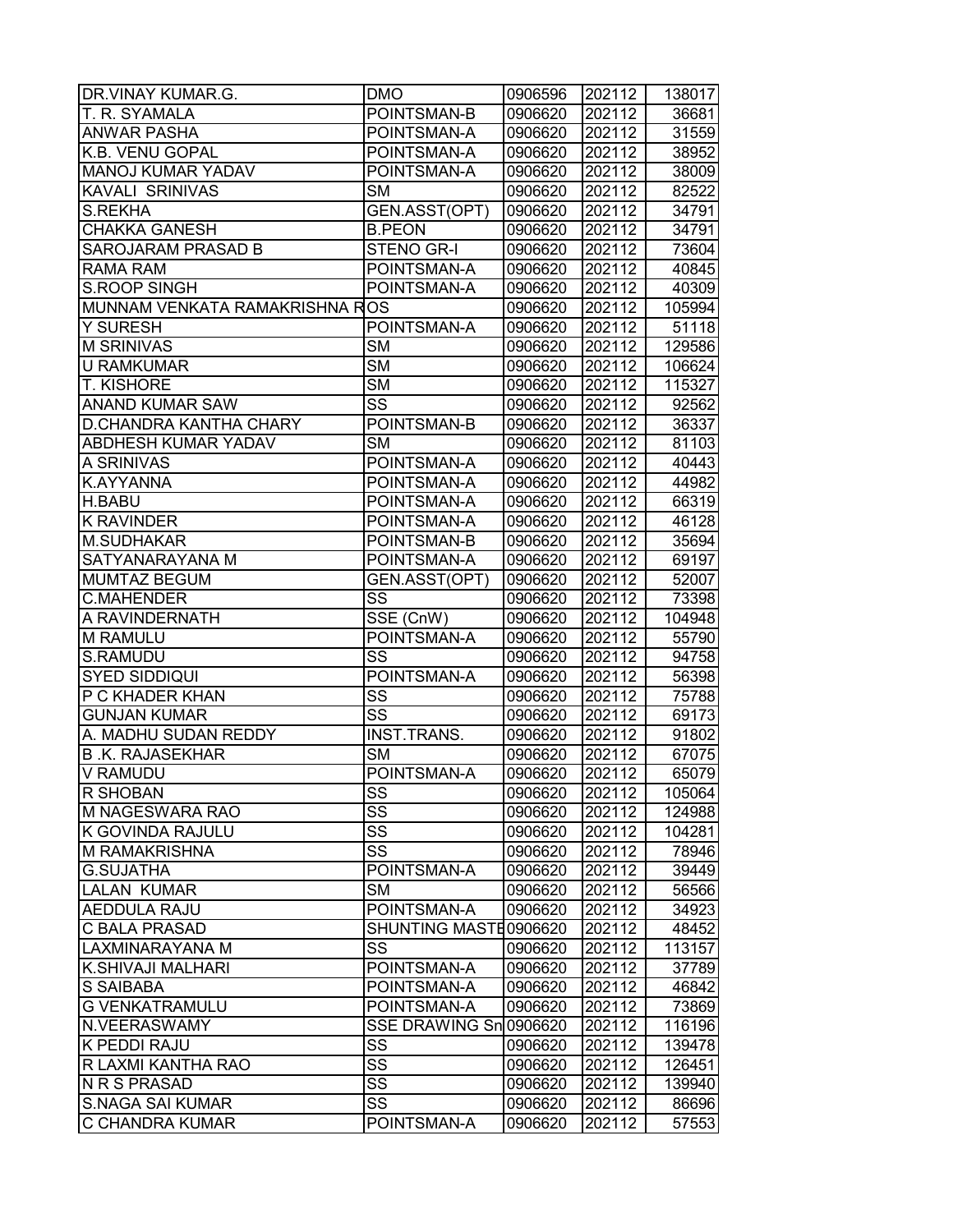| <b>B NARASIMHULU</b>        | SS                     | 0906620 | 202112 | 132676 |
|-----------------------------|------------------------|---------|--------|--------|
| K VENKATAIAH                | POINTSMAN-A            | 0906620 | 202112 | 55302  |
| M ANJANEYULU                | POINTSMAN-A            | 0906620 | 202112 | 59083  |
| T VENKATESWARLU             | POINTSMAN-A            | 0906620 | 202112 | 71028  |
| M SURESH BABU               | POINTSMAN-A            | 0906620 | 202112 | 61818  |
| <b>MUKESH ANAND</b>         | SS                     | 0906620 | 202112 | 75908  |
| RAMBHAROSI-MEENA            | SS                     | 0906620 | 202112 | 95248  |
| <b>S RAJ KUMAR</b>          | SHUNTING MASTE0906620  |         | 202112 | 68520  |
| A DASARATH                  | POINTSMAN-A            | 0906620 | 202112 | 58078  |
| <b>MANIKYA VERMA</b>        | <b>SM</b>              | 0906620 | 202112 | 51132  |
| P. ANTHONI                  | POINTSMAN-A            | 0906620 | 202112 | 45307  |
| <b>DASTAGIR PASHA</b>       | POINTSMAN-A            | 0906620 | 202112 | 43304  |
| M SIVARAM PRASAD            | $S\overline{S}$        | 0906620 | 202112 | 214174 |
| <b>K.GIRISH TURUP</b>       | SS                     | 0906620 | 202112 | 119264 |
| <b>G SHIVA SHANKAR</b>      | POINTSMAN-A            | 0906620 | 202112 | 49882  |
| N.S.K.KOUNDINYA             | POINTSMAN-A            | 0906620 | 202112 | 47254  |
| P.SWAROOPA                  | GEN.ASST(OPT)          | 0906620 | 202112 | 63492  |
| <b>B STALIN</b>             | POINTSMAN-A            | 0906620 | 202112 | 57546  |
| <b>B.VENUGOPAL</b>          | <b>SM</b>              | 0906620 | 202112 | 102282 |
| <b>BHAGIRATH MEENA</b>      | $\overline{\text{SS}}$ | 0906620 | 202112 | 134199 |
| <b>D SHEETAL</b>            | POINTSMAN-A            | 0906620 | 202112 | 38318  |
| <b>G.RAHUL</b>              | POINTSMAN-A            | 0906620 | 202112 | 36702  |
| <b>G.VENKATESWARLU</b>      | POINTSMAN-A            | 0906620 | 202112 | 63565  |
| <b>CH POSHADRI</b>          | <b>INST.TRANS.</b>     | 0906620 | 202112 | 127286 |
| <b>KURUMURTHY</b>           | POINTSMAN-A            | 0906620 | 202112 | 50530  |
| <b>DEVARABETTA NAGARAJU</b> | POINTSMAN-A            | 0906620 | 202112 | 49100  |
| SRINIVASULU                 | POINTSMAN-B            | 0906620 | 202112 | 34079  |
| <b>G RAMULU</b>             | SHUNTING MASTE0906620  |         | 202112 | 47320  |
| <b>G.DASHARATH</b>          | SS                     | 0906620 | 202112 | 126216 |
| VENKATESWARLU               | $\overline{\text{SS}}$ | 0906620 | 202112 | 98188  |
| <b>D.ARUN KUMAR</b>         | $SS-II$                | 0906620 | 202112 | 86794  |
| <b>B.SHANTHANNA</b>         | POINTSMAN-A            | 0906620 | 202112 | 55905  |
| V SREENIVASU                | $\overline{\text{SS}}$ | 0906620 | 202112 | 148660 |
| PALAWAI VANISREE            | $\overline{\text{OS}}$ | 0906620 | 202112 | 108996 |
| A PRASAD                    | $\overline{\text{SS}}$ | 0906620 | 202112 | 108171 |
| N.M.SABEER                  | <b>JR CLERK</b>        | 0906620 | 202112 | 62228  |
| A ARUN KUMAR                | POINTSMAN-A            | 0906620 | 202112 | 35558  |
| P HARISH                    | POINTSMAN-A            | 0906620 | 202112 | 49082  |
| MD.AZEEMUDDIN               | POINTSMAN-A            | 0906620 | 202112 | 56139  |
| <b>NAGENDRA</b>             | $S\overline{S}$        | 0906620 | 202112 | 145176 |
| <b>RP SURESH</b>            | POINTSMAN-A            | 0906620 | 202112 | 52601  |
| S AHMED HUSSAIN             | POINTSMAN-A            | 0906620 | 202112 | 70509  |
| <b>G YUGANDHAR</b>          | POINTSMAN-A            | 0906620 | 202112 | 48750  |
| P BUCHANNA                  | SS                     | 0906620 | 202112 | 264175 |
| S KHADER BASHA              | POINTSMAN-A            | 0906620 | 202112 | 62756  |
| K VENKATA RAMUDU            | SS                     | 0906620 | 202112 | 110561 |
| <b>D RAGHUNATH</b>          | POINTSMAN-A            | 0906620 | 202112 | 34663  |
| P.BALARAM                   | POINTSMAN-A            | 0906620 | 202112 | 67906  |
| T RAJU                      | SS                     | 0906620 | 202112 | 113926 |
| N S V D PRASAD              | SS                     | 0906620 | 202112 | 151816 |
| M.SREENAIAH                 | POINTSMAN-A            | 0906620 | 202112 | 40443  |
| M. JAGADEESWARA REDDY       | SМ                     | 0906620 | 202112 | 65859  |
| <b>KRISHNIAH D</b>          | POINTSMAN-A            | 0906620 | 202112 | 63333  |
| G.RAVINDRANATHREDDY         | SS                     | 0906620 | 202112 | 143890 |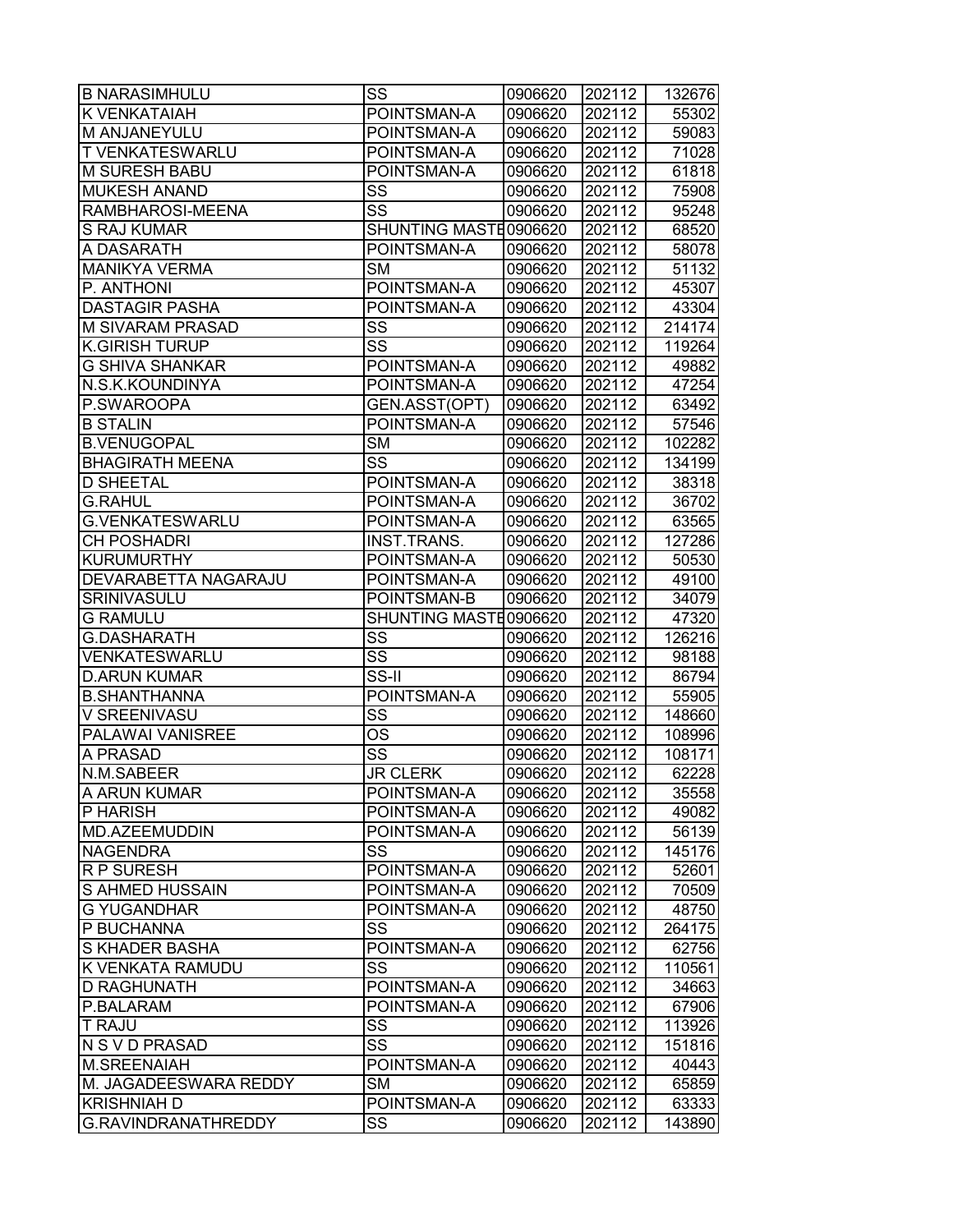| <b>RAVINDER A</b>                    | SS                       | 0906620 | 202112           | 133012 |
|--------------------------------------|--------------------------|---------|------------------|--------|
| D.SATYANARAYANA MURTHY               | POINTSMAN-A              | 0906620 | 202112           | 67437  |
| M.M.BASHA                            | Ch.OS                    | 0906620 | 202112           | 172038 |
| <b>AJAY KACHHAP</b>                  | POINTSMAN-A              | 0906620 | 202112           | 52674  |
| <b>V NARSIMULU</b>                   | <b>OS</b>                | 0906620 | 202112           | 71550  |
| <b>RAJIV KUMAR JHA</b>               | SS                       | 0906620 | 202112           | 86876  |
| K. VEERANNA                          | POINTSMAN-A              | 0906620 | 202112           | 49100  |
| <b>K.NARSINGH</b>                    | <b>SM</b>                | 0906620 | 202112           | 65554  |
| <b>K VENUGOPAL</b>                   | POINTSMAN-A              | 0906620 | 202112           | 47442  |
| <b>CH.SRINIVAS</b>                   | SS                       | 0906620 | 202112           | 78342  |
| <b>MD.MISBAHUDDIN</b>                | POINTSMAN-A              | 0906620 | 202112           | 46378  |
| <b>K BALAIAH</b>                     | POINTSMAN-A              | 0906620 | 202112           | 71813  |
| <b>KAREEMUDDIN</b>                   | POINTSMAN-A              | 0906620 | 202112           | 51358  |
| <b>B. VENKATESHWARLU</b>             | <b>SM</b>                | 0906620 | 202112           | 63389  |
| GANDALA LAKSHMANNA                   | POINTSMAN-A              | 0906620 | 202112           | 48721  |
| <b>THOFEK KHAN</b>                   | POINTSMAN-A              | 0906620 | 202112           | 45307  |
| <b>CHINTALA SATHI BABU</b>           | SHUNTING MASTE0906620    |         | 202112           | 57636  |
| <b>KARNEKOTA ASHOK</b>               | <b>TNC</b>               | 0906620 | 202112           | 58436  |
| <b>G.CH PULLAIAH</b>                 | POINTSMAN-B              | 0906620 | 202112           | 37337  |
| <b>K NARESH KUMAR</b>                | POINTSMAN-A              | 0906620 | 202112           | 38808  |
| K. VIJAY KUMAR                       | POINTSMAN-A              | 0906620 | 202112           | 35894  |
| <b>B SIDDI RAMULU</b>                | $\overline{\text{SS}}$   | 0906620 | 202112           | 156462 |
| YELLASANJANNA K                      | SS                       | 0906620 | 202112           | 67178  |
| P R SRINIVASA RAO                    | $\overline{\text{ss}}$   | 0906620 | 202112           | 163440 |
| <b>E SAMPAT KUMAR</b>                | $S\overline{S}$          | 0906620 | 202112           | 107008 |
| S V V NAGESWARA RAO                  | <b>OS</b>                | 0906620 | 202112           | 118634 |
| S S CHAKRAVARTHY                     | Ch.LOCO INSP.            | 0906620 | 202112           | 153057 |
| P ANIL                               | SS                       | 0906620 | 202112           | 106624 |
| <b>ASHOK KUMAR</b>                   | POINTSMAN-A              | 0906620 | 202112           | 56036  |
| KODATI ANIL                          | <b>SM</b>                | 0906620 | 202112           | 76427  |
| <b>C.MANOHAR</b>                     | POINTSMAN-A              | 0906620 | 202112           | 40752  |
| <b>G. VISHNU VARDHAN</b>             | <b>SM</b>                | 0906620 | 202112           | 92853  |
| <b>BALRAJK</b>                       | SR.TECH(M.V.DVR0906620   |         | 202112           | 80805  |
| <b>K NARESH KUMAR</b>                | POINTSMAN-B              | 0906620 | 202112           | 34079  |
| P RAZEENA                            | Sr. CLERK                | 0906620 | 202112           | 72836  |
| <b>VENKATESHAM R</b>                 | POINTSMAN-A              | 0906620 | 202112           | 68770  |
| <b>SYED FAREED</b>                   | SS                       | 0906620 | 202112           | 94058  |
| <b>GONABAVI NARASANNA</b>            | POINTSMAN-A              | 0906620 | 202112           | 48724  |
| <b>B CHAKRI CHETAN</b>               | POINTSMAN-A              | 0906620 | 202112           | 44933  |
| <b>SK JAWEED</b>                     | POINTSMAN-A              | 0906620 | 202112           | 47827  |
| PURUSHOTHAM RAO CHANDA               | <b>TRACK MNTR-IV</b>     | 0906620 | 202112           | 32977  |
| <b>NARALA SWETHA</b>                 | <b>SM</b>                | 0906620 | 202112           | 64938  |
| <b>K VENKATESH</b>                   | POINTSMAN-A              | 0906620 | 202112           | 38157  |
| C. MAHENDRANATHA REDDY               | <b>SM</b>                | 0906620 | 202112           | 53154  |
| <b>J.SRINIVASULU</b>                 | POINTSMAN-A              | 0906620 | 202112           | 46953  |
| <b>K SRIKANTH</b>                    | <b>SM</b>                | 0906620 | 202112           | 65582  |
| <b>D VENKATARAMULU</b>               | POINTSMAN-A              | 0906620 | 202112           | 57640  |
| KADIRI HAROON                        | SS                       | 0906620 | 202112           | 84370  |
| M. SESHA PANI                        | <b>SM</b>                | 0906620 | 202112           | 78246  |
| <b>MD. GOUSUDDIN</b>                 | POINTSMAN-A              | 0906620 | 202112           | 42251  |
| <b>GOLLA DEVENDRA</b>                | POINTSMAN-A              | 0906620 | 202112           | 43312  |
| <b>KAKI RAVI KUMAR</b>               | POINTSMAN-A              | 0906620 | 202112           | 36546  |
| <b>K RAMANJANEYULU</b><br>M.NAGARAJU | <b>SM</b><br>POINTSMAN-A | 0906620 | 202112<br>202112 | 63530  |
|                                      |                          | 0906620 |                  | 46744  |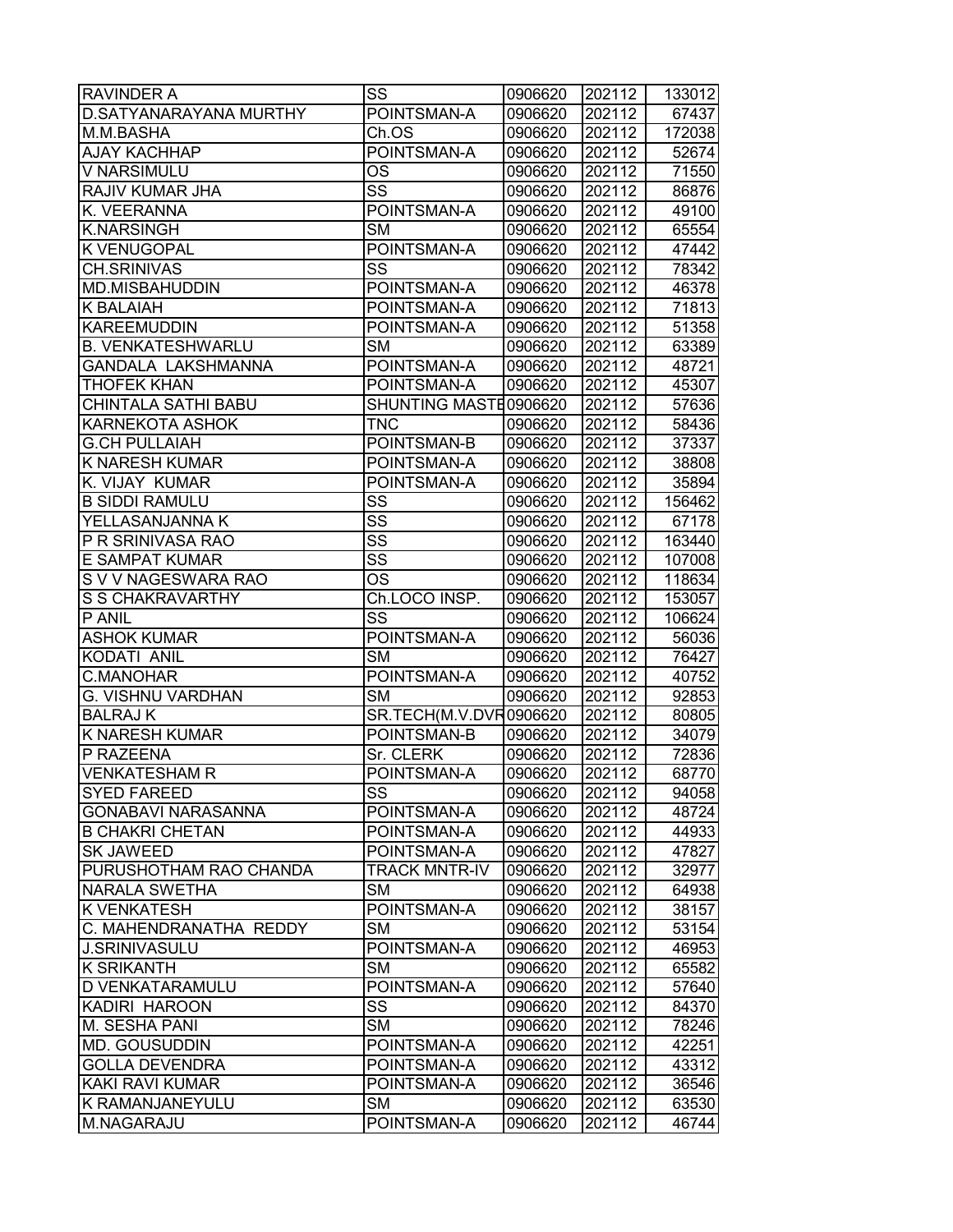| <b>MOHD RAHMATH</b>          | $\overline{\text{SS-I}}$ | 0906620 | 202112 | 74439  |
|------------------------------|--------------------------|---------|--------|--------|
| <b>ANAND KUMAR A</b>         | <b>SM</b>                | 0906620 | 202112 | 75614  |
| <b>D.SRIKANTH</b>            | POINTSMAN-B              | 0906620 | 202112 | 39771  |
| P NARYA                      | POINTSMAN-A              | 0906620 | 202112 | 43613  |
| <b>BATTU RAVI KUMAR</b>      | POINTSMAN-A              | 0906620 | 202112 | 40967  |
| M.VENKATAIAH                 | SS                       | 0906620 | 202112 | 148716 |
| K CHANDRAMOHAN               | INSTR. (MECH)            | 0906620 | 202112 | 113686 |
| KHATRAVATH MANOHAR           | <b>SM</b>                | 0906620 | 202112 | 61538  |
| <b>M.VIJAYA KUMAR</b>        | $\overline{\text{ss}}$   | 0906620 | 202112 | 111914 |
| <b>NAKKA SHIVAKOTI</b>       | POINTSMAN-B              | 0906620 | 202112 | 36470  |
| <b>G. MUNEENDER</b>          | <b>SM</b>                | 0906620 | 202112 | 123129 |
| <b>DAMODARU</b>              | POINTSMAN-B              | 0906620 | 202112 | 36022  |
| KURUVA KISTAPPA              | <b>SM</b>                | 0906620 | 202112 | 79786  |
| <b>B PRANITHA</b>            | <b>CTNC</b>              | 0906620 | 202112 | 75756  |
| PRAVEEN KUMAR THAKUR         | SS                       | 0906620 | 202112 | 70988  |
| SEELA SANKARA RAO            | POINTSMAN-A              | 0906620 | 202112 | 43967  |
| <b>BODA CHANDRA SHEKHAR</b>  | <b>ASM</b>               | 0906620 | 202112 | 91518  |
| <b>M NIRMALA</b>             | Ch.OS                    | 0906620 | 202112 | 147524 |
| <b>SIDDESI BUCHI BABU</b>    | <b>SM</b>                | 0906620 | 202112 | 71261  |
| K. MURALI                    | POINTSMAN-A              | 0906620 | 202112 | 36286  |
| RAMACHANDRA PURTY            | <b>JR CLERK</b>          | 0906620 | 202112 | 40872  |
| ABHISHEK KUMAR SINGH         | <b>SM</b>                | 0906620 | 202112 | 74641  |
| <b>SHAIK ABDUL RASHEED</b>   | POINTSMAN-A              | 0906620 | 202112 | 41867  |
| M.KESHAVULU                  | POINTSMAN-B              | 0906620 | 202112 | 44379  |
| P. SURESH                    | <b>SM</b>                | 0906620 | 202112 | 70513  |
| P.VISHNUVARDHAN              | POINTSMAN-A              | 0906620 | 202112 | 34499  |
| T. LAXMAN PRAKASH            | <b>SM</b>                | 0906620 | 202112 | 96218  |
| M VIJAYA RAJU                | SSE (P.WAY)              | 0906620 | 202112 | 142372 |
| RAJA BATHA                   | POINTSMAN-B              | 0906620 | 202112 | 30051  |
| <b>AMBIKA KUMAR</b>          | <b>SM</b>                | 0906620 | 202112 | 93956  |
| KURAKULA RAVINDRA BABU       | POINTSMAN-A              | 0906620 | 202112 | 35124  |
| K. ANJANEYULU GOUD           | POINTSMAN-A              | 0906620 | 202112 | 42666  |
| <b>TELUGU NAGESH</b>         | POINTSMAN-A              | 0906620 | 202112 | 39177  |
| V RAGHAVENDRA                | POINTSMAN-A              | 0906620 | 202112 | 32070  |
| <b>C VISHNU</b>              | <b>SM</b>                | 0906620 | 202112 | 55670  |
| E.RAVI                       | $\overline{\text{SM}}$   | 0906620 | 202112 | 63829  |
| <b>G.VISHNUVARDHAN REDDY</b> | <b>SM</b>                | 0906620 | 202112 | 72278  |
| <b>SUJEET KUMAR SUMAN</b>    | SS                       | 0906620 | 202112 | 90240  |
| <b>D.SREEKANTH</b>           | POINTSMAN-B              | 0906620 | 202112 | 30439  |
| ERUKU SHIVADESH              | POINTSMAN-A              | 0906620 | 202112 | 38145  |
| K.CHANDRA REDDY              | POINTSMAN-A              | 0906620 | 202112 | 39739  |
| <b>ABDUL BASID S</b>         | SM                       | 0906620 | 202112 | 64887  |
| N.S. NAIK                    | <b>SM</b>                | 0906620 | 202112 | 79100  |
| <b>AMIT KUMAR</b>            | <b>SM</b>                | 0906620 | 202112 | 89868  |
| L.THIRUPATHAIAH              | POINTSMAN-A              | 0906620 | 202112 | 39449  |
| EDIGA BHEEMUDU               | POINTSMAN-A              | 0906620 | 202112 | 44390  |
| M.S. NAIK                    | <b>SM</b>                | 0906620 | 202112 | 65992  |
| J. RAMESH                    | <b>SM</b>                | 0906620 | 202112 | 52376  |
| <b>J. RAVI KUMAR</b>         | <b>SM</b>                | 0906620 | 202112 | 57518  |
| K. VENKATAIH                 | <b>SM</b>                | 0906620 | 202112 | 66455  |
| K. NAGA RAJU                 | POINTSMAN-A              | 0906620 | 202112 | 39511  |
| P. P.REDDY                   | SM                       | 0906620 | 202112 | 62166  |
| P.G. KRISHNA                 | POINTSMAN-A              | 0906620 | 202112 | 33289  |
| A.KISHORE KUMAR              | <b>JR CLERK</b>          | 0906620 | 202112 | 35107  |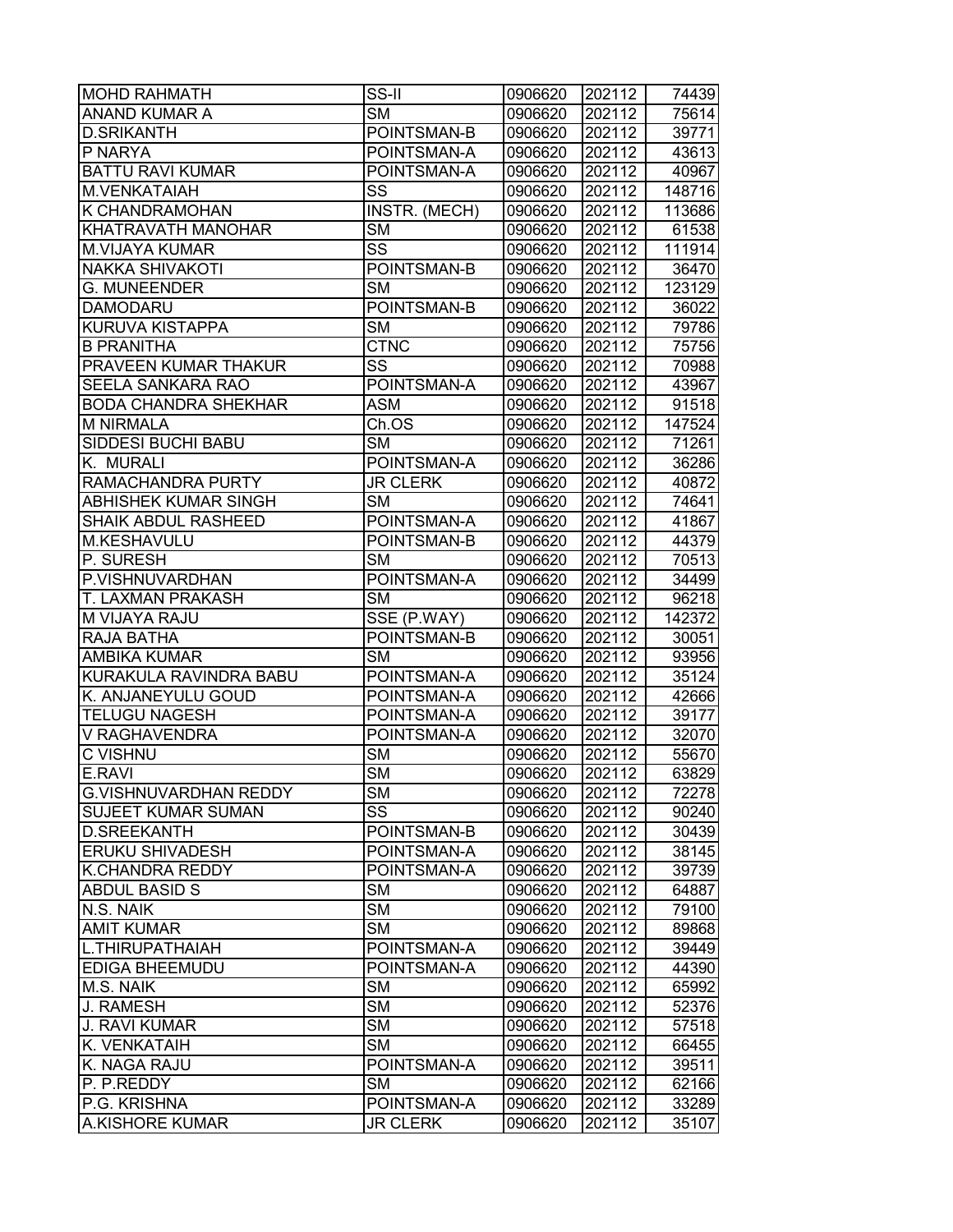| <b>MALOTHU CHANDU</b>           | <b>B.PEON</b>          | 0906620 | 202112 | 28786  |
|---------------------------------|------------------------|---------|--------|--------|
| <b>SANDE NAGARAJU</b>           | SM                     | 0906620 | 202112 | 68843  |
| P.RAMESH                        | POINTSMAN-A            | 0906620 | 202112 | 32770  |
| <b>SHIVALIKA SINGH</b>          | POINTSMAN-B            | 0906620 | 202112 | 28157  |
| <b>SALIGAMA KALYANKUMAR</b>     | POINTSMAN-A            | 0906620 | 202112 | 35186  |
| KUMMARI SHIVA KUMAR             | POINTSMAN-A            | 0906620 | 202112 | 29048  |
| <b>B BHASKAR</b>                | POINTSMAN-A            | 0906620 | 202112 | 46294  |
| ROKADE SHIVRAM JAYRAM           | POINTSMAN-A            | 0906620 | 202112 | 34432  |
| YADAGIRI M                      | POINTSMAN-A            | 0906620 | 202112 | 29048  |
| <b>DEEPAK KUMAR</b>             | POINTSMAN-A            | 0906620 | 202112 | 31170  |
| <b>KETHAVATH GANESH</b>         | POINTSMAN-A            | 0906620 | 202112 | 29048  |
| <b>MURALI KRISHNA SILVERI</b>   | POINTSMAN-A            | 0906620 | 202112 | 29873  |
| <b>G RAMAKRISHNA</b>            | POINTSMAN-A            | 0906620 | 202112 | 54814  |
| <b>SURENDRA SINGH</b>           | POINTSMAN-B            | 0906620 | 202112 | 29885  |
| <b>G UGENDHAR</b>               | POINTSMAN-A            | 0906620 | 202112 | 33884  |
| <b>RATHOD VISHAL</b>            | POINTSMAN-A            | 0906620 | 202112 | 36380  |
| <b>JADHAV JALAJA</b>            | POINTSMAN-A            | 0906620 | 202112 | 38505  |
| <b>G SAMPATH</b>                | POINTSMAN-A            | 0906620 | 202112 | 35360  |
| <b>B SIVARAMIREDDY</b>          | POINTSMAN-A            | 0906620 | 202112 | 30303  |
| PADALA SHIVA SHANKAR            | POINTSMAN-A            | 0906620 | 202112 | 31344  |
| <b>DUDEKULA BASHA</b>           | <b>SM</b>              | 0906620 | 202112 | 76629  |
| SATYAJEET KUMAR YADAV           | <b>SM</b>              | 0906620 | 202112 | 61814  |
| L . VENKATA BALAGI              | <b>SM</b>              | 0906620 | 202112 | 85630  |
| <b>JOHN ASHISH</b>              | <b>SM</b>              | 0906620 | 202112 | 60131  |
| Y NAVEEN KUMAR                  | <b>SM</b>              | 0906620 | 202112 | 77009  |
| <b>MALLURU SHRAVAN KUMAR</b>    | <b>SM</b>              | 0906620 | 202112 | 91597  |
| <b>ABHISHEK KUMAR</b>           | <b>SM</b>              | 0906620 | 202112 | 69787  |
| P. RAVI TEJA                    | <b>SM</b>              | 0906620 | 202112 | 69287  |
| <b>JITENDRA KUMAR</b>           | <b>SM</b>              | 0906620 | 202112 | 106015 |
| <b>SAI KRISHNA KUNDALA</b>      | <b>SM</b>              | 0906620 | 202112 | 77930  |
| <b>TANAYASHREE BIDYABHUSANA</b> | <b>SM</b>              | 0906620 | 202112 | 71946  |
| <b>VALASINGAM HIMA BINDU</b>    | <b>SM</b>              | 0906620 | 202112 | 59956  |
| <b>D. SRIDHAR REDDY</b>         | <b>SM</b>              | 0906620 | 202112 | 80831  |
| D. JITHENDER                    | <b>SM</b>              | 0906620 | 202112 | 62745  |
| <b>SUGAM KUMAR</b>              | <b>SM</b>              | 0906620 | 202112 | 84138  |
| <b>NEERAJ KUMAR MISHRA</b>      | $\overline{\text{SM}}$ | 0906620 | 202112 | 61901  |
| <b>SANJEEV KUMAR</b>            | <b>SM</b>              | 0906620 | 202112 | 59873  |
| <b>BANTROTHU SRINIVASULU</b>    | <b>SM</b>              | 0906620 | 202112 | 88967  |
| <b>MOGILI RAJESH</b>            | ASST.POINTSMAN0906620  |         | 202112 | 34367  |
| <b>PARIGELA RAJU</b>            | POINTSMAN-A            | 0906620 | 202112 | 31803  |
| <b>BHUPALI VENKATESH</b>        | POINTSMAN-A            | 0906620 | 202112 | 40096  |
| <b>VALE SHYAM KUMAR</b>         | <b>SM</b>              | 0906620 | 202112 | 69111  |
| M. VINOD                        | <b>SM</b>              | 0906620 | 202112 | 56538  |
| ANJAN KUMAR YADAV.A.            | <b>SM</b>              | 0906620 | 202112 | 87110  |
| P. VIJAYA SHOBHA RANI           | <b>SM</b>              | 0906620 | 202112 | 72312  |
| P.J. SREENATH NAIDU             | <b>SM</b>              | 0906620 | 202112 | 73352  |
| <b>ABDUL QAYYUM FAROOQ</b>      | POINTSMAN-A            | 0906620 | 202112 | 39706  |
| <b>SYED ABDUL RAFI</b>          | POINTSMAN-A            | 0906620 | 202112 | 38334  |
| <b>G SRIKANTH</b>               | POINTSMAN-A            | 0906620 | 202112 | 37339  |
| <b>SHAIK VIKHAR</b>             | POINTSMAN-B            | 0906620 | 202112 | 28341  |
| <b>KAMALA KOTAIAH</b>           | <b>B.PEON</b>          | 0906620 | 202112 | 31404  |
| SINGARATHI GOWRI SANKARA RAO    | <b>SM</b>              | 0906620 | 202112 | 53055  |
| VAVILAPALLI JAGADEESWARA RAO    | <b>SM</b>              | 0906620 | 202112 | 72171  |
| K. VENKAT RAO                   | <b>SM</b>              | 0906620 | 202112 | 91165  |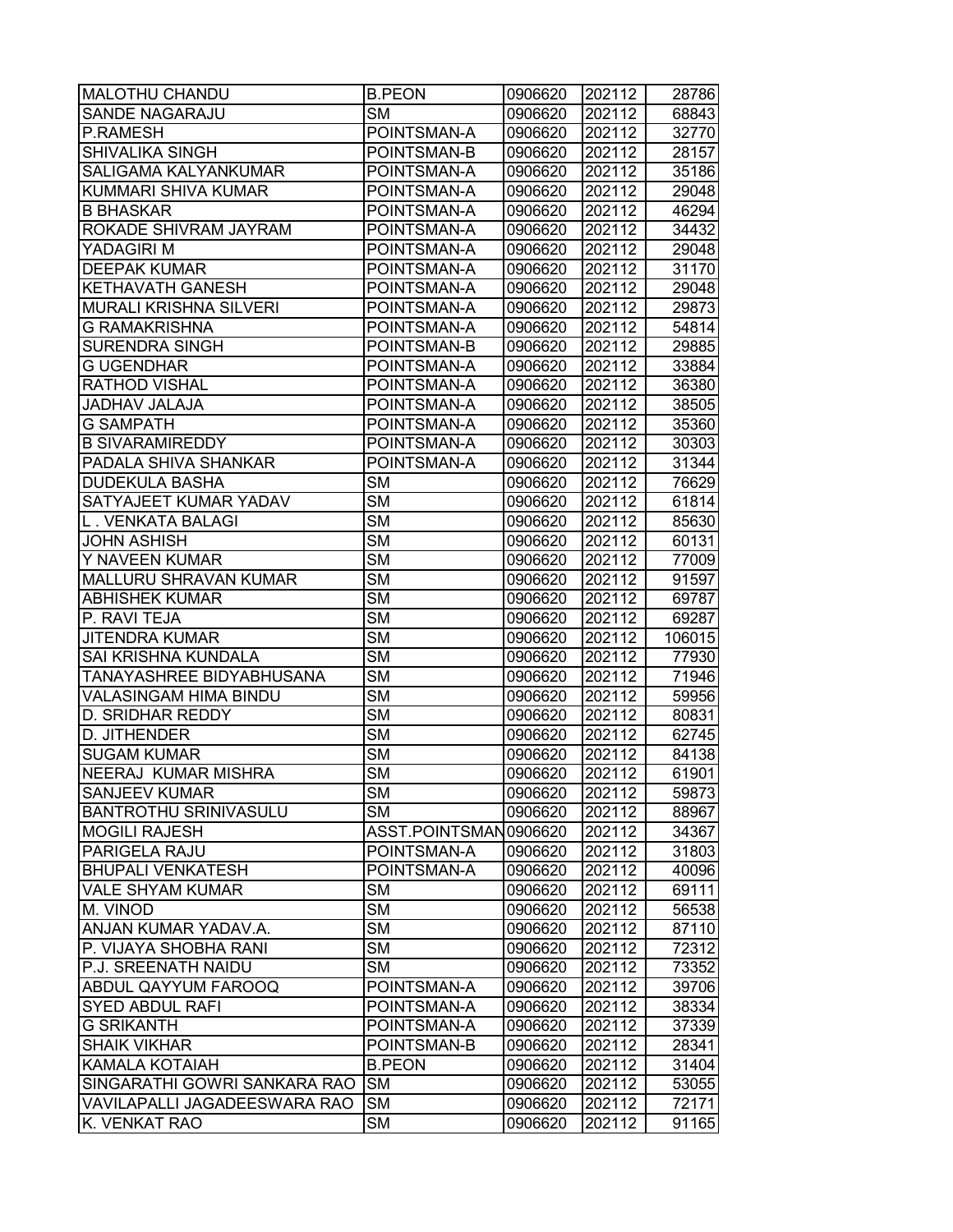| S. SRIVANI                                        | <b>JR CLERK</b>               | 0906620 | 202112 | 36055  |
|---------------------------------------------------|-------------------------------|---------|--------|--------|
| <b>G.VISHAKA</b>                                  | POINTSMAN-B                   | 0906620 | 202112 | 25889  |
| P.TULASIRAM                                       | POINTSMAN-B                   | 0906620 | 202112 | 28829  |
| <b>SHAIK RAHMANYOUSUF</b>                         | POINTSMAN-A                   | 0906620 | 202112 | 35752  |
| M. SRIDHAR                                        | POINTSMAN-A                   | 0906620 | 202112 | 36919  |
| <b>SOHAIL ASLAM KHAN</b>                          | POINTSMAN-B                   | 0906620 | 202112 | 26559  |
| S.RAJU                                            | ASST.POINTSMAN0906620         |         | 202112 | 29059  |
| K.HEMALATHA                                       | POINTSMAN-B                   | 0906620 | 202112 | 26559  |
| <b>B.VENKATESHWARI</b>                            | POINTSMAN-B                   | 0906620 | 202112 | 27768  |
| <b>J.MANJULA</b>                                  | POINTSMAN-B                   | 0906620 | 202112 | 29301  |
| C. ARUN CHAND                                     | POINTSMAN-B                   | 0906620 | 202112 | 34759  |
| <b>BOMMA KALYAN</b>                               | POINTSMAN-A                   | 0906620 | 202112 | 36780  |
| M. PRASANTH                                       | POINTSMAN-B                   | 0906620 | 202112 | 30761  |
| R SREEDHAR                                        | POINTSMAN-A                   | 0906620 | 202112 | 36744  |
| <b>MUNEESH</b>                                    | POINTSMAN-B                   | 0906620 | 202112 | 48866  |
| NAVID AHMED KHAN                                  | POINTSMAN-B                   | 0906620 | 202112 | 32596  |
| <b>MARGAM SARITHA</b>                             | <b>STENO</b>                  | 0906620 | 202112 | 46270  |
| VADLAKONDA MAHESH                                 | POINTSMAN-B                   | 0906620 | 202112 | 27214  |
| <b>V RAJESH</b>                                   | ASST.POINTSMAN0906620         |         | 202112 | 34075  |
| <b>S.V.SUDHAKAR NAIK</b>                          | POINTSMAN-B                   | 0906620 | 202112 | 34540  |
| SHIVAKUMAR KAMERA                                 | POINTSMAN-B                   | 0906620 | 202112 | 32596  |
| <b>TARKESHWER PANDIT</b>                          | POINTSMAN-B                   | 0906620 | 202112 | 32535  |
| P KRISHNAIAH                                      | POINTSMAN-B                   | 0906620 | 202112 | 27364  |
| <b>LOKESH MEENA</b>                               | POINTSMAN-B                   | 0906620 | 202112 | 28289  |
| PANKAJ KUMAR                                      | POINTSMAN-B                   | 0906620 | 202112 | 27925  |
| <b>G UDAY KIRAN</b>                               | POINTSMAN-B                   | 0906620 | 202112 | 32666  |
| <b>SYED SHAHID</b>                                | POINTSMAN-B                   | 0906620 | 202112 | 28790  |
| <b>G.VIJAYALAXMI</b>                              | POINTSMAN-B                   | 0906620 | 202112 | 23847  |
| ASHOK KUMAR SAINI                                 | POINTSMAN-B                   | 0906620 | 202112 | 5453   |
| <b>MD SALEEM</b>                                  | POINTSMAN-B                   | 0906620 | 202112 | 27729  |
| <b>SYED ZEESHAN</b>                               | POINTSMAN-B                   | 0906620 | 202112 | 27580  |
| SAGADAM ABHINAYA                                  | POINTSMAN-B                   | 0906620 | 202112 | 32115  |
| MARUPAKULA NAGESH KUMAR                           | POINTSMAN-B                   | 0906620 | 202112 | 28673  |
| SINGARAM RAJESHWAR MOHAN MULASST.POINTSMAN0906620 |                               |         | 202112 | 26559  |
| <b>MANOJ SEWDA</b>                                | POINTSMAN-B                   | 0906620 | 202112 | 28083  |
| RAVISH KUMAR YADAV                                | POINTSMAN-B                   | 0906620 | 202112 | 26912  |
| <b>DHARA SINGH</b>                                | POINTSMAN-B                   | 0906620 | 202112 | 26559  |
| <b>B GOPI CHAND</b>                               | POINTSMAN-B                   | 0906620 | 202112 | 26559  |
| <b>MURALI</b>                                     | POINTSMAN-B                   | 0906620 | 202112 | 28043  |
| <b>B.NIKHIL KUMAR</b>                             | POINTSMAN-B                   | 0906620 | 202112 | 27689  |
| <b>SHAIK EJAS</b>                                 | POINTSMAN-A                   | 0906621 | 202112 | 32449  |
| <b>ALTAF KHAN</b>                                 | POINTSMAN-A                   | 0906621 | 202112 | 37381  |
| <b>B. PAVAN SUNIL</b>                             | ASST.POINTSMAN0906621         |         | 202112 | 65037  |
| <b>ILLENANI VENKAT SAI NITHIN KUMARASM</b>        |                               | 0906621 | 202112 | 58236  |
| P V SIVAPRASAD REDDY                              | $\overline{\text{SSE}}$ (CnW) | 0906621 | 202112 | 118634 |
| P VENKAT RAM REDDY                                | POINTSMAN-A                   | 0906621 | 202112 | 33407  |
| <b>VADLA NARSIMHA CHARY</b>                       | POINTSMAN-A                   | 0906621 | 202112 | 31502  |
| <b>NAWNIT KUMAR</b>                               | SS                            | 0906621 | 202112 | 79638  |
| S.PARTHASARATHI                                   | <b>SM</b>                     | 0906621 | 202112 | 67173  |
| <b>MALLIKARJUN PATIL</b>                          | POINTSMAN-B                   | 0906621 | 202112 | 44971  |
| M SATYAMMA                                        | POINTSMAN-A                   | 0906621 | 202112 | 46234  |
| <b>SK KHADER PASHA</b>                            | POINTSMAN-A                   | 0906621 | 202112 | 65117  |
| M LAXMAN RAJ                                      | POINTSMAN-A                   | 0906621 | 202112 | 68491  |
| <b>G. ASHOK KUMAR</b>                             | POINTSMAN-A                   | 0906621 | 202112 | 74241  |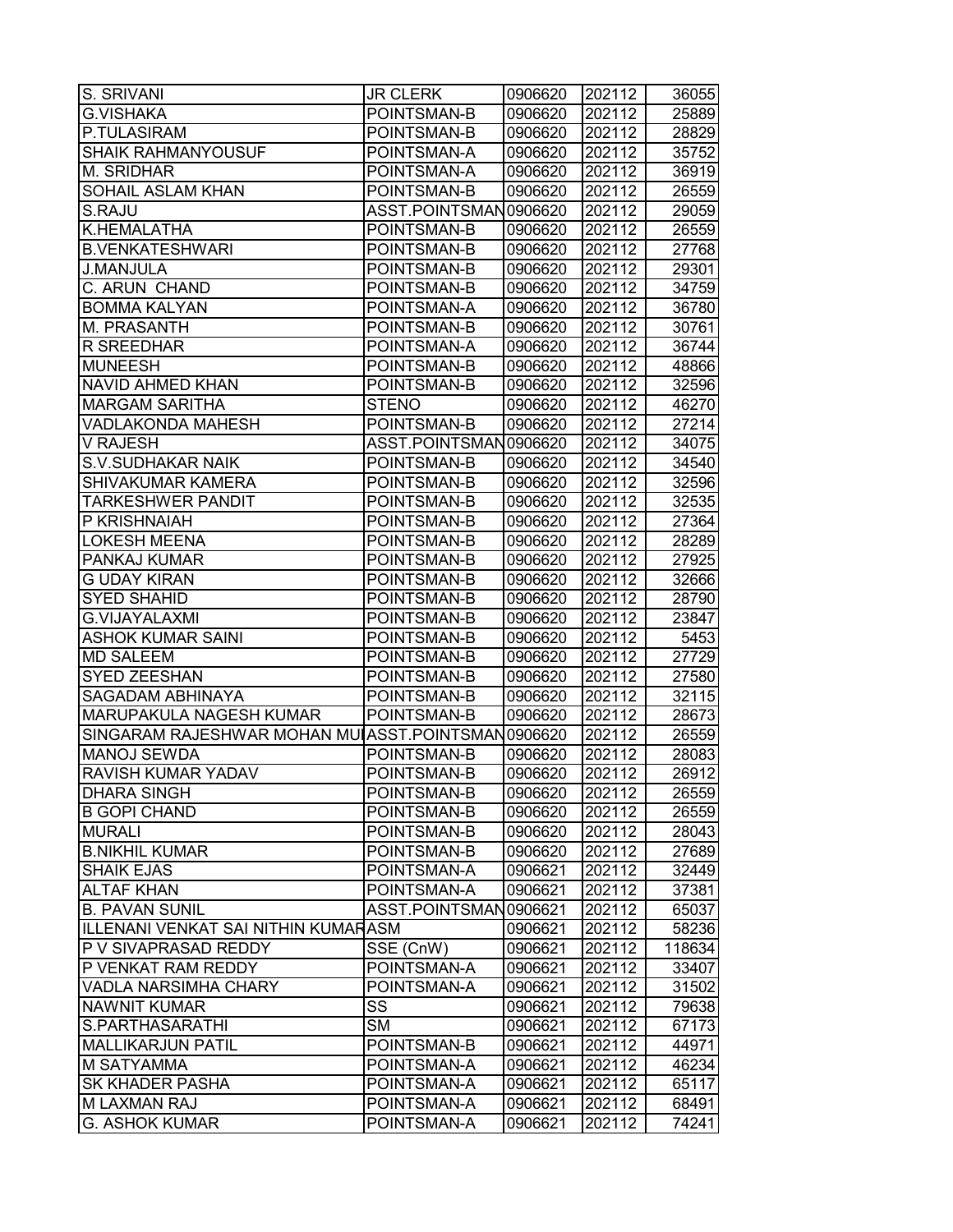| R VENKATARAMAIAH           | SS                     | 0906621 | 202112 | 125586 |
|----------------------------|------------------------|---------|--------|--------|
| <b>D GATTAIAH</b>          | POINTSMAN-A            | 0906621 | 202112 | 53934  |
| <b>NITESH KUMAR</b>        | SS                     | 0906621 | 202112 | 80878  |
| P E PRASANNA KUMAR         | SS                     | 0906621 | 202112 | 84398  |
| V SATYAM                   | SS                     | 0906621 | 202112 | 75158  |
| <b>ASHWIN KUMAR S N</b>    | <b>CTNC</b>            | 0906621 | 202112 | 105994 |
| M.A.KHAYYUM                | POINTSMAN-A            | 0906621 | 202112 | 52138  |
| PODI SHETTI SATISH         | <b>TNL</b>             | 0906621 | 202112 | 81169  |
| <b>RAVI RANJAN</b>         | <b>CTNL</b>            | 0906621 | 202112 | 89506  |
| <b>RAJEEV KUMAR</b>        | <b>SM</b>              | 0906621 | 202112 | 67038  |
| <b>KISHORE KUMAR BANDI</b> | <b>TNL</b>             | 0906621 | 202112 | 79689  |
| <b>JAIWANTH TUKARAM</b>    | POINTSMAN-A            | 0906621 | 202112 | 71142  |
| <b>G VENKATESHWARLU</b>    | SS                     | 0906621 | 202112 | 82136  |
| A.SATYA NARAYANA           | POINTSMAN-A            | 0906621 | 202112 | 46348  |
| <b>SUDARSHAN B</b>         | SS                     | 0906621 | 202112 | 125586 |
| S MUTHYALU                 | GEN.ASST(OPT)          | 0906621 | 202112 | 57997  |
| <b>GOVINDRAJULU D</b>      | POINTSMAN-A            | 0906621 | 202112 | 59843  |
| <b>SHANKAR P</b>           | <b>CTNC</b>            | 0906621 | 202112 | 122110 |
| <b>M N MURTHY</b>          | SS                     | 0906621 | 202112 | 143890 |
| <b>B RANJITH SINGH</b>     | GEN.ASST(OPT)          | 0906621 | 202112 | 77288  |
| C R SATYANARAYANA          | POINTSMAN-A            | 0906621 | 202112 | 43528  |
| <b>M.SUBASH GOUD</b>       | POINTSMAN-B            | 0906621 | 202112 | 45512  |
| <b>K RAVI</b>              | SS                     | 0906621 | 202112 | 123856 |
| <b>T PANDU</b>             | POINTSMAN-A            | 0906621 | 202112 | 74965  |
| P PRATAP KUMAR             | SS                     | 0906621 | 202112 | 143890 |
| <b>RENUKABAI</b>           | POINTSMAN-A            | 0906621 | 202112 | 57631  |
| <b>B ANJAIAH</b>           | SS                     | 0906621 | 202112 | 143890 |
| <b>H RAMI REDDY</b>        | POINTSMAN-A            | 0906621 | 202112 | 59319  |
| S NELSON                   | <b>SM</b>              | 0906621 | 202112 | 59245  |
| <b>B SHEKER</b>            | <b>SM</b>              | 0906621 | 202112 | 94535  |
| <b>E.RAMESH</b>            | POINTSMAN-A            | 0906621 | 202112 | 39369  |
| <b>D ANANTH KUMAR</b>      | <b>CTNL</b>            | 0906621 | 202112 | 107992 |
| <b>R KRISHNA KUMAR</b>     | SS                     | 0906621 | 202112 | 147998 |
| <b>VENKATESH S</b>         | POINTSMAN-A            | 0906621 | 202112 | 65113  |
| <b>SAMSON EMANUEL</b>      | <b>SM</b>              | 0906621 | 202112 | 125194 |
| <b>N VENKATESWAR REDDY</b> | <b>CTNC</b>            | 0906621 | 202112 | 118634 |
| <b>P V RAMANA</b>          | SS                     | 0906621 | 202112 | 100634 |
| V MADHUSUDAN RAO           | <b>SM</b>              | 0906621 | 202112 | 125586 |
| A RAM BABU                 | SS                     | 0906621 | 202112 | 100358 |
| <b>S K ABDUL RAUF</b>      | POINTSMAN-A            | 0906621 | 202112 | 61902  |
| N RAVI                     | POINTSMAN-A            | 0906621 | 202112 | 48416  |
| <b>G.SUDHAKAR</b>          | POINTSMAN-A            | 0906621 | 202112 | 49224  |
| V D VENKAT RAO             | SS                     | 0906621 | 202112 | 115316 |
| M SATISH RAO               | POINTSMAN-A            | 0906621 | 202112 | 47193  |
| <b>BHARATLAL MEENA</b>     | SS                     | 0906621 | 202112 | 72574  |
| <b>T.KAVITHA</b>           | JE (CnW)               | 0906621 | 202112 | 62386  |
| <b>RAVI KUMAR</b>          | $\overline{\text{SS}}$ | 0906621 | 202112 | 68998  |
| P M ARVIN                  | <b>SM</b>              | 0906621 | 202112 | 86876  |
| A SAMPATH KUMAR            | SS                     | 0906621 | 202112 | 68998  |
| <b>SADIQ SHARFEE</b>       | <b>SM</b>              | 0906621 | 202112 | 63445  |
| P RAJU                     | POINTSMAN-A            | 0906621 | 202112 | 39012  |
| <b>T SRIDHAR RAO</b>       | SS                     | 0906621 | 202112 | 70958  |
| Y.YELLIAH                  | POINTSMAN-A            | 0906621 | 202112 | 60946  |
| A ANAND KUMAR              | <b>CTNL</b>            | 0906621 | 202112 | 130586 |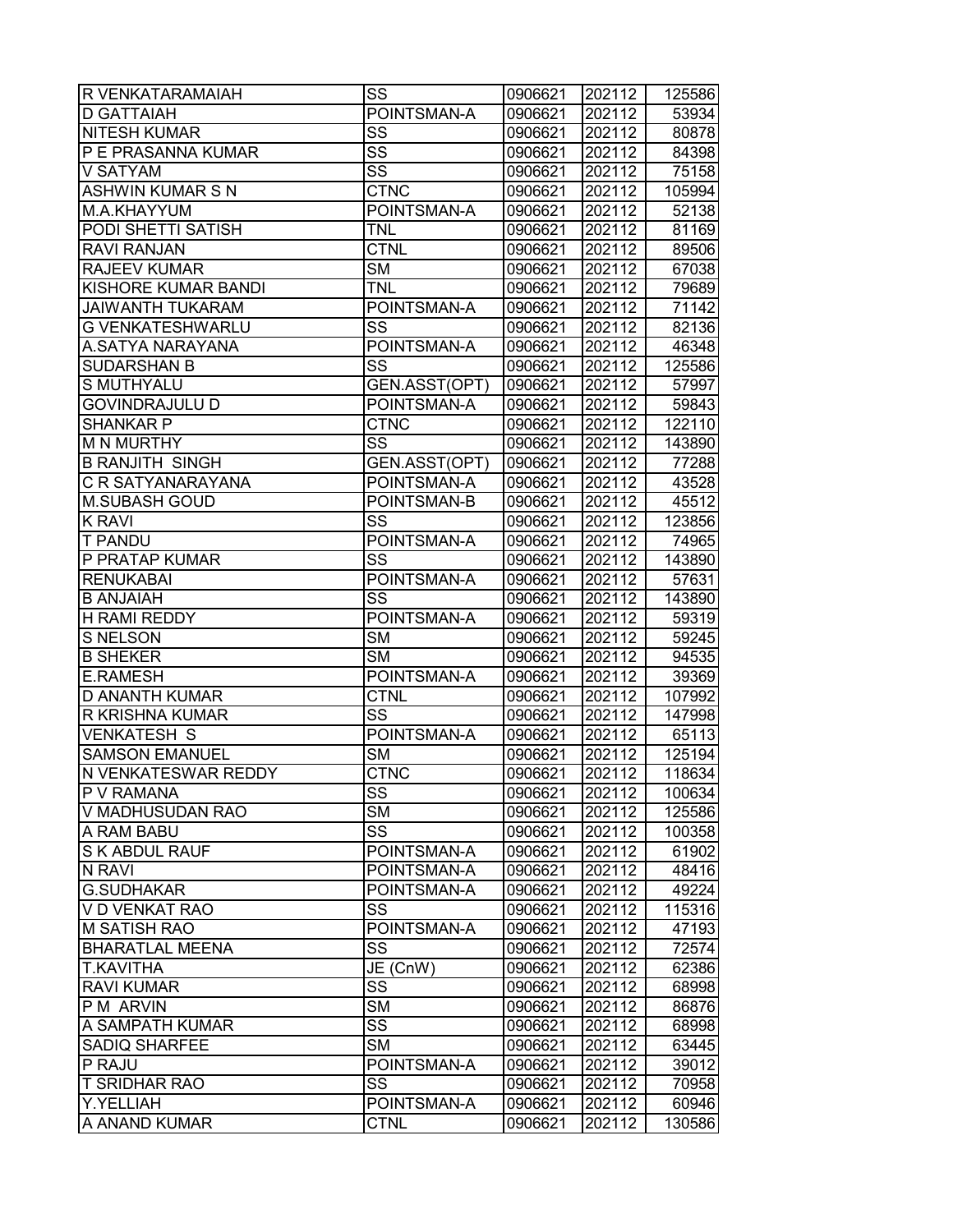| <b>AJIT KUMAR</b>             | <b>SM</b>              | 0906621 | 202112 | 65755  |
|-------------------------------|------------------------|---------|--------|--------|
| <b>G SAI KISHORE KUMAR</b>    | $\overline{\text{SS}}$ | 0906621 | 202112 | 67038  |
| <b>ICHCHHARAM SINGH TOMAR</b> | $\overline{\text{ss}}$ | 0906621 | 202112 | 68998  |
| <b>ASHWINI GERALDINE</b>      | <b>SM</b>              | 0906621 | 202112 | 66548  |
| J KUMARASWAMY                 | $\overline{\text{SM}}$ | 0906621 | 202112 | 68503  |
| AZMEERA RANGA RAO             | <b>SM</b>              | 0906621 | 202112 | 67180  |
| <b>DEVIDAS SACCARAM</b>       | SS                     | 0906621 | 202112 | 73058  |
| M SRINIVASA RAO               | $\overline{\text{SS}}$ | 0906621 | 202112 | 115316 |
| N LIMBA                       | POINTSMAN-A            | 0906621 | 202112 | 45936  |
| CH VENKATESHAM                | POINTSMAN-A            | 0906621 | 202112 | 41701  |
| K GANGARAJU                   | SS                     | 0906621 | 202112 | 100358 |
| K RAM REDDY                   | <b>CTNC</b>            | 0906621 | 202112 | 118634 |
| MD ABDUL JALEEL               | SS                     | 0906621 | 202112 | 84398  |
| RANJITH KUMAR M               | <b>TNL</b>             | 0906621 | 202112 | 79875  |
| L SRINIVAS                    | POINTSMAN-A            | 0906621 | 202112 | 53505  |
| RAM BAKHSH                    | POINTSMAN-A            | 0906621 | 202112 | 42164  |
| <b>SUDARSHAN KUMAR</b>        | <b>SM</b>              | 0906621 | 202112 | 59898  |
| <b>SATYENDRA RAM</b>          | ASST.POINTSMAN0906621  |         | 202112 | 33811  |
| <b>BINAY KUMAR</b>            | SS                     | 0906621 | 202112 | 68998  |
| <b>S.RAVINDRA NAIK</b>        | SHUNTING MASTE0906621  |         | 202112 | 59580  |
| KALU RAM MEENA                | <b>SM</b>              | 0906621 | 202112 | 89070  |
| SADASIVUDU KURMA              | <b>SM</b>              | 0906621 | 202112 | 71475  |
| P YADAGIRI                    | POINTSMAN-A            | 0906621 | 202112 | 63882  |
| K R UDAY KUMAR                | <b>SM</b>              | 0906621 | 202112 | 61007  |
| <b>B SRIKANTH</b>             | POINTSMAN-B            | 0906621 | 202112 | 37130  |
| MD NIZAMUDDIN                 | POINTSMAN-A            | 0906621 | 202112 | 52481  |
| RAVI SHANKAR KUMAR            | SS                     | 0906621 | 202112 | 92098  |
| <b>M SRINIVAS</b>             | POINTSMAN-A            | 0906621 | 202112 | 39173  |
| A NARSING RAO                 | POINTSMAN-B            | 0906621 | 202112 | 39958  |
| P LAXMAN KUMAR                | POINTSMAN-A            | 0906621 | 202112 | 67296  |
| RAMESH GOVIND                 | Sr.TECH(FITTER)        | 0906621 | 202112 | 75658  |
| MD SHAMSHUL HAQUE             | SS                     | 0906621 | 202112 | 66548  |
| <b>MAHESH KUMAR GUPTA</b>     | $\overline{\text{SS}}$ | 0906621 | 202112 | 105994 |
| <b>MANOJ MAHTO</b>            | POINTSMAN-A            | 0906621 | 202112 | 35737  |
| PANKAJ SHARMA                 | <b>CTNL</b>            | 0906621 | 202112 | 96932  |
| <b>VIJAY SHEKHAR JHA</b>      | $\overline{\text{SS}}$ | 0906621 | 202112 | 73218  |
| <b>UPENDRA KUMAR</b>          | SS                     | 0906621 | 202112 | 65218  |
| RAMKHALYARI MEENA             | ASST.POINTSMAN0906621  |         | 202112 | 33811  |
| <b>AMULA RAVINDAR</b>         | <b>SM</b>              | 0906621 | 202112 | 64163  |
| E. GURUPRASAD                 | <b>TNL</b>             | 0906621 | 202112 | 87136  |
| KOPPUNURI RAMULU              | <b>SM</b>              | 0906621 | 202112 | 55241  |
| PERSHANT KUMAR                | <b>SM</b>              | 0906621 | 202112 | 76106  |
| PAMBALA SAIBABU               | POINTSMAN-B            | 0906621 | 202112 | 34499  |
| <b>SURARAM SHRAVAN</b>        | <b>SM</b>              | 0906621 | 202112 | 56400  |
| RAJESH KUMAR MEENA            | <b>SS</b>              | 0906621 | 202112 | 95998  |
| <b>D NAGESH</b>               | <b>CTNC</b>            | 0906621 | 202112 | 115316 |
| A RAGHUSRINIVAS               | $\overline{\text{SS}}$ | 0906621 | 202112 | 125586 |
| <b>ANAND KUMAR</b>            | <b>SM</b>              | 0906621 | 202112 | 67119  |
| NAVEEN KUMAR V                | <b>SM</b>              | 0906621 | 202112 | 66380  |
| YOGESHWAR MEENA               | POINTSMAN-B            | 0906621 | 202112 | 33256  |
| <b>SHANKAR VADEVAR</b>        | SM                     | 0906621 | 202112 | 69868  |
| <b>B RAVI</b>                 | POINTSMAN-A            | 0906621 | 202112 | 37460  |
| <b>GAINI ANVESH</b>           | <b>SM</b>              | 0906621 | 202112 | 60173  |
| <b>SHASHIKALA</b>             | <b>SM</b>              | 0906621 | 202112 | 67072  |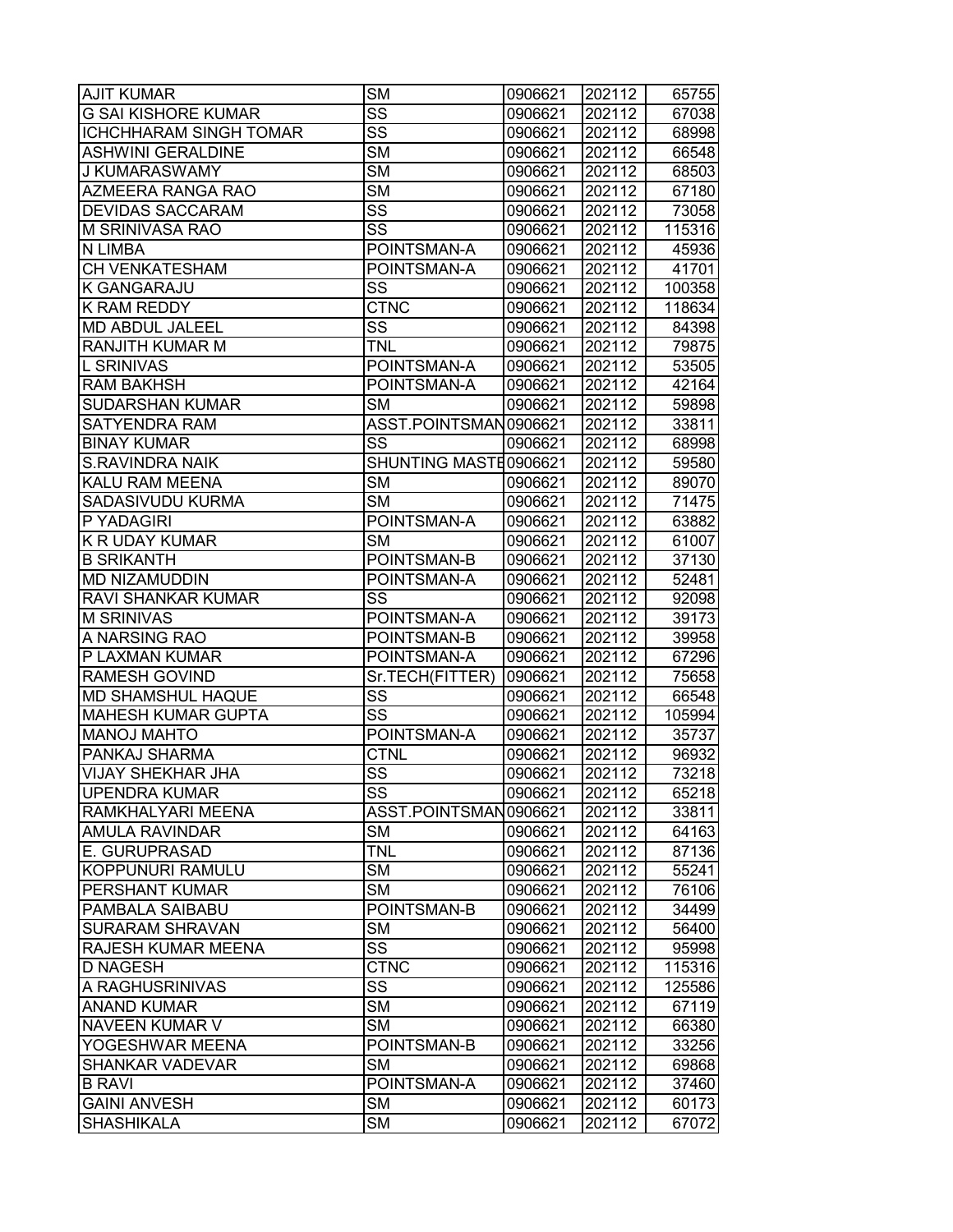| <b>P SRIHARI</b>                 | <b>CTNC</b>            | 0906621 | 202112 | 115316 |
|----------------------------------|------------------------|---------|--------|--------|
| <b>FAROOQ PASHA</b>              | JE(MECH)               | 0906621 | 202112 | 69654  |
| <b>M SANTOSH</b>                 | POINTSMAN-B            | 0906621 | 202112 | 59284  |
| <b>SURENDRA KUMAR</b>            | POINTSMAN-B            | 0906621 | 202112 | 38370  |
| JITENDRA CHAUDHARY               | POINTSMAN-A            | 0906621 | 202112 | 36165  |
| <b>NUTHANGI SWATHI</b>           | <b>SM</b>              | 0906621 | 202112 | 62000  |
| <b>DEEPAK</b>                    | SHUNTING MASTE0906621  |         | 202112 | 38878  |
| <b>SANTOSH PARASHURAM</b>        | POINTSMAN-A            | 0906621 | 202112 | 44192  |
| <b>SHAIK SUHAIL</b>              | POINTSMAN-B            | 0906621 | 202112 | 34105  |
| N SRAVAN KUMAR                   | POINTSMAN-B            | 0906621 | 202112 | 38821  |
| <b>K.SANDEEP CHARI</b>           | <b>ASM</b>             | 0906621 | 202112 | 65536  |
| N MUKUNDARAO                     | $\overline{\text{SS}}$ | 0906621 | 202112 | 143890 |
| <b>ANIL KUMAR SINGH</b>          | <b>CTNL</b>            | 0906621 | 202112 | 105148 |
| <b>K RAMESH</b>                  | <b>SM</b>              | 0906621 | 202112 | 71927  |
| <b>SYAMALA KODIDASO</b>          | POINTSMAN-A            | 0906621 | 202112 | 39012  |
| <b>SUMIT KUMAR</b>               | <b>SM</b>              | 0906621 | 202112 | 72608  |
| <b>SUJITH SRIKANTH GUNTI</b>     | <b>CTNL</b>            | 0906621 | 202112 | 82712  |
| P BHANU SHAKER                   | <b>SM</b>              | 0906621 | 202112 | 61836  |
| OM PRAKASH MEENA                 | <b>SM</b>              | 0906621 | 202112 | 63227  |
| <b>D BALACHANDAR</b>             | POINTSMAN-B            | 0906621 | 202112 | 38852  |
| <b>G UDAY KUMAR</b>              | POINTSMAN-B            | 0906621 | 202112 | 41400  |
| <b>POTHARAPU SRIHARI</b>         | <b>SM</b>              | 0906621 | 202112 | 76693  |
| YERROLLA BALRAM                  | POINTSMAN-A            | 0906621 | 202112 | 36942  |
| <b>VENGURI VENKTESWARLU</b>      | POINTSMAN-A            | 0906621 | 202112 | 46333  |
| <b>S. PRAVEEN KUMAR</b>          | <b>CTNL</b>            | 0906621 | 202112 | 82712  |
| <b>ASMA SULTANA</b>              | SS                     | 0906621 | 202112 | 65218  |
| <b>M A MOBIN SALEEM</b>          | <b>CTNC</b>            | 0906621 | 202112 | 55321  |
| <b>D NAGESH</b>                  | SS                     | 0906621 | 202112 | 112156 |
| G.ANAND                          | POINTSMAN-A            | 0906621 | 202112 | 37951  |
| <b>NIKHATE UMESH SADASHIV</b>    | POINTSMAN-A            | 0906621 | 202112 | 35950  |
| <b>AAKASH KUMAR</b>              | POINTSMAN-A            | 0906621 | 202112 | 35737  |
| <b>SK MOULA MUSKIL</b>           | POINTSMAN-A            | 0906621 | 202112 | 49713  |
| <b>DINESH A M</b>                | $\overline{\text{SS}}$ | 0906621 | 202112 | 100358 |
| M. PADMA RAO                     | <b>ASM</b>             | 0906621 | 202112 | 73995  |
| <b>KETI.MOHAN RAO</b>            | POINTSMAN-A            | 0906621 | 202112 | 41265  |
| <b>SURENDRA KUMAR</b>            | $\overline{\text{SS}}$ | 0906621 | 202112 | 71398  |
| <b>P.RAJESH KUMAR</b>            | <b>SM</b>              | 0906621 | 202112 | 81338  |
| K VIJAYA LAKSHMI                 | JE (CnW)               | 0906621 | 202112 | 87862  |
| <b>LAMBA RAJU</b>                | POINTSMAN-A            | 0906621 | 202112 | 40858  |
| <b>INDRAJ MEENA</b>              | POINTSMAN-A            | 0906621 | 202112 | 35897  |
| <b>NUTI VISWANADHAM</b>          | POINTSMAN-A            | 0906621 | 202112 | 35363  |
| <b>K.SAI KUMAR</b>               | POINTSMAN-A            | 0906621 | 202112 | 31502  |
| <b>S.NIRMALA</b>                 | <b>SM</b>              | 0906621 | 202112 | 62204  |
| <b>INDRADEV YADAV</b>            | <b>ASM</b>             | 0906621 | 202112 | 64563  |
| M.GOVINDAN                       | POINTSMAN-A            | 0906621 | 202112 | 45780  |
| D.V.RAMU                         | <b>SM</b>              | 0906621 | 202112 | 66195  |
| <b>MESHRAM NISHANT SHANKAR</b>   | <b>SM</b>              | 0906621 | 202112 | 71686  |
| <b>CHINNA SAYANNA</b>            | POINTSMAN-A            | 0906621 | 202112 | 31312  |
| <b>D K DIVYA</b>                 | <b>CTNC</b>            | 0906621 | 202112 | 66529  |
| <b>SRIDHAR ADLA</b>              | <b>SM</b>              | 0906621 | 202112 | 56479  |
| <b>G SIVACHANDRA MOHAN KUMAR</b> | <b>SM</b>              | 0906621 | 202112 | 56479  |
| <b>BONALA RAVINDER</b>           | POINTSMAN-B            | 0906621 | 202112 | 34300  |
| V RAVINDER REDDY                 | POINTSMAN-A            | 0906621 | 202112 | 53983  |
| <b>BOOSA NARESH</b>              | POINTSMAN-B            | 0906621 | 202112 | 34105  |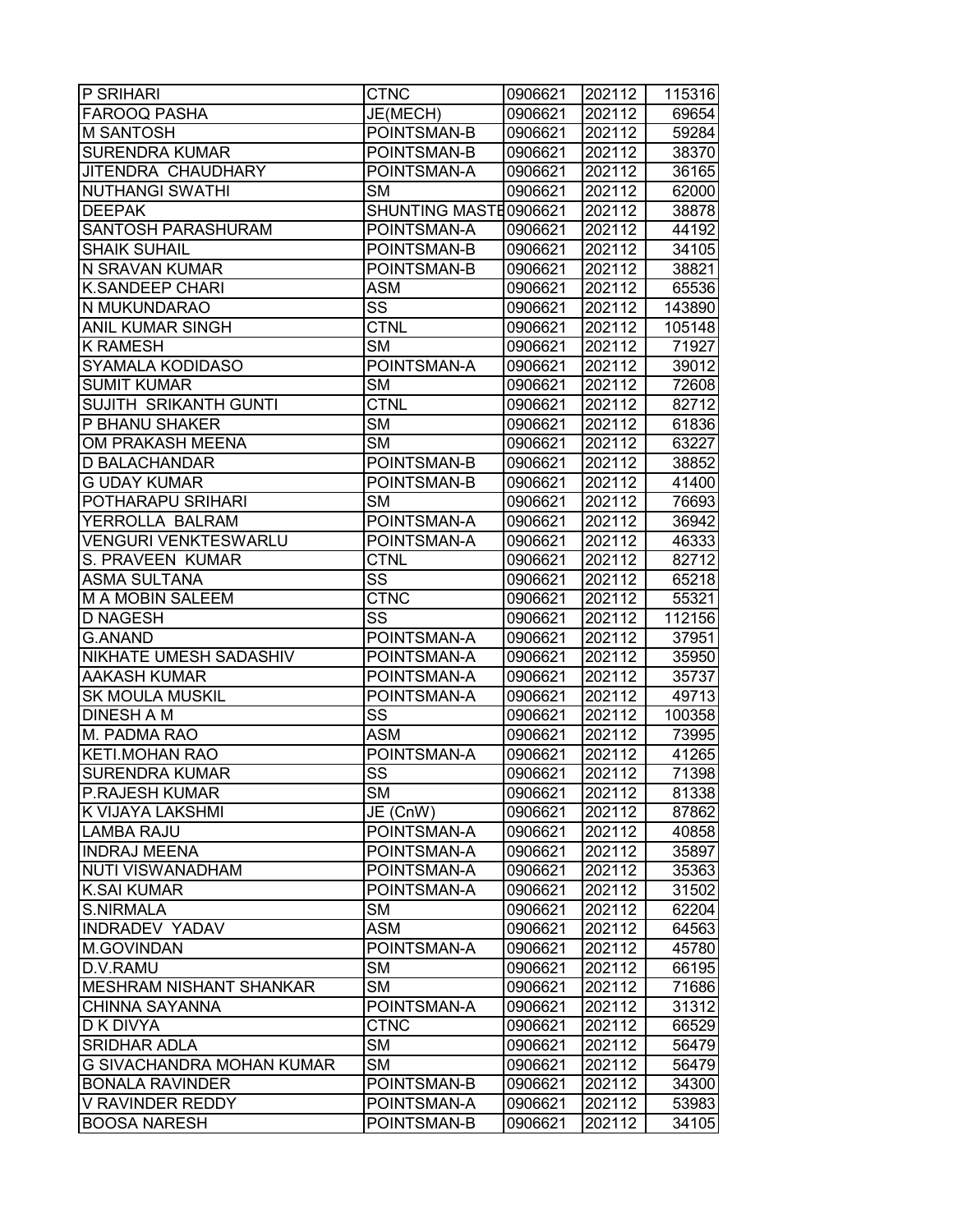| <b>S LAXMAN</b>               | <b>SM</b>              | 0906621 | 202112 | 55241 |
|-------------------------------|------------------------|---------|--------|-------|
| <b>M MAHIPAL</b>              | POINTSMAN-A            | 0906621 | 202112 | 41352 |
| KURUVA LAKSHMANNA             | <b>SM</b>              | 0906621 | 202112 | 57641 |
| RAJU NALESHWAR                | POINTSMAN-B            | 0906621 | 202112 | 33518 |
| AMGOTH DHARMA NAIK            | POINTSMAN-A            | 0906621 | 202112 | 66655 |
| S. CHANDRA SHEKHAR            | POINTSMAN-A            | 0906621 | 202112 | 32838 |
| N.T. CHAKRAVARTHY             | <b>SM</b>              | 0906621 | 202112 | 58348 |
| M. RAMESH                     | $\overline{\text{SM}}$ | 0906621 | 202112 | 67951 |
| <b>KURUVA BHASKAR</b>         | <b>SM</b>              | 0906621 | 202112 | 62165 |
| M. MAHENDRA KUMAR             | <b>SM</b>              | 0906621 | 202112 | 64626 |
| JANGAMMUJJANNA                | POINTSMAN-A            | 0906621 | 202112 | 34201 |
| PULLAI SRAVANTHI              | POINTSMAN-A            | 0906621 | 202112 | 36223 |
| P JOYCE SWAROOPA RANI         | ASM                    | 0906621 | 202112 | 64534 |
| GUNDAM ANIL KUMAR             | POINTSMAN-A            | 0906621 | 202112 | 37714 |
| SANTOSH SAKHARAM GADEKAR      | POINTSMAN-A            | 0906621 | 202112 | 30048 |
| <b>CHERUKUPALLY KARTHIK</b>   | POINTSMAN-A            | 0906621 | 202112 | 35785 |
| D ANIL KUMAR YADAV            | ASST.POINTSMAN0906621  |         | 202112 | 29710 |
| <b>MYADARI GYAN DEEP</b>      | ASST.POINTSMAN0906621  |         | 202112 | 32267 |
| <b>RAHUL SINGH</b>            | ASST.POINTSMAN0906621  |         | 202112 | 30795 |
| <b>RAMASISH KUMAR</b>         | ASST.POINTSMAN0906621  |         | 202112 | 31004 |
| <b>RAJNISH KUMAR</b>          | ASST.POINTSMAN0906621  |         | 202112 | 30402 |
| KONDHAPURAM SURESH            | ASST.POINTSMAN0906621  |         | 202112 | 37031 |
| YOGENDRA KUMAR YADAV          | ASST.POINTSMAN0906621  |         | 202112 | 32130 |
| <b>DABLOO KUMAR</b>           | ASST.POINTSMAN0906621  |         | 202112 | 32304 |
| <b>SURENDRA KUMAR</b>         | ASST.POINTSMAN0906621  |         | 202112 | 33471 |
| RAMESH RANJAN                 | <b>SM</b>              | 0906621 | 202112 | 68662 |
| <b>AVIJEET PANDEY</b>         | <b>SM</b>              | 0906621 | 202112 | 61608 |
| YESHALA PRAKASH               | <b>SM</b>              | 0906621 | 202112 | 59703 |
| <b>KUNTRAJI SUDHEER</b>       | <b>SM</b>              | 0906621 | 202112 | 66207 |
| <b>QUAZI SYED GHEYASUDDIN</b> | <b>SM</b>              | 0906621 | 202112 | 69224 |
| ROHIT KUMAR ACHAL             | <b>SM</b>              | 0906621 | 202112 | 67932 |
| <b>GOLLA PRAVEEN KUMAR</b>    | POINTSMAN-A            | 0906621 | 202112 | 31088 |
| <b>LIPIKA DEY</b>             | <b>SM</b>              | 0906621 | 202112 | 67890 |
| <b>PRIYANKA</b>               | <b>SM</b>              | 0906621 | 202112 | 91408 |
| SUDHANSHU RAJ                 | $\overline{\text{SM}}$ | 0906621 | 202112 | 70678 |
| NANDALA HARI KRISHNA          | $\overline{\text{SM}}$ | 0906621 | 202112 | 64346 |
| SOURABH KUMAR CHOUBEY         | POINTSMAN-A            | 0906621 | 202112 | 31953 |
| <b>BUSA RAJESH</b>            | <b>SM</b>              | 0906621 | 202112 | 56538 |
| <b>KUNTENA SRAVEEN</b>        | SM                     | 0906621 | 202112 | 59496 |
| VIVEK MISHRA                  | <b>SM</b>              | 0906621 | 202112 | 67938 |
| POCHAMMALA SURESH             | <b>SM</b>              | 0906621 | 202112 | 60594 |
| ABHISHEK KUMAR MISHRA         | ASST.POINTSMAN0906621  |         | 202112 | 30670 |
| <b>NAVNIT KUMAR</b>           | ASST.POINTSMAN0906621  |         | 202112 | 39242 |
| <b>ANKIT KUMAR MISHRA</b>     | ASST.POINTSMAN0906621  |         | 202112 | 31929 |
| GOPALAPURAM SANTOSH KUMAR     | ASST.POINTSMAN0906621  |         | 202112 | 31469 |
| RAJESH KUMAR SHARMA           | ASST.POINTSMAN0906621  |         | 202112 | 28702 |
| <b>ARVIND KUMAR</b>           | ASST.POINTSMAN0906621  |         | 202112 | 30379 |
| <b>VISHLAVATH SATISH</b>      | ASST.POINTSMAN0906621  |         | 202112 | 31970 |
| <b>KATROTH BABU</b>           | ASST.POINTSMAN0906621  |         | 202112 | 32767 |
| KONDURI DEVENDER              | ASST.POINTSMAN0906621  |         | 202112 | 30127 |
| <b>MAHIPAL MAMMAI</b>         | POINTSMAN-A            | 0906621 | 202112 | 32136 |
| <b>MANJEET</b>                | ASST.POINTSMAN0906621  |         | 202112 | 30795 |
| RANJAN KUMAR SINGH            | ASST.POINTSMAN0906621  |         | 202112 | 22137 |
| YENNAM HARI BABU              | <b>CTNL</b>            | 0906621 | 202112 | 82712 |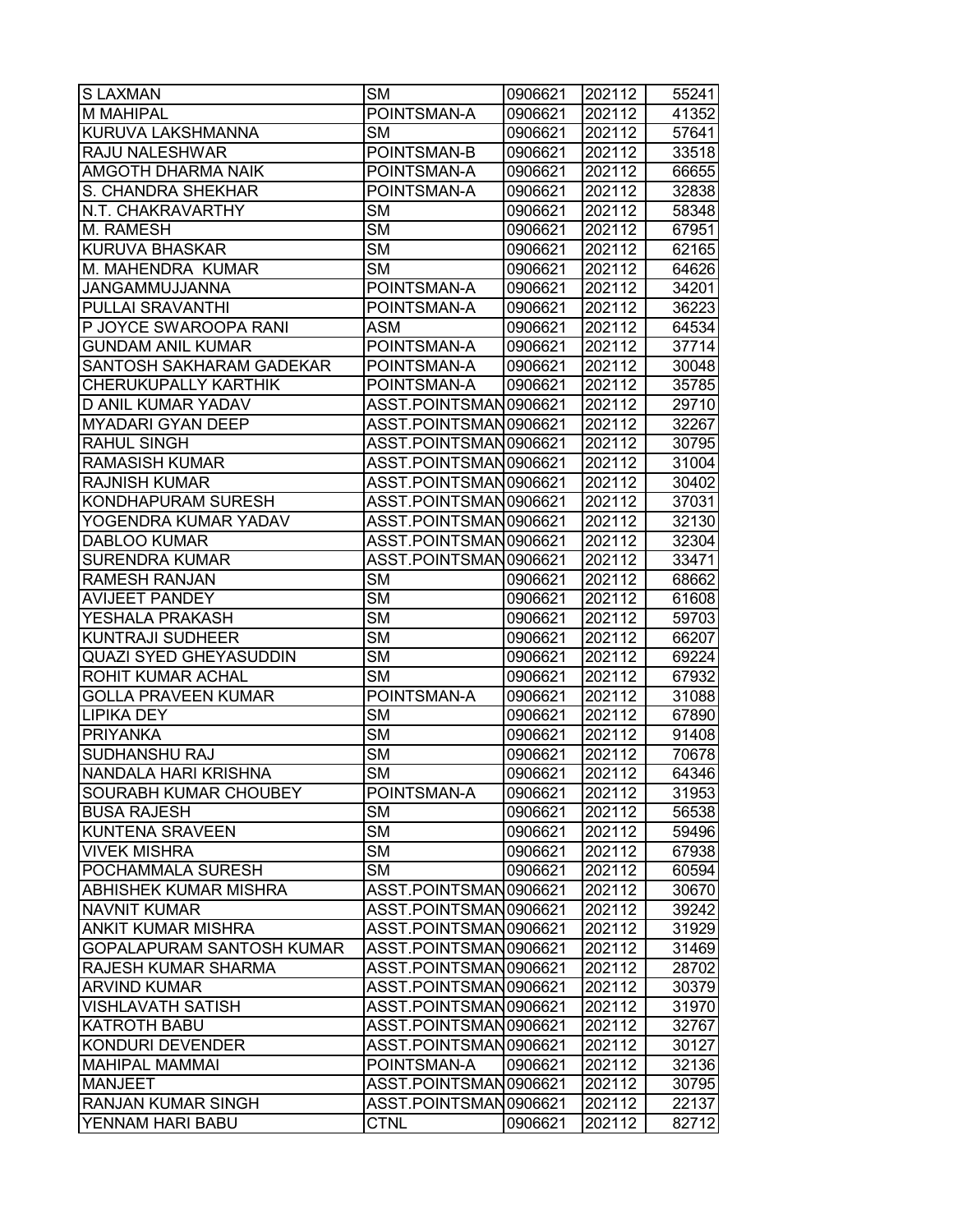| <b>POPLE PANDHARI</b>       | <b>SM</b>              | 0906621 | 202112 | 55083  |
|-----------------------------|------------------------|---------|--------|--------|
| R. YUKTHESWAR REDDY         | <b>SM</b>              | 0906621 | 202112 | 69262  |
| <b>DIWAKAR KUMAR</b>        | <b>SM</b>              | 0906621 | 202112 | 60171  |
| <b>RAJNISH KUMAR</b>        | <b>SM</b>              | 0906621 | 202112 | 62452  |
| <b>G GOVARDHAN</b>          | POINTSMAN-A            | 0906621 | 202112 | 32565  |
| CHEPVALA BAHUGUNA           | POINTSMAN-A            | 0906621 | 202112 | 30495  |
| <b>D HARITHA</b>            | ASST.POINTSMAN0906621  |         | 202112 | 30749  |
| <b>VIKAS KUMAR</b>          | ASST.POINTSMAN0906621  |         | 202112 | 27410  |
| <b>B UDAY KUMAR</b>         | ASST.POINTSMAN0906621  |         | 202112 | 25702  |
| K.BHAVANI                   | POINTSMAN-B            | 0906621 | 202112 | 30749  |
| PULPA URVASHI NAIDU         | <b>SM</b>              | 0906621 | 202112 | 73747  |
| <b>BINGI SHIVA KUMAR</b>    | POINTSMAN-A            | 0906621 | 202112 | 30848  |
| <b>B.VAMSHI KIRAN</b>       | ASST.POINTSMAN0906621  |         | 202112 | 28602  |
| <b>C.K.SUSHEEL SARVANAN</b> | ASST.POINTSMAN0906621  |         | 202112 | 28681  |
| <b>G SUJATHA</b>            | POINTSMAN-A            | 0906621 | 202112 | 33438  |
| S SHIRISHA                  | POINTSMAN-A            | 0906621 | 202112 | 36766  |
| <b>TUPARLA PRAKASH</b>      | POINTSMAN-B            | 0906621 | 202112 | 28871  |
| <b>KAPURABOINA RADHA</b>    | ASST.POINTSMAN0906621  |         | 202112 | 26700  |
| <b>S VARUN CHANDER</b>      | ASST.POINTSMAN0906621  |         | 202112 | 29000  |
| <b>G SRAVAN KUMAR</b>       | POINTSMAN-B            | 0906621 | 202112 | 33061  |
| JAGGAM SATYANARAYANA        | POINTSMAN-B            | 0906621 | 202112 | 26989  |
| <b>SIRISHA</b>              | ASST.POINTSMAN0906621  |         | 202112 | 28878  |
| <b>RAM RATAN NITHARWAL</b>  | ASST.POINTSMAN0906621  |         | 202112 | 28524  |
| <b>MANISH BHAMU</b>         | ASST.POINTSMAN0906621  |         | 202112 | 28092  |
| <b>KOPPULA SAINATH</b>      | ASST.POINTSMAN0906621  |         | 202112 | 28131  |
| <b>LAVADIA SHANKAR</b>      | ASST.POINTSMAN0906621  |         | 202112 | 28328  |
| K.SAI BHARADWAJ             | POINTSMAN-A            | 0906621 | 202112 | 29545  |
| <b>KULDEEP</b>              | ASST.POINTSMAN0906621  |         | 202112 | 27345  |
| P KALPANA                   | ASST.POINTSMAN0906621  |         | 202112 | 26559  |
| <b>MEKALA VENKATESH</b>     | ASST.POINTSMAN0906621  |         | 202112 | 28092  |
| <b>BEEMARI ANIL</b>         | ASST.POINTSMAN0906621  |         | 202112 | 27345  |
| <b>KARTHIK GOUD</b>         | ASST.POINTSMAN0906621  |         | 202112 | 28760  |
| <b>K.SAI BHABU</b>          | ASST.POINTSMAN0906621  |         | 202112 | 28838  |
| A.NARESH                    | ASST.POINTSMAN0906621  |         | 202112 | 28406  |
| KOMMU.ABHISHEK              | ASST.POINTSMAN0906621  |         | 202112 | 28445  |
| K. ADARSH KUMAR             | ASST.POINTSMAN0906621  |         | 202112 | 65037  |
| MAHESH KUMAR MADUKA         | GUARD (GOODS) 0906627  |         | 202112 | 80823  |
| <b>BELLI VENKATARAMANA</b>  | Sr.GUARD(GOODS0906627  |         | 202112 | 60456  |
| <b>AROJU.SATISH KUMAR</b>   | Sr.GUARD(GOODS0906627  |         | 202112 | 171392 |
| <b>JABBA SUDHARSAN</b>      | GUARD (GOODS) 0906627  |         | 202112 | 89501  |
| <b>V.SUJEETH KUMAR</b>      | Sr.GUARD(GOODS0906627  |         | 202112 | 87049  |
| <b>G.PRAVEEN</b>            | Sr.GUARD(GOODS0906627  |         | 202112 | 81471  |
| <b>ZIAUDDIN SIDDIQUI</b>    | Sr.GUARD(PASS) 0906627 |         | 202112 | 156731 |
| <b>CH.RAMACHANDRA RAO</b>   | Sr.GUARD(PASS)         | 0906627 | 202112 | 152570 |
| P HARIKRISHNA               | Sr.GUARD(GOODS0906627  |         | 202112 | 90017  |
| <b>KETHAVATH LALU</b>       | Sr.GUARD(GOODS0906627  |         | 202112 | 126340 |
| <b>PRAVEEN KUMAR</b>        | GUARD (GOODS)          | 0906627 | 202112 | 65156  |
| <b>DEEPAK KUMAR</b>         | GUARD (GOODS)          | 0906627 | 202112 | 72447  |
| <b>CH.BALAMALLU</b>         | Sr.GUARD(PASS)         | 0906627 | 202112 | 86101  |
| <b>G VIJAY KUMAR</b>        | Sr.GUARD(PASS)         | 0906627 | 202112 | 106343 |
| <b>K V S PRASAD</b>         | Sr.GUARD(PASS)         | 0906627 | 202112 | 103681 |
| <b>K VENKATESWRALU</b>      | Sr.GUARD(GOODS0906627  |         | 202112 | 111534 |
| <b>G VENKATESHWARLU</b>     | GUARD (GOODS)          | 0906627 | 202112 | 104017 |
| <b>G VENKATESHWARA RAO</b>  | GUARD(MAIL/EXP.0906627 |         | 202112 | 171702 |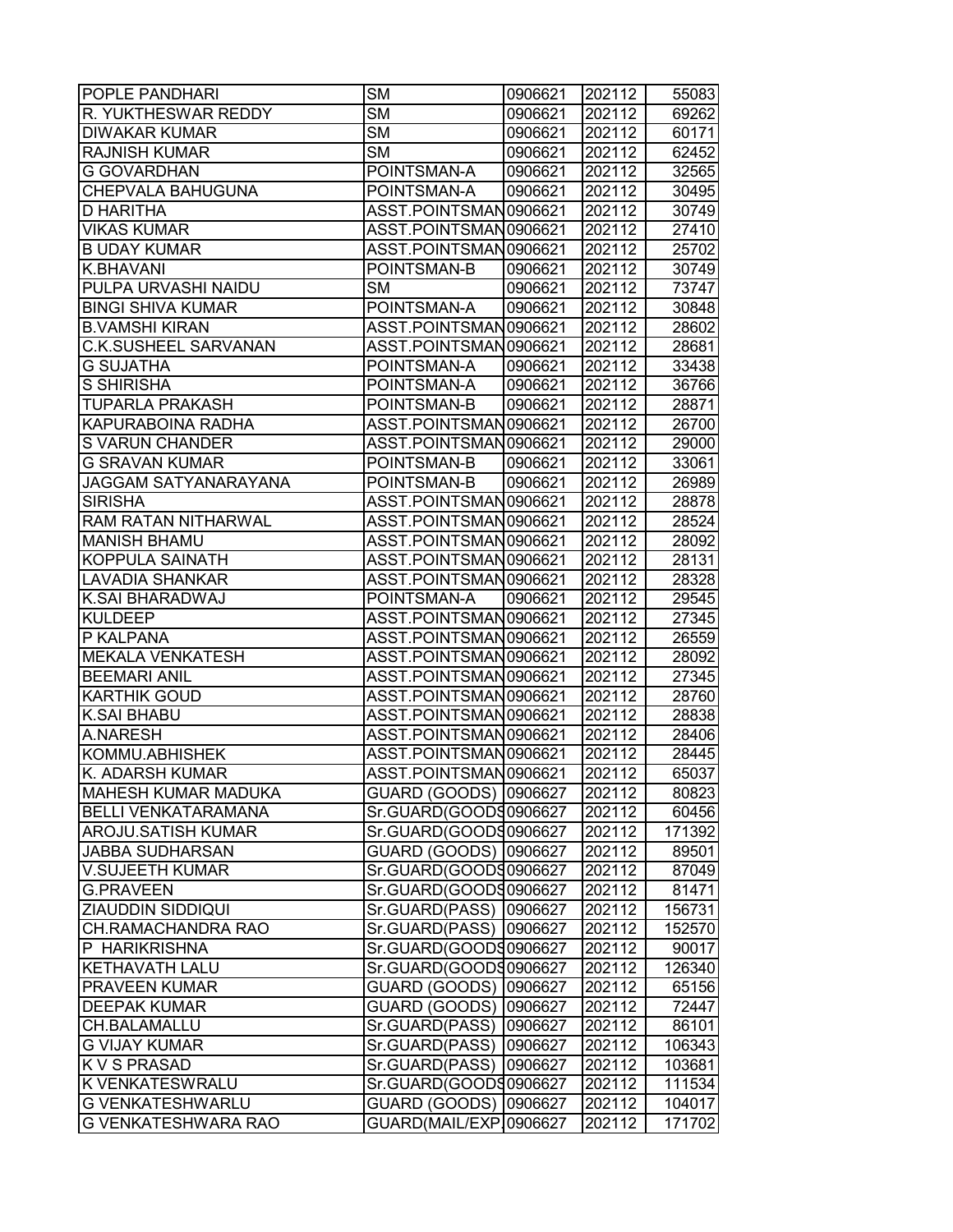| <b>K RAJU</b>             | GUARD(MAIL/EXP.0906627    | 202112 | 174138 |
|---------------------------|---------------------------|--------|--------|
| <b>KEVIN M LESTORGEN</b>  | GUARD(MAIL/EXP.0906627    | 202112 | 34667  |
| VIVEKANAND SWAMY M        | GUARD(MAIL/EXP.0906627    | 202112 | 202286 |
| V R SURESH KUMAR          | GUARD(MAIL/EXP.0906627    | 202112 | 157437 |
| <b>J GANGADHAR</b>        | GUARD(MAIL/EXP.0906627    | 202112 | 187742 |
| SYED ALTAF HUSSAIN        | Sr.GUARD(PASS)  0906627   | 202112 | 165663 |
| <b>D INDRASEN</b>         | GUARD(MAIL/EXP.0906627    | 202112 | 170160 |
| R NAGARAJU                | Sr.GUARD(PASS)<br>0906627 | 202112 | 119391 |
| P V PHANI KUMAR           | Sr.GUARD(PASS)<br>0906627 | 202112 | 113138 |
| <b>B JOHNSON K</b>        | Sr.GUARD(PASS)<br>0906627 | 202112 | 110492 |
| <b>B.G.SWAMY NAIK</b>     | Sr.GUARD(PASS)<br>0906627 | 202112 | 102320 |
| P.V.VIJAY KUMAR           | Sr.GUARD(PASS)<br>0906627 | 202112 | 109495 |
| P.SOMINATH                | Sr.GUARD(PASS)<br>0906627 | 202112 | 91324  |
| <b>M.PRAVEEN KUMAR</b>    | Sr.GUARD(PASS)<br>0906627 | 202112 | 109645 |
| V BUCHANNA                | GUARD(MAIL/EXP.0906627    | 202112 | 180194 |
| M GYANESWAR RAO           | Sr.GUARD(PASS)<br>0906627 | 202112 | 101628 |
| <b>T MAHIPAL</b>          | Sr.GUARD(PASS)<br>0906627 | 202112 | 104521 |
| <b>V MANGU NAIK</b>       | 0906627<br>Sr.GUARD(PASS) | 202112 | 117817 |
| <b>K ASHOK</b>            | Sr.GUARD(GOODS0906627     | 202112 | 107372 |
| C RANGANNA                | Sr.GUARD(PASS)<br>0906627 | 202112 | 121943 |
| LALYA DULYANAIK           | Sr.GUARD(PASS)<br>0906627 | 202112 | 116846 |
| E.SRISHAILAM              | GUARD (GOODS)<br>0906627  | 202112 | 87085  |
| <b>B.RAMESH</b>           | GUARD (GOODS)<br>0906627  | 202112 | 94746  |
| C.ANJANEYULU              | GUARD (GOODS)<br>0906627  | 202112 | 88585  |
| <b>MEGYA NAYAK</b>        | GUARD (GOODS)<br>0906627  | 202112 | 65698  |
| CH BIKSHAPATI             | GUARD(MAIL/EXP.0906627    | 202112 | 165701 |
| K KRISHNA                 | Sr.GUARD(PASS)<br>0906627 | 202112 | 120410 |
| <b>G GANGADHARAM</b>      | GUARD(MAIL/EXP.0906627    | 202112 | 217608 |
| D. VENKATESH              | GUARD (GOODS) 0906627     | 202112 | 99484  |
| <b>RAJAIAH S</b>          | Sr.GUARD(PASS)<br>0906627 | 202112 | 102396 |
| P SRINIVAS KUMAR          | GUARD(MAIL/EXP.0906627    | 202112 | 191339 |
| T RAMAKRISHNA             | Sr.GUARD(PASS)  0906627   | 202112 | 190435 |
| J V M RAMARAO             | GUARD(MAIL/EXP.0906627    | 202112 | 208463 |
| <b>T SURESH YADAV</b>     | GUARD(MAIL/EXP.0906627    | 202112 | 172644 |
| <b>BHAGAVANTHU</b>        | Sr.GUARD(GOODS0906627     | 202112 | 86173  |
| <b>M RAVINDRA NAIK</b>    | GUARD(MAIL/EXP.0906627    | 202112 | 146869 |
| N V R PRASAD              | GUARD(MAIL/EXP.0906627    | 202112 | 185528 |
| ADEPU RAMU                | Sr.GUARD(PASS)<br>0906627 | 202112 | 88170  |
| K ANANDARAO               | Sr.GUARD(PASS)<br>0906627 | 202112 | 114145 |
| <b>MD.SIRAJUDDIN</b>      | Sr.GUARD(PASS)<br>0906627 | 202112 | 113740 |
| <b>J SRINIVAS REDDY</b>   | Sr.GUARD(GOODS0906627     | 202112 | 101817 |
| S B VIJAYAKUMAR           | Sr.GUARD(PASS)<br>0906627 | 202112 | 122241 |
| <b>K RAMULU</b>           | Sr.GUARD(GOODS0906627     | 202112 | 101869 |
| <b>RANG BAHADUR SINGH</b> | GUARD(MAIL/EXP.0906627    | 202112 | 150016 |
| <b>NAVIN KUMAR</b>        | GUARD(MAIL/EXP10906627    | 202112 | 141777 |
| <b>VIDYA KUMAR</b>        | GUARD (GOODS)<br>0906627  | 202112 | 87158  |
| M.SHYAM                   | GUARD (GOODS)<br>0906627  | 202112 | 71972  |
| M.RAVICHANDRA             | Sr.GUARD(PASS)<br>0906627 | 202112 | 112583 |
| S.A.JEELAN                | Sr.GUARD(PASS)<br>0906627 | 202112 | 110005 |
| SHAIK VAHIDA BASHA        | Sr.GUARD(PASS)<br>0906627 | 202112 | 114373 |
| <b>K.JYOTHI KUMAR</b>     | GUARD(MAIL/EXP.0906627    | 202112 | 206828 |
| <b>SRINIVAS C</b>         | Sr.GUARD(PASS)<br>0906627 | 202112 | 123254 |
| S.SAIBABA                 | GUARD(MAIL/EXP.0906627    | 202112 | 174928 |
| V.RAGHURAM                | GUARD(MAIL/EXP.0906627    | 202112 | 169456 |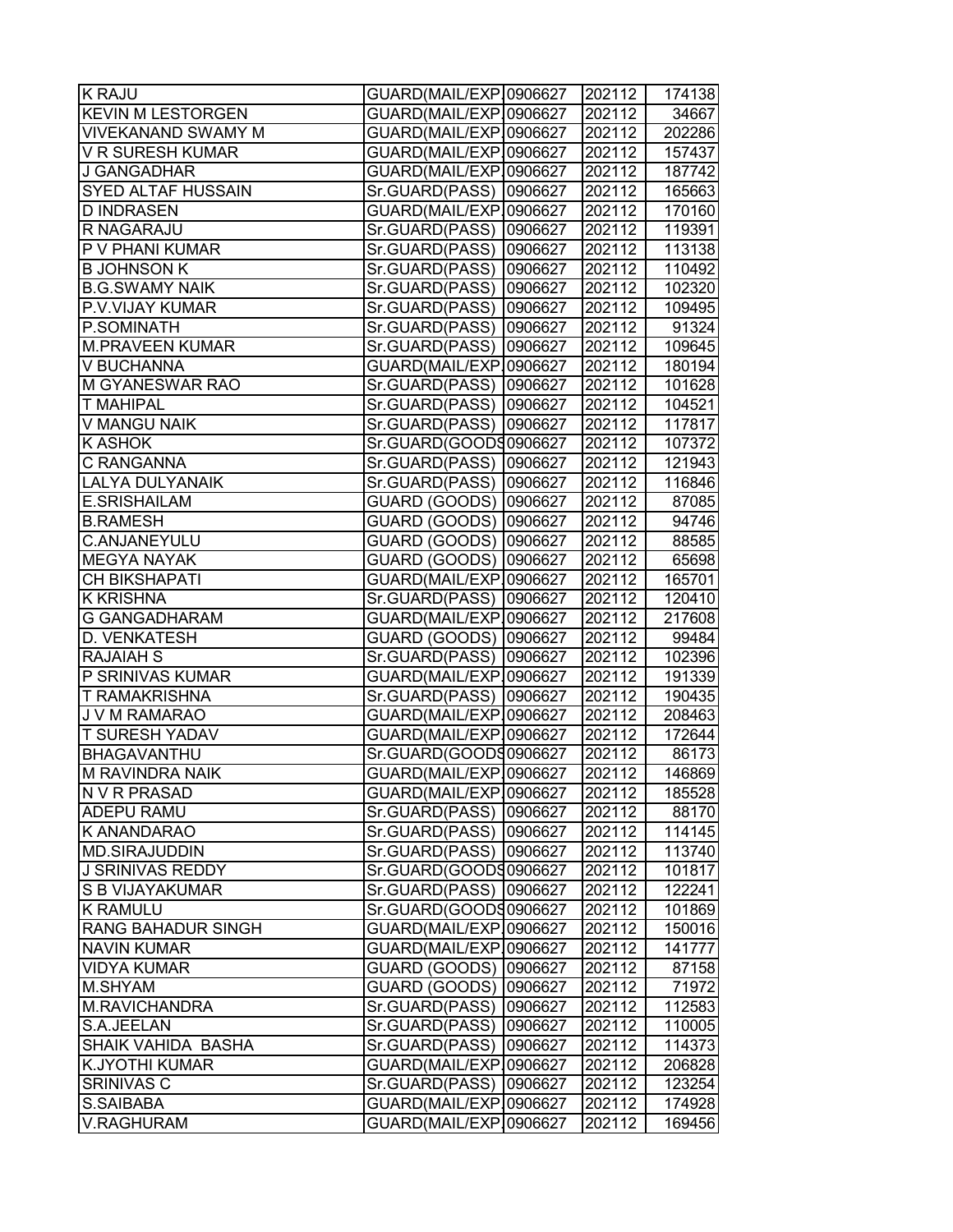| <b>SUNIL KUMAR</b>         | Sr.GUARD(PASS)  0906627   | 202112 | 130857 |
|----------------------------|---------------------------|--------|--------|
| P SATHYASREENU             | GUARD(MAIL/EXP.0906627    | 202112 | 210356 |
| <b>JOHN RATNAKUMAR</b>     | GUARD(MAIL/EXP.0906627    | 202112 | 207030 |
| <b>M.ACHYUTA RAM</b>       | GUARD(MAIL/EXP.0906627    | 202112 | 192962 |
| <b>MD RAFIULLAH BAIG</b>   | GUARD(MAIL/EXP.0906627    | 202112 | 209148 |
| <b>BALAJI D</b>            | Sr.GUARD(PASS)  0906627   | 202112 | 100039 |
| Y YERRI SWAMY              | Sr.GUARD(PASS)  0906627   | 202112 | 131315 |
| SAPAVATHSEVU               | GUARD(MAIL/EXP.0906627    | 202112 | 151737 |
| <b>B SRINU</b>             | GUARD (GOODS) 0906627     | 202112 | 68118  |
| K.BOJJANNA SAYANNA         | Sr.GUARD(PASS) 0906627    | 202112 | 125084 |
| <b>SANJAY RAJAIAH</b>      | Sr.GUARD(PASS)<br>0906627 | 202112 | 113199 |
| <b>RAFEEQUIDDIN</b>        | Sr.GUARD(PASS)<br>0906627 | 202112 | 100259 |
| <b>F EUGINE</b>            | Sr.GUARD(PASS)<br>0906627 | 202112 | 97600  |
| CH.GOUTHAM                 | GUARD (GOODS) 0906627     | 202112 | 84159  |
| A NAGANNA                  | Sr.GUARD(PASS)  0906627   | 202112 | 123533 |
| P N PRAVEEN KUMAR          | Sr.GUARD(PASS)  0906627   | 202112 | 109732 |
| <b>T.SRINIVASULU</b>       | Sr.GUARD(GOODS0906627     | 202112 | 104326 |
| Y SUDHAKARA                | Sr.GUARD(PASS)  0906627   | 202112 | 133098 |
| P MABU HUSSAINSAB          | Sr.GUARD(PASS)  0906627   | 202112 | 123554 |
| <b>KAJAL SINGH MANAKEE</b> | Sr.GUARD(GOODS0906627     | 202112 | 83156  |
| Y SHANKER                  | Sr.GUARD(GOOD30906627     | 202112 | 79274  |
| T VEERA REDDY              | Sr.GUARD(GOODS0906627     | 202112 | 109270 |
| D PRADEEP KUMAR            | GUARD (GOODS) 0906627     | 202112 | 93128  |
| DHARMENDRA CHOUDHARY       | GUARD(MAIL/EXP.0906627    | 202112 | 148532 |
| <b>D NARSIMHULU</b>        | Sr.GUARD(GOODS0906627     | 202112 | 91868  |
| <b>B M GERALD SANTIAGO</b> | Sr.GUARD(PASS)  0906627   | 202112 | 120713 |
| PAKALA SRINIVAS            | Sr.GUARD(PASS)  0906627   | 202112 | 93439  |
| W SAINATH                  | GUARD (GOODS) 0906627     | 202112 | 73652  |
| <b>M ANIL KUMAR</b>        | GUARD (GOODS) 0906627     | 202112 | 93129  |
| A.HARISH KUMAR             | Sr.GUARD(GOODS0906627     | 202112 | 106244 |
| <b>DHARMBIR KUMAR</b>      | Sr.GUARD(PASS) 0906627    | 202112 | 110649 |
| P SATAIAH                  | GUARD (GOODS) 0906627     | 202112 | 132254 |
| <b>J.SAMSON RAJ</b>        | Sr.GUARD(PASS) 0906627    | 202112 | 110385 |
| P S NAVEENKUMAR            | Sr.GUARD(GOODS0906627     | 202112 | 83135  |
| K NARASIMHA                | Sr.GUARD(GOODS0906627     | 202112 | 86866  |
| <b>BIPLOB GHOSH</b>        | Sr.GUARD(PASS) 0906627    | 202112 | 114804 |
| A MICHAEL JOSEPH           | Sr.GUARD(PASS)  0906627   | 202112 | 107533 |
| <b>BADRINATHLAL J</b>      | GUARD(MAIL/EXP.0906627    | 202112 | 171137 |
| K JAISHANKER               | GUARD (GOODS) 0906627     | 202112 | 85884  |
| V PRAVEEN KUMAR            | GUARD (GOODS)  0906627    | 202112 | 88981  |
| ABDUL WASEEM               | GUARD (GOODS)  0906627    | 202112 | 88136  |
| <b>B.RANGANADH</b>         | GUARD (GOODS) 0906627     | 202112 | 71671  |
| DEVARAKONDA VISHWANATH     | GUARD (GOODS) 0906627     | 202112 | 141047 |
| C SWAMY                    | Sr.GUARD(PASS)<br>0906627 | 202112 | 101537 |
| <b>VIPIN KUMAR</b>         | GUARD (GOODS)<br>0906627  | 202112 | 71056  |
| <b>B AMARNATH RAO</b>      | GUARD(MAIL/EXP.0906627    | 202112 | 216592 |
| <b>G.SANDEEP</b>           | Sr.GUARD(PASS)<br>0906627 | 202112 | 110000 |
| S.PRASAD                   | Sr.GUARD(PASS)<br>0906627 | 202112 | 88318  |
| <b>MD RAHIMUDDIN</b>       | Sr.GUARD(GOODS0906627     | 202112 | 107431 |
| A MALLESHAM                | Sr.GUARD(PASS)  0906627   | 202112 | 127265 |
| <b>SAMSON B</b>            | GUARD(MAIL/EXP.0906627    | 202112 | 211724 |
| P ANANDA RAO               | GUARD(MAIL/EXP.0906627    | 202112 | 157725 |
| <b>G.VENKATESH</b>         | GUARD (GOODS) 0906627     | 202112 | 2651   |
| AMOL BALAKDAS KHOBRAGADE   | GUARD(MAIL/EXP.0906627    | 202112 | 147546 |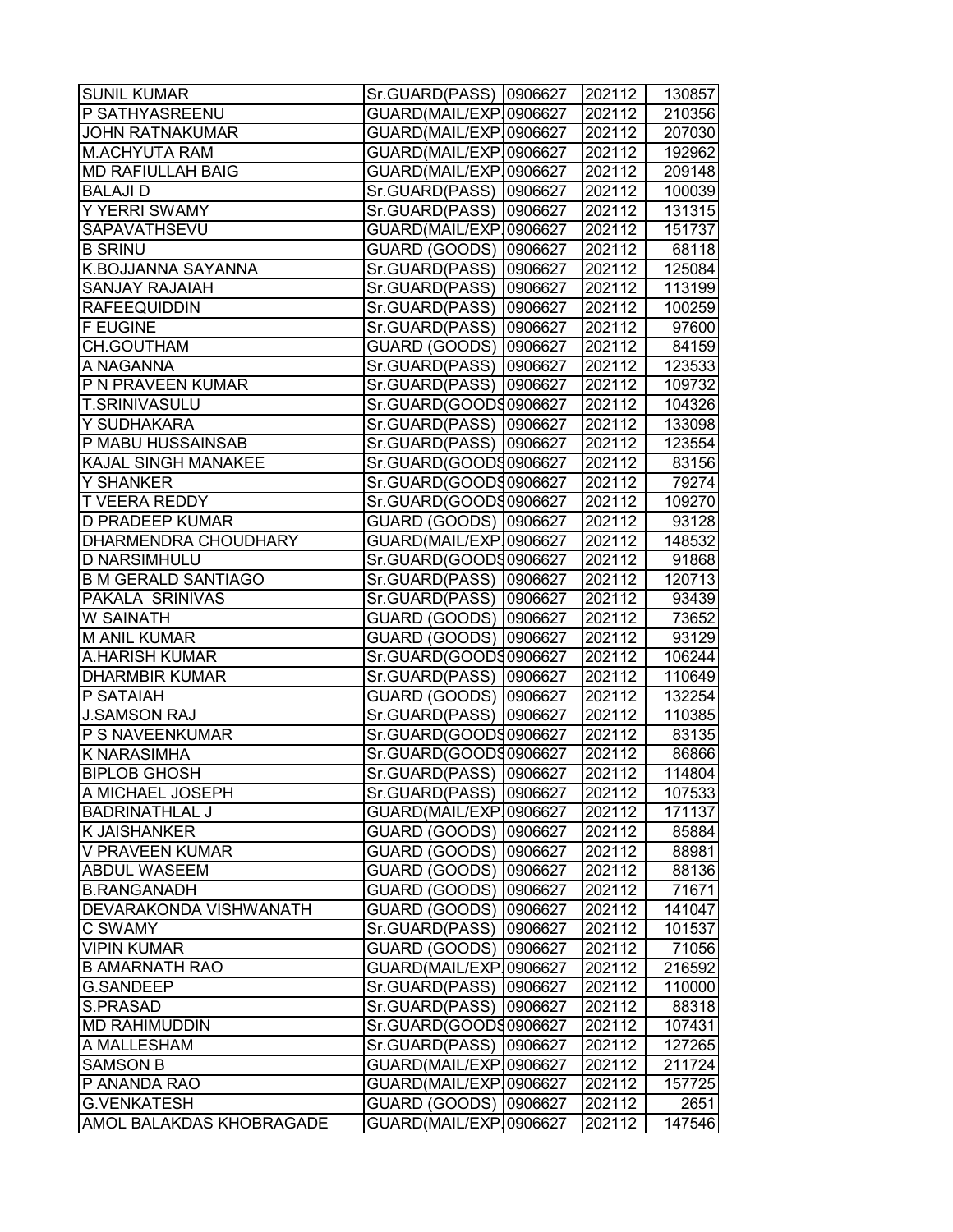| <b>MOHD RAHISUDDIN</b>                    | GUARD(MAIL/EXP.0906627  |         | 202112 | 135241 |
|-------------------------------------------|-------------------------|---------|--------|--------|
| <b>GIRISH RAO SALUNKE</b>                 | GUARD(MAIL/EXP.0906627  |         | 202112 | 171240 |
| S LAXMI NARAYANA                          | Sr.GUARD(PASS)          | 0906627 | 202112 | 105773 |
| <b>C.JANARDANA REDDY</b>                  | GUARD (GOODS) 0906627   |         | 202112 | 84208  |
| <b>ARUN KUMAR SINGH</b>                   | GUARD (GOODS) 0906627   |         | 202112 | 67142  |
| MADHU SUDHAKAR                            | GUARD (GOODS) 0906627   |         | 202112 | 99251  |
| <b>SHAIK ASIF</b>                         | Sr.GUARD(GOODS0906627   |         | 202112 | 71186  |
| <b>CHANDER SINGH</b>                      | Sr.GUARD(PASS)          | 0906627 | 202112 | 103766 |
| <b>SANJEEVKUMAR</b>                       | Sr.GUARD(PASS)          | 0906627 | 202112 | 131740 |
| N NAGENDER                                | GUARD(MAIL/EXP.0906627  |         | 202112 | 154309 |
| <b>G.NANDAKISHORE</b>                     | GUARD (GOODS)           | 0906627 | 202112 | 74819  |
| <b>G SRINIVAS</b>                         | Sr.GUARD(PASS)          | 0906627 | 202112 | 99524  |
| S BALAPRASANNA CHARY                      | GUARD (GOODS)           | 0906627 | 202112 | 80549  |
| K SURESH BABU                             | Sr.GUARD(PASS)          | 0906627 | 202112 | 130935 |
| K E SRINIVASLU                            | GUARD(MAIL/EXP.0906627  |         | 202112 | 191026 |
| AKHILESH CHANDRA BALENDU                  | GUARD(MAIL/EXP.0906627  |         | 202112 | 145465 |
| <b>SEERA MALLIKARJUN</b>                  | Sr.GUARD(PASS)  0906627 |         | 202112 | 88925  |
| SUBODH KUMAR PAL                          | Sr.GUARD(GOODS0906627   |         | 202112 | 103043 |
| <b>G. VIJAYA KUMAR</b>                    | GUARD(MAIL/EXP.0906627  |         | 202112 | 150524 |
| <b>KAMLESH</b>                            | Sr.GUARD(GOODS0906627   |         | 202112 | 85269  |
| SHIV SHANKAR CHATTERJEE                   | Sr.GUARD(PASS)          | 0906627 | 202112 | 111163 |
| <b>MANISH RANJAN KUMAR</b>                | Sr.GUARD(PASS)          | 0906627 | 202112 | 132422 |
| AKHILESHWAR PANDEY                        | Sr.GUARD(PASS)          | 0906627 | 202112 | 127663 |
| <b>MALLESH</b>                            | GUARD(MAIL/EXP.0906627  |         | 202112 | 128430 |
| <b>D.SANKARA RAO</b>                      | GUARD(MAIL/EXP10906627  |         | 202112 | 222687 |
| SRINIVASULU                               | Sr.GUARD(PASS)          | 0906627 | 202112 | 136387 |
| <b>T KRISHNA</b>                          | Sr.GUARD(PASS)          | 0906627 | 202112 | 112006 |
| K VENKANNA                                | Sr.GUARD(PASS)          | 0906627 | 202112 | 119693 |
| <b>G KRISHNA R</b>                        | Sr.GUARD(PASS)          | 0906627 | 202112 | 130725 |
| <b>M SRIDHAR</b>                          | Sr.GUARD(PASS)          | 0906627 | 202112 | 125947 |
| BIRENDRA KUMAR JHA                        | GUARD(MAIL/EXP.0906627  |         | 202112 | 134444 |
| P S V A KRISHNA                           | GUARD(MAIL/EXP.0906627  |         | 202112 | 177554 |
| <b>BAGADI SREEDHAR</b>                    | GUARD (GOODS)           | 0906627 | 202112 | 124718 |
| <b>G NARSIMULU</b>                        | Sr.GUARD(PASS)          | 0906627 | 202112 | 127128 |
| D.SREENIVASULU                            | Sr.GUARD(PASS)          | 0906627 | 202112 | 107453 |
| <b>A.PRABHU KUMAR</b>                     | Sr.GUARD(PASS)  0906627 |         | 202112 | 104079 |
| M.SRIKANTHMURTHY                          | GUARD(MAIL/EXP.0906627  |         | 202112 | 182300 |
| <b>K GURUNATH</b>                         | GUARD(MAIL/EXP.0906627  |         | 202112 | 148329 |
| <b>M.RAJESH</b>                           | GUARD (GOODS)           | 0906627 | 202112 | 101388 |
| <b>SANJAY KUMAR</b>                       | Sr.GUARD(PASS)          | 0906627 | 202112 | 130541 |
| N SUDHAKAR                                | GUARD (GOODS)           | 0906627 | 202112 | 85265  |
| <b>T.SREENIVAS</b>                        | Sr.GUARD(GOODS0906627   |         | 202112 | 97352  |
| K PRABHAKARAN                             | GUARD (GOODS)           | 0906627 | 202112 | 69315  |
| <b>K.KRISHNA</b>                          | Sr.GUARD(PASS)          | 0906627 | 202112 | 140339 |
| RAKESH KUMAR SINGH                        | Sr.GUARD(PASS)          | 0906627 | 202112 | 134132 |
| P.GANESH KUMAR                            | Sr.GUARD(PASS)          | 0906627 | 202112 | 111908 |
| <b>T.NARSIMHA</b>                         | GUARD(MAIL/EXP.0906627  |         | 202112 | 140784 |
| N.VENKATRAMULU                            | GUARD(MAIL/EXP.0906627  |         | 202112 | 150701 |
| <b>G.SAIBABA</b>                          | Sr.GUARD(PASS)          | 0906627 | 202112 | 102462 |
| NARAYANA MAMIDI                           | Sr.GUARD(PASS)          | 0906627 | 202112 | 107799 |
| <b>J.RAGHAVENDER</b>                      | Sr.GUARD(PASS)          | 0906627 | 202112 | 105501 |
| K.PRATHAP                                 | Sr.GUARD(PASS)          | 0906627 | 202112 | 113002 |
| ASHUTOSH KUMAR CHANDRADUTTA GUARD (GOODS) |                         | 0906627 | 202112 | 73757  |
| <b>SANJEEV KUMAR</b>                      | GUARD (GOODS)           | 0906627 | 202112 | 34237  |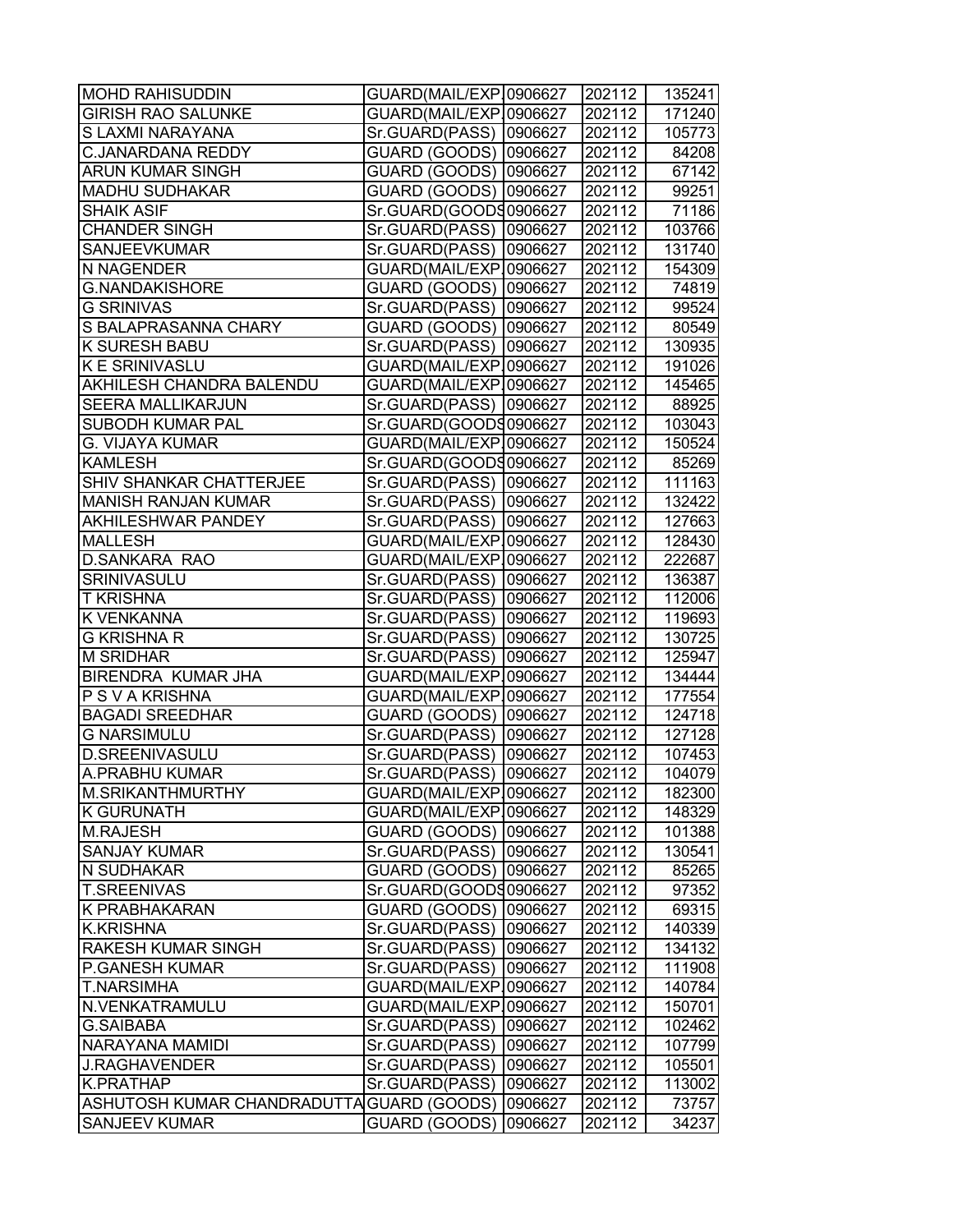| <b>G.SURESH</b>               | GUARD (GOODS) 0906627   |         | 202112 | 70962           |
|-------------------------------|-------------------------|---------|--------|-----------------|
| <b>S AJAY SINGH</b>           | Sr.GUARD(GOODS0906627   |         | 202112 | 113074          |
| <b>P.RAMESH BABU</b>          | Sr.GUARD(PASS)          | 0906627 | 202112 | 98813           |
| <b>K.PRAVEEN KUMAR</b>        | Sr.GUARD(PASS)          | 0906627 | 202112 | 95567           |
| <b>K.SRINATH</b>              | GUARD (GOODS) 0906627   |         | 202112 | $\sqrt{ }$ 9570 |
| <b>D.RAJU BABU</b>            | Sr.GUARD(PASS)          | 0906627 | 202112 | 93376           |
| <b>R.NARESH</b>               | Sr.GUARD(PASS)          | 0906627 | 202112 | 90448           |
| P.NARESH                      | Sr.GUARD(PASS)          | 0906627 | 202112 | 100690          |
| <b>MARAM PRADHEEP</b>         | Sr.GUARD(PASS)          | 0906627 | 202112 | 96424           |
| <b>MAHESH GOLETI</b>          | Sr.GUARD(PASS)          | 0906627 | 202112 | 102399          |
| <b>D.RADHA KRISHNA</b>        | Sr.GUARD(PASS)          | 0906627 | 202112 | 100476          |
| <b>B. CHANDRAKANTH</b>        | Sr.GUARD(PASS)          | 0906627 | 202112 | 99121           |
| A.SRIPAL RAO                  | Sr.GUARD(PASS)          | 0906627 | 202112 | 101009          |
| KALYANA CHAKRAVARTHI I        | Sr.GUARD(PASS)          | 0906627 | 202112 | 94249           |
| <b>H.KRANTHI KUMAR</b>        | Sr.GUARD(PASS)          | 0906627 | 202112 | 89674           |
| <b>P.SURESH</b>               | Sr.GUARD(PASS)          | 0906627 | 202112 | 111126          |
| <b>KHIZER HUSSAIN</b>         | Sr.GUARD(PASS)  0906627 |         | 202112 | 99548           |
| <b>K.SRINIVASA RAO</b>        | Sr.GUARD(PASS) 0906627  |         | 202112 | 98936           |
| <b>S.NAGENDRA KUMAR</b>       | Sr.GUARD(GOODS0906627   |         | 202112 | 99224           |
| A THULHSI KRISHNA             | Sr.GUARD(GOODS0906627   |         | 202112 | 78781           |
| <b>RAMDHAN MEENA</b>          | GUARD (GOODS) 0906627   |         | 202112 | 64222           |
| <b>ANTHONY RAJ</b>            | Sr.GUARD(GOODS0906627   |         | 202112 | 70166           |
| <b>GANGADARI SANDHYA RANI</b> | GUARD (GOODS) 0906627   |         | 202112 | 75575           |
| <b>PRABHAW KUMAR</b>          | Sr.GUARD(GOODS0906627   |         | 202112 | 71512           |
| M DAVID EMMANUEL              | Sr.GUARD(GOODS0906627   |         | 202112 | 77726           |
| S NIKLESH REDDY               | Sr.GUARD(GOOD30906627   |         | 202112 | 106458          |
| <b>MOHAMMAD ISMAIL</b>        | Sr.GUARD(GOODS0906627   |         | 202112 | 80374           |
| <b>NARESH NAIK N</b>          | Sr.GUARD(GOODS0906627   |         | 202112 | 126102          |
| <b>L.RAVINDRA KUMAR</b>       | Sr.GUARD(GOOD30906627   |         | 202112 | 101710          |
| <b>N.SRINIVAS</b>             | Sr.GUARD(GOODS0906627   |         | 202112 | 81516           |
| L. NARESH KUMAR               | Sr.GUARD(GOODS0906627   |         | 202112 | 88220           |
| PERIKALA MADHUSUDHNA RAO      | GUARD (GOODS) 0906627   |         | 202112 | 79806           |
| <b>SHYAMAL NATH</b>           | Sr. DSO                 | 0906631 | 202112 | 247712          |
| K. MALAKONDA RAYUDU           | <b>AOM</b>              | 0906631 | 202112 | 125610          |
| <b>VENKANNA BADAVATH</b>      | Sr. DOM                 | 0906631 | 202112 | 116616          |
| MOHAN RAJENDRA M S            | <b>AOM</b>              | 0906631 | 202112 | 143047          |
| <b>YEDLA SATHEESH</b>         | Sr. DOM                 | 0906631 | 202112 | 103728          |
| <b>B. SUJEEVA RAO</b>         | <b>LECTURER</b>         | 0906770 | 202112 | 151632          |
| <b>DAISY SUDHARANI</b>        | <b>TGT</b>              | 0906770 | 202112 | 118634          |
| <b>M PRASADA RAO</b>          | OS                      | 0906770 | 202112 | 108996          |
| GHOGRE.D.T                    | <b>LECTURER</b>         | 0906770 | 202112 | 143574          |
| <b>SUNITA B PARSHALLU</b>     | <b>LECTURER</b>         | 0906770 | 202112 | 153370          |
| A SARAIAH                     | <b>LECTURER</b>         | 0906770 | 202112 | 118634          |
| D.SHANKAR                     | <b>TGT</b>              | 0906770 | 202112 | 122110          |
| K. VENKATESWARA REDDY         | <b>LECTURER</b>         | 0906770 | 202112 | 129220          |
| G.VENKATARAMANA               | <b>LECTURER</b>         | 0906770 | 202112 | 152106          |
| <b>M YADAGIRI</b>             | <b>GT MAN(ENGG)</b>     | 0906770 | 202112 | 65230           |
| SMT.P.SIRISHA                 | LAB. ASSTT              | 0906770 | 202112 | 97304           |
| S.SRINIVAS                    | <b>TGT</b>              | 0906770 | 202112 | 115316          |
| N HEMALATHA                   | <b>AYAH</b>             | 0906770 | 202112 | 63492           |
| C SARADA                      | <b>TGT</b>              | 0906770 | 202112 | 115316          |
| <b>M RAMULU</b>               | <b>CHOWKIDAR</b>        | 0906770 | 202112 | 2805            |
| <b>S KUBENDRAN</b>            | <b>LIBRARIAN</b>        | 0906770 | 202112 | 132198          |
| <b>HEMALATHA M</b>            | <b>TGT</b>              | 0906770 | 202112 | 122110          |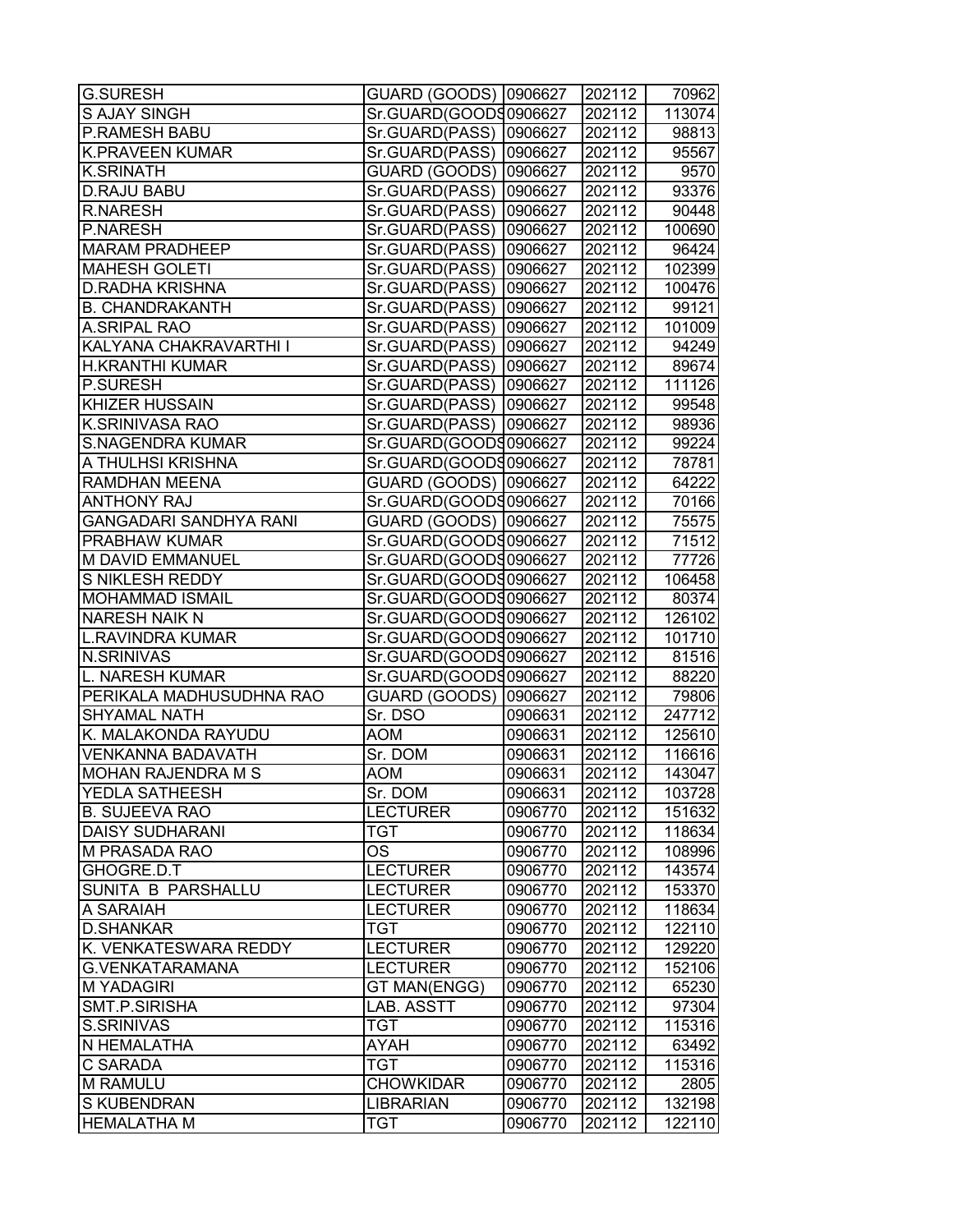| P NARSAIAH             | <b>PEON</b>             | 0906770 | 202112 | 63998  |
|------------------------|-------------------------|---------|--------|--------|
| <b>K.RAJU</b>          | <b>PEON</b>             | 0906770 | 202112 | 38776  |
| <b>SHANKAR RAO</b>     | <b>TEACHER</b>          | 0906770 | 202112 | 115316 |
| <b>G ANNAPURNAVANI</b> | <b>TEACHER</b>          | 0906770 | 202112 | 105994 |
| <b>B SOMLA NAIK</b>    | <b>LECTURER</b>         | 0906770 | 202112 | 122110 |
| <b>SURESH K</b>        | LAB. ASSTT              | 0906770 | 202112 | 84990  |
| A SRINIVASA RAO        | LAB. ASSTT              | 0906770 | 202112 | 66652  |
| K LEELA LAKSHMI        | <b>TEACHER</b>          | 0906770 | 202112 | 105994 |
| M SUBBA RAYUDU         | <b>TGT</b>              | 0906770 | 202112 | 118634 |
| <b>MEHER SHABEEN</b>   | <b>TGT</b>              | 0906770 | 202112 | 125586 |
| P JYOTHI               | <b>TGT</b>              | 0906770 | 202112 | 118634 |
| P NAGESWARA RAO        | <b>TGT</b>              | 0906770 | 202112 | 122110 |
| L RAMA MOHAN           | <b>TGT</b>              | 0906770 | 202112 | 119250 |
| K SEKHAR REDDY         | <b>TGT</b>              | 0906770 | 202112 | 118634 |
| ES SAVITRI KUMARI      | <b>TGT</b>              | 0906770 | 202112 | 125586 |
| V.V.PRABHAKAR          | <b>TGT</b>              | 0906770 | 202112 | 122110 |
| T V LALITHA KUMARI     | <b>PGT</b>              | 0906770 | 202112 | 125586 |
| PSVN.VIJAYALAKSHMI     | <b>TGT</b>              | 0906770 | 202112 | 132514 |
| P AJAY BABU            | <b>TGT</b>              | 0906770 | 202112 | 118634 |
| <b>K ROMILA</b>        | <b>TEACHER</b>          | 0906770 | 202112 | 102992 |
| S VIJAYA               | <b>TGT</b>              | 0906770 | 202112 | 105994 |
| A SIKANDAR BABU        | <b>TEACHER</b>          | 0906770 | 202112 | 118634 |
| PADMESWARA BISAI       | <b>TGT</b>              | 0906770 | 202112 | 118634 |
| D VENUGOPAL            | <b>TEACHER</b>          | 0906770 | 202112 | 118634 |
| A V RAMAYYA            | <b>TGT</b>              | 0906770 | 202112 | 118634 |
| S NARASIMHA CHARI      | LAB. ASSTT              | 0906770 | 202112 | 79924  |
| K VIJAYA PRABHA        | <b>PEON</b>             | 0906770 | 202112 | 61754  |
| <b>M RAMGOPAL</b>      | PHY. EDU. TRAINE0906770 |         | 202112 | 132514 |
| P SUBHADRA             |                         |         | 202112 |        |
| P HEMA LATHA           | SAFAIWALA               | 0906770 |        | 65704  |
|                        | <b>TEACHER</b>          | 0906770 | 202112 | 105994 |
| V JOYCE SHOBHA RANI    | <b>TEACHER</b>          | 0906770 | 202112 | 102992 |
| P ANANDA BABU          | <b>TGT</b>              | 0906770 | 202112 | 122110 |
| K.VIJAYA KUMARI        | <b>LECTURER</b>         | 0906770 | 202112 | 139624 |
| <b>BHOKYA RAVINDER</b> | Ch.OS                   | 0906770 | 202112 | 108996 |
| <b>G JATAA DHARUDU</b> | <b>TGT</b>              | 0906770 | 202112 | 115316 |
| E SHOBHANBABU          | LAB. ASSTT              | 0906770 | 202112 | 77298  |
| <b>BHAVANIC</b>        | TGT                     | 0906770 | 202112 | 118634 |
| <b>KD SUNITHA</b>      | <b>TGT</b>              | 0906770 | 202112 | 125586 |
| Y ANDALOO              | <b>SAFAIWALA</b>        | 0906770 | 202112 | 53854  |
| P SOMENDER REDDY       | <b>LECTURER</b>         | 0906770 | 202112 | 153370 |
| <b>K RAVI</b>          | <b>PGT</b>              | 0906770 | 202112 | 139940 |
| <b>G.SHIVARANI</b>     | <b>TGT</b>              | 0906770 | 202112 | 132514 |
| RAMMURTHY TULA         | Sr. GP TEACHER          | 0906770 | 202112 | 97304  |
| D VENKATESWAR RAO      | OS                      | 0906770 | 202112 | 108996 |
| RICHARD MARIA          | <b>PEON</b>             | 0906770 | 202112 | 27576  |
| S.PRASANNA KUMARI      | <b>LECTURER</b>         | 0906770 | 202112 | 104280 |
| MANDA.BABY             | Sr. CLERK               | 0906776 | 202112 | 55118  |
| E. SUSHMA              | <b>OS</b>               | 0906776 | 202112 | 64124  |
| D. PREM KUMAR          | <b>CSWI</b>             | 0906776 | 202112 | 92732  |
| DR RANI GEETESH KATE   | <b>STO</b>              | 0906776 | 202112 | 133984 |
| <b>ABDUL RAHMAN</b>    | <b>CSWI</b>             | 0906776 | 202112 | 98810  |
| <b>G.RAMA DEVI</b>     | Ch.OS                   | 0906776 | 202112 | 129220 |
| <b>S NAGENDER</b>      | <b>CLA</b>              | 0906776 | 202112 | 133117 |
| K VANDANA              | OS                      | 0906776 | 202112 | 102992 |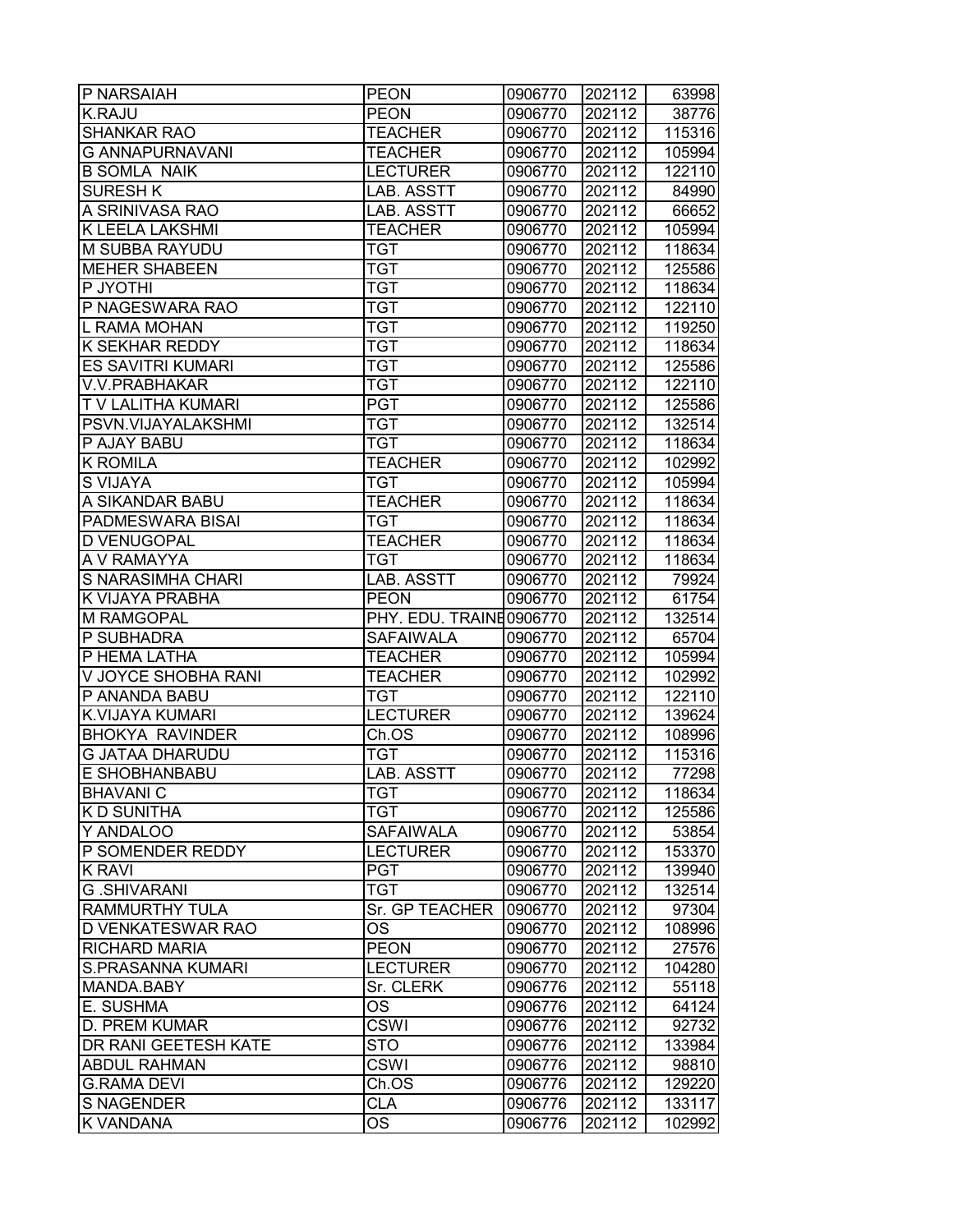| RATHOD MOHAN                | CSWI                   | 0906776 | 202112 | 146302 |
|-----------------------------|------------------------|---------|--------|--------|
| <b>T.NAVEEN KUMAR</b>       | OS                     | 0906776 | 202112 | 88687  |
| V.SHARAN DANIEL             | Ch.OS                  | 0906776 | 202112 | 132514 |
| <b>J MESHAK BABU</b>        | Ch.OS                  | 0906776 | 202112 | 132514 |
| <b>B HARISH KUMAR</b>       | <b>JR CLERK</b>        | 0906776 | 202112 | 113152 |
| MD HAFEEZKHAN               | <b>SM</b>              | 0906776 | 202112 | 122110 |
| <b>VIMALA SIVARAMAN</b>     | Ch.OS                  | 0906776 | 202112 | 129220 |
| <b>CASSANDRA XAVIER</b>     | Ch.OS                  | 0906776 | 202112 | 115716 |
| P SARITHA                   | OS                     | 0906776 | 202112 | 94618  |
| <b>B.KRISHNAIAH</b>         | $\overline{\text{OS}}$ | 0906776 | 202112 | 108996 |
| <b>J SHANTI</b>             | $\overline{\text{OS}}$ | 0906776 | 202112 | 78320  |
| V ANURADHA                  | Ch.OS                  | 0906776 | 202112 | 118634 |
| <b>M.ASHOK KUMAR</b>        | OS                     | 0906776 | 202112 | 108996 |
| <b>B PADMA LATHA</b>        | <b>OS</b>              | 0906776 | 202112 | 105994 |
| <b>T.CHANDRA SHEKAR RAO</b> | $\overline{\text{OS}}$ | 0906776 | 202112 | 108996 |
| M KANAKAIAH                 | OS                     | 0906776 | 202112 | 157818 |
| M.V.GURUDUTT                | Ch.OS                  | 0906776 | 202112 | 129220 |
| <b>MATTA BHIMA RAO</b>      | <b>OS</b>              | 0906776 | 202112 | 118634 |
| J UDAYA BHANU               | Ch.OS                  | 0906776 | 202112 | 125586 |
| <b>MARGARET MRUNALINI</b>   | <b>OS</b>              | 0906776 | 202112 | 112156 |
| M BALASUBRAMANYAM           | <b>OS</b>              | 0906776 | 202112 | 105994 |
| V SHANKARAN                 | <b>GEN.ASST(GA)</b>    | 0906776 | 202112 | 61754  |
| D. BHARANI CHANDRIKA        | Ch.OS                  | 0906776 | 202112 | 115316 |
| <b>GOPAL NAIK M</b>         | Ch.OS                  | 0906776 | 202112 | 137604 |
| E. BHAGYALAXMI              | <b>PEON</b>            | 0906776 | 202112 | 65704  |
| <b>B VINOD BABU</b>         | Ch.OS                  | 0906776 | 202112 | 122110 |
| K PADMINI                   | OS                     | 0906776 | 202112 | 104280 |
| <b>K SAVITRI</b>            | Ch.OS                  | 0906776 | 202112 | 132514 |
| <b>SHAHEEN BEGUM</b>        | Sr. CLERK              | 0906776 | 202112 | 68548  |
| <b>G VIJAYA LAXMI</b>       | <b>OS</b>              | 0906776 | 202112 | 79924  |
| <b>ASIA BEGUM</b>           | <b>OS</b>              | 0906776 | 202112 | 116872 |
| <b>JANCY ALISTER</b>        | <b>OS</b>              | 0906776 | 202112 | 91438  |
| <b>JANET D FERNENDEZ</b>    | $\overline{\text{OS}}$ | 0906776 | 202112 | 108996 |
| <b>J.SUGUNA</b>             | $\overline{\text{OS}}$ | 0906776 | 202112 | 108996 |
| <b>K N RENUKA DEVI</b>      | $\overline{\text{OS}}$ | 0906776 | 202112 | 65238  |
| <b>SUJATHA</b>              | GEN.ASST(GA)           | 0906776 | 202112 | 52007  |
| L JOHNSON                   | Ch.OS                  | 0906776 | 202112 | 136148 |
| <b>D.MAHENDER</b>           | GEN.ASST(GA)           | 0906776 | 202112 | 32554  |
| JAYASUBHSH.A                | OS                     | 0906776 | 202112 | 71118  |
| <b>C M SATISH KUMAR</b>     | Ch.OS                  | 0906776 | 202112 | 100148 |
| <b>B SHANKER</b>            | OS                     | 0906776 | 202112 | 112156 |
| R NAGARAJU                  | <b>OS</b>              | 0906776 | 202112 | 103392 |
| SAI ABHISHEK RAO.W          | <b>STENO</b>           | 0906776 | 202112 | 71892  |
| V ANIL KUMAR                | OS                     | 0906776 | 202112 | 94618  |
| <b>C.ANAND BABU</b>         | Sr. CLERK              | 0906776 | 202112 | 79924  |
| A.V.RAMANI                  | $\overline{\text{OS}}$ | 0906776 | 202112 | 105994 |
| A.PURUSHOTHAM               | Sr. CLERK              | 0906776 | 202112 | 64026  |
| R MOILA NAIK                | <b>TEACHER</b>         | 0906776 | 202112 | 108996 |
| A.PRASAD GOUD               | GEN.ASST(GA)           | 0906776 | 202112 | 39549  |
| <b>C.MEENAKSHI</b>          | Ch.OS                  | 0906776 | 202112 | 115316 |
| KADARI CHANDRA SHEKHAR      | Sr. CLERK              | 0906776 | 202112 | 64026  |
| <b>CH.VENKAIAH</b>          | Sr. CLERK              | 0906776 | 202112 | 58412  |
| <b>MEESALA ODELU</b>        | <b>OS</b>              | 0906776 | 202112 | 153394 |
| <b>I.NANAJEE RAO</b>        | <b>PP</b>              | 0906776 | 202112 | 125586 |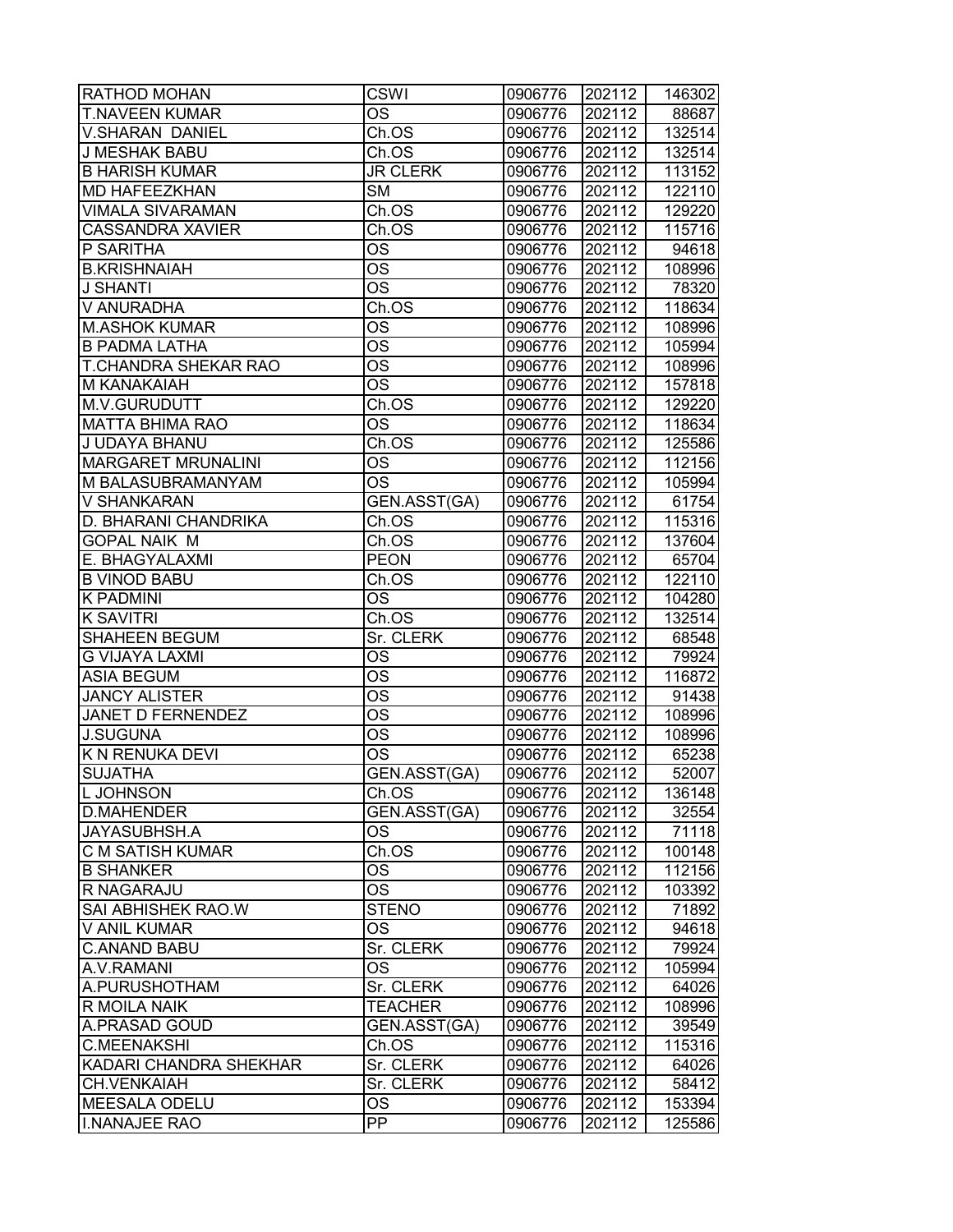| <b>T KRISHNA</b>            | Sr. CLERK                | 0906776 | 202112 | 67072  |
|-----------------------------|--------------------------|---------|--------|--------|
| <b>MK SRINU</b>             | WATCHER                  | 0906776 | 202112 | 58836  |
| <b>SK VIKHARAHMED</b>       | Sr. CLERK                | 0906776 | 202112 | 68948  |
| <b>T RAMANA KUMARI</b>      | <b>JR CLERK</b>          | 0906776 | 202112 | 60016  |
| P BHAGYALAXMI               | Sr. CLERK                | 0906776 | 202112 | 64914  |
| P NARASIMHA MURTHY          | OS                       | 0906776 | 202112 | 108996 |
| <b>K.RADHA BAI</b>          | <b>JR CLERK</b>          | 0906776 | 202112 | 60016  |
| S M RAKESH RAO              | Ch.OS                    | 0906776 | 202112 | 115316 |
| <b>K ASHOK KUMAR</b>        | Ch.OS                    | 0906776 | 202112 | 113756 |
| <b>CH.LAKSHMI NARSIAH</b>   | <b>CSWI</b>              | 0906776 | 202112 | 137204 |
| N. LAVANYA                  | <b>JR CLERK</b>          | 0906776 | 202112 | 47558  |
| <b>S.ARSHAD HUSSAIN</b>     | OS                       | 0906776 | 202112 | 67072  |
| <b>SABIHA ASIF</b>          | <b>JR CLERK</b>          | 0906776 | 202112 | 42118  |
| <b>M.BUELA VIJAYA LEELA</b> | CLERK-CUM-TYPI\$0906776  |         | 202112 | 36055  |
| V SUJATHA                   | CLERK-CUM-TYPI\$0906776  |         | 202112 | 30719  |
| JONNADA NIRANJAN            | CLERK-CUM-TYPI\$0906776  |         | 202112 | 35107  |
| O VEERA VENKATESWARLU       | <b>B.PEON</b>            | 0906776 | 202112 | 32190  |
| <b>KUM.SAVITA</b>           | CLERK-CUM-TYPI\$0906776  |         | 202112 | 37161  |
| KUM.PAVITHRA.I              | CLERK-CUM-TYPI 0906776   |         | 202112 | 38361  |
| <b>K.RAVIKUMAR</b>          | <b>DPO</b>               | 0906777 | 202112 | 133962 |
| <b>SK.PEER BABU</b>         | <b>APO</b>               | 0906777 | 202112 | 133878 |
| <b>HEMANT WADEKAR</b>       | <b>RBA</b>               | 0906777 | 202112 | 123478 |
| <b>G.LAKSHMISUREKHA</b>     | <b>APO</b>               | 0906777 | 202112 | 87376  |
| <b>M.SREE RAMULU</b>        | Sr.DPO                   | 0906777 | 202112 | 202144 |
| <b>P.SANKAR KUTTY</b>       | Sr. DSC                  | 0906820 | 202112 | 679803 |
| M.CHENCHAIAH                | <b>ASC</b>               | 0906820 | 202112 | 147102 |
| <b>SHAIK KARIMULLA</b>      | <b>ASC</b>               | 0906820 | 202112 | 136064 |
| V.SRINIVASA RAO             | ASI                      | 0906823 | 202112 | 72209  |
| N.BALARAJU                  | <b>CONSTABLE</b>         | 0906823 | 202112 | 56068  |
| <b>K UPENDRA BABU</b>       | Hd.CONSTABLE             | 0906823 | 202112 | 84309  |
| A RANGA REDDY               | Hd.CONSTABLE             | 0906823 | 202112 | 81373  |
| M.SEVYA                     | <b>CONSTABLE</b>         | 0906823 | 202112 | 69399  |
| <b>MOHIT KUMAR</b>          | <b>CONSTABLE</b>         | 0906823 | 202112 | 54489  |
| <b>G.MADHAVI LATHA</b>      | Hd.CONSTABLE             | 0906823 | 202112 | 75495  |
| <b>RAGHWENDRA SINGH</b>     | <b>CONSTABLE</b>         | 0906823 | 202112 | 55365  |
| <b>VIKASH</b>               | <b>CONSTABLE</b>         | 0906823 | 202112 | 53813  |
| <b>BOMMEPALLI SAISILPA</b>  | <b>CONSTABLE</b>         | 0906823 | 202112 | 49645  |
| KANCHANA ADHILAKSHMI        | <b>CONSTABLE</b>         | 0906823 | 202112 | 47579  |
| N V D PRASAD                | Hd.CONSTABLE             | 0906824 | 202112 | 78584  |
| <b>K.V.RAMANA REDDY</b>     | Hd.CONSTABLE             | 0906824 | 202112 | 82076  |
| <b>ABHISHEK KUMAR</b>       | INSPECTOR(RPF)           | 0906824 | 202112 | 94837  |
| N.RAVINDRAN                 | OS                       | 0906824 | 202112 | 84506  |
| <b>S.SURESH BABU</b>        | SUB INSPECTOR-10906824   |         | 202112 | 93077  |
| <b>K KHADAR BASHA</b>       | ASST.SUB INSPEC0906824   |         | 202112 | 67051  |
| A.BAYYALU                   | <b>CONSTABLE</b>         | 0906824 | 202112 | 74327  |
| <b>LAKSHMI KANT</b>         | ASI(M.V.DRIVER)I 0906824 |         | 202112 | 71619  |
| <b>B VIJAYA REDDY</b>       | ASST.SUB INSPEC0906824   |         | 202112 | 76909  |
| <b>TIRUPATHI R.RATHOD</b>   | <b>CONSTABLE</b>         | 0906824 | 202112 | 67627  |
| <b>MUKESH KUMAR MEENA</b>   | ASI(M.V.DRIVER)I 0906824 |         | 202112 | 60296  |
| <b>K.LAKSHMAIAH</b>         | SUB INSPECTOR-10906824   |         | 202112 | 67470  |
| <b>G PRAKASH</b>            | SUB INSPECTOR-10906824   |         | 202112 | 141545 |
| <b>T S NARENDER</b>         | ASI                      | 0906824 | 202112 | 85745  |
| D JANARDHAN REDDY           | ASI                      | 0906824 | 202112 | 80201  |
| KOLLU SURI BABU             | OS.                      | 0906824 | 202112 | 84506  |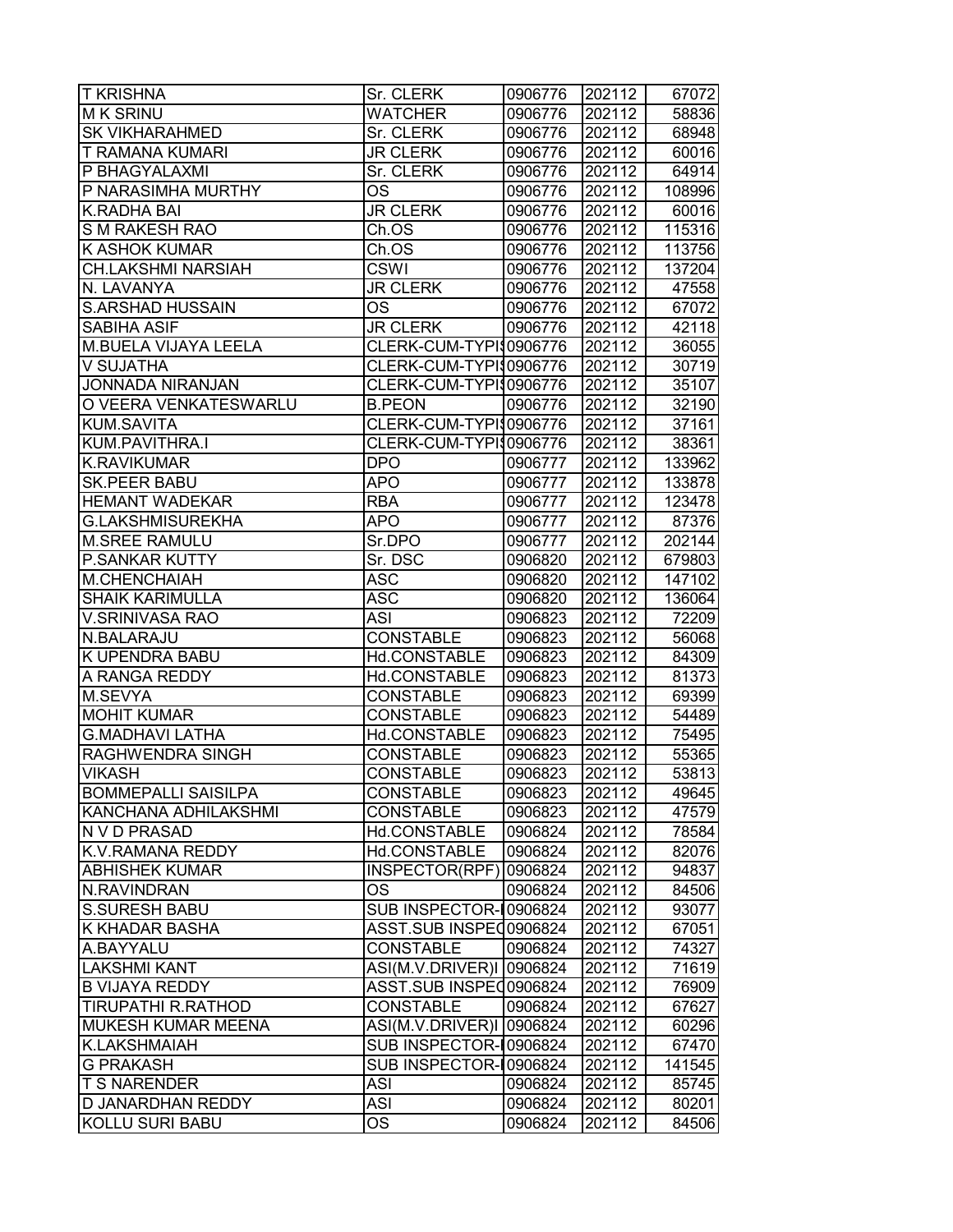| R.RAJENDER                   | Hd.CONSTABLE           | 0906824 | 202112 | 72209  |
|------------------------------|------------------------|---------|--------|--------|
| S.N.GHOUSE MOHINDDIN         | ASST.SUB INSPEC0906824 |         | 202112 | 87985  |
| <b>M PRATAP REDDY</b>        | Hd.CONSTABLE           | 0906824 | 202112 | 81373  |
| S NAVEENKUMAR YADAV          | <b>PEON</b>            | 0906824 | 202112 | 63152  |
| <b>P.RAGHAVA CHARY</b>       | Hd.CONSTABLE           | 0906824 | 202112 | 96137  |
| J SURYANARYANA               | Hd.CONSTABLE           | 0906824 | 202112 | 83585  |
| <b>R.SURESH</b>              | <b>CONSTABLE</b>       | 0906824 | 202112 | 62402  |
| <b>KRISHNAIAH</b>            | <b>CONSTABLE</b>       | 0906824 | 202112 | 72565  |
| <b>A.RAVI KUMAR</b>          | Ch.OS                  | 0906824 | 202112 | 115316 |
| P.VENKATAIAH                 | <b>CONSTABLE</b>       | 0906824 | 202112 | 65201  |
| <b>SAI CHAREN BABA</b>       | <b>OS</b>              | 0906824 | 202112 | 69654  |
| N.VENKATESWARA RAO           | <b>CONSTABLE</b>       | 0906824 | 202112 | 65415  |
| <b>K. KISHORE</b>            | <b>CONSTABLE</b>       | 0906824 | 202112 | 57477  |
| S.SANJEEV                    | <b>CONSTABLE</b>       | 0906824 | 202112 | 64151  |
| <b>MOHD ABDULLA BAIG</b>     | <b>CONSTABLE</b>       | 0906824 | 202112 | 72184  |
| A.RAMESH                     | Hd.CONSTABLE           | 0906824 | 202112 | 81151  |
| <b>D ANIL KUMAR</b>          | Hd.CONSTABLE           | 0906824 | 202112 | 65501  |
| <b>N.VANPAL</b>              | Hd.CONSTABLE           | 0906824 | 202112 | 67627  |
| <b>P.SURESH</b>              | Hd.CONSTABLE           | 0906824 | 202112 | 85239  |
| <b>PSATISH</b>               | Hd.CONSTABLE           | 0906824 | 202112 | 72677  |
| <b>D.VUSENAIAH</b>           | <b>CONSTABLE</b>       | 0906824 | 202112 | 73127  |
| <b>G.RAJASEKHAR</b>          | <b>CONSTABLE</b>       | 0906824 | 202112 | 67627  |
| <b>K.RAJESH</b>              | <b>CONSTABLE</b>       | 0906824 | 202112 | 63502  |
| <b>R.D.TITUS SAMUEL</b>      | ASST.SUB INSPEC0906824 |         | 202112 | 93065  |
| <b>S ANIL KUMAR</b>          | <b>CONSTABLE</b>       | 0906824 | 202112 | 75009  |
| <b>M MADHAV</b>              | <b>CONSTABLE</b>       | 0906824 | 202112 | 72209  |
| <b>B.VENKATREDDY</b>         | Hd.CONSTABLE           | 0906824 | 202112 | 83585  |
| <b>G V LN MURTHY</b>         | <b>STENO</b>           | 0906824 | 202112 | 105994 |
| <b>T.RAVINDRANATH TAGORE</b> | <b>CONSTABLE</b>       | 0906824 | 202112 | 67627  |
| V.SRINU                      | <b>CONSTABLE</b>       | 0906824 | 202112 | 100990 |
| <b>G. RAMESH</b>             | INSPECTOR(RPF) 0906824 |         | 202112 | 135967 |
| <b>SAHEERAM</b>              | <b>CONSTABLE</b>       | 0906824 | 202112 | 50075  |
| <b>MEENU</b>                 | <b>CONSTABLE</b>       | 0906824 | 202112 | 47269  |
| <b>URMILA</b>                | <b>CONSTABLE</b>       | 0906824 | 202112 | 44119  |
| <b>DEWDATT KUMAR</b>         | <b>CONSTABLE</b>       | 0906824 | 202112 | 46375  |
| <b>RAJWATI</b>               | <b>CONSTABLE</b>       | 0906824 | 202112 | 46769  |
| <b>GANDI JAGATHI</b>         | <b>CONSTABLE</b>       | 0906824 | 202112 | 49225  |
| <b>BOLLEBOINA SRUTHI</b>     | <b>CONSTABLE</b>       | 0906824 | 202112 | 44875  |
| <b>DURGAM ARUNA</b>          | <b>CONSTABLE</b>       | 0906824 | 202112 | 36498  |
| <b>BANDI YAMUNA VANI</b>     | <b>CONSTABLE</b>       | 0906824 | 202112 | 47875  |
| <b>BANOTH SUJATHA</b>        | <b>CONSTABLE</b>       | 0906824 | 202112 | 36498  |
| <b>ANUSHA PASULA</b>         | <b>CONSTABLE</b>       | 0906824 | 202112 | 47725  |
| <b>MALOTHU SRILATHA</b>      | <b>CONSTABLE</b>       | 0906824 | 202112 | 44875  |
| <b>GANESH DADHICH</b>        | <b>CONSTABLE</b>       | 0906824 | 202112 | 45225  |
| KATTHULA GOUTHAMI            | <b>CONSTABLE</b>       | 0906824 | 202112 | 44875  |
| <b>PALURU SUBHADRA</b>       | <b>CONSTABLE</b>       | 0906824 | 202112 | 46025  |
| K.VENKATESWARA KUMAR         | Hd.CONSTABLE           | 0906826 | 202112 | 78219  |
| <b>AMBATA RAMJEE</b>         | <b>CONSTABLE</b>       | 0906826 | 202112 | 109029 |
| <b>G.SIVA KUMAR</b>          | <b>CONSTABLE</b>       | 0906826 | 202112 | 67719  |
| M. JANARDHAN CHOWDHARY       | INSPECTOR(RPF)         | 0906826 | 202112 | 129199 |
| <b>SYEDA TAHSEEN</b>         | SUB INSPECTOR-10906826 |         | 202112 | 111655 |
| <b>G EDANNA</b>              | Hd.CONSTABLE           | 0906826 | 202112 | 68079  |
| A RAJA RATNAM                | Hd.CONSTABLE           | 0906826 | 202112 | 82219  |
| <b>B.MADHU SUDHAN REDDY</b>  | <b>CONSTABLE</b>       | 0906826 | 202112 | 59169  |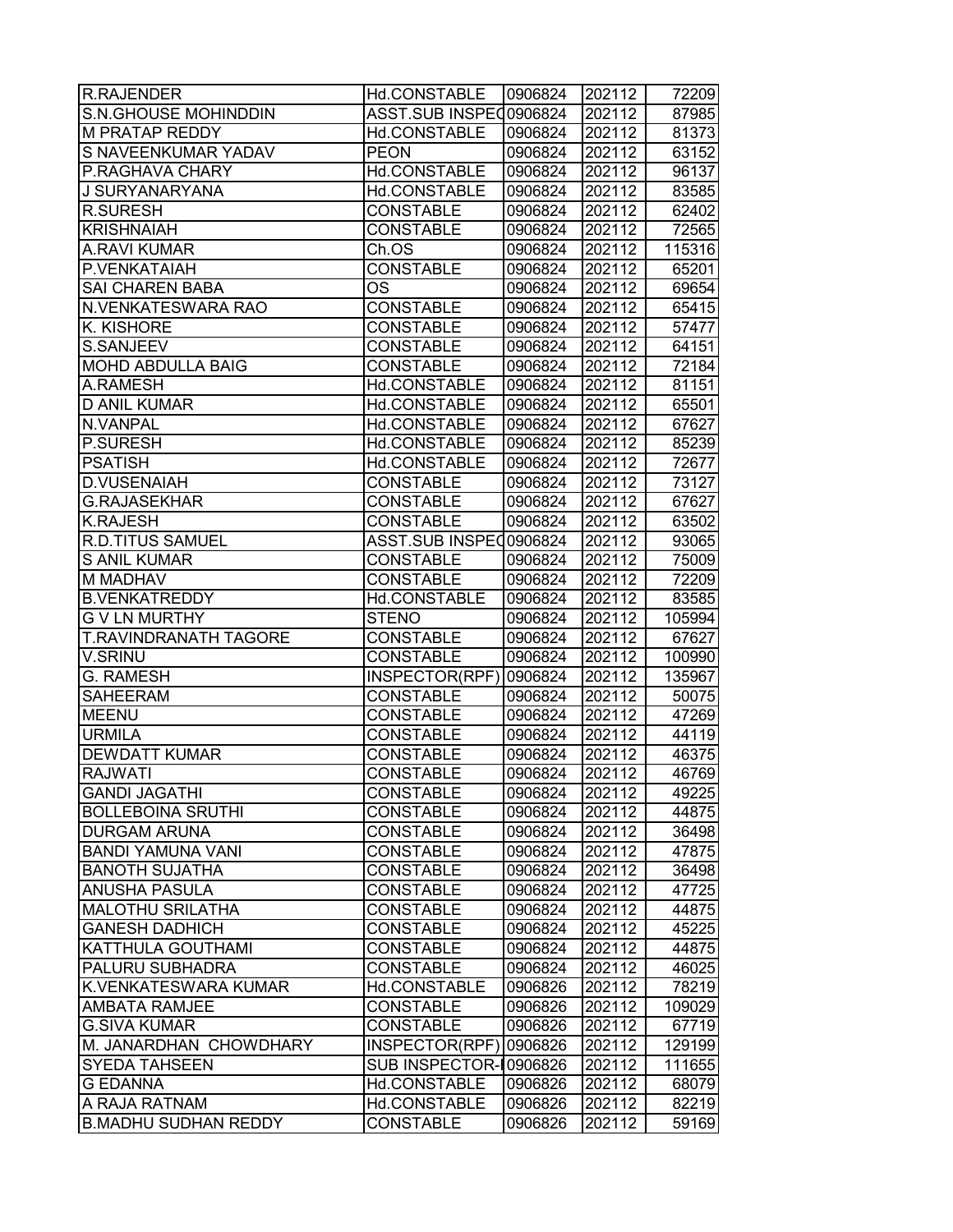| T. VIJAYA RAJU                          | <b>CONSTABLE</b>                     | 0906826            | 202112           | 56939          |
|-----------------------------------------|--------------------------------------|--------------------|------------------|----------------|
| M PADMAIAH                              | Hd.CONSTABLE                         | 0906826            | 202112           | 88385          |
| MOHD.HABEEB                             | Hd.CONSTABLE                         | 0906826            | 202112           | 126019         |
| A SESHAGIRI RAO                         | Hd.CONSTABLE                         | 0906826            | 202112           | 70699          |
| E.SUNKANNA                              | <b>CONSTABLE</b>                     | 0906826            | 202112           | 57694          |
| T.MAHESWARA REDDY                       | <b>CONSTABLE</b>                     | 0906826            | 202112           | 63319          |
| Y KIRAN KUMAR                           | Hd.CONSTABLE                         | 0906826            | 202112           | 68379          |
| <b>MD NIRANJAN SHAREEF</b>              | Hd.CONSTABLE                         | 0906826            | 202112           | 68139          |
| N VENKATESWARLU                         | Hd.CONSTABLE                         | 0906826            | 202112           | 65939          |
| <b>M.SURESH</b>                         | <b>CONSTABLE</b>                     | 0906826            | 202112           | 88519          |
| <b>J.RAVI</b>                           | <b>CONSTABLE</b>                     | 0906826            | 202112           | 92479          |
| <b>R.NARENDER</b>                       | <b>CONSTABLE</b>                     | 0906826            | 202112           | 89629          |
| A.RAMUDU                                | <b>CONSTABLE</b>                     | 0906826            | 202112           | 60019          |
| <b>B SWAMY</b>                          | ASI                                  | 0906826            | 202112           | 80859          |
| <b>B YELLAIAH</b>                       | Hd.CONSTABLE                         | 0906826            | 202112           | 78819          |
| <b>S RAMESH REDDY</b>                   | ASI                                  | 0906826            | 202112           | 67589          |
| <b>B.MOHAN REDDY</b>                    | <b>CONSTABLE</b>                     | 0906826            | 202112           | 92529          |
| MUKESH KUMAR GADHWAL                    | <b>CONSTABLE</b>                     | 0906826            | 202112           | 44825          |
| S.KALPANA                               | SUB INSPECTOR-10906826               |                    | 202112           | 120630         |
| <b>M.MURTHY NAIK</b>                    | <b>CONSTABLE</b>                     | 0906826            | 202112           | 57269          |
| Y.NAGARAJU                              | <b>CONSTABLE</b>                     | 0906826            | 202112           | 96969          |
| M.RAJU                                  | <b>CONSTABLE</b>                     | 0906826            | 202112           | 59462          |
| <b>SHRAVAN KUMAR</b>                    | <b>CONSTABLE</b>                     | 0906826            | 202112           | 45825          |
| <b>M.SURENDER GOUD</b>                  | INSPECTOR(RPF) 0906826               |                    | 202112           | 83659          |
| J SRINIVASULU                           | Hd.CONSTABLE                         | 0906826            | 202112           | 78499          |
| <b>M ANIL KUMAR</b>                     | <b>CONSTABLE</b>                     | 0906826            | 202112           | 80544          |
| A.CHANDRA SEKHAR                        | Hd.CONSTABLE                         | 0906826            | 202112           | 64735          |
| RAIBHOLE SWARTIMA UTTAM                 | <b>CONSTABLE</b>                     | 0906826            | 202112           | 43007          |
| <b>POONAM</b>                           | <b>CONSTABLE</b>                     | 0906826            | 202112           | 40630          |
| PREMLATA KUMARI                         | <b>CONSTABLE</b>                     | 0906826            | 202112           | 38359          |
| KENDRE BHAGYASHRI VITTHAL               | <b>CONSTABLE</b>                     | 0906826            | 202112           | 36863          |
| MUKTA JANARDAN BHISE                    | <b>CONSTABLE</b>                     | 0906826            | 202112           | 41854          |
| <b>RAGHVENDRA</b>                       | <b>CONSTABLE</b>                     | 0906826            | 202112           | 43330          |
| <b>DURGESH</b>                          | <b>CONSTABLE</b>                     | 0906826            | 202112           | 37379          |
| <b>LAKAVATH JYOTHI</b>                  | <b>CONSTABLE</b>                     | 0906826            | 202112           | 37379          |
| <b>ATUL PANDEY</b>                      | <b>CONSTABLE</b>                     | 0906826            | 202112           | 71795          |
| <b>SUNIL KUMAR BHARATI</b>              | <b>CONSTABLE</b>                     | 0906826            | 202112           | 41709          |
| <b>SUNIL KUMAR</b>                      | <b>CONSTABLE</b>                     | 0906826            | 202112           | 43330          |
| CHINTHAMALA LAXMI TIRUPATHAMM CONSTABLE |                                      | 0906826            | 202112           | 43209          |
| <b>SWETA KUMARI</b>                     | <b>CONSTABLE</b>                     | 0906826            | 202112           | 43059          |
| <b>CHALLA DIVYA</b>                     | CONSTABLE                            | 0906826            | 202112           | 36280          |
| <b>BHAGWAN DEI</b>                      | <b>CONSTABLE</b>                     | 0906826            | 202112           | 41980          |
| <b>G.SRINIVAS</b>                       | ASST.SUB INSPE00906827               |                    | 202112           | 71585          |
| E M WAGHMARE                            | <b>CONSTABLE</b>                     | 0906827            | 202112           | 79544          |
| MD.AHTESHAMUDDIN                        | <b>CONSTABLE</b>                     | 0906827            | 202112           | 61594          |
| <b>K JHANSI</b>                         | Hd.CONSTABLE                         | 0906827            | 202112           | 88824          |
| <b>N.SRINIVAS GOUD</b>                  | <b>CONSTABLE</b>                     | 0906827            | 202112           | 78769          |
| E.G.PAWAR                               | INSPECTOR(RPF)                       | 0906827            | 202112           | 90411          |
| <b>K NAGESH</b>                         | Hd.CONSTABLE                         | 0906827            | 202112           | 74114          |
| <b>G ANJAIAH</b>                        | Hd.CONSTABLE                         | 0906827            | 202112           | 65914          |
| <b>ABDUL NAYEEM</b>                     | ASST.SUB INSPEC0906827               |                    | 202112           | 98153          |
| <b>B.SAMPATH</b><br>K.P.SRINIVASAN      | <b>CONSTABLE</b><br><b>CONSTABLE</b> | 0906827<br>0906827 | 202112<br>202112 | 70379<br>62579 |
| <b>G SIMHACHALAM</b>                    | ASST.SUB INSPEC0906827               |                    | 202112           | 73679          |
|                                         |                                      |                    |                  |                |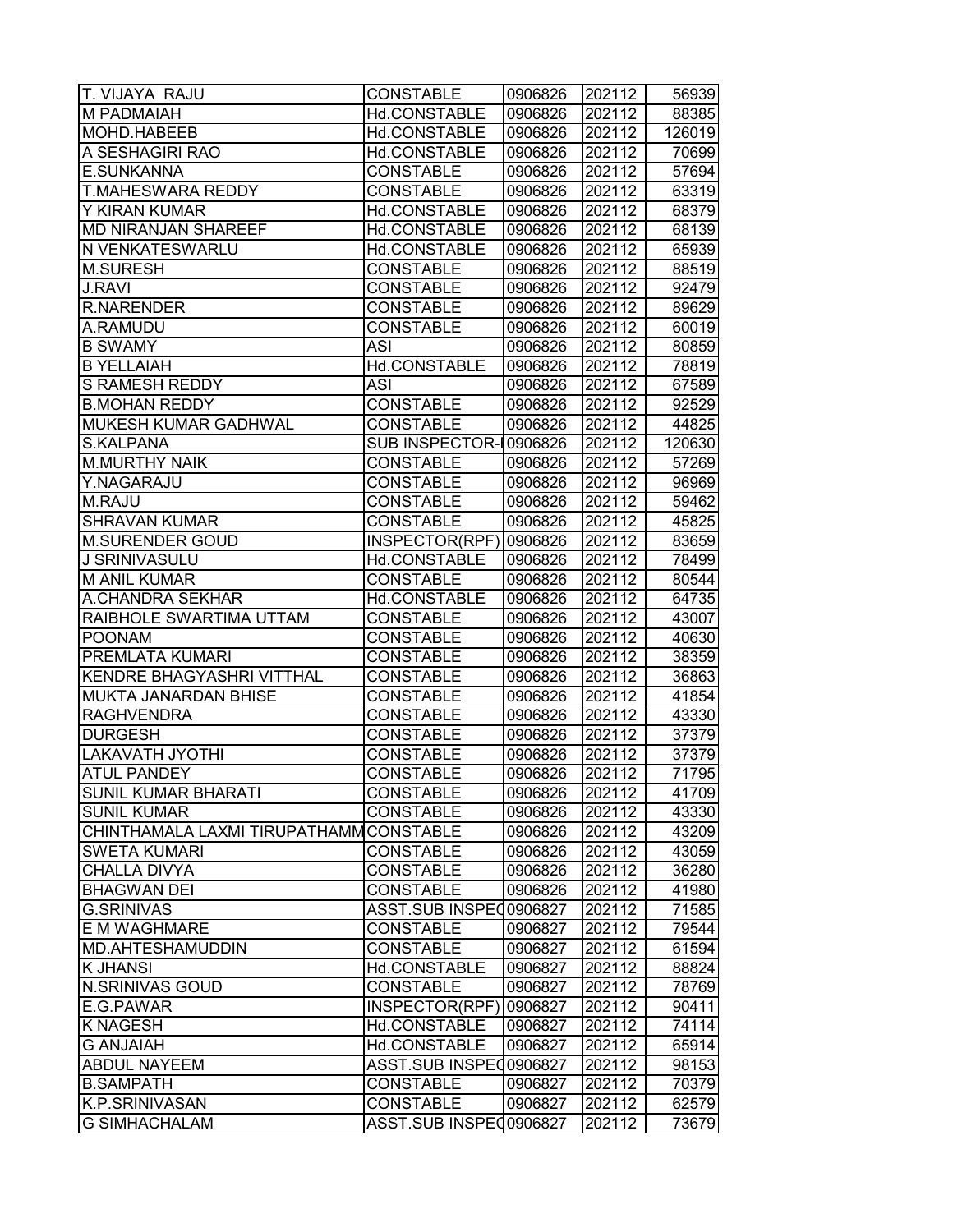| <b>PORONKI SUSEELA</b>     | Hd.CONSTABLE           | 0906827 | 202112 | 102659 |
|----------------------------|------------------------|---------|--------|--------|
| <b>POTTI MAHENDER</b>      | <b>CONSTABLE</b>       | 0906827 | 202112 | 62739  |
| PRATAP SAHEBRAO KADAM      | <b>CONSTABLE</b>       | 0906827 | 202112 | 55439  |
| <b>SURENDER SINGH</b>      | <b>ASI</b>             | 0906827 | 202112 | 76099  |
| <b>SUMIT SHARMA</b>        | <b>CONSTABLE</b>       | 0906827 | 202112 | 51109  |
| <b>VIKAS KUMAR</b>         | <b>CONSTABLE</b>       | 0906827 | 202112 | 46119  |
| <b>KAKASH KUMAR</b>        | <b>CONSTABLE</b>       | 0906827 | 202112 | 62539  |
| <b>PRAKASH SAINI</b>       | <b>CONSTABLE</b>       | 0906827 | 202112 | 45009  |
| DHARIMIREDDY PRAVEEN KUMAR | SUB INSPECTOR-10906827 |         | 202112 | 64499  |
| <b>TARALA PRATHYUSHA</b>   | SUB INSPECTOR-10906827 |         | 202112 | 58635  |
| K.M.GUNJAN                 | <b>CONSTABLE</b>       | 0906827 | 202112 | 38930  |
| <b>ARTI</b>                | <b>CONSTABLE</b>       | 0906827 | 202112 | 41430  |
| <b>SARLA</b>               | <b>CONSTABLE</b>       | 0906827 | 202112 | 41809  |
| SUDHEER SINGH              | <b>CONSTABLE</b>       | 0906827 | 202112 | 42955  |
| <b>RANDHIR KUMAR</b>       | <b>CONSTABLE</b>       | 0906827 | 202112 | 37230  |
| <b>RAHUL KUMAR</b>         | <b>CONSTABLE</b>       | 0906827 | 202112 | 42209  |
| JONIBOIENA NAGA LAKSHMI    | <b>CONSTABLE</b>       | 0906827 | 202112 | 40930  |
| <b>CHATTUMALA PRIYANKA</b> | <b>CONSTABLE</b>       | 0906827 | 202112 | 45009  |
| <b>BADAGALA MANEESHA</b>   | <b>CONSTABLE</b>       | 0906827 | 202112 | 40580  |
| <b>V.APPA RAO</b>          | ASST.SUB INSPEC0906832 |         | 202112 | 74305  |
| S DHARMA RAO               | <b>CONSTABLE</b>       | 0906832 | 202112 | 67627  |
| <b>SYED IQBAL AHMED</b>    | INSPECTOR(RPF)         | 0906832 | 202112 | 147873 |
| <b>B ANIL KUMAR</b>        | <b>CONSTABLE</b>       | 0906832 | 202112 | 71027  |
| <b>B PARIJATHA</b>         | Hd.CONSTABLE           | 0906832 | 202112 | 77105  |
| <b>ABDUL MUNAF</b>         | Hd.CONSTABLE           | 0906832 | 202112 | 72209  |
| R DASU                     | Hd.CONSTABLE           | 0906832 | 202112 | 79709  |
| <b>G.SRINIVAS</b>          | <b>CONSTABLE</b>       | 0906832 | 202112 | 69340  |
| CH.RAVINDRA REDDY          | ASST.SUB INSPE00906832 |         | 202112 | 85403  |
| <b>B MAQBUL HUSSAIN</b>    | Hd.CONSTABLE           | 0906832 | 202112 | 77634  |
| <b>M.SRINAIAH</b>          | <b>CONSTABLE</b>       | 0906832 | 202112 | 115748 |
| P.BALASAHEB                | <b>CONSTABLE</b>       | 0906832 | 202112 | 101141 |
| <b>V.SRINIVAS</b>          | <b>CONSTABLE</b>       | 0906832 | 202112 | 115649 |
| <b>RENU</b>                | <b>CONSTABLE</b>       | 0906832 | 202112 | 56685  |
| P.RAVIPRAKASH              | Hd.CONSTABLE           | 0906832 | 202112 | 72209  |
| <b>T.R.SANTHOSH KUMAR</b>  | Hd.CONSTABLE           | 0906832 | 202112 | 93693  |
| <b>DIWAKAR KUMAR</b>       | <b>CONSTABLE</b>       | 0906832 | 202112 | 61349  |
| <b>T.RAMESH</b>            | <b>CONSTABLE</b>       | 0906832 | 202112 | 64251  |
| <b>K.NAGARAJU</b>          | <b>CONSTABLE</b>       | 0906832 | 202112 | 75052  |
| <b>B. KRISHNA</b>          | <b>CONSTABLE</b>       | 0906832 | 202112 | 60335  |
| <b>BHADAR MAL SAINI</b>    | <b>CONSTABLE</b>       | 0906832 | 202112 | 57385  |
| <b>NISHA</b>               | <b>CONSTABLE</b>       | 0906832 | 202112 | 45875  |
| <b>DEEPTHI BAI</b>         | SUB INSPECTOR-10906832 |         | 202112 | 69567  |
| <b>VINITHA VIJAYAN</b>     | <b>CONSTABLE</b>       | 0906832 | 202112 | 49325  |
| SHAIKH HAIDARBEE UMED      | <b>CONSTABLE</b>       | 0906832 | 202112 | 51419  |
| <b>RAJAN PANDEY</b>        | <b>CONSTABLE</b>       | 0906832 | 202112 | 49225  |
| <b>MOHINI KUSHWAHA</b>     | <b>CONSTABLE</b>       | 0906832 | 202112 | 44769  |
| <b>AMRIT KUMAR</b>         | <b>CONSTABLE</b>       | 0906832 | 202112 | 43213  |
| <b>DINESH KUMAR</b>        | CONST. (WATER C0906832 |         | 202112 | 43769  |
| <b>KOLA PAVITHRA</b>       | <b>CONSTABLE</b>       | 0906832 | 202112 | 44875  |
| <b>BANOTHU SUNITHA</b>     | <b>CONSTABLE</b>       | 0906832 | 202112 | 52725  |
| <b>BANDI KRISHNAVENI</b>   | <b>CONSTABLE</b>       | 0906832 | 202112 | 50375  |
| <b>SHIVLING DESHMUKH</b>   | <b>CONSTABLE</b>       | 0906833 | 202112 | 67141  |
| <b>ABDUL QAMAR</b>         | <b>ASI</b>             | 0906833 | 202112 | 78151  |
| MANOJ KUMAR TIWARI         | <b>CONSTABLE</b>       | 0906833 | 202112 | 82602  |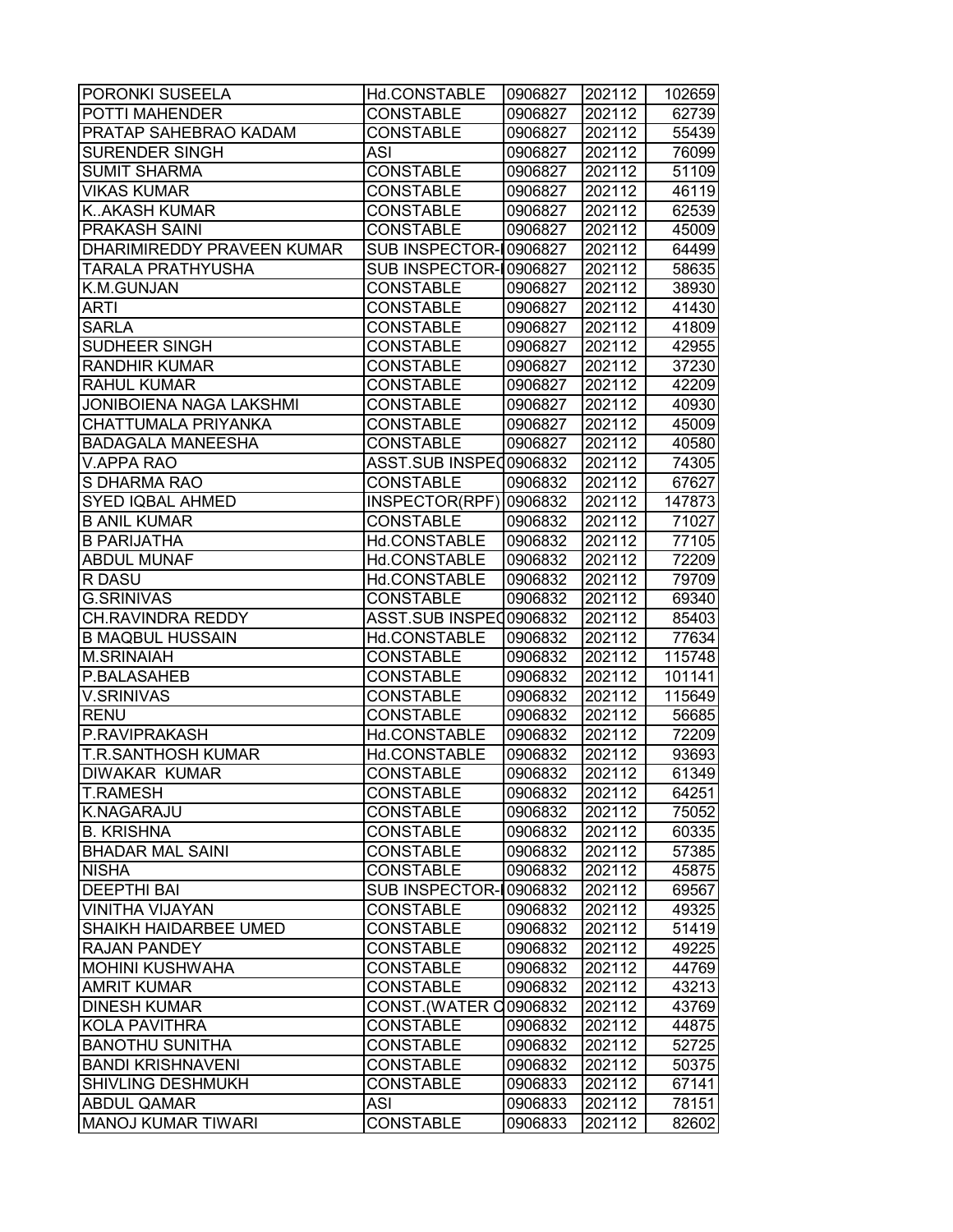| <b>V.VENKATA RAMUDU</b>                            | <b>CONSTABLE</b>       | 0906833 | 202112 | 71202  |
|----------------------------------------------------|------------------------|---------|--------|--------|
| P.J.M.REDDY                                        | <b>ASI</b>             | 0906833 | 202112 | 82173  |
| DHARMENDRA KUMAR                                   | INSPECTOR(RPF) 0906833 |         | 202112 | 92037  |
| E.RAMU                                             | <b>CONSTABLE</b>       | 0906833 | 202112 | 80809  |
| <b>M.RAJASEKAR</b>                                 | <b>CONSTABLE</b>       | 0906833 | 202112 | 70327  |
| <b>G.RAVICHANDRAN</b>                              | Hd.CONSTABLE           | 0906833 | 202112 | 143283 |
| GORLE.GOVINDA                                      | <b>CONSTABLE</b>       | 0906833 | 202112 | 50210  |
| A KOTESWARA RAO                                    | ASST.SUB INSPEC0906833 |         | 202112 | 72209  |
| M A AZEEZ                                          | Hd.CONSTABLE           | 0906833 | 202112 | 86865  |
| R.L.MARAIAH                                        | Hd.CONSTABLE           | 0906833 | 202112 | 82709  |
| V.SATYANARAYANA                                    | SUB INSPECTOR-10906833 |         | 202112 | 91207  |
| <b>J.SUDHAKAR</b>                                  | ASST.SUB INSPEC0906833 |         | 202112 | 87975  |
| <b>B NAGENDER</b>                                  | ASST.SUB INSPE00906833 |         | 202112 | 90537  |
| <b>DINESH KUMAR</b>                                | <b>CONSTABLE</b>       | 0906833 | 202112 | 50181  |
| <b>MD ZAMEERUDDIN</b>                              | Hd.CONSTABLE           | 0906833 | 202112 | 73309  |
| <b>MD. FASSIUDDIN</b>                              | Hd.CONSTABLE           | 0906833 | 202112 | 76001  |
| S.MD.RAFFI                                         | Hd.CONSTABLE           | 0906833 | 202112 | 72459  |
| M.R.CHANDRA.REDDY                                  | Hd.CONSTABLE           | 0906833 | 202112 | 91800  |
| P SATHYANARAYAN                                    | Hd.CONSTABLE           | 0906833 | 202112 | 108305 |
| C NARSIMHA REDDY                                   | Hd.CONSTABLE           | 0906833 | 202112 | 76001  |
| R.SARYA                                            | <b>CONSTABLE</b>       | 0906833 | 202112 | 89502  |
| <b>BALAKISTAIAH</b>                                | <b>CONSTABLE</b>       | 0906833 | 202112 | 96809  |
| R PADMA RAO                                        | Hd.CONSTABLE           | 0906833 | 202112 | 72209  |
| C.THRIVIKRAMA RAO                                  | <b>CONSTABLE</b>       | 0906833 | 202112 | 57502  |
| <b>MD.TOUFEEQ AHMED</b>                            | <b>CONSTABLE</b>       | 0906833 | 202112 | 67739  |
| <b>G.SRIKANT YADAV</b>                             | <b>CONSTABLE</b>       | 0906833 | 202112 | 64151  |
| SK.MD.RAFI                                         | <b>CONSTABLE</b>       | 0906833 | 202112 | 100645 |
| <b>B.MALLESHAM</b>                                 | <b>CONSTABLE</b>       | 0906833 | 202112 | 76559  |
| N.NAGA MOHAN                                       | <b>CONSTABLE</b>       | 0906833 | 202112 | 61718  |
| <b>GIRIJESH KUMAR</b>                              | <b>CONSTABLE</b>       | 0906833 | 202112 | 55535  |
| P. BALARAJU                                        | <b>CONSTABLE</b>       | 0906833 | 202112 | 70375  |
| K NAGESWARA RAO                                    | Hd.CONSTABLE           | 0906833 | 202112 | 84573  |
| <b>B.KARUNAKAR</b>                                 | <b>CONSTABLE</b>       | 0906833 | 202112 | 103912 |
| P.JITHENDER                                        | <b>CONSTABLE</b>       | 0906833 | 202112 | 67627  |
| <b>KIRODI LAL MEENA</b>                            | <b>CONSTABLE</b>       | 0906833 | 202112 | 44983  |
| MD.ZUBER                                           | <b>CONSTABLE</b>       | 0906833 | 202112 | 69565  |
| K.BABU                                             | ASST.SUB INSPEC0906833 |         | 202112 | 93065  |
| <b>G.SUDARSHANA CHARY</b>                          | <b>CONSTABLE</b>       | 0906833 | 202112 | 57502  |
| <b>PAWAN KUMAR</b>                                 | <b>CONSTABLE</b>       | 0906833 | 202112 | 55099  |
| <b>D.RAVI CHANDER</b>                              | <b>CONSTABLE</b>       | 0906833 | 202112 | 56061  |
| <b>RAHUL KUMAR</b>                                 | <b>CONSTABLE</b>       | 0906833 | 202112 | 48083  |
| <b>MAHENDRA KUMAR</b>                              | <b>CONSTABLE</b>       | 0906833 | 202112 | 51985  |
| <b>K.ANIL KUMAR</b>                                | <b>CONSTABLE</b>       | 0906833 | 202112 | 58370  |
| <b>MOHD GULFAM</b>                                 | <b>CONSTABLE</b>       | 0906833 | 202112 | 55535  |
| K.B.N.REDDY                                        | Hd.CONSTABLE           | 0906833 | 202112 | 89265  |
| RAMESH CHINTHA                                     | CONST. (WATER C0906833 |         | 202112 | 57490  |
| MUDDADA MAHENDRA NATH                              | CONSTABLE              | 0906833 | 202112 | 67459  |
| NENAVATH RAMUDU NAIK                               | <b>CONSTABLE</b>       | 0906833 | 202112 | 55426  |
| DHANNA RAM MEENA                                   | CONSTABLE              | 0906833 | 202112 | 53985  |
| <b>NARESH SINGH</b>                                | ASST.SUB INSPE 0906833 |         | 202112 | 65095  |
| <b>SHYAM MOHAN</b>                                 | <b>CONSTABLE</b>       | 0906833 | 202112 | 52635  |
| RAYAPURI RAJITHA                                   | SUB INSPECTOR-10906833 |         | 202112 | 67785  |
| SIDDAMURTHY MANOJ KUMAR REDDSUB INSPECTOR-10906833 |                        |         | 202112 | 70505  |
| OM PAL SINGH                                       | <b>CONSTABLE</b>       | 0906833 | 202112 | 44875  |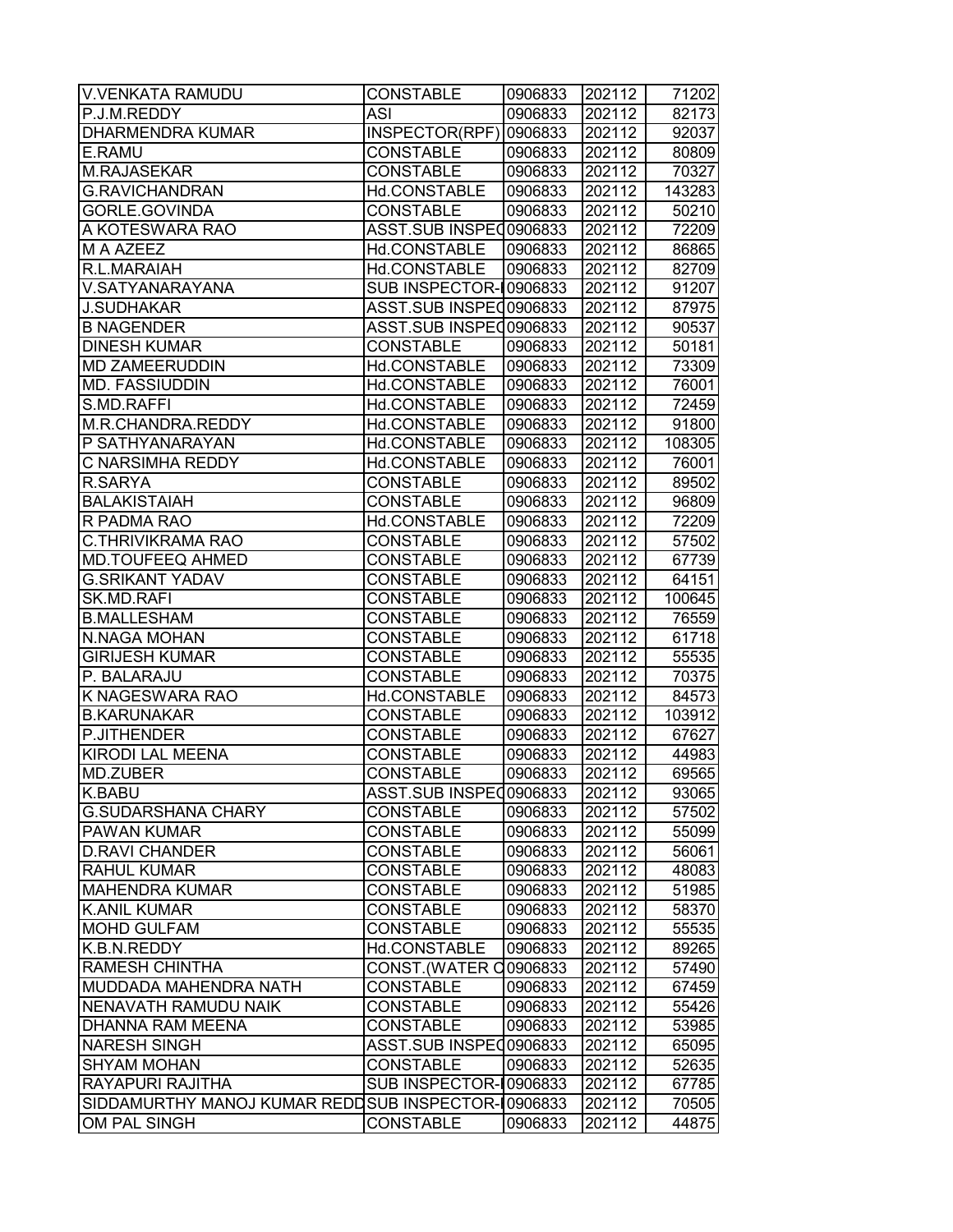| <b>PINKI</b>                 | <b>CONSTABLE</b>       | 0906833 | 202112 | 46975  |
|------------------------------|------------------------|---------|--------|--------|
| ROSHANA VISHWANATH THOKE     | <b>CONSTABLE</b>       | 0906833 | 202112 | 41388  |
| <b>POONAM</b>                | <b>CONSTABLE</b>       | 0906833 | 202112 | 40388  |
| <b>AMBIKA DWIVEDI</b>        | <b>CONSTABLE</b>       | 0906833 | 202112 | 34747  |
| PANKAJ KUMAR SHARMA          | <b>CONSTABLE</b>       | 0906833 | 202112 | 44875  |
| <b>SHIVANEE</b>              | <b>CONSTABLE</b>       | 0906833 | 202112 | 43744  |
| <b>GULSHAN</b>               | <b>CONSTABLE</b>       | 0906833 | 202112 | 37696  |
| <b>DIVYA KOCHALE</b>         | <b>CONSTABLE</b>       | 0906833 | 202112 | 47994  |
| <b>RAMPUJAN SINGH</b>        | <b>CONSTABLE</b>       | 0906833 | 202112 | 44875  |
| <b>HARIBALAJI S</b>          | CONST.(SAFAIWA0906833  |         | 202112 | 43769  |
| <b>KAKUNUTI HAREESHA</b>     | <b>CONSTABLE</b>       | 0906833 | 202112 | 43769  |
| <b>BITTU KUMAR</b>           | <b>CONSTABLE</b>       | 0906833 | 202112 | 47775  |
| KUNCHALA SIRIPUDAMMA         | <b>CONSTABLE</b>       | 0906833 | 202112 | 50225  |
| <b>AVULA SUSMITHA</b>        | <b>CONSTABLE</b>       | 0906833 | 202112 | 47575  |
| RAVULA SANKEERTHANA          | <b>CONSTABLE</b>       | 0906833 | 202112 | 47275  |
| <b>BALEBOINA HINDU</b>       | <b>CONSTABLE</b>       | 0906833 | 202112 | 47375  |
| <b>GUGULOTHU RADHIKA</b>     | <b>CONSTABLE</b>       | 0906833 | 202112 | 36498  |
| <b>THIRUMALA NAGALAKSHMI</b> | <b>CONSTABLE</b>       | 0906833 | 202112 | 41688  |
| <b>JINUKALA ARUNA</b>        | <b>CONSTABLE</b>       | 0906833 | 202112 | 47075  |
| Y.NAGANNA                    | Hd.CONSTABLE           | 0906835 | 202112 | 90537  |
| <b>MD GANI PASHA</b>         | Hd.CONSTABLE           | 0906835 | 202112 | 76001  |
| S PRABHAKAR                  | Hd.CONSTABLE           | 0906835 | 202112 | 72184  |
| <b>N.MURALI MOHAN RAO</b>    | <b>CONSTABLE</b>       | 0906835 | 202112 | 54620  |
| <b>B.RAJU</b>                | INSPECTOR(RPF)         | 0906835 | 202112 | 130687 |
| S.HANUMANTHU                 | Hd.CONSTABLE           | 0906835 | 202112 | 68893  |
| P.MOULALI                    | <b>CONSTABLE</b>       | 0906835 | 202112 | 63802  |
| P.PRASAD                     | <b>CONSTABLE</b>       | 0906835 | 202112 | 64151  |
| DODDA KOTESWARA RAO          | <b>CONSTABLE</b>       | 0906835 | 202112 | 63352  |
| <b>N.SHEKAR</b>              | <b>CONSTABLE</b>       | 0906835 | 202112 | 70565  |
| <b>M.AMARENDER</b>           | <b>CONSTABLE</b>       | 0906835 | 202112 | 65415  |
| <b>B CHANDRA NAIK</b>        | ASST.SUB INSPE00906835 |         | 202112 | 66148  |
| LALTA BAI MEENA              | <b>CONSTABLE</b>       | 0906835 | 202112 | 44533  |
| <b>WAKEEL AHMED</b>          | <b>CONSTABLE</b>       | 0906835 | 202112 | 50633  |
| <b>DILBAG</b>                | <b>CONSTABLE</b>       | 0906835 | 202112 | 79281  |
| <b>D.ANJANEYULU</b>          | <b>CONSTABLE</b>       | 0906835 | 202112 | 65415  |
| <b>K.NARAYANA</b>            | Hd.CONSTABLE           | 0906835 | 202112 | 83585  |
| <b>RAMASHISH KUMAR</b>       | <b>CONSTABLE</b>       | 0906835 | 202112 | 95958  |
| <b>ROSHAN LAL BAIRWA</b>     | <b>CONSTABLE</b>       | 0906835 | 202112 | 44950  |
| <b>LALITA BAI MEENA</b>      | <b>CONSTABLE</b>       | 0906835 | 202112 | 43891  |
| <b>KUNUTHURU SWATHI</b>      | <b>CONSTABLE</b>       | 0906835 | 202112 | 47027  |
| <b>AREPURI NARMADA</b>       | <b>CONSTABLE</b>       | 0906835 | 202112 | 44875  |
| <b>BANOTH MINAKSHI</b>       | <b>CONSTABLE</b>       | 0906835 | 202112 | 47579  |
| <b>AREPALLI RAMBABU</b>      | <b>CONSTABLE</b>       | 0906835 | 202112 | 44875  |
| <b>KAASI PADMAVATHI</b>      | <b>CONSTABLE</b>       | 0906835 | 202112 | 44875  |
| <b>B.RANGA RAO</b>           | <b>CONSTABLE</b>       | 0906839 | 202112 | 69151  |
| N AFZALUDDIN                 | CONSTABLE              | 0906839 | 202112 | 72209  |
| <b>R.SREE KUMAR</b>          | ASST.SUB INSPEQ0906839 |         | 202112 | 80219  |
| <b>CH.ASHOK KUMAR</b>        | Hd.CONSTABLE           | 0906839 | 202112 | 77790  |
| D.V.R.S.N.RAJU               | ASST.SUB INSPEQ0906839 |         | 202112 | 72209  |
| <b>MOHD ABDUL KHALIQ</b>     | Hd.CONSTABLE           | 0906844 | 202112 | 120019 |
| A RAMESH SAGAR               | <b>CONSTABLE</b>       | 0906844 | 202112 | 70229  |
| <b>M.SREENIVAS</b>           | ASST.SUB INSPEC0906844 |         | 202112 | 73821  |
| <b>MD SHARIFFKHAN</b>        | Hd.CONSTABLE           | 0906844 | 202112 | 76219  |
| <b>B SADANANDAM</b>          | SUB INSPECTOR-10906844 |         | 202112 | 77374  |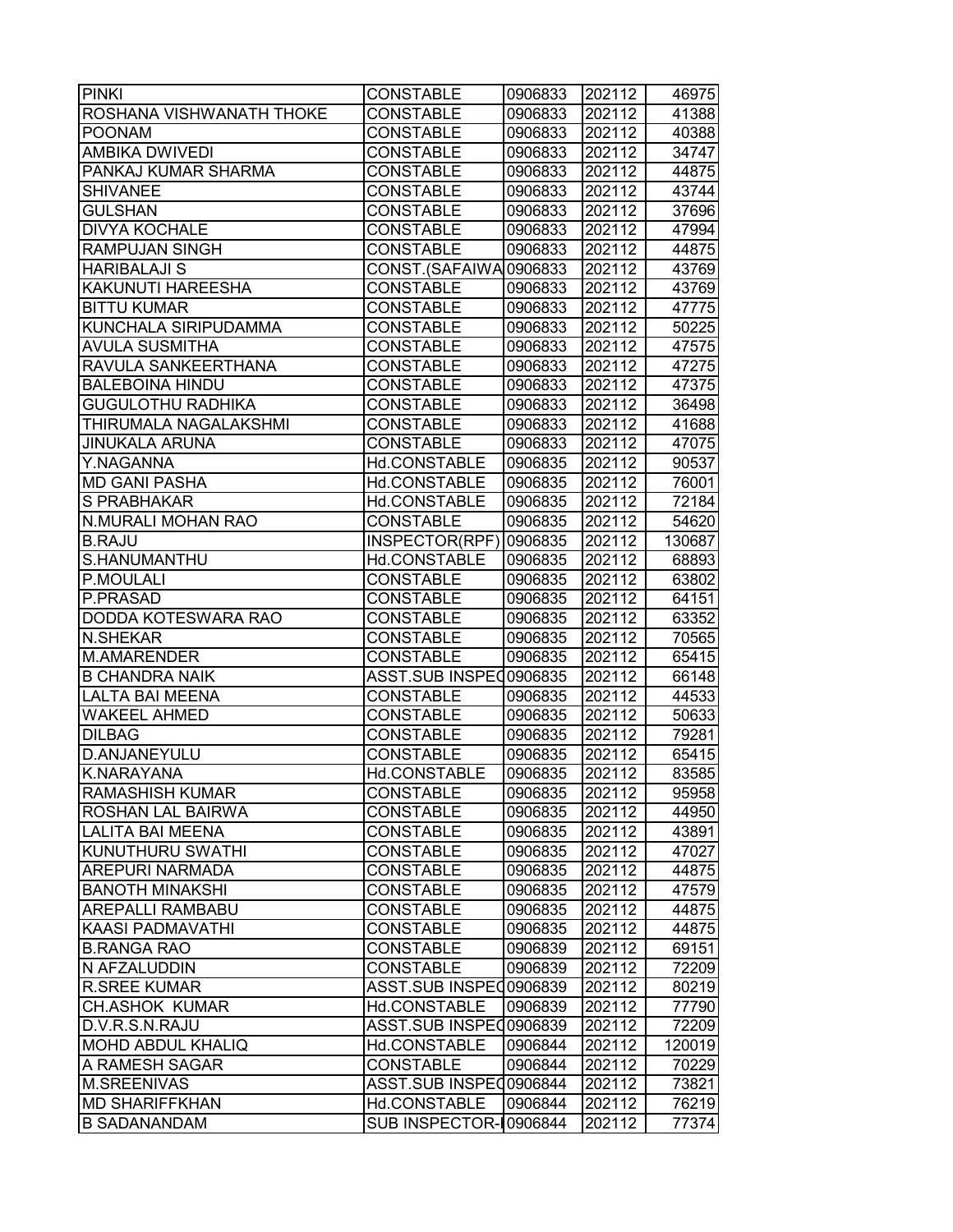| <b>ROHATASH</b>            | <b>CONSTABLE</b>        | 0906844 | 202112 | 50509  |
|----------------------------|-------------------------|---------|--------|--------|
| <b>SANJAY KUMAR YADAV</b>  | <b>CONSTABLE</b>        | 0906844 | 202112 | 44659  |
| <b>REENA KUMARI GURJAR</b> | <b>CONSTABLE</b>        | 0906844 | 202112 | 41379  |
| <b>BHUKYA JYOTHI</b>       | <b>CONSTABLE</b>        | 0906844 | 202112 | 42309  |
| <b>DATLA LAXMI</b>         | <b>CONSTABLE</b>        | 0906844 | 202112 | 43359  |
| <b>M.TARUN</b>             | ASST(S/T))              | 0906870 | 202112 | 35327  |
| <b>BANDI SWATHI</b>        | ESM-III                 | 0906870 | 202112 | 37135  |
| <b>P.SANJAY KUMAR</b>      | ASST(S/T))              | 0906870 | 202112 | 39586  |
| D. VIJAY KUMAR             | JE (TELE)               | 0906870 | 202112 | 71972  |
| K.VIKRAMADITYA             | JE (SIG)                | 0906870 | 202112 | 86016  |
| <b>C.MOUNIKA</b>           | SSE (TELE)              | 0906870 | 202112 | 89946  |
| <b>MERVYN MICHAEL</b>      | SSE (SIG)               | 0906870 | 202112 | 81780  |
| <b>G.RAMAKANTH</b>         | ASST(S/T))              | 0906870 | 202112 | 36115  |
| ML.VENKATESH               | ASST(S/T))              | 0906870 | 202112 | 38441  |
| SRI. T.SESHADRI            | ESM-II                  | 0906870 | 202112 | 65400  |
| P NALINI PADMAJA           | JE (SIG)                | 0906870 | 202112 | 95432  |
| <b>T.RAMANA BABU</b>       | $\overline{A}SST(S/T))$ | 0906870 | 202112 | 41703  |
| <b>K VANDANA</b>           | SSE (TELE)              | 0906870 | 202112 | 122110 |
| <b>V.PRASAD RAO</b>        | SSE (TELE)              | 0906870 | 202112 | 127986 |
| <b>J.LAXMINARAYANA</b>     | ESM-III                 | 0906870 | 202112 | 45573  |
| LAVKUSH KUMAR              | SIG.MAINTAINER-10906870 |         | 202112 | 45723  |
| P.KIRAN                    | ASST(S/T))              | 0906870 | 202112 | 62000  |
| <b>MD AKHTAR</b>           | SSE DRAWING Sn 0906870  |         | 202112 | 133012 |
| <b>ANILKUMAR SHARMA</b>    | SSE (TELE)              | 0906870 | 202112 | 79255  |
| <b>N.KISHAN</b>            | SIG. MAINTAINER-0906870 |         | 202112 | 61447  |
| <b>K UMAMAHESWARI</b>      | <b>TCM-III</b>          | 0906870 | 202112 | 54354  |
| <b>D STALY</b>             | <b>TCM-III</b>          | 0906870 | 202112 | 52432  |
| <b>G NAVABHARATHI</b>      | Ch.OS                   | 0906870 | 202112 | 122110 |
| <b>BHUPENDRA KUMAR</b>     | Sr.SIG.MAINTAINE0906870 |         | 202112 | 75744  |
| S.SREENU                   | Sr.TCM                  | 0906870 | 202112 | 58611  |
| <b>KLAXMI</b>              | $\overline{A}SST(S/T))$ | 0906870 | 202112 | 59454  |
| <b>O GIRI BABU</b>         | SR. TECH                | 0906870 | 202112 | 91932  |
| P.MOHAN GOUD               | ASST(S/T))              | 0906870 | 202112 | 48236  |
| <b>RV NAGESH</b>           | ASST(S/T))              | 0906870 | 202112 | 44602  |
| A.SRINIVASU                | ESM-I                   | 0906870 | 202112 | 50758  |
| <b>GYA RA KALYANI</b>      | ASST(S/T))              | 0906870 | 202112 | 53899  |
| <b>E.RAJITHA</b>           | ASST(S/T))              | 0906870 | 202112 | 37793  |
| A.NARSING                  | SIG.MAINTAINER-10906870 |         | 202112 | 52268  |
| <b>C.YELLAIAH</b>          | ASST(S/T))              | 0906870 | 202112 | 42814  |
| <b>NAGAMURALI KRISHNA</b>  | TELEPHONE SUPI0906870   |         | 202112 | 105994 |
| <b>S VIJAYA BHASKAR</b>    | SSE DRAWING Sn 0906870  |         | 202112 | 157542 |
| D.MANGAMMA                 | <b>PEON</b>             | 0906870 | 202112 | 61754  |
| M SAMPAT KUMAR             | TECH.CARPENTEI0906870   |         | 202112 | 68548  |
| <b>T MAHESHWAR</b>         | Sr.TCM                  | 0906870 | 202112 | 80934  |
| <b>K.SHYAMALA</b>          | ASST(S/T))              | 0906870 | 202112 | 43958  |
| M BITCHAYYA                | Sr.TCM                  | 0906870 | 202112 | 73604  |
| <b>T SRINIVAS</b>          | <b>TCM-I</b>            | 0906870 | 202112 | 61710  |
| K SHEKAR BABU              | SIG. MAINTAINER-0906870 |         | 202112 | 76838  |
| <b>TVRSPRASAD</b>          | Sr.SIG.MAINTAINE0906870 |         | 202112 | 99932  |
| <b>B.KISHORE BHAI</b>      | <b>WATCHER</b>          | 0906870 | 202112 | 46170  |
| <b>L.T.PREM KUMAR</b>      | ASST(S/T))              | 0906870 | 202112 | 57720  |
| A.V.KRISHNA MURTHY         | OS                      | 0906870 | 202112 | 91932  |
| <b>B KUMAR CHARY</b>       | ASST(S/T))              | 0906870 | 202112 | 71392  |
| <b>ZAHEER ABBAS</b>        | SSE DRAWING Sn 0906870  |         | 202112 | 108788 |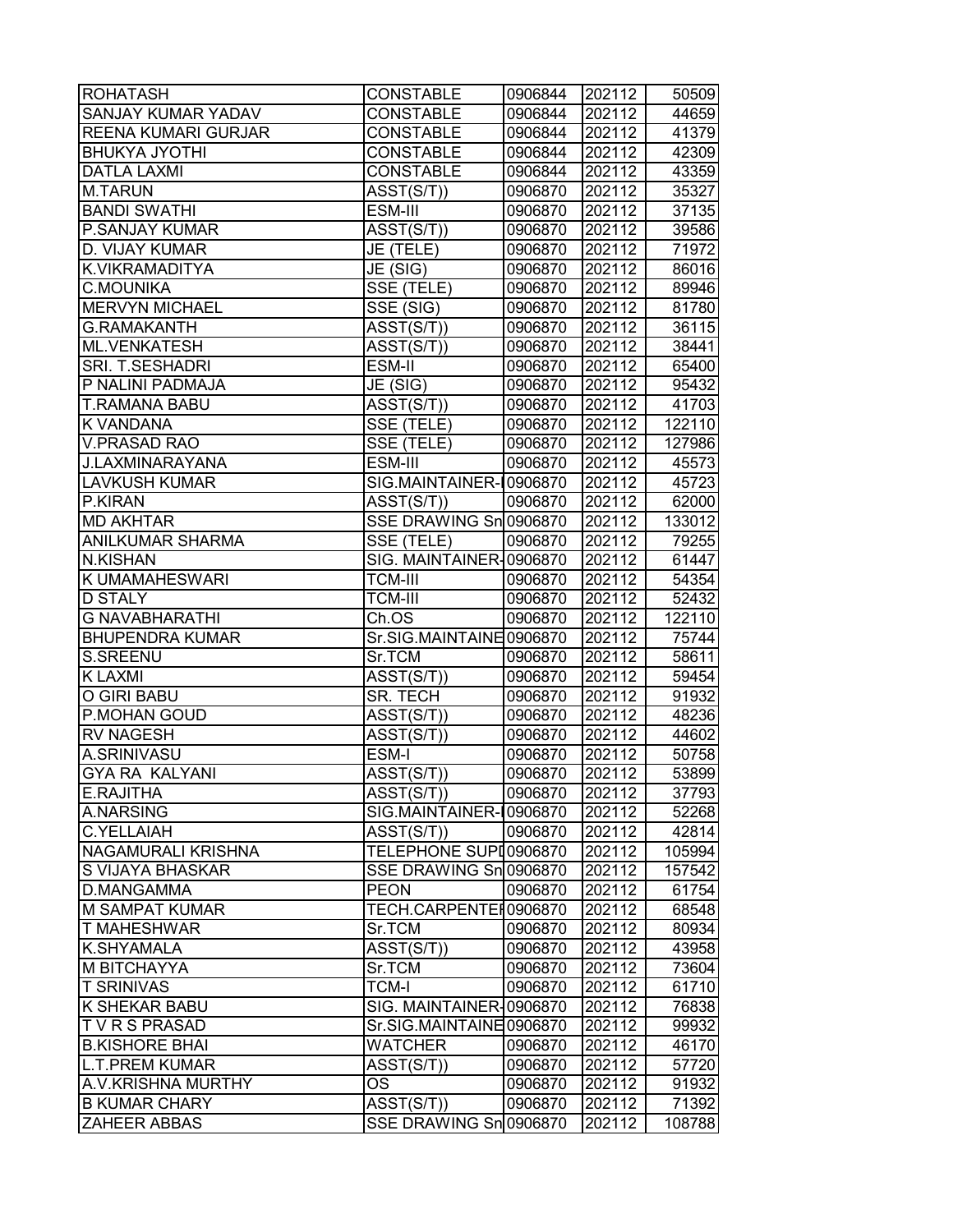| <b>SHANTHA BAI</b>                     | $\overline{\text{ASST}}(\text{S/T})$ | 0906870 | 202112 | 56856  |
|----------------------------------------|--------------------------------------|---------|--------|--------|
| <b>SALANNA</b>                         | <b>TCM-III</b>                       | 0906870 | 202112 | 41920  |
| <b>SHAIK ABDUL GAFFAR</b>              | OS                                   | 0906870 | 202112 | 81482  |
| <b>B RAMESH</b>                        | ASST(S/T))                           | 0906870 | 202112 | 48764  |
| C VIJAYA PRASAD                        | ASST(S/T))                           | 0906870 | 202112 | 40810  |
| MOHD.AZHARUDDIN                        | ASST(S/T))                           | 0906870 | 202112 | 38104  |
| <b>S RAMESH</b>                        | <b>BLACK SMITH-II</b>                | 0906870 | 202112 | 62450  |
| <b>GU RAJU</b>                         | TELE. OPTR.                          | 0906870 | 202112 | 84506  |
| K SATYANARAYANA                        | SIG.MAINTAINER-10906870              |         | 202112 | 50540  |
| M N KESHAV RAO                         | Sr.TCM                               | 0906870 | 202112 | 75204  |
| SYED ISHAQ HUSSAIN                     | Sr.TCM                               | 0906870 | 202112 | 78553  |
| CH JOSHUVA                             | SSE (TELE)                           | 0906870 | 202112 | 134612 |
| <b>S.MARTINLUTHER</b>                  | ASST(S/T))                           | 0906870 | 202112 | 66730  |
| <b>MD HASAN</b>                        | Sr.TCM                               | 0906870 | 202112 | 72320  |
| D VIJAYALAXMI                          | TELE. OPTR.                          | 0906870 | 202112 | 84506  |
| <b>BASHEER KHAN</b>                    | Sr. CLERK                            | 0906870 | 202112 | 74394  |
| <b>S.SANDHYA RANI</b>                  | Ch.OS                                | 0906870 | 202112 | 118634 |
| P.SREELATHA                            | ASST(S/T))                           | 0906870 | 202112 | 41080  |
| <b>CLEONA SAHOTA</b>                   | Sr.TCM                               | 0906870 | 202112 | 77712  |
| K NAGA BHASKER                         | SSE (TELE)                           | 0906870 | 202112 | 122110 |
| <b>SK ANWAR BASHA</b>                  | $\overline{\text{SSE}}$ (SIG)        | 0906870 | 202112 | 91092  |
| P TULSI RAJ                            | Sr.SIG.MAINTAINE0906870              |         | 202112 | 100604 |
| <b>J SUMANA</b>                        | ASST(S/T))                           | 0906870 | 202112 | 57791  |
| <b>SLAXMI</b>                          | $\overline{\text{ASST}}(\text{S/T})$ | 0906870 | 202112 | 56856  |
| <b>B ARUNA</b>                         | ASST(S/T))                           | 0906870 | 202112 | 47946  |
| <b>L.NARAYANA RAO</b>                  | ASST(S/T))                           | 0906870 | 202112 | 109104 |
| PHANIBHUSHAN                           | Sr.SIG.MAINTAINE0906870              |         | 202112 | 64139  |
| E N UMAKANTH                           | <b>TCM-I</b>                         | 0906870 | 202112 | 65200  |
|                                        |                                      |         |        |        |
| MOHD.KAZIM ALI                         | ASST(S/T))                           | 0906870 | 202112 | 34874  |
| <b>FAYYAZ ALI</b>                      | ASST(S/T))                           | 0906870 | 202112 | 42991  |
| MARIO MATHEW JOSEPH                    | ASST(S/T))                           | 0906870 | 202112 | 32033  |
| <b>VENKATA SWAMY</b>                   | ASST(S/T))                           | 0906870 | 202112 | 50566  |
| <b>J SRINIVAS</b><br><b>B SEENAIAH</b> | ASST(S/T))                           | 0906870 | 202112 | 59518  |
|                                        | ASST(S/T))                           | 0906870 | 202112 | 69482  |
| M PUSHPAVATHI                          | ASST(S/T))                           | 0906870 | 202112 | 54845  |
| <b>K PREMA KUMARI</b>                  | Sr.SIG.MAINTAINE0906870              |         | 202112 | 60129  |
| ROBERT A MICHAEL                       | Sr.TCM                               | 0906870 | 202112 | 91932  |
| R S MURUGAN                            | TELE. OPTR.                          | 0906870 | 202112 | 73604  |
| <b>G.SRIDHAR</b>                       | JE (SIG)                             | 0906870 | 202112 | 110708 |
| S AMARENDRA                            | SSE(SIG)                             | 0906870 | 202112 | 137816 |
| <b>B SRINIVAS KUMAR</b>                | SSE (TELE)                           | 0906870 | 202112 | 109748 |
| <b>SANDANI BASHA</b>                   | Sr.TCM                               | 0906870 | 202112 | 56985  |
| T.JAYA                                 | <b>TCM-III</b>                       | 0906870 | 202112 | 45796  |
| A.SRINIVAS                             | <b>TCM-I</b>                         | 0906870 | 202112 | 56118  |
| <b>E.SUDHAKAR GOUD</b>                 | SIG.MAINTAINER-                      | 0906870 | 202112 | 44558  |
| P VINOD KUMAR                          | ASST(S/T))                           | 0906870 | 202112 | 62356  |
| M GANESHAN                             | <b>TCM-III</b>                       | 0906870 | 202112 | 55926  |
| P ASHOK                                | ESM-II                               | 0906870 | 202112 | 56552  |
| PURUSHOTTAM PASWAN                     | Sr.TCM                               | 0906870 | 202112 | 67758  |
| <b>B.ASHOK KUMAR</b>                   | Sr.TCM                               | 0906870 | 202112 | 65238  |
| PAMPANA VENKATARAMANA                  | ASST(S/T))                           | 0906870 | 202112 | 47367  |
| <b>B.MALLESH</b>                       | Sr.TCM                               | 0906870 | 202112 | 64786  |
| <b>K.VINAY RAJ</b>                     | Sr.SIG.MAINTAINE0906870              |         | 202112 | 64124  |
| THOTA SATYA TULASIDHAR                 | TCM-I                                | 0906870 | 202112 | 52774  |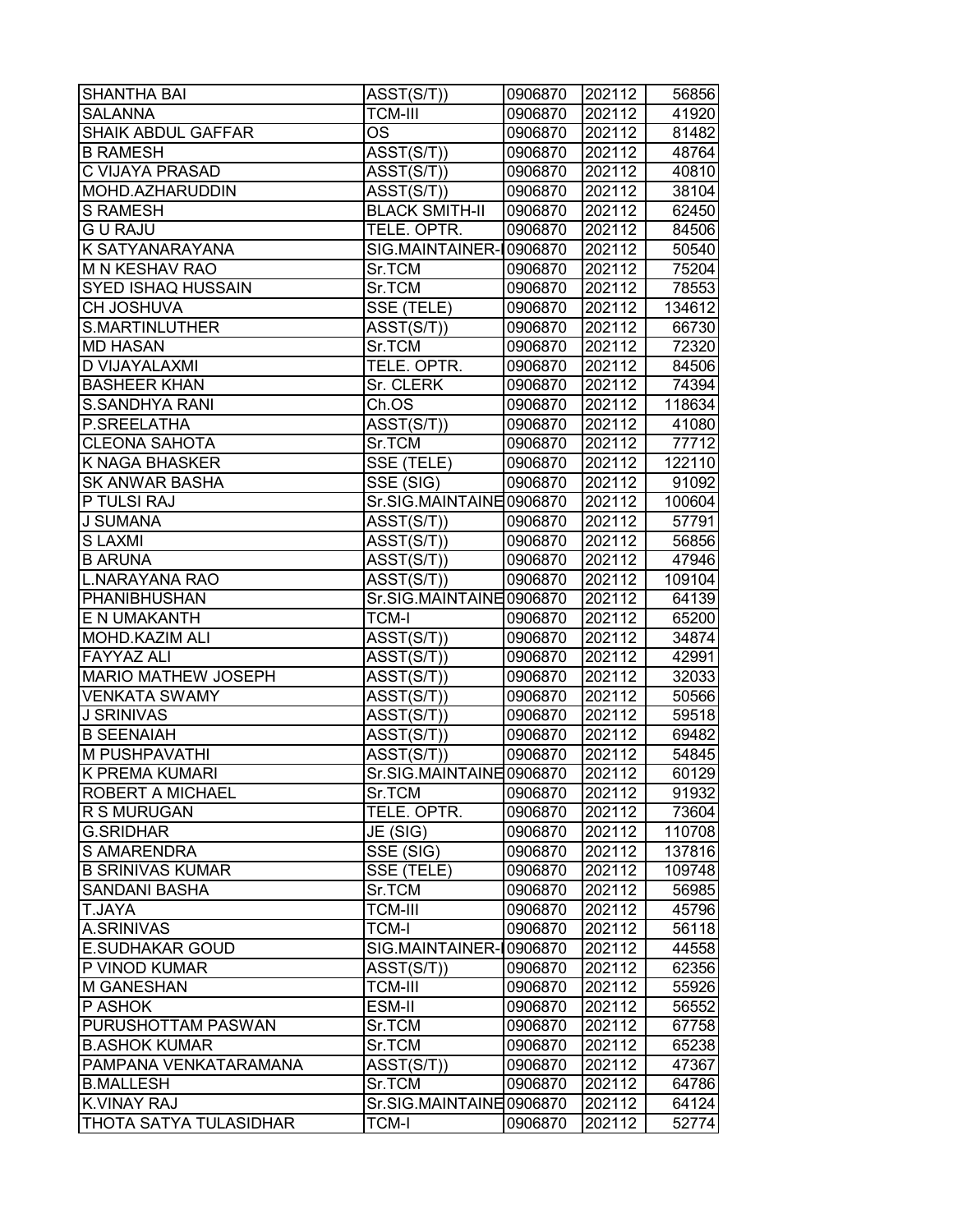| <b>G V NAGARAJU</b>     | TELE. OPTR.                          | 0906870 | 202112 | 71550  |
|-------------------------|--------------------------------------|---------|--------|--------|
| <b>AMIT KUMAR</b>       | TCM-I                                | 0906870 | 202112 | 49934  |
| <b>D.SRINIVAS GOUD</b>  | $\overline{\text{ASST}}(\text{S/T})$ | 0906870 | 202112 | 38137  |
| T RAVINDRA BABU         | SIG.MAINTAINER-10906870              |         | 202112 | 49704  |
| M RAMCHANDER RA0        | Sr.TECH(FITTER)  0906870             |         | 202112 | 89404  |
| PUNNA SHANKER           | SSE (SIG)                            | 0906870 | 202112 | 105790 |
| RAJYALAXHMI K           | TELE. OPTR.                          | 0906870 | 202112 | 102992 |
| <b>GANPET SRIKANTH</b>  | ASST(S/T))                           | 0906870 | 202112 | 35739  |
| <b>MAN MOHAN MEENA</b>  | <b>TCM-I</b>                         | 0906870 | 202112 | 48668  |
| <b>GIRISH PILLI</b>     | SSE (TELE)                           | 0906870 | 202112 | 97818  |
| Y.RAJ KUMAR             | ASST(S/T))                           | 0906870 | 202112 | 54588  |
| <b>HIMANSHU GUPTA</b>   | $\overline{\mathsf{JE}}$ (SIG)       | 0906870 | 202112 | 73656  |
| S SRIVIDYA              | Sr.TCM                               | 0906870 | 202112 | 71450  |
| P.ESHWARI BAI           | TELEPHONE SUPI0906870                |         | 202112 | 97304  |
| AMVL NARASIMHA RAO      | SSE (TELE)                           | 0906870 | 202112 | 114788 |
| <b>CHANDRA SHEKHER</b>  | SIG.MAINTAINER-10906870              |         | 202112 | 48002  |
| <b>B.NAVEEN KUMAR</b>   | ASST(S/T))                           | 0906870 | 202112 | 49252  |
| <b>R S PRABHAVATHI</b>  | <b>TCM-I</b>                         | 0906870 | 202112 | 61754  |
| <b>B.VENUGOPAL NAIK</b> | <b>TCM-I</b>                         | 0906870 | 202112 | 53696  |
| <b>DEVENDRA KUMAR</b>   | SIG. MAINTAINER-0906870              |         | 202112 | 45498  |
| <b>V.BHASKAR RAO</b>    | TCM-I                                | 0906870 | 202112 | 45701  |
| <b>SK CHISTIBASHA</b>   | <b>OS</b>                            | 0906870 | 202112 | 94618  |
| SHAIK.MAHABOOB BASHA    | ASST(S/T))                           | 0906870 | 202112 | 29402  |
| <b>G.NALINI</b>         | <b>TCM-I</b>                         | 0906870 | 202112 | 39431  |
| S.DHANANJAYA            | <b>TCM-I</b>                         | 0906870 | 202112 | 49098  |
| A.ARVIND KUMAR          | <b>TECH-III</b>                      | 0906870 | 202112 | 48559  |
| K.YADAGIRI              | ASST(S/T))                           | 0906870 | 202112 | 43859  |
| K.SHANTHAMMA            | ASST(S/T))                           | 0906870 | 202112 | 45796  |
| A MALLIKARJUN           | ESM-III                              | 0906870 | 202112 | 60324  |
| <b>B KIRAN KUMAR</b>    | ASST(S/T))                           | 0906870 | 202112 | 52628  |
| <b>G KISHORE</b>        | ASST(S/T))                           | 0906870 | 202112 | 45932  |
| S L SURESH BABU         | <b>TCM-I</b>                         | 0906870 | 202112 | 72279  |
| P.PRAKASH               | ASST(S/T))                           | 0906870 | 202112 | 44615  |
| <b>V.VENKATESH</b>      | SIG.MAINTAINER-10906870              |         | 202112 | 63976  |
| <b>HARRY SANTAS</b>     | SIG. MAINTAINER-0906870              |         | 202112 | 63609  |
| <b>G SWAMY</b>          | ASST(S/T))                           | 0906870 | 202112 | 51134  |
| <b>G.VENU</b>           | ASST(S/T))                           | 0906870 | 202112 | 46974  |
| V. JITENDER REDDY       | ASST(S/T))                           | 0906870 | 202112 | 48324  |
| <b>BIRESH PRASAD</b>    | ASST(S/T))                           | 0906870 | 202112 | 46402  |
| SHAIK.NAGOOR SHARIEF    | ASST(S/T))                           | 0906870 | 202112 | 48952  |
| A.SHIVA KUMAR           | ASST(S/T))                           | 0906870 | 202112 | 46099  |
| <b>B PRABHAKAR</b>      | ASST(S/T))                           | 0906870 | 202112 | 77638  |
| N.GIRIBABU              | ASST(S/T))                           | 0906870 | 202112 | 40599  |
| <b>D SRINIVAS</b>       | Sr.TCM                               | 0906870 | 202112 | 87404  |
| ATUL BABU RAO RANGARI   | Sr.SIG.MAINTAINE0906870              |         | 202112 | 61318  |
| P.RAJU                  | ASST(S/T))                           | 0906870 | 202112 | 46118  |
| A K DURGAMBA            | <b>TCM-III</b>                       | 0906870 | 202112 | 57092  |
| <b>M.SRINIVAS</b>       | ASST(S/T))                           | 0906870 | 202112 | 39899  |
| <b>B.SRINIVAS</b>       | ASST(S/T))                           | 0906870 | 202112 | 40541  |
| CH.ANJI REDDY           | SSE (TELE)                           | 0906870 | 202112 | 100148 |
| K.LAVANYA               | TCM-I                                | 0906870 | 202112 | 55118  |
| <b>J SURESH</b>         | <b>TCM-III</b>                       | 0906870 | 202112 | 46120  |
| MD.GHOUSE               | ASST(S/T))                           | 0906870 | 202112 | 64188  |
| <b>B.BRAHMACHARY</b>    | ASST(S/T))                           | 0906870 | 202112 | 38165  |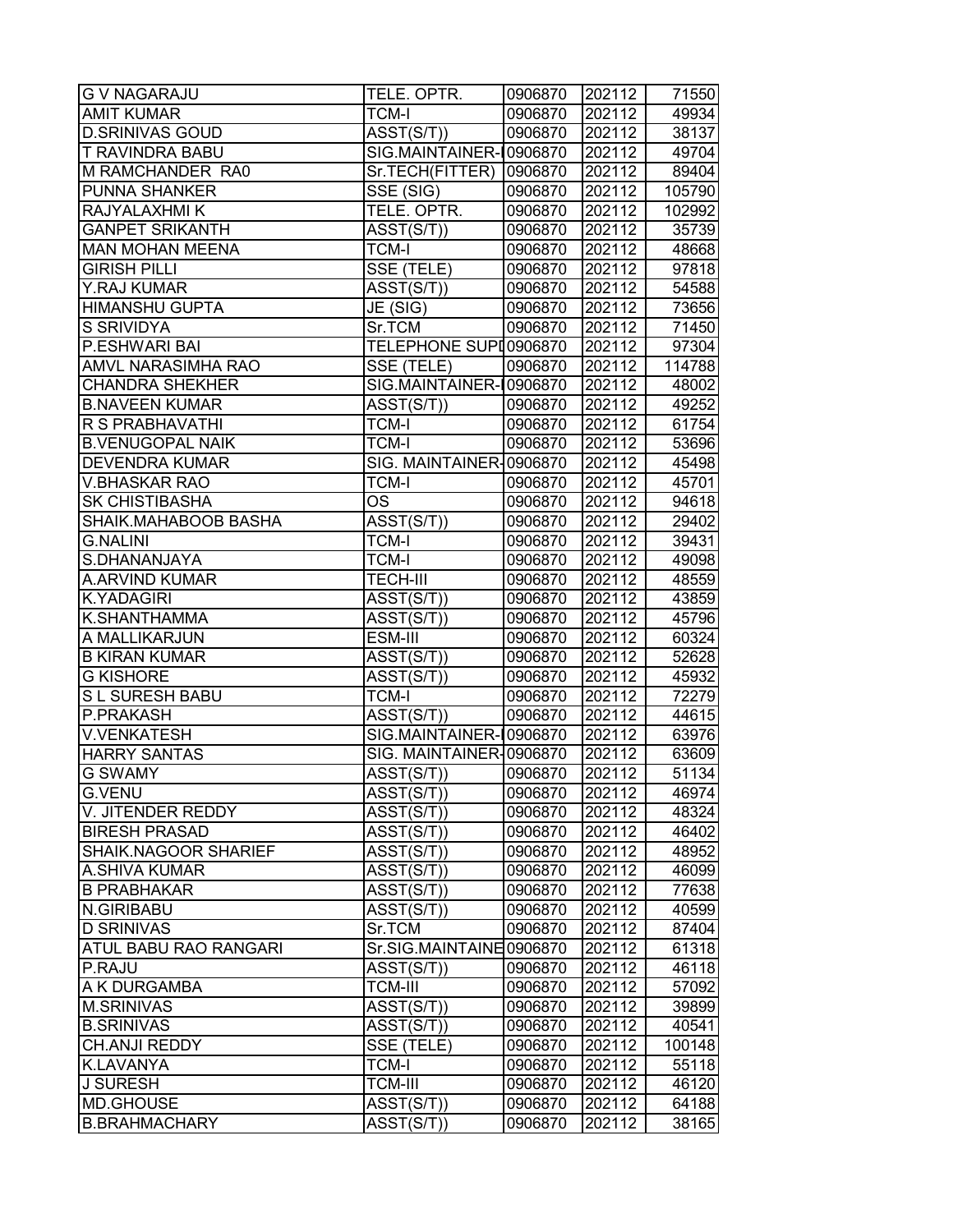| N.JAGADISH              | <b>TCM-I</b>                         | 0906870 | 202112 | 56208  |
|-------------------------|--------------------------------------|---------|--------|--------|
| <b>S JAGADESH</b>       | ASST(S/T))                           | 0906870 | 202112 | 51010  |
| <b>SURYA KUMARI K</b>   | TCM-III                              | 0906870 | 202112 | 51714  |
| A RAJU                  | <b>TCM-I</b>                         | 0906870 | 202112 | 46505  |
| <b>G-ANILKUMAR</b>      | <b>WATCHER</b>                       | 0906870 | 202112 | 34977  |
| MOHD.KAREEMULLA         | ASST(S/T))                           | 0906870 | 202112 | 57304  |
| P SRINIVAS              | ASST(S/T))                           | 0906870 | 202112 | 67066  |
| P BIKSHAPATHY           | TECH.(TM)-II                         | 0906870 | 202112 | 59842  |
| N.B.SIRISHA             | ASST(S/T))                           | 0906870 | 202112 | 38899  |
| M SRINIVASULU           | Sr.SIG.MAINTAINE0906870              |         | 202112 | 82918  |
| <b>KISHORI LAL</b>      | Sr.SIG.MAINTAINE0906870              |         | 202112 | 90936  |
| <b>D CHIRANJEEVI</b>    | ASST(S/T))                           | 0906870 | 202112 | 54434  |
| <b>MOHD IMRAN</b>       | ASST(S/T))                           | 0906870 | 202112 | 45966  |
| P RAJAGOPAL RAO         | ASST(S/T))                           | 0906870 | 202112 | 64732  |
| <b>ABDUL BARI</b>       | <b>TCM-III</b>                       | 0906870 | 202112 | 51010  |
| SIMHACHALA N KUMAR JAMI | Sr.SIG.MAINTAINE 0906870             |         | 202112 | 83166  |
| RAJANI B PUNJAL         | SSE (TELE)                           | 0906870 | 202112 | 80615  |
| <b>K.VENUGOPAL</b>      | SSE (TELE)                           | 0906870 | 202112 | 110634 |
| <b>M BHARATHI</b>       | Sr.TCM                               | 0906870 | 202112 | 62386  |
| <b>S.SRINIVAS REDDY</b> | ASST(S/T))                           | 0906870 | 202112 | 53202  |
| V V SUBBA LAKSHMI       | $\overline{\text{ASST}(\text{S/T})}$ | 0906870 | 202112 | 57516  |
| SYED.PARVEZ             | <b>OS</b>                            | 0906870 | 202112 | 64124  |
| <b>G SUNIL KUMAR</b>    | SAFETY COUNSEL0906870                |         | 202112 | 133012 |
| <b>V KRISHNA</b>        | <b>TCM-I</b>                         | 0906870 | 202112 | 56496  |
| C A G KRISHNA BABU      | Sr. CLERK                            | 0906870 | 202112 | 64914  |
| K.SAI KUMAR             | ASST(S/T))                           | 0906870 | 202112 | 51524  |
| SRIKANTH NALAMOTHU      | SSE (SIG)                            | 0906870 | 202112 | 128716 |
| <b>B.MALLIKARJUN</b>    | OS                                   | 0906870 | 202112 | 70578  |
| U.P.LAIJI               | Ch.OS                                | 0906870 | 202112 | 115316 |
| <b>G PRANAY</b>         | $\overline{\text{ASST}}(\text{S/T})$ | 0906870 | 202112 | 88674  |
| <b>G YADAGIRI</b>       | SIG.MAINTAINER-10906870              |         | 202112 | 53466  |
| SANTOSH KUMAR PONDALA   | SIG. MAINTAINER-0906870              |         | 202112 | 53138  |
| <b>N.RAM MOHAN</b>      | Sr.SIG.MAINTAINE 0906870             |         | 202112 | 101224 |
| K.NAGALAKSHMI           | ASST(S/T))                           | 0906870 | 202112 | 44220  |
| R.SHYAM                 | $\overline{\text{ASST}(\text{S/T})}$ | 0906870 | 202112 | 38899  |
| <b>CH.AROGYA SWAMY</b>  | SSE (TELE)                           | 0906870 | 202112 | 100148 |
| <b>BOYA PRASAD</b>      | JE DRAWING SnT 0906870               |         | 202112 | 88716  |
| A.RAJU                  | ASST(S/T))                           | 0906870 | 202112 | 40901  |
| M.RAJESHWARI            | ASST(S/T))                           | 0906870 | 202112 | 36981  |
| SURARAPU SATHYANARAYANA | ASST(S/T))                           | 0906870 | 202112 | 38458  |
| <b>C.RAMESH</b>         | ASST(S/T))                           | 0906870 | 202112 | 36600  |
| N.BAPAIAH               | JE (TELE)                            | 0906870 | 202112 | 70454  |
| <b>J.OM PRAKASH</b>     | SIG. MAINTAINER-0906870              |         | 202112 | 62031  |
| <b>RAMESH BABU</b>      | ASST(S/T))                           | 0906870 | 202112 | 42561  |
| AMIT KUMAR YADAV        | ASST(S/T))                           | 0906870 | 202112 | 33226  |
| <b>S MAHESH</b>         | ASST(S/T))                           | 0906870 | 202112 | 37185  |
| <b>M.NITHIN KUMAR</b>   | ASST(S/T))                           | 0906870 | 202112 | 31156  |
| <b>G.MAHESH</b>         | ASST(S/T))                           | 0906870 | 202112 | 37973  |
| <b>M.MAHENDER NAYAK</b> | CABLE-JOINTER-II 0906870             |         | 202112 | 50508  |
| <b>SHAHEBAZ KHAN</b>    | CABLE-JOINTER-II 0906870             |         | 202112 | 49006  |
| K.VENKATA RAO           | JE (TELE)                            | 0906870 | 202112 | 56199  |
| <b>NAGA RISHITHA</b>    | JE (SIG)                             | 0906870 | 202112 | 77892  |
| <b>TEJVEER KUMAR</b>    | ASST(S/T))                           | 0906870 | 202112 | 18846  |
| <b>GOLLA MOHAN RAO</b>  | OS.                                  | 0906870 | 202112 | 100148 |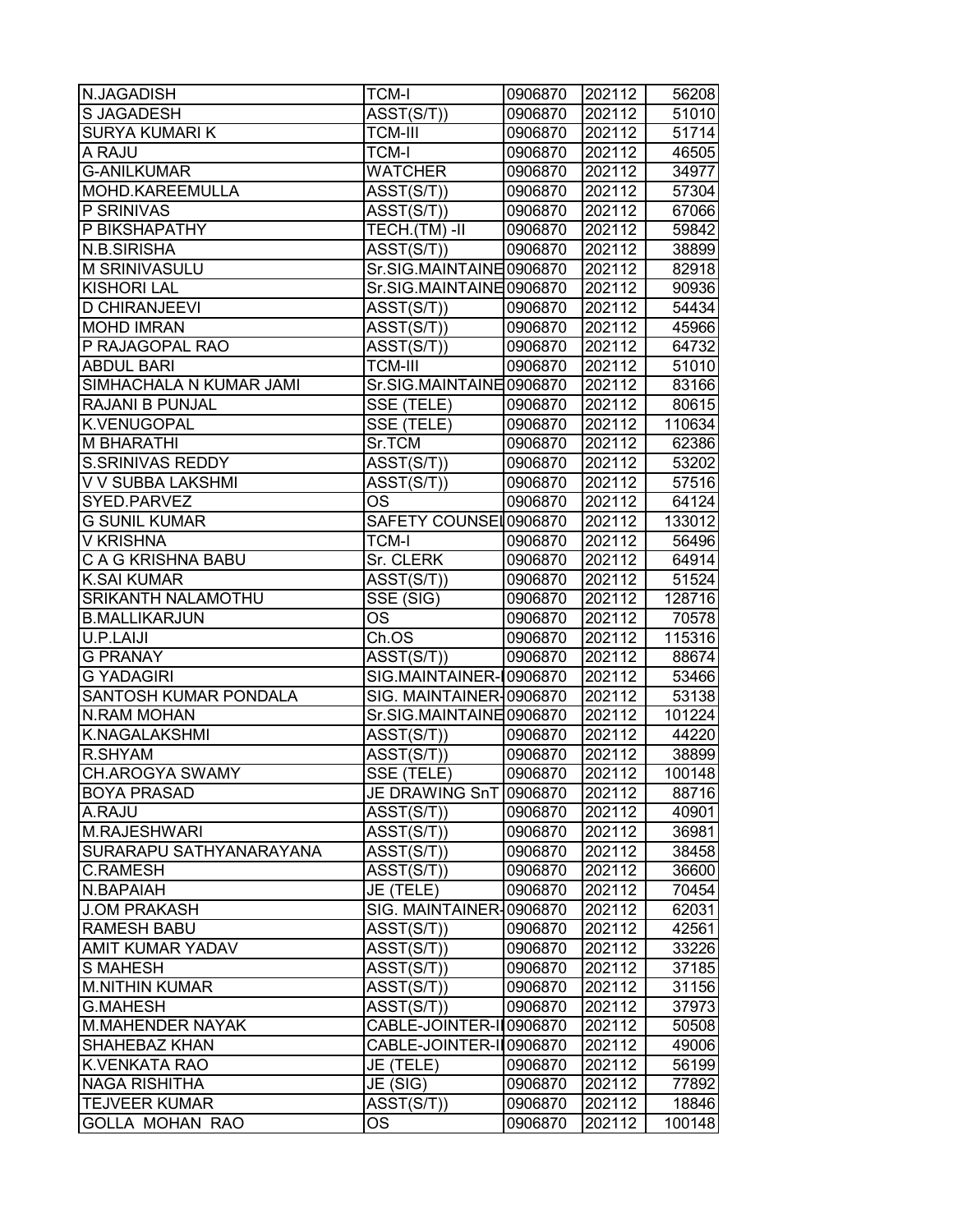| <b>RANJAN PRASAD</b>         | ASST(S/T))                           | 0906870 | 202112 | 32900 |
|------------------------------|--------------------------------------|---------|--------|-------|
| <b>ROHIT</b>                 | $\overline{\text{ASST}}(\text{S/T})$ | 0906870 | 202112 | 33600 |
| <b>HANSRAJ LOMOD</b>         | ASST(S/T))                           | 0906870 | 202112 | 36390 |
| <b>RAJ</b>                   | ASST(S/T))                           | 0906870 | 202112 | 33850 |
| <b>SARFARAJ</b>              | ASST(S/T))                           | 0906870 | 202112 | 35533 |
| <b>HARISH VIMAL K</b>        | ASST(S/T))                           | 0906870 | 202112 | 31600 |
| <b>GIRRAJ RAWAT</b>          | ASST(S/T))                           | 0906870 | 202112 | 26790 |
| <b>SATYENDRA KUMAR RAJAK</b> | ASST(S/T))                           | 0906870 | 202112 | 34400 |
| <b>AJAY KUMHAR</b>           | ASST(S/T))                           | 0906870 | 202112 | 31600 |
| <b>PRASHANT KUMAR</b>        | ASST(S/T))                           | 0906870 | 202112 | 38226 |
| <b>RANJAN KUMAR</b>          | ASST(S/T))                           | 0906870 | 202112 | 35150 |
| <b>WASEEM AKRAM</b>          | ASST(S/T))                           | 0906870 | 202112 | 32300 |
| <b>SANJAY KUMAR</b>          | ASST(S/T))                           | 0906870 | 202112 | 28892 |
| D LAXMAN                     | ASST(S/T))                           | 0906870 | 202112 | 38086 |
| <b>C AKHIL BABU</b>          | SIG.MAINTAINER-10906870              |         | 202112 | 48058 |
| R. PRABHAKARAN               | ASST(S/T))                           | 0906870 | 202112 | 28786 |
| <b>V ARCHANA</b>             | ASST(S/T))                           | 0906870 | 202112 | 31207 |
| <b>B NARSING</b>             | <b>TCM-III</b>                       | 0906870 | 202112 | 42815 |
| N. JAYA                      | ASST(S/T))                           | 0906870 | 202112 | 35026 |
| <b>BHAVIKA RAMTEKE</b>       | CLERK-CUM-TYPI\$0906870              |         | 202112 | 34286 |
| <b>BRAJESH KUMAR JHA</b>     | ASST(S/T))                           | 0906870 | 202112 | 37022 |
| V.RAKESH                     | ASST(S/T))                           | 0906870 | 202112 | 34514 |
| <b>G SANTOSH KUMAR</b>       | $\overline{\text{ASST}}(\text{S/T})$ | 0906870 | 202112 | 37343 |
| <b>B.SAIBABU</b>             | JE (SIG)                             | 0906870 | 202112 | 73230 |
| J DINESH                     | ASST(S/T))                           | 0906870 | 202112 | 36090 |
| <b>S.MAHOMMAD THOUSIF</b>    | ASST(S/T))                           | 0906870 | 202112 | 36100 |
| <b>K.ADITYA</b>              | SIG.MAINTAINER-10906870              |         | 202112 | 34529 |
| <b>GANGADHARA SURAJ</b>      | SIG.MAINTAINER-10906870              |         | 202112 | 35129 |
| <b>THOKALA SATISH KUMAR</b>  | SIG.MAINTAINER-10906870              |         | 202112 | 34159 |
| <b>ALLUR ESHWAR</b>          | ASST(S/T))                           | 0906870 | 202112 | 38253 |
| <b>SANTOSH BALE</b>          | <b>STENO</b>                         | 0906870 | 202112 | 46270 |
| A.SRIKANTH                   | ASST(S/T))                           | 0906870 | 202112 | 29059 |
| <b>SUJITKUMAR RUDRADAS</b>   | $\overline{ASST(S/T))}$              | 0906871 | 202112 | 33099 |
| <b>J SWAPNA</b>              | ASST(S/T))                           | 0906871 | 202112 | 26986 |
| <b>MD.SARFARAZ YOUSUF</b>    | SIG.MAINTAINER-10906871              |         | 202112 | 31559 |
| <b>S.ANILKUMAR</b>           | ASST(S/T))                           | 0906871 | 202112 | 33539 |
| M. VENKATESHWARLU            | ASST(S/T))                           | 0906871 | 202112 | 30130 |
| <b>NAVIN KUMAR</b>           | <b>TCM-III</b>                       | 0906871 | 202112 | 43503 |
| K RAMULOO MOGULAIAH          | ASST(S/T))                           | 0906871 | 202112 | 58078 |
| <b>PAWAR SUDHAKAR KERBA</b>  | <b>TCM-I</b>                         | 0906871 | 202112 | 50279 |
| <b>CHENNAIAH</b>             | JE (SIG)                             | 0906871 | 202112 | 79638 |
| K JITENDER                   | <b>TCM-II</b>                        | 0906871 | 202112 | 39189 |
| <b>B VISHNU KUMAR</b>        | SIG. MAINTAINER-0906871              |         | 202112 | 53068 |
| N SRINIVAS                   | ASST(S/T))                           | 0906871 | 202112 | 56040 |
| P SATYANARAYANA              | Sr.TCM                               | 0906871 | 202112 | 70253 |
| P HARI BABU                  | CABLE-JOINTER-I 0906871              |         | 202112 | 61158 |
| CH VENKATESWARA RAO          | JE (TELE)                            | 0906871 | 202112 | 88945 |
| M.NARENDHAR KUMAR            | ASST(S/T))                           | 0906871 | 202112 | 37036 |
| <b>SYED YOUSUF</b>           | ASST(S/T))                           | 0906871 | 202112 | 58788 |
| <b>D MANNEMMA</b>            | ASST(S/T))                           | 0906871 | 202112 | 48558 |
| <b>N NARESH BABU</b>         | <b>TCM-I</b>                         | 0906871 | 202112 | 53518 |
| <b>G.KANAKAIAH</b>           | Sr.TECH(PAINTER0906871               |         | 202112 | 70118 |
| <b>VIPIN SADASHIV</b>        | JE (SIG)                             | 0906871 | 202112 | 66548 |
| <b>KAVINDRA KUMAR SUSHIL</b> | Sr.SIG.MAINTAINE0906871              |         | 202112 | 54627 |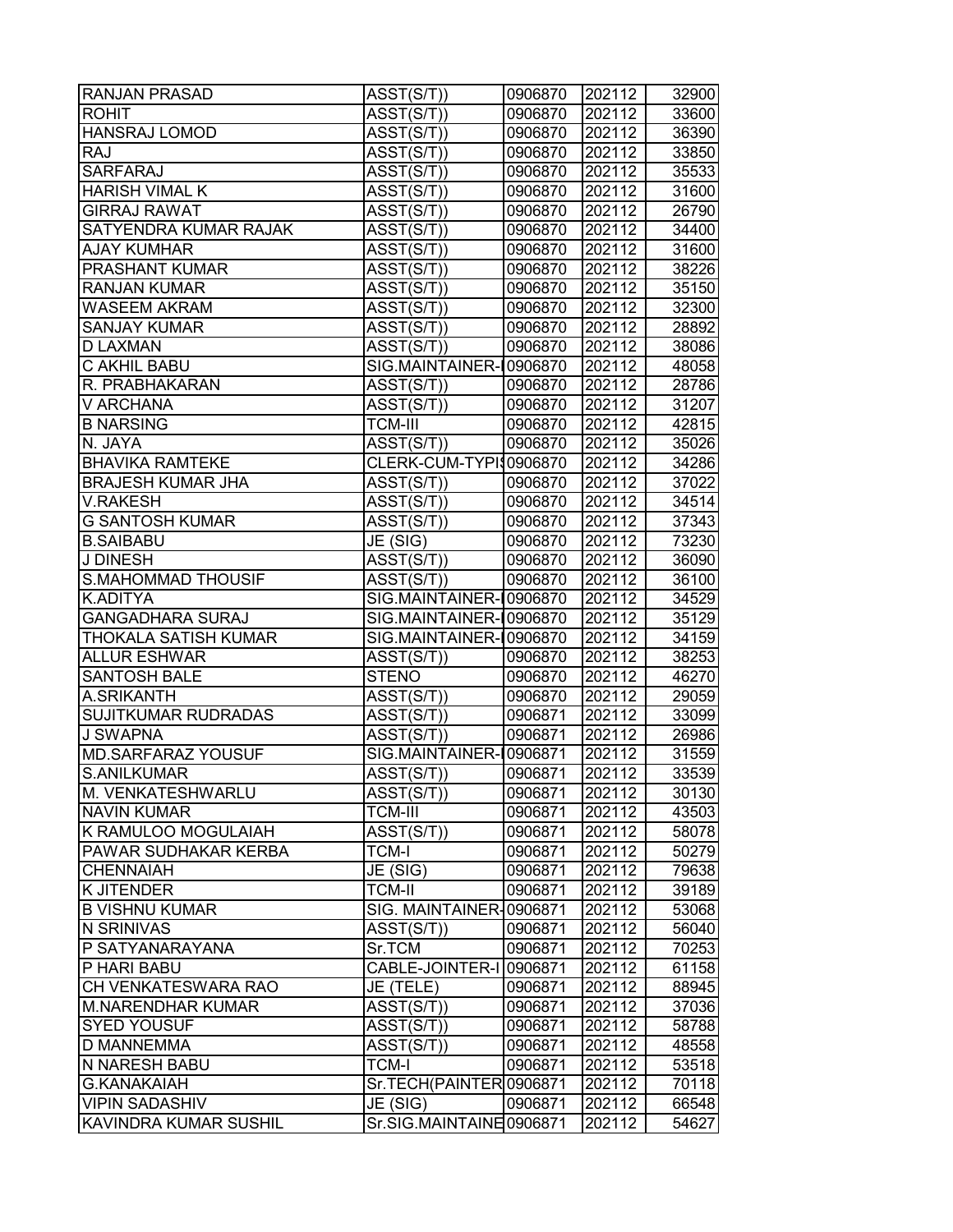| SYED.PASHA                  | ASST(S/T))                           | 0906871 | 202112 | 42349  |
|-----------------------------|--------------------------------------|---------|--------|--------|
| <b>B.RAVI KUMAR</b>         | SIG.MAINTAINER-10906871              |         | 202112 | 39303  |
| N.KRANTHI KUMAR             | ESM-III                              | 0906871 | 202112 | 41917  |
| R DASHARATH                 | SSE (SIG)                            | 0906871 | 202112 | 96198  |
| SANJEEV JADALA              | <b>ESM-I</b>                         | 0906871 | 202112 | 45758  |
| <b>K.SRINIVAS</b>           | Sr.SIG.MAINTAINE0906871              |         | 202112 | 68698  |
| <b>MD.ASIF</b>              | ASST(S/T))                           | 0906871 | 202112 | 30439  |
| <b>BRAHMA RAO DAKKA</b>     | SE (TELE)                            | 0906871 | 202112 | 107313 |
| <b>B.SATISH</b>             | ASST(S/T))                           | 0906871 | 202112 | 35558  |
| SONTAKKE VIJAY MALIKARJUN   | ASST(S/T))                           | 0906871 | 202112 | 33250  |
| <b>DHARMENDA SINGH</b>      | ASST(S/T))                           | 0906871 | 202112 | 29100  |
| PRASHANT KUMAR              | $\overline{\text{ASST}}(\text{S/T})$ | 0906871 | 202112 | 33964  |
| WAKDE ABHIJEET VIJAY        | ASST(S/T))                           | 0906871 | 202112 | 33400  |
| SAKHARE PARMESHWAR          | ASST(S/T))                           | 0906871 | 202112 | 33550  |
| <b>SAGAR MAL KHICHAR</b>    | ASST(S/T))                           | 0906871 | 202112 | 30700  |
| <b>BHAGWAN RAM</b>          | ASST(S/T))                           | 0906871 | 202112 | 29793  |
| PAVAN MEENA                 | ASST(S/T))                           | 0906871 | 202112 | 28000  |
| <b>R SATISH</b>             | $\overline{\text{ASST}}(\text{S/T})$ | 0906871 | 202112 | 36350  |
| CH. SHIVA KUMAR             | JE (SIG)                             | 0906871 | 202112 | 60690  |
| ALEX C.L.                   | SIG.MAINTAINER-10906871              |         | 202112 | 41761  |
| <b>DODLA ARJUN</b>          | <b>TCM-III</b>                       | 0906871 | 202112 | 47079  |
| <b>BANOTH PRAVEEN KUMAR</b> | ESM-III                              | 0906871 | 202112 | 36429  |
| A.RAJ KUMAR                 | ASST(S/T))                           | 0906872 | 202112 | 37789  |
| K. VENU KUMAR               | ESM-III                              | 0906872 | 202112 | 38219  |
| <b>G PRAVEEN KUMAR</b>      | <b>TCM-III</b>                       | 0906872 | 202112 | 40269  |
| TADI SANTHARAO              | <b>TRACK MNTR-IV</b>                 | 0906872 | 202112 | 37600  |
| GODDU LAXMANA RAO           | ASST(S/T))                           | 0906872 | 202112 | 37600  |
| ABHISHEK KUMAR SINGH        | ASST(S/T))                           | 0906872 | 202112 | 37600  |
| <b>B.KRANTHI KUMAR</b>      | FITTER-III                           | 0906872 | 202112 | 53168  |
| P ARIF KHAN                 | Sr.TCM                               | 0906872 | 202112 | 69068  |
| N. JAYABHASKAR              | $\overline{\text{SSE}}$ (TELE)       | 0906872 | 202112 | 97878  |
| SK.MAHABOOB NAWAZ           | SIG.MAINTAINER-10906872              |         | 202112 | 47798  |
| J CHINNA RAMUDU             | ASST(S/T))                           | 0906872 | 202112 | 40797  |
| <b>B TIRUPATAIAH</b>        | SIG. MAINTAINER-0906872              |         | 202112 | 64738  |
| P NARASIMLOO                | Sr.TECH(PAINTER0906872               |         | 202112 | 67959  |
| <b>KURMANNA</b>             | ASST(S/T))                           | 0906872 | 202112 | 61938  |
| <b>M.SATISH</b>             | SSE (SIG)                            | 0906872 | 202112 | 95840  |
| <b>A AMJAD</b>              | ASST(S/T))                           | 0906872 | 202112 | 54008  |
| <b>B.HARI KUMAR</b>         | Sr.SIG.MAINTAINE0906872              |         | 202112 |        |
| <b>BABLU KUMAR</b>          |                                      |         | 202112 | 82718  |
| J NAGARAJU                  | ASST(S/T))                           | 0906872 | 202112 | 34079  |
| <b>MULLA BASHU</b>          | TCM-III<br>SIG.MAINTAINER-10906872   | 0906872 | 202112 | 53798  |
| <b>NAGE NAIK</b>            |                                      |         | 202112 | 56228  |
| <b>M SRINIVAS</b>           | Sr.SIG.MAINTAINE0906872              |         |        | 78753  |
|                             | ASST(S/T))                           | 0906872 | 202112 | 58140  |
| E NARAYANA KONDAIAH         | Sr.SIG.MAINTAINE0906872              |         | 202112 | 73519  |
| Y KRISHNA MURTHY            | SE (SIG)                             | 0906872 | 202112 | 115298 |
| K S VENKATARAMANA           | SSE (TELE)                           | 0906872 | 202112 | 87788  |
| V. VENUGOPAL                | SSE (SIG)                            | 0906872 | 202112 | 158070 |
| C CHANDRASEKHAR             | SIG. MAINTAINER-0906872              |         | 202112 | 64760  |
| <b>K.SANTHOSH KUMAR</b>     | SIG. MAINTAINER-0906872              |         | 202112 | 53918  |
| <b>K RAMESH</b>             | <b>TCM-I</b>                         | 0906872 | 202112 | 117178 |
| P NAGARAJU                  | <b>TCM-III</b>                       | 0906872 | 202112 | 49548  |
| <b>GOPALAKRISHNA</b>        | <b>TCM-I</b>                         | 0906872 | 202112 | 58115  |
| K SESHANNA                  | ASST(S/T))                           | 0906872 | 202112 | 58490  |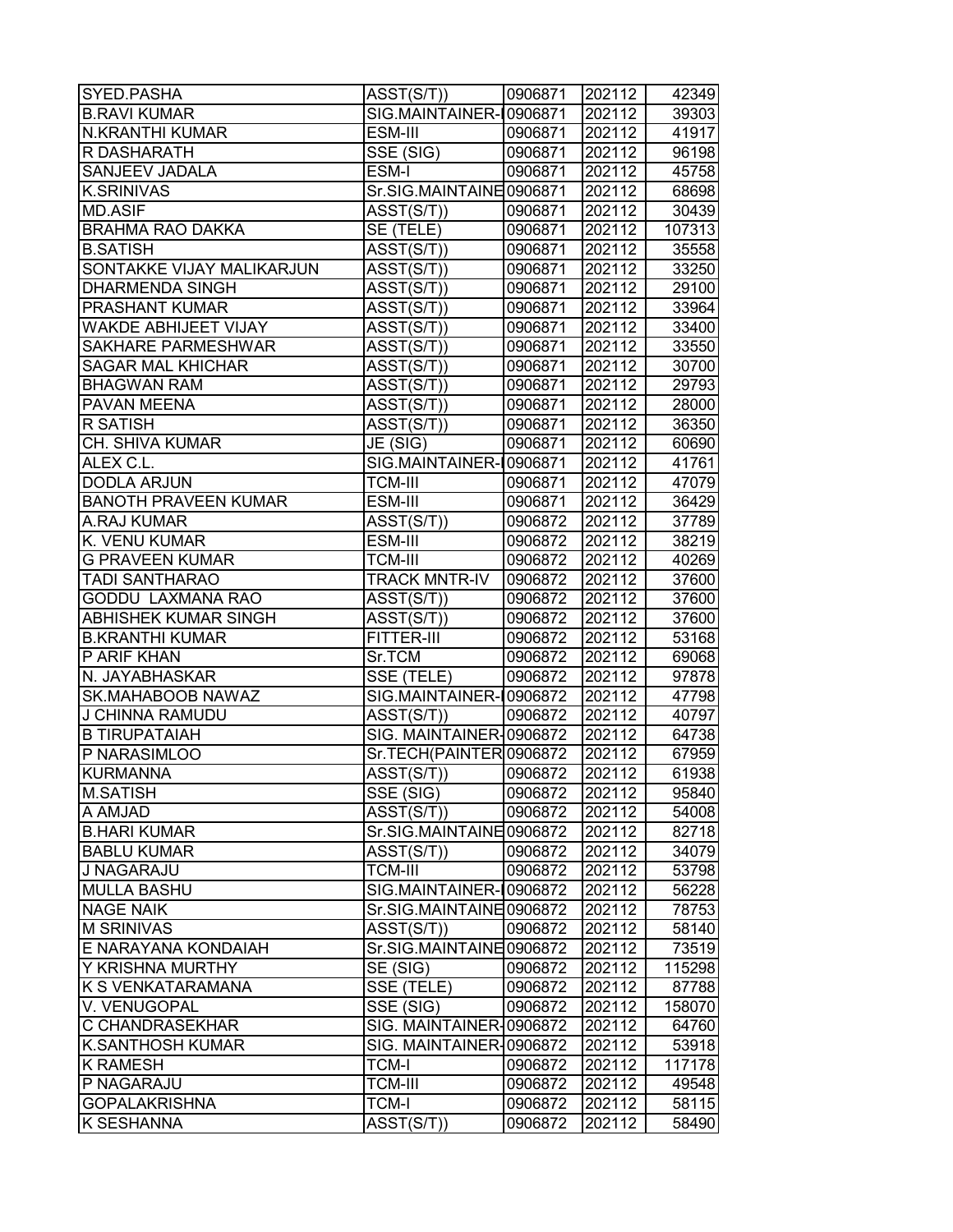| VIJAY                                               | SIG.MAINTAINER-10906872              |         | 202112 | 47834  |
|-----------------------------------------------------|--------------------------------------|---------|--------|--------|
| ARUN KUMAR JHA                                      | <b>TCM-III</b>                       | 0906872 | 202112 | 41588  |
| <b>D.RAVI KUMAR</b>                                 | SIG.MAINTAINER-10906872              |         | 202112 | 44415  |
| <b>SANTOSH KUMAR</b>                                | ASST(S/T))                           | 0906872 | 202112 | 40229  |
| <b>GANGA RAM MEENA</b>                              | <b>ESM</b>                           | 0906872 | 202112 | 79918  |
| W.ARVIND                                            | Sr.SIG.MAINTAINE0906872              |         | 202112 | 78269  |
| K BALARAJU                                          | SIG.MAINTAINER-10906872              |         | 202112 | 51178  |
| MAHENDRA KUMAR YADAV                                | ASST(S/T))                           | 0906872 | 202112 | 43342  |
| <b>B.BHARATH KUMAR</b>                              | ESM-I                                | 0906872 | 202112 | 43780  |
| SK.MOHD.ZAKIR HUSSAIN                               | Sr.SIG.MAINTAINE0906872              |         | 202112 | 65694  |
| M.KANNAIAH                                          | ASST(S/T))                           | 0906872 | 202112 | 40452  |
| <b>HARIBABU</b>                                     | SIG.MAINTAINER-10906872              |         | 202112 | 44358  |
| <b>E.HARI PRASAD</b>                                | SSE (TELE)                           | 0906872 | 202112 | 99478  |
| C VENKATSWARLU                                      | ASST(S/T))                           | 0906872 | 202112 | 51348  |
| <b>B KALPANA</b>                                    | ASST(S/T))                           | 0906872 | 202112 | 47062  |
| RAMANJANEYULU .K                                    | ASST(S/T))                           | 0906872 | 202112 | 39152  |
| P. NARASIMULU                                       | ASST(S/T))                           | 0906872 | 202112 | 40998  |
| P.VENKATAIAH                                        | ASST(S/T))                           | 0906872 | 202112 | 36953  |
| M.RAVICHANDRA                                       | Sr.SIG.MAINTAINE 0906872             |         | 202112 | 69874  |
| PEDDI SATYANARAYANA                                 | Sr.SIG.MAINTAINE0906872              |         | 202112 | 61651  |
| <b>CHANDRAIAH</b>                                   | <b>WATCHER</b>                       | 0906872 | 202112 | 49982  |
| MD.MAHAMOODMIYA                                     | <b>WATCHER</b>                       | 0906872 | 202112 | 53804  |
| <b>DHIRAJ KUMAR</b>                                 | ASST(S/T))                           | 0906872 | 202112 | 36464  |
| P.RAGHAVENDRA                                       | ASST(S/T))                           | 0906872 | 202112 | 40097  |
| <b>JITENDRA KUMAR</b>                               | ASST(S/T))                           | 0906872 | 202112 | 59100  |
| K.VENKATESHWARLU                                    | ASST(S/T))                           | 0906872 | 202112 | 42355  |
| <b>MD.HUSSAIN</b>                                   | $\overline{\text{ASST}}(\text{S/T})$ | 0906872 | 202112 | 38779  |
| G.VISHNU VARDHANUDU                                 | ASST(S/T))                           | 0906872 | 202112 | 35258  |
| VENKATA SIVAIAH.V                                   | SIG. MAINTAINER-0906872              |         | 202112 | 49838  |
| <b>B.KRISHNA</b>                                    | $\overline{\text{ASST}}(\text{S/T})$ | 0906872 | 202112 | 34574  |
| <b>SUNIL KUMAR S</b>                                | ASST(S/T))                           | 0906872 | 202112 | 35500  |
| SUBHASH SINGH                                       | ASST(S/T))                           | 0906872 | 202112 | 34500  |
| ANUJ KUMAR OJHA                                     | ASST(S/T))                           | 0906872 | 202112 | 35350  |
| <b>ANIL KUMAR</b>                                   | ASST(S/T))                           | 0906872 | 202112 | 33634  |
| <b>KUNDAN KUMAR</b>                                 | ASST(S/T))                           | 0906872 | 202112 | 33400  |
| <b>PARVEZ</b>                                       | ASST(S/T))                           | 0906872 | 202112 | 28958  |
| SHRINATH CHIMMALAGI                                 | ASST(S/T))                           | 0906872 | 202112 | 29769  |
| H. SAIKUMAR                                         | SIG.MAINTAINER-10906872              |         | 202112 | 38059  |
| M AMARNATH                                          | ASST(S/T))                           | 0906872 | 202112 | 35804  |
| N ARUN RAJ                                          | ASST(S/T))                           | 0906872 | 202112 | 31322  |
| <b>SYED MOHAMMED AAKHIL</b>                         | ASST(S/T))                           | 0906872 | 202112 | 35527  |
| RAMESH.K                                            | SIG.MAINTAINER-10906872              |         | 202112 | 29879  |
| OBULAPU VENKATA SANDEEP KUMASIG.MAINTAINER-10906872 |                                      |         | 202112 | 33829  |
| <b>MAROJU ANIL KUMAR</b>                            | <b>TCM-III</b>                       | 0906872 | 202112 | 34379  |
| <b>VOLADRI ASHISH</b>                               | <b>TCM-III</b>                       | 0906872 | 202112 | 35129  |
| NAKKA SHIVA KUMAR                                   | ESM-III                              | 0906872 | 202112 | 37379  |
| <b>K.RAMANA</b>                                     | <b>ASTE</b>                          | 0906881 | 202112 | 152132 |
| <b>G.VENKATESHWARA RAO</b>                          | ASTE                                 | 0906881 | 202112 | 219544 |
| <b>T.NEELA PAVANI</b>                               | Sr. DSTE                             | 0906881 | 202112 | 128004 |
| <b>L.PRAVEEN</b>                                    | SSE (P.WAY)                          | 0906220 | 202112 | 89058  |
| SHASHI KANT SINGH                                   | SSE (P.WAY)                          | 0906220 | 202112 | 74617  |
| <b>RAKESH KUMAR</b>                                 | SSE (P.WAY)                          | 0906220 | 202112 | 87198  |
| P SRINIVASA RAO                                     | SSE (WORKS)                          | 0906220 | 202112 | 155102 |
| <b>U.PRADEEP KUMAR</b>                              | JE (WORKS)                           | 0906220 | 202112 | 56538  |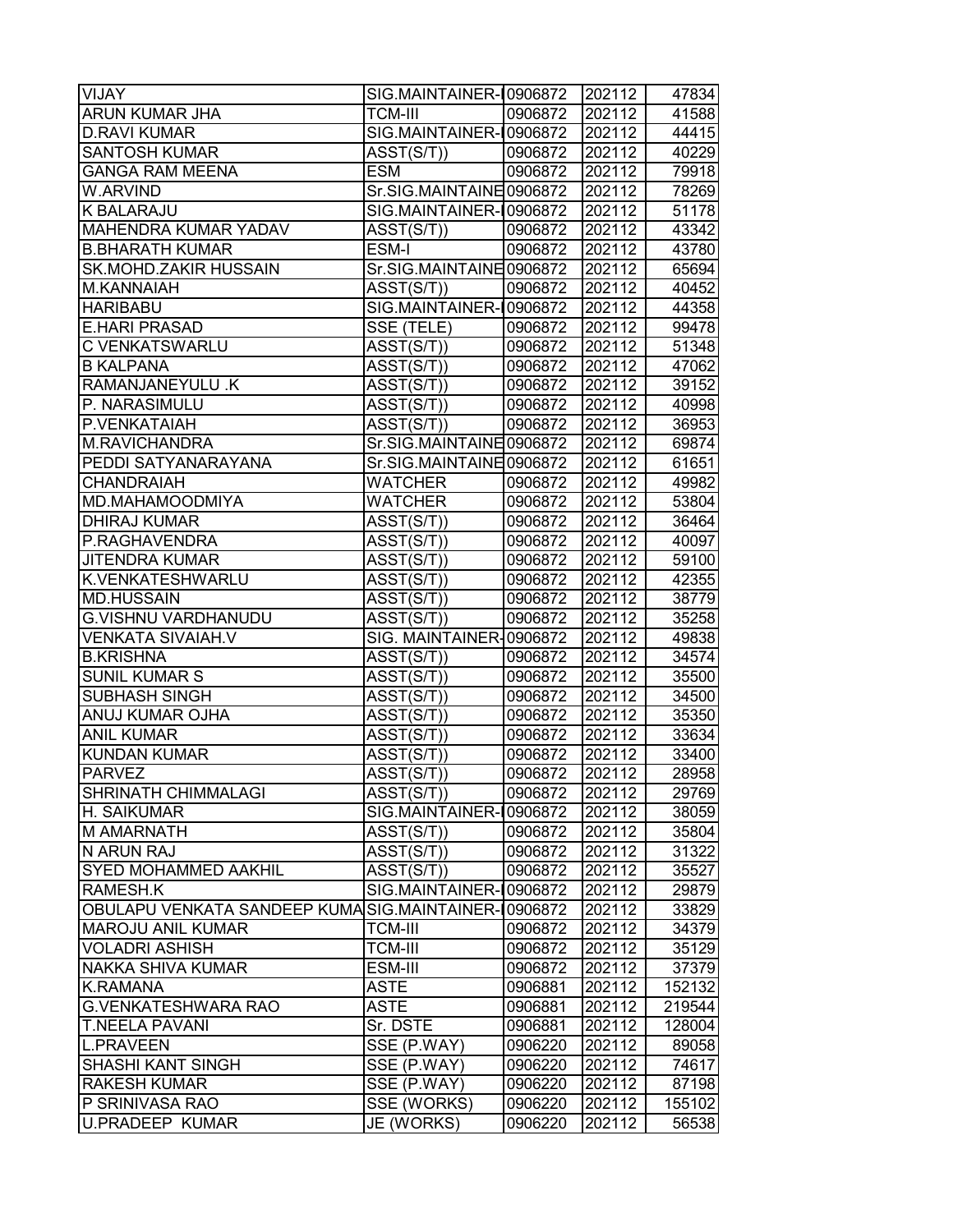| <b>BANOTH RAVI</b>          | SSE (P.WAY)             | 0906220 | 202112 | 70782  |
|-----------------------------|-------------------------|---------|--------|--------|
| MD.KHAMARUZZAMA             | SSE (P.WAY)             | 0906220 | 202112 | 142756 |
| N PRAMOD KUMAR              | SE (P.WAY)              | 0906220 | 202112 | 135766 |
| M RAVI NAGASHANKAR          | SSE (P.WAY)             | 0906220 | 202112 | 97002  |
| <b>D VEERABADRUDU</b>       | <b>OS</b>               | 0906220 | 202112 | 71508  |
| M V S NAIDU                 | SSE (P.WAY)             | 0906220 | 202112 | 129398 |
| <b>R RAVINDRA KUMAR</b>     | SSE (WORKS)             | 0906220 | 202112 | 116786 |
| <b>H SHAVALI</b>            | <b>OS</b>               | 0906220 | 202112 | 101158 |
| G.LASYA                     | SSE (P.WAY)             | 0906220 | 202112 | 84798  |
| <b>M.MURALI KRISHNA</b>     | SE (WORKS)              | 0906220 | 202112 | 121858 |
| <b>KYADAGIRI</b>            | SSE (P.WAY)             | 0906220 | 202112 | 96578  |
| <b>S.S.NARESH KUMAR</b>     | OS.                     | 0906220 | 202112 | 81078  |
| <b>K.NAGA RAJU</b>          | SSE (P.WAY)             | 0906220 | 202112 | 75520  |
| A ADIVAIAH                  | SSE (P.WAY)             | 0906220 | 202112 | 98258  |
| <b>B.NARASIMLOO</b>         | RECORD SORTER0906220    |         | 202112 | 58068  |
| N SURYAPRAKASH              | SSE(BRIDGE)             | 0906220 | 202112 | 116916 |
| <b>SUJIT SHANDILYA</b>      | JE (WORKS)              | 0906220 | 202112 | 69654  |
| <b>SHAIK RIYAZ PASHA</b>    | JE (P.WAY)              | 0906220 | 202112 | 46374  |
| <b>RAVI RANJAN KUMAR</b>    | JE (P.WAY)              | 0906220 | 202112 | 74973  |
| KORADA SHIVA KUMAR          | JE (WORKS)              | 0906220 | 202112 | 68013  |
| <b>SUDIP MAJUMDER</b>       | SSE (WORKS)             | 0906221 | 202112 | 69417  |
| <b>CHANDAN KUMAR PASWAN</b> | <b>SSE (WORKS)</b>      | 0906221 | 202112 | 71337  |
| <b>VIPPAGUNTA RAVI TEJA</b> | SSE DRAWING CI 0906221  |         | 202112 | 80458  |
| <b>SATTI JAYA RAMAREDDY</b> | TMM-III                 | 0906221 | 202112 | 57324  |
| <b>B.ASHOK KUMAR</b>        | TECH.(TM)-II            | 0906221 | 202112 | 53584  |
| <b>T. ANOOP KUMAR</b>       | SSE (TRK MACHIN0906221  |         | 202112 | 87924  |
| <b>BRAJESH KUMAR</b>        | SSE (TRK MACHIN0906221  |         | 202112 | 86058  |
| <b>SHAIK RASOOL</b>         | Sr.Tech(TMM)            | 0906221 | 202112 | 64124  |
| <b>D SOBHAN BABU</b>        | SSE (TRK MACHIN0906221  |         | 202112 | 125796 |
| <b>SHAIK SIRAJ AHAMED</b>   | SSE (TRK MACHIN0906221  |         | 202112 | 196500 |
| K. RAJAIAH                  | SR.TECH(TM)             | 0906221 | 202112 | 69654  |
| <b>B RAJU</b>               | <b>KHALASI</b>          | 0906221 | 202112 | 55928  |
| <b>V.RAMA KRISHNA</b>       | SSE (TRK MACHIN0906221  |         | 202112 | 109404 |
| P SRINIVAS                  | JE (TRK MACHINE 0906221 |         | 202112 | 64124  |
| A.MANJUNATH                 | Sr. CLERK               | 0906221 | 202112 | 71552  |
| <b>SRI.K.SRINIVAS</b>       | Sr. SO Acct             | 0906221 | 202112 | 152106 |
| S PRASAD RAO                | JE (TRK MACHINE 0906221 |         | 202112 | 67758  |
| <b>G.BALARAJU</b>           | JE (TRK MACHINE 0906221 |         | 202112 | 67758  |
| <b>Y SRINIVAS</b>           | TECH.(TM)-III           | 0906221 | 202112 | 49588  |
| <b>T RAGHU</b>              | JE (TRK MACHINE0906221  |         | 202112 | 64124  |
| <b>E.BANGARI</b>            | SR.TECH(TM)             | 0906221 | 202112 | 86750  |
| N. RAMESH                   | TMM-III                 | 0906221 | 202112 | 49476  |
| <b>G.VENKATA, RAVI</b>      | SSE (TRK MACHIN0906221  |         | 202112 | 113044 |
| <b>PATHAN SATHARMIAH</b>    | <b>TECH-III</b>         | 0906221 | 202112 | 55276  |
| <b>GOPI KRISHNA</b>         | <b>TECH-III</b>         | 0906221 | 202112 | 47726  |
| M.A.KRISHNA                 | JE (TRK MACHINE 0906221 |         | 202112 | 70808  |
| <b>BENARJI. ITLA</b>        | JE (TRK MACHINE 0906221 |         | 202112 | 60648  |
| <b>G. SUDHAKAR</b>          | $TECH.(TM) - I$         | 0906221 | 202112 | 29551  |
| <b>B RATNA KUMAR</b>        | JE (TRK MACHINE 0906221 |         | 202112 | 80924  |
| A SUDHAKAR                  | Sr.Tech(TMM)            | 0906221 | 202112 | 93712  |
| <b>G RAJU</b>               | KHALASI HELPER 0906221  |         | 202112 | 71016  |
| <b>RIYAZ MOHIDDIN</b>       | <b>OS</b>               | 0906221 | 202112 | 136986 |
| <b>SRI KANTH REDDY</b>      | <b>TECH-III</b>         | 0906221 | 202112 | 54310  |
| K.MADHUKRISHNA              | OS                      | 0906221 | 202112 | 86876  |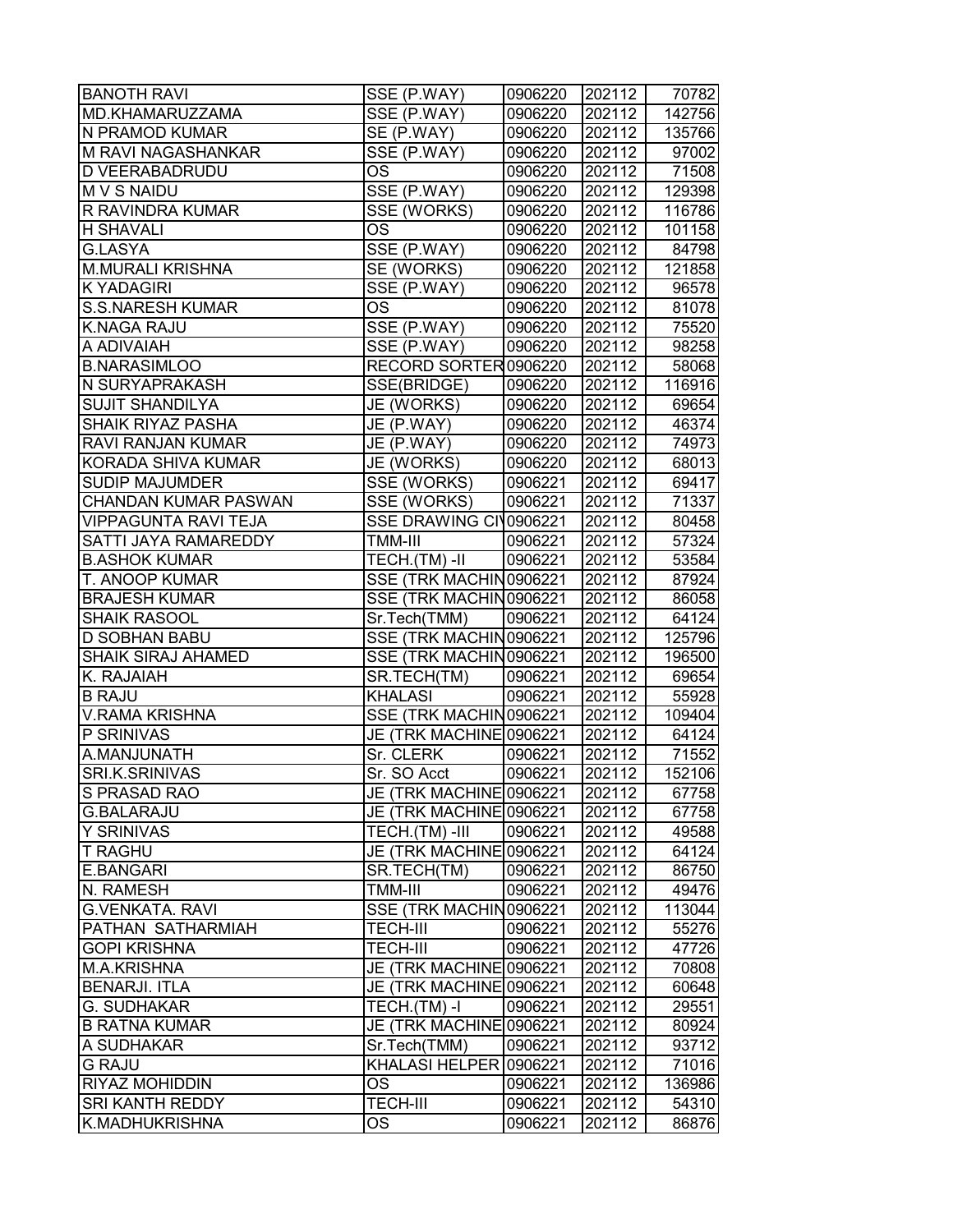| <b>LAXMAN M</b>             | <b>PEON</b>                    | 0906221 | 202112 | 58426  |
|-----------------------------|--------------------------------|---------|--------|--------|
| <b>SYED KHADAR JILANI</b>   | TECH.(TM)-I                    | 0906221 | 202112 | 63018  |
| S DIGAMBER                  | SSE (WORKS)                    | 0906221 | 202112 | 76154  |
| KUMARI.GADIPI               | <b>STENO</b>                   | 0906221 | 202112 | 72996  |
| P MADHAVA CHARY             | SSE (WORKS)                    | 0906221 | 202112 | 94618  |
| P RAMESH                    | <b>TMM-I</b>                   |         | 202112 |        |
|                             |                                | 0906221 |        | 69278  |
| CH PRABHAKAR                | TMM-II                         | 0906221 | 202112 | 37459  |
| P SATYANARAYANA             | TECH.(TM)-I                    | 0906221 | 202112 | 67198  |
| SHELE ANAND TULSIRAM        | CLERK-CUM-TYPI\$0906221        |         | 202112 | 48968  |
| SURYA PRASAD PADDALA S      | $\overline{\mathsf{SE}}$ (SIG) | 0906221 | 202112 | 118634 |
| <b>ASHALATA BEHARA</b>      | SSE (P.WAY)                    | 0906221 | 202112 | 89404  |
| <b>T.BHARATH KUMAR</b>      | <b>TRACK MNTR-IV</b>           | 0906221 | 202112 | 35884  |
| N RAJALINGAM                | <b>LASKAR</b>                  | 0906221 | 202112 | 71392  |
| MOHD.ZAMEER                 | JE (TRK MACHINE 0906221        |         | 202112 | 84262  |
| M SANJEEVA RAO              | SSE(ESTIMATOR) 0906221         |         | 202112 | 129220 |
| <b>K KISHAN</b>             | SSE(ESTIMATOR) 0906221         |         | 202112 | 122110 |
| <b>GLN REDDY</b>            | SSE (P.WAY)                    | 0906221 | 202112 | 147620 |
| <b>I SRINIVAS</b>           | SSE (P.WAY)                    | 0906221 | 202112 | 112156 |
| <b>IS UMA RANI</b>          | Sr. CLERK                      | 0906221 | 202112 | 64201  |
| <b>B.H.PRASANNA LAXMI</b>   | <b>LASKAR</b>                  | 0906221 | 202112 | 52730  |
| <b>HARISHANKAR</b>          | $TECH.(TM)$ -II                | 0906221 | 202112 | 60906  |
| G.GOPAL                     | SSE (P.WAY)                    | 0906221 | 202112 | 115704 |
| <b>N RAVINDER</b>           | <b>SSE</b>                     | 0906221 | 202112 | 147998 |
| <b>D RAVI</b>               | GEN.ASST(ENG)                  | 0906221 | 202112 | 61754  |
| M.RADHIKA                   | Sr. CLERK                      | 0906221 | 202112 | 64201  |
| M SAI PRASAD                | SSE (TRK MACHIN0906221         |         | 202112 | 99084  |
| T V R DURGA ARUNA           | ОS                             | 0906221 | 202112 | 112156 |
| S.NAGABUSHANACHARY          | SSE (P.WAY)                    | 0906221 | 202112 | 129458 |
| <b>G VIJAY BHASKER</b>      | <b>OS</b>                      | 0906221 | 202112 | 82198  |
| <b>D RAVINDRANATH</b>       | <b>STENO</b>                   | 0906221 | 202112 | 100148 |
| V.K.MAMMU                   | FITTER (MCM)                   | 0906221 | 202112 | 89404  |
| P MALLAIAH                  | TECH.(TM)-I                    | 0906221 | 202112 | 65118  |
| <b>G SANTHI KIRAN</b>       | SSE (TRK MACHIN0906221         |         | 202112 | 98106  |
| <b>YELLAM VENKATESH</b>     | PEON                           | 0906221 | 202112 | 29012  |
| P SUBBA RAO                 | SSE (TRK MACHIN0906221         |         | 202112 | 104364 |
| A.AVINASH                   | SE DRAWING ME 0906221          |         | 202112 | 97304  |
| P. NAGOOR BASHA             | SSE (TRK MACHIN0906221         |         | 202112 | 91932  |
| S DEVADANAM                 | SSE (WORKS)                    | 0906221 | 202112 | 125586 |
| M V K V PRASAD              | SSE (WORKS)                    | 0906221 | 202112 | 124733 |
| <b>PAPPU KUMAR</b>          | TMM-III                        | 0906221 | 202112 | 54426  |
| <b>B.UMA NARSING RAO</b>    | Ch.OS                          | 0906221 | 202112 | 115316 |
| <b>B V AMMANI</b>           | Ch.OS                          | 0906221 | 202112 | 118634 |
| K DEVANNA                   | FITTER (MCM)                   | 0906221 | 202112 | 90752  |
| K SATHYANARAYANA            | SSE (TRK MACHIN0906221         |         | 202112 | 84506  |
| <b>M.ASHOK</b>              | TECH.(TM)-I                    | 0906221 | 202112 | 66618  |
| <b>J.NARSAIAH</b>           | FITTER (MCM)                   | 0906221 | 202112 | 100796 |
| K.RAJA GOPAL                | <b>OS</b>                      | 0906221 | 202112 | 108996 |
| <b>C.VIJAYA BHASKAR RAO</b> | TECH.(TM) -II                  | 0906221 | 202112 | 56120  |
| <b>D VIDYASAGAR</b>         | SSE (TRK MACHIN0906221         |         | 202112 | 98444  |
| M.RAMPRASADGOUD             | SSE (P.WAY)                    | 0906221 | 202112 | 83840  |
| S.M.BASHA                   | SSE (TRK MACHIN0906221         |         | 202112 | 108732 |
| <b>B RAMCHANDER</b>         | SSE (TRK MACHIN0906221         |         | 202112 | 116708 |
| <b>K AJAY KUMAR</b>         | <b>PEON</b>                    | 0906221 | 202112 | 47946  |
| <b>M SRINIVAS</b>           | OS.                            | 0906221 | 202112 | 89404  |
|                             |                                |         |        |        |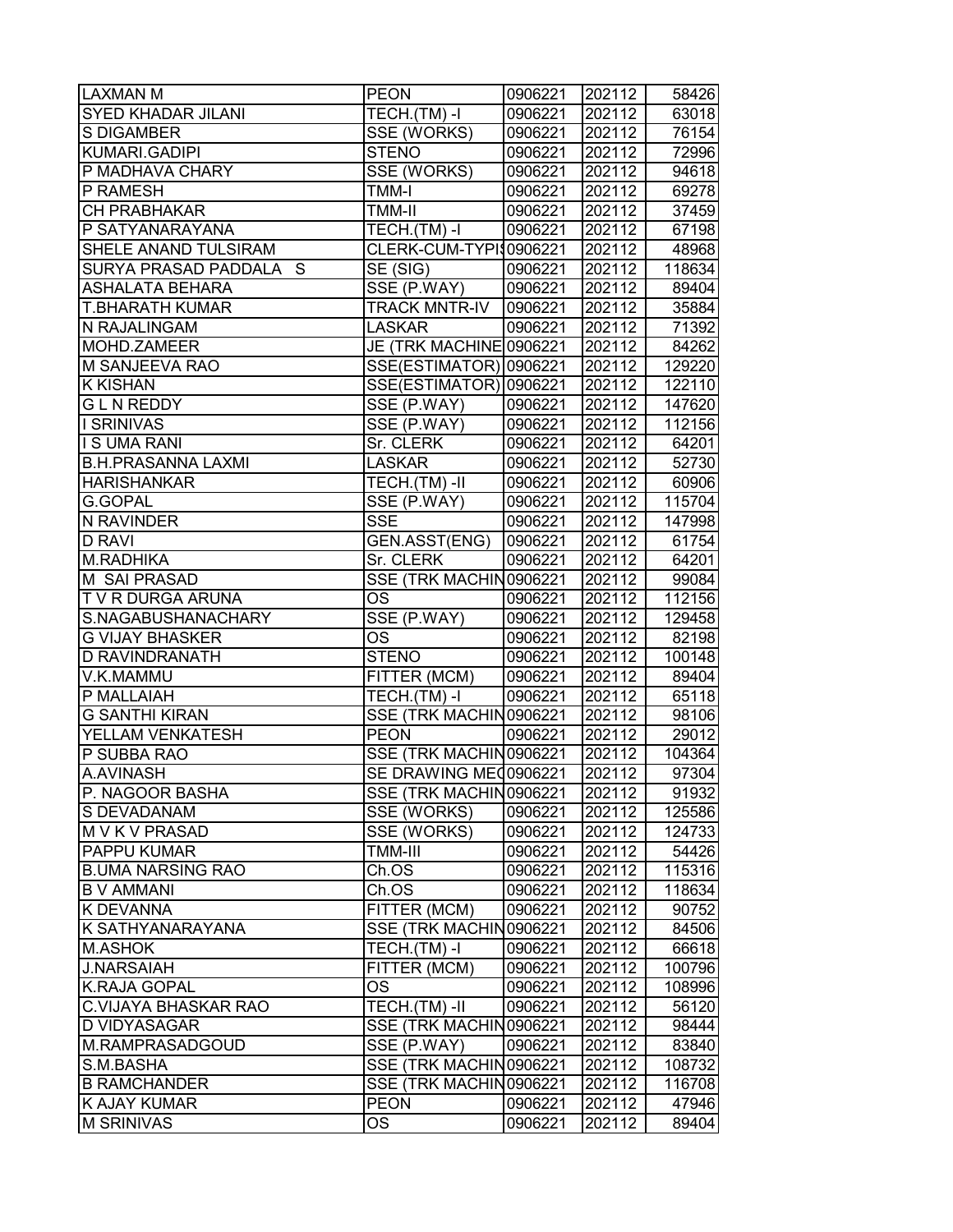| <b>SRI MURALIDHAR YADAV</b>  | $TECH.(TM) - II$                            | 0906221 | 202112 | 63406  |
|------------------------------|---------------------------------------------|---------|--------|--------|
| <b>CH BALAKRISHNA</b>        | TMM-III                                     | 0906221 | 202112 | 51426  |
| <b>G KAVITHA</b>             | $\overline{\text{SE}}$ (P.WAY)              | 0906221 | 202112 | 105994 |
| M CHENNA KESHAVULU           | SSE (TRK MACHIN0906221                      |         | 202112 | 108778 |
| M TARAKESWAR RAO             | JE (TRK MACHINE 0906221                     |         | 202112 | 86248  |
| <b>SRI PRAKASH VANGALA</b>   | JE (TRK MACHINE 0906221                     |         | 202112 | 75848  |
| <b>RAM NIWAS MEENA</b>       | TMM-III                                     | 0906221 | 202112 | 52914  |
| L RAMBABU                    | $\overline{\text{SSE}}(\text{TRS})$         | 0906221 | 202112 | 82136  |
| <b>KOTA ASHOK</b>            | SSE (TRK MACHIN0906221                      |         | 202112 | 103436 |
| A.VEERAIAH                   | FITTER (MCM)                                | 0906221 | 202112 | 82214  |
| Y. LOKESHWAR                 | SSE (P.WAY)                                 | 0906221 | 202112 | 115704 |
| <b>SANJAY KUMAR</b>          | SSE (P.WAY)                                 | 0906221 | 202112 | 85745  |
| <b>AMRIT KUMAR GUPTA</b>     | KHALASI HELPER 0906221                      |         | 202112 | 52126  |
| P MURALI KRISHNA             | <b>OS</b>                                   | 0906221 | 202112 | 118634 |
| <b>G.VENKATESH</b>           | <b>TRACK MNTR-II</b>                        | 0906221 | 202112 | 52906  |
| <b>S RAVIKUMAR</b>           | Ch.OS                                       | 0906221 | 202112 | 97998  |
| <b>PREM RAJ MEENA</b>        | <b>TRACK MNTR-III</b>                       | 0906221 | 202112 | 43426  |
| K.BASHUMIA                   | JE (TRK MACHINE 0906221                     |         | 202112 | 101364 |
| <b>MD.ISMAIL</b>             | FITTER (MCM)                                | 0906221 | 202112 | 76004  |
| N HUSSAINI                   | SSE (P.WAY)                                 | 0906221 | 202112 | 160796 |
| <b>CHOUDHURI PANDIT</b>      | TECH.(TM)-II                                | 0906221 | 202112 | 52520  |
| <b>S RAMESH</b>              | SSE (P.WAY)                                 | 0906221 | 202112 | 144394 |
| <b>BHEEMARTHI SUDHAKAR</b>   | $\overline{\mathsf{TECH.}}(\mathsf{TM})$ -I | 0906221 | 202112 | 63518  |
| <b>S.YELLESH</b>             | JE (TRK MACHINE 0906221                     |         | 202112 | 78524  |
| <b>SUNIL KUMAR</b>           | SSE (TRK MACHIN0906221                      |         | 202112 | 102204 |
| J BALRAJ                     | TECH.(TM)-I                                 | 0906221 | 202112 | 61468  |
| <b>K BALAIAH</b>             | SSE (TRK MACHIN0906221                      |         | 202112 | 101164 |
| <b>R.V NARASAIAH</b>         | TECH.(TM) -II                               | 0906221 | 202112 | 53120  |
| <b>LAL BABU MISHRA</b>       | KHALASI HELPER 0906221                      |         | 202112 | 54426  |
| T.P. JAI GOPAL               | SSE DRAWING CIV0906221                      |         | 202112 | 102992 |
| <b>G NARSING RAO</b>         | <b>TECH-III</b>                             | 0906221 | 202112 | 60710  |
| P.SAI KUMAR                  | <b>MACHINE OPTR-II 0906221</b>              |         | 202112 | 57270  |
| T. RAMA SESHA RAO            | <b>OS</b>                                   | 0906221 | 202112 | 118634 |
| <b>B. SRINIVAS</b>           | SSE (P.WAY)                                 | 0906221 | 202112 | 107318 |
| <b>SHASHIDHAR</b>            | SSE (TRK MACHIN0906221                      |         | 202112 | 133012 |
| P.NARSING RAO                | SR.TECH(TM)                                 | 0906221 | 202112 | 82662  |
| <b>B.ARUN KUMAR</b>          | TECH(MACHINIST)0906221                      |         | 202112 | 54884  |
| V VENKATARAMANA              | OS                                          | 0906221 | 202112 | 89404  |
| M. KAVITHA                   | SSE (TRK MACHIN0906221                      |         | 202112 | 79924  |
| <b>DEEPAK SAKSENA</b>        | SSE (TRK MACHIN0906221                      |         | 202112 | 79924  |
| <b>MOHAMMED ABDUL LATEEF</b> | TECH-III                                    | 0906221 | 202112 | 43587  |
| <b>Y PRADEEP</b>             | <b>PEON</b>                                 | 0906221 | 202112 | 43099  |
| <b>J.BABU</b>                | JE (TRK MACHINE0906221                      |         | 202112 | 79782  |
| P.RAJESH                     | Sr. CLERK                                   | 0906221 | 202112 | 64914  |
| <b>NITIN KUMAR</b>           | SSE (TRK MACHIN0906221                      |         | 202112 | 97284  |
| S ALLABAKASH                 | SSE (TRK MACHIN0906221                      |         | 202112 | 89258  |
| P. HARISH KUMAR GOUD         | JE (TRK MACHINE 0906221                     |         | 202112 | 83848  |
| S.NAGANNA                    | SSE (TRK MACHIN0906221                      |         | 202112 | 113404 |
| POGULA.BALAKISHAN            | SSE (TRK MACHIN0906221                      |         | 202112 | 94524  |
| S. KRISHNA MURTHY NAIK       | SSE (TRK MACHIN0906221                      |         | 202112 | 91658  |
| <b>RAGI SANTHOSH</b>         | TMM-III                                     | 0906221 | 202112 | 41773  |
| PRADEEPA R                   | SSE DRAWING CIV0906221                      |         | 202112 | 75658  |
| <b>KUCHIPUDI MOUNIKA</b>     | SSE (WORKS)                                 | 0906221 | 202112 | 77712  |
| <b>S SRAVANTHI</b>           | SSE (WORKS)                                 | 0906221 | 202112 | 77712  |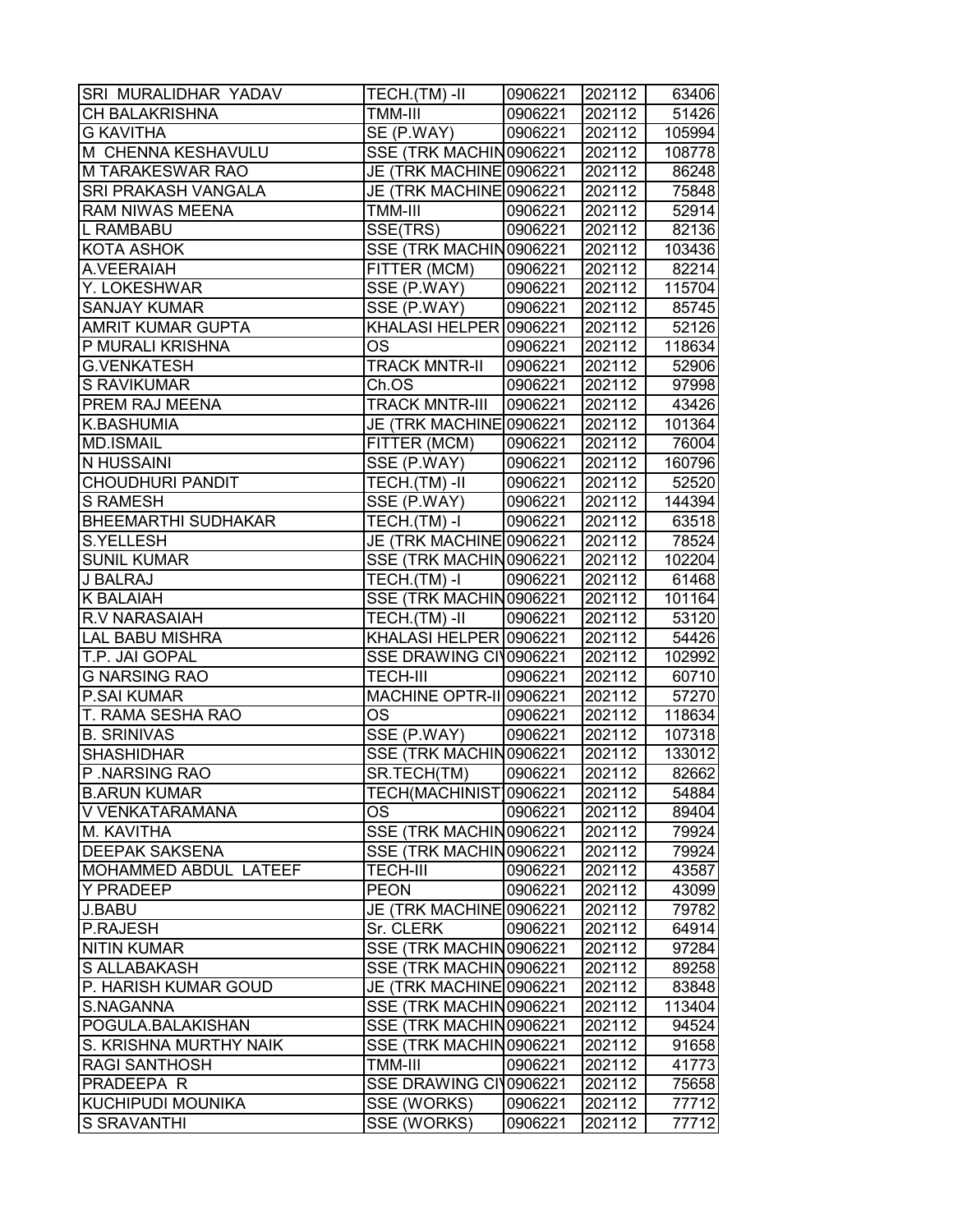| R.VENKATA RAMANAMMA          | OS                      | 0906221 | 202112           | 64124  |
|------------------------------|-------------------------|---------|------------------|--------|
| N.BALAKRISHNA                | <b>TRACK MNTR-IV</b>    | 0906221 | 202112           | 38491  |
| <b>DESAI SIDDARTH SIRISH</b> | CLERK-CUM-TYPI\$0906221 |         | 202112           | 32390  |
| <b>POOJA</b>                 | CLERK-CUM-TYPI\$0906221 |         | 202112           | 34538  |
| <b>SANDHYA RANI</b>          | JE (P.WAY)              | 0906221 | 202112           | 72586  |
| <b>NAVIN KUMAR</b>           | SSE (P.WAY)             | 0906221 | 202112           | 92518  |
| MANCHALA ARAVIND             | JE (TRK MACHINE 0906221 |         | 202112           | 73448  |
| <b>TAYI MITHIN</b>           | JE (TRK MACHINE 0906221 |         | 202112           | 71848  |
| SHRI SASI KUMAR JALLI        | <b>B.PEON</b>           | 0906221 | 202112           | 32190  |
| <b>M SURYA</b>               | Sr. CLERK               | 0906221 | 202112           | 48176  |
| <b>CHINTAM BABA PRASAD</b>   | GEN.ASST(ENG)           | 0906221 | 202112           | 26790  |
| <b>MAYA KUMARI B</b>         | <b>PEON</b>             | 0906221 | 202112           | 32976  |
| D LAXMI MRUDULA              | Sr. CLERK               | 0906221 | 202112           | 48176  |
| <b>D.VENKATESH</b>           | <b>TRACK MNTR-IV</b>    | 0906221 | 202112           | 37893  |
| <b>C.SANDEEP</b>             | JE DRAWING CIVII0906221 |         | 202112           | 62386  |
| PIDUGU THIRUMAL              | JE (WORKS)              | 0906221 | 202112           | 65698  |
| RAVI KUMAR GAUTAM            | JE (P.WAY)              | 0906221 | 202112           | 61858  |
| <b>VADLURI DURGA PRASAD</b>  | JE (P.WAY)              | 0906221 | 202112           | 117458 |
| <b>THUMMA HARISH</b>         | JE DRAWING CIVI 0906221 |         | 202112           | 62386  |
| <b>GUDURI RAJINIKANTH</b>    | JE DRAWING CIVI 0906221 |         | 202112           | 62386  |
| MANDA JAGADEESHWARBABU       | <b>PEON</b>             | 0906221 | 202112           | 26004  |
| <b>GUNISETTY SAIKIRAN</b>    | JE DRAWING CIVI 0906221 |         | 202112           | 62386  |
| <b>G.SRINIVAS NIKHIL</b>     | JE DRAWING CIVI 0906221 |         | 202112           | 62386  |
| <b>D.TULASIRAM NAIK</b>      | SSE(BRIDGE)             | 0906222 | 202112           | 106512 |
| <b>B ANAND KUMAR</b>         | JE (WORKS)              | 0906222 | 202112           | 101862 |
| YENJALA SURESH               | JE (WORKS)              | 0906222 | 202112           | 58493  |
| <b>K SRINIVAS</b>            | JE (WORKS)              | 0906222 | 202112           | 79924  |
| ZEESHAN AHMED                | JE (WORKS)              | 0906222 | 202112           | 76626  |
| P N MURALI                   |                         |         | 202112           |        |
|                              | SSE (WORKS)             | 0906222 |                  | 135410 |
| <b>B.SRINIVAS</b>            | OS<br><b>OS</b>         | 0906222 | 202112<br>202112 | 71550  |
| PADMAJA DUTTA                |                         | 0906222 |                  | 97304  |
| P PADMAJA                    | <b>JR CLERK</b>         | 0906222 | 202112           | 55276  |
| P SRINIVASA RAO              | SE (WORKS)              | 0906222 | 202112           | 129220 |
| <b>S.V.NARENDRA REDDY</b>    | SSE (WORKS)             | 0906222 | 202112           | 120926 |
| V RAMA RAO                   | SSE (WORKS)             | 0906222 | 202112           | 100148 |
| <b>J K SAI KUMAR</b>         | Ch.OS                   | 0906222 | 202112           | 125586 |
| A NOORJAHAN                  | <b>JR CLERK</b>         | 0906222 | 202112           | 63152  |
| P V RAGHURAM                 | SE (P.WAY)              | 0906222 | 202112           | 158991 |
| P ANAND KISHORE              | <b>SSE (WORKS)</b>      | 0906222 | 202112           | 118634 |
| <b>VINODINI G</b>            | <b>LASKAR</b>           | 0906222 | 202112           | 59998  |
| <b>ANJESH KUMAR</b>          | SSE (WORKS)             | 0906222 | 202112           | 94660  |
| <b>ASHISH KUMAR</b>          | SSE (WORKS)             | 0906222 | 202112           | 95947  |
| <b>ABHIMANYU SINGH</b>       | SSE (WORKS)             | 0906222 | 202112           | 99357  |
| <b>BHUPATHI GOPI</b>         | SSE(BRIDGE)             | 0906222 | 202112           | 135956 |
| KRUSHNA CHANDRA MOHANTY      | JE (WORKS)              | 0906222 | 202112           | 66208  |
| M.N.S. RAJU                  | SSE (WORKS)             | 0906222 | 202112           | 129220 |
| D.PRASADA RAO                | SSE (WORKS)             | 0906222 | 202112           | 215179 |
| P. RAVI PRAKASH              | SSE (WORKS)             | 0906222 | 202112           | 137586 |
| N SHRAVANA                   | <b>OS</b>               | 0906222 | 202112           | 96416  |
| S P VENU GOPAL               | SSE (WORKS)             | 0906222 | 202112           | 129733 |
| <b>GURBHEJ SINGH</b>         | Sr. CLERK               | 0906222 | 202112           | 44147  |
| <b>NOOR ALAM</b>             | JE (P.WAY)              | 0906222 | 202112           | 102992 |
| MEGHAVATH LAXHMAN            | JE (WORKS)              | 0906222 | 202112           | 82167  |
| <b>G GANESH</b>              | JE (WORKS)              | 0906222 | 202112           | 65238  |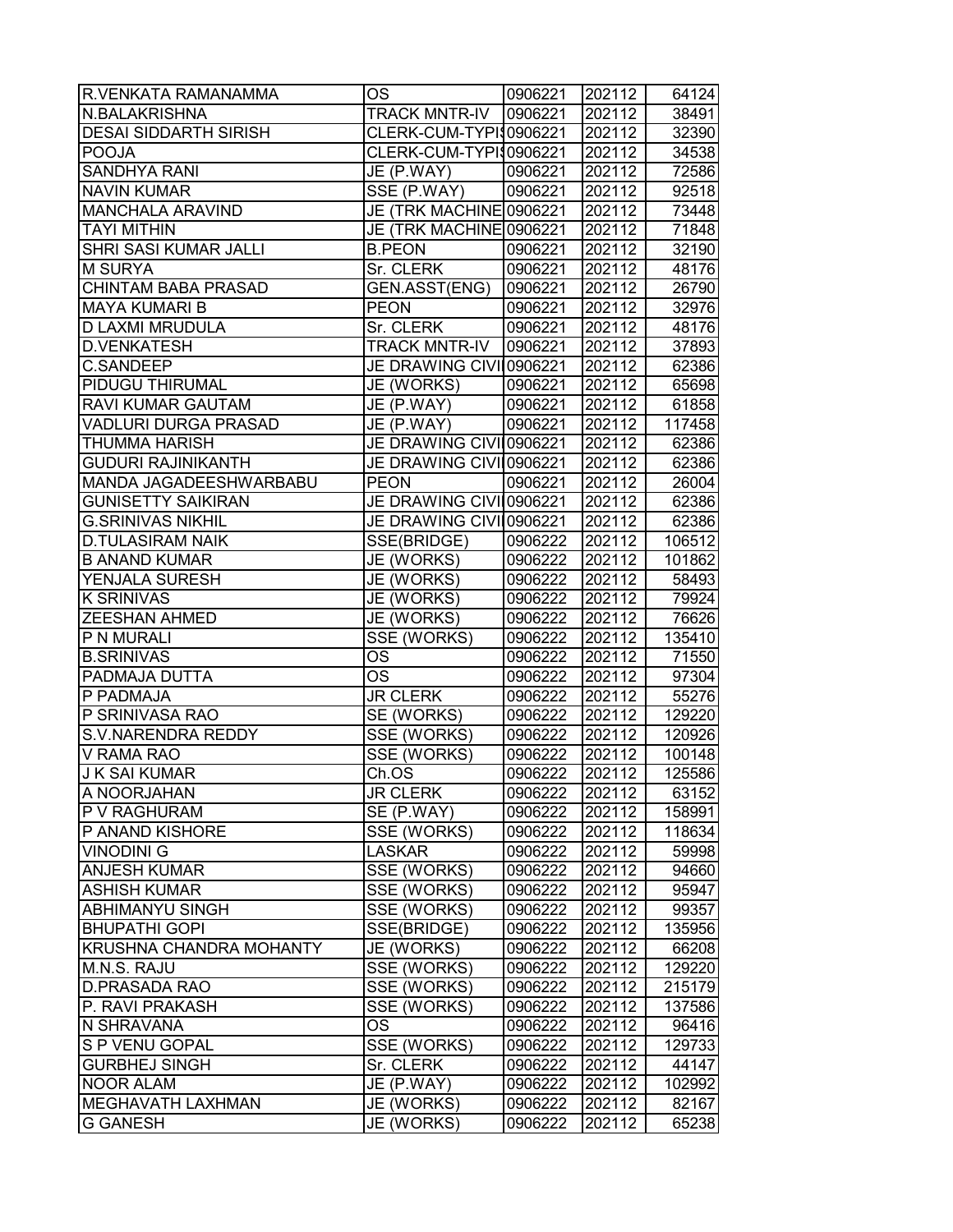| <b>MITHILESH KUMAR</b>      | OS                        | 0906222 | 202112 | 108996 |
|-----------------------------|---------------------------|---------|--------|--------|
| <b>BELSAJAR HORO</b>        | Sr. CLERK                 | 0906222 | 202112 | 45326  |
| <b>B.BHASKER</b>            | JE (WORKS)                | 0906222 | 202112 | 93639  |
| <b>MD ELIAS QURAISHI</b>    | Ch.OS                     | 0906222 | 202112 | 118634 |
| <b>K SAMBAMURTHY</b>        | SE (WORKS)                | 0906222 | 202112 | 139796 |
| Y IMAMUDDIN                 | SSE(BRIDGE)               | 0906222 | 202112 | 115932 |
| <b>K.KRISHNA BHARGAV</b>    | JE (WORKS)                | 0906222 | 202112 | 52531  |
| <b>BANDI SRIKANTH</b>       | JE (WORKS)                | 0906222 | 202112 | 62386  |
| <b>K.SANTOSH KUMAR</b>      | H.KEEPING.ASST(0906223    |         | 202112 | 49588  |
| <b>PRASENJITSHEE</b>        | Sr.TECH. CARPEN 0906223   |         | 202112 | 52531  |
| <b>J.KISHORE</b>            | TECH.CARPENTEI0906223     |         | 202112 | 44379  |
| <b>AKULAGOUDA</b>           | TECH.CARPENTEI0906223     |         | 202112 | 44890  |
| <b>B ASHOK</b>              | Sr.TECH. MASON   0906223  |         | 202112 | 77712  |
| <b>C.SATISH KUMAR</b>       | H.KEEPING.ASST(0906223    |         | 202112 | 36131  |
| M.MALLESHAM                 | H.KEEPING.ASST(0906223    |         | 202112 | 49195  |
| <b>G.MOHD SADIQ</b>         | H.KEEPING.ASST(0906223    |         | 202112 | 51820  |
| <b>C.RAHUL KIRAN</b>        | ASST(WORKS)               | 0906223 | 202112 | 38192  |
| <b>M G RAMESH</b>           | ASST(WORKS)               | 0906223 | 202112 | 54666  |
| <b>JOHN DAVID</b>           | ASST(WORKS)               | 0906223 | 202112 | 46636  |
| K BHARATHALAXMI             | TECH.(MASON)-II           | 0906223 | 202112 | 53841  |
| <b>SMT K.UMA</b>            | Sr.TECH. MASON   0906223  |         | 202112 | 69654  |
| <b>MURALIMOHAN</b>          | TECH.CARPENTEI0906223     |         | 202112 | 63492  |
| <b>SHOBHA RANI</b>          | TECH.CARPENTEI0906223     |         | 202112 | 65959  |
| A.VENUGOPAL                 | ASST(WORKS)               | 0906223 | 202112 | 38204  |
| <b>SMT VAJRAMMA</b>         | H.KEEPING.ASST(0906223    |         | 202112 | 44058  |
| <b>SEEMA KAMBLE</b>         | ASST(WORKS)               | 0906223 | 202112 | 49588  |
| <b>BRAJESH RAI</b>          | ASST(WORKS)               | 0906223 | 202112 | 38789  |
| <b>LAXMA REDDY KOLLA</b>    | <b>DEN</b>                | 0906224 | 202112 | 120896 |
| YERRAMSHETTY SRINIVAS       | <b>DEN</b>                | 0906224 | 202112 | 97440  |
| K.NATHANAEL                 | <b>ADEN</b>               | 0906224 | 202112 | 156912 |
| <b>L.NARENDAR REDDY</b>     | <b>ADEN</b>               | 0906224 | 202112 | 150176 |
| M.D.R.VARMA                 | <b>ADEN</b>               | 0906224 | 202112 | 167654 |
| P PRATHAP                   | <b>ADEN</b>               | 0906224 | 202112 | 146940 |
| <b>M B SUDHAKAR</b>         | <b>AEN</b>                | 0906224 | 202112 | 147440 |
| <b>G.SRINIVASARAO</b>       | <b>AEN</b>                | 0906224 | 202112 | 176220 |
| K SETHU RAO                 | <b>ADEN</b>               | 0906224 | 202112 | 160796 |
| <b>MOTHILAL BHOOKYA</b>     | Sr. DEN                   | 0906224 | 202112 | 249858 |
| <b>SANAPALA ABHIRAM</b>     | <b>DEN</b>                | 0906224 | 202112 | 96988  |
| <b>ANIL KUMAR ADEPU</b>     | <b>DEN</b>                | 0906224 | 202112 | 103290 |
| <b>G.BALAJI</b>             | TECH.(MASON)-III 0906226  |         | 202112 | 47946  |
| <b>J M REDDY</b>            | TECH.(MASON)-III 0906226  |         | 202112 | 55276  |
| M VENKAT SWAMY              | TECH.(MASON)-II   0906226 |         | 202112 | 65704  |
| E.R.SUJATHA                 | <b>TECH.(MASON)-II</b>    | 0906226 | 202112 | 51484  |
| NAGAMADDI                   | TECH.(MASON)-III 0906226  |         | 202112 | 53854  |
| P. SAI KUMAR                | ASST(WORKS)               | 0906226 | 202112 | 38899  |
| N SRINIVAS                  | TECH.CARPENTEI0906226     |         | 202112 | 52400  |
| <b>REKULA NARENDER</b>      | ASST(WORKS)               | 0906226 | 202112 | 48143  |
| <b>JAIRAM</b>               | TECH.(MASON)-II           | 0906226 | 202112 | 65704  |
| <b>SRI. SRIRAM MALLAIAH</b> | ASST(WORKS)               | 0906226 | 202112 | 32554  |
| <b>K MARY</b>               | TECH.(MASON)-III 0906226  |         | 202112 | 49256  |
| C H PADMA                   | TECH.(MASON)-II           | 0906226 | 202112 | 40217  |
| <b>T ARUNDHAR</b>           | TECH.(MASON)-II           | 0906226 | 202112 | 57330  |
| N AMARNATH                  | TECH.CARPENTEI0906226     |         | 202112 | 56596  |
| <b>M SHANKARAMMA</b>        | TECH.(MASON)-III 0906226  |         | 202112 | 53854  |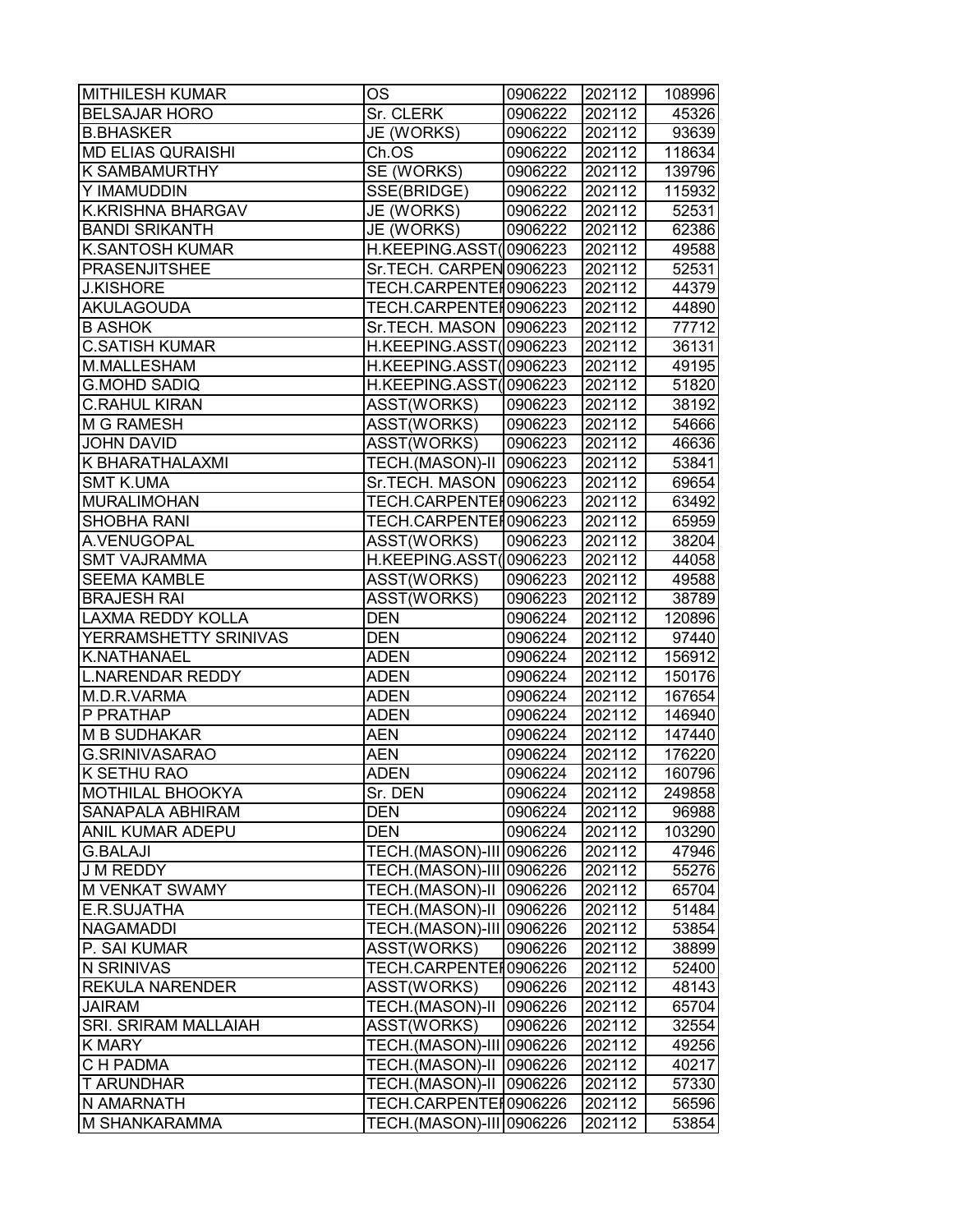| U. LAXMI NARAYAN                                       | ASST(WORKS)                     | 0906226 | 202112 | 36687  |
|--------------------------------------------------------|---------------------------------|---------|--------|--------|
| <b>G. SANDHYA RANI</b>                                 | ASST(WORKS)                     | 0906226 | 202112 | 36687  |
| Y. SHIREESH KUMAR                                      | Sr.TECH. CARPEN 0906226         |         | 202112 | 60648  |
| S RAJU                                                 | ASST(WORKS)                     | 0906226 | 202112 | 41536  |
| SMT. K. BALAMANI                                       | ASST(WORKS)                     | 0906226 | 202112 | 42952  |
| KUM. KAUSALYA                                          | TECH.CARPENTER0906226           |         | 202112 | 38776  |
| KUM A. JOANNA                                          | TECH.CARPENTER0906226           |         | 202112 | 42818  |
| NIRMALA.B                                              | TECH.(MASON)-I                  | 0906226 | 202112 | 57640  |
| <b>SHANKAR</b>                                         | TECH.(MASON)-III 0906226        |         | 202112 | 57167  |
| P. NARENDER S O LATE CHANDRIAH SR.H.KEEPING.AS 0906226 |                                 |         | 202112 | 47692  |
| <b>SRIRAMULU K</b>                                     | TECH.(MASON)-I   0906226        |         | 202112 | 64914  |
| <b>E.NAGESHWAR RAO</b>                                 | Sr.TECH. CARPEN 0906226         |         | 202112 | 64124  |
| N. KRISHNA                                             | TECH.CARPENTEI0906226           |         | 202112 | 47534  |
| M.KARTHEEKPAVAN                                        | Sr.TECH. MASON   0906226        |         | 202112 | 71550  |
| <b>G PADMAVATHI</b>                                    | ASST(WORKS)                     | 0906226 | 202112 | 48935  |
| <b>G.SARITHA</b>                                       | TECH.(MASON)-II   0906226       |         | 202112 | 43492  |
| Y. RAMESH S O SHIVAIAH                                 | SR.H.KEEPING.AS0906226          |         | 202112 | 49588  |
| Y SUMAN                                                | <b>ASST(WORKS)</b>              | 0906226 | 202112 | 37686  |
| R ASHOK                                                | Sr.TECH. CARPEN 0906226         |         | 202112 | 74875  |
| <b>D.SRINIVAS</b>                                      | STAFF CAR DRIVE0906226          |         | 202112 | 51610  |
| <b>AKBAR</b>                                           | TECH.(MASON)-III 0906226        |         | 202112 | 51178  |
| P.RAJ KUMAR                                            | Sr.TECH. CARPEN 0906226         |         | 202112 | 64124  |
| <b>B SRINIVAS</b>                                      | ASST(WORKS)                     | 0906227 | 202112 | 53854  |
| M.SUJATHA                                              | ASST(WORKS)                     | 0906227 | 202112 | 34060  |
| <b>JHANSEE CHINNAM</b>                                 | ASST(WORKS)                     | 0906227 | 202112 | 40399  |
| R NAMDEV                                               | PLF-II                          | 0906227 | 202112 | 45981  |
| D.VENKATALAXMI                                         | PLF-II                          | 0906227 | 202112 | 54328  |
| MUMTAZ BEGUM                                           | TECH.CARPENTER0906227           |         | 202112 | 48324  |
| <b>G.SRINIVASA CHARY</b>                               | TECH.CARPENTEI0906227           |         | 202112 | 54304  |
| <b>KOUSALYA</b>                                        | TECH.(MASON)-I                  | 0906227 | 202112 | 68548  |
| T ANASUYA                                              | TECH.(MASON)-II   0906227       |         | 202112 | 65704  |
| <b>J SUDHAKAR</b>                                      | ASST(WORKS)                     | 0906227 | 202112 | 31693  |
| <b>SMT YADAMMA</b>                                     | ASST(WORKS)                     | 0906227 | 202112 | 37793  |
| <b>G KALAVATHI</b>                                     | <b>TECH(PAINTER)-II 0906227</b> |         | 202112 | 41514  |
| MD KHAJA MOINUDDIN                                     | TECH(PAINTER)-I 0906227         |         | 202112 | 86876  |
| M ERANNA                                               | <b>ASST(WORKS)</b>              | 0906227 | 202112 | 45796  |
| G VARAPRASAD                                           | Sr.TECH(FITTER)                 | 0906227 | 202112 | 53972  |
| <b>G.SANTOSH KUMAR</b>                                 | Sr.TECH. MASON                  | 0906227 | 202112 | 62386  |
| A MUKUNDARAO                                           | Sr.TECH. CARPEN 0906227         |         | 202112 | 63535  |
| SHENAZ BEGUM                                           | ASST(WORKS)                     | 0906227 | 202112 | 49588  |
| M RAMAKRISHNA RAJU                                     | <b>AEN</b>                      | 0906228 | 202112 | 112791 |
| LAXMI                                                  | <b>MALI</b>                     | 0906229 | 202112 | 56856  |
| K.ANJANEYULU                                           | Sr.MALI                         | 0906229 | 202112 | 42184  |
| S SUSAIRAJ                                             | <b>MALI</b>                     | 0906229 | 202112 | 57347  |
| <b>JAHANGIR BEGUM</b>                                  | Sr.MALI                         | 0906229 | 202112 | 45457  |
| N PANDARINATH                                          | TECH.CARPENTEI0906229           |         | 202112 | 49256  |
| S KUMARASWAMY                                          | Sr.MALI                         | 0906229 | 202112 | 53972  |
| G YADAMMA                                              | Sr.MALI                         | 0906229 | 202112 | 52432  |
| N.KAMESWARI                                            | Sr.MALI                         | 0906229 | 202112 | 96432  |
| T.R.NAGAMANI                                           | Sr.MALI                         | 0906229 | 202112 | 41920  |
| <b>G.MURALI</b>                                        | Sr.MALI                         | 0906229 | 202112 | 48324  |
| <b>D VIMALA</b>                                        | Sr.MALI                         | 0906229 | 202112 | 60016  |
| <b>B SUKANYA</b>                                       | Sr.MALI                         | 0906229 | 202112 | 51010  |
| <b>SUJATHA</b>                                         | Sr.MALI                         | 0906229 | 202112 | 65619  |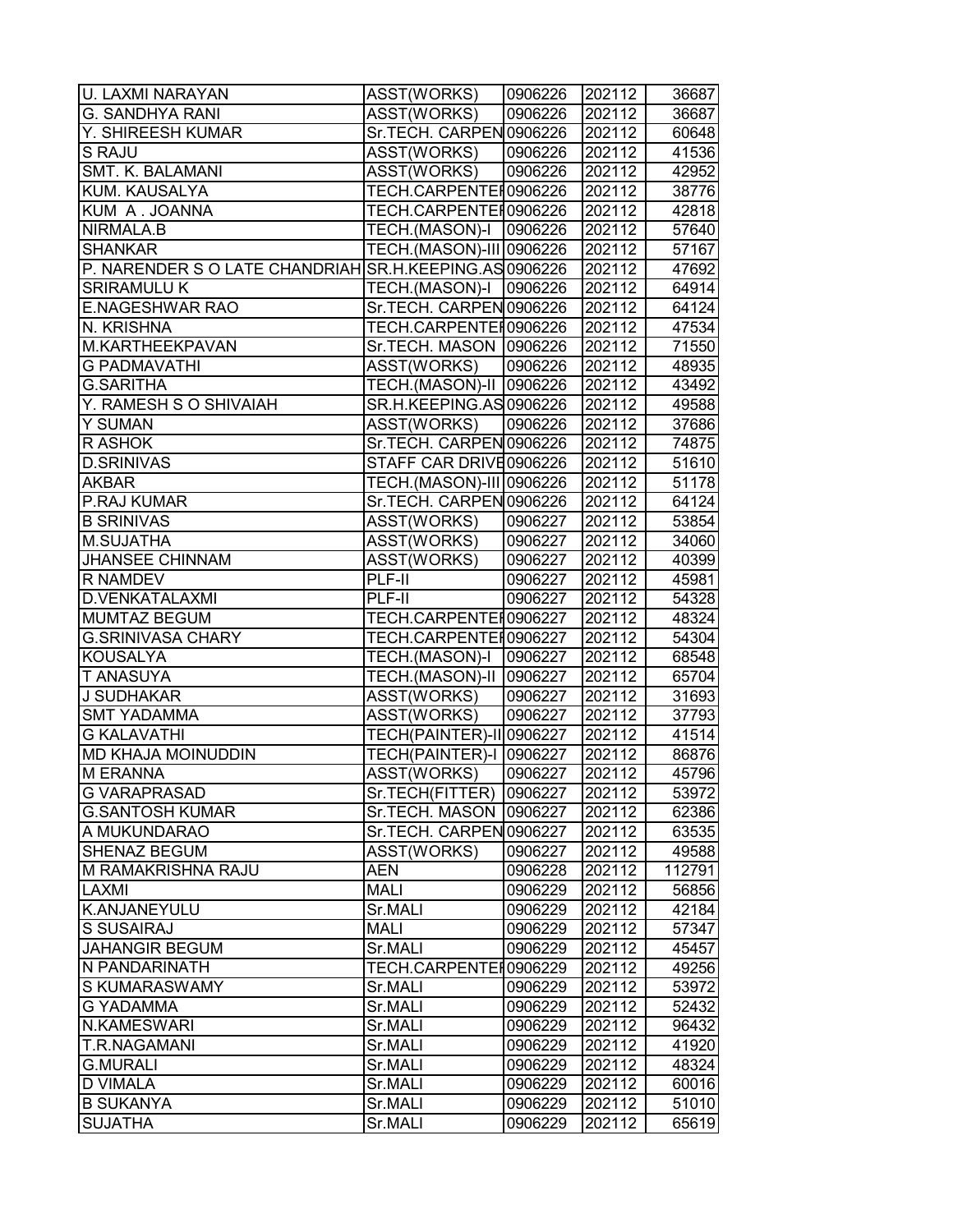| <b>B VENKATESH</b>            | Sr.MALI                  | 0906229 | 202112 | 41688 |
|-------------------------------|--------------------------|---------|--------|-------|
| <b>AMEENA BEGUM</b>           | <b>MALI</b>              | 0906229 | 202112 | 40399 |
| <b>RAJAIAH</b>                | TECH.(MASON)-III 0906229 |         | 202112 | 61754 |
| <b>SATYAMMA</b>               | Sr.MALI                  | 0906229 | 202112 | 46636 |
| <b>PADMA RANI</b>             | Sr.MALI                  | 0906229 | 202112 | 51010 |
| <b>B.SRISAILAM</b>            | Sr.MALI                  | 0906229 | 202112 | 51010 |
| R.MANEMMA                     | <b>MALI</b>              | 0906229 | 202112 | 35739 |
| <b>SALMA SULTHANA</b>         | Sr.MALI                  | 0906229 | 202112 | 52432 |
| C.H.SHANKAR                   | Sr.MALI                  | 0906229 | 202112 | 26036 |
| C.INDIRA DEVI                 | Sr.MALI                  | 0906229 | 202112 | 41920 |
| <b>S.PARVATHI BAI</b>         | Sr.MALI                  | 0906229 | 202112 | 63804 |
| P.BALAMANI                    | Sr.MALI                  | 0906229 | 202112 | 52432 |
| <b>K PRAMILA</b>              | <b>MALI</b>              | 0906229 | 202112 | 34927 |
| M.SATYAVATHI                  | Sr.MALI                  | 0906229 | 202112 | 48324 |
| <b>D.R.BHASHKAR RAJU</b>      | <b>MALI</b>              | 0906229 | 202112 | 30770 |
| <b>G RAVEENDER</b>            | Sr.MALI                  | 0906229 | 202112 | 50741 |
| <b>PUSHPALATHA</b>            | Sr.MALI                  | 0906229 | 202112 | 53854 |
| <b>SMT.J.M.SHANTHA KUMARI</b> | <b>MALI</b>              | 0906229 | 202112 | 35739 |
| M NARASIMHULU                 | Sr.MALI                  | 0906229 | 202112 | 36722 |
| <b>G VENKAT RAMUDU</b>        | TECH.(MASON)-III 0906229 |         | 202112 | 50566 |
| <b>G MALLESH</b>              | <b>MALI</b>              | 0906229 | 202112 | 40667 |
| A.VENKATESH                   | Sr.MALI                  | 0906229 | 202112 | 55726 |
| <b>K.ASHOK</b>                | <b>MALI</b>              | 0906229 | 202112 | 28328 |
| SINGIREDDY PRASHANTHREDDY     | <b>TRACK MNTR-IV</b>     | 0906230 | 202112 | 36543 |
| A.DEVARAJ                     | <b>TRACK MNTR-IV</b>     | 0906230 | 202112 | 32674 |
| <b>G.VIJAY KUMAR</b>          | <b>TRACK MNTR-IV</b>     | 0906230 | 202112 | 38191 |
| K.RADHIKA                     | <b>TRACK MNTR-IV</b>     | 0906230 | 202112 | 30523 |
| <b>B.RAJ KUMAR</b>            | TRACK MNTR-IV            | 0906230 | 202112 | 35301 |
| <b>B.BALAKRISHNA</b>          | <b>TRACK MNTR-IV</b>     | 0906230 | 202112 | 38586 |
| <b>S.SAMPATH KUMAR</b>        | <b>TRACK MNTR-IV</b>     | 0906230 | 202112 | 33708 |
| <b>D.NARSIMULU</b>            | <b>TRACK MNTR-IV</b>     | 0906230 | 202112 | 31359 |
| <b>G.VENKATESH</b>            | <b>TRACK MNTR-IV</b>     | 0906230 | 202112 | 42402 |
| <b>MOHAMMAD YADUL</b>         | <b>TRACK MNTR-IV</b>     | 0906230 | 202112 | 38440 |
| <b>T.SARAIAH</b>              | <b>TRACK MNTR-IV</b>     | 0906230 | 202112 | 35895 |
| <b>PALADI PRAVEEN</b>         | <b>TRACK MNTR-IV</b>     | 0906230 | 202112 | 46578 |
| N.BALAMANI                    | <b>TRACK MNTR-II</b>     | 0906230 | 202112 | 60030 |
| <b>K RAMULU</b>               | <b>TRACK MNTR-IV</b>     | 0906230 | 202112 | 60016 |
| <b>B.SRINIVAS</b>             | <b>TRACK MNTR-II</b>     | 0906230 | 202112 | 55370 |
| <b>K.SRINIVAS</b>             | <b>TRACK MNTR-III</b>    | 0906230 | 202112 | 38755 |
| <b>K BALAKRISHNA</b>          | TRACK MNTR-I             | 0906230 | 202112 | 75040 |
| M D ZAHEER                    | <b>TRACK MNTR-IV</b>     | 0906230 | 202112 | 29259 |
| <b>J.PARAMESHWAR</b>          | <b>TRACK MNTR-III</b>    | 0906230 | 202112 | 43507 |
| <b>DAYYALA SRINIVAS</b>       | <b>TRACK MNTR-IV</b>     | 0906230 | 202112 | 39831 |
| <b>IMARANKHAN</b>             | <b>TRACK MNTR-II</b>     | 0906230 | 202112 | 64099 |
| <b>M.RAMESH</b>               | <b>BLACK SMITH-II</b>    | 0906230 | 202112 | 52163 |
| <b>NEECLES</b>                | <b>TRACK MNTR-IV</b>     | 0906230 | 202112 | 36635 |
| <b>B.THIRUPATHAIAH</b>        | <b>TRACK MNTR-II</b>     | 0906230 | 202112 | 40247 |
| <b>K.YADAIAH</b>              | <b>TRACK MNTR-IV</b>     | 0906230 | 202112 | 42248 |
| <b>V SATISH</b>               | <b>TRACK MNTR-IV</b>     | 0906230 | 202112 | 36309 |
| CH.MALLAIAH                   | <b>TRACK MNTR-IV</b>     | 0906230 | 202112 | 51477 |
| <b>B.NARSIMHA</b>             | <b>TRACK MNTR-II</b>     | 0906230 | 202112 | 54960 |
| <b>G.KOMARAIAH</b>            | TRACK MNTR-II            | 0906230 | 202112 | 54184 |
| S.SRINIVAS                    | TRACK MNTR-II            | 0906230 | 202112 | 42329 |
| M.NARSIMHULU                  | <b>TRACK MNTR-III</b>    | 0906230 | 202112 | 37391 |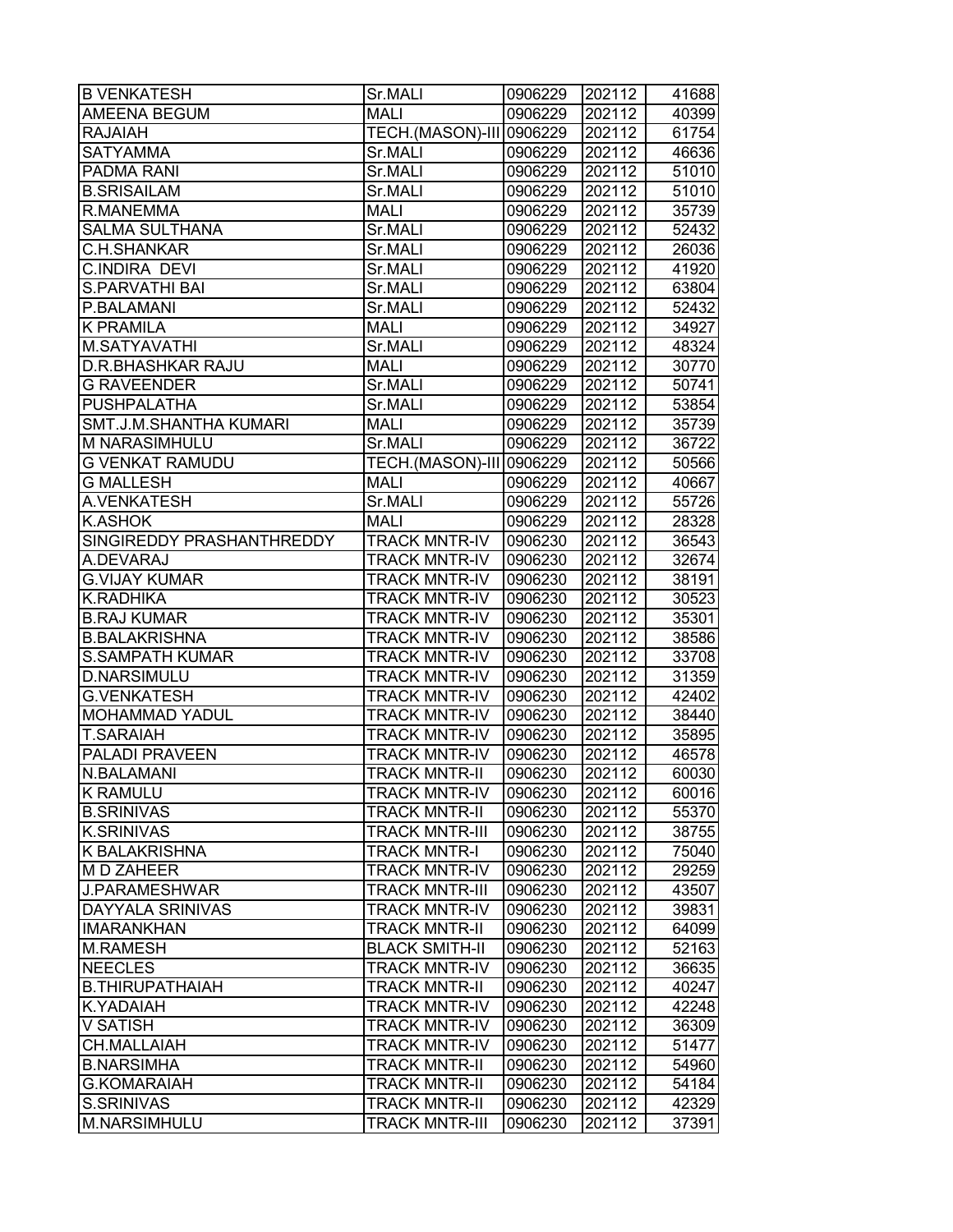| <b>T.SHIVA SHANKER</b>   | <b>TRACK MNTR-II</b>  | 0906230 | 202112 | 46003 |
|--------------------------|-----------------------|---------|--------|-------|
| J.THIRUPATHAIAH          | <b>TRACK MNTR-II</b>  | 0906230 | 202112 | 49928 |
| <b>K.BALASWAMY</b>       | <b>TRACK MNTR-II</b>  | 0906230 | 202112 | 52820 |
| M POUL DANIEL            | <b>TRACK MNTR-III</b> | 0906230 | 202112 | 32151 |
| <b>B.MAHENDER</b>        | <b>TRACK MNTR-II</b>  | 0906230 | 202112 | 46332 |
| <b>B.ANJAIAH</b>         | <b>TRACK MNTR-II</b>  | 0906230 | 202112 | 42349 |
| SURAMPALLY SRAVANTHI     | <b>TRACK MNTR-IV</b>  | 0906230 | 202112 | 42518 |
| V.CHANDRA SHEKAR REDDY   | <b>TRACK MNTR-II</b>  | 0906230 | 202112 | 51348 |
| P.BABU RAO               | <b>TRACK MNTR-II</b>  | 0906230 | 202112 | 49140 |
| <b>MANOJ KUMAR MEENA</b> | <b>TRACK MNTR-I</b>   | 0906230 | 202112 | 45889 |
| T.ANANDAM NARSIMULU      | <b>TRACK MNTR-III</b> | 0906230 | 202112 | 49076 |
| <b>SEENAIAH</b>          | <b>TRACK MNTR-III</b> | 0906230 | 202112 | 47338 |
| MALLESH.S                | <b>TRACK MNTR-IV</b>  | 0906230 | 202112 | 19802 |
| P VENKATESHAM            | <b>TRACK MNTR-II</b>  | 0906230 | 202112 | 48567 |
| K BALRAJ                 | <b>TRACK MNTR-II</b>  | 0906230 | 202112 | 46994 |
| RADHESHYAM J             | <b>TRACK MNTR-I</b>   | 0906230 | 202112 | 60098 |
| <b>K.UMESH</b>           | <b>WELDER-II</b>      | 0906230 | 202112 | 57198 |
| K. RAGHAVENDERA          | <b>TRACK MNTR-IV</b>  | 0906230 | 202112 | 42699 |
| MURAM MADHUSUDHAN REDDY  | <b>TRACK MNTR-IV</b>  | 0906230 | 202112 | 38938 |
| C ARUNA                  | <b>TRACK MNTR-II</b>  | 0906230 | 202112 | 72554 |
| P BHAGYALAXMI            | <b>TRACK MNTR-II</b>  | 0906230 | 202112 | 58450 |
| <b>M KAMESHWAR</b>       | <b>TRACK MNTR-II</b>  | 0906230 | 202112 | 58450 |
| O VENKATESHAM            | <b>TRACK MNTR-II</b>  | 0906230 | 202112 | 45843 |
| <b>R.PAVAN KUMAR</b>     | <b>TRACK MNTR-III</b> | 0906230 | 202112 | 42028 |
| A AMAR KUMAR             | <b>TRACK MNTR-IV</b>  | 0906230 | 202112 | 38899 |
| <b>B RAVI</b>            | <b>BLACK SMITH-II</b> | 0906230 | 202112 | 44971 |
| N SREEKANTH              | <b>TRACK MNTR-II</b>  | 0906230 | 202112 | 54262 |
| K.REENA                  | ASST(PWAY)            | 0906230 | 202112 | 38899 |
| <b>M.SRINIVAS</b>        | <b>TRACK MNTR-IV</b>  | 0906230 | 202112 | 51468 |
| <b>K.BALAJI RAO</b>      | <b>TRACK MNTR-IV</b>  | 0906230 | 202112 | 45652 |
| MANGALI KRISNAIAH        | <b>TRACK MNTR-III</b> | 0906230 | 202112 | 50213 |
| KOUPPULA NARSIMHULU      | <b>TRACK MNTR-III</b> | 0906230 | 202112 | 43979 |
| NARSIMLU. CH             | <b>TRACK MNTR-III</b> | 0906230 | 202112 | 40721 |
| <b>CHANDRAIAH</b>        | <b>TRACK MNTR-II</b>  | 0906230 | 202112 | 59938 |
| <b>C.SRINIVAS</b>        | <b>TRACK MNTR-II</b>  | 0906230 | 202112 | 49659 |
| N.RAMCHANDRUM            | <b>TRACK MNTR-II</b>  | 0906230 | 202112 | 53641 |
| <b>D.GANESH</b>          | <b>TRACK MNTR-II</b>  | 0906230 | 202112 | 50130 |
| <b>D.KISTAIAH</b>        | <b>TRACK MNTR-II</b>  | 0906230 | 202112 | 63061 |
| VADDE BABU RAO           | <b>TRACK MNTR-III</b> | 0906230 | 202112 | 49993 |
| M. BHOOPAL               | <b>TRACK MNTR-III</b> | 0906230 | 202112 | 52288 |
| <b>MAHENDER</b>          | <b>TRACK MNTR-III</b> | 0906230 | 202112 | 59189 |
| P VIJAY KUMAR            | <b>TRACK MNTR-IV</b>  | 0906230 | 202112 | 38938 |
| A SREENIVAS RAO          | <b>TRACK MNTR-III</b> | 0906230 | 202112 | 42759 |
| <b>C.NARSIMHULU</b>      | <b>TRACK MNTR-II</b>  | 0906230 | 202112 | 48261 |
| <b>N.RAJ KUMAR</b>       | <b>TRACK MNTR-II</b>  | 0906230 | 202112 | 50941 |
| K.ANJAIAH                | <b>TRACK MNTR-II</b>  | 0906230 | 202112 | 51808 |
| <b>MD MUNAFKHAN</b>      | <b>TRACK MNTR-I</b>   | 0906230 | 202112 | 77898 |
| D YADAIAH                | <b>TRACK MNTR-IV</b>  | 0906230 | 202112 | 53373 |
| KALU RAM BAIRWA          | <b>TRACK MNTR-III</b> | 0906230 | 202112 | 40563 |
| RAJENDRA KUMAR MEENA     | <b>TRACK MNTR-I</b>   | 0906230 | 202112 | 47198 |
| <b>CHETRAM MEENA</b>     | <b>TRACK MNTR-I</b>   | 0906230 | 202112 | 44489 |
| <b>V.MALLESH</b>         | <b>TRACK MNTR-III</b> | 0906230 | 202112 | 46699 |
| PRAKASH KUMAR            | <b>TRACK MNTR-III</b> | 0906230 | 202112 | 42070 |
| <b>G.NAGA SURESH</b>     | <b>TRACK MNTR-IV</b>  | 0906230 | 202112 | 23040 |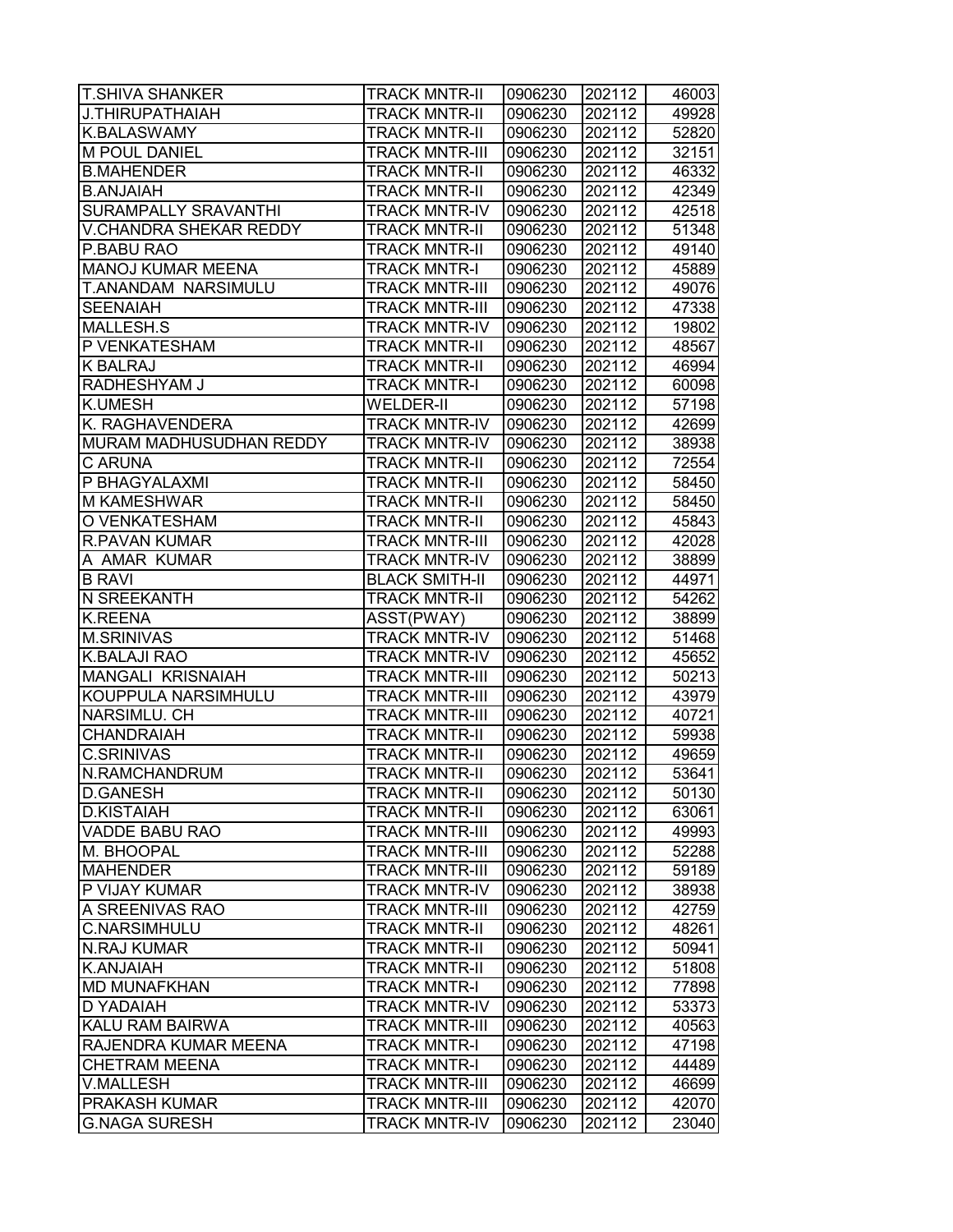| <b>G VENKATESH</b>           | <b>TRACK MNTR-III</b> | 0906230 | 202112 | 40058 |
|------------------------------|-----------------------|---------|--------|-------|
| N.SRINIVAS SAMAIAH           | TRACK MNTR-III        | 0906230 | 202112 | 46938 |
| <b>PENTAIAH</b>              | TRACK MNTR-III        | 0906230 | 202112 | 43319 |
| S.S.KHADRI                   | <b>TRACK MNTR-IV</b>  | 0906230 | 202112 | 61604 |
| <b>RANJEET LAKRA</b>         | <b>Sr.BLACK SMITH</b> | 0906230 | 202112 | 71550 |
| <b>DHARME LAL JATAV</b>      | <b>TRACK MNTR-III</b> | 0906230 | 202112 | 42926 |
| <b>C.MAHESH</b>              | <b>TRACK MNTR-II</b>  | 0906230 | 202112 | 51808 |
| <b>B.YELLESH</b>             | <b>TRACK MNTR-IV</b>  | 0906230 | 202112 | 40692 |
| <b>HAFEEZKHAN</b>            | <b>BLACK SMITH-I</b>  | 0906230 | 202112 | 59042 |
| A VENKATESH                  | <b>TRACK MNTR-I</b>   | 0906230 | 202112 | 71248 |
| <b>T.SHIVA SHANKER</b>       | <b>TRACK MNTR-III</b> | 0906230 | 202112 | 45066 |
| <b>T VIJAY KUMAR</b>         | <b>TRACK MNTR-III</b> | 0906230 | 202112 | 58243 |
| U.THIRUPATHAIAH              | <b>TRACK MNTR-III</b> | 0906230 | 202112 | 57716 |
| M.SATYANARAYANA              | <b>TRACK MNTR-III</b> | 0906230 | 202112 | 46499 |
| С<br>KUMAR                   | TRACK MNTR-II         | 0906230 | 202112 | 52820 |
| D SRAVAN KUMAR               | <b>TRACK MNTR-II</b>  | 0906230 | 202112 | 64616 |
| <b>M SUDARSHAN KUMAR</b>     | <b>TRACK MNTR-IV</b>  | 0906230 | 202112 | 56733 |
| <b>ROBERT AUGUSTINE</b>      | <b>TRACK MNTR-II</b>  | 0906230 | 202112 | 41869 |
| <b>MOHAMMED FARAAZ AHMED</b> | <b>TRACK MNTR-II</b>  | 0906230 | 202112 | 60454 |
| S.SRIHARI                    | <b>TRACK MNTR-IV</b>  | 0906230 | 202112 | 38626 |
| U.RAJU                       | <b>TRACK MNTR-III</b> | 0906230 | 202112 | 42070 |
| <b>B.NAGARAJU</b>            | <b>TRACK MNTR-II</b>  | 0906230 | 202112 | 43496 |
| <b>U.YADAGIRI</b>            | <b>TRACK MNTR-IV</b>  | 0906230 | 202112 | 39421 |
| S.PARASHURAM                 | <b>TRACK MNTR-II</b>  | 0906230 | 202112 | 52354 |
| <b>VIJAY KUMAR YADAV</b>     | <b>TRACK MNTR-III</b> | 0906230 | 202112 | 43314 |
| <b>BABAN SINGH</b>           | <b>TRACK MNTR-III</b> | 0906230 | 202112 | 38980 |
| P.SAI KRISHNA                | TRACK MNTR-III        | 0906230 | 202112 | 23872 |
| <b>D.BIKSHAPATHI</b>         | TRACK MNTR-IV         | 0906230 | 202112 | 42948 |
| <b>N SHANKER PRASAD</b>      | TRACK MNTR-I          | 0906230 | 202112 | 70444 |
| A.THIRUPATHI                 | <b>TRACK MNTR-I</b>   | 0906230 | 202112 | 66798 |
| <b>JANGIAH</b>               | <b>TRACK MNTR-I</b>   | 0906230 | 202112 | 76771 |
| <b>MD AZAM</b>               | <b>TRACK MNTR-I</b>   | 0906230 | 202112 | 68890 |
| <b>MD SHABI</b>              | <b>TRACK MNTR-IV</b>  | 0906230 | 202112 | 35335 |
| S.JAIVANTH                   | <b>TRACK MNTR-II</b>  | 0906230 | 202112 | 54702 |
| <b>D.SHRAVAN KUMAR</b>       | <b>TRACK MNTR-II</b>  | 0906230 | 202112 | 45292 |
| M.PRAKASH                    | <b>TRACK MNTR-IV</b>  | 0906230 | 202112 | 32634 |
| E.SATTAIAH                   | <b>TRACK MNTR-III</b> | 0906230 | 202112 | 39118 |
| K VENKATESH RAMACHANDRAIAH   | <b>TRACK MNTR-III</b> | 0906230 | 202112 | 38030 |
| <b>R.VEERA REDDY</b>         | <b>TRACK MNTR-III</b> | 0906230 | 202112 | 43228 |
| P. ANIL KUMAR                | TRACK MNTR-I          | 0906230 | 202112 | 70643 |
| <b>M LAXMAN</b>              | <b>TRACK MNTR-III</b> | 0906230 | 202112 | 60338 |
| <b>C VENKATESH</b>           | <b>TRACK MNTR-II</b>  | 0906230 | 202112 | 51170 |
| <b>N.SRINAVASULU</b>         | <b>TRACK MNTR-I</b>   | 0906230 | 202112 | 59938 |
| P.KRISHNAIAH                 | <b>TRACK MNTR-I</b>   | 0906230 | 202112 | 60919 |
| P.NARSING RAO                | <b>TRACK MNTR-II</b>  | 0906230 | 202112 | 39740 |
| <b>B CHANDRIAH</b>           | <b>TRACK MNTR-II</b>  | 0906230 | 202112 | 50963 |
| <b>BIMAN SARKAR</b>          | <b>TRACK MNTR-III</b> | 0906230 | 202112 | 43099 |
| <b>C.VARGHIS</b>             | <b>TRACK MNTR-III</b> | 0906230 | 202112 | 46554 |
| P.SEVYA                      | <b>TRACK MNTR-III</b> | 0906230 | 202112 | 41878 |
| V.NANDA                      | ASST(PWAY)            | 0906230 | 202112 | 32554 |
| <b>G.KOMARAIAH</b>           | <b>TRACK MNTR-IV</b>  | 0906230 | 202112 | 58374 |
| <b>BALAKOMARAIAH</b>         | <b>TRACK MNTR-IV</b>  | 0906230 | 202112 | 50852 |
| M.SWAROOPA                   | TRACK MNTR-II         | 0906230 | 202112 | 80823 |
| V.ANAND                      | <b>TRACK MNTR-III</b> | 0906230 | 202112 | 39118 |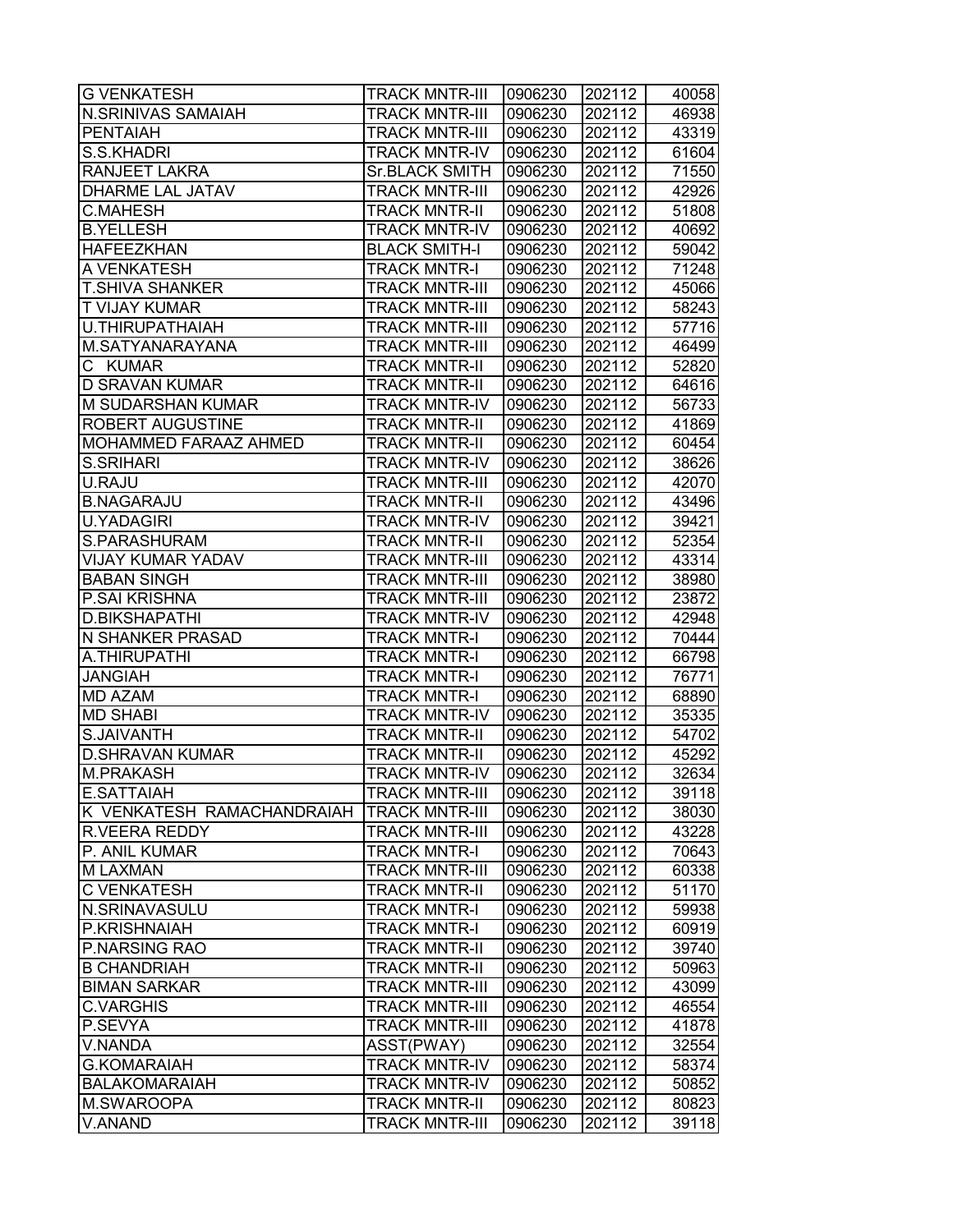| <b>SEKHAR GOUD</b>       | <b>TRACK MNTR-IV</b>  | 0906230 | 202112 | 24402 |
|--------------------------|-----------------------|---------|--------|-------|
| <b>VENKATIAH</b>         | <b>TRACK MNTR-I</b>   | 0906230 | 202112 | 71248 |
| <b>AHMED</b>             | <b>TRACK MNTR-I</b>   | 0906230 | 202112 | 73144 |
| <b>ABBAIAH KONDAIAH</b>  | <b>TRACK MNTR-IV</b>  | 0906230 | 202112 | 58678 |
| <b>PUTUL PASWAN</b>      | <b>TRACK MNTR-III</b> | 0906230 | 202112 | 36219 |
| <b>B.ASHWINI KUMAR</b>   | <b>TRACK MNTR-II</b>  | 0906230 | 202112 | 56385 |
| <b>LINGA MURTHY</b>      | <b>TRACK MNTR-IV</b>  | 0906230 | 202112 | 43006 |
| <b>K.YELLAIAH</b>        | <b>TRACK MNTR-III</b> | 0906230 | 202112 | 50540 |
| C. VENKATESH             | <b>TRACK MNTR-II</b>  | 0906230 | 202112 | 54313 |
| <b>K.RAVI KUMAR</b>      | <b>TRACK MNTR-I</b>   | 0906230 | 202112 | 65618 |
| MD.MOIZUDDIN             | <b>TRACK MNTR-II</b>  | 0906230 | 202112 | 63247 |
| M.N.JAGADESWAR           | <b>TRACK MNTR-II</b>  | 0906230 | 202112 | 36780 |
| <b>MD.AZHARUDDIN</b>     | <b>TRACK MNTR-IV</b>  | 0906230 | 202112 | 53338 |
| CH.ANNAPURNA             | <b>TRACK MNTR-II</b>  | 0906230 | 202112 | 61610 |
| <b>SRIDEVI KARRI</b>     | <b>TRACK MNTR-III</b> | 0906230 | 202112 | 39511 |
| <b>D.K RAMCHANDERJI</b>  | <b>TRACK MNTR-II</b>  | 0906230 | 202112 | 51808 |
| <b>G.RAMULU</b>          | <b>TRACK MNTR-IV</b>  | 0906230 | 202112 | 59888 |
| <b>CHERLA SAIBABA</b>    | <b>Sr.BLACK SMITH</b> | 0906230 | 202112 | 56538 |
| C. MOJES                 | <b>TRACK MNTR-II</b>  | 0906230 | 202112 | 58137 |
| <b>K SREE SAILAM</b>     | <b>TRACK MNTR-I</b>   | 0906230 | 202112 | 53918 |
| <b>SHAIK SADAK</b>       | <b>TRACK MNTR-III</b> | 0906230 | 202112 | 44198 |
| <b>SAI ANJANEYULU</b>    | <b>TRACK MNTR-I</b>   | 0906230 | 202112 | 56987 |
| V.KANAKAIAH              | <b>TRACK MNTR-II</b>  | 0906230 | 202112 | 54184 |
| <b>D.GANESH</b>          | <b>TRACK MNTR-III</b> | 0906230 | 202112 | 54129 |
| <b>CH.NARSIMHA</b>       | <b>TRACK MNTR-IV</b>  | 0906230 | 202112 | 57630 |
| <b>B.VENKATESH</b>       | <b>TRACK MNTR-IV</b>  | 0906230 | 202112 | 41460 |
| <b>K.YELLAIAH</b>        | <b>TRACK MNTR-IV</b>  | 0906230 | 202112 | 52288 |
| M.BALANARSIMHA           | <b>TRACK MNTR-III</b> | 0906230 | 202112 | 44620 |
| O.BEERAIAH               | <b>TRACK MNTR-IV</b>  | 0906230 | 202112 | 49930 |
| <b>C.VENKANNA</b>        | <b>TRACK MNTR-IV</b>  | 0906230 | 202112 | 44247 |
| <b>G PANDU</b>           | <b>TRACK MNTR-I</b>   | 0906230 | 202112 | 71248 |
| <b>K YADAGIRI</b>        | <b>TRACK MNTR-I</b>   | 0906230 | 202112 | 60624 |
| <b>D BUTCHIAH</b>        | <b>TRACK MNTR-II</b>  | 0906230 | 202112 | 65203 |
| <b>ANTHIAH</b>           | <b>TRACK MNTR-II</b>  | 0906230 | 202112 | 59098 |
| <b>OM PRAKASH</b>        | <b>TRACK MNTR-III</b> | 0906230 | 202112 | 41642 |
| <b>C.H.NAGARAJU</b>      | <b>TRACK MNTR-II</b>  | 0906230 | 202112 | 48878 |
| S.SRINIVAS               | <b>TRACK MNTR-II</b>  | 0906230 | 202112 | 51808 |
| <b>B RAVINDER</b>        | <b>TRACK MNTR-IV</b>  | 0906230 | 202112 | 45555 |
| <b>B.MADHAVA REDDY</b>   | <b>TRACK MNTR-IV</b>  | 0906230 | 202112 | 50418 |
| <b>AGNEL PAUL</b>        | <b>TRACK MNTR-IV</b>  | 0906230 | 202112 | 62988 |
| <b>K NARASINGH RAO</b>   | <b>TRACK MNTR-IV</b>  | 0906230 | 202112 | 75509 |
| A.SREEKANTH              | <b>TRACK MNTR-IV</b>  | 0906230 | 202112 | 45301 |
| N.VENKATESH              | <b>TRACK MNTR-IV</b>  | 0906230 | 202112 | 33139 |
| <b>K.PRASAD RAO</b>      | <b>TRACK MNTR-IV</b>  | 0906230 | 202112 | 34537 |
| <b>V.ARUN KUMAR</b>      | <b>TRACK MNTR-IV</b>  | 0906230 | 202112 | 38439 |
| <b>SALLAGALLA PRASAD</b> | <b>TRACK MNTR-III</b> | 0906230 | 202112 | 47855 |
| <b>DANDU SAMUEL</b>      | <b>TRACK MNTR-III</b> | 0906230 | 202112 | 44198 |
| KALLE VENKATA RAMANA     | <b>TRACK MNTR-IV</b>  | 0906230 | 202112 | 39389 |
| K. RAJU                  | <b>TRACK MNTR-IV</b>  | 0906230 | 202112 | 33139 |
| <b>T.NARSIMULU</b>       | <b>TRACK MNTR-IV</b>  | 0906230 | 202112 | 35052 |
| T. VIJAYARAJU            | <b>TRACK MNTR-IV</b>  | 0906230 | 202112 | 34940 |
| <b>K.SRISAILAM</b>       | <b>TRACK MNTR-IV</b>  | 0906230 | 202112 | 37855 |
| <b>M.MURALI</b>          | <b>TRACK MNTR-II</b>  | 0906230 | 202112 | 52048 |
| <b>S RAJENDAR</b>        | <b>TRACK MNTR-IV</b>  | 0906230 | 202112 | 37491 |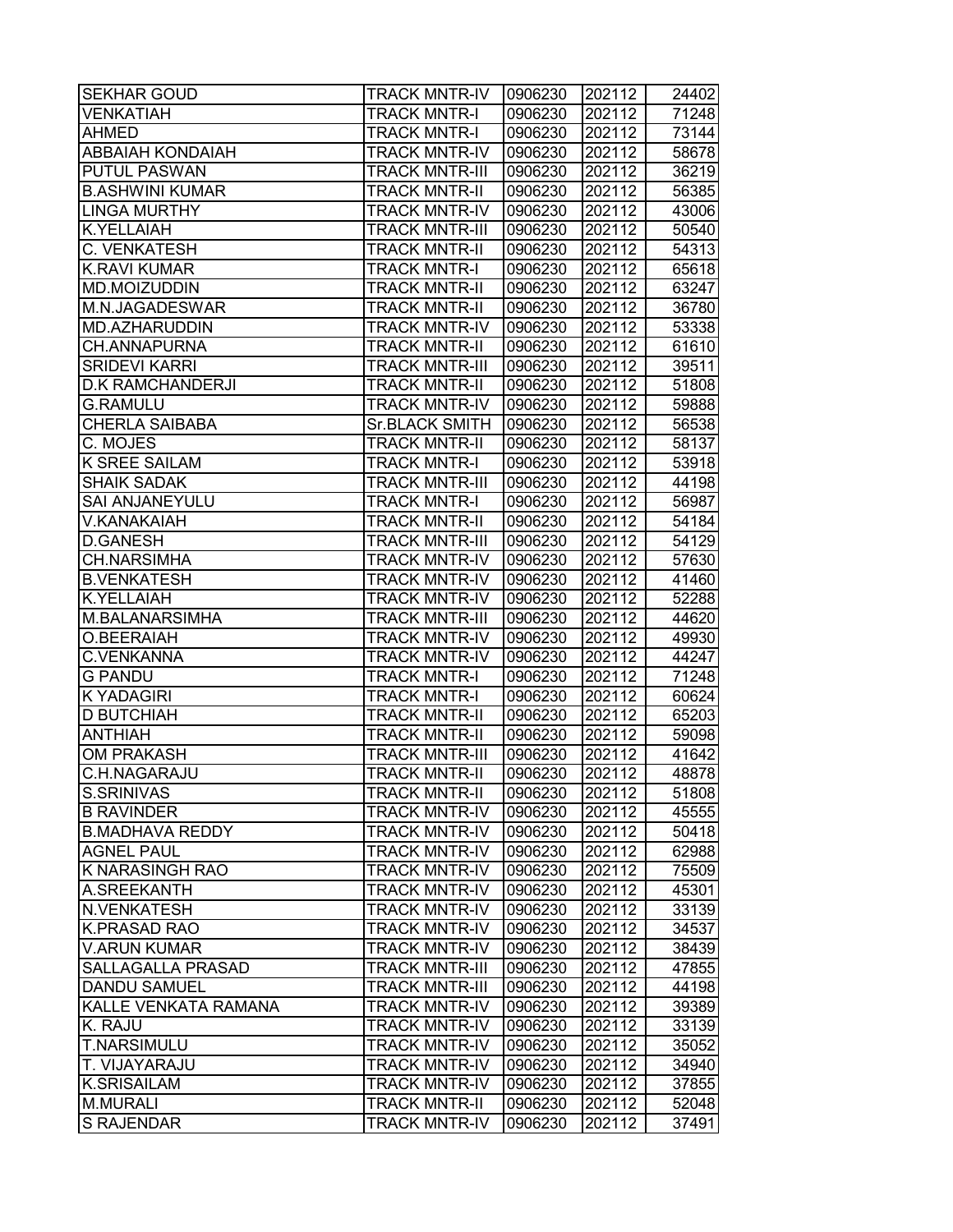| <b>K.POSHAIA</b>              | <b>TRACK MNTR-IV</b>  | 0906230 | 202112 | 35782 |
|-------------------------------|-----------------------|---------|--------|-------|
| <b>K PREMANANDAM</b>          | <b>TRACK MNTR-IV</b>  | 0906230 | 202112 | 39499 |
| <b>N NAGARAJU</b>             | <b>TRACK MNTR-IV</b>  | 0906230 | 202112 | 37491 |
| <b>S SAI KUMAR</b>            | <b>TRACK MNTR-IV</b>  | 0906230 | 202112 | 37491 |
| <b>S RAJKUMAR</b>             | <b>TRACK MNTR-IV</b>  | 0906230 | 202112 | 38821 |
| <b>K.SRINIVAS</b>             | <b>TRACK MNTR-IV</b>  | 0906230 | 202112 | 37491 |
| <b>BOVVALLA YADAIAH</b>       | <b>TRACK MNTR-IV</b>  | 0906230 | 202112 | 36816 |
| <b>AROKIA NATHAN</b>          | <b>TRACK MNTR-IV</b>  | 0906230 | 202112 | 30700 |
| <b>VAMSI KRISHNA M</b>        | <b>TRACK MNTR-IV</b>  | 0906230 | 202112 | 32100 |
| <b>MANISH KUMAR</b>           | <b>TRACK MNTR-IV</b>  | 0906230 | 202112 | 30915 |
| <b>RAKESH KUMAR DHAYAL</b>    | <b>TRACK MNTR-IV</b>  | 0906230 | 202112 | 30084 |
| <b>K.VIJAY KUMAR</b>          | <b>TRACK MNTR-IV</b>  | 0906230 | 202112 | 34934 |
| A.BASIL                       | <b>TRACK MNTR-IV</b>  | 0906230 | 202112 | 25414 |
| HARISH CHANDRA CHAUHAN        | <b>TRACK MNTR-IV</b>  | 0906230 | 202112 | 9645  |
| <b>MOHAMMAD SHAKEEL PASHA</b> | <b>TRACK MNTR-IV</b>  | 0906230 | 202112 | 29519 |
| <b>BHARAT LAL MEENA</b>       | <b>TRACK MNTR-III</b> | 0906230 | 202112 | 33620 |
| <b>SAMUDRALA GOPI KRISHNA</b> | <b>TRACK MNTR-IV</b>  | 0906230 | 202112 | 32002 |
| <b>B.SHANKAR</b>              | <b>TRACK MNTR-IV</b>  | 0906230 | 202112 | 36543 |
| <b>G.DEVENDER</b>             | <b>TRACK MNTR-IV</b>  | 0906230 | 202112 | 37420 |
| <b>SRINU</b>                  | <b>TRACK MNTR-IV</b>  | 0906230 | 202112 | 35071 |
| <b>P.MALLESH</b>              | <b>TRACK MNTR-IV</b>  | 0906230 | 202112 | 44630 |
| K.ANJANEYULU                  | <b>TRACK MNTR-IV</b>  | 0906230 | 202112 | 33876 |
| <b>M.DINESH</b>               | <b>TRACK MNTR-IV</b>  | 0906230 | 202112 | 28315 |
| <b>PRADEEP LOCHAN DAS</b>     | <b>TRACK MNTR-IV</b>  | 0906230 | 202112 | 34193 |
| <b>G.NARAYANA</b>             | <b>TRACK MNTR-IV</b>  | 0906230 | 202112 | 36259 |
| <b>PARAMJEET KUMAR</b>        | <b>TRACK MNTR-IV</b>  | 0906230 | 202112 | 28227 |
| RUTTALA PREMA KUMAR           | <b>TRACK MNTR-IV</b>  | 0906230 | 202112 | 29643 |
| PINNITI BHEEM RAO             | <b>TRACK MNTR-IV</b>  | 0906230 | 202112 | 29993 |
| A.SEETHA LAKSHMANA            | <b>TRACK MNTR-IV</b>  | 0906230 | 202112 | 36670 |
| <b>PULLA NIKHIL</b>           | <b>TRACK MNTR-IV</b>  | 0906230 | 202112 | 29259 |
| <b>PYATA SHIVA KUMAR</b>      | <b>TRACK MNTR-IV</b>  | 0906230 | 202112 | 29643 |
| <b>JAIN ASHIKA</b>            | ASST(WORKS)           | 0906231 | 202112 | 35291 |
| P SHAKTHI PRASAD YADAV        | ASST(WORKS)           | 0906231 | 202112 | 69582 |
| <b>MOHAMMAD HANEEF</b>        | ASST(WORKS)           | 0906231 | 202112 | 37793 |
| <b>K V KALYAN REDDY</b>       | PLF-II                | 0906231 | 202112 | 66652 |
| <b>D CHENCHAIAH</b>           | Sr.PLF                | 0906231 | 202112 | 67758 |
| P.DEEPAK                      | PLF-II                | 0906231 | 202112 | 46270 |
| <b>MAMIDI RAJKUMAR</b>        | <b>TRACK MNTR-IV</b>  | 0906231 | 202112 | 41362 |
| K V RAVINDRAIAH               | Sr.PLF                | 0906231 | 202112 | 69654 |
| <b>B. VENKATESH</b>           | ASST(WORKS)           | 0906231 | 202112 | 49588 |
| P SRISAILAM                   | ASST(WORKS)           | 0906231 | 202112 | 61572 |
| <b>M RAMESH</b>               | ASST(WORKS)           | 0906231 | 202112 | 35739 |
| SIVRAMA KRISHNA. M            | ASST(WORKS)           | 0906231 | 202112 | 37793 |
| S.K.HAMID                     | PLF-I                 | 0906231 | 202112 | 66652 |
| PARMANAND                     | ASST(WORKS)           | 0906231 | 202112 | 48976 |
| <b>NARSING</b>                | PLF-II                | 0906231 | 202112 | 67600 |
| <b>JOKIN AROKIA SWAMY</b>     | Sr.PLF                | 0906231 | 202112 | 65862 |
| <b>K VENKATESHAM</b>          | ASST(WORKS)           | 0906231 | 202112 | 37793 |
| <b>M SAVITHRI</b>             | ASST(WORKS)           | 0906231 | 202112 | 52540 |
| <b>B.M.SURESH KUMAR</b>       | Sr.TECH. MASON        | 0906231 | 202112 | 69654 |
| <b>D VENKATASWAMY</b>         | PLF-II                | 0906231 | 202112 | 53841 |
| <b>C.CHANDRA SEKHAR</b>       | ASST(WORKS)           | 0906231 | 202112 | 34322 |
| <b>M SANDEEP</b>              | PLF-II                | 0906231 | 202112 | 45006 |
| <b>T.HARISH KUMAR</b>         | ASST(WORKS)           | 0906231 | 202112 | 29148 |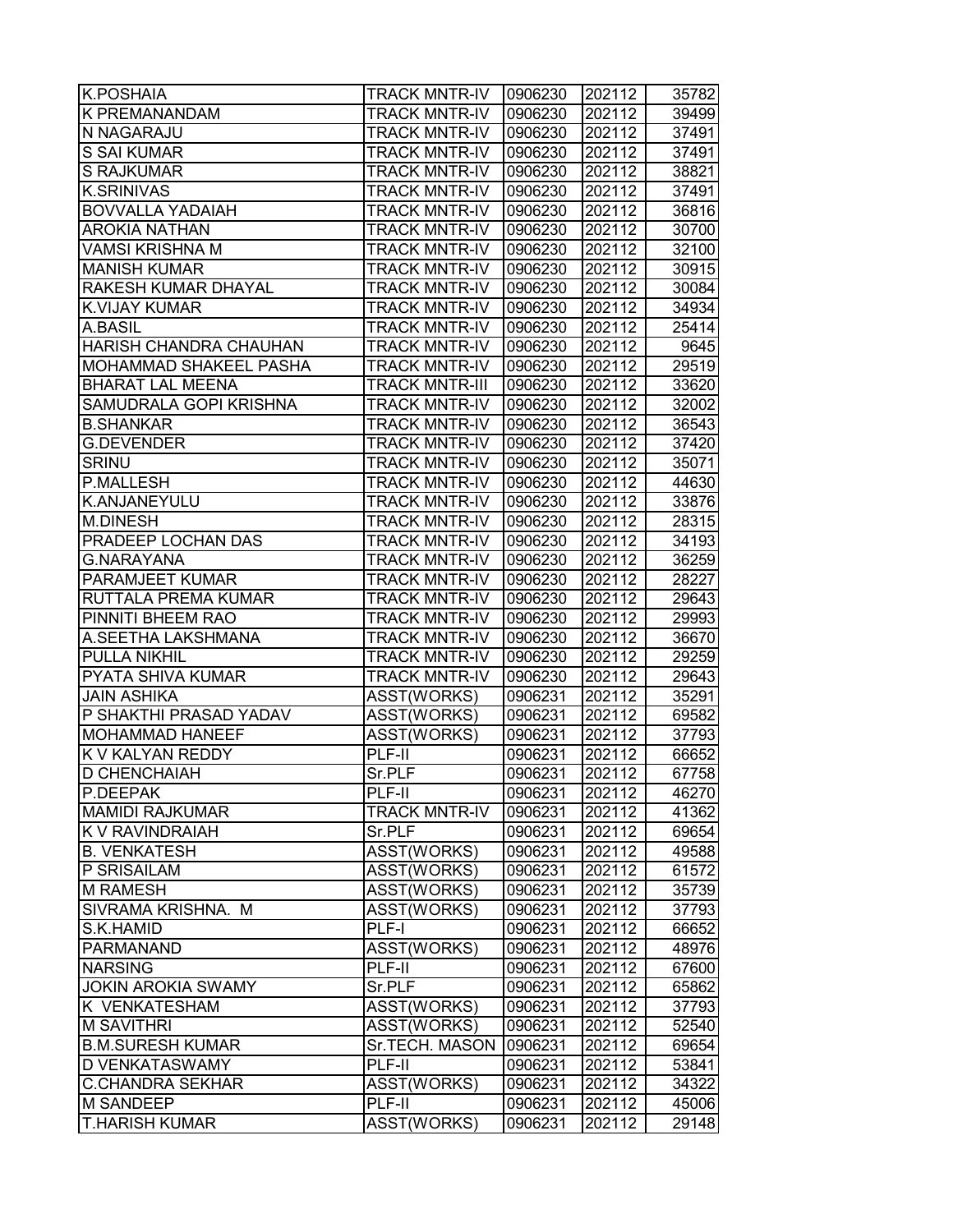| <b>K BHARATH PRASAD</b>        | <b>ASST(WORKS)</b>        | 0906231 | 202112 | 34791  |
|--------------------------------|---------------------------|---------|--------|--------|
| P SHIVA KUMAR                  | PLF-I                     | 0906231 | 202112 | 52274  |
| K. RAGHAVENDRA RAO             | ASST(WORKS)               | 0906231 | 202112 | 34791  |
| <b>KUMBHAM SRINIVAS</b>        | ASST(WORKS)               | 0906231 | 202112 | 38440  |
| <b>G RAGHUNATH</b>             | ASST(WORKS)               | 0906231 | 202112 | 32976  |
| <b>SHAIK MOHAMMED JUNAID</b>   | TECH.(MASON)-III 0906232  |         | 202112 | 37161  |
| <b>KUSHANGALA LAXMI</b>        | ASST(WORKS)               | 0906232 | 202112 | 26986  |
| <b>G MURALI KRISHNA</b>        | TECH.(MASON)-II   0906232 |         | 202112 | 47029  |
| <b>C.H.VENKATESH</b>           | ASST(WORKS)               | 0906232 | 202112 | 86976  |
| <b>BODA MOHAN</b>              | TECH.CARPENTEH0906232     |         | 202112 | 46270  |
| K RAJASEKHAR RAJALINGAIAH      | ASST(WORKS)               | 0906232 | 202112 | 29148  |
| <b>G VENKATESH</b>             | <b>MALI</b>               | 0906232 | 202112 | 63125  |
| Y.B.V.K PRASAD                 | TECH(PAINTER)-II 0906232  |         | 202112 | 53136  |
| <b>MD.ASHRAF</b>               | TECH.(MASON)-II   0906232 |         | 202112 | 60490  |
| P. NARSING RAO                 | SR.H.KEEPING.AS 0906232   |         | 202112 | 48324  |
| <b>CLAXMI</b>                  | TECH.(MASON)-II   0906232 |         | 202112 | 57330  |
| <b>MD.ASIF MIYA</b>            | ASST(WORKS)               | 0906232 | 202112 | 44532  |
| YADAIAH                        | ASST(WORKS)               | 0906232 | 202112 | 36418  |
| PN.MADAN MOHAN                 | ASST(WORKS)               | 0906232 | 202112 | 43161  |
| <b>B.SHARADA</b>               | SR.H.KEEPING.AS 0906232   |         | 202112 | 51010  |
| <b>BICHALA NARESH</b>          | ASST(WORKS)               | 0906232 | 202112 | 36687  |
| Y.RAMA MURTHY                  | ASST(WORKS)               | 0906232 | 202112 | 38899  |
| <b>D.PARVEEN</b>               | Sr.TECH. MASON   0906232  |         | 202112 | 71550  |
| <b>KAMLESH MEENA</b>           | $PLF-I$                   | 0906232 | 202112 | 52274  |
| <b>MAHAMOOD</b>                | ASST(WORKS)               | 0906232 | 202112 | 63492  |
| <b>MOHD RAHMAN</b>             | ASST(WORKS)               | 0906232 | 202112 | 53825  |
| P.RAMESH                       | SR.H.KEEPING.AS 0906232   |         | 202112 | 45457  |
| V.LAXMINARAYANA                | ASST(WORKS)               | 0906232 | 202112 | 53568  |
| S.LAXMI ANJANA DEVI            | ASST(WORKS)               | 0906232 | 202112 | 32554  |
| K.SAI MOHAN KRISHNA            | H.KEEPING.ASST(0906232    |         | 202112 | 29934  |
| <b>MEKALA SAIDULU</b>          | ASST(WORKS)               | 0906232 | 202112 | 34744  |
| <b>B JAIPAL</b>                | ASST(PWAY)                | 0906233 | 202112 | 65854  |
| E SHIVA KUMAR                  | ASST(PWAY)                | 0906233 | 202112 | 62066  |
| <b>LINGAM P</b>                | ASST(PWAY)                | 0906233 | 202112 | 85446  |
| M A SIDDIQUE                   | ASST(PWAY)                | 0906233 | 202112 | 57457  |
| <b>NARASINGA RAO</b>           | ASST(PWAY)                | 0906233 | 202112 | 64936  |
| K SUDHAKER                     | ASST(PWAY)                | 0906233 | 202112 | 76230  |
| Y SREERAMULU                   | ASST(PWAY)                | 0906233 | 202112 | 65354  |
| <b>N NAGESH</b>                | ASST(PWAY)                | 0906233 | 202112 | 65354  |
| K YADAGIRI                     | ASST(PWAY)                | 0906233 | 202112 | 76230  |
| <b>B.VIJAY KUMAR</b>           | ASST(PWAY)                | 0906233 | 202112 | 34791  |
| <b>C SRINIVAS</b>              | ASST(PWAY)                | 0906233 | 202112 | 45791  |
| <b>KESHAPAGA BHANU CHANDER</b> | ASST(PWAY)                | 0906233 | 202112 | 43190  |
| <b>RATHLAVATH ASHOK</b>        | ASST(PWAY)                | 0906233 | 202112 | 43690  |
| NALAMANTHULA RAMANAIAH         | ASST(PWAY)                | 0906233 | 202112 | 41190  |
| <b>B. BHANUCHANDER</b>         | ASST(PWAY)                | 0906233 | 202112 | 45843  |
| <b>ALOK KUMAR SINGH</b>        | ASST(WORKS)               | 0906234 | 202112 | 103588 |
| <b>D SHANKAR</b>               | ASST(WORKS)               | 0906234 | 202112 | 48346  |
| <b>M.SHANTHA</b>               | ASST(WORKS)               | 0906234 | 202112 | 38899  |
| <b>G.RAMU</b>                  | TECH.(MASON)-III 0906234  |         | 202112 | 43749  |
| J P NIRMALA                    | ASST(WORKS)               | 0906234 | 202112 | 61516  |
| <b>M SRINIVAS</b>              | TECH.CARPENTEI0906234     |         | 202112 | 55118  |
| <b>K.NARESH</b>                | ASST(WORKS)               | 0906234 | 202112 | 37793  |
| <b>K.NAGARAJA</b>              | ASST(WORKS)               | 0906234 | 202112 | 39299  |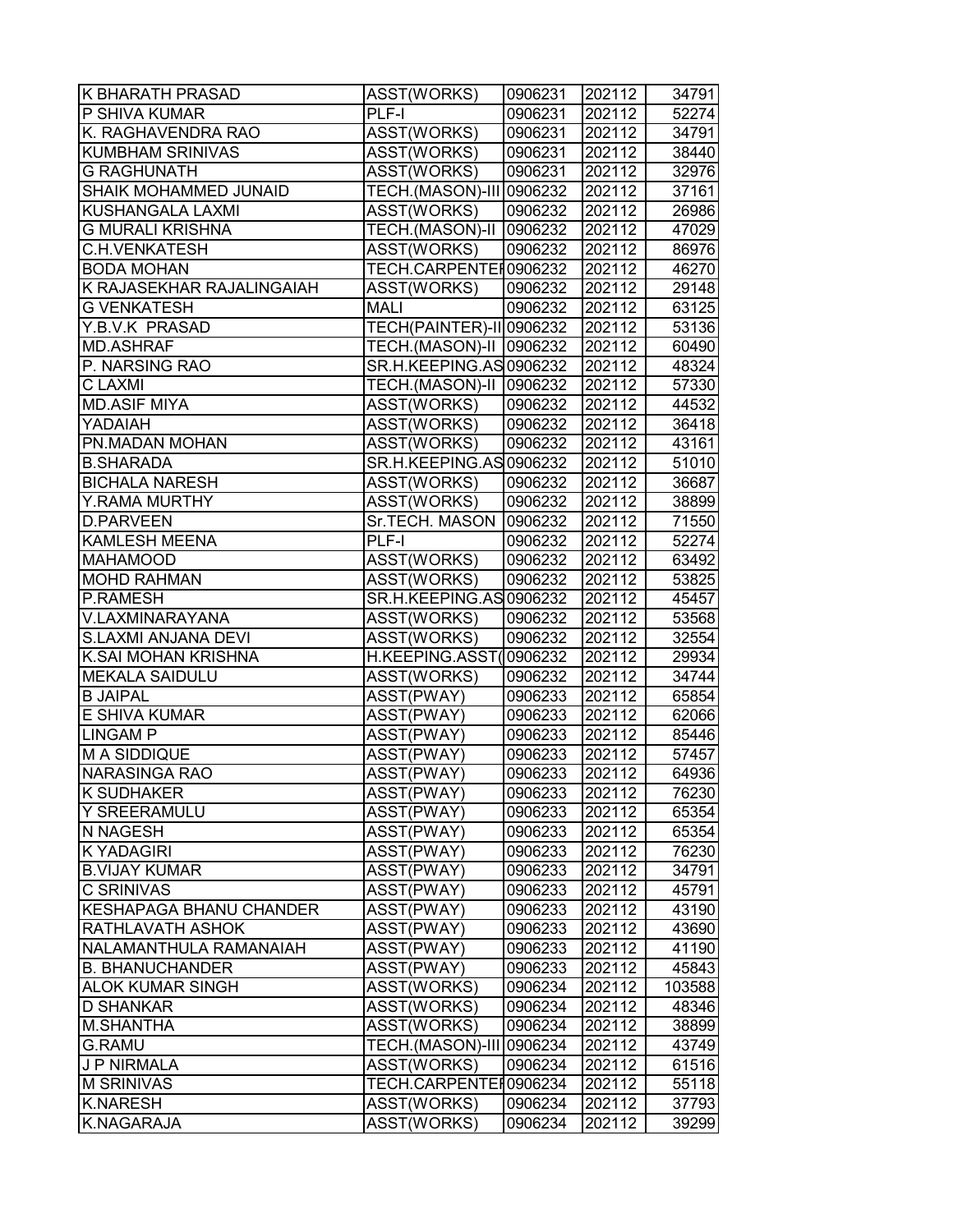| <b>MD SARWAR</b>                        | ASST(WORKS)                  | 0906234 | 202112 | 58826 |
|-----------------------------------------|------------------------------|---------|--------|-------|
| <b>SRI VALLI</b>                        | ASST(WORKS)                  | 0906234 | 202112 | 63254 |
| <b>MASOOMSAB</b>                        | Sr.TECH. MASON   0906234     |         | 202112 | 75658 |
| <b>B.SHIVA KUMAR</b>                    | TECH.CARPENTEI 0906234       |         | 202112 | 44532 |
| TIPPANI SHOBHAN BABU                    | ASST(WORKS)                  | 0906234 | 202112 | 33204 |
| <b>B PRADEEP KUMAR</b>                  | ASST(WORKS)                  | 0906234 | 202112 | 46816 |
| M D JAWED                               | ASST(WORKS)                  | 0906234 | 202112 | 45457 |
| S.RAMACHANDRAN                          | ASST(WORKS)                  | 0906234 | 202112 | 37793 |
| <b>E.MURALI KRISHNA</b>                 | TECH.(MASON)-III 0906234     |         | 202112 | 41679 |
| G. KUMARA SWAMY                         | ASST(WORKS)                  | 0906234 | 202112 | 43352 |
| W VIJAY KUMAR                           | Sr.TECH. CARPEN 0906234      |         | 202112 | 66962 |
| N.YADAGIRI                              | TECH.CARPENTER0906234        |         | 202112 | 57548 |
| <b>KESHAV KUMAR</b>                     | ASST(WORKS)                  | 0906234 | 202112 | 38193 |
| R ASHOK                                 | TECH.CARPENTEI0906234        |         | 202112 | 74394 |
| MD. WAJEED                              | TECH.CARPENTEI0906234        |         | 202112 | 58570 |
| P SAROJA                                | MATE(WORKS)                  | 0906234 | 202112 | 63492 |
| <b>SMT S.LAVANYA KUMARI</b>             | ASST(WORKS)                  | 0906234 | 202112 | 38193 |
| <b>H.KIRAN KUMAR</b>                    | TECH.(MASON)-III 0906234     |         | 202112 | 43052 |
| SAWWALAKHE RAJESH VINCHULAL ASST(WORKS) |                              | 0906234 | 202112 | 37087 |
| <b>G S RAMESH KUMAR</b>                 | <b>WATCHER</b>               | 0906235 | 202112 | 53854 |
| <b>D SIVAKUMAR</b>                      | ASST(WORKS)                  | 0906235 | 202112 | 61999 |
| <b>B.SIDDAIAH</b>                       | ASST(WORKS)                  | 0906235 | 202112 | 43433 |
| N.SIVAKUMAR                             | ASST(WORKS)                  | 0906235 | 202112 | 49588 |
| <b>MLOUISA</b>                          | ASST(WORKS)                  | 0906235 | 202112 | 43991 |
| R VENKATESHAM                           | ASST(BRIDGE)                 | 0906236 | 202112 | 29721 |
| <b>NIRAJ KUMAR</b>                      | <b>BRIDGE ERECTOR0906236</b> |         | 202112 | 54126 |
| <b>SHAIK ANWAR</b>                      | TECH.(MASON)-II   0906236    |         | 202112 | 54529 |
| N SRINIVAS                              | <b>BRIDGE ERECTOR0906236</b> |         | 202112 | 64676 |
| <b>T ARUNA RANI</b>                     | <b>BRIDGE ERECTOR0906236</b> |         | 202112 | 38121 |
| <b>B JANARDHAN</b>                      | ASST(BRIDGE)                 | 0906236 | 202112 | 50099 |
| <b>G.SRINIVAS</b>                       | ASST(WORKS)                  | 0906236 | 202112 | 46399 |
| P BALRAJ                                | BRIDGE ERECTOR0906236        |         | 202112 | 50971 |
| <b>SWAPAN BISWAS</b>                    | <b>BRIDGE ERECTOR0906236</b> |         | 202112 | 39621 |
| <b>ARJUN</b>                            | RIVETTER-I                   | 0906236 | 202112 | 76317 |
| <b>G.HARI BABU</b>                      | <b>BRIDGE ERECTOR0906236</b> |         | 202112 | 40651 |
| <b>K.ANIL KUMAR</b>                     | RIVETTER-II                  | 0906236 | 202112 | 59692 |
| K BHANU PRASAD                          | RIVETTER-III                 | 0906236 | 202112 | 47361 |
| S NAGARAJU                              | <b>BRIDGE ERECTOR0906236</b> |         | 202112 | 49006 |
| <b>PRAVEEN KUMAR</b>                    | ASST(BRIDGE)                 | 0906236 | 202112 | 31124 |
| <b>BOYA RAMAKRISHNA</b>                 | ASST(BRIDGE)                 | 0906236 | 202112 | 40190 |
| VIDYANAND KUMAR                         | ASST(BRIDGE)                 | 0906236 | 202112 | 38040 |
| <b>MANRAJ MEENA</b>                     | <b>BRIDGE ERECTOR0906236</b> |         | 202112 | 35738 |
| <b>DEEPAK KUMAR SINGH</b>               | ASST(BRIDGE)                 | 0906236 | 202112 | 32255 |
| LOVE YADAV                              | ASST(BRIDGE)                 | 0906236 | 202112 | 35690 |
| PANKAJ KUMAR                            | ASST(BRIDGE)                 | 0906236 | 202112 | 26105 |
| <b>VISHVAS KUMAR VERMA</b>              | ASST(BRIDGE)                 | 0906236 | 202112 | 28791 |
| VINAY                                   | ASST(BRIDGE)                 | 0906236 | 202112 | 35524 |
| PUSHPENDRA KUMAR BAGHEL                 | ASST(BRIDGE)                 | 0906236 | 202112 | 31790 |
| <b>ANUJ KUMAR</b>                       | ASST(BRIDGE)                 | 0906236 | 202112 | 34390 |
| PRANAY KUMAR SINHA                      | ASST(BRIDGE)                 | 0906236 | 202112 | 27624 |
| SARWAJET YADAV                          | ASST(BRIDGE)                 | 0906236 | 202112 | 28532 |
| <b>D.MANISH</b>                         | ASST(BRIDGE)                 | 0906236 | 202112 | 30749 |
| <b>MUKIRI HARISH</b>                    | ASST(WORKS)                  | 0906236 | 202112 | 38249 |
| <b>DEEPAK PATEL</b>                     | ASST(BRIDGE)                 | 0906236 | 202112 | 33104 |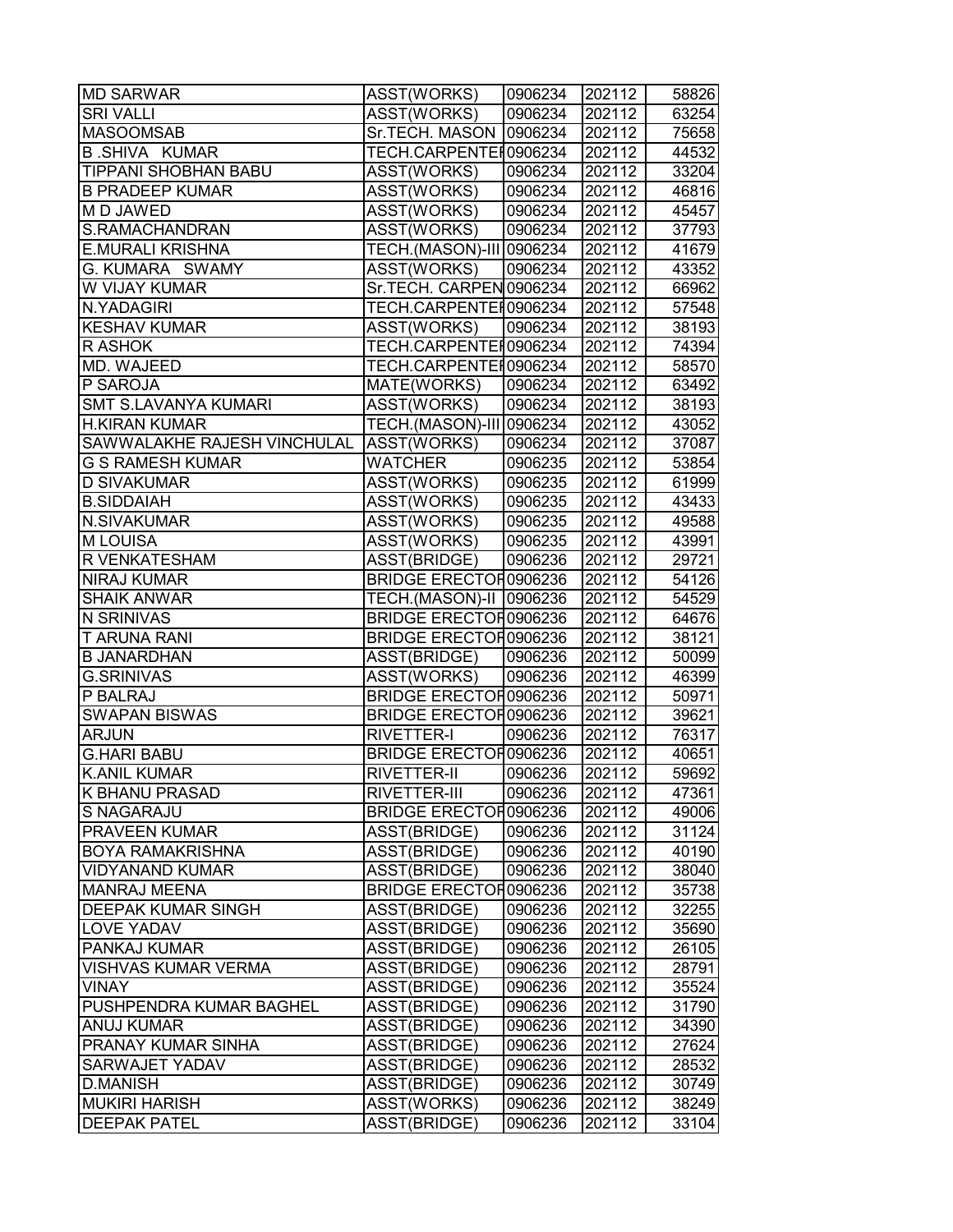| <b>MANISH KUMAR</b>                       | ASST(BRIDGE)             | 0906236 | 202112 | 42685 |
|-------------------------------------------|--------------------------|---------|--------|-------|
| CHINTHALAKUNTA .PRASAD REDDY  ASST(WORKS) |                          | 0906236 | 202112 | 38249 |
| U.VIJAYA BHASKAR                          | ASST(WORKS)              | 0906237 | 202112 | 45796 |
| <b>V.SRINIVAS NAIK</b>                    | WATCHER                  | 0906237 | 202112 | 51373 |
| <b>G.NARESH</b>                           | Sr.TECH. MASON 0906237   |         | 202112 | 78324 |
| <b>NARSIMHAREDDY</b>                      | TECH.(MASON)-I           | 0906237 | 202112 | 70444 |
| <b>SMT. LAXMI BAI</b>                     | ASST(WORKS)              | 0906237 | 202112 | 38899 |
| <b>ANJALI DEVI</b>                        | TECH.(MASON)-III 0906237 |         | 202112 | 41920 |
| SMT.NAGAJAYASRI                           | LASKAR                   | 0906237 | 202112 | 49588 |
| Y VARALAKSHMI                             | TECH.(MASON)-III 0906237 |         | 202112 | 60016 |
| <b>MAYA RAMESH BHOSLE</b>                 | ASST(WORKS)              | 0906237 | 202112 | 33722 |
| N.ANURADHA                                | ASST(WORKS)              | 0906237 | 202112 | 48324 |
| <b>MD.JAHANGIR</b>                        | ASST(WORKS)              | 0906237 | 202112 | 45991 |
| P SAROJINI                                | TECH.(MASON)-I           | 0906237 | 202112 | 64914 |
| <b>R.PARVATHI</b>                         | ASST(WORKS)              | 0906237 | 202112 | 37793 |
| <b>G.VIJAYA LAKSHMI</b>                   | ASST(WORKS)              | 0906237 | 202112 | 41920 |
| P SUREKHA                                 | TECH.(MASON)-II          | 0906237 | 202112 | 58910 |
| RAJA KUMAR GOUDA                          | ASST(WORKS)              | 0906237 | 202112 | 51010 |
| <b>NITISH KUMAR</b>                       | ASST(WORKS)              | 0906237 | 202112 | 37793 |
| A SATHAIAH                                | SR.TECH(M.V.DVR0906237   |         | 202112 | 97304 |
| <b>CH.RENUKA</b>                          | TECH.CARPENTEI0906237    |         | 202112 | 52924 |
| R.NAGARAJU                                | ASST(WORKS)              | 0906237 | 202112 | 49588 |
| R.RAJESHWARI                              | ASST(WORKS)              | 0906237 | 202112 | 49161 |
| K PARAMESWARLU                            | ASST(WORKS)              | 0906237 | 202112 | 37793 |
| DASARI LIMBAVVA                           | TECH.(MASON)-I           | 0906237 | 202112 | 66652 |
| <b>J.PAUL</b>                             | TECH.CARPENTEI0906237    |         | 202112 | 41825 |
| TARAKA RAMAKRISHNA ARJI                   | Sr.TECH. CARPEN 0906237  |         | 202112 | 56985 |
| <b>MANU GOUDA</b>                         | ASST(WORKS)              | 0906237 | 202112 | 46636 |
| <b>MD MOIZUDDIN</b>                       | ASST(WORKS)              | 0906237 | 202112 | 38886 |
| <b>FERDUSKHAN</b>                         | ASST(WORKS)              | 0906237 | 202112 | 52007 |
| A KARIMULLA                               | TECH(PAINTER)-I 0906237  |         | 202112 | 57640 |
| <b>DHANSINGH</b>                          | TECH.CARPENTER0906237    |         | 202112 | 58436 |
| P MEENA                                   | ASST(WORKS)              | 0906237 | 202112 | 38899 |
| <b>JOGINDER MAHTO</b>                     | TECH.(MASON)-III 0906237 |         | 202112 | 44278 |
| K SRINIVASARAO                            | Sr.TECH. MASON   0906237 |         | 202112 | 69654 |
| <b>PUSHPALATHA</b>                        | <b>ASST(WORKS)</b>       | 0906237 | 202112 | 51010 |
| <b>S MALLESH</b>                          | <b>Sr.BLACK SMITH</b>    | 0906237 | 202112 | 67758 |
| <b>MD.GHOUSE</b>                          | WATCHER                  | 0906237 | 202112 | 65223 |
| K.NARSHIMULU                              | ASST(WORKS)              | 0906237 | 202112 | 45363 |
| <b>GURRAM KUMAR</b>                       | <b>HELPER</b>            | 0906237 | 202112 | 34791 |
| V PADMA                                   | ASST(WORKS)              | 0906237 | 202112 | 34791 |
| M.PRIYANKA                                | ASST(WORKS)              | 0906237 | 202112 | 34791 |
| <b>B.S.SUJATHA</b>                        | ASST(WORKS)              | 0906237 | 202112 | 25349 |
| GOLANAKONDA. VENKATESHWAR                 | ASST(WORKS)              | 0906237 | 202112 | 30749 |
| V.KARTHIK KUMAR                           | ASST(WORKS)              | 0906237 | 202112 | 30749 |
| <b>BHASKAR EDUNURI</b>                    | KH HELPER                | 0906238 | 202112 | 42061 |
| <b>D PARASURAM</b>                        | PLF-I                    | 0906238 | 202112 | 68548 |
| <b>MD AKBAR</b>                           | ASST(WORKS)              | 0906238 | 202112 | 44058 |
| <b>BHOOPATI</b>                           | PLF-II                   | 0906238 | 202112 | 56854 |
| <b>MOHD YOUNUS</b>                        | PLF-II                   | 0906238 | 202112 | 70122 |
| P.VAIDYANATH                              | PLF-I                    | 0906238 | 202112 | 71371 |
| SATYANARAYANA P                           | PLF-I                    | 0906238 | 202112 | 74956 |
| S N SRINIVAS RAO                          | PLF-II                   | 0906238 | 202112 | 58991 |
| <b>B LAXMAN</b>                           | PLF-II                   | 0906238 | 202112 | 64949 |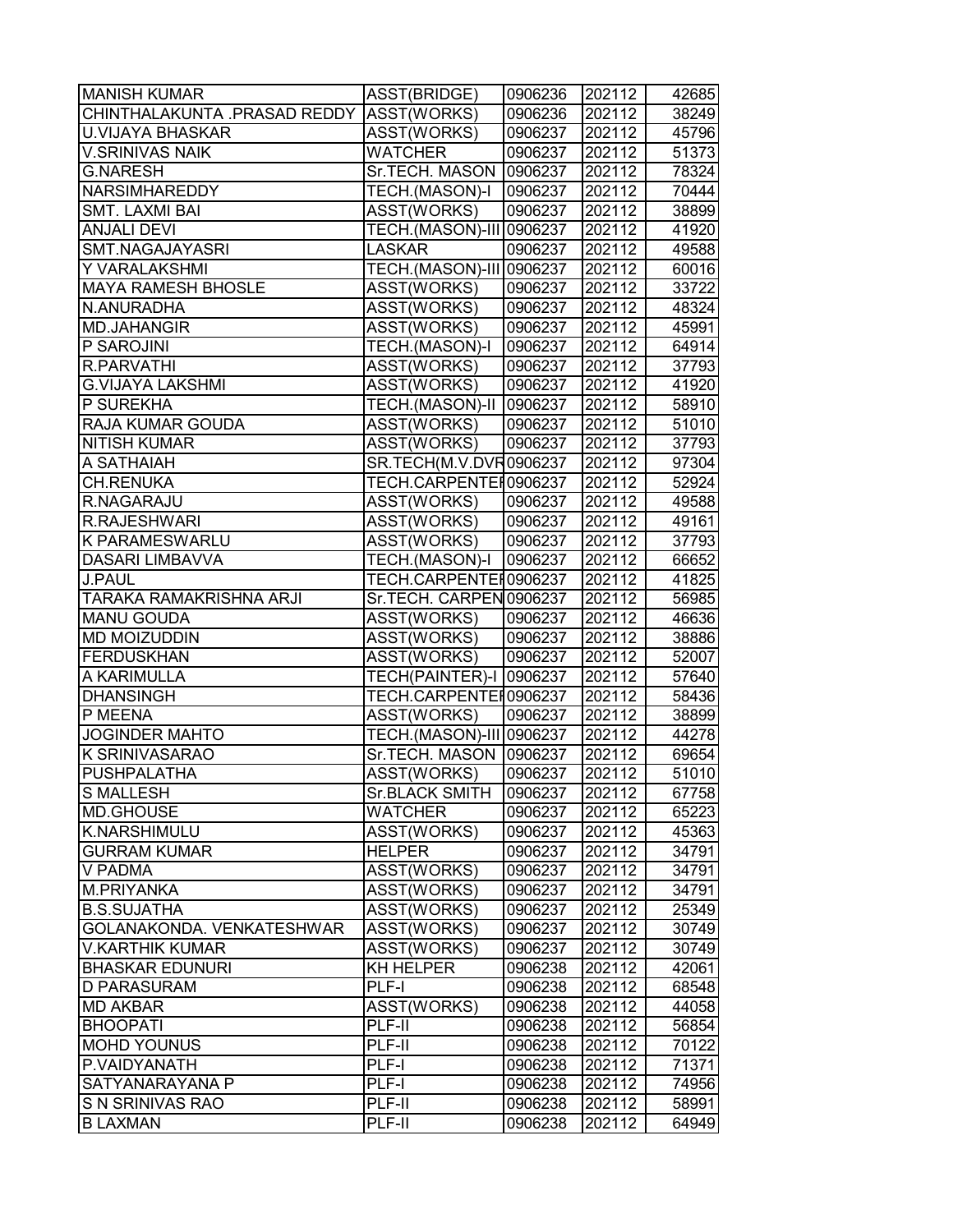| <b>T.SRINIVAS</b>          | FITTER (MCM)             | 0906238 | 202112 | 67758  |
|----------------------------|--------------------------|---------|--------|--------|
| K. APPA RAO CHOWDHARY      | TECH.(MASON)-III 0906238 |         | 202112 | 47614  |
| P SWAMY                    | TECH.(MASON)-III 0906238 |         | 202112 | 43854  |
| <b>MUSTAFA MOHAMMAD</b>    | ASST(WORKS)              | 0906238 | 202112 | 43764  |
| LAKSHMIPATHI.V             | ASST(WORKS)              | 0906238 | 202112 | 38821  |
| A.SRIKHANTH                | $PLF-II$                 | 0906238 | 202112 | 43935  |
| V.NARSIMHA                 | ASST(WORKS)              | 0906238 | 202112 | 49588  |
| <b>D ABDUL SALEEM</b>      | PLF-II                   | 0906238 | 202112 | 72340  |
| <b>G SRIDHAR</b>           | FITTER (MCM)             | 0906238 | 202112 | 77712  |
| <b>K PAVAN KUMAR</b>       | Sr.PLF                   | 0906238 | 202112 | 69654  |
| <b>M RAJU</b>              | ASST(WORKS)              | 0906238 | 202112 | 47613  |
| <b>K.SADANAND</b>          | ASST(WORKS)              | 0906238 | 202112 | 48324  |
| J SUDHAKAR                 | PLF-II                   | 0906238 | 202112 | 56382  |
| P.NANDU                    | ASST(WORKS)              | 0906238 | 202112 | 46428  |
| V.MADHUBABU                | ASST(WORKS)              | 0906238 | 202112 | 44247  |
| <b>MD ASADULLAH KHAN</b>   | ASST(WORKS)              | 0906238 | 202112 | 47706  |
| <b>MAMIDI PRATAP</b>       | ASST(WORKS)              | 0906238 | 202112 | 32433  |
| <b>AVITI DEEKSHITHA</b>    | ASST(WORKS)              | 0906238 | 202112 | 31404  |
| N VENKATPATI RAJU          | ASST(WORKS)              | 0906239 | 202112 | 57362  |
| <b>MD PARVEEZ RAHIM</b>    | ASST(WORKS)              | 0906239 | 202112 | 61754  |
| <b>MD AFSAR</b>            | ASST(WORKS)              | 0906239 | 202112 | 71392  |
| ASHWANI KUMAR AGRAHARI     | $SSE$ (P.WAY)            | 0906240 | 202112 | 85060  |
| P VENKATA RAMANA           | <b>TRACK MNTR-IV</b>     | 0906240 | 202112 | 39373  |
| <b>NANNE BOINA KRISHNA</b> | <b>TRACK MNTR-IV</b>     | 0906240 | 202112 | 39223  |
| A NAGARJUN                 | <b>TRACK MNTR-IV</b>     | 0906240 | 202112 | 40058  |
| PULLURI DEEPAK             | <b>TRACK MNTR-IV</b>     | 0906240 | 202112 | 38373  |
| CH.PRADEEP                 | <b>TRACK MNTR-IV</b>     | 0906240 | 202112 | 33936  |
| <b>G SAI KUMAR</b>         | <b>TRACK MNTR-IV</b>     | 0906240 | 202112 | 37491  |
| <b>K.ANIL KUMAR</b>        | <b>TRACK MNTR-IV</b>     | 0906240 | 202112 | 36901  |
| <b>B SRIDHAR</b>           | <b>TRACK MNTR-IV</b>     | 0906240 | 202112 | 37991  |
| <b>K SHIVA SHANKAR</b>     | <b>TRACK MNTR-IV</b>     | 0906240 | 202112 | 40257  |
| <b>S ARUNA</b>             | <b>TRACK MNTR-IV</b>     | 0906240 | 202112 | 31258  |
| A RAVIKUMAR                | <b>TRACK MNTR-IV</b>     | 0906240 | 202112 | 40639  |
| <b>G ASHOK</b>             | <b>BLACK SMITH-III</b>   | 0906240 | 202112 | 35465  |
| <b>K SAILAKSHMI</b>        | <b>TRACK MNTR-IV</b>     | 0906240 | 202112 | 37491  |
| P VENKATESHWARLU           | <b>TRACK MNTR-IV</b>     | 0906240 | 202112 | 36632  |
| <b>B PRAVEEN KUMAR</b>     | <b>TRACK MNTR-IV</b>     | 0906240 | 202112 | 48671  |
| <b>G DAVID KUMAR</b>       | <b>TRACK MNTR-IV</b>     | 0906240 | 202112 | 38373  |
| N NAVEEN KUMAR             | <b>TRACK MNTR-IV</b>     | 0906240 | 202112 | 45901  |
| <b>MARIA SYLVESTOR</b>     | <b>TRACK MNTR-IV</b>     | 0906240 | 202112 | 28895  |
| <b>SK ISMAIL</b>           | <b>TRACK MNTR-II</b>     | 0906240 | 202112 | 50278  |
| A JEEVAN KUMAR             | <b>TRACK MNTR-IV</b>     | 0906240 | 202112 | 34724  |
| <b>B R VINOD</b>           | <b>TRACK MNTR-IV</b>     | 0906240 | 202112 | 49363  |
| <b>C H BHOJA RAJU</b>      | <b>TRACK MNTR-IV</b>     | 0906240 | 202112 | 53970  |
| <b>MD PASHA</b>            | <b>TRACK MNTR-IV</b>     | 0906240 | 202112 | 46336  |
| <b>LUNAVATH RAVI</b>       | <b>TRACK MNTR-IV</b>     | 0906240 | 202112 | 41296  |
| K.M.MAHESH                 | Ch.OS                    | 0906240 | 202112 | 116878 |
| <b>K.SHANKAR</b>           | <b>TRACK MNTR-IV</b>     | 0906240 | 202112 | 30872  |
| <b>P.B PAVAN NAIK</b>      | SSE (WORKS)              | 0906240 | 202112 | 97958  |
| <b>ANIL KUMAR</b>          | SSE (WORKS)              | 0906240 | 202112 | 100358 |
| K SATHYANARAYANA           | <b>TRACK MNTR-IV</b>     | 0906240 | 202112 | 70528  |
| <b>J.NARSIMHA</b>          | <b>TRACK MNTR-I</b>      | 0906240 | 202112 | 73506  |
| <b>VENKATESH</b>           | <b>BLACK SMITH-I</b>     | 0906240 | 202112 | 72422  |
| <b>ASVINE KUMAR MEENA</b>  | TRACK MNTR-I             | 0906240 | 202112 | 46329  |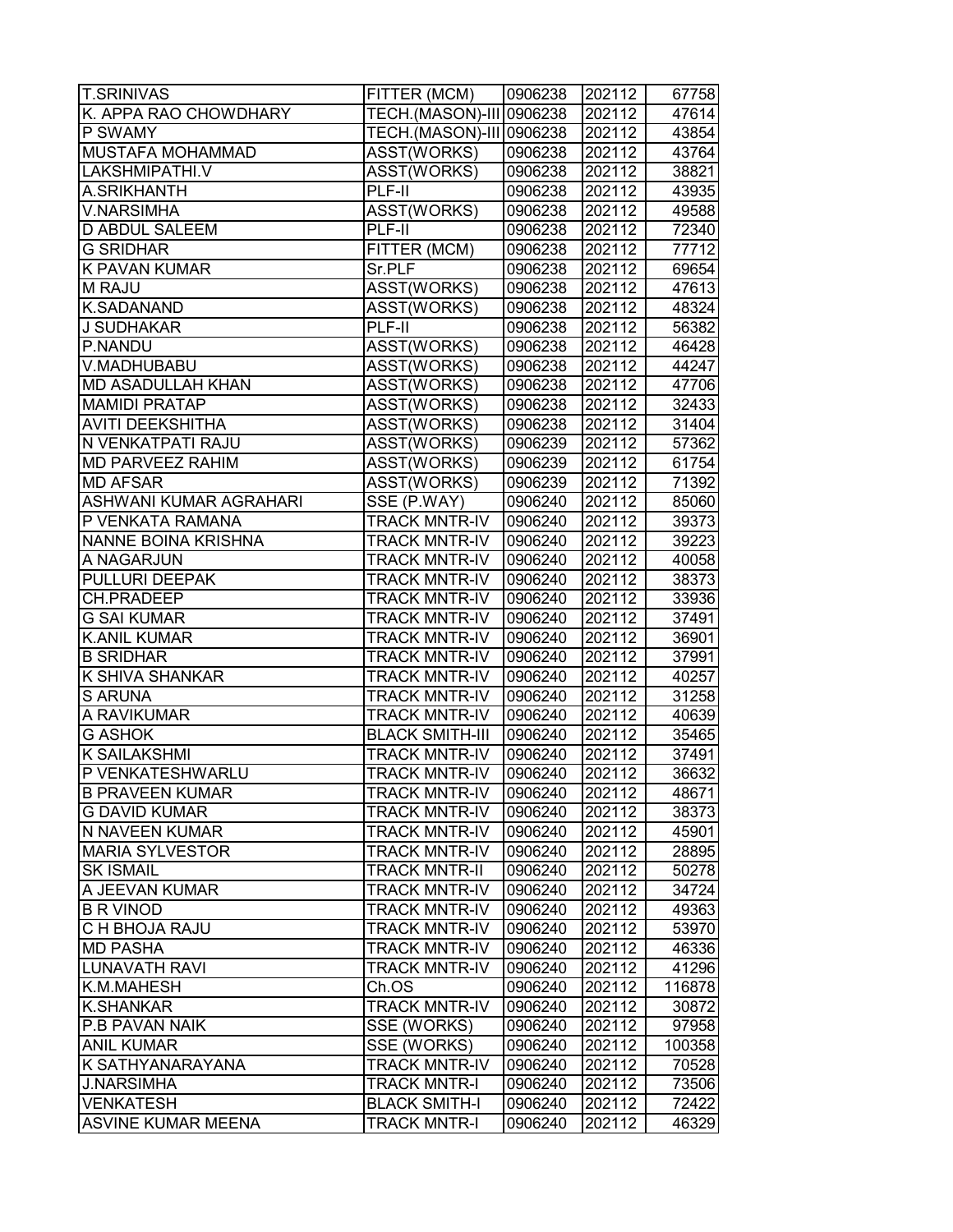| <b>MUKESH KUMAR MEENA</b>   | <b>TRACK MNTR-I</b>   | 0906240 | 202112 | 50565 |
|-----------------------------|-----------------------|---------|--------|-------|
| <b>HANUMAN PRASAD MEENA</b> | <b>TRACK MNTR-II</b>  | 0906240 | 202112 | 42878 |
| <b>SHANKAR</b>              | <b>TRACK MNTR-III</b> | 0906240 | 202112 | 59556 |
| <b>B BALARAJU</b>           | <b>TRACK MNTR-I</b>   | 0906240 | 202112 | 56018 |
| <b>G ANIL</b>               | <b>TRACK MNTR-II</b>  | 0906240 | 202112 | 58831 |
| <b>TENTU POLI NAIDU</b>     | <b>TRACK MNTR-III</b> | 0906240 | 202112 | 48423 |
| A.VENKATESH                 | <b>TRACK MNTR-I</b>   | 0906240 | 202112 | 56396 |
| M SHANKAR                   | <b>TRACK MNTR-I</b>   | 0906240 | 202112 | 56313 |
| <b>LALKUMAR</b>             | <b>TRACK MNTR-II</b>  | 0906240 | 202112 | 57820 |
| <b>NAMILE BABU</b>          | <b>TRACK MNTR-II</b>  | 0906240 | 202112 | 44117 |
| <b>T SRINIVAS</b>           | <b>TRACK MNTR-IV</b>  | 0906240 | 202112 | 48178 |
| <b>BANDARI RAJU</b>         | <b>TRACK MNTR-III</b> | 0906240 | 202112 | 42284 |
| THOTA RAJU                  | <b>TRACK MNTR-II</b>  | 0906240 | 202112 | 46094 |
| KHUSHI RAM MEENA            | <b>TRACK MNTR-III</b> | 0906240 | 202112 | 39708 |
| <b>CH DAYAKAR</b>           | <b>TRACK MNTR-IV</b>  | 0906240 | 202112 | 40754 |
| U.KUMAR                     | <b>TRACK MNTR-IV</b>  | 0906240 | 202112 | 45044 |
| K SATHYANARAYANA            | <b>TRACK MNTR-III</b> | 0906240 | 202112 | 72196 |
| <b>RAM KARAN MEENA</b>      | <b>TRACK MNTR-I</b>   | 0906240 | 202112 | 45889 |
| <b>RAJMOHAN MEENA</b>       | <b>TRACK MNTR-III</b> | 0906240 | 202112 | 39437 |
| P.PRADEEP                   | <b>TRACK MNTR-I</b>   | 0906240 | 202112 | 49207 |
| <b>M BIXAPATHY</b>          | <b>TRACK MNTR-I</b>   | 0906240 | 202112 | 59965 |
| M NARASAMMA                 | <b>TRACK MNTR-III</b> | 0906240 | 202112 | 64454 |
| <b>SUDHAKAR YERRA</b>       | <b>TRACK MNTR-II</b>  | 0906240 | 202112 | 46612 |
| <b>S K AKBAR</b>            | <b>TRACK MNTR-I</b>   | 0906240 | 202112 | 64801 |
| V MADHUSUDAN                | <b>TRACK MNTR-III</b> | 0906240 | 202112 | 42284 |
| S SUSAIRAJ                  | <b>TRACK MNTR-I</b>   | 0906240 | 202112 | 66591 |
| <b>D NAGARAJ</b>            | <b>TRACK MNTR-I</b>   | 0906240 | 202112 | 58970 |
| A SRINIVAS                  | <b>TRACK MNTR-II</b>  | 0906240 | 202112 | 59931 |
| <b>U.SURESH</b>             | <b>TRACK MNTR-II</b>  | 0906240 | 202112 | 46192 |
| <b>B SRINIVAS</b>           | <b>TRACK MNTR-II</b>  | 0906240 | 202112 | 52349 |
| P.YADAGIRI                  | <b>TRACK MNTR-I</b>   | 0906240 | 202112 | 39575 |
| <b>B KARTHIK</b>            | <b>TRACK MNTR-III</b> | 0906240 | 202112 | 50068 |
| <b>T ILESH BABU</b>         | <b>TRACK MNTR-I</b>   | 0906240 | 202112 | 49205 |
| <b>BESTA SAIBABA</b>        | <b>TRACK MNTR-III</b> | 0906240 | 202112 | 43677 |
| <b>K SWAMY</b>              | <b>TRACK MNTR-II</b>  | 0906240 | 202112 | 51507 |
| <b>B LINGAM</b>             | <b>TRACK MNTR-II</b>  | 0906240 | 202112 | 43767 |
| V RAVIKUMAR                 | <b>TRACK MNTR-II</b>  | 0906240 | 202112 | 45858 |
| <b>D SATYANARAYAN</b>       | <b>WELDER-II</b>      | 0906240 | 202112 | 64420 |
| <b>C NAGARAJ</b>            | <b>TRACK MNTR-II</b>  | 0906240 | 202112 | 54991 |
| <b>B YELLAIAH</b>           | <b>TRACK MNTR-II</b>  | 0906240 | 202112 | 50428 |
| <b>B NAVEEN KUMAR</b>       | <b>TRACK MNTR-II</b>  | 0906240 | 202112 | 57162 |
| <b>B SRINU</b>              | <b>TRACK MNTR-I</b>   | 0906240 | 202112 | 53302 |
| <b>B BALA PRABHAKAR</b>     | <b>TRACK MNTR-I</b>   | 0906240 | 202112 | 65766 |
| <b>ANASURYA</b>             | <b>TRACK MNTR-III</b> | 0906240 | 202112 | 49336 |
| <b>AKRAMSHARIFF</b>         | <b>TRACK MNTR-II</b>  | 0906240 | 202112 | 56372 |
| PEDDA KURUMA YADAIAH        | <b>TRACK MNTR-III</b> | 0906240 | 202112 | 40134 |
| <b>ROSHAN LAL MEENA</b>     | <b>TRACK MNTR-I</b>   | 0906240 | 202112 | 54078 |
| <b>C SRIKANTH</b>           | <b>TRACK MNTR-II</b>  | 0906240 | 202112 | 42829 |
| P SRINIVASA RAO             | <b>TRACK MNTR-III</b> | 0906240 | 202112 | 44874 |
| <b>JANAKIRAM YADAV</b>      | <b>TRACK MNTR-III</b> | 0906240 | 202112 | 58535 |
| <b>RK HARIBABU</b>          | <b>TRACK MNTR-II</b>  | 0906240 | 202112 | 47637 |
| <b>VENUKUMAR E</b>          | <b>TRACK MNTR-III</b> | 0906240 | 202112 | 44838 |
| <b>B RAMESH</b>             | <b>TRACK MNTR-III</b> | 0906240 | 202112 | 37204 |
| <b>AKKAPALLI MALLESH</b>    | <b>TRACK MNTR-III</b> | 0906240 | 202112 | 37658 |
|                             |                       |         |        |       |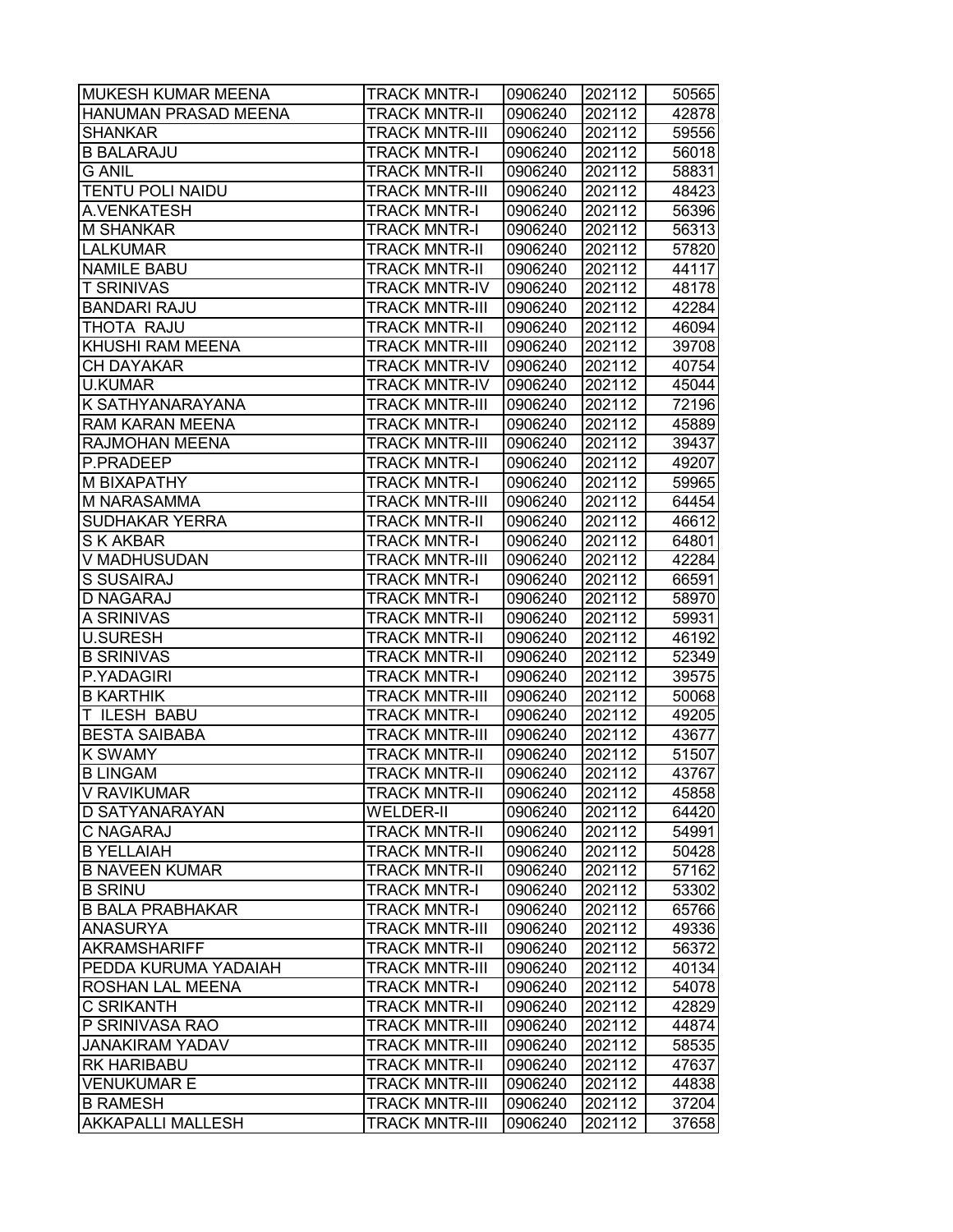| <b>B SIDDI RAMULU</b><br>TRACK MNTR-III<br>0906240<br>202112<br>P LAXMINARAYANA<br><b>TRACK MNTR-IV</b><br>0906240<br>202112<br><b>M.NARSAIAH</b><br><b>TRACK MNTR-I</b><br>0906240<br>202112<br><b>ALURI SRISAILAM</b><br>202112<br><b>TRACK MNTR-II</b><br>0906240<br><b>RAGI SWAMY</b><br><b>TRACK MNTR-III</b><br>0906240<br>202112<br>202112<br><b>G PRABHAKAR</b><br><b>TRACK MNTR-II</b><br>0906240<br>202112<br>P RAMESH<br><b>TRACK MNTR-II</b><br>0906240<br>Y J SHIVA SH ANKAR<br><b>TRACK MNTR-IV</b><br>0906240<br>202112<br>202112<br><b>K KRISHNA</b><br><b>TRACK MNTR-III</b><br>0906240<br><b>BALARAJ</b><br><b>TRACK MNTR-IV</b><br>0906240<br>202112<br><b>G KUMAR SWAMY</b><br><b>TRACK MNTR-III</b><br>202112<br>0906240<br><b>K DASARATH</b><br><b>TRACK MNTR-III</b><br>0906240<br>202112<br><b>K CHANDER</b><br><b>TRACK MNTR-III</b><br>0906240<br>202112<br>M NAGESHWAR RAO<br><b>TRACK MNTR-IV</b><br>0906240<br>202112<br><b>T VENKATSWAMY</b><br><b>TRACK MNTR-III</b><br>0906240<br>202112<br><b>S VENKATESH</b><br><b>TRACK MNTR-III</b><br>0906240<br>202112<br>202112<br><b>NARSIMULU</b><br><b>TRACK MNTR-I</b><br>0906240<br><b>SK SARDAR</b><br><b>TRACK MNTR-III</b><br>0906240<br>202112<br><b>G RAMESH</b><br><b>TRACK MNTR-II</b><br>0906240<br>202112<br><b>M VENKATESH</b><br><b>TRACK MNTR-II</b><br>202112<br>0906240<br><b>IMRANKHAN</b><br><b>TRACK MNTR-IV</b><br>202112<br>0906240<br><b>Y SREEDHAR</b><br><b>TRACK MNTR-II</b><br>0906240<br>202112<br>N. ANIL<br><b>TRACK MNTR-I</b><br>202112<br>0906240<br>P GIRIDHAR<br><b>TRACK MNTR-III</b><br>0906240<br>202112<br>KALAVAKOLLU RAGHAV<br><b>TRACK MNTR-II</b><br>202112<br>0906240<br>202112<br>R BABURAO<br>TRACK MNTR-II<br>0906240<br>P MADHU<br>TRACK MNTR-II<br>0906240<br>202112<br><b>B NARESH KUMAR</b><br><b>TRACK MNTR-II</b><br>0906240<br>202112<br><b>B</b> YOHAN<br>202112<br><b>TRACK MNTR-II</b><br>0906240<br>P BALRAJ<br><b>TRACK MNTR-II</b><br>0906240<br>202112<br>202112<br><b>M HARIKRISHNA</b><br><b>TRACK MNTR-II</b><br>0906240<br><b>YP LINGAM</b><br>202112<br><b>TRACK MNTR-II</b><br>0906240<br><b>G ANJANEYULU</b><br><b>TRACK MNTR-II</b><br>0906240<br>202112<br>202112<br><b>SIYA RAM MEENA</b><br><b>TRACK MNTR-III</b><br>0906240<br><b>SHRAVAN KUMAR</b><br>202112<br><b>TRACK MNTR-I</b><br>0906240<br>N RAJU<br>0906240<br><b>TRACK MNTR-III</b><br>202112<br>RAKESHKUMAR AMBALA<br><b>TRACK MNTR-III</b><br>0906240<br>202112<br>TRACK MNTR-III<br>0906240<br>202112<br>GANGA RAM MEENA<br><b>G RAMESH</b><br>TRACK MNTR-IV<br>0906240<br>202112<br>SSE (P.WAY)<br><b>SK.GHOUSUDDIN</b><br>0906240<br>202112<br><b>K.NAGA RATNA KUMAR</b><br>SSE (P.WAY)<br>0906240<br>202112<br><b>D VENKATESHAM</b><br>0906240<br>202112<br><b>TRACK MNTR-II</b><br>P NAGARAJU<br>0906240<br>202112<br><b>TRACK MNTR-III</b><br>202112<br><b>G MAHESH</b><br><b>TRACK MNTR-II</b><br>0906240<br><b>G.RAMESH</b><br><b>TRACK MNTR-I</b><br>0906240<br>202112<br>SSE (P.WAY)<br>J R SRINIVASULU<br>0906240<br>202112<br><b>CHAMARTHI PEERISETTI</b><br><b>TRACK MNTR-II</b><br>0906240<br>202112<br>202112<br>NAGENDRA SINGH YADAV<br><b>TRACK MNTR-II</b><br>0906240<br><b>MANDADI LAXMANA</b><br>TRACK MNTR-II<br>0906240<br>202112<br><b>MUDADLA TIRUPATHI RAO</b><br>TRACK MNTR-II<br>0906240<br>202112<br><b>M BABU RAO</b><br>TRACK MNTR-II<br>0906240<br>202112<br>E.VIDYASAGAR<br>TRACK MNTR-II<br>0906240<br>202112<br><b>PREMAIAH BEGARI</b><br>202112<br>TRACK MNTR-III<br>0906240 | RADHAKISHAN MEENA | <b>TRACK MNTR-III</b> | 0906240 | 202112 | 40358 |
|-------------------------------------------------------------------------------------------------------------------------------------------------------------------------------------------------------------------------------------------------------------------------------------------------------------------------------------------------------------------------------------------------------------------------------------------------------------------------------------------------------------------------------------------------------------------------------------------------------------------------------------------------------------------------------------------------------------------------------------------------------------------------------------------------------------------------------------------------------------------------------------------------------------------------------------------------------------------------------------------------------------------------------------------------------------------------------------------------------------------------------------------------------------------------------------------------------------------------------------------------------------------------------------------------------------------------------------------------------------------------------------------------------------------------------------------------------------------------------------------------------------------------------------------------------------------------------------------------------------------------------------------------------------------------------------------------------------------------------------------------------------------------------------------------------------------------------------------------------------------------------------------------------------------------------------------------------------------------------------------------------------------------------------------------------------------------------------------------------------------------------------------------------------------------------------------------------------------------------------------------------------------------------------------------------------------------------------------------------------------------------------------------------------------------------------------------------------------------------------------------------------------------------------------------------------------------------------------------------------------------------------------------------------------------------------------------------------------------------------------------------------------------------------------------------------------------------------------------------------------------------------------------------------------------------------------------------------------------------------------------------------------------------------------------------------------------------------------------------------------------------------------------------------------------------------------------------------------------------------------------------------------------------------------------------------------------------------------------------------------------------------------------------------------------------------------------------------------------------------------------------------------------------|-------------------|-----------------------|---------|--------|-------|
| 58930<br>45698<br>37856<br>36219<br>58865<br>57976<br>62176<br>47582<br>50891<br>62354<br>60056<br>46612<br>44716<br>24379<br>44669<br>55474<br>46226<br>43361<br>52470<br>50028<br>49659<br>46069<br>48261<br>44239<br>41221<br>121511<br>45027<br>55891<br>52168<br>49261<br>47312                                                                                                                                                                                                                                                                                                                                                                                                                                                                                                                                                                                                                                                                                                                                                                                                                                                                                                                                                                                                                                                                                                                                                                                                                                                                                                                                                                                                                                                                                                                                                                                                                                                                                                                                                                                                                                                                                                                                                                                                                                                                                                                                                                                                                                                                                                                                                                                                                                                                                                                                                                                                                                                                                                                                                                                                                                                                                                                                                                                                                                                                                                                                                                                                                                          |                   |                       |         |        | 56550 |
| 60978<br>48990<br>37153<br>43496<br>63133<br>500<br>42219<br>49470<br>56070<br>65528<br>42926<br>63928<br>39387<br>91318<br>94352<br>137388<br>49679<br>44256<br>48990<br>41878<br>46597                                                                                                                                                                                                                                                                                                                                                                                                                                                                                                                                                                                                                                                                                                                                                                                                                                                                                                                                                                                                                                                                                                                                                                                                                                                                                                                                                                                                                                                                                                                                                                                                                                                                                                                                                                                                                                                                                                                                                                                                                                                                                                                                                                                                                                                                                                                                                                                                                                                                                                                                                                                                                                                                                                                                                                                                                                                                                                                                                                                                                                                                                                                                                                                                                                                                                                                                      |                   |                       |         |        |       |
|                                                                                                                                                                                                                                                                                                                                                                                                                                                                                                                                                                                                                                                                                                                                                                                                                                                                                                                                                                                                                                                                                                                                                                                                                                                                                                                                                                                                                                                                                                                                                                                                                                                                                                                                                                                                                                                                                                                                                                                                                                                                                                                                                                                                                                                                                                                                                                                                                                                                                                                                                                                                                                                                                                                                                                                                                                                                                                                                                                                                                                                                                                                                                                                                                                                                                                                                                                                                                                                                                                                               |                   |                       |         |        |       |
|                                                                                                                                                                                                                                                                                                                                                                                                                                                                                                                                                                                                                                                                                                                                                                                                                                                                                                                                                                                                                                                                                                                                                                                                                                                                                                                                                                                                                                                                                                                                                                                                                                                                                                                                                                                                                                                                                                                                                                                                                                                                                                                                                                                                                                                                                                                                                                                                                                                                                                                                                                                                                                                                                                                                                                                                                                                                                                                                                                                                                                                                                                                                                                                                                                                                                                                                                                                                                                                                                                                               |                   |                       |         |        |       |
|                                                                                                                                                                                                                                                                                                                                                                                                                                                                                                                                                                                                                                                                                                                                                                                                                                                                                                                                                                                                                                                                                                                                                                                                                                                                                                                                                                                                                                                                                                                                                                                                                                                                                                                                                                                                                                                                                                                                                                                                                                                                                                                                                                                                                                                                                                                                                                                                                                                                                                                                                                                                                                                                                                                                                                                                                                                                                                                                                                                                                                                                                                                                                                                                                                                                                                                                                                                                                                                                                                                               |                   |                       |         |        |       |
|                                                                                                                                                                                                                                                                                                                                                                                                                                                                                                                                                                                                                                                                                                                                                                                                                                                                                                                                                                                                                                                                                                                                                                                                                                                                                                                                                                                                                                                                                                                                                                                                                                                                                                                                                                                                                                                                                                                                                                                                                                                                                                                                                                                                                                                                                                                                                                                                                                                                                                                                                                                                                                                                                                                                                                                                                                                                                                                                                                                                                                                                                                                                                                                                                                                                                                                                                                                                                                                                                                                               |                   |                       |         |        |       |
|                                                                                                                                                                                                                                                                                                                                                                                                                                                                                                                                                                                                                                                                                                                                                                                                                                                                                                                                                                                                                                                                                                                                                                                                                                                                                                                                                                                                                                                                                                                                                                                                                                                                                                                                                                                                                                                                                                                                                                                                                                                                                                                                                                                                                                                                                                                                                                                                                                                                                                                                                                                                                                                                                                                                                                                                                                                                                                                                                                                                                                                                                                                                                                                                                                                                                                                                                                                                                                                                                                                               |                   |                       |         |        |       |
|                                                                                                                                                                                                                                                                                                                                                                                                                                                                                                                                                                                                                                                                                                                                                                                                                                                                                                                                                                                                                                                                                                                                                                                                                                                                                                                                                                                                                                                                                                                                                                                                                                                                                                                                                                                                                                                                                                                                                                                                                                                                                                                                                                                                                                                                                                                                                                                                                                                                                                                                                                                                                                                                                                                                                                                                                                                                                                                                                                                                                                                                                                                                                                                                                                                                                                                                                                                                                                                                                                                               |                   |                       |         |        |       |
|                                                                                                                                                                                                                                                                                                                                                                                                                                                                                                                                                                                                                                                                                                                                                                                                                                                                                                                                                                                                                                                                                                                                                                                                                                                                                                                                                                                                                                                                                                                                                                                                                                                                                                                                                                                                                                                                                                                                                                                                                                                                                                                                                                                                                                                                                                                                                                                                                                                                                                                                                                                                                                                                                                                                                                                                                                                                                                                                                                                                                                                                                                                                                                                                                                                                                                                                                                                                                                                                                                                               |                   |                       |         |        |       |
|                                                                                                                                                                                                                                                                                                                                                                                                                                                                                                                                                                                                                                                                                                                                                                                                                                                                                                                                                                                                                                                                                                                                                                                                                                                                                                                                                                                                                                                                                                                                                                                                                                                                                                                                                                                                                                                                                                                                                                                                                                                                                                                                                                                                                                                                                                                                                                                                                                                                                                                                                                                                                                                                                                                                                                                                                                                                                                                                                                                                                                                                                                                                                                                                                                                                                                                                                                                                                                                                                                                               |                   |                       |         |        |       |
|                                                                                                                                                                                                                                                                                                                                                                                                                                                                                                                                                                                                                                                                                                                                                                                                                                                                                                                                                                                                                                                                                                                                                                                                                                                                                                                                                                                                                                                                                                                                                                                                                                                                                                                                                                                                                                                                                                                                                                                                                                                                                                                                                                                                                                                                                                                                                                                                                                                                                                                                                                                                                                                                                                                                                                                                                                                                                                                                                                                                                                                                                                                                                                                                                                                                                                                                                                                                                                                                                                                               |                   |                       |         |        |       |
|                                                                                                                                                                                                                                                                                                                                                                                                                                                                                                                                                                                                                                                                                                                                                                                                                                                                                                                                                                                                                                                                                                                                                                                                                                                                                                                                                                                                                                                                                                                                                                                                                                                                                                                                                                                                                                                                                                                                                                                                                                                                                                                                                                                                                                                                                                                                                                                                                                                                                                                                                                                                                                                                                                                                                                                                                                                                                                                                                                                                                                                                                                                                                                                                                                                                                                                                                                                                                                                                                                                               |                   |                       |         |        |       |
|                                                                                                                                                                                                                                                                                                                                                                                                                                                                                                                                                                                                                                                                                                                                                                                                                                                                                                                                                                                                                                                                                                                                                                                                                                                                                                                                                                                                                                                                                                                                                                                                                                                                                                                                                                                                                                                                                                                                                                                                                                                                                                                                                                                                                                                                                                                                                                                                                                                                                                                                                                                                                                                                                                                                                                                                                                                                                                                                                                                                                                                                                                                                                                                                                                                                                                                                                                                                                                                                                                                               |                   |                       |         |        |       |
|                                                                                                                                                                                                                                                                                                                                                                                                                                                                                                                                                                                                                                                                                                                                                                                                                                                                                                                                                                                                                                                                                                                                                                                                                                                                                                                                                                                                                                                                                                                                                                                                                                                                                                                                                                                                                                                                                                                                                                                                                                                                                                                                                                                                                                                                                                                                                                                                                                                                                                                                                                                                                                                                                                                                                                                                                                                                                                                                                                                                                                                                                                                                                                                                                                                                                                                                                                                                                                                                                                                               |                   |                       |         |        |       |
|                                                                                                                                                                                                                                                                                                                                                                                                                                                                                                                                                                                                                                                                                                                                                                                                                                                                                                                                                                                                                                                                                                                                                                                                                                                                                                                                                                                                                                                                                                                                                                                                                                                                                                                                                                                                                                                                                                                                                                                                                                                                                                                                                                                                                                                                                                                                                                                                                                                                                                                                                                                                                                                                                                                                                                                                                                                                                                                                                                                                                                                                                                                                                                                                                                                                                                                                                                                                                                                                                                                               |                   |                       |         |        |       |
|                                                                                                                                                                                                                                                                                                                                                                                                                                                                                                                                                                                                                                                                                                                                                                                                                                                                                                                                                                                                                                                                                                                                                                                                                                                                                                                                                                                                                                                                                                                                                                                                                                                                                                                                                                                                                                                                                                                                                                                                                                                                                                                                                                                                                                                                                                                                                                                                                                                                                                                                                                                                                                                                                                                                                                                                                                                                                                                                                                                                                                                                                                                                                                                                                                                                                                                                                                                                                                                                                                                               |                   |                       |         |        |       |
|                                                                                                                                                                                                                                                                                                                                                                                                                                                                                                                                                                                                                                                                                                                                                                                                                                                                                                                                                                                                                                                                                                                                                                                                                                                                                                                                                                                                                                                                                                                                                                                                                                                                                                                                                                                                                                                                                                                                                                                                                                                                                                                                                                                                                                                                                                                                                                                                                                                                                                                                                                                                                                                                                                                                                                                                                                                                                                                                                                                                                                                                                                                                                                                                                                                                                                                                                                                                                                                                                                                               |                   |                       |         |        |       |
|                                                                                                                                                                                                                                                                                                                                                                                                                                                                                                                                                                                                                                                                                                                                                                                                                                                                                                                                                                                                                                                                                                                                                                                                                                                                                                                                                                                                                                                                                                                                                                                                                                                                                                                                                                                                                                                                                                                                                                                                                                                                                                                                                                                                                                                                                                                                                                                                                                                                                                                                                                                                                                                                                                                                                                                                                                                                                                                                                                                                                                                                                                                                                                                                                                                                                                                                                                                                                                                                                                                               |                   |                       |         |        |       |
|                                                                                                                                                                                                                                                                                                                                                                                                                                                                                                                                                                                                                                                                                                                                                                                                                                                                                                                                                                                                                                                                                                                                                                                                                                                                                                                                                                                                                                                                                                                                                                                                                                                                                                                                                                                                                                                                                                                                                                                                                                                                                                                                                                                                                                                                                                                                                                                                                                                                                                                                                                                                                                                                                                                                                                                                                                                                                                                                                                                                                                                                                                                                                                                                                                                                                                                                                                                                                                                                                                                               |                   |                       |         |        |       |
|                                                                                                                                                                                                                                                                                                                                                                                                                                                                                                                                                                                                                                                                                                                                                                                                                                                                                                                                                                                                                                                                                                                                                                                                                                                                                                                                                                                                                                                                                                                                                                                                                                                                                                                                                                                                                                                                                                                                                                                                                                                                                                                                                                                                                                                                                                                                                                                                                                                                                                                                                                                                                                                                                                                                                                                                                                                                                                                                                                                                                                                                                                                                                                                                                                                                                                                                                                                                                                                                                                                               |                   |                       |         |        |       |
|                                                                                                                                                                                                                                                                                                                                                                                                                                                                                                                                                                                                                                                                                                                                                                                                                                                                                                                                                                                                                                                                                                                                                                                                                                                                                                                                                                                                                                                                                                                                                                                                                                                                                                                                                                                                                                                                                                                                                                                                                                                                                                                                                                                                                                                                                                                                                                                                                                                                                                                                                                                                                                                                                                                                                                                                                                                                                                                                                                                                                                                                                                                                                                                                                                                                                                                                                                                                                                                                                                                               |                   |                       |         |        |       |
|                                                                                                                                                                                                                                                                                                                                                                                                                                                                                                                                                                                                                                                                                                                                                                                                                                                                                                                                                                                                                                                                                                                                                                                                                                                                                                                                                                                                                                                                                                                                                                                                                                                                                                                                                                                                                                                                                                                                                                                                                                                                                                                                                                                                                                                                                                                                                                                                                                                                                                                                                                                                                                                                                                                                                                                                                                                                                                                                                                                                                                                                                                                                                                                                                                                                                                                                                                                                                                                                                                                               |                   |                       |         |        |       |
|                                                                                                                                                                                                                                                                                                                                                                                                                                                                                                                                                                                                                                                                                                                                                                                                                                                                                                                                                                                                                                                                                                                                                                                                                                                                                                                                                                                                                                                                                                                                                                                                                                                                                                                                                                                                                                                                                                                                                                                                                                                                                                                                                                                                                                                                                                                                                                                                                                                                                                                                                                                                                                                                                                                                                                                                                                                                                                                                                                                                                                                                                                                                                                                                                                                                                                                                                                                                                                                                                                                               |                   |                       |         |        |       |
|                                                                                                                                                                                                                                                                                                                                                                                                                                                                                                                                                                                                                                                                                                                                                                                                                                                                                                                                                                                                                                                                                                                                                                                                                                                                                                                                                                                                                                                                                                                                                                                                                                                                                                                                                                                                                                                                                                                                                                                                                                                                                                                                                                                                                                                                                                                                                                                                                                                                                                                                                                                                                                                                                                                                                                                                                                                                                                                                                                                                                                                                                                                                                                                                                                                                                                                                                                                                                                                                                                                               |                   |                       |         |        |       |
|                                                                                                                                                                                                                                                                                                                                                                                                                                                                                                                                                                                                                                                                                                                                                                                                                                                                                                                                                                                                                                                                                                                                                                                                                                                                                                                                                                                                                                                                                                                                                                                                                                                                                                                                                                                                                                                                                                                                                                                                                                                                                                                                                                                                                                                                                                                                                                                                                                                                                                                                                                                                                                                                                                                                                                                                                                                                                                                                                                                                                                                                                                                                                                                                                                                                                                                                                                                                                                                                                                                               |                   |                       |         |        |       |
|                                                                                                                                                                                                                                                                                                                                                                                                                                                                                                                                                                                                                                                                                                                                                                                                                                                                                                                                                                                                                                                                                                                                                                                                                                                                                                                                                                                                                                                                                                                                                                                                                                                                                                                                                                                                                                                                                                                                                                                                                                                                                                                                                                                                                                                                                                                                                                                                                                                                                                                                                                                                                                                                                                                                                                                                                                                                                                                                                                                                                                                                                                                                                                                                                                                                                                                                                                                                                                                                                                                               |                   |                       |         |        |       |
|                                                                                                                                                                                                                                                                                                                                                                                                                                                                                                                                                                                                                                                                                                                                                                                                                                                                                                                                                                                                                                                                                                                                                                                                                                                                                                                                                                                                                                                                                                                                                                                                                                                                                                                                                                                                                                                                                                                                                                                                                                                                                                                                                                                                                                                                                                                                                                                                                                                                                                                                                                                                                                                                                                                                                                                                                                                                                                                                                                                                                                                                                                                                                                                                                                                                                                                                                                                                                                                                                                                               |                   |                       |         |        |       |
|                                                                                                                                                                                                                                                                                                                                                                                                                                                                                                                                                                                                                                                                                                                                                                                                                                                                                                                                                                                                                                                                                                                                                                                                                                                                                                                                                                                                                                                                                                                                                                                                                                                                                                                                                                                                                                                                                                                                                                                                                                                                                                                                                                                                                                                                                                                                                                                                                                                                                                                                                                                                                                                                                                                                                                                                                                                                                                                                                                                                                                                                                                                                                                                                                                                                                                                                                                                                                                                                                                                               |                   |                       |         |        |       |
|                                                                                                                                                                                                                                                                                                                                                                                                                                                                                                                                                                                                                                                                                                                                                                                                                                                                                                                                                                                                                                                                                                                                                                                                                                                                                                                                                                                                                                                                                                                                                                                                                                                                                                                                                                                                                                                                                                                                                                                                                                                                                                                                                                                                                                                                                                                                                                                                                                                                                                                                                                                                                                                                                                                                                                                                                                                                                                                                                                                                                                                                                                                                                                                                                                                                                                                                                                                                                                                                                                                               |                   |                       |         |        |       |
|                                                                                                                                                                                                                                                                                                                                                                                                                                                                                                                                                                                                                                                                                                                                                                                                                                                                                                                                                                                                                                                                                                                                                                                                                                                                                                                                                                                                                                                                                                                                                                                                                                                                                                                                                                                                                                                                                                                                                                                                                                                                                                                                                                                                                                                                                                                                                                                                                                                                                                                                                                                                                                                                                                                                                                                                                                                                                                                                                                                                                                                                                                                                                                                                                                                                                                                                                                                                                                                                                                                               |                   |                       |         |        |       |
|                                                                                                                                                                                                                                                                                                                                                                                                                                                                                                                                                                                                                                                                                                                                                                                                                                                                                                                                                                                                                                                                                                                                                                                                                                                                                                                                                                                                                                                                                                                                                                                                                                                                                                                                                                                                                                                                                                                                                                                                                                                                                                                                                                                                                                                                                                                                                                                                                                                                                                                                                                                                                                                                                                                                                                                                                                                                                                                                                                                                                                                                                                                                                                                                                                                                                                                                                                                                                                                                                                                               |                   |                       |         |        |       |
|                                                                                                                                                                                                                                                                                                                                                                                                                                                                                                                                                                                                                                                                                                                                                                                                                                                                                                                                                                                                                                                                                                                                                                                                                                                                                                                                                                                                                                                                                                                                                                                                                                                                                                                                                                                                                                                                                                                                                                                                                                                                                                                                                                                                                                                                                                                                                                                                                                                                                                                                                                                                                                                                                                                                                                                                                                                                                                                                                                                                                                                                                                                                                                                                                                                                                                                                                                                                                                                                                                                               |                   |                       |         |        |       |
|                                                                                                                                                                                                                                                                                                                                                                                                                                                                                                                                                                                                                                                                                                                                                                                                                                                                                                                                                                                                                                                                                                                                                                                                                                                                                                                                                                                                                                                                                                                                                                                                                                                                                                                                                                                                                                                                                                                                                                                                                                                                                                                                                                                                                                                                                                                                                                                                                                                                                                                                                                                                                                                                                                                                                                                                                                                                                                                                                                                                                                                                                                                                                                                                                                                                                                                                                                                                                                                                                                                               |                   |                       |         |        |       |
|                                                                                                                                                                                                                                                                                                                                                                                                                                                                                                                                                                                                                                                                                                                                                                                                                                                                                                                                                                                                                                                                                                                                                                                                                                                                                                                                                                                                                                                                                                                                                                                                                                                                                                                                                                                                                                                                                                                                                                                                                                                                                                                                                                                                                                                                                                                                                                                                                                                                                                                                                                                                                                                                                                                                                                                                                                                                                                                                                                                                                                                                                                                                                                                                                                                                                                                                                                                                                                                                                                                               |                   |                       |         |        |       |
|                                                                                                                                                                                                                                                                                                                                                                                                                                                                                                                                                                                                                                                                                                                                                                                                                                                                                                                                                                                                                                                                                                                                                                                                                                                                                                                                                                                                                                                                                                                                                                                                                                                                                                                                                                                                                                                                                                                                                                                                                                                                                                                                                                                                                                                                                                                                                                                                                                                                                                                                                                                                                                                                                                                                                                                                                                                                                                                                                                                                                                                                                                                                                                                                                                                                                                                                                                                                                                                                                                                               |                   |                       |         |        |       |
|                                                                                                                                                                                                                                                                                                                                                                                                                                                                                                                                                                                                                                                                                                                                                                                                                                                                                                                                                                                                                                                                                                                                                                                                                                                                                                                                                                                                                                                                                                                                                                                                                                                                                                                                                                                                                                                                                                                                                                                                                                                                                                                                                                                                                                                                                                                                                                                                                                                                                                                                                                                                                                                                                                                                                                                                                                                                                                                                                                                                                                                                                                                                                                                                                                                                                                                                                                                                                                                                                                                               |                   |                       |         |        |       |
|                                                                                                                                                                                                                                                                                                                                                                                                                                                                                                                                                                                                                                                                                                                                                                                                                                                                                                                                                                                                                                                                                                                                                                                                                                                                                                                                                                                                                                                                                                                                                                                                                                                                                                                                                                                                                                                                                                                                                                                                                                                                                                                                                                                                                                                                                                                                                                                                                                                                                                                                                                                                                                                                                                                                                                                                                                                                                                                                                                                                                                                                                                                                                                                                                                                                                                                                                                                                                                                                                                                               |                   |                       |         |        |       |
|                                                                                                                                                                                                                                                                                                                                                                                                                                                                                                                                                                                                                                                                                                                                                                                                                                                                                                                                                                                                                                                                                                                                                                                                                                                                                                                                                                                                                                                                                                                                                                                                                                                                                                                                                                                                                                                                                                                                                                                                                                                                                                                                                                                                                                                                                                                                                                                                                                                                                                                                                                                                                                                                                                                                                                                                                                                                                                                                                                                                                                                                                                                                                                                                                                                                                                                                                                                                                                                                                                                               |                   |                       |         |        |       |
|                                                                                                                                                                                                                                                                                                                                                                                                                                                                                                                                                                                                                                                                                                                                                                                                                                                                                                                                                                                                                                                                                                                                                                                                                                                                                                                                                                                                                                                                                                                                                                                                                                                                                                                                                                                                                                                                                                                                                                                                                                                                                                                                                                                                                                                                                                                                                                                                                                                                                                                                                                                                                                                                                                                                                                                                                                                                                                                                                                                                                                                                                                                                                                                                                                                                                                                                                                                                                                                                                                                               |                   |                       |         |        |       |
|                                                                                                                                                                                                                                                                                                                                                                                                                                                                                                                                                                                                                                                                                                                                                                                                                                                                                                                                                                                                                                                                                                                                                                                                                                                                                                                                                                                                                                                                                                                                                                                                                                                                                                                                                                                                                                                                                                                                                                                                                                                                                                                                                                                                                                                                                                                                                                                                                                                                                                                                                                                                                                                                                                                                                                                                                                                                                                                                                                                                                                                                                                                                                                                                                                                                                                                                                                                                                                                                                                                               |                   |                       |         |        |       |
|                                                                                                                                                                                                                                                                                                                                                                                                                                                                                                                                                                                                                                                                                                                                                                                                                                                                                                                                                                                                                                                                                                                                                                                                                                                                                                                                                                                                                                                                                                                                                                                                                                                                                                                                                                                                                                                                                                                                                                                                                                                                                                                                                                                                                                                                                                                                                                                                                                                                                                                                                                                                                                                                                                                                                                                                                                                                                                                                                                                                                                                                                                                                                                                                                                                                                                                                                                                                                                                                                                                               |                   |                       |         |        |       |
|                                                                                                                                                                                                                                                                                                                                                                                                                                                                                                                                                                                                                                                                                                                                                                                                                                                                                                                                                                                                                                                                                                                                                                                                                                                                                                                                                                                                                                                                                                                                                                                                                                                                                                                                                                                                                                                                                                                                                                                                                                                                                                                                                                                                                                                                                                                                                                                                                                                                                                                                                                                                                                                                                                                                                                                                                                                                                                                                                                                                                                                                                                                                                                                                                                                                                                                                                                                                                                                                                                                               |                   |                       |         |        |       |
|                                                                                                                                                                                                                                                                                                                                                                                                                                                                                                                                                                                                                                                                                                                                                                                                                                                                                                                                                                                                                                                                                                                                                                                                                                                                                                                                                                                                                                                                                                                                                                                                                                                                                                                                                                                                                                                                                                                                                                                                                                                                                                                                                                                                                                                                                                                                                                                                                                                                                                                                                                                                                                                                                                                                                                                                                                                                                                                                                                                                                                                                                                                                                                                                                                                                                                                                                                                                                                                                                                                               |                   |                       |         |        |       |
|                                                                                                                                                                                                                                                                                                                                                                                                                                                                                                                                                                                                                                                                                                                                                                                                                                                                                                                                                                                                                                                                                                                                                                                                                                                                                                                                                                                                                                                                                                                                                                                                                                                                                                                                                                                                                                                                                                                                                                                                                                                                                                                                                                                                                                                                                                                                                                                                                                                                                                                                                                                                                                                                                                                                                                                                                                                                                                                                                                                                                                                                                                                                                                                                                                                                                                                                                                                                                                                                                                                               |                   |                       |         |        |       |
|                                                                                                                                                                                                                                                                                                                                                                                                                                                                                                                                                                                                                                                                                                                                                                                                                                                                                                                                                                                                                                                                                                                                                                                                                                                                                                                                                                                                                                                                                                                                                                                                                                                                                                                                                                                                                                                                                                                                                                                                                                                                                                                                                                                                                                                                                                                                                                                                                                                                                                                                                                                                                                                                                                                                                                                                                                                                                                                                                                                                                                                                                                                                                                                                                                                                                                                                                                                                                                                                                                                               |                   |                       |         |        |       |
|                                                                                                                                                                                                                                                                                                                                                                                                                                                                                                                                                                                                                                                                                                                                                                                                                                                                                                                                                                                                                                                                                                                                                                                                                                                                                                                                                                                                                                                                                                                                                                                                                                                                                                                                                                                                                                                                                                                                                                                                                                                                                                                                                                                                                                                                                                                                                                                                                                                                                                                                                                                                                                                                                                                                                                                                                                                                                                                                                                                                                                                                                                                                                                                                                                                                                                                                                                                                                                                                                                                               |                   |                       |         |        |       |
|                                                                                                                                                                                                                                                                                                                                                                                                                                                                                                                                                                                                                                                                                                                                                                                                                                                                                                                                                                                                                                                                                                                                                                                                                                                                                                                                                                                                                                                                                                                                                                                                                                                                                                                                                                                                                                                                                                                                                                                                                                                                                                                                                                                                                                                                                                                                                                                                                                                                                                                                                                                                                                                                                                                                                                                                                                                                                                                                                                                                                                                                                                                                                                                                                                                                                                                                                                                                                                                                                                                               |                   |                       |         |        |       |
|                                                                                                                                                                                                                                                                                                                                                                                                                                                                                                                                                                                                                                                                                                                                                                                                                                                                                                                                                                                                                                                                                                                                                                                                                                                                                                                                                                                                                                                                                                                                                                                                                                                                                                                                                                                                                                                                                                                                                                                                                                                                                                                                                                                                                                                                                                                                                                                                                                                                                                                                                                                                                                                                                                                                                                                                                                                                                                                                                                                                                                                                                                                                                                                                                                                                                                                                                                                                                                                                                                                               |                   |                       |         |        |       |
|                                                                                                                                                                                                                                                                                                                                                                                                                                                                                                                                                                                                                                                                                                                                                                                                                                                                                                                                                                                                                                                                                                                                                                                                                                                                                                                                                                                                                                                                                                                                                                                                                                                                                                                                                                                                                                                                                                                                                                                                                                                                                                                                                                                                                                                                                                                                                                                                                                                                                                                                                                                                                                                                                                                                                                                                                                                                                                                                                                                                                                                                                                                                                                                                                                                                                                                                                                                                                                                                                                                               |                   |                       |         |        |       |
|                                                                                                                                                                                                                                                                                                                                                                                                                                                                                                                                                                                                                                                                                                                                                                                                                                                                                                                                                                                                                                                                                                                                                                                                                                                                                                                                                                                                                                                                                                                                                                                                                                                                                                                                                                                                                                                                                                                                                                                                                                                                                                                                                                                                                                                                                                                                                                                                                                                                                                                                                                                                                                                                                                                                                                                                                                                                                                                                                                                                                                                                                                                                                                                                                                                                                                                                                                                                                                                                                                                               |                   |                       |         |        |       |
|                                                                                                                                                                                                                                                                                                                                                                                                                                                                                                                                                                                                                                                                                                                                                                                                                                                                                                                                                                                                                                                                                                                                                                                                                                                                                                                                                                                                                                                                                                                                                                                                                                                                                                                                                                                                                                                                                                                                                                                                                                                                                                                                                                                                                                                                                                                                                                                                                                                                                                                                                                                                                                                                                                                                                                                                                                                                                                                                                                                                                                                                                                                                                                                                                                                                                                                                                                                                                                                                                                                               |                   |                       |         |        |       |
|                                                                                                                                                                                                                                                                                                                                                                                                                                                                                                                                                                                                                                                                                                                                                                                                                                                                                                                                                                                                                                                                                                                                                                                                                                                                                                                                                                                                                                                                                                                                                                                                                                                                                                                                                                                                                                                                                                                                                                                                                                                                                                                                                                                                                                                                                                                                                                                                                                                                                                                                                                                                                                                                                                                                                                                                                                                                                                                                                                                                                                                                                                                                                                                                                                                                                                                                                                                                                                                                                                                               |                   |                       |         |        |       |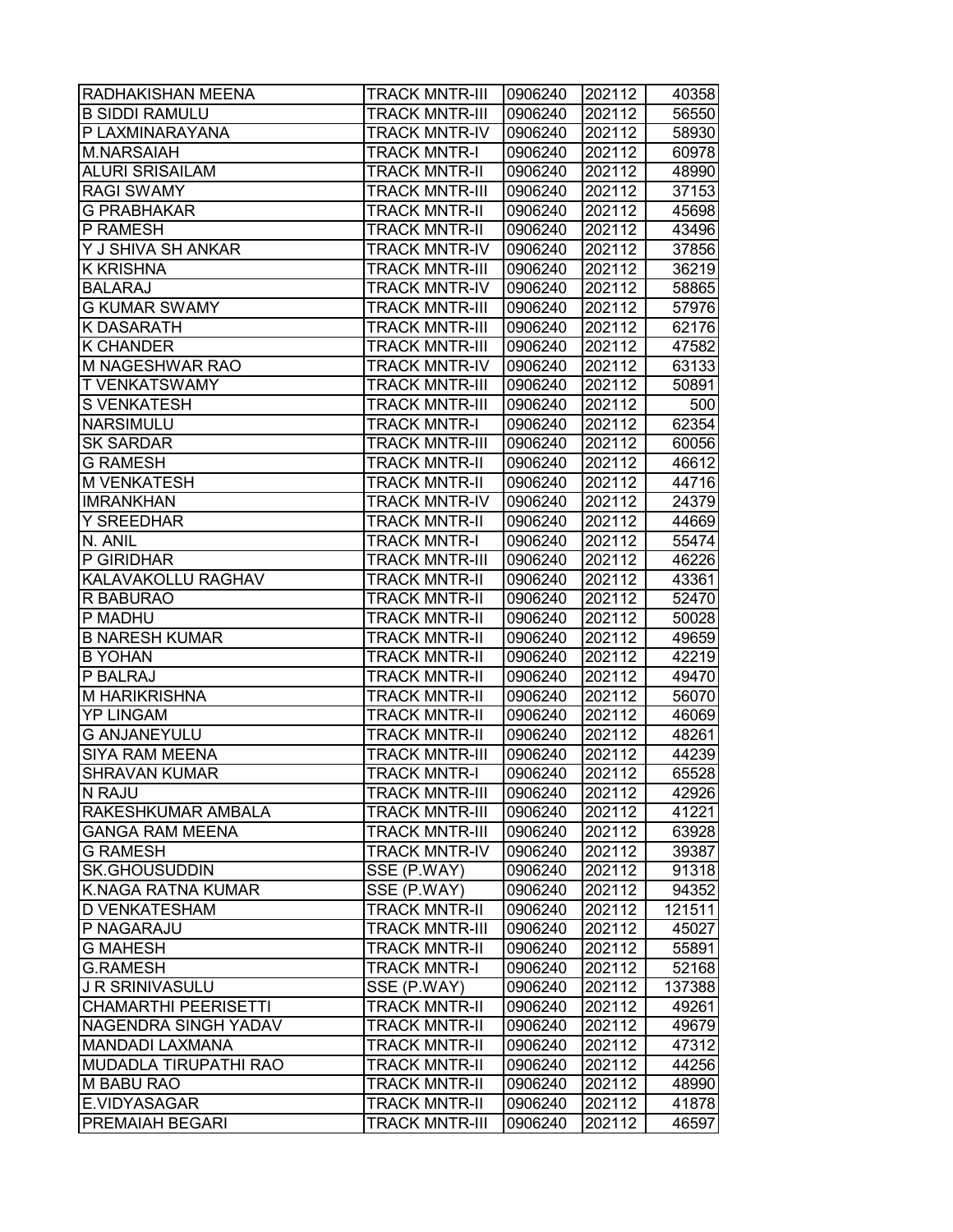| <b>VIKAS CHAND MEENA</b>    | <b>TRACK MNTR-III</b> | 0906240 | 202112 | 36569 |
|-----------------------------|-----------------------|---------|--------|-------|
| ANIL GUVVALA                | TRACK MNTR-III        | 0906240 | 202112 | 46287 |
| SADANANDAM.D                | TRACK MNTR-III        | 0906240 | 202112 | 44639 |
| R VENKATESH                 | <b>TRACK MNTR-III</b> | 0906240 | 202112 | 62671 |
| S SWAMY                     | <b>TRACK MNTR-I</b>   | 0906240 | 202112 | 48458 |
| RATNAM ABRAHAM              | <b>TRACK MNTR-II</b>  | 0906240 | 202112 | 51301 |
| <b>DIWAKAR MANIKRAO</b>     | <b>TRACK MNTR-III</b> | 0906240 | 202112 | 46265 |
| <b>G SRINIVAS</b>           | <b>TRACK MNTR-III</b> | 0906240 | 202112 | 43768 |
| <b>B SRAVAN KUMAR</b>       | <b>TRACK MNTR-III</b> | 0906240 | 202112 | 55940 |
| <b>T KRISHNA</b>            | <b>TRACK MNTR-III</b> | 0906240 | 202112 | 43981 |
| N SATHYANARAYAN             | <b>TRACK MNTR-I</b>   | 0906240 | 202112 | 51118 |
| M RAMALLAIAH                | <b>TRACK MNTR-I</b>   | 0906240 | 202112 | 41978 |
| <b>K MADHU</b>              | <b>TRACK MNTR-III</b> | 0906240 | 202112 | 55454 |
| POCHAMMALA SWAMY            | <b>TRACK MNTR-III</b> | 0906240 | 202112 | 42284 |
| <b>CH.NARSINGAM</b>         | SSE (P.WAY)           | 0906240 | 202112 | 93618 |
| <b>BHYRU SEENAIAH</b>       | TRACK MNTR-III        | 0906240 | 202112 | 47635 |
| <b>SYED YOUSUF</b>          | TRACK MNTR-III        | 0906240 | 202112 | 44768 |
| R RAMAKRISHNA               | <b>TRACK MNTR-III</b> | 0906240 | 202112 | 37360 |
| P VEENA                     | <b>TRACK MNTR-II</b>  | 0906240 | 202112 | 39511 |
| <b>G SATYANARAYANA</b>      | <b>TRACK MNTR-II</b>  | 0906240 | 202112 | 44716 |
| <b>FRANKLIN GALI</b>        | <b>TRACK MNTR-II</b>  | 0906240 | 202112 | 44945 |
| <b>VENU PRASAD PAVULURI</b> | <b>TRACK MNTR-II</b>  | 0906240 | 202112 | 43727 |
| <b>M HEMADRI</b>            | <b>TRACK MNTR-III</b> | 0906240 | 202112 | 45249 |
| P K RAMU                    | <b>TRACK MNTR-II</b>  | 0906240 | 202112 | 59431 |
| Y CHANDRASEKHAR             | TRACK MNTR-III        | 0906240 | 202112 | 53207 |
| <b>MALLEPOGU RAYAPPA</b>    | <b>TRACK MNTR-I</b>   | 0906240 | 202112 | 55974 |
| KASARLA CHANDAN KUMAR       | TRACK MNTR-III        | 0906240 | 202112 | 49126 |
| <b>GADDAMEDI YADAIAH</b>    | <b>TRACK MNTR-II</b>  | 0906240 | 202112 | 57720 |
| K NAGABHUSHANA RAO          | <b>TRACK MNTR-II</b>  | 0906240 | 202112 | 42878 |
| K SHIVA KUMAR               | <b>TRACK MNTR-III</b> | 0906240 | 202112 | 45534 |
| CHITTI BHIMAYYA             | <b>WELDER-II</b>      | 0906240 | 202112 | 53392 |
| M MAHENDRER KUMAR           | <b>TRACK MNTR-III</b> | 0906240 | 202112 | 59975 |
| N.VENKATESH                 | <b>TRACK MNTR-III</b> | 0906240 | 202112 | 55196 |
| <b>B.RAJKUMAR</b>           | <b>TRACK MNTR-IV</b>  | 0906240 | 202112 | 28114 |
| <b>CH ASHOK</b>             | <b>TRACK MNTR-IV</b>  | 0906240 | 202112 | 39756 |
| Y SHIVASHEKER               | <b>TRACK MNTR-II</b>  | 0906240 | 202112 | 44485 |
| <b>B.B.KRISHNA REDDY</b>    | <b>TRACK MNTR-IV</b>  | 0906240 | 202112 | 47063 |
| T.VENKATARAMANA             | TRACK MNTR-IV         | 0906240 | 202112 | 45323 |
| V.NAGARAJA NAIDU            | TRACK MNTR-IV         | 0906240 | 202112 | 51781 |
| M.SWAMY                     | TRACK MNTR-IV         | 0906240 | 202112 | 38938 |
| <b>D.PRASAD</b>             | <b>TRACK MNTR-III</b> | 0906240 | 202112 | 45902 |
| M.SATHEESH                  | TRACKMAN              | 0906240 | 202112 | 39921 |
| <b>M SRINIVAS</b>           | <b>TRACK MNTR-IV</b>  | 0906240 | 202112 | 45051 |
| <b>G THIRUPATHI</b>         | <b>TRACK MNTR-IV</b>  | 0906240 | 202112 | 31258 |
| R KONDAIAH                  | TRACK MNTR-IV         | 0906240 | 202112 | 40708 |
| <b>BOTLA JAGAN</b>          | <b>TRACK MNTR-IV</b>  | 0906240 | 202112 | 42523 |
| MADARABOINA SATHAMMA        | ASST(PWAY)            | 0906240 | 202112 | 33986 |
| N. KRISHNA                  | TRACK MNTR-IV         | 0906240 | 202112 | 45954 |
| <b>MADDI CHANDU</b>         | <b>TRACK MNTR-IV</b>  | 0906240 | 202112 | 33139 |
| C.MUTTU                     | TRACK MNTR-IV         | 0906240 | 202112 | 36782 |
| <b>V.BALA MALLESH</b>       | TRACK MNTR-IV         | 0906240 | 202112 | 33979 |
| <b>BODIKALA PRAKASH</b>     | TRACK MNTR-IV         | 0906240 | 202112 | 41920 |
| <b>CH MANJULA</b>           | TRACK MNTR-IV         | 0906240 | 202112 | 37491 |
| <b>B RAKESH</b>             | TRACK MNTR-IV         | 0906240 | 202112 | 37321 |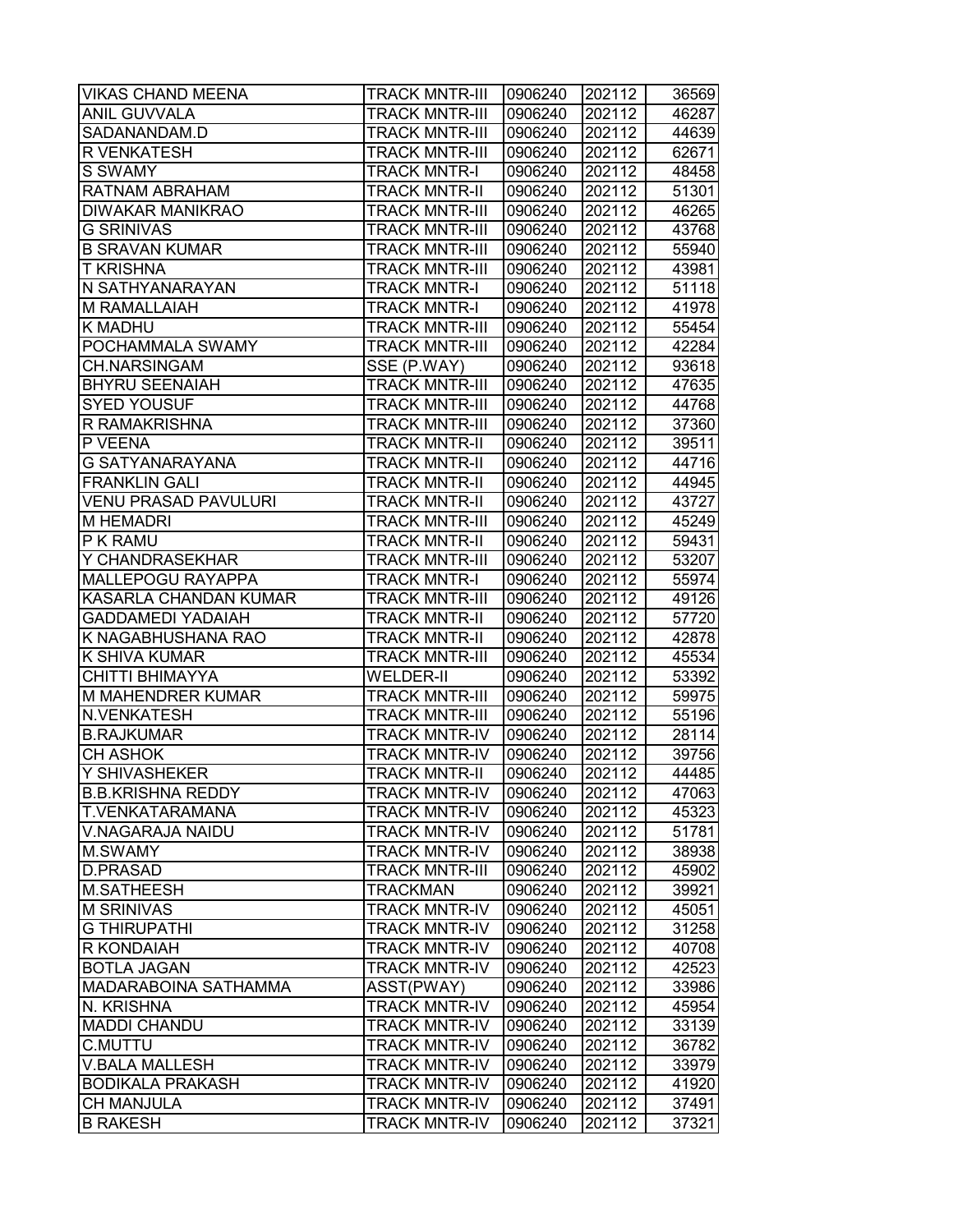| G. HEMANTRAO               | <b>TRACK MNTR-III</b>    | 0906240 | 202112 | 32806 |
|----------------------------|--------------------------|---------|--------|-------|
| <b>D.S.VIJAY KUMAR</b>     | TRACK MNTR-IV            | 0906240 | 202112 | 54318 |
| A MAHENDER                 | <b>TRACK MNTR-IV</b>     | 0906240 | 202112 | 35214 |
| <b>DIDDI HARISH KUMAR</b>  | TRACK MNTR-IV            | 0906240 | 202112 | 32868 |
| <b>BHOOKYA RAVI</b>        | <b>TRACK MNTR-III</b>    | 0906240 | 202112 | 35171 |
| CHAKRAVARTHI PARIM         | <b>TRACK MNTR-IV</b>     | 0906240 | 202112 | 31367 |
| <b>JABBA KRISHNA</b>       | <b>TRACK MNTR-III</b>    | 0906240 | 202112 | 29948 |
| <b>METHKELI SWAMY</b>      | <b>TRACK MNTR-IV</b>     | 0906240 | 202112 | 35452 |
| <b>ANAGANI SRINIVAS</b>    | <b>TRACK MNTR-III</b>    | 0906240 | 202112 | 30296 |
| <b>BHUKYA MADHAN NAIK</b>  | <b>TRACK MNTR-III</b>    | 0906240 | 202112 | 36461 |
| SANGANI SRAVAN KUMAR       | <b>TRACK MNTR-IV</b>     | 0906240 | 202112 | 31717 |
| LEGALA VIKHILESHWAR RAO    | <b>TRACK MNTR-IV</b>     | 0906240 | 202112 | 32217 |
| YAKASWAMY SINGAPURAM       | TRACK MNTR-IV            | 0906240 | 202112 | 30700 |
| RANJEET PAL                | <b>TRACK MNTR-IV</b>     | 0906240 | 202112 | 32918 |
| VIKAS KUMAR                | TRACK MNTR-IV            | 0906240 | 202112 | 31902 |
| <b>GAURAV KUMAR</b>        | <b>TRACK MNTR-IV</b>     | 0906240 | 202112 | 30901 |
| RAJA KUMAR                 | <b>TRACK MNTR-IV</b>     | 0906240 | 202112 | 45201 |
| <b>RAMAN KUMAR SINGH</b>   | <b>TRACK MNTR-IV</b>     | 0906240 | 202112 | 32085 |
| <b>JITENDRA KUMAR</b>      | <b>TRACK MNTR-IV</b>     | 0906240 | 202112 | 37307 |
| <b>K.RAJU</b>              | <b>TRACK MNTR-IV</b>     | 0906240 | 202112 | 39886 |
| SURATH VENKAT SAI KUMAR    | <b>TRACK MNTR-IV</b>     | 0906240 | 202112 | 43594 |
| DAPPU NAGARAJU             | <b>TRACK MNTR-IV</b>     | 0906240 | 202112 | 32299 |
| A.KARTHIK                  | <b>TRACK MNTR-IV</b>     | 0906240 | 202112 | 33363 |
| <b>SRINIVAS D</b>          | TRACK MNTR-IV            | 0906240 | 202112 | 32213 |
| PANUGANTI BHAGYALAXMI      | <b>TRACK MNTR-IV</b>     | 0906240 | 202112 | 33514 |
| <b>MENDA ANUSHA</b>        | <b>TRACK MNTR-IV</b>     | 0906240 | 202112 | 32859 |
| VARAKANTHAM PRASAD         | TRACK MNTR-IV            | 0906240 | 202112 | 40909 |
| GOSAVI VENKTESH SHRI PATI  | ASST(PWAY)               | 0906240 | 202112 | 27472 |
| PILLALA NARESH             | TRACK MNTR-IV            | 0906240 | 202112 | 32859 |
| <b>MAMINLA NARESH</b>      | <b>TRACK MNTR-IV</b>     | 0906240 | 202112 | 36009 |
| <b>DONDA SATISH KUMAR</b>  | <b>TRACK MNTR-IV</b>     | 0906240 | 202112 | 36009 |
| <b>BADDI SHANMUKHA RAO</b> | <b>TRACK MNTR-IV</b>     | 0906240 | 202112 | 35309 |
| <b>LOYA NARESH</b>         | <b>TRACK MNTR-IV</b>     | 0906240 | 202112 | 36009 |
| <b>RANGI SUDHAKER</b>      | <b>TRACK MNTR-IV</b>     | 0906240 | 202112 | 42659 |
| A PRABHAKAR                | <b>TRACK MNTR-IV</b>     | 0906240 | 202112 | 42309 |
| <b>JABEEN</b>              | <b>TRACK MNTR-IV</b>     | 0906240 | 202112 | 32859 |
| <b>IAILAIAH MADDI</b>      | <b>TRACK MNTR-IV</b>     | 0906240 | 202112 | 32859 |
| GULAMAJJI VENKATA RAMANA   | TRACK MNTR-IV            | 0906240 | 202112 | 35309 |
| <b>K KRISHNAVENI</b>       | ASST(WORKS)              | 0906241 | 202112 | 34791 |
| <b>ANTHUMARY</b>           | Sr.TECH. MASON           | 0906241 | 202112 | 53972 |
| J SATHAIAH                 | TECH.CARPENTEH0906241    |         | 202112 | 56299 |
| A ANTHAIAH                 | ASST(WORKS)              | 0906241 | 202112 | 57682 |
| <b>C TONY BABA</b>         | TECH.CARPENTER0906241    |         | 202112 | 65676 |
| <b>M RAMA DEVI</b>         | H.KEEPING.ASST(0906241   |         | 202112 | 31637 |
| R RAVINDER                 | ASST(WORKS)              | 0906241 | 202112 | 42925 |
| T ASHOK                    | ASST(WORKS)              | 0906241 | 202112 | 32554 |
| P JYOTHI                   | TECH.CARPENTER0906241    |         | 202112 | 44532 |
| D SAIBABA                  | ASST(WORKS)              | 0906241 | 202112 | 38899 |
| <b>FARHATSULTANA</b>       | TECH(PAINTER)-II 0906241 |         | 202112 | 58436 |
| PARSHARAMULU               | ASST(WORKS)              | 0906241 | 202112 | 42952 |
| DEEPAK.GAGTAP              | TECH.CARPENTEH0906241    |         | 202112 | 40872 |
| <b>SUGUNA</b>              | TECH(PAINTER)-II 0906241 |         | 202112 | 55276 |
| <b>KIRTI SINGH</b>         | TECH.CARPENTEI0906241    |         | 202112 | 62129 |
| VIKAS KUMAR PASWAN         | Sr.TECH. CARPEN 0906241  |         | 202112 | 62386 |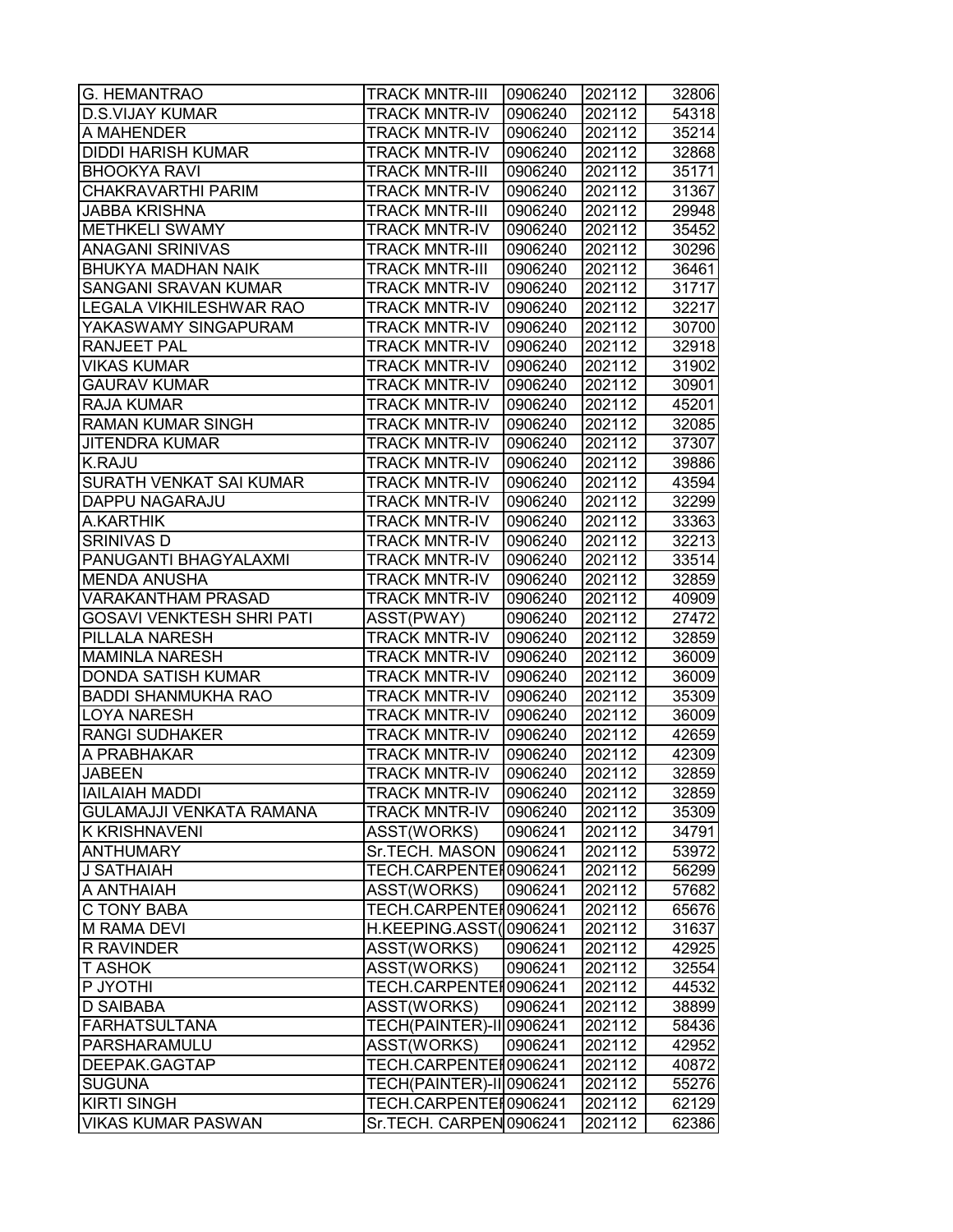| <b>T CHANDRASHEKAR RAO</b>      | ASST(WORKS)              | 0906241 | 202112 | 51010 |
|---------------------------------|--------------------------|---------|--------|-------|
| T SAINATH                       | H.KEEPING.ASST(0906241   |         | 202112 | 49588 |
| <b>MD NASEERUDDIN</b>           | TECH.(MASON)-III 0906241 |         | 202112 | 61754 |
| A PRAVEEN                       | H.KEEPING.ASST(0906241   |         | 202112 | 49530 |
| <b>K BAPOOJI</b>                | TECH.(MASON)-III 0906241 |         | 202112 | 39373 |
| SMT.VIJAYALAXMI                 | TECH.(MASON)-III 0906241 |         | 202112 | 60016 |
| P BALAMANI                      | H.KEEPING.ASST(0906241   |         | 202112 | 37793 |
| <b>UDAY ABHAY PETHE</b>         | TECH.CARPENTER0906241    |         | 202112 | 58135 |
| P RAMA PARADESI RAO             | ASST(WORKS)              | 0906241 | 202112 | 54546 |
| P SATHYANARAYANA                | ASST(WORKS)              | 0906241 | 202112 | 45457 |
| <b>BEGARI SHAILAJA</b>          | ASST(WORKS)              | 0906241 | 202112 | 29148 |
| P ROJA                          | ASST(PWAY)               | 0906242 | 202112 | 26593 |
| PITLA MAHENDAR                  | <b>TRACK MNTR-IV</b>     | 0906242 | 202112 | 33340 |
| <b>D.NARESH</b>                 | <b>TRACK MNTR-IV</b>     | 0906242 | 202112 | 34208 |
| <b>G SRINIVAS</b>               | <b>TRACK MNTR-IV</b>     | 0906242 | 202112 | 42786 |
| <b>DURGAM KIRAN KUMAR</b>       | <b>TRACK MNTR-IV</b>     | 0906242 | 202112 | 47608 |
| D LAXMINARAYANA                 | <b>TRACK MNTR-IV</b>     | 0906242 | 202112 | 59338 |
| RAMESH . INGU                   | ASST(PWAY)               | 0906242 | 202112 | 41460 |
| <b>B.RAJU</b>                   | <b>TRACK MNTR-III</b>    | 0906242 | 202112 | 42070 |
| J.YADAMMA                       | <b>TRACK MNTR-II</b>     | 0906242 | 202112 | 49991 |
| <b>B.RANA PRATAP SINGH NAIK</b> | <b>TRACK MNTR-I</b>      | 0906242 | 202112 | 47068 |
| CHAKALI NARSIMLU                | <b>TRACK MNTR-III</b>    | 0906242 | 202112 | 46358 |
| MITHLESH KUMAR RAHISAT          | <b>TRACK MNTR-III</b>    | 0906242 | 202112 | 41005 |
| KOLLAKANE ANJANEYULU            | <b>TRACK MNTR-II</b>     | 0906242 | 202112 | 46094 |
| CHEPYALA.PRABHU                 | <b>TRACK MNTR-II</b>     | 0906242 | 202112 | 42327 |
| HOONUKURI.VENKATESH             | <b>TRACK MNTR-II</b>     | 0906242 | 202112 | 43689 |
| <b>G.DEVARAJ</b>                | TRACK MNTR-II            | 0906242 | 202112 | 71716 |
| <b>B.SAIKUMAR</b>               | <b>TRACK MNTR-II</b>     | 0906242 | 202112 | 50499 |
| TARACHAND                       | <b>TRACK MNTR-III</b>    | 0906242 | 202112 | 56868 |
| <b>TIRUPATHAMMA</b>             | <b>TRACK MNTR-II</b>     | 0906242 | 202112 | 49991 |
| S.SRINIVAS                      | <b>TRACK MNTR-I</b>      | 0906242 | 202112 | 48597 |
| <b>B.SWAMI KUMAR</b>            | <b>TRACK MNTR-II</b>     | 0906242 | 202112 | 53986 |
| P.KISHAN                        | <b>TRACK MNTR-I</b>      | 0906242 | 202112 | 60358 |
| CH.PARUSHARAMULU                | <b>TRACK MNTR-II</b>     | 0906242 | 202112 | 46099 |
| <b>KANTHI AILAIAH</b>           | <b>TRACK MNTR-I</b>      | 0906242 | 202112 | 45668 |
| <b>T RAVI KUMAR</b>             | <b>TRACK MNTR-II</b>     | 0906242 | 202112 | 46698 |
| <b>G.SRINIVAS</b>               | <b>TRACK MNTR-III</b>    | 0906242 | 202112 | 24007 |
| DYAGALA AMARENDAR               | <b>TRACK MNTR-II</b>     | 0906242 | 202112 | 42327 |
| <b>LALLI HUSEN</b>              | <b>TRACK MNTR-II</b>     | 0906242 | 202112 | 42743 |
| A.SWAMY                         | <b>TRACK MNTR-III</b>    | 0906242 | 202112 | 42790 |
| <b>DARAM RAJU</b>               | <b>TRACK MNTR-IV</b>     | 0906242 | 202112 | 32044 |
| <b>D.SANTOSH</b>                | <b>TRACK MNTR-I</b>      | 0906242 | 202112 | 44489 |
| <b>MD-HABEEBKHAN</b>            | <b>TRACK MNTR-I</b>      | 0906242 | 202112 | 55318 |
| N.GANGA NARSIMULU               | <b>TRACK MNTR-II</b>     | 0906242 | 202112 | 47667 |
| P.RAMKUMAR                      | <b>TRACK MNTR-II</b>     | 0906242 | 202112 | 43453 |
| PITTALA.BALANARSIMLOO           | <b>TRACK MNTR-III</b>    | 0906242 | 202112 | 41003 |
| <b>B RAMDASS</b>                | <b>TRACK MNTR-IV</b>     | 0906242 | 202112 | 35614 |
| MUDDA NARSIMA REDDY             | <b>TRACK MNTR-II</b>     | 0906242 | 202112 | 43167 |
| <b>SHAIK NASEER AHMED</b>       | <b>TRACK MNTR-I</b>      | 0906242 | 202112 | 45189 |
| <b>K.VITTAL</b>                 | <b>TRACK MNTR-I</b>      | 0906242 | 202112 | 47198 |
| T.SAYANNA                       | <b>TRACK MNTR-I</b>      | 0906242 | 202112 | 50089 |
| KADAVATH SURESH                 | <b>TRACK MNTR-III</b>    | 0906242 | 202112 | 43558 |
| <b>AMARSINGH</b>                | <b>TRACK MNTR-III</b>    | 0906242 | 202112 | 39491 |
| <b>INDERPAL</b>                 | <b>TRACK MNTR-II</b>     | 0906242 | 202112 | 47312 |
|                                 |                          |         |        |       |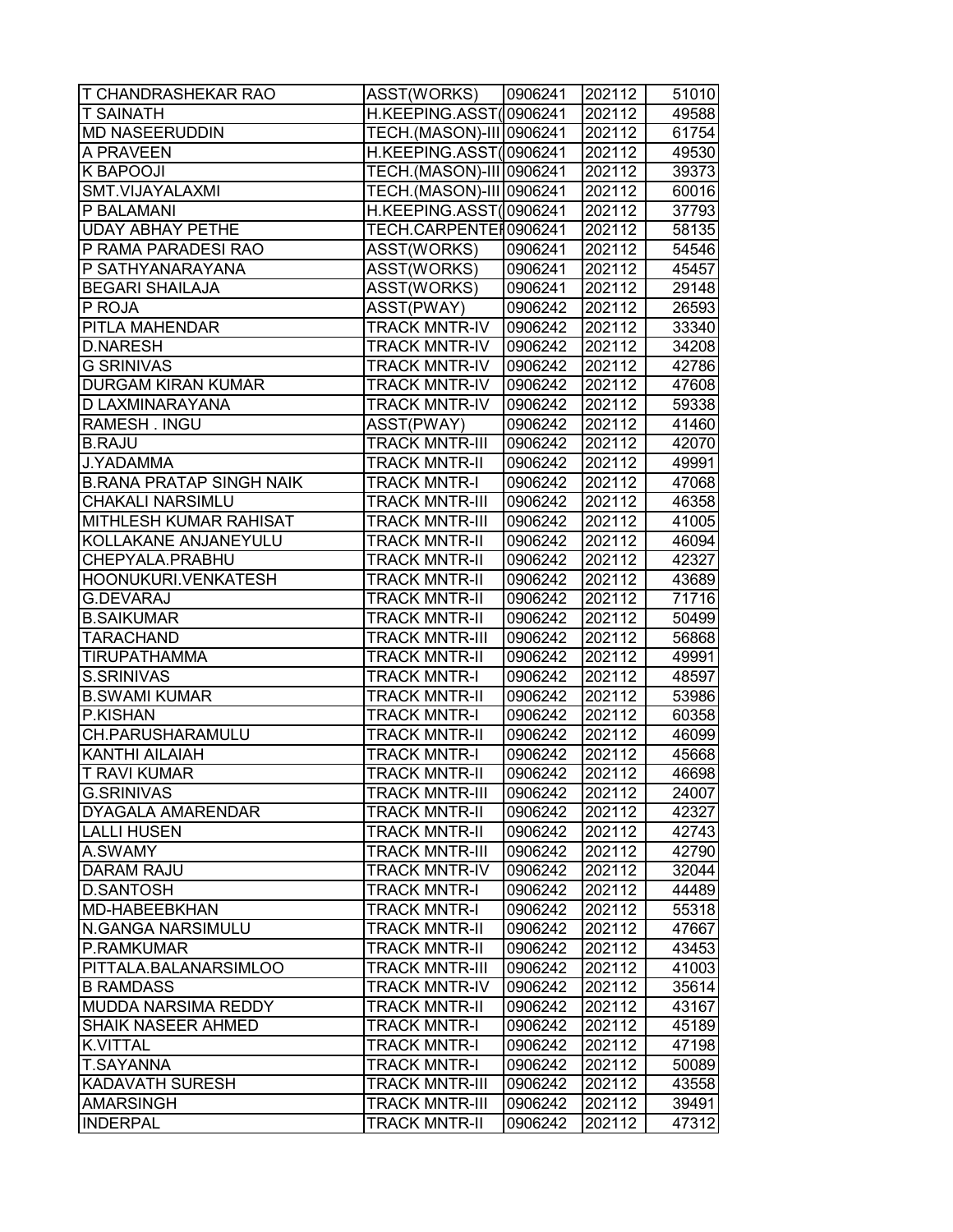| <b>TIKARAM MEENA</b>       | <b>TRACK MNTR-III</b> | 0906242 | 202112 | 40079 |
|----------------------------|-----------------------|---------|--------|-------|
| <b>MUKESH CHOUDHARI</b>    | <b>TRACK MNTR-III</b> | 0906242 | 202112 | 46008 |
| <b>MANJI YADAV</b>         | <b>TRACK MNTR-II</b>  | 0906242 | 202112 | 46128 |
| E RAJAMMA                  | <b>TRACK MNTR-II</b>  | 0906242 | 202112 | 47371 |
| <b>BAJRANG LAL MEENA</b>   | <b>TRACK MNTR-II</b>  | 0906242 | 202112 | 43267 |
| <b>CHAUTH MAL MEENA</b>    | <b>TRACK MNTR-III</b> | 0906242 | 202112 | 39953 |
| <b>TANNEERU RAMESH</b>     | <b>TRACK MNTR-III</b> | 0906242 | 202112 | 43139 |
| G.BABURAO                  | <b>TRACK MNTR-IV</b>  | 0906242 | 202112 | 34273 |
| <b>KALU RAM MEENA</b>      | <b>TRACK MNTR-III</b> | 0906242 | 202112 | 41016 |
| <b>S.VENKATAIAH</b>        | <b>TRACK MNTR-I</b>   | 0906242 | 202112 | 51567 |
| <b>AMARAJU RAMESH</b>      | <b>TRACK MNTR-III</b> | 0906242 | 202112 | 39865 |
| <b>SAYEED AHMED</b>        | <b>TRACK MNTR-III</b> | 0906242 | 202112 | 54200 |
| <b>K.SURESH</b>            | <b>TRACK MNTR-IV</b>  | 0906242 | 202112 | 29724 |
| K.SAIBABA                  | <b>TRACK MNTR-III</b> | 0906242 | 202112 | 45658 |
| <b>L.NARSING RAO</b>       | <b>TRACK MNTR-IV</b>  | 0906242 | 202112 | 41939 |
| <b>G.RAMULU</b>            | <b>TRACK MNTR-III</b> | 0906242 | 202112 | 42449 |
| <b>B KISHAN</b>            | TRACK MNTR-III        | 0906242 | 202112 | 55598 |
| G.SHIVARAJU                | <b>TRACK MNTR-II</b>  | 0906242 | 202112 | 43718 |
| M.MALLIKARJUN              | <b>TRACK MNTR-II</b>  | 0906242 | 202112 | 42327 |
| MD. GOUSE                  | <b>TRACK MNTR-II</b>  | 0906242 | 202112 | 45138 |
| <b>IPPA JITHENDER</b>      | <b>TRACK MNTR-II</b>  | 0906242 | 202112 | 44999 |
| <b>J.RAJU</b>              | <b>TRACK MNTR-II</b>  | 0906242 | 202112 | 45695 |
| <b>PUNNA RAMESH</b>        | <b>TRACK MNTR-II</b>  | 0906242 | 202112 | 44084 |
| P.RAMULU                   | <b>TRACK MNTR-II</b>  | 0906242 | 202112 | 42118 |
| YADAGIRI PITLA             | <b>TRACK MNTR-II</b>  | 0906242 | 202112 | 42327 |
| <b>CH.ASHOK</b>            | <b>TRACK MNTR-II</b>  | 0906242 | 202112 | 45167 |
| <b>R.ARJUN</b>             | TRACK MNTR-I          | 0906242 | 202112 | 56410 |
| <b>ANARASI CHANDRAM</b>    | <b>TRACK MNTR-II</b>  | 0906242 | 202112 | 48948 |
| A.SWAMY                    | <b>TRACK MNTR-II</b>  | 0906242 | 202112 | 44838 |
| NETHETLA GOVARDHAN         | <b>TRACK MNTR-IV</b>  | 0906242 | 202112 | 42298 |
| <b>G.VAMSHI KRISHNA</b>    | <b>TRACK MNTR-IV</b>  | 0906242 | 202112 | 37744 |
| <b>N.NAVEEN KUMAR</b>      | <b>TRACK MNTR-III</b> | 0906242 | 202112 | 37928 |
| <b>TEESMALMEENA</b>        | <b>TRACK MNTR-II</b>  | 0906242 | 202112 | 42579 |
| <b>ASHOK KUMAR RAVIDAS</b> | <b>TRACK MNTR-II</b>  | 0906242 | 202112 | 45616 |
| <b>M.SRINIVAS</b>          | <b>TRACK MNTR-III</b> | 0906242 | 202112 | 43139 |
| <b>RAJU LAL MEENA</b>      | <b>TRACK MNTR-II</b>  | 0906242 | 202112 | 3100  |
| NANNU RAM MEENA            | <b>TRACK MNTR-IV</b>  | 0906242 | 202112 | 29259 |
| <b>GOLLAPALLI KUMAR</b>    | TRACK MNTR-I          | 0906242 | 202112 | 48958 |
| <b>RAMCHARAN MEENA</b>     | TRACK MNTR-III        | 0906242 | 202112 | 43721 |
| <b>POSHALA ROSHAIAH</b>    | TRACK MNTR-I          | 0906242 | 202112 | 47387 |
| <b>T SANJEEVI</b>          | ASST(PWAY)            | 0906242 | 202112 | 46234 |
| <b>NEEBU MEENA</b>         | <b>TRACK MNTR-II</b>  | 0906242 | 202112 | 40511 |
| <b>G.SAILU</b>             | <b>TRACK MNTR-I</b>   | 0906242 | 202112 | 55937 |
| <b>FEROZ KHAN</b>          | <b>TRACK MNTR-I</b>   | 0906242 | 202112 | 49718 |
| <b>K.RAJESHWER</b>         | <b>TRACK MNTR-IV</b>  | 0906242 | 202112 | 40572 |
| <b>K.NARSIMLU</b>          | <b>TRACK MNTR-III</b> | 0906242 | 202112 | 45800 |
| SK AZIZ                    | <b>TRACK MNTR-III</b> | 0906242 | 202112 | 57428 |
| <b>C.NARASIMHA REDDY</b>   | <b>TRACK MNTR-I</b>   | 0906242 | 202112 | 47418 |
| <b>ESHWAR</b>              | <b>TRACK MNTR-III</b> | 0906242 | 202112 | 49598 |
| KONAPALA MOHAN RAO         | TRACK MNTR-III        | 0906242 | 202112 | 45671 |
| P SRINIVAS                 | TRACK MNTR-I          | 0906242 | 202112 | 58522 |
| <b>SANTOSH KUMAR</b>       | TRACK MNTR-II         | 0906242 | 202112 | 45244 |
| <b>T.SUDHAKAR</b>          | TRACK MNTR-I          | 0906242 | 202112 | 48787 |
| <b>POCHIRAM KURMA</b>      | <b>TRACK MNTR-III</b> | 0906242 | 202112 | 43996 |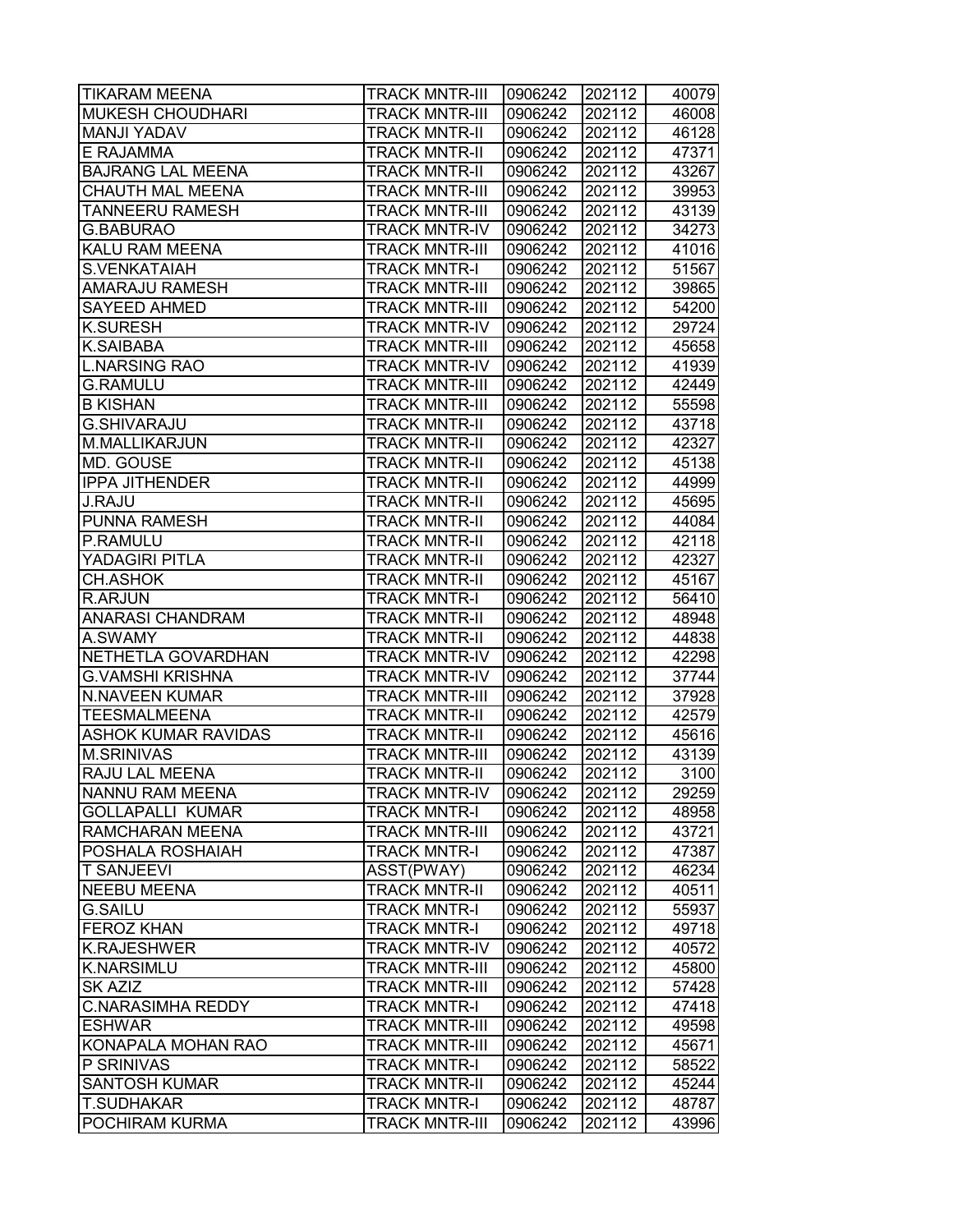| <b>SUBHASH CHAND</b>                        | <b>TRACK MNTR-II</b>   | 0906242 | 202112 | 44944 |
|---------------------------------------------|------------------------|---------|--------|-------|
| <b>K.MALKAIAH</b>                           | TRACK MNTR-II          | 0906242 | 202112 | 44838 |
| <b>S GANESH</b>                             | TRACK MNTR-I           | 0906242 | 202112 | 52518 |
| <b>CHANDANKUMAR</b>                         | <b>TRACK MNTR-III</b>  | 0906242 | 202112 | 41363 |
| P. SIDDAIAH                                 | <b>TRACK MNTR-III</b>  | 0906242 | 202112 | 44198 |
| <b>MANISH KUMAR</b>                         | <b>TRACK MNTR-III</b>  | 0906242 | 202112 | 36940 |
| M.LAXMAN                                    | <b>TRACK MNTR-I</b>    | 0906242 | 202112 | 52967 |
| <b>B.RAJU</b>                               | <b>TRACK MNTR-II</b>   | 0906242 | 202112 | 45892 |
| <b>J.GOPAL</b>                              | <b>BLACK SMITH-III</b> | 0906242 | 202112 | 31845 |
| R S SINGH SISODIA                           | <b>TRACK MNTR-I</b>    | 0906242 | 202112 | 25594 |
| NATHURAM YADAV                              | <b>TRACK MNTR-II</b>   | 0906242 | 202112 | 46014 |
| <b>BHARAT SINGH PUNDIR</b>                  | <b>TRACK MNTR-II</b>   | 0906242 | 202112 | 42679 |
| MAHESH KUMAR MEENA                          | <b>TRACK MNTR-II</b>   | 0906242 | 202112 | 41328 |
| <b>RAHUL KUMAR</b>                          | <b>TRACK MNTR-II</b>   | 0906242 | 202112 | 44716 |
| <b>RUDAVATH RAVI</b>                        | <b>TRACK MNTR-I</b>    | 0906242 | 202112 | 50908 |
| <b>M.RAVI KUMAR</b>                         | <b>TRACK MNTR-II</b>   | 0906242 | 202112 | 42327 |
| KASHINATH SHANKARAPPA PANERK TRACK MNTR-III |                        | 0906242 | 202112 | 39369 |
| SHIVARAM GATTUPALLY                         | <b>TRACK MNTR-IV</b>   | 0906242 | 202112 | 34539 |
| <b>G.BALAJI</b>                             | <b>TRACK MNTR-III</b>  | 0906242 | 202112 | 34470 |
| PRASAD PENTA                                | <b>TRACK MNTR-IV</b>   | 0906242 | 202112 | 33139 |
| <b>ASHOK</b>                                | <b>TRACK MNTR-III</b>  | 0906242 | 202112 | 44533 |
| <b>B.THIRUPATHI</b>                         | <b>TRACK MNTR-III</b>  | 0906242 | 202112 | 39865 |
| <b>MALOTH PEERSINGH</b>                     | <b>TRACK MNTR-III</b>  | 0906242 | 202112 | 40614 |
| <b>SWAMY</b>                                | <b>TRACK MNTR-IV</b>   | 0906242 | 202112 | 36639 |
| <b>M SATEESH</b>                            | <b>TRACK MNTR-IV</b>   | 0906242 | 202112 | 31859 |
| SHIVARAMULU                                 | <b>TRACK MNTR-IV</b>   | 0906242 | 202112 | 34058 |
| G.SWAROOPA                                  | TRACK MNTR-III         | 0906242 | 202112 | 35259 |
| <b>G.PRABHAKAR</b>                          | TRACK MNTR-III         | 0906242 | 202112 | 35960 |
| <b>SK.IFTHEKAR</b>                          | <b>TRACK MNTR-III</b>  | 0906242 | 202112 | 37722 |
| M.RAJU                                      | <b>TRACK MNTR-III</b>  | 0906242 | 202112 | 37206 |
| M.SRAVANTHI                                 | <b>TRACK MNTR-III</b>  | 0906242 | 202112 | 34359 |
| SYED.JAVEED                                 | <b>TRACK MNTR-III</b>  | 0906242 | 202112 | 38130 |
| P.RAJU                                      | <b>TRACK MNTR-IV</b>   | 0906242 | 202112 | 35990 |
| <b>SK.NAYEEM</b>                            | <b>TRACK MNTR-IV</b>   | 0906242 | 202112 | 31537 |
| <b>M.VENKATESH</b>                          | <b>TRACK MNTR-III</b>  | 0906242 | 202112 | 39106 |
| <b>BAMAN.INDAL SINGH</b>                    | <b>TRACK MNTR-IV</b>   | 0906242 | 202112 | 37670 |
| <b>B.MANOJ CHANDRA</b>                      | <b>TRACK MNTR-III</b>  | 0906242 | 202112 | 37722 |
| MD.JAFARUDDIN                               | TRACK MNTR-III         | 0906242 | 202112 | 38291 |
| CH.VENUGOPAL                                | TRACK MNTR-III         | 0906242 | 202112 | 37080 |
| SRINIVASA RAO M.                            | TRACK MNTR-III         | 0906242 | 202112 | 41356 |
| PRADEEP KALBANDE                            | TRACK MNTR-III         | 0906242 | 202112 | 39173 |
| <b>SANJAY G MEDEKAR</b>                     | <b>TRACK MNTR-III</b>  | 0906242 | 202112 | 29320 |
| <b>SRIKANTH SURUKUTLA</b>                   | <b>TRACK MNTR-IV</b>   | 0906242 | 202112 | 31900 |
| KOTTAPALLY RAJKUMAR                         | <b>TRACK MNTR-IV</b>   | 0906242 | 202112 | 30484 |
| <b>JAMMALAGIRI TIRUPATHI</b>                | <b>TRACK MNTR-IV</b>   | 0906242 | 202112 | 30400 |
| <b>SHASHIKANT KUMAR</b>                     | <b>TRACK MNTR-IV</b>   | 0906242 | 202112 | 32368 |
| KAUSHAL KISHOR MISHRA                       | <b>TRACK MNTR-IV</b>   | 0906242 | 202112 | 31350 |
| <b>BOGA PRANEETH KUMAR</b>                  | <b>TRACK MNTR-IV</b>   | 0906242 | 202112 | 34770 |
| LAXMAN KUMAR BHUIA                          | TRACK MNTR-IV          | 0906242 | 202112 | 31735 |
| <b>KURA SHIVA KUMAR</b>                     | TRACK MNTR-IV          | 0906242 | 202112 | 30950 |
| <b>JALABAGARI SHIVA SHANKAR</b>             | TRACK MNTR-IV          | 0906242 | 202112 | 34770 |
| <b>ANIKET RANJAN</b>                        | TRACK MNTR-IV          | 0906242 | 202112 | 33850 |
| <b>DEVENDRA KUMAR</b>                       | TRACK MNTR-IV          | 0906242 | 202112 | 32316 |
| RAVI RANJAN KUMAR                           | TRACK MNTR-IV          | 0906242 | 202112 | 31067 |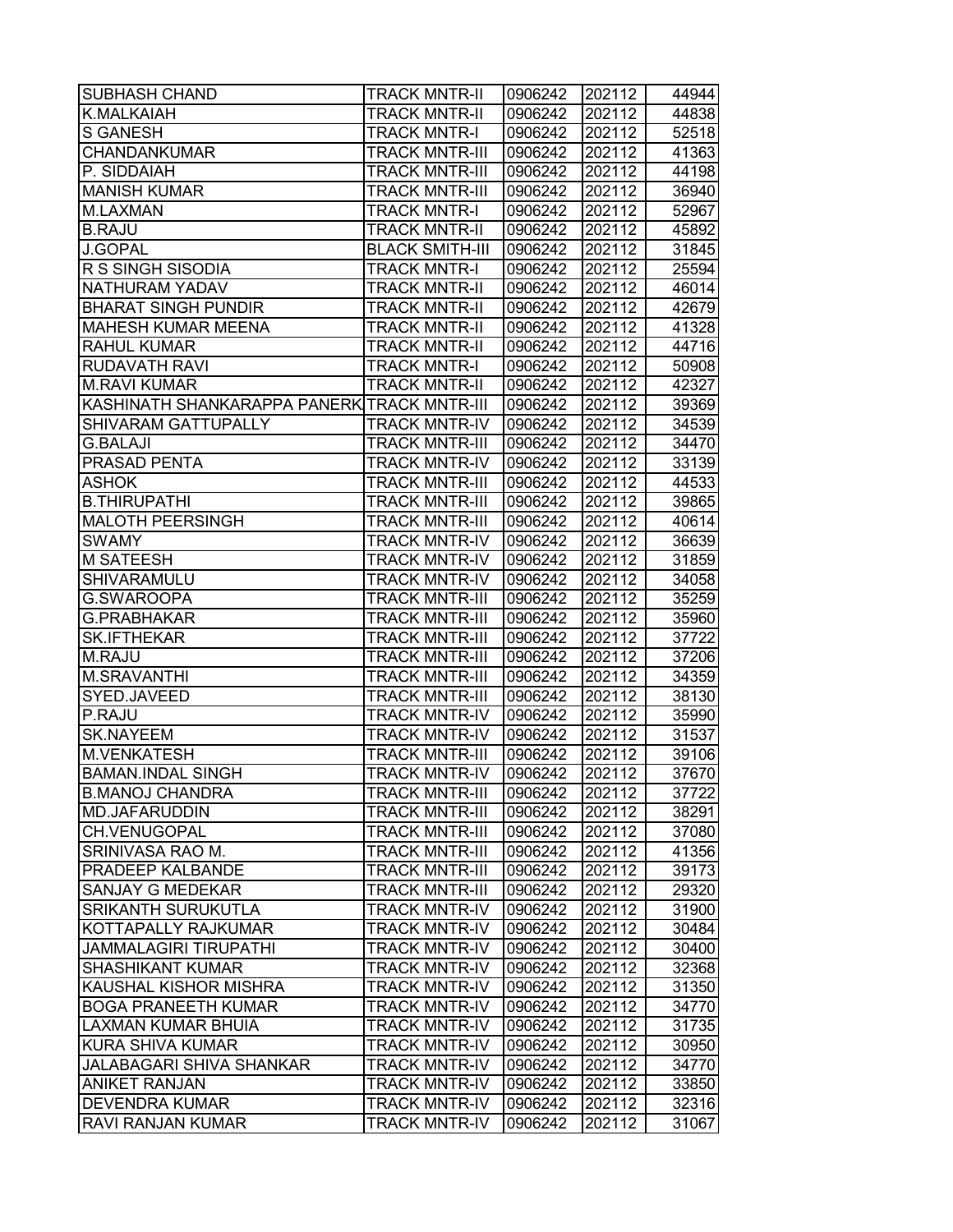| <b>KORRA VINOD</b>        | <b>TRACK MNTR-IV</b>     | 0906242 | 202112 | 34800 |
|---------------------------|--------------------------|---------|--------|-------|
| P.SAIKIRAN                | TRACK MNTR-IV            | 0906242 | 202112 | 31316 |
| <b>TALARI GANGADHAR</b>   | <b>TRACK MNTR-IV</b>     | 0906242 | 202112 | 33484 |
| NENAVATH SUDHAKAR         | <b>TRACK MNTR-IV</b>     | 0906242 | 202112 | 30700 |
| CHUKKALATEERTAM BHARGAV   | <b>TRACK MNTR-IV</b>     | 0906242 | 202112 | 35900 |
| NENAVATH JEEVAN           | <b>TRACK MNTR-IV</b>     | 0906242 | 202112 | 30700 |
| <b>VIKASH RANA</b>        | <b>TRACK MNTR-IV</b>     | 0906242 | 202112 | 33600 |
| DANDUWAR BALAJI           | <b>TRACK MNTR-IV</b>     | 0906242 | 202112 | 34036 |
| <b>SAURAV GANGULY</b>     | <b>TRACK MNTR-IV</b>     | 0906242 | 202112 | 29710 |
| PRADEEP KUMAR             | <b>TRACK MNTR-IV</b>     | 0906242 | 202112 | 32185 |
| <b>BIMAL KUMAR</b>        | <b>TRACK MNTR-IV</b>     | 0906242 | 202112 | 33702 |
| <b>BAJANNAGARI CHARAN</b> | <b>TRACK MNTR-IV</b>     | 0906242 | 202112 | 31316 |
| <b>TALARI SHARIN</b>      | <b>TRACK MNTR-IV</b>     | 0906242 | 202112 | 33950 |
| <b>SAJAN KUMAR</b>        | <b>TRACK MNTR-IV</b>     | 0906242 | 202112 | 33868 |
| <b>MALAVATH PRAKASH</b>   | TRACK MNTR-IV            | 0906242 | 202112 | 33100 |
| LACHUGARI RAMESH          | <b>TRACK MNTR-IV</b>     | 0906242 | 202112 | 32867 |
| <b>MAMIDI THIRUPATHI</b>  | <b>TRACK MNTR-IV</b>     | 0906242 | 202112 | 30885 |
| <b>O.SAI KRISHNA</b>      | <b>TRACK MNTR-IV</b>     | 0906242 | 202112 | 33100 |
| <b>EDULA PRASHANTH</b>    | <b>TRACK MNTR-IV</b>     | 0906242 | 202112 | 36816 |
| KARROLLA GANGADHAR        | <b>TRACK MNTR-IV</b>     | 0906242 | 202112 | 34036 |
| SOYABGARI RAVIKUMAR       | <b>TRACK MNTR-IV</b>     | 0906242 | 202112 | 37000 |
| S.VIJAY KUMAR             | <b>TRACK MNTR-IV</b>     | 0906242 | 202112 | 32766 |
| T.RAJU                    | <b>TRACK MNTR-IV</b>     | 0906242 | 202112 | 32400 |
| RAJAT SHARMA              | TRACK MNTR-IV            | 0906242 | 202112 | 33100 |
| <b>RAMKARAN DEG</b>       | <b>TRACK MNTR-IV</b>     | 0906242 | 202112 | 35467 |
| <b>BABLU KUMAR</b>        | <b>TRACK MNTR-IV</b>     | 0906242 | 202112 | 34116 |
| MUPPIDIWAR ANAND          | TRACK MNTR-IV            | 0906242 | 202112 | 34036 |
| JANAGAMA MAHESH           | TRACK MNTR-IV            | 0906242 | 202112 | 33702 |
| V.PEDDA DASHARATH         | <b>TRACK MNTR-IV</b>     | 0906242 | 202112 | 34654 |
| <b>DURKI SURESH</b>       | <b>TRACK MNTR-IV</b>     | 0906242 | 202112 | 37299 |
| <b>MALAVATH RAKESH</b>    | <b>TRACK MNTR-IV</b>     | 0906242 | 202112 | 37100 |
| <b>R.RAJESH</b>           | <b>TRACK MNTR-IV</b>     | 0906242 | 202112 | 37058 |
| <b>BURKA NARENDAR</b>     | ASST(PWAY)               | 0906242 | 202112 | 33600 |
| <b>J.KIRAN KUMAR</b>      | <b>TRACK MNTR-IV</b>     | 0906242 | 202112 | 39742 |
| <b>V PRADEEP</b>          | <b>TECH-III</b>          | 0906242 | 202112 | 35294 |
| P RAMESH                  | ASST(WORKS)              | 0906243 | 202112 | 54357 |
| <b>RAVINDER RATHOD</b>    | ASST(WORKS)              | 0906243 | 202112 | 35751 |
| <b>K SAVITHRI</b>         | TECH.(MASON)-III 0906243 |         | 202112 | 53258 |
| <b>FAREEDA BEGUM</b>      | ASST(WORKS)              | 0906243 | 202112 | 52558 |
| M.A.JAFFAR                | ASST(WORKS)              | 0906243 | 202112 | 35144 |
| <b>LAXMI BAI</b>          | ASST(WORKS)              | 0906243 | 202112 | 48649 |
| <b>AMIT BAGHELA</b>       | ASST(WORKS)              | 0906243 | 202112 | 40814 |
| MARY MARGARET             | ASST(WORKS)              | 0906243 | 202112 | 39562 |
| P VIJAYA CHANDER          | ASST(WORKS)              | 0906243 | 202112 | 39492 |
| <b>RAJAMANI</b>           | ASST(WORKS)              | 0906243 | 202112 | 55008 |
| <b>SMT.NEELABAI</b>       | ASST(WORKS)              | 0906243 | 202112 | 35747 |
| K NAGASANTOSHI MATHA      | ASST(WORKS)              | 0906243 | 202112 | 35118 |
| GAIKWAD BHIMRAO DIGAMBWR  | TECH.(MASON)-I           | 0906243 | 202112 | 47836 |
| <b>DEEP CHAND</b>         | TECH.CARPENTEI0906243    |         | 202112 | 42192 |
| P.YADAMMA                 | ASST(WORKS)              | 0906243 | 202112 | 34547 |
| KANITHA                   | ASST(WORKS)              | 0906243 | 202112 | 36664 |
| <b>GANGADHAR THOTA</b>    | ASST(WORKS)              | 0906243 | 202112 | 35090 |
| DHADIGELA SAI KUMAR       | ASST(WORKS)              | 0906243 | 202112 | 33038 |
| <b>SATHYASAVITHRI</b>     | ASST(WORKS)              | 0906243 | 202112 | 34789 |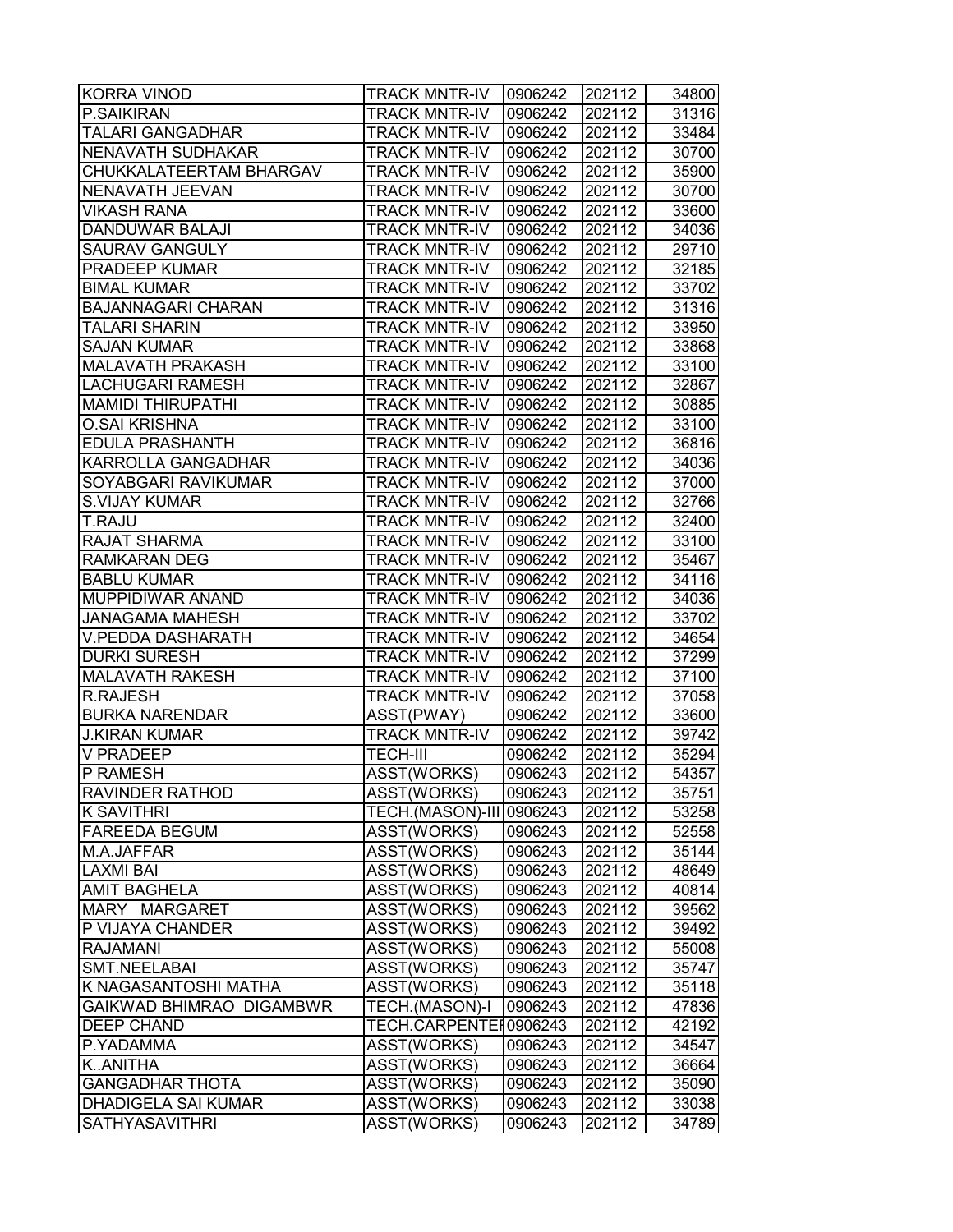| <b>M.SHANKER</b>             | ASST(WORKS)           | 0906243 | 202112 | 34090 |
|------------------------------|-----------------------|---------|--------|-------|
| <b>IBRAHIM KHAN</b>          | ASST(WORKS)           | 0906243 | 202112 | 30400 |
| <b>AMOL KEROJI</b>           | TRACK MNTR-IV         | 0906245 | 202112 | 27459 |
| K RAJ KUMAR                  | <b>TRACK MNTR-IV</b>  | 0906245 | 202112 | 36147 |
| <b>CHAVAN ISHWAR</b>         | <b>TRACK MNTR-IV</b>  | 0906245 | 202112 | 35782 |
| <b>FIRDOUSE KHAN</b>         | <b>TRACK MNTR-IV</b>  | 0906245 | 202112 | 2100  |
| <b>LAKHAN DADESAB SHAIKH</b> | <b>TRACK MNTR-III</b> | 0906245 | 202112 | 45357 |
| SOODULOLLA NARAYANA          | <b>TRACK MNTR-II</b>  | 0906245 | 202112 | 47698 |
| <b>ENDUR RAKESH</b>          | <b>TRACK MNTR-IV</b>  | 0906245 | 202112 | 33557 |
| KASTURE BALAJI MANAJI        | <b>TRACK MNTR-IV</b>  | 0906245 | 202112 | 42539 |
| WAGHMARE PRABHAKAR BHEEVA    | <b>TRACK MNTR-II</b>  | 0906245 | 202112 | 43375 |
| HANWATE GANGAPRASAD          | <b>TRACK MNTR-III</b> | 0906245 | 202112 | 42952 |
| <b>BIHARI LAL MEENA</b>      | <b>TRACK MNTR-III</b> | 0906245 | 202112 | 58825 |
| <b>SUJEET KUMAR</b>          | TRACK MNTR-III        | 0906245 | 202112 | 39865 |
| <b>ANIL KUMAR</b>            | <b>TRACK MNTR-III</b> | 0906245 | 202112 | 38222 |
| PAWAR PRAKASH BHUJANG        | TRACK MNTR-III        | 0906245 | 202112 | 48462 |
| ROSHAN KUMAR YADAV           | <b>TRACK MNTR-III</b> | 0906245 | 202112 | 47603 |
| <b>CHOUDANTE MANESHKUMAR</b> | <b>TRACK MNTR-III</b> | 0906245 | 202112 | 35239 |
| SANTOSH CHAND MEENA          | <b>TRACK MNTR-III</b> | 0906245 | 202112 | 38405 |
| <b>JADHAV SANTOSH HARI</b>   | <b>TRACK MNTR-IV</b>  | 0906245 | 202112 | 39236 |
| SHAIKH FEROJ SHADULLA        | <b>TRACK MNTR-II</b>  | 0906245 | 202112 | 50509 |
| <b>RATHOD RAMESH KISHAN</b>  | <b>TRACK MNTR-II</b>  | 0906245 | 202112 | 42331 |
| RATHOD UTTAM KISHAN          | TRACK MNTR-III        | 0906245 | 202112 | 47303 |
| AKTHAR HUSSAIN               | TRACK MNTR-I          | 0906245 | 202112 | 59918 |
| DEVAKWAD BABARAO             | <b>TRACK MNTR-I</b>   | 0906245 | 202112 | 47450 |
| WAHGMARE NAGESH              | TRACK MNTR-II         | 0906245 | 202112 | 52848 |
| RATHOD SUBHASH GOVIND        | TRACK MNTR-II         | 0906245 | 202112 | 42331 |
| <b>INGLE BABU DATTA</b>      | TRACK MNTR-III        | 0906245 | 202112 | 47303 |
| PAWAR MARUTHI GOVIND         | <b>TRACK MNTR-III</b> | 0906245 | 202112 | 46403 |
| U.SHYAM                      | <b>TRACK MNTR-II</b>  | 0906245 | 202112 | 55258 |
| <b>MANOJ MOCHI</b>           | <b>TRACK MNTR-III</b> | 0906245 | 202112 | 46358 |
| RATHOD DEVIDAS BHEEMA        | <b>TRACK MNTR-I</b>   | 0906245 | 202112 | 61618 |
| <b>VINOD KUMAR RAM</b>       | <b>TRACK MNTR-II</b>  | 0906245 | 202112 | 43866 |
| A GANGADHAR                  | <b>TRACK MNTR-II</b>  | 0906245 | 202112 | 41279 |
| <b>ABDUL HAFEEZ</b>          | <b>TRACK MNTR-II</b>  | 0906245 | 202112 | 44418 |
| <b>MUNI RAM BAIRWA</b>       | <b>TRACK MNTR-II</b>  | 0906245 | 202112 | 31620 |
| <b>MOGILI SAGAR</b>          | <b>TRACK MNTR-II</b>  | 0906245 | 202112 | 49359 |
| VISHVAMBAR DAYAL MEENA       | <b>TRACK MNTR-III</b> | 0906245 | 202112 | 43453 |
| PRITHVIRAJ MEENA             | TRACK MNTR-II         | 0906245 | 202112 | 44109 |
| <b>BABU LAL MEENA</b>        | <b>TRACK MNTR-III</b> | 0906245 | 202112 | 42908 |
| CHAVAN BALAJI RAMDHAN        | <b>TRACK MNTR-III</b> | 0906245 | 202112 | 35239 |
| C KRISHNA MURTHY             | <b>TRACK MNTR-III</b> | 0906245 | 202112 | 39988 |
| <b>MANOJ KUMAR MEENA</b>     | <b>TRACK MNTR-II</b>  | 0906245 | 202112 | 45634 |
| <b>MAHABOOB KHAN</b>         | <b>TRACK MNTR-II</b>  | 0906245 | 202112 | 59879 |
| KALU RAM KOLI                | <b>TRACK MNTR-II</b>  | 0906245 | 202112 | 36388 |
| RATHOD BABURAO G             | <b>TRACK MNTR-I</b>   | 0906245 | 202112 | 55318 |
| J BALAJI                     | <b>TRACK MNTR-II</b>  | 0906245 | 202112 | 60291 |
| C VASANTHA                   | TRACK MNTR-I          | 0906245 | 202112 | 58408 |
| J BALAJI RAMA                | TRACK MNTR-II         | 0906245 | 202112 | 60078 |
| <b>D BHEEM RAO</b>           | TRACK MNTR-II         | 0906245 | 202112 | 56174 |
| <b>C.PANDARI</b>             | TRACK MNTR-II         | 0906245 | 202112 | 53798 |
| RANJEET KUMAR RANA           | TRACK MNTR-III        | 0906245 | 202112 | 47153 |
| DURGAWAR VISHNU MURTHY       | <b>TRACK MNTR-III</b> | 0906245 | 202112 | 43907 |
| <b>AMBADAS</b>               | <b>TRACK MNTR-I</b>   | 0906245 | 202112 | 45668 |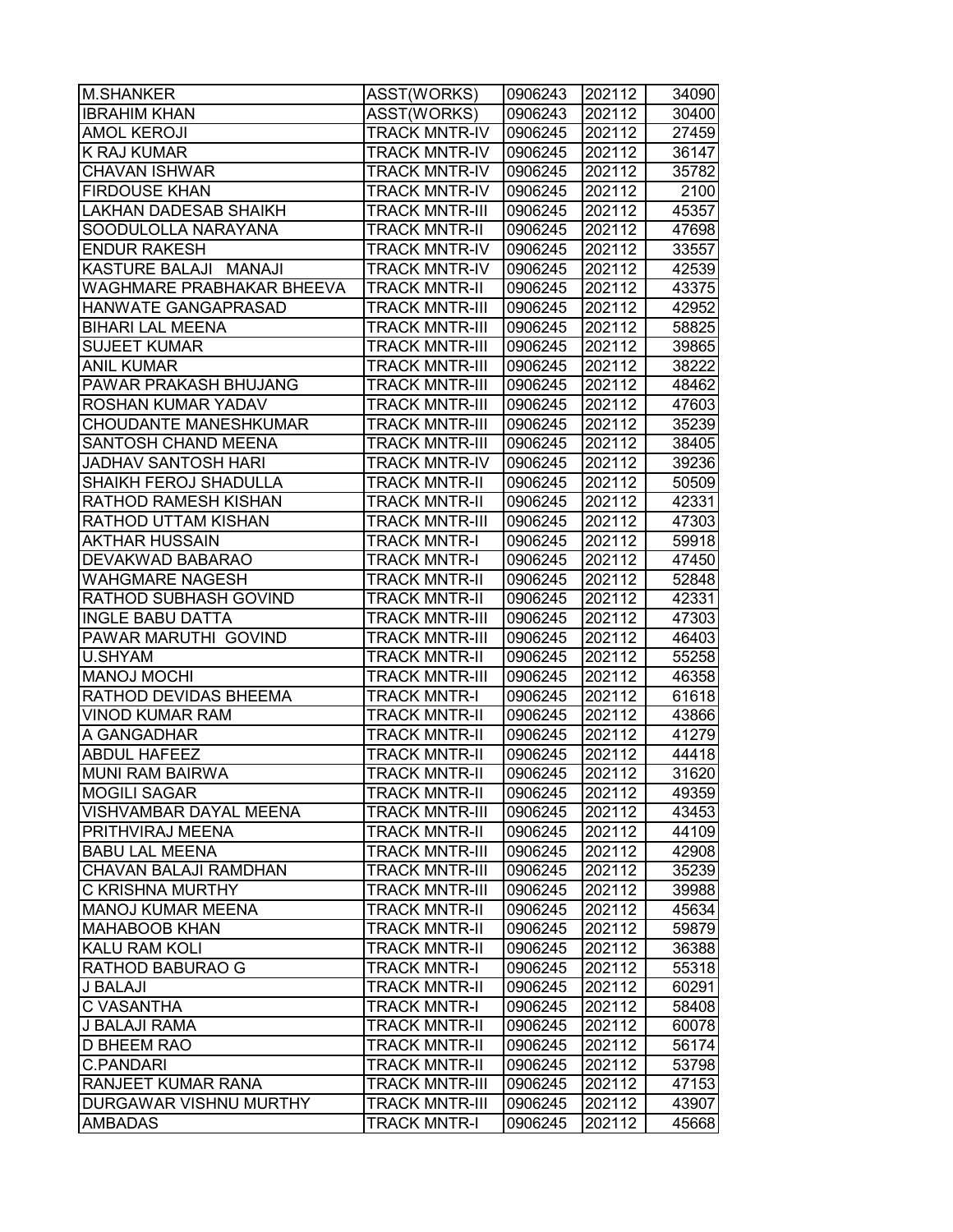| R DEVIDAS RAMA               | <b>TRACK MNTR-I</b>   | 0906245 | 202112 | 45668 |
|------------------------------|-----------------------|---------|--------|-------|
| WAGHMARE SUDHAKAR            | TRACK MNTR-III        | 0906245 | 202112 | 33183 |
| <b>MOTI SINGH BALAI</b>      | <b>TRACK MNTR-II</b>  | 0906245 | 202112 | 56075 |
| <b>ANMOL KUMAR</b>           | <b>TRACK MNTR-III</b> | 0906245 | 202112 | 39358 |
| GAIKWAD MILIND CHAMPATRAO    | <b>TRACK MNTR-II</b>  | 0906245 | 202112 | 45958 |
| NITIN JALBA HAIBATE          | <b>TRACK MNTR-I</b>   | 0906245 | 202112 | 47018 |
| <b>MADHAV</b>                | <b>TRACK MNTR-I</b>   | 0906245 | 202112 | 46276 |
| <b>PRAKASH</b>               | <b>TRACK MNTR-I</b>   | 0906245 | 202112 | 65498 |
| CHAVAN.SUBASHA.GOVID         | <b>TRACK MNTR-I</b>   | 0906245 | 202112 | 46168 |
| CHIKATWAD ANANDA DEARAO      | <b>TRACK MNTR-III</b> | 0906245 | 202112 | 37153 |
| <b>SHIVLAL RATHOD</b>        | <b>TRACK MNTR-IV</b>  | 0906245 | 202112 | 43139 |
| D. NAVEEN GOUD               | <b>TRACK MNTR-III</b> | 0906245 | 202112 | 42557 |
| <b>AJIT KUMAR</b>            | <b>TRACK MNTR-III</b> | 0906245 | 202112 | 37174 |
| <b>DANISH EQBAL</b>          | <b>TRACK MNTR-III</b> | 0906245 | 202112 | 37503 |
| SHANKAR DAYAL SINGH          | TRACK MNTR-III        | 0906245 | 202112 | 39650 |
| <b>D LALAIAH</b>             | <b>TRACK MNTR-II</b>  | 0906245 | 202112 | 57945 |
| <b>KARAN SINGH MEENA</b>     | <b>TRACK MNTR-III</b> | 0906245 | 202112 | 42284 |
| <b>BELLUROD ANIL.S</b>       | <b>TRACK MNTR-I</b>   | 0906245 | 202112 | 50908 |
| <b>MALLELA SAIKUMAR</b>      | <b>TRACK MNTR-IV</b>  | 0906245 | 202112 | 32114 |
| J KRISHNA                    | <b>TRACK MNTR-I</b>   | 0906245 | 202112 | 49308 |
| A GANGADHAR                  | <b>TRACK MNTR-II</b>  | 0906245 | 202112 | 36685 |
| <b>D SAILU</b>               | <b>TRACK MNTR-II</b>  | 0906245 | 202112 | 48218 |
| DHARAM SINGH PRAJAPAT        | <b>TRACK MNTR-III</b> | 0906245 | 202112 | 42132 |
| <b>SUMITRA</b>               | TRACK MNTR-III        | 0906245 | 202112 | 52058 |
| HANWATE MADHAV D             | <b>TRACK MNTR-I</b>   | 0906245 | 202112 | 48458 |
| <b>SESHABAI</b>              | ASST(PWAY)            | 0906245 | 202112 | 40741 |
| <b>GIRDHARI MEENA</b>        | TRACK MNTR-III        | 0906245 | 202112 | 38551 |
| <b>PRAHALAD</b>              | TRACK MNTR-I          | 0906245 | 202112 | 53787 |
| <b>ANIL</b>                  | <b>TRACK MNTR-I</b>   | 0906245 | 202112 | 54367 |
| <b>JIA LAL</b>               | <b>TRACK MNTR-III</b> | 0906245 | 202112 | 38581 |
| <b>WAGHMARE DAYA MARUTHI</b> | <b>TRACK MNTR-III</b> | 0906245 | 202112 | 38070 |
| PAWAR DEVIDAS LALU           | <b>TRACK MNTR-IV</b>  | 0906245 | 202112 | 33656 |
| LATHA                        | <b>TRACK MNTR-III</b> | 0906245 | 202112 | 47978 |
| <b>B JANAKI RAM</b>          | <b>TRACK MNTR-I</b>   | 0906245 | 202112 | 49729 |
| <b>T.DURGAIAH</b>            | <b>TRACK MNTR-II</b>  | 0906245 | 202112 | 56286 |
| R VINAY SAGAR                | <b>TRACK MNTR-III</b> | 0906245 | 202112 | 42070 |
| JATA SHANKAR YADAV           | <b>TRACK MNTR-III</b> | 0906245 | 202112 | 39437 |
| <b>RAHUL TELANG</b>          | <b>TRACK MNTR-III</b> | 0906245 | 202112 | 40338 |
| GYANESHWAR BHAGWAN SHINDE    | <b>TRACK MNTR-IV</b>  | 0906245 | 202112 | 29686 |
| A.R.RAKESH                   | <b>TRACK MNTR-IV</b>  | 0906245 | 202112 | 37898 |
| <b>M SOMU</b>                | TRACK MNTR-IV         | 0906245 | 202112 | 36237 |
| <b>GADPALE HARSHAWARDHAN</b> | <b>TRACK MNTR-IV</b>  | 0906245 | 202112 | 35139 |
| <b>K MAHESH</b>              | <b>TRACK MNTR-IV</b>  | 0906245 | 202112 | 35600 |
| MUDUGULA LAXMAN              | <b>TRACK MNTR-IV</b>  | 0906245 | 202112 | 36348 |
| S RAVI                       | <b>TRACK MNTR-IV</b>  | 0906245 | 202112 | 36639 |
| <b>MARUPAKA RAJENDHAR</b>    | TRACK MNTR-IV         | 0906245 | 202112 | 36782 |
| <b>RAVI KIRAN</b>            | <b>TRACK MNTR-IV</b>  | 0906245 | 202112 | 35600 |
| DHANDGE ASHOK GANESH         | <b>TRACK MNTR-IV</b>  | 0906245 | 202112 | 32831 |
| A.SHANKAR                    | <b>TRACK MNTR-IV</b>  | 0906245 | 202112 | 34770 |
| SANDEEP MADHAVRAO REGULWAD   | <b>TRACK MNTR-III</b> | 0906245 | 202112 | 34259 |
| <b>ARVIND S. KHILLARE</b>    | <b>TRACK MNTR-III</b> | 0906245 | 202112 | 35239 |
| MANGESH MILIND SHAMBHARKAR   | TRACK MNTR-III        | 0906245 | 202112 | 37199 |
| MADHAV DATTA KAMBLE          | <b>TRACK MNTR-III</b> | 0906245 | 202112 | 38979 |
| <b>GOPAL VENKATI KORDE</b>   | <b>TRACK MNTR-III</b> | 0906245 | 202112 | 47303 |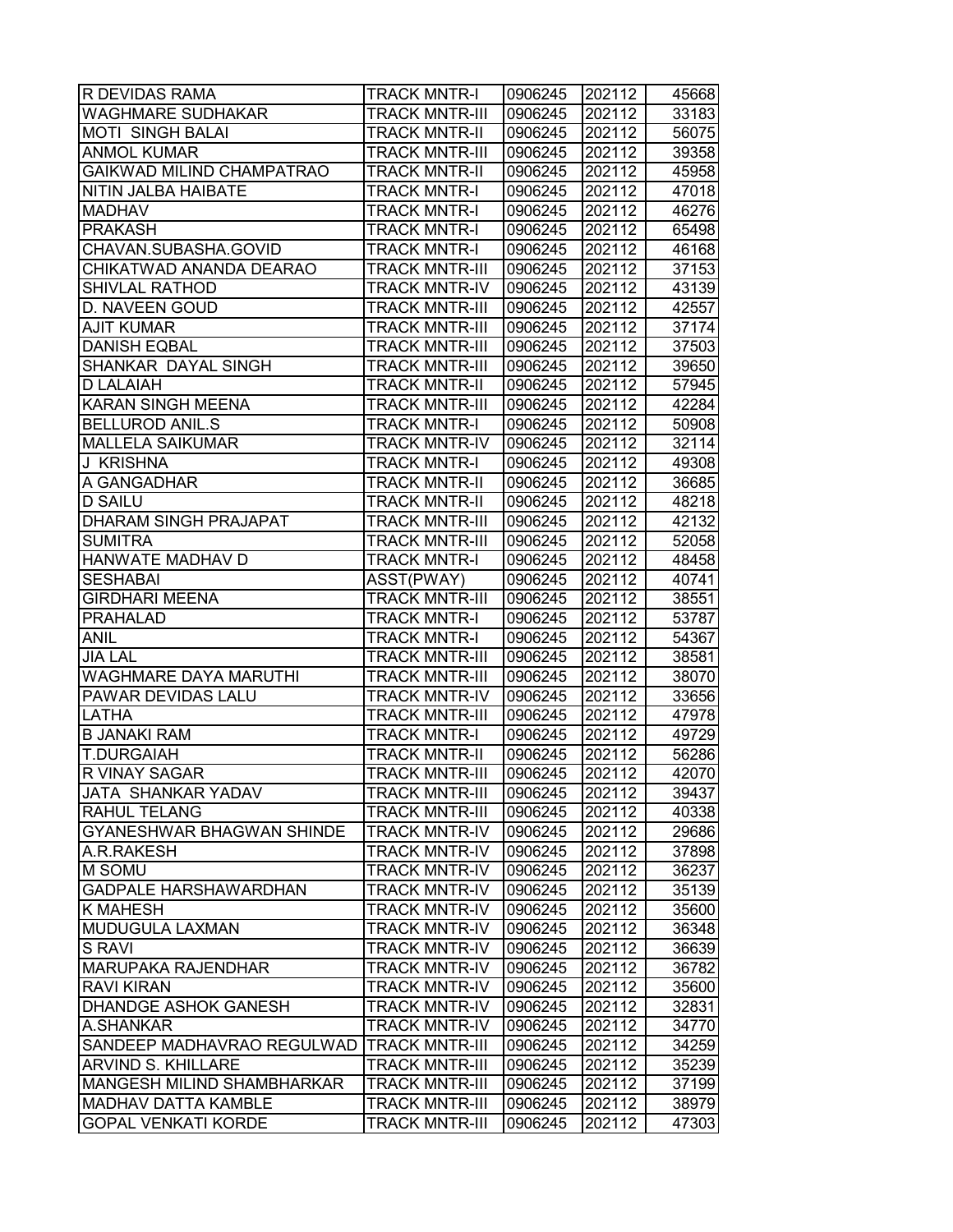| KHANDU MAROTRAO RAHATKAR        | <b>TRACK MNTR-III</b> | 0906245 | 202112 | 37199 |
|---------------------------------|-----------------------|---------|--------|-------|
| SATYAJEET KUMAR                 | <b>TRACK MNTR-IV</b>  | 0906245 | 202112 | 33416 |
| KAMAL KANT PRABHAKER            | <b>TRACK MNTR-IV</b>  | 0906245 | 202112 | 33868 |
| <b>SHIVAM</b>                   | <b>TRACK MNTR-IV</b>  | 0906245 | 202112 | 31700 |
| <b>DHEERAJ KUMAR</b>            | <b>TRACK MNTR-IV</b>  | 0906245 | 202112 | 35900 |
| <b>PRADEEP CHAUDHARY</b>        | <b>TRACK MNTR-IV</b>  | 0906245 | 202112 | 33600 |
| <b>PRAVEEN KUMAR</b>            | <b>TRACK MNTR-IV</b>  | 0906245 | 202112 | 10615 |
| <b>AKHILESH KUMAR</b>           | <b>TRACK MNTR-IV</b>  | 0906245 | 202112 | 33913 |
| <b>TUNNA RAM</b>                | <b>TRACK MNTR-IV</b>  | 0906245 | 202112 | 32945 |
| <b>UPENDRA KUMAR PRASAD</b>     | <b>TRACK MNTR-IV</b>  | 0906245 | 202112 | 33800 |
| <b>RAJEEV KUMAR</b>             | <b>TRACK MNTR-IV</b>  | 0906245 | 202112 | 31031 |
| <b>RANJAN KUMAR</b>             | <b>TRACK MNTR-IV</b>  | 0906245 | 202112 | 39850 |
| <b>NITISH KUMAR</b>             | <b>TRACK MNTR-IV</b>  | 0906245 | 202112 | 32100 |
| CHANDRA SHEKAR PAUDAR           | <b>TRACK MNTR-IV</b>  | 0906245 | 202112 | 42103 |
| RAMESHWAR SINGH YADAV           | <b>TRACK MNTR-IV</b>  | 0906245 | 202112 | 30700 |
| PAVAN KUMAR MAURYA              | <b>TRACK MNTR-IV</b>  | 0906245 | 202112 | 34997 |
| <b>DEEPAK KUMAR RAM</b>         | <b>TRACK MNTR-IV</b>  | 0906245 | 202112 | 33035 |
| <b>YASHWANT</b>                 | <b>TRACK MNTR-IV</b>  | 0906245 | 202112 | 45547 |
| <b>VIKASH KUMAR</b>             | <b>TRACK MNTR-IV</b>  | 0906245 | 202112 | 33400 |
| <b>MUNENDRA SINGH</b>           | <b>TRACK MNTR-IV</b>  | 0906245 | 202112 | 38150 |
| <b>RAJU KUMAR</b>               | <b>TRACK MNTR-IV</b>  | 0906245 | 202112 | 31613 |
| <b>RAMASHANKAR</b>              | <b>TRACK MNTR-IV</b>  | 0906245 | 202112 | 29764 |
| <b>VAIBHAV KONDEKAR</b>         | <b>TRACK MNTR-IV</b>  | 0906245 | 202112 | 30700 |
| <b>SANJEEV KUMAR</b>            | <b>TRACK MNTR-IV</b>  | 0906245 | 202112 | 32250 |
| <b>SOMBEER</b>                  | <b>TRACK MNTR-IV</b>  | 0906245 | 202112 | 32450 |
| <b>RAMESH SINGH</b>             | <b>TRACK MNTR-IV</b>  | 0906245 | 202112 | 33894 |
| PRASHANT KUMAR JHA              | <b>TRACK MNTR-IV</b>  | 0906245 | 202112 | 42100 |
| <b>SHATRUDHAN KUMAR</b>         | <b>TRACK MNTR-IV</b>  | 0906245 | 202112 | 31648 |
| <b>BHUREE SINGH</b>             | <b>TRACK MNTR-IV</b>  | 0906245 | 202112 | 31400 |
| <b>DURGPAL SINGH</b>            | <b>TRACK MNTR-IV</b>  | 0906245 | 202112 | 35661 |
| <b>KRISHNA NAND CHAUHAN</b>     | <b>TRACK MNTR-IV</b>  | 0906245 | 202112 | 31396 |
| <b>BRIJESH KUMAR YADAV</b>      | <b>TRACK MNTR-IV</b>  | 0906245 | 202112 | 33384 |
| <b>DHARAM DAS</b>               | <b>TRACK MNTR-IV</b>  | 0906245 | 202112 | 27886 |
| <b>RAVI SINGH</b>               | <b>TRACK MNTR-IV</b>  | 0906245 | 202112 | 41590 |
| <b>SIKANDAR PASWAN</b>          | <b>TRACK MNTR-IV</b>  | 0906245 | 202112 | 33116 |
| <b>VIJAY KUMAR</b>              | <b>TRACK MNTR-IV</b>  | 0906245 | 202112 | 32450 |
| <b>SANJEEV KUMAR RAJAK</b>      | <b>TRACK MNTR-IV</b>  | 0906245 | 202112 | 12623 |
| <b>DEEPU KUMAR</b>              | <b>TRACK MNTR-IV</b>  | 0906245 | 202112 | 30700 |
| <b>PANKAJ KUMAR</b>             | <b>TRACK MNTR-IV</b>  | 0906245 | 202112 | 33566 |
| <b>SONU KUMAR</b>               | <b>TRACK MNTR-IV</b>  | 0906245 | 202112 | 34291 |
| <b>MUKESH</b>                   | <b>TRACK MNTR-IV</b>  | 0906245 | 202112 | 36514 |
| <b>SHUBHAM MISHRA</b>           | <b>TRACK MNTR-IV</b>  | 0906245 | 202112 | 32050 |
| <b>SHIVAM</b>                   | <b>TRACK MNTR-IV</b>  | 0906245 | 202112 | 24019 |
| <b>ANKIT</b>                    | ASST(PWAY)            | 0906245 | 202112 | 35350 |
| <b>VIKAS KUMAR</b>              | <b>TRACK MNTR-IV</b>  | 0906245 | 202112 | 23837 |
| <b>JADHAV BALAJI</b>            | <b>TRACK MNTR-IV</b>  | 0906245 | 202112 | 28315 |
| <b>WAGHMARE SUJATA SAMBHAJI</b> | <b>TRACK MNTR-IV</b>  | 0906245 | 202112 | 31258 |
| <b>LANKUL WAR SAINATH</b>       | <b>TRACK MNTR-IV</b>  | 0906245 | 202112 | 30647 |
| <b>SMT.SHAKUNTHALA BAI</b>      | <b>TRACK MNTR-IV</b>  | 0906245 | 202112 | 30472 |
| <b>SHANKER SARODE</b>           | <b>TRACK MNTR-IV</b>  | 0906245 | 202112 | 26047 |
| J GURUDEV BALAJI                | <b>TRACK MNTR-IV</b>  | 0906245 | 202112 | 41549 |
| CHITYALA GANGARAJU              | <b>TRACK MNTR-IV</b>  | 0906245 | 202112 | 35540 |
| <b>NIRBHAY PRATAP</b>           | <b>TRACK MNTR-IV</b>  | 0906245 | 202112 | 32914 |
| <b>A.SRINIVAS</b>               | <b>TRACK MNTR-IV</b>  | 0906245 | 202112 | 34718 |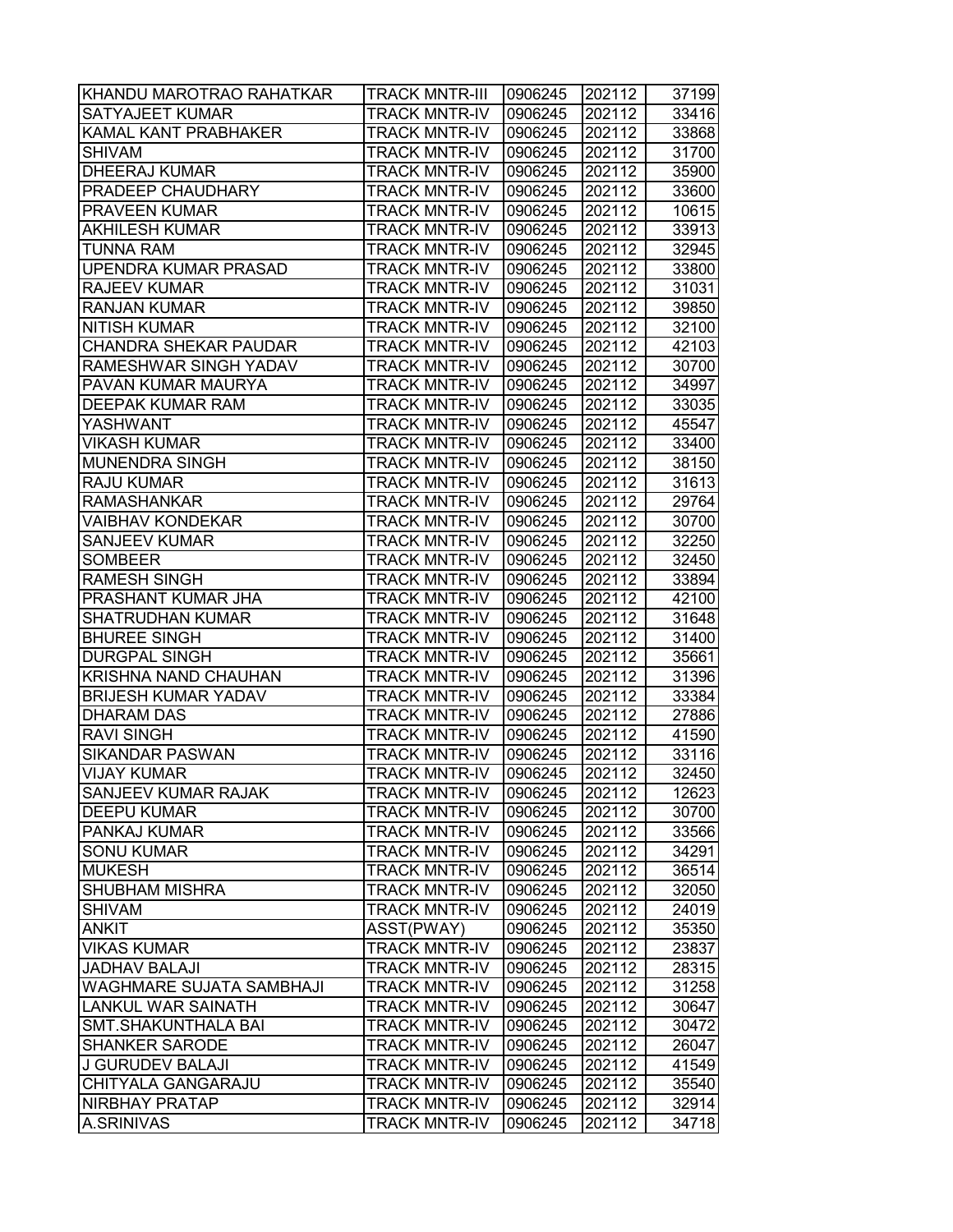| <b>SMT.SAVITA MILIND WAGHMARE</b> | <b>TRACK MNTR-IV</b>  | 0906245 | 202112 | 29914 |
|-----------------------------------|-----------------------|---------|--------|-------|
| <b>MADHU BABU</b>                 | <b>TRACKMAN</b>       | 0906264 | 202112 | 33979 |
| <b>M.KRISHNA</b>                  | <b>TRACK MNTR-III</b> | 0906264 | 202112 | 39288 |
| PEDDA THIKAIAH                    | <b>TRACK MNTR-III</b> | 0906264 | 202112 | 38514 |
| <b>B RAMANJANEYULU</b>            | <b>TRACK MNTR-III</b> | 0906264 | 202112 | 37199 |
| <b>B.RAMACHANDRAIAH</b>           | <b>TRACK MNTR-IV</b>  | 0906264 | 202112 | 36198 |
| <b>SADDAM HUSSAIN.SK</b>          | <b>TRACK MNTR-IV</b>  | 0906264 | 202112 | 36779 |
| K. DAMODAR                        | <b>TRACK MNTR-IV</b>  | 0906264 | 202112 | 38279 |
| <b>U.USSAINAIAH</b>               | <b>TRACK MNTR-IV</b>  | 0906264 | 202112 | 36779 |
| <b>B SREERAMULU BUGANNA</b>       | <b>TRACK MNTR-I</b>   | 0906264 | 202112 | 52618 |
| <b>M R KRISHNUDU</b>              | <b>TRACK MNTR-I</b>   | 0906264 | 202112 | 55318 |
| <b>BESANNA GOVINDU</b>            | <b>TRACK MNTR-II</b>  | 0906264 | 202112 | 53078 |
| <b>B RAJANNA</b>                  | <b>TRACK MNTR-II</b>  | 0906264 | 202112 | 45238 |
| <b>V.SUDHAKAR</b>                 | <b>TRACK MNTR-II</b>  | 0906264 | 202112 | 49808 |
| <b>M.RAJU</b>                     | <b>TRACK MNTR-II</b>  | 0906264 | 202112 | 59428 |
| JOHN SALANNA                      | <b>TRACK MNTR-I</b>   | 0906264 | 202112 | 53528 |
| <b>ANAKALA SURESH KUMAR</b>       | <b>TRACK MNTR-III</b> | 0906264 | 202112 | 40642 |
| <b>K RAMA KRISHNA</b>             | <b>TRACK MNTR-III</b> | 0906264 | 202112 | 42070 |
| <b>MANOJ KUMAR SINHA</b>          | <b>TRACK MNTR-III</b> | 0906264 | 202112 | 37795 |
| <b>B.YERRI SWAMY</b>              | <b>TRACK MNTR-IV</b>  | 0906264 | 202112 | 37364 |
| <b>K.RAMU NAIK</b>                | <b>TRACK MNTR-II</b>  | 0906264 | 202112 | 42928 |
| <b>K VENKATARAMUDU</b>            | <b>TRACK MNTR-II</b>  | 0906264 | 202112 | 42928 |
| KURMAIAH NARAYANA                 | <b>TRACK MNTR-I</b>   | 0906264 | 202112 | 55669 |
| <b>K.MURALI KRISHNA</b>           | <b>TRACK MNTR-IV</b>  | 0906264 | 202112 | 34355 |
| <b>RAJESH KUMAR SHARMA</b>        | <b>TRACK MNTR-II</b>  | 0906264 | 202112 | 45159 |
| <b>SHEO SHANKAR SINGH</b>         | <b>TRACK MNTR-II</b>  | 0906264 | 202112 | 44409 |
| <b>B.MAHABOOB BASHA</b>           | <b>TRACK MNTR-III</b> | 0906264 | 202112 | 41808 |
| S. VENKATANARASAIAH               | <b>TRACK MNTR-II</b>  | 0906264 | 202112 | 47074 |
| <b>GOLLA ANJANEYULU</b>           | <b>TRACK MNTR-III</b> | 0906264 | 202112 | 41208 |
| P BALA RAJU                       | <b>TRACK MNTR-II</b>  | 0906264 | 202112 | 56578 |
| <b>V RAMESWARI</b>                | <b>TRACK MNTR-II</b>  | 0906264 | 202112 | 44048 |
| Y.PARUSARAMUDU                    | <b>TRACK MNTR-II</b>  | 0906264 | 202112 | 42928 |
| <b>SANJEEV KUMAR</b>              | <b>TRACK MNTR-II</b>  | 0906264 | 202112 | 42349 |
| <b>DILEEP KUMAR</b>               | <b>TRACK MNTR-II</b>  | 0906264 | 202112 | 39511 |
| <b>SONU KUMAR SINGH</b>           | <b>TRACK MNTR-II</b>  | 0906264 | 202112 | 42567 |
| YEMMIGANUR SIVA                   | <b>TRACK MNTR-II</b>  | 0906264 | 202112 | 39520 |
| <b>MADDIGARI MAHESH</b>           | <b>TRACK MNTR-IV</b>  | 0906264 | 202112 | 40058 |
| <b>RAVINDRA KUMAR</b>             | <b>TRACK MNTR-III</b> | 0906264 | 202112 | 44003 |
| <b>KUSHNATHSINGH</b>              | <b>TRACK MNTR-III</b> | 0906264 | 202112 | 45603 |
| <b>G.RAMAMOHAN REDDY</b>          | <b>TRACK MNTR-III</b> | 0906264 | 202112 | 43058 |
| Y.NAGESH                          | <b>TRACK MNTR-I</b>   | 0906264 | 202112 | 48808 |
| <b>T BALARAJU</b>                 | <b>TRACK MNTR-I</b>   | 0906264 | 202112 | 50208 |
| <b>VADI SREENIVASULU</b>          | <b>TRACK MNTR-II</b>  | 0906264 | 202112 | 47074 |
| <b>G.ACCHI RAJU</b>               | <b>TRACK MNTR-II</b>  | 0906264 | 202112 | 53148 |
| <b>K.AYYA SWAMY</b>               | <b>TRACK MNTR-III</b> | 0906264 | 202112 | 40149 |
| <b>PARVATHAMMA</b>                | ASST(PWAY)            | 0906264 | 202112 | 35514 |
| NAGGANNA SHESANNA                 | <b>TRACK MNTR-I</b>   | 0906264 | 202112 | 49467 |
| <b>DHANJI PRASAD</b>              | <b>TRACK MNTR-II</b>  | 0906264 | 202112 | 46602 |
| <b>AWDHESH KUMAR</b>              | <b>TRACK MNTR-II</b>  | 0906264 | 202112 | 43716 |
| K NAGARAJU SUPU                   | <b>TRACK MNTR-I</b>   | 0906264 | 202112 | 53528 |
| ABDUL GAFFAR AB RASHID            | <b>TRACK MNTR-II</b>  | 0906264 | 202112 | 54478 |
| V. SUNKANNA                       | <b>TRACK MNTR-I</b>   | 0906264 | 202112 | 57982 |
| <b>DHIRAJ KUMAR</b>               | <b>TRACK MNTR-II</b>  | 0906264 | 202112 | 40429 |
| <b>G.SHEKAR</b>                   | <b>TRACK MNTR-III</b> | 0906264 | 202112 | 40855 |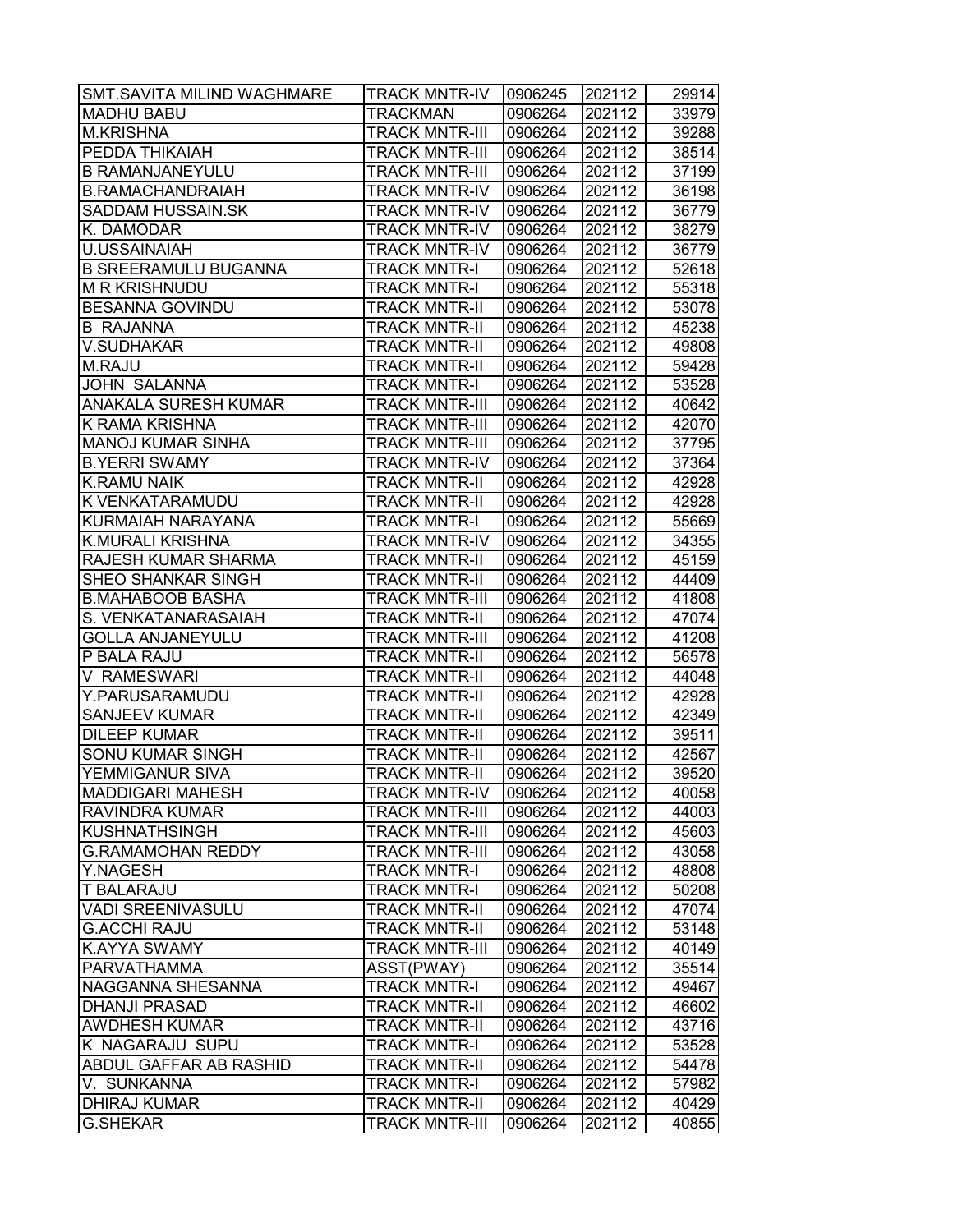| K. NAGARAJU VENKATESHWRALU   | <b>TRACK MNTR-I</b>   | 0906264 | 202112 | 53218 |
|------------------------------|-----------------------|---------|--------|-------|
| <b>S.VEERESH</b>             | <b>TRACK MNTR-III</b> | 0906264 | 202112 | 37899 |
| <b>CHHOTE KUMAR SAH</b>      | TRACK MNTR-III        | 0906264 | 202112 | 40136 |
| K LAZARU                     | <b>TRACK MNTR-II</b>  | 0906264 | 202112 | 56018 |
| C NAGARAJU                   | <b>TRACK MNTR-II</b>  | 0906264 | 202112 | 45863 |
| <b>D.PULLAIAH</b>            | <b>TRACK MNTR-II</b>  | 0906264 | 202112 | 44869 |
| NOORULLA BASHA Y             | <b>TRACK MNTR-II</b>  | 0906264 | 202112 | 42533 |
| M.DURGAIAH                   | <b>TRACK MNTR-II</b>  | 0906264 | 202112 | 45174 |
| K RAVI KUMAR                 | <b>TRACK MNTR-II</b>  | 0906264 | 202112 | 43873 |
| <b>AMIT KUMAR</b>            | <b>TRACK MNTR-III</b> | 0906264 | 202112 | 24122 |
| MANGALI SURESH BABU          | <b>TRACK MNTR-III</b> | 0906264 | 202112 | 42392 |
| A. VIJAY KUMAR               | <b>TRACK MNTR-III</b> | 0906264 | 202112 | 47103 |
| <b>J.THIRUPALU</b>           | <b>TRACK MNTR-III</b> | 0906264 | 202112 | 39058 |
| <b>VINOD KUMAR</b>           | <b>TRACK MNTR-II</b>  | 0906264 | 202112 | 43215 |
| A. PRABHAKAR                 | TRACK MNTR-II         | 0906264 | 202112 | 48159 |
| P.VENKATESHWARA REDDY        | <b>TRACK MNTR-III</b> | 0906264 | 202112 | 46253 |
| <b>ELADI RAJU</b>            | <b>TRACK MNTR-II</b>  | 0906264 | 202112 | 42998 |
| BOYA SUDHAKAR NAIDU          | <b>TRACK MNTR-III</b> | 0906264 | 202112 | 39358 |
| <b>B SRINIVASULU NAGANNA</b> | <b>TRACK MNTR-I</b>   | 0906264 | 202112 | 48458 |
| <b>B DASANNA HANUMANNA</b>   | <b>TRACK MNTR-I</b>   | 0906264 | 202112 | 52467 |
| <b>ADARSHA KUMAR</b>         | TRACK MNTR-II         | 0906264 | 202112 | 43472 |
| <b>H DEASWAR</b>             | <b>TRACK MNTR-II</b>  | 0906264 | 202112 | 44399 |
| RAVINDRA KUMAR PATEL         | <b>TRACK MNTR-II</b>  | 0906264 | 202112 | 44399 |
| <b>KOLLAI MADDILETI</b>      | TRACK MNTR-III        | 0906264 | 202112 | 40271 |
| <b>B RAMA KRISHNA</b>        | <b>TRACK MNTR-II</b>  | 0906264 | 202112 | 49913 |
| ABRAHAM PALANNA              | <b>TRACK MNTR-I</b>   | 0906264 | 202112 | 55318 |
| KARANAM NAGENDRA RAO         | TRACK MNTR-II         | 0906264 | 202112 | 44485 |
| <b>KAPIL KUMAR</b>           | TRACK MNTR-III        | 0906264 | 202112 | 40934 |
| <b>AAZADKUMAR</b>            | <b>TRACK MNTR-II</b>  | 0906264 | 202112 | 45634 |
| <b>GAWASKAR KUMAR</b>        | <b>TRACK MNTR-III</b> | 0906264 | 202112 | 39358 |
| P NARENDRA REDDY             | <b>TRACK MNTR-III</b> | 0906264 | 202112 | 44258 |
| <b>SURJIT KUMAR</b>          | <b>TRACK MNTR-III</b> | 0906264 | 202112 | 40716 |
| <b>AMRESH KUMAR</b>          | <b>TRACK MNTR-III</b> | 0906264 | 202112 | 42497 |
| <b>NITISH KUMAR</b>          | <b>TRACK MNTR-III</b> | 0906264 | 202112 | 45065 |
| <b>THIMMA NAYAK</b>          | <b>TRACK MNTR-II</b>  | 0906264 | 202112 | 39511 |
| <b>B.D. RANGANNA</b>         | <b>TRACK MNTR-III</b> | 0906264 | 202112 | 46153 |
| LABBI MALLIKARJUNUDU         | <b>TRACK MNTR-II</b>  | 0906264 | 202112 | 46292 |
| <b>DILIP KUMAR</b>           | <b>TRACK MNTR-II</b>  | 0906264 | 202112 | 46561 |
| D.THIMMAPPA                  | TRACK MNTR-III        | 0906264 | 202112 | 41497 |
| D VENKATESHWARLU             | TRACK MNTR-II         | 0906264 | 202112 | 42998 |
| <b>BOYA SUDHAKAR</b>         | TRACK MNTR-II         | 0906264 | 202112 | 48461 |
| <b>SMT M SALAMMA</b>         | <b>TRACK MNTR-I</b>   | 0906264 | 202112 | 55318 |
| <b>HEMRAJ MEENA</b>          | <b>TRACK MNTR-II</b>  | 0906264 | 202112 | 45668 |
| MUKUT RAJ MEENA              | <b>TRACK MNTR-I</b>   | 0906264 | 202112 | 45668 |
| <b>ASHOK KUMAR</b>           | <b>TRACK MNTR-II</b>  | 0906264 | 202112 | 43711 |
| TAMBURA NARAYANA             | <b>TRACK MNTR-III</b> | 0906264 | 202112 | 43319 |
| SANTOSH KUMAR                | <b>TRACK MNTR-II</b>  | 0906264 | 202112 | 42931 |
| <b>ASHEERWADAM</b>           | <b>TRACK MNTR-I</b>   | 0906264 | 202112 | 51118 |
| SUGALI NAGARAJU NAIK         | <b>TRACK MNTR-III</b> | 0906264 | 202112 | 43453 |
| <b>GULLAMORUSU NAGESH</b>    | TRACK MNTR-III        | 0906264 | 202112 | 41400 |
| SREENIVASULU.T               | TRACK MNTR-III        | 0906264 | 202112 | 43803 |
| MANANDIGARI MAHANANDI        | TRACK MNTR-III        | 0906264 | 202112 | 34756 |
| D NARASIMHULU NARSANNA       | TRACK MNTR-II         | 0906264 | 202112 | 45238 |
| P MANOHAR SAWARANNA          | TRACK MNTR-I          | 0906264 | 202112 | 48458 |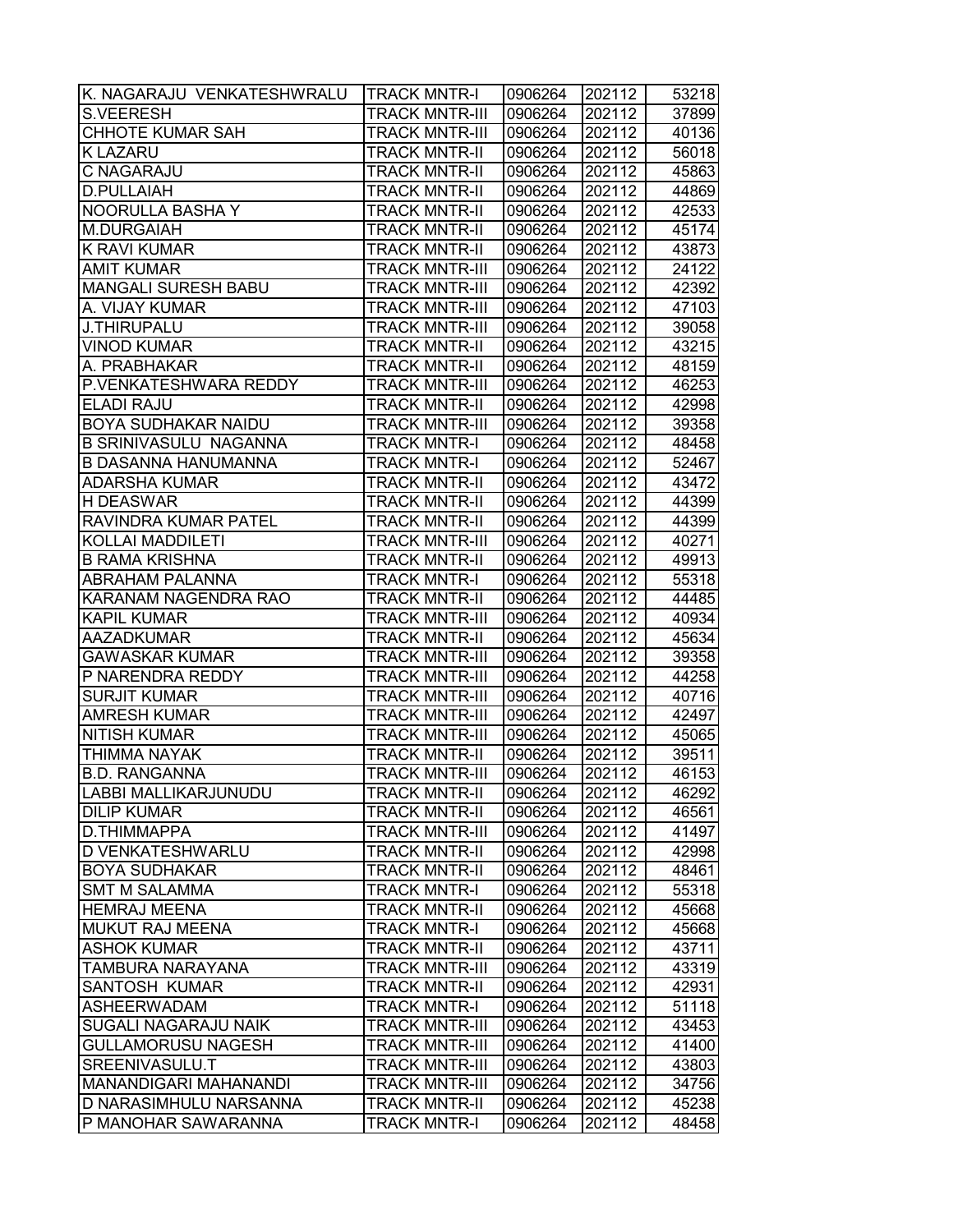| <b>DEVARAJ DOULANNA</b>       | <b>TRACK MNTR-I</b>   | 0906264 | 202112 | 48458 |
|-------------------------------|-----------------------|---------|--------|-------|
| P. KRISTOPHER GOVINDU         | <b>TRACK MNTR-II</b>  | 0906264 | 202112 | 46498 |
| <b>K JAGDISH</b>              | <b>TRACK MNTR-I</b>   | 0906264 | 202112 | 52868 |
| <b>K. KISHOR KUMAR</b>        | <b>TRACK MNTR-I</b>   | 0906264 | 202112 | 56410 |
| <b>M BASANNA</b>              | <b>TRACK MNTR-II</b>  | 0906264 | 202112 | 46838 |
| <b>SMT M LAXMI DEVI</b>       | <b>TRACK MNTR-II</b>  | 0906264 | 202112 | 40559 |
| <b>M PRAVEEN KUMAR</b>        | <b>TRACK MNTR-II</b>  | 0906264 | 202112 | 43925 |
| M RAMASANKARUDU               | <b>TRACK MNTR-II</b>  | 0906264 | 202112 | 56378 |
| <b>BADRAGIRI RAMANAIDU</b>    | <b>TRACK MNTR-II</b>  | 0906264 | 202112 | 45863 |
| <b>VADLA HARI BABU</b>        | <b>BLACK SMITH-II</b> | 0906264 | 202112 | 45971 |
| N SEKHAR                      | <b>TRACK MNTR-III</b> | 0906264 | 202112 | 41673 |
| <b>KOVVU PEDDAIAH</b>         | <b>TRACK MNTR-III</b> | 0906264 | 202112 | 37199 |
| <b>RAMESH NAIDU.T</b>         | <b>TRACK MNTR-III</b> | 0906264 | 202112 | 37199 |
| K. DEVENDRUDU                 | <b>TRACK MNTR-II</b>  | 0906264 | 202112 | 49705 |
| K.NARAYANA                    | <b>TRACK MNTR-II</b>  | 0906264 | 202112 | 40559 |
| R. LAXMANNA MOSES             | <b>TRACK MNTR-II</b>  | 0906264 | 202112 | 46548 |
| <b>M VENKATA RAMANA</b>       | <b>TRACK MNTR-II</b>  | 0906264 | 202112 | 43278 |
| <b>PANKAJ KUMAR</b>           | <b>TRACK MNTR-II</b>  | 0906264 | 202112 | 42807 |
| <b>BRAJESH KUMAR</b>          | <b>TRACK MNTR-III</b> | 0906264 | 202112 | 15097 |
| K.V.NARASIMHULU               | <b>TRACK MNTR-IV</b>  | 0906264 | 202112 | 38345 |
| P SHAIKSHAVALI MOULANA        | <b>TRACK MNTR-II</b>  | 0906264 | 202112 | 57510 |
| <b>K PRABHAKAR THIMMANNA</b>  | <b>TRACK MNTR-I</b>   | 0906264 | 202112 | 55668 |
| <b>BEESANNA</b>               | <b>TRACK MNTR-III</b> | 0906264 | 202112 | 33883 |
| P NAGARAJU                    | <b>TRACK MNTR-III</b> | 0906264 | 202112 | 42199 |
| <b>T.BUCHI BABU</b>           | <b>TRACK MNTR-III</b> | 0906264 | 202112 | 38344 |
| RAJEEV RANJAN                 | <b>TRACK MNTR-III</b> | 0906264 | 202112 | 37153 |
| <b>B.PRAVEEN KUMAR</b>        | <b>TRACK MNTR-III</b> | 0906264 | 202112 | 41642 |
| <b>D.ABDUL KALAM</b>          | <b>TRACK MNTR-III</b> | 0906264 | 202112 | 37153 |
| <b>SHIV RATAN PRASAD</b>      | <b>TRACK MNTR-II</b>  | 0906264 | 202112 | 42655 |
| <b>MADHUSUDAN PRASAD</b>      | <b>TRACK MNTR-II</b>  | 0906264 | 202112 | 52405 |
| <b>B RAMANJANEYULU</b>        | <b>TRACK MNTR-II</b>  | 0906264 | 202112 | 48809 |
| D CHENNAIAH SUNKANNA          | <b>TRACK MNTR-I</b>   | 0906264 | 202112 | 64348 |
| <b>RAMKESH MEENA</b>          | <b>TRACK MNTR-I</b>   | 0906264 | 202112 | 51468 |
| <b>G. RADHAKRISHNA</b>        | <b>TRACK MNTR-I</b>   | 0906264 | 202112 | 53309 |
| <b>ADITYA KUMAR</b>           | <b>TRACK MNTR-I</b>   | 0906264 | 202112 | 50867 |
| <b>RAKESH KUMAR SINGH</b>     | <b>TRACK MNTR-III</b> | 0906264 | 202112 | 41149 |
| <b>M.BALA NAGANNA</b>         | <b>TRACK MNTR-III</b> | 0906264 | 202112 | 37199 |
| N.SREENIVASULU                | <b>TRACK MNTR-III</b> | 0906264 | 202112 | 40358 |
| M RAMASWAMY VENKATAIAH        | <b>TRACK MNTR-I</b>   | 0906264 | 202112 | 49467 |
| <b>M.SREE LATHA</b>           | <b>TRACK MNTR-IV</b>  | 0906264 | 202112 | 31258 |
| NAGARAJU S O PAKKIRANNA       | <b>TRACK MNTR-III</b> | 0906264 | 202112 | 35434 |
| D SAWARI DUBBANNA             | <b>TRACK MNTR-I</b>   | 0906264 | 202112 | 45668 |
| N VENKATESWARLU               | <b>TRACK MNTR-I</b>   | 0906264 | 202112 | 53918 |
| MANINDRA KUMAR SHARMA         | <b>TRACK MNTR-III</b> | 0906264 | 202112 | 42053 |
| <b>V.ESWARAIAH</b>            | <b>TRACK MNTR-III</b> | 0906264 | 202112 | 37805 |
| <b>K RAVI KUMAR</b>           | <b>TRACK MNTR-II</b>  | 0906264 | 202112 | 45773 |
| Y.VENKATESWARLU               | <b>TRACK MNTR-IV</b>  | 0906264 | 202112 | 38990 |
| <b>RAJNISH RANJAN</b>         | <b>TRACK MNTR-II</b>  | 0906264 | 202112 | 44909 |
| K. YESANNA DEVADAS            | <b>TRACK MNTR-II</b>  | 0906264 | 202112 | 48998 |
| <b>G RAGHAVENDRA</b>          | <b>TRACK MNTR-I</b>   | 0906264 | 202112 | 54631 |
| <b>SHASHI BHOOSHAN PRASAD</b> | <b>TRACK MNTR-II</b>  | 0906264 | 202112 | 43005 |
| <b>D SAMUEL</b>               | <b>TRACK MNTR-I</b>   | 0906264 | 202112 | 49718 |
| <b>SANJEEV KUMAR</b>          | <b>TRACK MNTR-III</b> | 0906264 | 202112 | 41353 |
| V.LAVANNA                     | <b>BLACK SMITH-II</b> | 0906264 | 202112 | 47912 |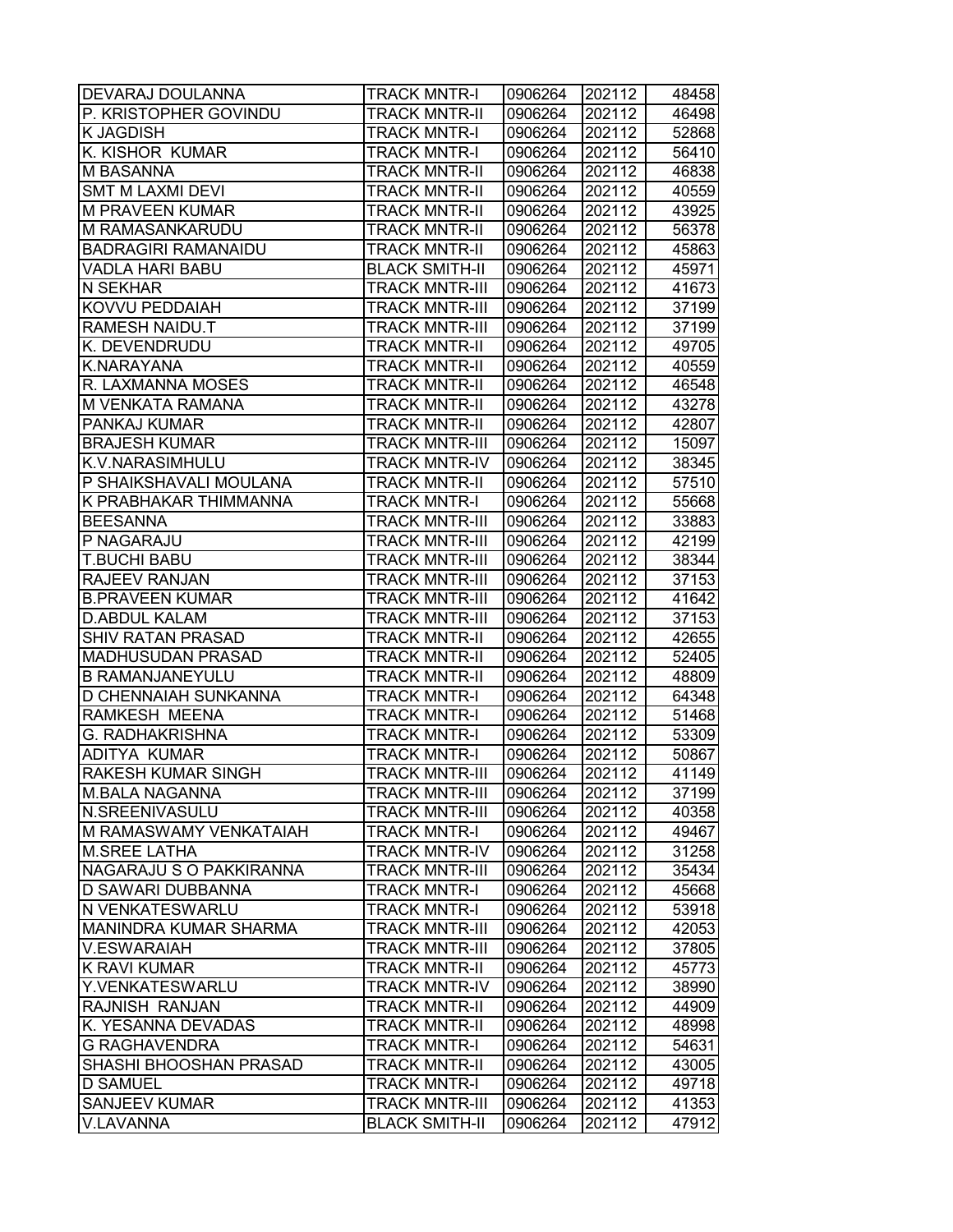| PINJARI SALUMIAH                            | <b>TRACK MNTR-III</b> | 0906264 | 202112 | 37153 |
|---------------------------------------------|-----------------------|---------|--------|-------|
| M.NAGA LAXMAMMA                             | TRACK MNTR-IV         | 0906264 | 202112 | 36600 |
| K.VENKATESWARLU                             | TRACK MNTR-IV         | 0906264 | 202112 | 37190 |
| <b>M.KESAVULU</b>                           | <b>TRACK MNTR-IV</b>  | 0906264 | 202112 | 37556 |
| <b>V.KISHORE</b>                            | <b>TRACK MNTR-IV</b>  | 0906264 | 202112 | 34600 |
| KIRAN KUMAR KUKKALA                         | <b>TRACK MNTR-IV</b>  | 0906264 | 202112 | 36329 |
| <b>KURUVA RAVI KUMAR</b>                    | <b>TRACK MNTR-III</b> | 0906264 | 202112 | 38328 |
| P RANGA SWAMY                               | <b>TRACK MNTR-IV</b>  | 0906264 | 202112 | 32886 |
| <b>MALLEPOGU RAVI KUMAR</b>                 | <b>TRACK MNTR-III</b> | 0906264 | 202112 | 35396 |
| M RAJESH                                    | <b>TRACK MNTR-III</b> | 0906264 | 202112 | 35309 |
| <b>MOHAN GOUD</b>                           | <b>TRACK MNTR-III</b> | 0906264 | 202112 | 33156 |
| K.SHIVAKUMAR                                | <b>TRACK MNTR-IV</b>  | 0906264 | 202112 | 40581 |
| K.SAMARASIMHA REDDY                         | TRACK MNTR-III        | 0906264 | 202112 | 34609 |
| <b>B SURESH</b>                             | <b>TRACK MNTR-III</b> | 0906264 | 202112 | 33154 |
| M JAMMANNA                                  | TRACK MNTR-III        | 0906264 | 202112 | 37199 |
| SHASHI RANJAN KUMAR                         | <b>TRACK MNTR-IV</b>  | 0906264 | 202112 | 33668 |
| <b>G NARESH</b>                             | <b>TRACK MNTR-IV</b>  | 0906264 | 202112 | 35782 |
| P NABI SHEHIR                               | <b>TRACK MNTR-IV</b>  | 0906264 | 202112 | 34539 |
| A KALYAN REDDY                              | <b>TRACK MNTR-II</b>  | 0906264 | 202112 | 45863 |
| <b>B HANUMANTHA REDDY</b>                   | <b>TRACK MNTR-IV</b>  | 0906264 | 202112 | 34052 |
| AMIT KUMAR SINGH                            | <b>TRACK MNTR-IV</b>  | 0906264 | 202112 | 45901 |
| GOWTHU SIVA SAI SANTHAN KUMAR TRACK MNTR-IV |                       | 0906264 | 202112 | 30700 |
| <b>GUTIPALLI KURUVA SEKHAR</b>              | <b>TRACK MNTR-IV</b>  | 0906264 | 202112 | 32200 |
| NAYAKALLU SUNEEL                            | TRACK MNTR-IV         | 0906264 | 202112 | 32401 |
| <b>RAJEEV KUMAR</b>                         | <b>TRACK MNTR-IV</b>  | 0906264 | 202112 | 32351 |
| T VENKATESWARA REDDY                        | <b>TRACK MNTR-IV</b>  | 0906264 | 202112 | 33201 |
| <b>SURA SURA NANDI</b>                      | TRACK MNTR-IV         | 0906264 | 202112 | 30700 |
| <b>SUMAN KUMAR</b>                          | TRACK MNTR-IV         | 0906264 | 202112 | 33868 |
| <b>G.MADHU VAMSI</b>                        | <b>TRACK MNTR-IV</b>  | 0906264 | 202112 | 33067 |
| <b>BALARAM VERMA</b>                        | <b>TRACK MNTR-IV</b>  | 0906264 | 202112 | 30700 |
| <b>N.NARESH</b>                             | <b>TRACK MNTR-IV</b>  | 0906264 | 202112 | 31200 |
| <b>GAJENDRA SINGH</b>                       | <b>TRACK MNTR-IV</b>  | 0906264 | 202112 | 26249 |
| <b>VIKRAM SINGH NAHARWARA</b>               | <b>TRACK MNTR-IV</b>  | 0906264 | 202112 | 29250 |
| <b>GOPAL KUMAR</b>                          | <b>TRACK MNTR-IV</b>  | 0906264 | 202112 | 34200 |
| RAM LAKHAN YADAV                            | <b>TRACK MNTR-IV</b>  | 0906264 | 202112 | 30700 |
| <b>PRABHAT KUMAR</b>                        | <b>TRACK MNTR-IV</b>  | 0906264 | 202112 | 30700 |
| <b>VIKAS KUMAR VIVEK</b>                    | <b>TRACK MNTR-IV</b>  | 0906264 | 202112 | 31200 |
| <b>BANGI GOPAL</b>                          | TRACK MNTR-IV         | 0906264 | 202112 | 31200 |
| PRABHAKAR KUMAR                             | TRACK MNTR-IV         | 0906264 | 202112 | 28967 |
| <b>M.SURYA</b>                              | TRACK MNTR-IV         | 0906264 | 202112 | 32100 |
| <b>VIKAS KUMAR</b>                          | TRACK MNTR-IV         | 0906264 | 202112 | 31050 |
| <b>GULSHAN KUMAR</b>                        | <b>TRACK MNTR-IV</b>  | 0906264 | 202112 | 30700 |
| SURENDRA KUMAR BAJIYA                       | <b>TRACK MNTR-IV</b>  | 0906264 | 202112 | 32468 |
| <b>SUNIL KUMAR</b>                          | <b>TRACK MNTR-IV</b>  | 0906264 | 202112 | 38144 |
| CHINTHALA BALALINGAMAIAH                    | <b>TRACK MNTR-IV</b>  | 0906264 | 202112 | 31200 |
| CHAKALI RAGHAVENDRA                         | <b>TRACK MNTR-IV</b>  | 0906264 | 202112 | 30700 |
| <b>VISHAL SHUKLA</b>                        | <b>TRACK MNTR-IV</b>  | 0906264 | 202112 | 32867 |
| SEELAM VENKATESWARULU                       | <b>TRACK MNTR-IV</b>  | 0906264 | 202112 | 30700 |
| RAJESH KUMAR CHOUDHARY                      | TRACK MNTR-IV         | 0906264 | 202112 | 23602 |
| MUKESH KUMAR VERMA                          | TRACK MNTR-IV         | 0906264 | 202112 | 31050 |
| RAJU KUMAR YADAV                            | <b>TRACK MNTR-IV</b>  | 0906264 | 202112 | 35537 |
| <b>VIKAS TYAGI</b>                          | TRACK MNTR-IV         | 0906264 | 202112 | 33702 |
| <b>RAMKISHAN</b>                            | <b>TRACK MNTR-IV</b>  | 0906264 | 202112 | 31902 |
| <b>VIKAS TEOTIA</b>                         | <b>TRACK MNTR-IV</b>  | 0906264 | 202112 | 29876 |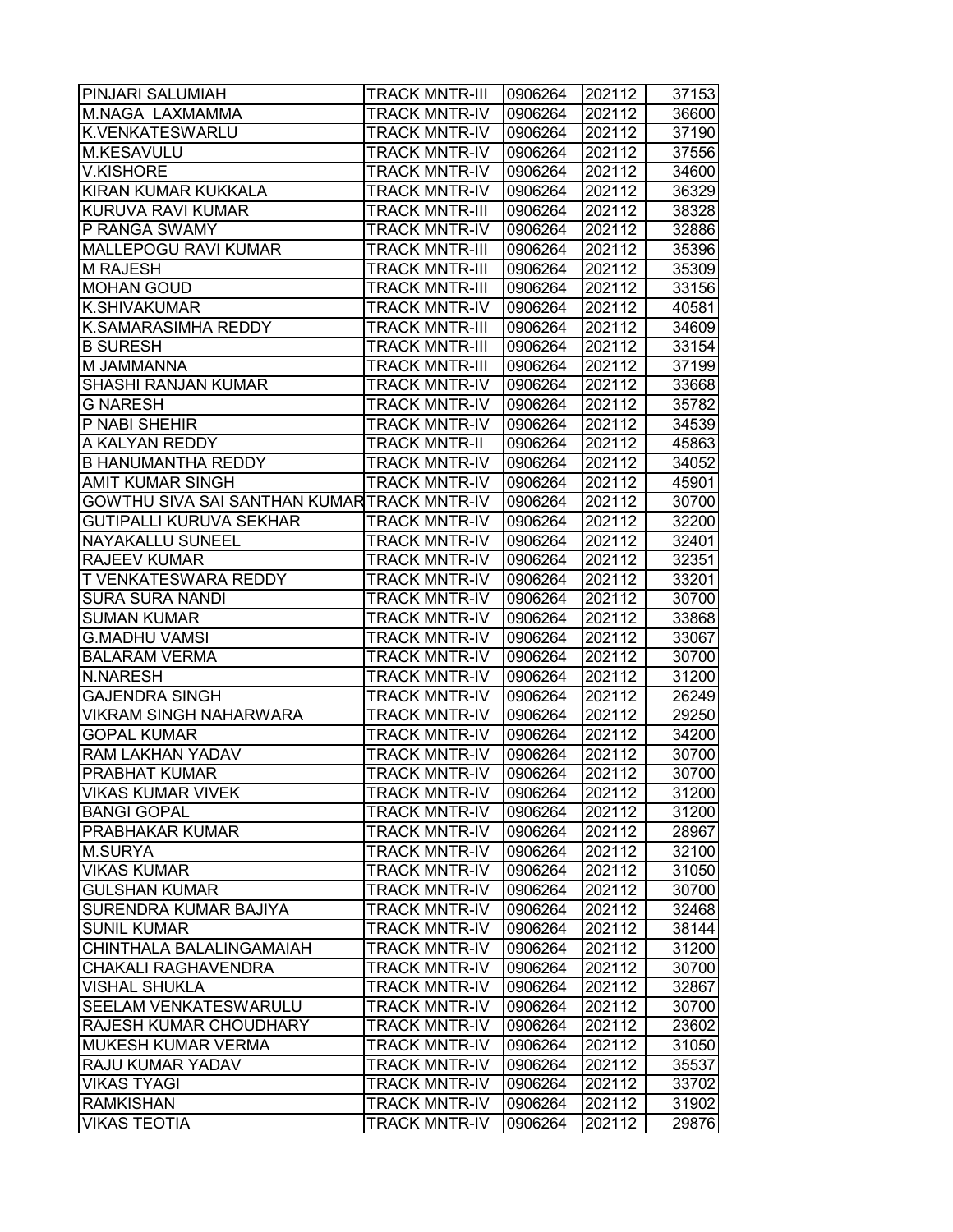| <b>KISHOR KUMAR MODI</b>                 | <b>TRACK MNTR-IV</b>     | 0906264 | 202112 | 30866 |
|------------------------------------------|--------------------------|---------|--------|-------|
| <b>KARAN KUMAR</b>                       | <b>TRACK MNTR-IV</b>     | 0906264 | 202112 | 33535 |
| <b>PRADEEP YADAV</b>                     | <b>TRACK MNTR-IV</b>     | 0906264 | 202112 | 28720 |
| <b>RAJESH KUMAR</b>                      | <b>TRACK MNTR-IV</b>     | 0906264 | 202112 | 30866 |
| <b>ABHISHEK YADAV</b>                    | <b>TRACK MNTR-IV</b>     | 0906264 | 202112 | 33703 |
| <b>SUDHIR KUMAR</b>                      | <b>TRACK MNTR-IV</b>     | 0906264 | 202112 | 31700 |
| <b>MAHESH CHAND BAIRWA</b>               | <b>TRACK MNTR-IV</b>     | 0906264 | 202112 | 26771 |
| <b>SONU KUMAR YADAV</b>                  | <b>TRACK MNTR-IV</b>     | 0906264 | 202112 | 31050 |
| <b>GOLLA KURUMA SEKHAR</b>               | <b>TRACK MNTR-IV</b>     | 0906264 | 202112 | 30700 |
| <b>BORRA JEEVAN</b>                      | <b>TRACK MNTR-IV</b>     | 0906264 | 202112 | 38700 |
| <b>ANIL KUMAR</b>                        | <b>TRACK MNTR-IV</b>     | 0906264 | 202112 | 33368 |
| <b>BRAJENDRA KUMAR</b>                   | <b>TRACK MNTR-IV</b>     | 0906264 | 202112 | 29066 |
| <b>R.SIVA KRISHNA</b>                    | ASST(PWAY)               | 0906264 | 202112 | 36450 |
| KENCHA.PARVATHALU                        | <b>TRACK MNTR-III</b>    | 0906264 | 202112 | 35339 |
| <b>SHAIK USMAN BHASHA</b>                | <b>TRACK MNTR-IV</b>     | 0906264 | 202112 | 34549 |
| <b>M RAMESH</b>                          | <b>TRACK MNTR-IV</b>     | 0906264 | 202112 | 32654 |
| P VENKATESWARLU                          | <b>TRACK MNTR-IV</b>     | 0906264 | 202112 | 27772 |
| <b>DASARI MANOJ KUMAR</b>                | <b>TRACK MNTR-IV</b>     | 0906264 | 202112 | 36508 |
| <b>K RAM BABU</b>                        | <b>TRACK MNTR-IV</b>     | 0906264 | 202112 | 32999 |
| <b>CEEMALA NARESH</b>                    | ASST(PWAY)               | 0906264 | 202112 | 35014 |
| <b>GORA CHINNAIAH</b>                    | <b>TRACK MNTR-IV</b>     | 0906264 | 202112 | 28760 |
| <b>DUMMU SHIVA SHANKAR</b>               | <b>TRACK MNTR-IV</b>     | 0906264 | 202112 | 30614 |
| S.ANNAPURNA                              | ASST(WORKS)              | 0906265 | 202112 | 33939 |
| SMT-P.PADMA                              | ASST(WORKS)              | 0906265 | 202112 | 39918 |
| <b>MASOOM SAHIB</b>                      | TECH.(MASON)-III 0906265 |         | 202112 | 69091 |
| <b>S MOULA BEE</b>                       | ASST(WORKS)              | 0906265 | 202112 | 46849 |
| <b>BEESANNA</b>                          | TECH.(MASON)-III 0906265 |         | 202112 | 55263 |
| <b>G LAXMI DEVI</b>                      | ASST(WORKS)              | 0906265 | 202112 | 48908 |
| <b>B ADIVANNA</b>                        | TECH.(MASON)-III 0906265 |         | 202112 | 66941 |
| <b>K.YESHWANTH</b>                       | TECH.(MASON)-III 0906265 |         | 202112 | 33012 |
| <b>B.RAMESH</b>                          | TECH.(MASON)-III 0906265 |         | 202112 | 55773 |
| <b>B SRINIVASULU</b>                     | TECH.(MASON)-I           | 0906265 | 202112 | 58358 |
| A. MADHUBABU                             | Sr.TECH. MASON 0906265   |         | 202112 | 56538 |
| <b>K.LAKSHMI</b>                         | ASST(WORKS)              | 0906265 | 202112 | 37579 |
| PENTAIAH                                 | ASST(WORKS)              | 0906265 | 202112 | 52232 |
| P CHANDRA SEKHAR                         | TECH.CARPENTER0906265    |         | 202112 | 50658 |
| Y RANGASWAMY                             | <b>FITTER-II</b>         | 0906265 | 202112 | 53448 |
| ALURI.JAYAMMA                            | ASST(WORKS)              | 0906265 | 202112 | 32844 |
| B.BRAHMAIAH                              | ASST(WORKS)              | 0906265 | 202112 | 43598 |
| <b>NARESH BABU VELPULA</b>               | ASST(WORKS)              | 0906265 | 202112 | 35090 |
| A.MALLAMMA                               | ASST(WORKS)              | 0906265 | 202112 | 35464 |
| <b>D.DAWOOD BEE</b>                      | TECH.(MASON)-III 0906265 |         | 202112 | 38514 |
| N. NAGA CHANDRA SEKHAR                   | ASST(WORKS)              | 0906265 | 202112 | 33297 |
| <b>SYED GHOUSE PASHA</b>                 | TECH.CARPENTEI0906265    |         | 202112 | 69552 |
| ANJANEYULU                               | TECH.(MASON)-III 0906265 |         | 202112 | 41522 |
| <b>D.VENKATAIAH</b>                      | TECH.(MASON)-III 0906265 |         | 202112 | 40068 |
| <b>S.ABDUL GAFFAR</b>                    | ASST(WORKS)              | 0906265 | 202112 | 47378 |
| <b>ASIA</b>                              | ASST(WORKS)              | 0906265 | 202112 | 32995 |
| <b>B. HANISH</b>                         | ASST(WORKS)              | 0906265 | 202112 | 33458 |
| <b>B.RAJ KUMAR</b>                       | ASST(WORKS)              | 0906265 | 202112 | 30336 |
| BHASHUTHKAR LAKSHMI NARASIMHAASST(WORKS) |                          | 0906265 | 202112 | 33269 |
| <b>LONKA RAJU</b>                        | TECH.(MASON)-III 0906265 |         | 202112 | 38089 |
| <b>G.KRISHNA KUMAR</b>                   | TRACK MNTR-IV            | 0906266 | 202112 | 3678  |
| <b>B.RAVI KUMAR</b>                      | <b>TRACK MNTR-III</b>    | 0906266 | 202112 | 35078 |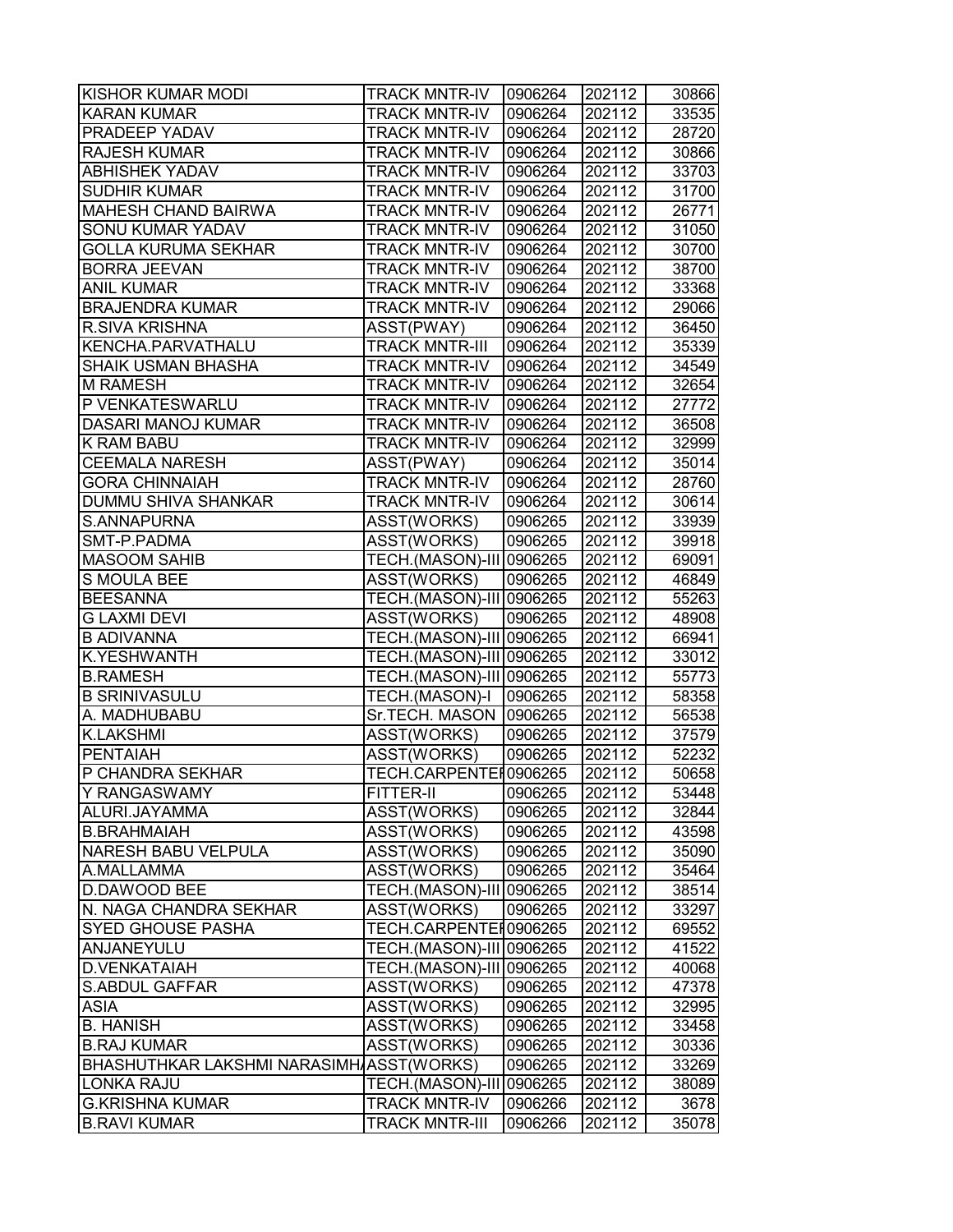| <b>C.PRAVEEN</b>              | <b>TRACK MNTR-IV</b>  | 0906266 | 202112 | 32234 |
|-------------------------------|-----------------------|---------|--------|-------|
| <b>SAMADHANAMMA</b>           | <b>TRACK MNTR-IV</b>  | 0906266 | 202112 | 33139 |
| <b>R.SHIVARAM</b>             | <b>TRACK MNTR-III</b> | 0906266 | 202112 | 43559 |
| <b>M.NARENDAR</b>             | <b>TRACK MNTR-IV</b>  | 0906266 | 202112 | 37899 |
| K. BALAPEER                   | <b>TRACK MNTR-IV</b>  | 0906266 | 202112 | 37395 |
| <b>AZMATHUDDIN</b>            | <b>TRACK MNTR-II</b>  | 0906266 | 202112 | 19022 |
| <b>CHINA NARSIMULU</b>        | <b>TRACK MNTR-II</b>  | 0906266 | 202112 | 61573 |
| K. BRHAMAIAH                  | <b>TRACK MNTR-II</b>  | 0906266 | 202112 | 52742 |
| G.PARUSURAMULU                | <b>TRACK MNTR-II</b>  | 0906266 | 202112 | 50248 |
| SRINIVASULU.H                 | <b>TRACK MNTR-III</b> | 0906266 | 202112 | 42208 |
| <b>K.SHIVAJI</b>              | <b>TRACK MNTR-I</b>   | 0906266 | 202112 | 13088 |
| <b>MALA RANGANNA</b>          | <b>TRACK MNTR-III</b> | 0906266 | 202112 | 39358 |
| <b>K.NIRANJAN REDDY</b>       | <b>TRACK MNTR-II</b>  | 0906266 | 202112 | 46092 |
| E.VIJAYUDU                    | <b>TRACK MNTR-II</b>  | 0906266 | 202112 | 50709 |
| <b>B.SREESAILAM</b>           | <b>TRACK MNTR-II</b>  | 0906266 | 202112 | 47152 |
| <b>G SRINIVASULU</b>          | <b>TRACK MNTR-I</b>   | 0906266 | 202112 | 49718 |
| P SRINIVAS                    | <b>TRACK MNTR-I</b>   | 0906266 | 202112 | 52618 |
| A.MOHAN                       | <b>TRACK MNTR-III</b> | 0906266 | 202112 | 40203 |
| <b>D. NARSING RAO</b>         | <b>TRACK MNTR-III</b> | 0906266 | 202112 | 38615 |
| PEBBETY ANJANEYULU            | <b>TRACK MNTR-II</b>  | 0906266 | 202112 | 45892 |
| SAHADEVUDU CHINNAKONDA        | <b>TRACK MNTR-II</b>  | 0906266 | 202112 | 45416 |
| <b>DHARMENDRA KUMAR GUPTA</b> | <b>TRACK MNTR-II</b>  | 0906266 | 202112 | 43985 |
| <b>CHHAJU LAL MEENA</b>       | <b>TRACK MNTR-I</b>   | 0906266 | 202112 | 45539 |
| K. KRISHNAIAH                 | <b>TRACK MNTR-III</b> | 0906266 | 202112 | 38398 |
| <b>KALURAM</b>                | <b>TRACK MNTR-II</b>  | 0906266 | 202112 | 47799 |
| SHILMARUTHU KURMAIAH          | <b>TRACK MNTR-I</b>   | 0906266 | 202112 | 47938 |
| SMT.SHAKUNTHALA               | ASST(PWAY)            | 0906266 | 202112 | 43378 |
| <b>NAVEEN KUMAR K</b>         | <b>TRACK MNTR-III</b> | 0906266 | 202112 | 43358 |
| <b>RAMULU</b>                 | <b>TRACK MNTR-I</b>   | 0906266 | 202112 | 56518 |
| <b>RAVI KUMAR</b>             | <b>TRACK MNTR-II</b>  | 0906266 | 202112 | 43691 |
| P.RADAHKRISHNA                | <b>TRACK MNTR-II</b>  | 0906266 | 202112 | 48392 |
| <b>MOULASAB</b>               | <b>TRACK MNTR-I</b>   | 0906266 | 202112 | 53918 |
| <b>B CHENNAIAH</b>            | <b>TRACK MNTR-III</b> | 0906266 | 202112 | 44820 |
| <b>SATYANNA</b>               | <b>TRACK MNTR-I</b>   | 0906266 | 202112 | 51618 |
| <b>KAMIRED PANDU RANGA</b>    | <b>TRACK MNTR-III</b> | 0906266 | 202112 | 42913 |
| <b>B NARSIMHA</b>             | <b>TRACK MNTR-III</b> | 0906266 | 202112 | 40358 |
| <b>NARSI LAL MEENA</b>        | <b>TRACK MNTR-I</b>   | 0906266 | 202112 | 49808 |
| <b>KALE PREM KUMAR</b>        | <b>TRACK MNTR-I</b>   | 0906266 | 202112 | 47068 |
| A. SRINIVASULU                | <b>TRACK MNTR-II</b>  | 0906266 | 202112 | 50398 |
| <b>KAMAL KANTH TRIPATHI</b>   | <b>TRACK MNTR-III</b> | 0906266 | 202112 | 38508 |
| <b>DHANANJAY KUMAR</b>        | <b>TRACK MNTR-II</b>  | 0906266 | 202112 | 45863 |
| <b>CHENNAPPA K</b>            | <b>TRACK MNTR-II</b>  | 0906266 | 202112 | 43978 |
| <b>E SRINU</b>                | <b>TRACK MNTR-III</b> | 0906266 | 202112 | 38089 |
| <b>ALOK PRAKASH</b>           | <b>TRACK MNTR-II</b>  | 0906266 | 202112 | 46602 |
| <b>RAJEEV KUMAR</b>           | <b>TRACK MNTR-III</b> | 0906266 | 202112 | 37153 |
| <b>BHOOR SINGH MEENA</b>      | <b>TRACK MNTR-II</b>  | 0906266 | 202112 | 41463 |
| <b>NAGANNA</b>                | <b>TRACK MNTR-II</b>  | 0906266 | 202112 | 44968 |
| A SIMHACHALAM                 | <b>TRACK MNTR-III</b> | 0906266 | 202112 | 48158 |
| <b>M.NIKESH KUMAR</b>         | <b>TRACK MNTR-III</b> | 0906266 | 202112 | 35224 |
| <b>D.NAVEEN KUMAR</b>         | <b>TRACK MNTR-III</b> | 0906266 | 202112 | 39131 |
| <b>SOMANNA</b>                | <b>TRACK MNTR-I</b>   | 0906266 | 202112 | 65648 |
| <b>CHINNAPPA</b>              | <b>TRACK MNTR-II</b>  | 0906266 | 202112 | 42998 |
| <b>ID RAMA KRISHNA</b>        | <b>TRACK MNTR-I</b>   | 0906266 | 202112 | 63668 |
| <b>G SRINIVASULU</b>          | <b>TRACK MNTR-I</b>   | 0906266 | 202112 | 68998 |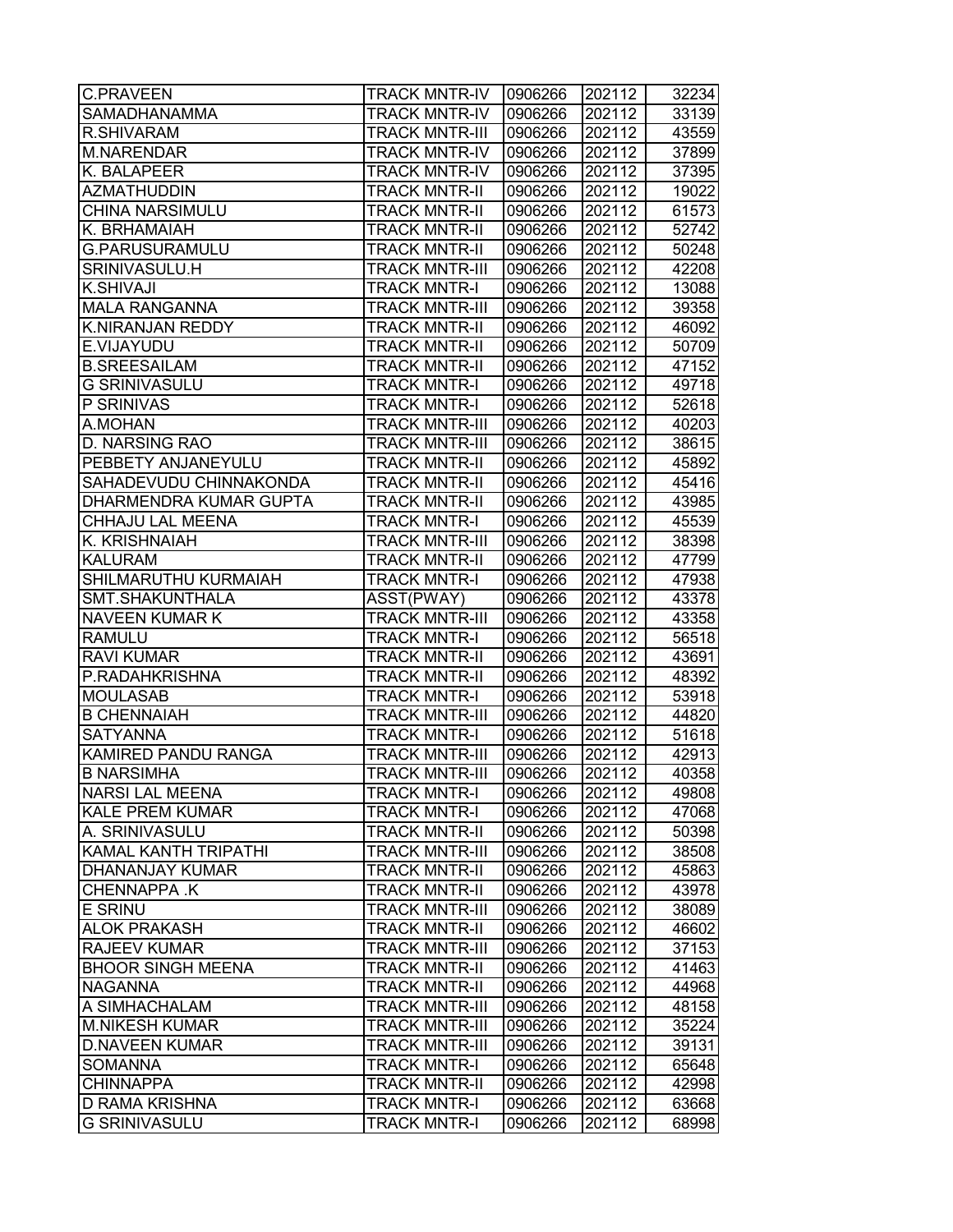| <b>GANTE NARAYANA</b>      | <b>TRACK MNTR-III</b> | 0906266 | 202112 | 42070 |
|----------------------------|-----------------------|---------|--------|-------|
| <b>BEGARI KURMAIAH</b>     | <b>TRACK MNTR-II</b>  | 0906266 | 202112 | 44555 |
| M.UPENDER                  | <b>TRACK MNTR-IV</b>  | 0906266 | 202112 | 40739 |
| <b>SAKALI KESHAVULU</b>    | <b>TRACK MNTR-III</b> | 0906266 | 202112 | 48862 |
| <b>VENKAT RAMULU</b>       | <b>TRACK MNTR-III</b> | 0906266 | 202112 | 49299 |
| <b>G.RAJU</b>              | <b>TRACK MNTR-III</b> | 0906266 | 202112 | 40258 |
| <b>DEVVRAT KUMAR</b>       | <b>TRACK MNTR-II</b>  | 0906266 | 202112 | 45892 |
| <b>K.VENKATESWARLU</b>     | <b>TRACK MNTR-I</b>   | 0906266 | 202112 | 63798 |
| A SRINIVASULU              | <b>TRACK MNTR-I</b>   | 0906266 | 202112 | 65898 |
| SRINIVASULU LAXMAIAH       | <b>TRACK MNTR-I</b>   | 0906266 | 202112 | 43310 |
| <b>S GOPAL</b>             | <b>TRACK MNTR-I</b>   | 0906266 | 202112 | 65498 |
| <b>J.JAGAN MOHAN NAIDU</b> | <b>TRACK MNTR-II</b>  | 0906266 | 202112 | 56882 |
| G.VENKATESHWARLU           | <b>TRACK MNTR-II</b>  | 0906266 | 202112 | 46058 |
| NITYA RANJAN KUMAR PRASAD  | <b>TRACK MNTR-III</b> | 0906266 | 202112 | 39358 |
| P.SRINUKUMAR               | <b>BLACK SMITH-I</b>  | 0906266 | 202112 | 53057 |
| M ANJANEYULU               | <b>TRACK MNTR-III</b> | 0906266 | 202112 | 42070 |
| <b>AMIT KUMAR</b>          | <b>TRACK MNTR-III</b> | 0906266 | 202112 | 42821 |
| <b>C.RAMESH</b>            | <b>TRACK MNTR-III</b> | 0906266 | 202112 | 40108 |
| <b>G.RAJASEKHAR YADAV</b>  | <b>TRACK MNTR-II</b>  | 0906266 | 202112 | 49998 |
| <b>S DASHARATHAM</b>       | <b>TRACK MNTR-III</b> | 0906266 | 202112 | 44198 |
| <b>JITENDRA KUMAR</b>      | <b>TRACK MNTR-III</b> | 0906266 | 202112 | 40934 |
| <b>K C RAJU</b>            | <b>TRACK MNTR-II</b>  | 0906266 | 202112 | 53428 |
| <b>SWAPAN KUMAR BISWAS</b> | <b>TRACK MNTR-II</b>  | 0906266 | 202112 | 48042 |
| <b>PANKAJ KUMAR</b>        | <b>TRACK MNTR-II</b>  | 0906266 | 202112 | 49811 |
| <b>MANISH KUMAR MISHRA</b> | <b>TRACK MNTR-II</b>  | 0906266 | 202112 | 45330 |
| <b>UPENDRA KUMAR SINGH</b> | <b>TRACK MNTR-II</b>  | 0906266 | 202112 | 44716 |
| <b>HARI MOHAN MEENA</b>    | <b>TRACK MNTR-I</b>   | 0906266 | 202112 | 49308 |
| <b>JC SWAMANNA</b>         | <b>TRACK MNTR-III</b> | 0906266 | 202112 | 36219 |
| <b>PUNIT PASWAN</b>        | <b>TRACK MNTR-II</b>  | 0906266 | 202112 | 43976 |
| <b>K.BUCHENDER</b>         | <b>TRACK MNTR-III</b> | 0906266 | 202112 | 40339 |
| <b>VIBHAKAR KUNDLIA</b>    | <b>TRACK MNTR-II</b>  | 0906266 | 202112 | 47074 |
| <b>SUNKANNA</b>            | <b>TRACK MNTR-I</b>   | 0906266 | 202112 | 63368 |
| <b>GATTU BALRAJU</b>       | <b>TRACK MNTR-III</b> | 0906266 | 202112 | 40408 |
| <b>P.ANAND KUMAR</b>       | <b>TRACK MNTR-II</b>  | 0906266 | 202112 | 59423 |
| S.SHIVA                    | <b>TRACK MNTR-III</b> | 0906266 | 202112 | 38787 |
| <b>KANTHI SATHIAH</b>      | <b>TRACK MNTR-I</b>   | 0906266 | 202112 | 69298 |
| <b>B NARSIMULU</b>         | <b>TRACK MNTR-I</b>   | 0906266 | 202112 | 59248 |
| <b>GOVINDU</b>             | <b>TRACK MNTR-III</b> | 0906266 | 202112 | 40642 |
| <b>BOYA MUTHYALAPPA</b>    | <b>TRACK MNTR-III</b> | 0906266 | 202112 | 39707 |
| <b>RAVINDRA KUMAR</b>      | <b>TRACK MNTR-III</b> | 0906266 | 202112 | 40070 |
| <b>KANSINGH MEENA</b>      | TRACK MNTR-III        | 0906266 | 202112 | 34119 |
| <b>RAMULU</b>              | <b>TRACK MNTR-II</b>  | 0906266 | 202112 | 56560 |
| <b>AKHLESH KUMAR</b>       | <b>TRACK MNTR-II</b>  | 0906266 | 202112 | 38831 |
| <b>D.RAMU</b>              | <b>TRACK MNTR-III</b> | 0906266 | 202112 | 37184 |
| <b>K.V CHEKRAPANI</b>      | <b>TRACK MNTR-III</b> | 0906266 | 202112 | 42043 |
| <b>DEEPAK KUMAR PANDEY</b> | <b>TRACK MNTR-II</b>  | 0906266 | 202112 | 43305 |
| <b>SANJEET KUMAR</b>       | <b>TRACK MNTR-III</b> | 0906266 | 202112 | 38759 |
| <b>G.BHASKAR</b>           | <b>TRACK MNTR-IV</b>  | 0906266 | 202112 | 39387 |
| <b>ANUJ PANDIT</b>         | <b>TRACK MNTR-II</b>  | 0906266 | 202112 | 46312 |
| <b>MT SAMSON</b>           | <b>TRACK MNTR-I</b>   | 0906266 | 202112 | 63004 |
| ANJANEYULU                 | <b>TRACK MNTR-II</b>  | 0906266 | 202112 | 68528 |
| P LAXMAIAH                 | <b>TRACK MNTR-I</b>   | 0906266 | 202112 | 83363 |
| <b>J.DASAIAH</b>           | <b>TRACK MNTR-I</b>   | 0906266 | 202112 | 58398 |
| B.S.R.SATYABABU            | <b>TRACK MNTR-II</b>  | 0906266 | 202112 | 48907 |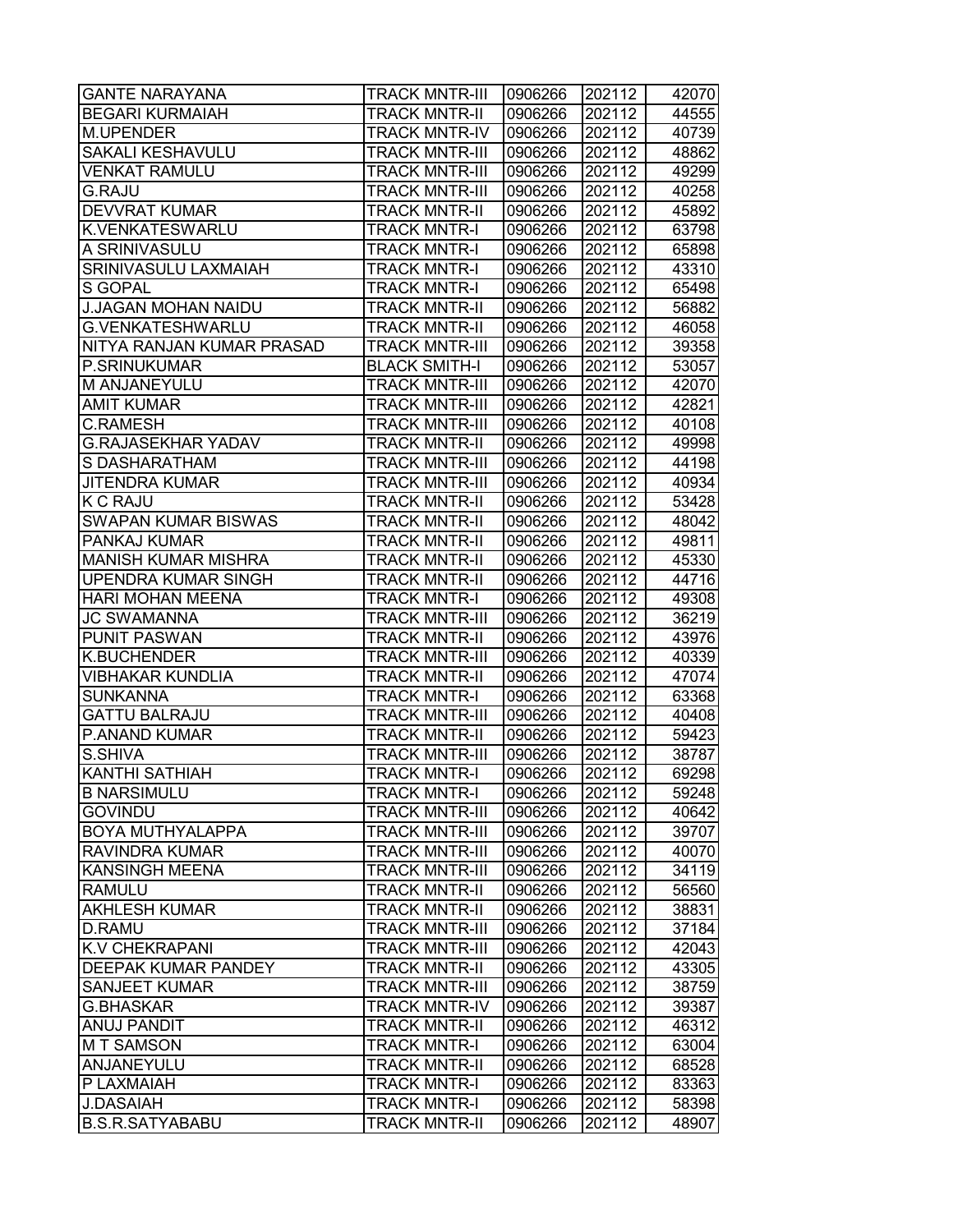| <b>MADERI VENKATAIAH</b>  | <b>TRACK MNTR-I</b>   | 0906266 | 202112 | 53358 |
|---------------------------|-----------------------|---------|--------|-------|
| KADU RAM MEENA            | TRACK MNTR-III        | 0906266 | 202112 | 42539 |
| <b>RAVI PRAKASH</b>       | <b>TRACK MNTR-III</b> | 0906266 | 202112 | 40856 |
| <b>RAMACHANDRAIAH</b>     | <b>TRACK MNTR-II</b>  | 0906266 | 202112 | 54778 |
| <b>S KOMARAIAH</b>        | <b>TRACK MNTR-I</b>   | 0906266 | 202112 | 52817 |
| <b>B.VENKATESHWARLU</b>   | <b>TRACK MNTR-III</b> | 0906266 | 202112 | 42750 |
| <b>HANUMANTHU</b>         | <b>TRACK MNTR-I</b>   | 0906266 | 202112 | 46847 |
| <b>B.RAMULU</b>           | <b>TRACK MNTR-II</b>  | 0906266 | 202112 | 31792 |
| <b>G.NARSIMHA</b>         | <b>TRACK MNTR-I</b>   | 0906266 | 202112 | 47898 |
| <b>B.RAPHEL JAYANNA</b>   | <b>TRACK MNTR-III</b> | 0906266 | 202112 | 40901 |
| <b>JANARDHAN SINGH</b>    | <b>TRACK MNTR-III</b> | 0906266 | 202112 | 40934 |
| <b>G ESWARAIAH</b>        | <b>TRACK MNTR-III</b> | 0906266 | 202112 | 39495 |
| NIRAJ KUMAR JHA           | <b>TRACK MNTR-III</b> | 0906266 | 202112 | 36962 |
| <b>SYED LATIF</b>         | <b>TRACK MNTR-IV</b>  | 0906266 | 202112 | 56222 |
| PRASHANTHA CHARY          | TRACK MNTR-IV         | 0906266 | 202112 | 36147 |
| <b>MADHU KUMAR</b>        | <b>TRACK MNTR-III</b> | 0906266 | 202112 | 34828 |
| KURUMURTHY REDDY          | <b>TRACK MNTR-III</b> | 0906266 | 202112 | 36585 |
| <b>KUMMARI YUGANDAR</b>   | <b>TRACK MNTR-III</b> | 0906266 | 202112 | 37809 |
| <b>BARRAJU DEVENDAR</b>   | <b>TRACK MNTR-IV</b>  | 0906266 | 202112 | 35239 |
| <b>VANGURU SRISAILAM</b>  | <b>TRACK MNTR-III</b> | 0906266 | 202112 | 36359 |
| <b>C.JAYA RAMULU</b>      | <b>TRACK MNTR-III</b> | 0906266 | 202112 | 36776 |
| <b>SAGAR JATOTHU</b>      | <b>TRACK MNTR-IV</b>  | 0906266 | 202112 | 34963 |
| RAMAVATH JAINDER          | <b>TRACK MNTR-III</b> | 0906266 | 202112 | 44880 |
| <b>K.RAGHUVEER REDDY</b>  | <b>TRACK MNTR-III</b> | 0906266 | 202112 | 41259 |
| A.VEERA RAGHAVULU         | <b>TRACK MNTR-III</b> | 0906266 | 202112 | 36946 |
| NALLABOLU RAM MOHAN REDDY | <b>TRACK MNTR-III</b> | 0906266 | 202112 | 33154 |
| NETHAVATH NARESH          | TRACK MNTR-IV         | 0906266 | 202112 | 38799 |
| SANKELLA BHASKAR          | TRACK MNTR-IV         | 0906266 | 202112 | 30234 |
| R.VIJAI                   | <b>TRACK MNTR-III</b> | 0906266 | 202112 | 37471 |
| POOJA DEVI                | <b>TRACK MNTR-IV</b>  | 0906266 | 202112 | 30700 |
| M.JANARDHAN               | <b>TRACK MNTR-IV</b>  | 0906266 | 202112 | 34200 |
| <b>DUMPALA MADHU</b>      | <b>TRACK MNTR-IV</b>  | 0906266 | 202112 | 35585 |
| RUDRAMONI SAIRAM          | <b>TRACK MNTR-IV</b>  | 0906266 | 202112 | 32867 |
| <b>G.PRABHAKER GOUD</b>   | <b>TRACK MNTR-IV</b>  | 0906266 | 202112 | 35750 |
| <b>OMKAR</b>              | <b>TRACK MNTR-IV</b>  | 0906266 | 202112 | 34200 |
| <b>AMAN RAJ</b>           | <b>TRACK MNTR-IV</b>  | 0906266 | 202112 | 30734 |
| BK.UTTAM                  | <b>TRACK MNTR-IV</b>  | 0906266 | 202112 | 32634 |
| P.SRIDHAR NAYAK           | <b>TRACK MNTR-IV</b>  | 0906266 | 202112 | 31550 |
| N.VEERESH                 | TRACK MNTR-IV         | 0906266 | 202112 | 32400 |
| SUSHANT KUMAR MAHATO      | TRACK MNTR-IV         | 0906266 | 202112 | 30950 |
| <b>SUNNY KASANA</b>       | TRACK MNTR-IV         | 0906266 | 202112 | 26531 |
| <b>SANDEEP KUMAR</b>      | <b>TRACK MNTR-IV</b>  | 0906266 | 202112 | 34650 |
| PARUSHA RAMUDU            | <b>TRACK MNTR-IV</b>  | 0906266 | 202112 | 32400 |
| K.ANJANEYULU              | <b>TRACK MNTR-IV</b>  | 0906266 | 202112 | 36400 |
| <b>SABAVATH RAMESH</b>    | <b>TRACK MNTR-IV</b>  | 0906266 | 202112 | 36850 |
| <b>VIKAS GAUTAM</b>       | TRACK MNTR-IV         | 0906266 | 202112 | 33284 |
| <b>M.SHIVA KUMAR</b>      | <b>TRACK MNTR-IV</b>  | 0906266 | 202112 | 31701 |
| <b>MUDAVATH GANESH</b>    | <b>TRACK MNTR-III</b> | 0906266 | 202112 | 36089 |
| MIRJAPURAM RANGASWAMY     | TRACK MNTR-IV         | 0906266 | 202112 | 32701 |
| <b>KARNEKOTA NIRESH</b>   | TRACK MNTR-IV         | 0906266 | 202112 | 34978 |
| <b>HARI SHANKAR</b>       | TRACK MNTR-IV         | 0906266 | 202112 | 35334 |
| P.GOVARDHAN GOUD          | TRACK MNTR-IV         | 0906266 | 202112 | 34452 |
| <b>M.NARSING RAO</b>      | TRACK MNTR-IV         | 0906266 | 202112 | 35835 |
| <b>SURJEET KUMAR</b>      | <b>TRACK MNTR-IV</b>  | 0906266 | 202112 | 32236 |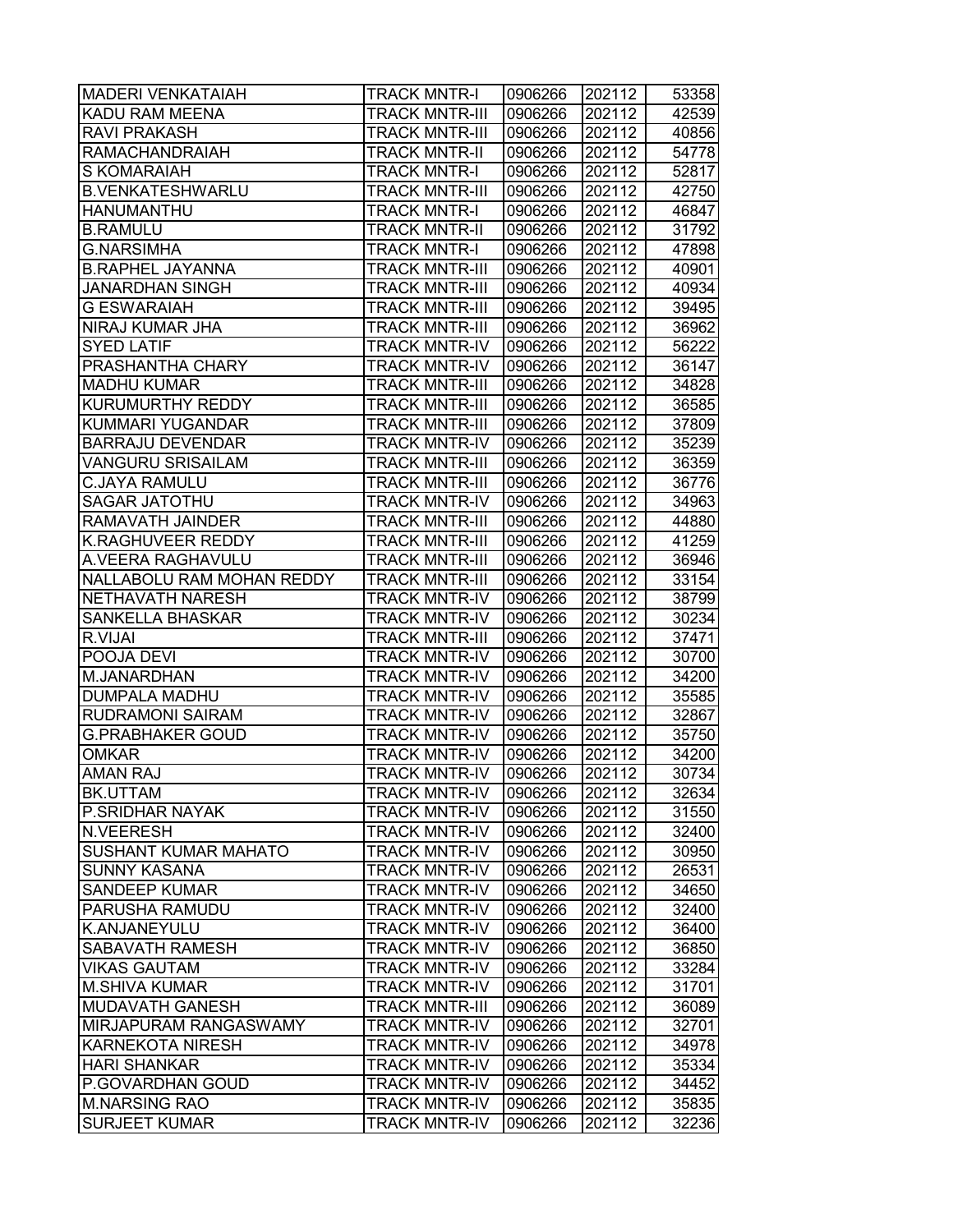| MANIBHUSHAN KUMAR RAY                       | <b>TRACK MNTR-IV</b>     | 0906266 | 202112 | 30750 |
|---------------------------------------------|--------------------------|---------|--------|-------|
| AMAN MISHRA                                 | <b>TRACK MNTR-IV</b>     | 0906266 | 202112 | 33283 |
| <b>LOKESH KUMAR</b>                         | <b>TRACK MNTR-IV</b>     | 0906266 | 202112 | 31902 |
| <b>RANJAN KUMAR</b>                         | <b>TRACK MNTR-IV</b>     | 0906266 | 202112 | 30729 |
| <b>KATRAVATH SRINIVAS</b>                   | <b>TRACK MNTR-IV</b>     | 0906266 | 202112 | 33051 |
| A.VINOD KUMAR                               | <b>TRACK MNTR-IV</b>     | 0906266 | 202112 | 33400 |
| DILLI ANILKUMAR REDDY                       | <b>TRACK MNTR-IV</b>     | 0906266 | 202112 | 38300 |
| SREENIVASULU.B                              | <b>TRACK MNTR-IV</b>     | 0906266 | 202112 | 35800 |
| KRISHNA KUMAR GOUD ETTE                     | <b>TRACK MNTR-IV</b>     | 0906266 | 202112 | 35250 |
| SUBHASH KUMAR                               | <b>TRACK MNTR-IV</b>     | 0906266 | 202112 | 34350 |
| <b>ALOK KUMAR</b>                           | <b>TRACK MNTR-IV</b>     | 0906266 | 202112 | 30400 |
| <b>MANTOSH YADAV</b>                        | <b>TRACK MNTR-IV</b>     | 0906266 | 202112 | 33868 |
| <b>OMKAR SINGH</b>                          | <b>TRACK MNTR-IV</b>     | 0906266 | 202112 | 31902 |
| <b>J.RAMESH</b>                             | TRACK MNTR-IV            | 0906266 | 202112 | 34052 |
| <b>B.NAGESHWAR REDDY</b>                    | <b>TRACK MNTR-IV</b>     | 0906266 | 202112 | 39550 |
| <b>V.RAMESH NAYAK</b>                       | TRACK MNTR-III           | 0906266 | 202112 | 33793 |
| <b>GOVINDA RAJU.T</b>                       | <b>TRACK MNTR-IV</b>     | 0906266 | 202112 | 36868 |
| K.BHEEMANNA                                 | <b>TRACK MNTR-IV</b>     | 0906266 | 202112 | 30584 |
| <b>NAVDEEP KUMAR</b>                        | <b>TRACK MNTR-IV</b>     | 0906266 | 202112 | 29250 |
| ANGOTH CHAKRADHAR                           | <b>TRACK MNTR-III</b>    | 0906266 | 202112 | 33486 |
| <b>SHUBHAM KUMAR</b>                        | <b>TRACK MNTR-IV</b>     | 0906266 | 202112 | 33035 |
| <b>NITIN</b>                                | <b>TRACK MNTR-IV</b>     | 0906266 | 202112 | 37651 |
| <b>BAIDHNATH KUMAR</b>                      | TRACK MNTR-IV            | 0906266 | 202112 | 32801 |
| <b>RUPESH MAHTO</b>                         | <b>TRACK MNTR-IV</b>     | 0906266 | 202112 | 29586 |
| <b>JALLY DASHARATHAM</b>                    | <b>TRACK MNTR-IV</b>     | 0906266 | 202112 | 33402 |
| <b>RAJESH</b>                               | TRACK MNTR-IV            | 0906266 | 202112 | 35350 |
| <b>SAROJ KUMAR MANDAL</b>                   | TRACK MNTR-IV            | 0906266 | 202112 | 34401 |
| <b>B.CHANDRAKANTH</b>                       | TRACK MNTR-IV            | 0906266 | 202112 | 34719 |
| <b>SHAILENDRA KUMAR</b>                     | <b>TRACK MNTR-IV</b>     | 0906266 | 202112 | 35984 |
| <b>HITESH KUMAR</b>                         | <b>TRACK MNTR-IV</b>     | 0906266 | 202112 | 34266 |
| <b>VIKASH KUMAR PASVAN</b>                  | <b>TRACK MNTR-IV</b>     | 0906266 | 202112 | 29734 |
| PATTAPARLA SHARATHBABU GOUD TRACK MNTR-IV   |                          | 0906266 | 202112 | 37000 |
| <b>BELLE SHIVASHANKAR</b>                   | <b>TRACK MNTR-IV</b>     | 0906266 | 202112 | 35100 |
| AMOSH                                       | <b>TRACK MNTR-IV</b>     | 0906266 | 202112 | 30416 |
| M.LAXMAN                                    | <b>TRACK MNTR-IV</b>     | 0906266 | 202112 | 31902 |
| SUDHIR KUMAR MAHESH                         | <b>TRACK MNTR-IV</b>     | 0906266 | 202112 | 33535 |
| <b>RISHI LAL DEV</b>                        | <b>TRACK MNTR-IV</b>     | 0906266 | 202112 | 33868 |
| DIVYANSHU KUMAR RAI                         | TRACK MNTR-IV            | 0906266 | 202112 | 35301 |
| M.ARAVIND                                   | TRACK MNTR-IV            | 0906266 | 202112 | 33034 |
| A SRIKANTH REDDY                            | <b>TRACK MNTR-IV</b>     | 0906266 | 202112 | 33150 |
| <b>V.RAVI KUMAR</b>                         | ASST(PWAY)               | 0906266 | 202112 | 35950 |
| <b>HRADESH KUMAR</b>                        | <b>TRACK MNTR-IV</b>     | 0906266 | 202112 | 30235 |
| <b>C.ANAND KUMAR</b>                        | ASST(PWAY)               | 0906266 | 202112 | 37100 |
| MD.FAROOQ                                   | <b>TRACK MNTR-IV</b>     | 0906266 | 202112 | 35427 |
| <b>U.MANOHAR</b>                            | TRACK MNTR-IV            | 0906266 | 202112 | 32075 |
| <b>E.SRIKAR BABU</b>                        | TRACK MNTR-IV            | 0906266 | 202112 | 34163 |
| THIRUPATHIGARI NARASIMHA REDDITRACK MNTR-IV |                          | 0906266 | 202112 | 32259 |
| <b>G.RAVI KUMAR</b>                         | TRACK MNTR-IV            | 0906266 | 202112 | 32259 |
| <b>B.NAGAMANI</b>                           | ASST(WORKS)              | 0906267 | 202112 | 51010 |
| <b>BANDELA MALLESHAM</b>                    | ASST(WORKS)              | 0906268 | 202112 | 42886 |
| T.ANAND MOHAN DAS                           | Sr.TECH. MASON           | 0906268 | 202112 | 68652 |
| <b>SYED RAHMUTULLAH QUADRI</b>              | ASST(WORKS)              | 0906268 | 202112 | 40746 |
| <b>JAGADISH D N</b>                         | Sr. CLERK                | 0906268 | 202112 | 52274 |
| M V SHANTA KUMARI                           | TECH.(MASON)-III 0906268 |         | 202112 | 53485 |